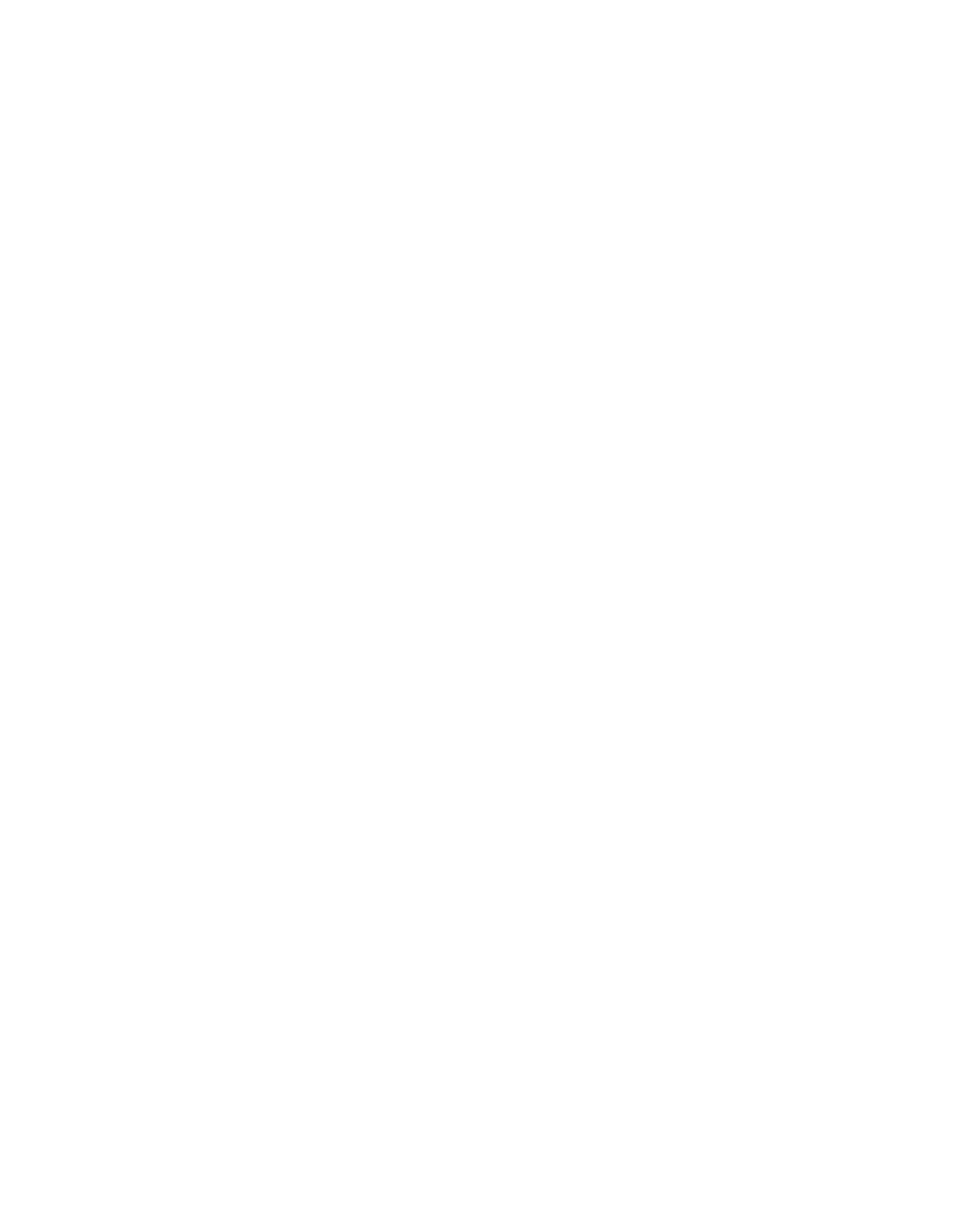# **OVERVIEW**

| 1                       | <b>Introduction</b>              | $\mathbf{1}$ |
|-------------------------|----------------------------------|--------------|
| $\overline{2}$          | <b>Manual pages</b>              | 3            |
| $\overline{\mathbf{3}}$ | <b>Administration</b>            | 101          |
| 4                       | <b>Hardware considerations</b>   | 111          |
| 5                       | <b>Changes (btrfs-progs)</b>     | 117          |
| 6                       | <b>Changes (feature/version)</b> | 159          |
| 7                       | <b>Glossary</b>                  | 167          |
| 8                       | <b>Installation instructions</b> | 173          |
| 9 <sup>°</sup>          | <b>Common Linux features</b>     | 177          |
|                         | 10 Custom ioctls                 | 181          |
|                         | 11 Auto-repair on read           | 183          |
|                         | 12 Balance                       | 185          |
|                         | 13 Compression                   | 189          |
|                         | 14 Checksumming                  | 193          |
|                         | 15 Convert                       | 195          |
|                         | <b>16 Deduplication</b>          | 197          |
|                         | 17 Defragmentation               | 199          |
|                         | <b>18</b> Inline files           | 201          |
|                         | 19 Quota groups                  | 203          |
|                         | 20 Reflink                       | 207          |
|                         | 21 Resize                        | 209          |
|                         | 22 Scrub                         | 211          |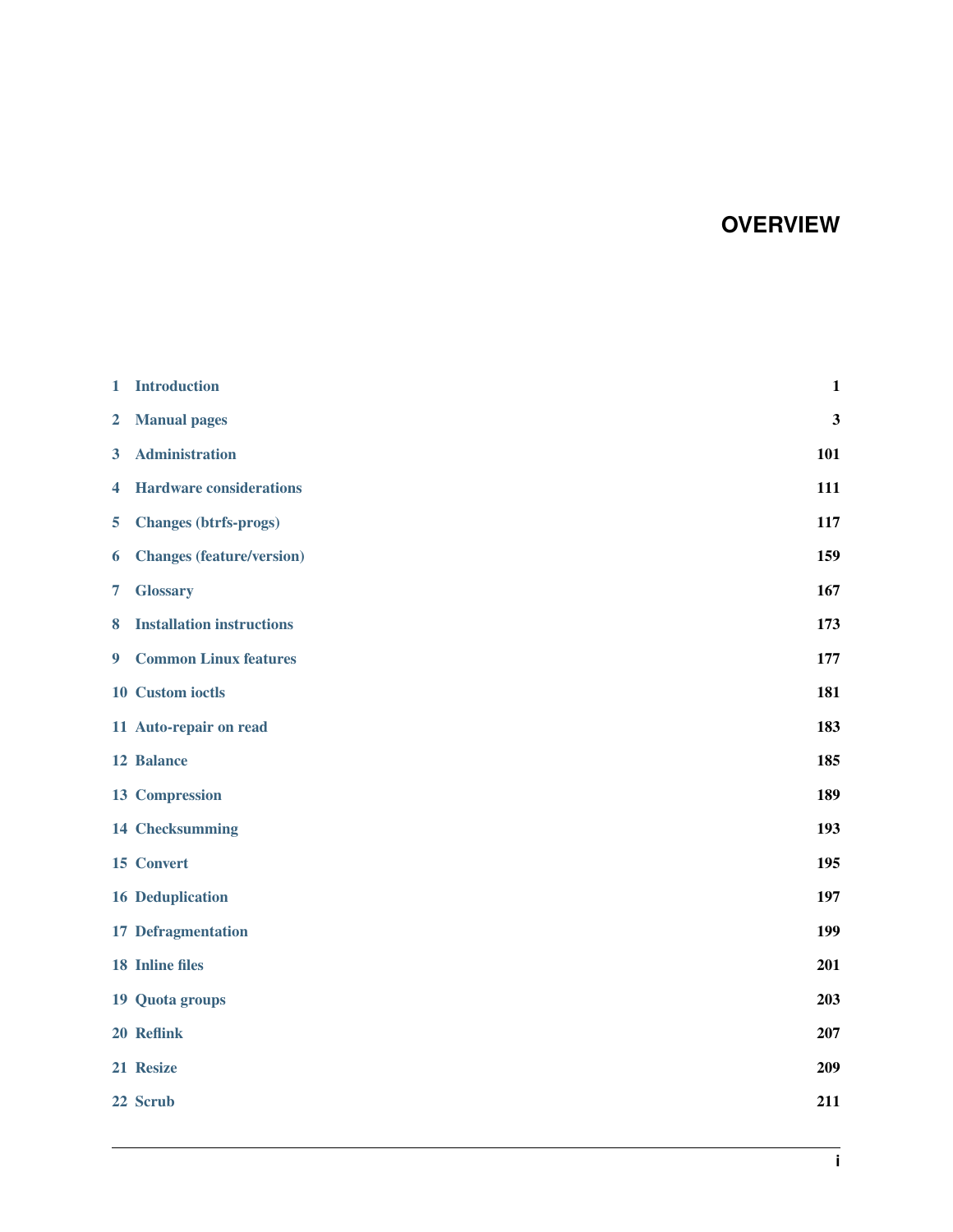| 23 Seeding device                          | 213 |
|--------------------------------------------|-----|
| 24 Send/receive                            | 217 |
| 25 Subpage support                         | 219 |
| 26 Subvolumes                              | 221 |
| 27 Swapfile                                | 225 |
| 28 Tree checker                            | 227 |
| 29 Trim/discard                            | 229 |
| 30 Volume management                       | 231 |
| 31 Zoned mode                              | 233 |
| 32 Source repositories                     | 235 |
| 33 Contributors                            | 237 |
| 34 Quick start                             | 241 |
| 35 Interoperability                        | 243 |
| 36 Troubleshooting pages                   | 245 |
| <b>37 Experimental features</b>            | 251 |
| 38 btrfs-ioctl(3)                          | 253 |
| 39 Conventions and style for documentation | 259 |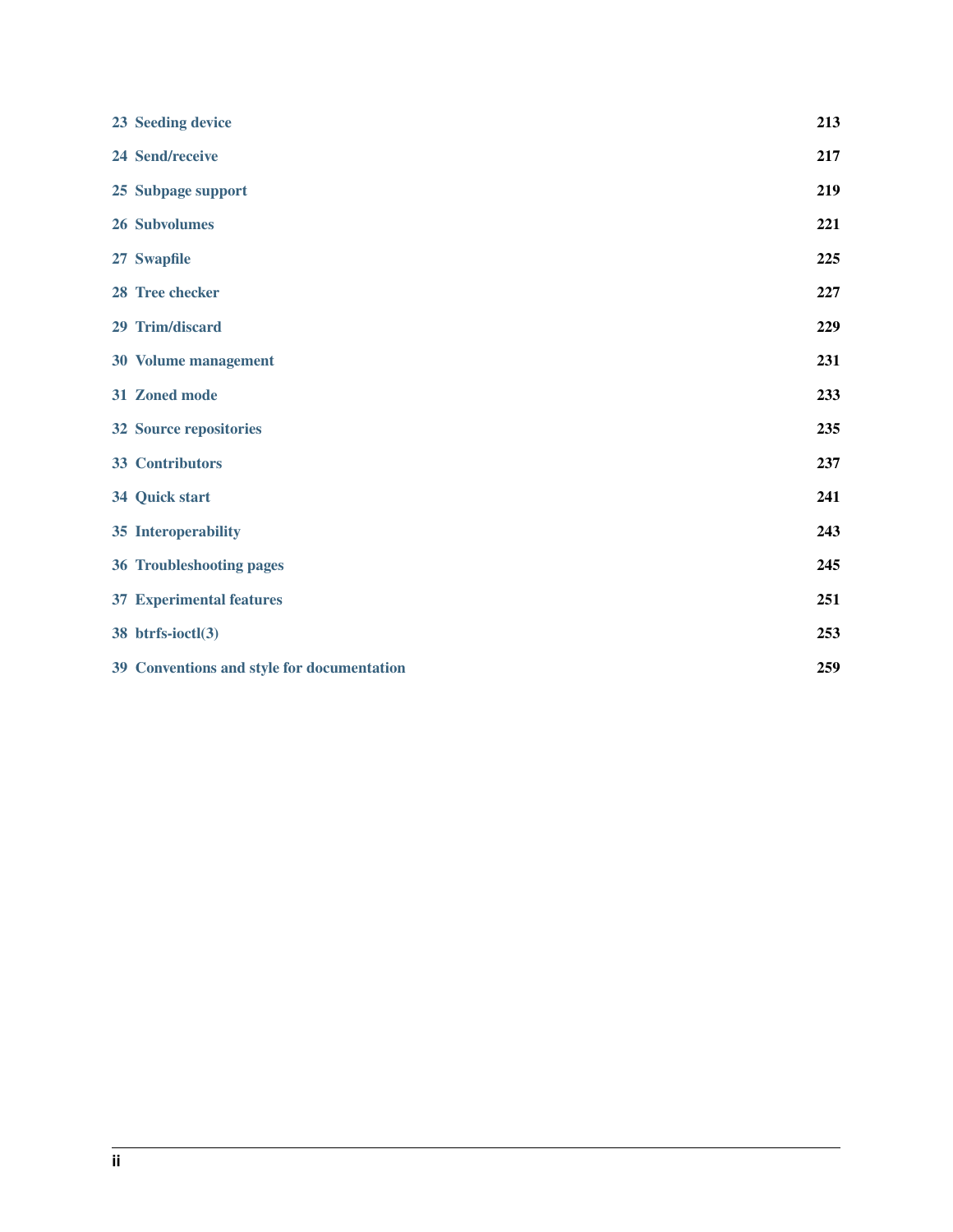# **CHAPTER**

# **INTRODUCTION**

<span id="page-4-0"></span>BTRFS is a modern copy on write (COW) filesystem for Linux aimed at implementing advanced features while also focusing on fault tolerance, repair and easy administration. Its main features and benefits are:

- Snapshots which do not make the full copy of files
- Built-in volume management, support for software-based RAID 0, RAID 1, RAID 10 and others
- Self-healing checksums for data and metadata, automatic detection of silent data corruptions

Feature overview:

- Extent based file storage
- $2^{64}$  byte == 16 EiB maximum file size (practical limit is 8 EiB due to Linux VFS)
- Space-efficient packing of small files
- Space-efficient indexed directories
- Dynamic inode allocation
- Writable snapshots, read-only snapshots
- Subvolumes (separate internal filesystem roots)
- Checksums on data and metadata (crc32c, xxhash, sha256, blake2b)
- Compression (ZLIB, LZO, ZSTD), heuristics
- **Integrated multiple device support**
	- **–** File Striping
	- **–** File Mirroring
	- **–** File Striping+Mirroring
	- **–** Single and Dual Parity implementations (experimental, not production-ready)
- SSD (flash storage) awareness (TRIM/Discard for reporting free blocks for reuse) and optimizations (e.g. avoiding unnecessary seek optimizations, sending writes in clusters, even if they are from unrelated files. This results in larger write operations and faster write throughput)
- Efficient incremental backup
- Background scrub process for finding and repairing errors of files with redundant copies
- Online filesystem defragmentation
- Offline filesystem check
- In-place conversion of existing ext2/3/4 and reiserfs file systems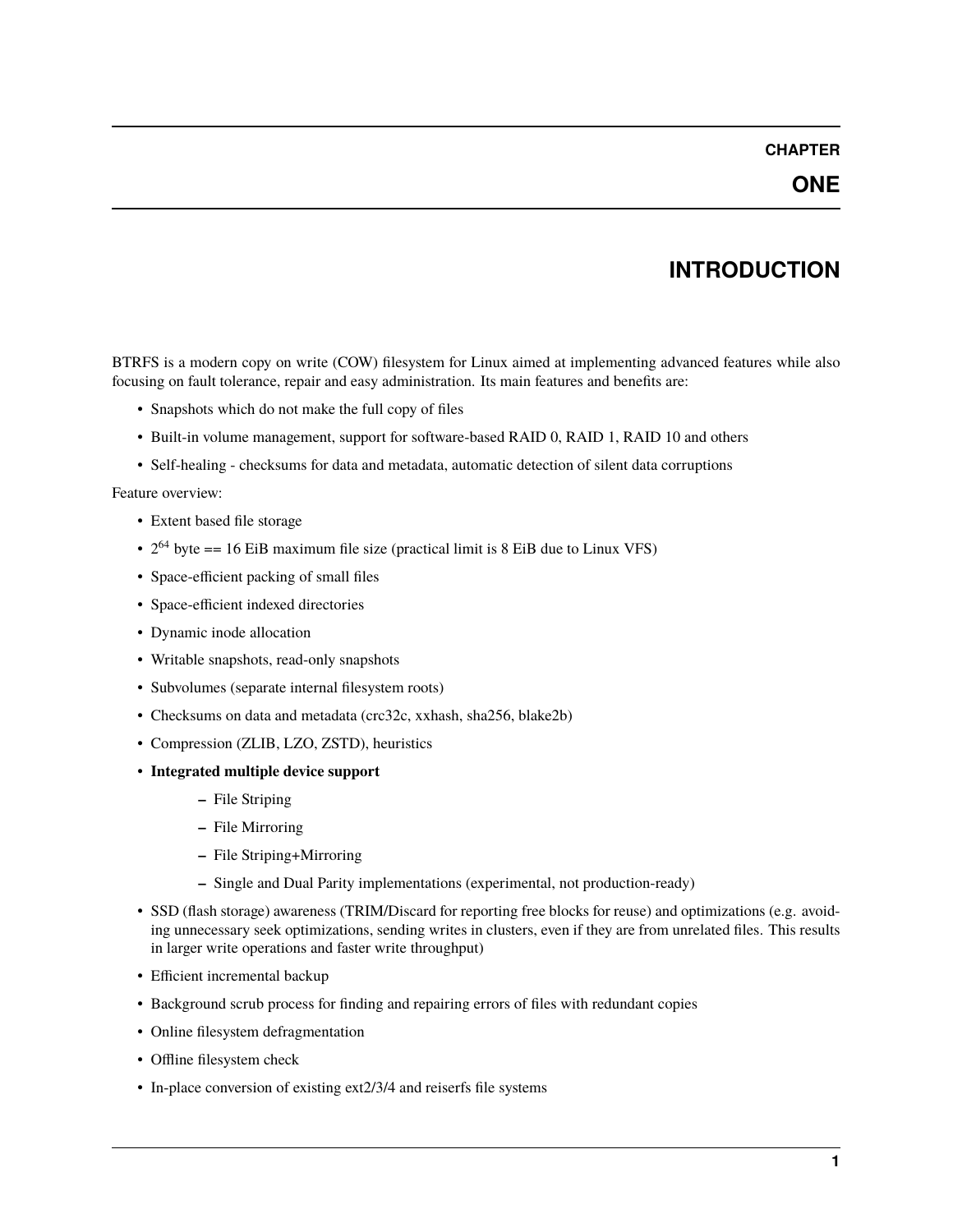- Seed devices. Create a (readonly) filesystem that acts as a template to seed other Btrfs filesystems. The original filesystem and devices are included as a readonly starting point for the new filesystem. Using copy on write, all modifications are stored on different devices; the original is unchanged.
- Subvolume-aware quota support
- **Send/receive of subvolume changes**
	- **–** Efficient incremental filesystem mirroring
- Batch, or out-of-band deduplication (happens after writes, not during)
- Swapfile support
- Tree-checker, post-read and pre-write metadata verification
- Zoned mode support (SMR/ZBC/ZNS friendly allocation)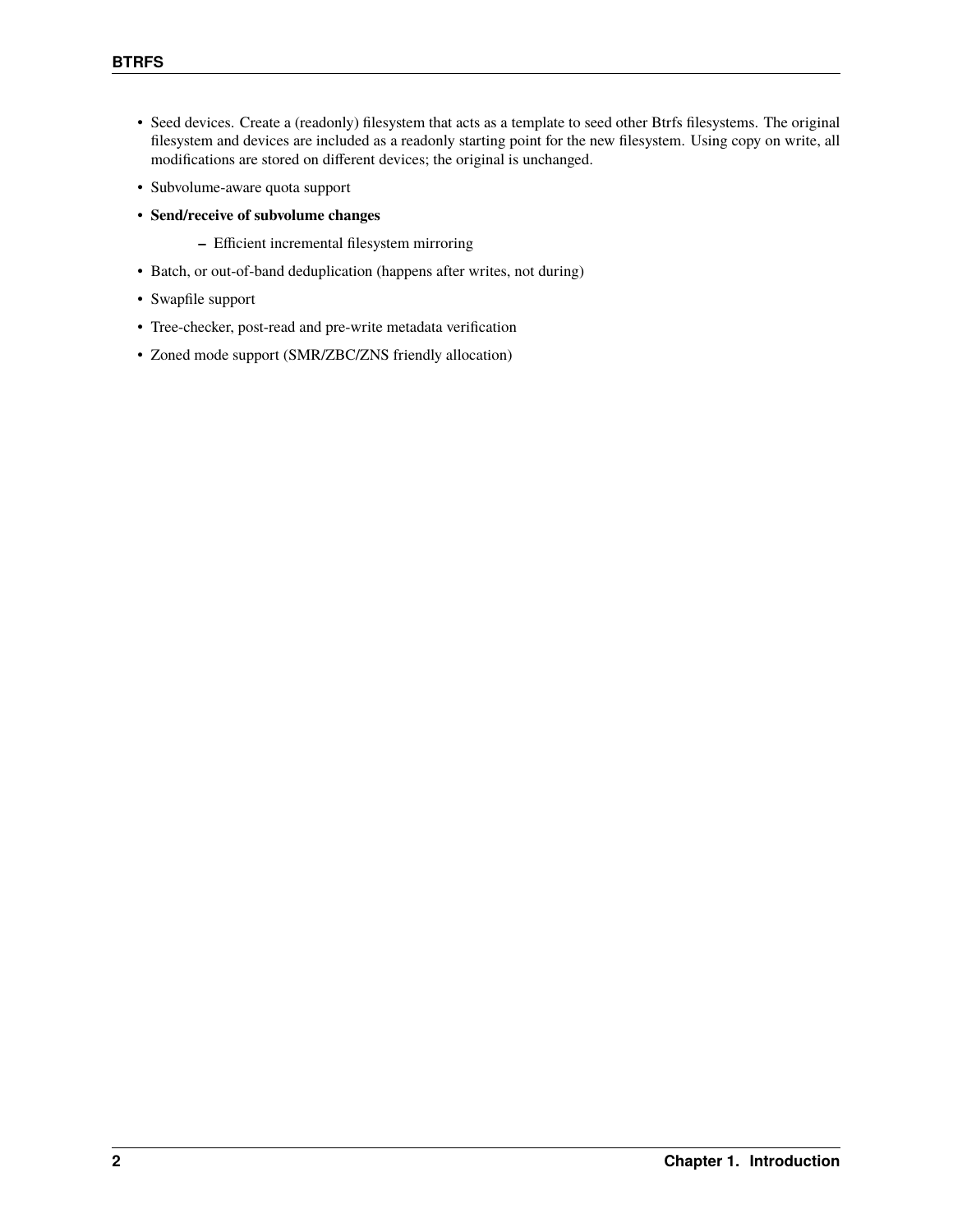# **CHAPTER**

# **TWO**

# **MANUAL PAGES**

# <span id="page-6-0"></span>**2.1 btrfs(8)**

# **2.1.1 SYNOPSIS**

**btrfs** <command> [<args>]

# **2.1.2 DESCRIPTION**

The **btrfs** utility is a toolbox for managing btrfs filesystems. There are command groups to work with subvolumes, devices, for whole filesystem or other specific actions. See section *COMMANDS*.

There are also standalone tools for some tasks like **btrfs-convert** or **btrfstune** that were separate historically and/or haven't been merged to the main utility. See section *STANDALONE TOOLS* for more details.

For other topics (mount options, etc) please refer to the separate manual page btrfs(5).

# **2.1.3 COMMAND SYNTAX**

Any command name can be shortened so long as the shortened form is unambiguous, however, it is recommended to use full command names in scripts. All command groups have their manual page named **btrfs-<group>**.

For example: it is possible to run **btrfs sub snaps** instead of **btrfs subvolume snapshot**. But **btrfs file s** is not allowed, because **file s** may be interpreted both as **filesystem show** and as **filesystem sync**.

If the command name is ambiguous, the list of conflicting options is printed.

For an overview of a given command use **btrfs command --help** or **btrfs [command...]** --help --full to print all available options.

# **2.1.4 COMMANDS**

**balance**

Balance btrfs filesystem chunks across single or several devices. See btrfs-balance(8) for details.

**check**

Do off-line check on a btrfs filesystem. See btrfs-check(8) for details.

**device**

Manage devices managed by btrfs, including add/delete/scan and so on. See btrfs-device(8) for details.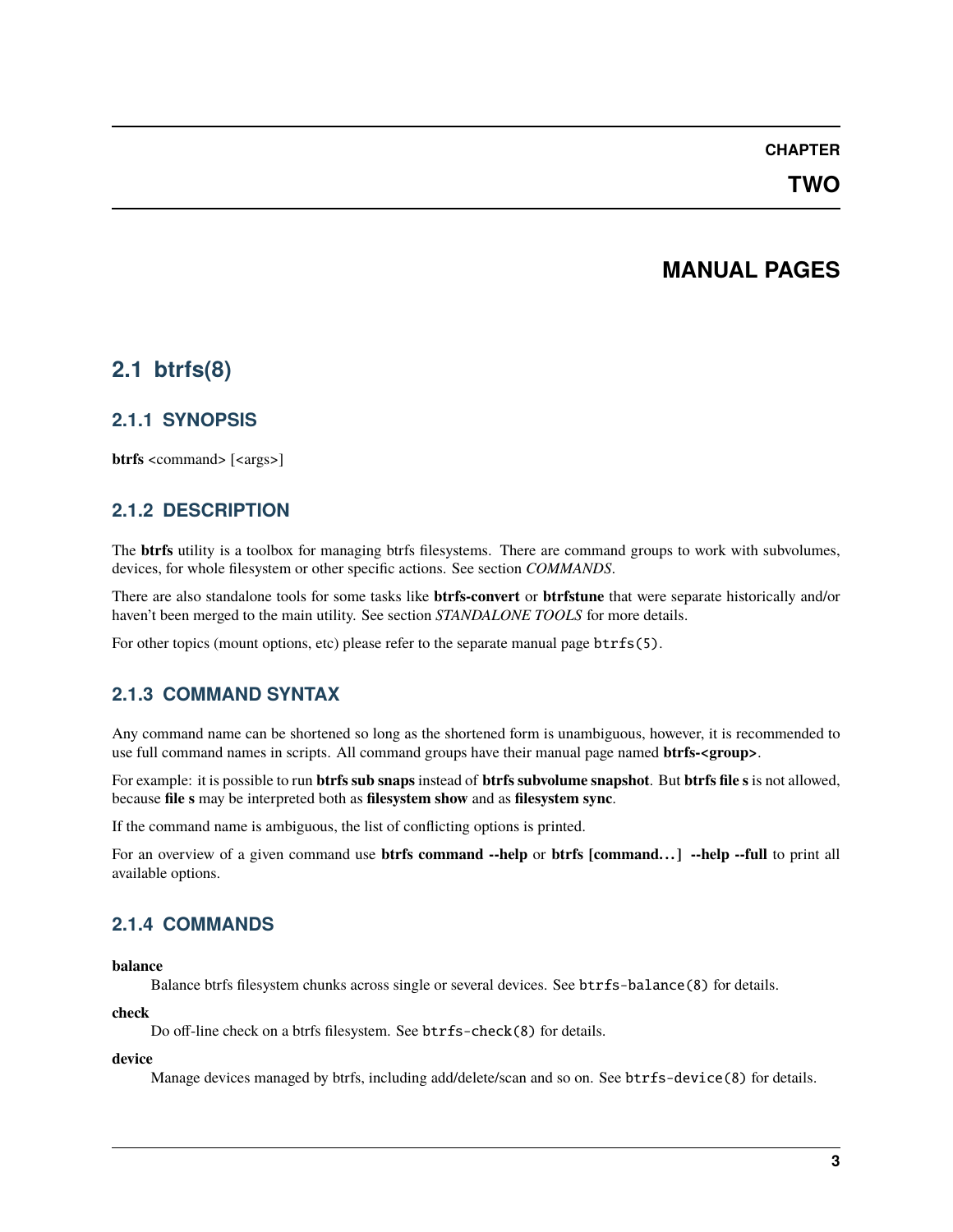# **filesystem**

Manage a btrfs filesystem, including label setting/sync and so on. See btrfs-filesystem(8) for details.

### **inspect-internal**

Debug tools for developers/hackers. See btrfs-inspect-internal(8) for details.

# **property**

Get/set a property from/to a btrfs object. See btrfs-property(8) for details.

# **qgroup**

Manage quota group(qgroup) for btrfs filesystem. See btrfs-qgroup(8) for details.

### **quota**

Manage quota on btrfs filesystem like enabling/rescan and etc. See btrfs-quota(8) and btrfs-qgroup(8) for details.

### **receive**

Receive subvolume data from stdin/file for restore and etc. See btrfs-receive(8) for details.

# **replace**

Replace btrfs devices. See btrfs-replace(8) for details.

### **rescue**

Try to rescue damaged btrfs filesystem. See btrfs-rescue(8) for details.

# **restore**

Try to restore files from a damaged btrfs filesystem. See btrfs-restore(8) for details.

# **scrub**

Scrub a btrfs filesystem. See btrfs-scrub(8) for details.

### **send**

Send subvolume data to stdout/file for backup and etc. See btrfs-send(8) for details.

### **subvolume**

Create/delete/list/manage btrfs subvolume. See btrfs-subvolume(8) for details.

# **2.1.5 STANDALONE TOOLS**

New functionality could be provided using a standalone tool. If the functionality proves to be useful, then the standalone tool is declared obsolete and its functionality is copied to the main tool. Obsolete tools are removed after a long (years) depreciation period.

Tools that are still in active use without an equivalent in **btrfs**:

### **btrfs-convert**

in-place conversion from ext2/3/4 filesystems to btrfs

# **btrfstune**

tweak some filesystem properties on a unmounted filesystem

### **btrfs-select-super**

rescue tool to overwrite primary superblock from a spare copy

### **btrfs-find-root**

rescue helper to find tree roots in a filesystem

Deprecated and obsolete tools:

### **btrfs-debug-tree**

moved to **btrfs inspect-internal dump-tree**. Removed from source distribution.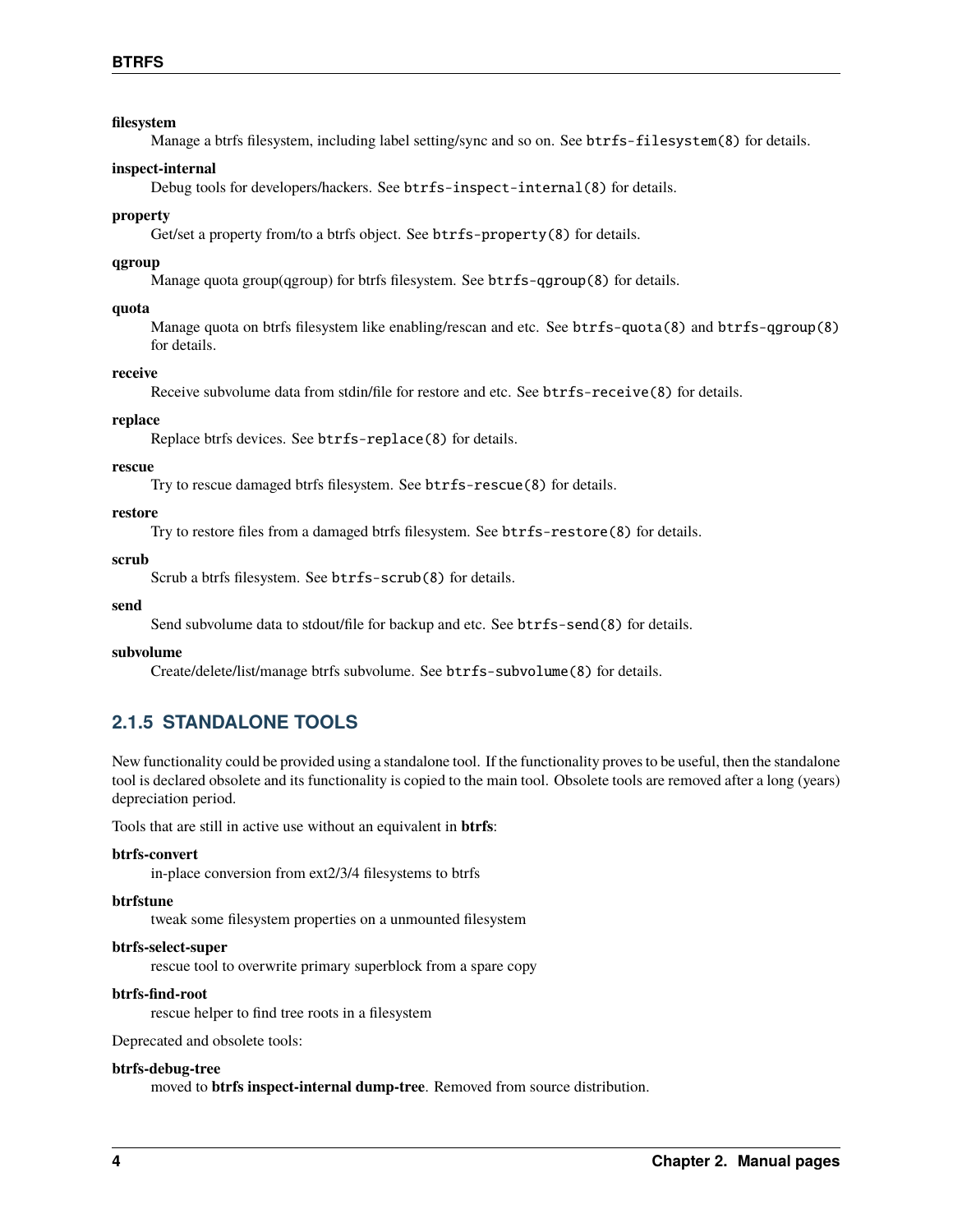### **btrfs-show-super**

moved to **btrfs inspect-internal dump-super**, standalone removed.

# **btrfs-zero-log**

moved to **btrfs rescue zero-log**, standalone removed.

For space-constrained environments, it's possible to build a single binary with functionality of several standalone tools. This is following the concept of busybox where the file name selects the functionality. This works for symlinks or hardlinks. The full list can be obtained by **btrfs help --box**.

# **2.1.6 EXIT STATUS**

**btrfs** returns a zero exit status if it succeeds. Non zero is returned in case of failure.

# **2.1.7 AVAILABILITY**

**btrfs** is part of btrfs-progs. Please refer to the btrfs wiki <http://btrfs.wiki.kernel.org> for further details.

# **2.1.8 SEE ALSO**

```
btrfs(5), btrfs-balance(8), btrfs-check(8), btrfs-convert(8), btrfs-device(8),
btrfs-filesystem(8), btrfs-inspect-internal(8), btrfs-property(8), btrfs-qgroup(8),
btrfs-quota(8), btrfs-receive(8), btrfs-replace(8), btrfs-rescue(8), btrfs-restore(8),
btrfs-scrub(8), btrfs-send(8), btrfs-subvolume(8), btrfstune(8), mkfs.btrfs(8)
```
# **2.2 btrfs-man5(5)**

# **2.2.1 DESCRIPTION**

This document describes topics related to BTRFS that are not specific to the tools. Currently covers:

- 1. mount options
- 2. filesystem features
- 3. checksum algorithms
- 4. compression
- 5. filesystem exclusive operations
- 6. filesystem limits
- 7. bootloader support
- 8. file attributes
- 9. zoned mode
- 10. control device
- 11. filesystems with multiple block group profiles
- 12. seeding device
- 13. raid56 status and recommended practices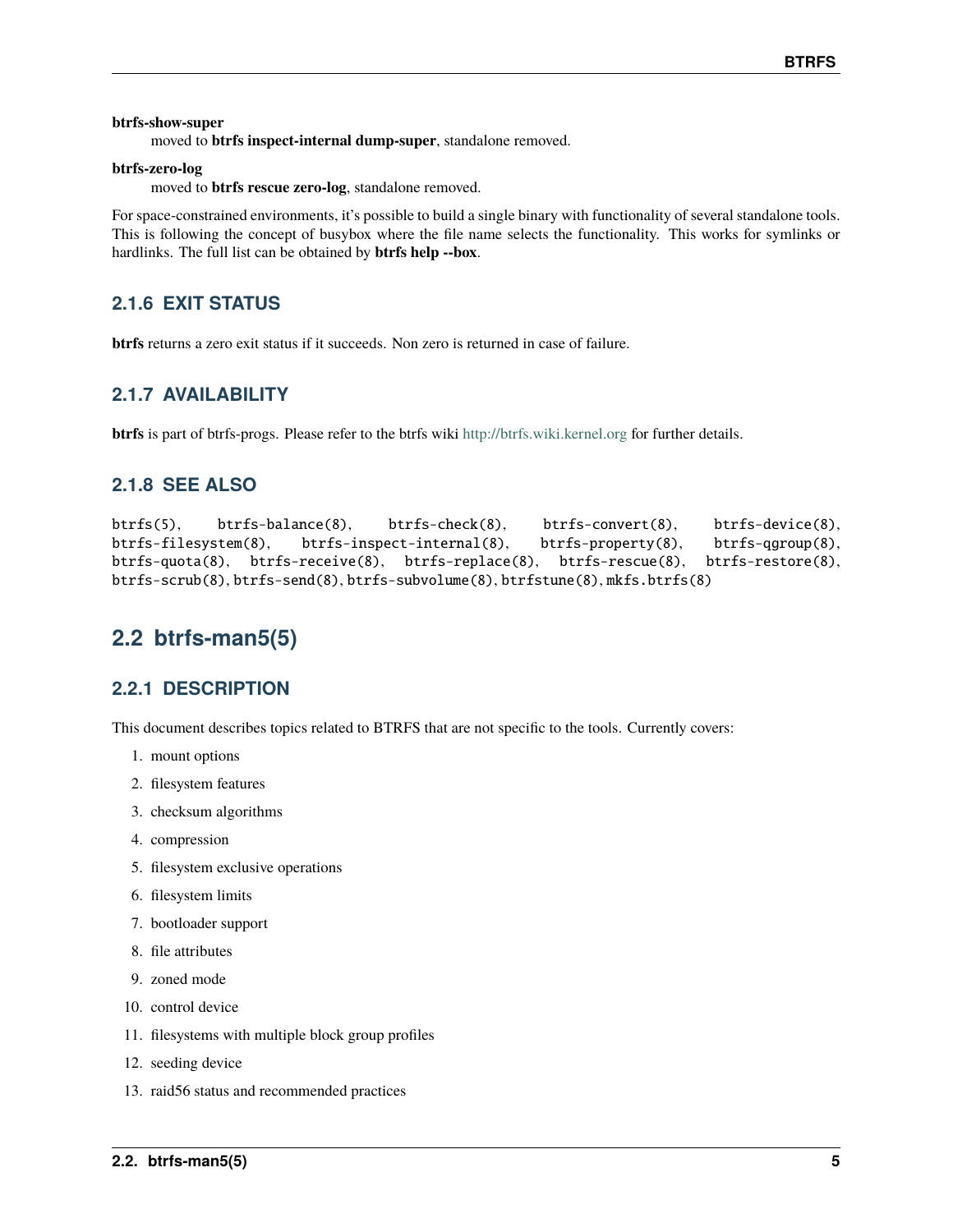14. storage model, hardware considerations

# **2.2.2 MOUNT OPTIONS**

This section describes mount options specific to BTRFS. For the generic mount options please refer to mount(8) manpage. The options are sorted alphabetically (discarding the *no* prefix).

**Note:** Most mount options apply to the whole filesystem and only options in the first mounted subvolume will take effect. This is due to lack of implementation and may change in the future. This means that (for example) you can't set per-subvolume *nodatacow*, *nodatasum*, or *compress* using mount options. This should eventually be fixed, but it has proved to be difficult to implement correctly within the Linux VFS framework.

Mount options are processed in order, only the last occurrence of an option takes effect and may disable other options due to constraints (see eg. *nodatacow* and *compress*). The output of **mount** command shows which options have been applied.

#### **acl, noacl**

(default: on)

Enable/disable support for Posix Access Control Lists (ACLs). See the acl(5) manual page for more information about ACLs.

The support for ACL is build-time configurable (BTRFS\_FS\_POSIX\_ACL) and mount fails if *acl* is requested but the feature is not compiled in.

#### **autodefrag, noautodefrag**

(since: 3.0, default: off)

Enable automatic file defragmentation. When enabled, small random writes into files (in a range of tens of kilobytes, currently it's 64KiB) are detected and queued up for the defragmentation process. Not well suited for large database workloads.

The read latency may increase due to reading the adjacent blocks that make up the range for defragmentation, successive write will merge the blocks in the new location.

**Warning:** Defragmenting with Linux kernel versions < 3.9 or 3.14-rc2 as well as with Linux stable kernel versions 3.10.31, 3.12.12 or 3.13.4 will break up the reflinks of COW data (for example files copied with **cp --reflink**, snapshots or de-duplicated data). This may cause considerable increase of space usage depending on the broken up reflinks.

### **barrier, nobarrier**

(default: on)

Ensure that all IO write operations make it through the device cache and are stored permanently when the filesystem is at its consistency checkpoint. This typically means that a flush command is sent to the device that will synchronize all pending data and ordinary metadata blocks, then writes the superblock and issues another flush.

The write flushes incur a slight hit and also prevent the IO block scheduler to reorder requests in a more effective way. Disabling barriers gets rid of that penalty but will most certainly lead to a corrupted filesystem in case of a crash or power loss. The ordinary metadata blocks could be yet unwritten at the time the new superblock is stored permanently, expecting that the block pointers to metadata were stored permanently before.

On a device with a volatile battery-backed write-back cache, the *nobarrier* option will not lead to filesystem corruption as the pending blocks are supposed to make it to the permanent storage.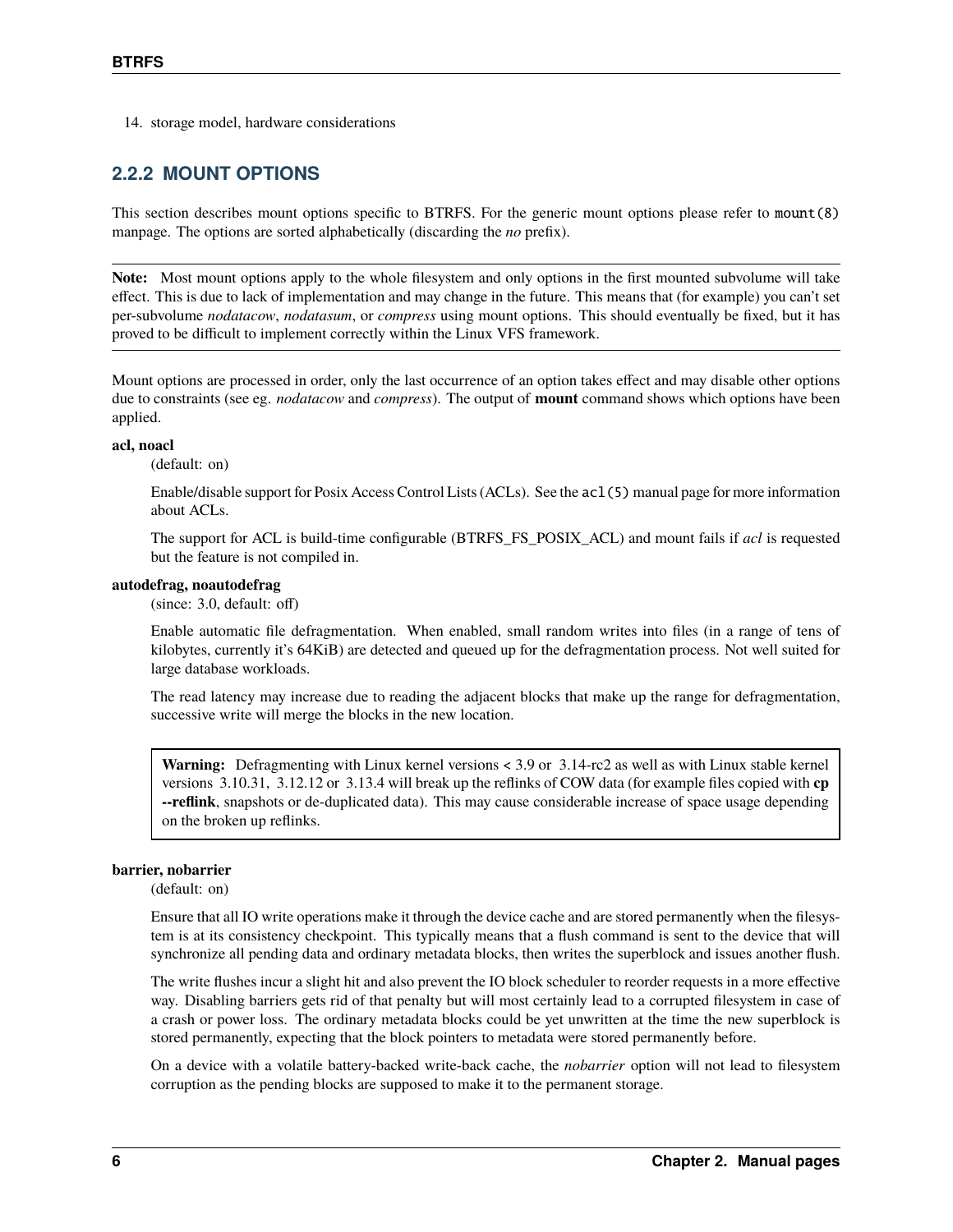### **check\_int, check\_int\_data, check\_int\_print\_mask=<value>**

(since: 3.0, default: off)

These debugging options control the behavior of the integrity checking module (the BTRFS\_FS\_CHECK\_INTEGRITY config option required). The main goal is to verify that all blocks from a given transaction period are properly linked.

*check int* enables the integrity checker module, which examines all block write requests to ensure on-disk consistency, at a large memory and CPU cost.

*check\_int\_data* includes extent data in the integrity checks, and implies the *check\_int* option.

*check\_int\_print\_mask* takes a bitmask of BTRFSIC\_PRINT\_MASK\_\* values as defined in *fs/btrfs/checkintegrity.c*, to control the integrity checker module behavior.

See comments at the top of *fs/btrfs/check-integrity.c* for more information.

#### **clear\_cache**

Force clearing and rebuilding of the disk space cache if something has gone wrong. See also: *space\_cache*.

#### **commit=<seconds>**

(since: 3.12, default: 30)

Set the interval of periodic transaction commit when data are synchronized to permanent storage. Higher interval values lead to larger amount of unwritten data, which has obvious consequences when the system crashes. The upper bound is not forced, but a warning is printed if it's more than 300 seconds (5 minutes). Use with care.

#### **compress, compress=<type[:level]>, compress-force, compress-force=<type[:level]>**

(default: off, level support since: 5.1)

Control BTRFS file data compression. Type may be specified as *zlib*, *lzo*, *zstd* or *no* (for no compression, used for remounting). If no type is specified, *zlib* is used. If *compress-force* is specified, then compression will always be attempted, but the data may end up uncompressed if the compression would make them larger.

Both *zlib* and *zstd* (since version 5.1) expose the compression level as a tunable knob with higher levels trading speed and memory (*zstd*) for higher compression ratios. This can be set by appending a colon and the desired level. Zlib accepts the range [1, 9] and zstd accepts [1, 15]. If no level is set, both currently use a default level of 3. The value 0 is an alias for the default level.

Otherwise some simple heuristics are applied to detect an incompressible file. If the first blocks written to a file are not compressible, the whole file is permanently marked to skip compression. As this is too simple, the *compress-force* is a workaround that will compress most of the files at the cost of some wasted CPU cycles on failed attempts. Since kernel 4.15, a set of heuristic algorithms have been improved by using frequency sampling, repeated pattern detection and Shannon entropy calculation to avoid that.

**Note:** If compression is enabled, *nodatacow* and *nodatasum* are disabled.

#### **datacow, nodatacow**

(default: on)

Enable data copy-on-write for newly created files. *Nodatacow* implies *nodatasum*, and disables *compression*. All files created under *nodatacow* are also set the NOCOW file attribute (see chattr(1)).

**Note:** If *nodatacow* or *nodatasum* are enabled, compression is disabled.

Updates in-place improve performance for workloads that do frequent overwrites, at the cost of potential partial writes, in case the write is interrupted (system crash, device failure).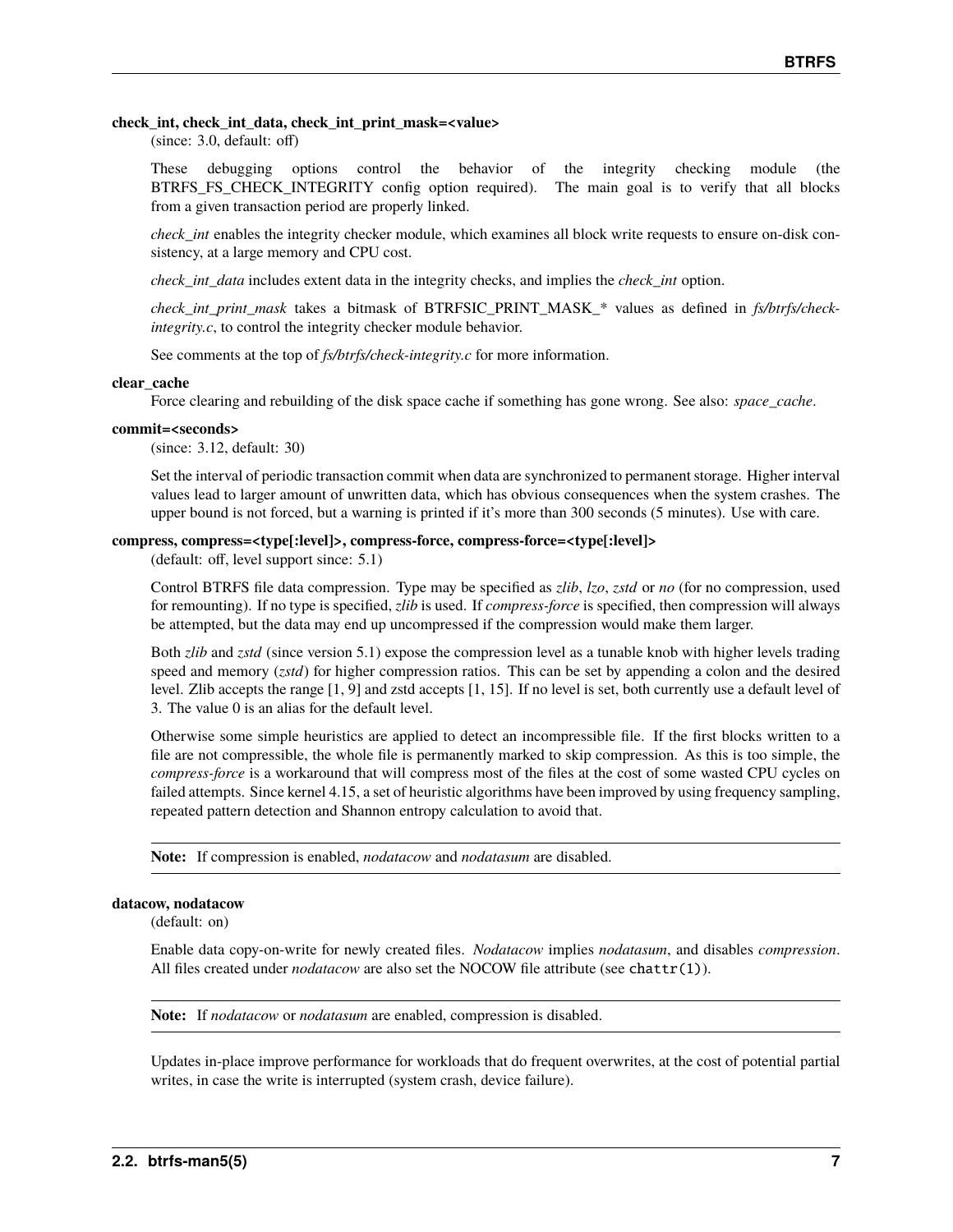#### **datasum, nodatasum**

(default: on)

Enable data checksumming for newly created files. *Datasum* implies *datacow*, ie. the normal mode of operation. All files created under *nodatasum* inherit the "no checksums" property, however there's no corresponding file attribute (see chattr(1)).

**Note:** If *nodatacow* or *nodatasum* are enabled, compression is disabled.

There is a slight performance gain when checksums are turned off, the corresponding metadata blocks holding the checksums do not need to updated. The cost of checksumming of the blocks in memory is much lower than the IO, modern CPUs feature hardware support of the checksumming algorithm.

#### **degraded**

(default: off)

Allow mounts with less devices than the RAID profile constraints require. A read-write mount (or remount) may fail when there are too many devices missing, for example if a stripe member is completely missing from RAID0.

Since 4.14, the constraint checks have been improved and are verified on the chunk level, not an the device level. This allows degraded mounts of filesystems with mixed RAID profiles for data and metadata, even if the device number constraints would not be satisfied for some of the profiles.

Example: metadata -- raid1, data -- single, devices -- /dev/sda, /dev/sdb

Suppose the data are completely stored on *sda*, then missing *sdb* will not prevent the mount, even if 1 missing device would normally prevent (any) *single* profile to mount. In case some of the data chunks are stored on *sdb*, then the constraint of single/data is not satisfied and the filesystem cannot be mounted.

#### **device=<devicepath>**

Specify a path to a device that will be scanned for BTRFS filesystem during mount. This is usually done automatically by a device manager (like udev) or using the **btrfs device scan** command (eg. run from the initial ramdisk). In cases where this is not possible the *device* mount option can help.

**Note:** Booting eg. a RAID1 system may fail even if all filesystem's *device* paths are provided as the actual device nodes may not be discovered by the system at that point.

#### **discard, discard=sync, discard=async, nodiscard**

(default: off, async support since: 5.6)

Enable discarding of freed file blocks. This is useful for SSD devices, thinly provisioned LUNs, or virtual machine images; however, every storage layer must support discard for it to work.

In the synchronous mode (*sync* or without option value), lack of asynchronous queued TRIM on the backing device TRIM can severely degrade performance, because a synchronous TRIM operation will be attempted instead. Queued TRIM requires newer than SATA revision 3.1 chipsets and devices.

The asynchronous mode (*async*) gathers extents in larger chunks before sending them to the devices for TRIM. The overhead and performance impact should be negligible compared to the previous mode and it's supposed to be the preferred mode if needed.

If it is not necessary to immediately discard freed blocks, then the fstrim tool can be used to discard all free blocks in a batch. Scheduling a TRIM during a period of low system activity will prevent latent interference with the performance of other operations. Also, a device may ignore the TRIM command if the range is too small, so running a batch discard has a greater probability of actually discarding the blocks.

#### **enospc\_debug, noenospc\_debug**

(default: off)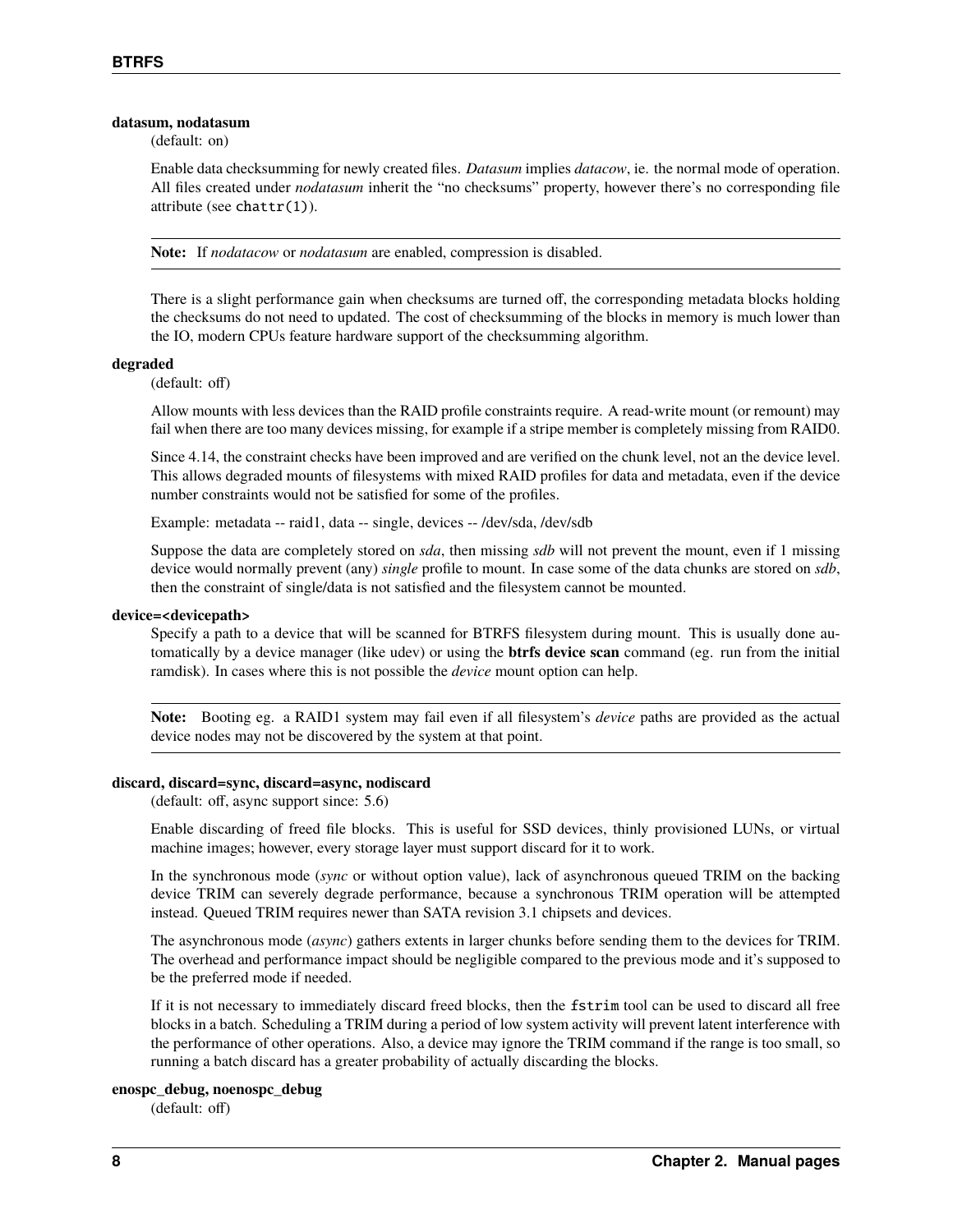Enable verbose output for some ENOSPC conditions. It's safe to use but can be noisy if the system reaches near-full state.

#### **fatal\_errors=<action>**

(since: 3.4, default: bug)

Action to take when encountering a fatal error.

**bug**

*BUG()* on a fatal error, the system will stay in the crashed state and may be still partially usable, but reboot is required for full operation

#### **panic**

*panic()* on a fatal error, depending on other system configuration, this may be followed by a reboot. Please refer to the documentation of kernel boot parameters, eg. *panic*, *oops* or *crashkernel*.

#### **flushoncommit, noflushoncommit**

(default: off)

This option forces any data dirtied by a write in a prior transaction to commit as part of the current commit, effectively a full filesystem sync.

This makes the committed state a fully consistent view of the file system from the application's perspective (i.e. it includes all completed file system operations). This was previously the behavior only when a snapshot was created.

When off, the filesystem is consistent but buffered writes may last more than one transaction commit.

#### **fragment=<type>**

(depends on compile-time option BTRFS\_DEBUG, since: 4.4, default: off)

A debugging helper to intentionally fragment given *type* of block groups. The type can be *data*, *metadata* or *all*. This mount option should not be used outside of debugging environments and is not recognized if the kernel config option *BTRFS\_DEBUG* is not enabled.

#### **nologreplay**

(default: off, even read-only)

The tree-log contains pending updates to the filesystem until the full commit. The log is replayed on next mount, this can be disabled by this option. See also *treelog*. Note that *nologreplay* is the same as *norecovery*.

**Warning:** Currently, the tree log is replayed even with a read-only mount! To disable that behaviour, mount also with *nologreplay*.

### **max\_inline=<bytes>**

(default: min(2048, page size) )

Specify the maximum amount of space, that can be inlined in a metadata b-tree leaf. The value is specified in bytes, optionally with a K suffix (case insensitive). In practice, this value is limited by the filesystem block size (named *sectorsize* at mkfs time), and memory page size of the system. In case of sectorsize limit, there's some space unavailable due to leaf headers. For example, a 4KiB sectorsize, maximum size of inline data is about 3900 bytes.

Inlining can be completely turned off by specifying 0. This will increase data block slack if file sizes are much smaller than block size but will reduce metadata consumption in return.

**Note:** The default value has changed to 2048 in kernel 4.6.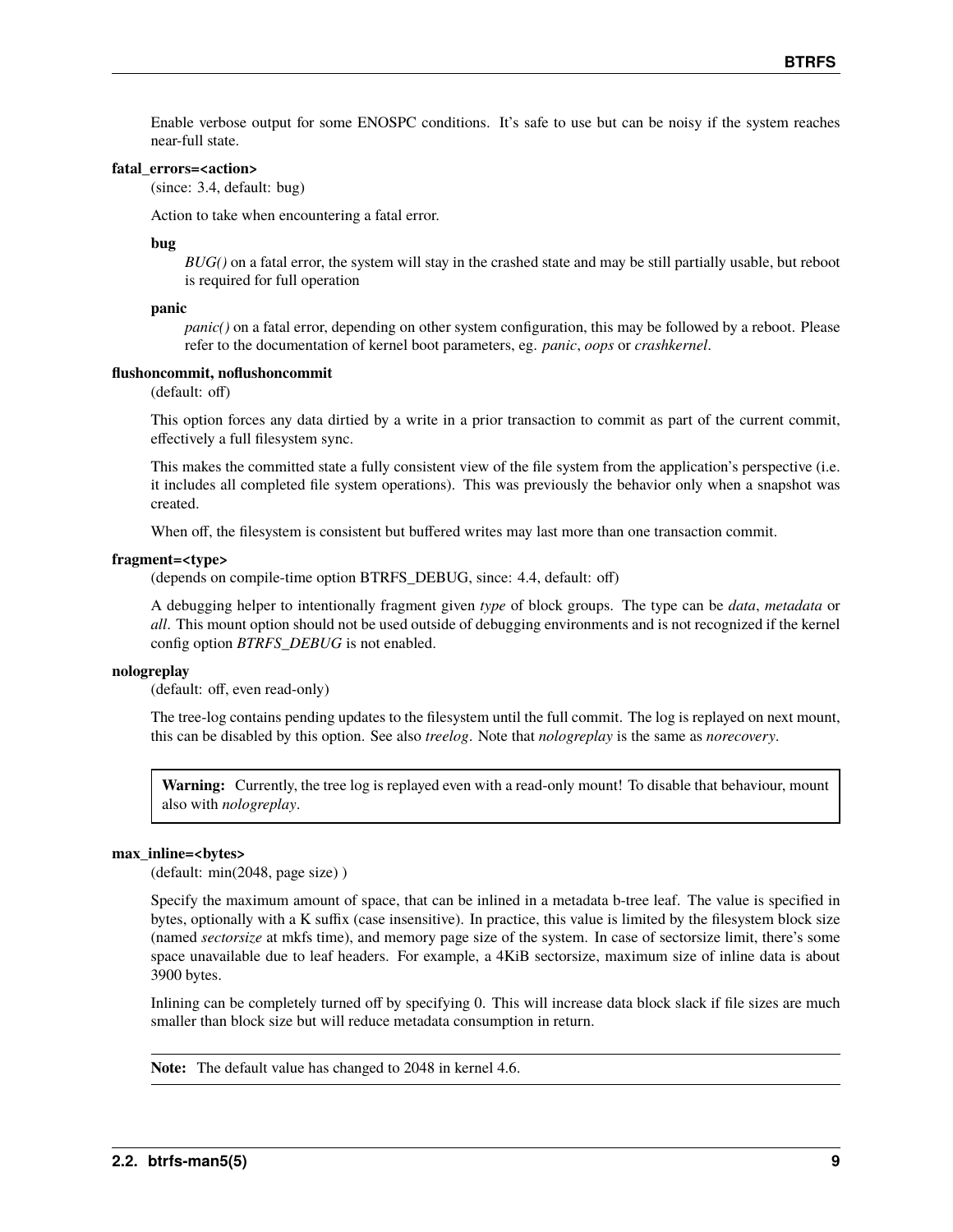### **metadata\_ratio=<value>**

(default: 0, internal logic)

Specifies that 1 metadata chunk should be allocated after every *value* data chunks. Default behaviour depends on internal logic, some percent of unused metadata space is attempted to be maintained but is not always possible if there's not enough space left for chunk allocation. The option could be useful to override the internal logic in favor of the metadata allocation if the expected workload is supposed to be metadata intense (snapshots, reflinks, xattrs, inlined files).

### **norecovery**

(since: 4.5, default: off)

Do not attempt any data recovery at mount time. This will disable *logreplay* and avoids other write operations. Note that this option is the same as *nologreplay*.

**Note:** The opposite option *recovery* used to have different meaning but was changed for consistency with other filesystems, where *norecovery* is used for skipping log replay. BTRFS does the same and in general will try to avoid any write operations.

### **rescan\_uuid\_tree**

(since: 3.12, default: off)

Force check and rebuild procedure of the UUID tree. This should not normally be needed.

#### **rescue**

(since: 5.9)

Modes allowing mount with damaged filesystem structures.

- *usebackuproot* (since: 5.9, replaces standalone option *usebackuproot*)
- *nologreplay* (since: 5.9, replaces standalone option *nologreplay*)
- *ignorebadroots*, *ibadroots* (since: 5.11)
- *ignoredatacsums*, *idatacsums* (since: 5.11)
- *all* (since: 5.9)

### **skip\_balance**

(since: 3.3, default: off)

Skip automatic resume of an interrupted balance operation. The operation can later be resumed with **btrfs balance resume**, or the paused state can be removed with **btrfs balance cancel**. The default behaviour is to resume an interrupted balance immediately after a volume is mounted.

### space\_cache, space\_cache=<version>, nospace\_cache

(*nospace\_cache* since: 3.2, *space\_cache=v1* and *space\_cache=v2* since 4.5, default: *space\_cache=v1*)

Options to control the free space cache. The free space cache greatly improves performance when reading block group free space into memory. However, managing the space cache consumes some resources, including a small amount of disk space.

There are two implementations of the free space cache. The original one, referred to as *v1*, is the safe default. The *v1* space cache can be disabled at mount time with *nospace\_cache* without clearing.

On very large filesystems (many terabytes) and certain workloads, the performance of the *v1* space cache may degrade drastically. The *v2* implementation, which adds a new b-tree called the free space tree, addresses this issue. Once enabled, the *v2* space cache will always be used and cannot be disabled unless it is cleared. Use *clear\_cache,space\_cache=v1* or *clear\_cache,nospace\_cache* to do so. If *v2* is enabled, kernels without *v2* support will only be able to mount the filesystem in read-only mode.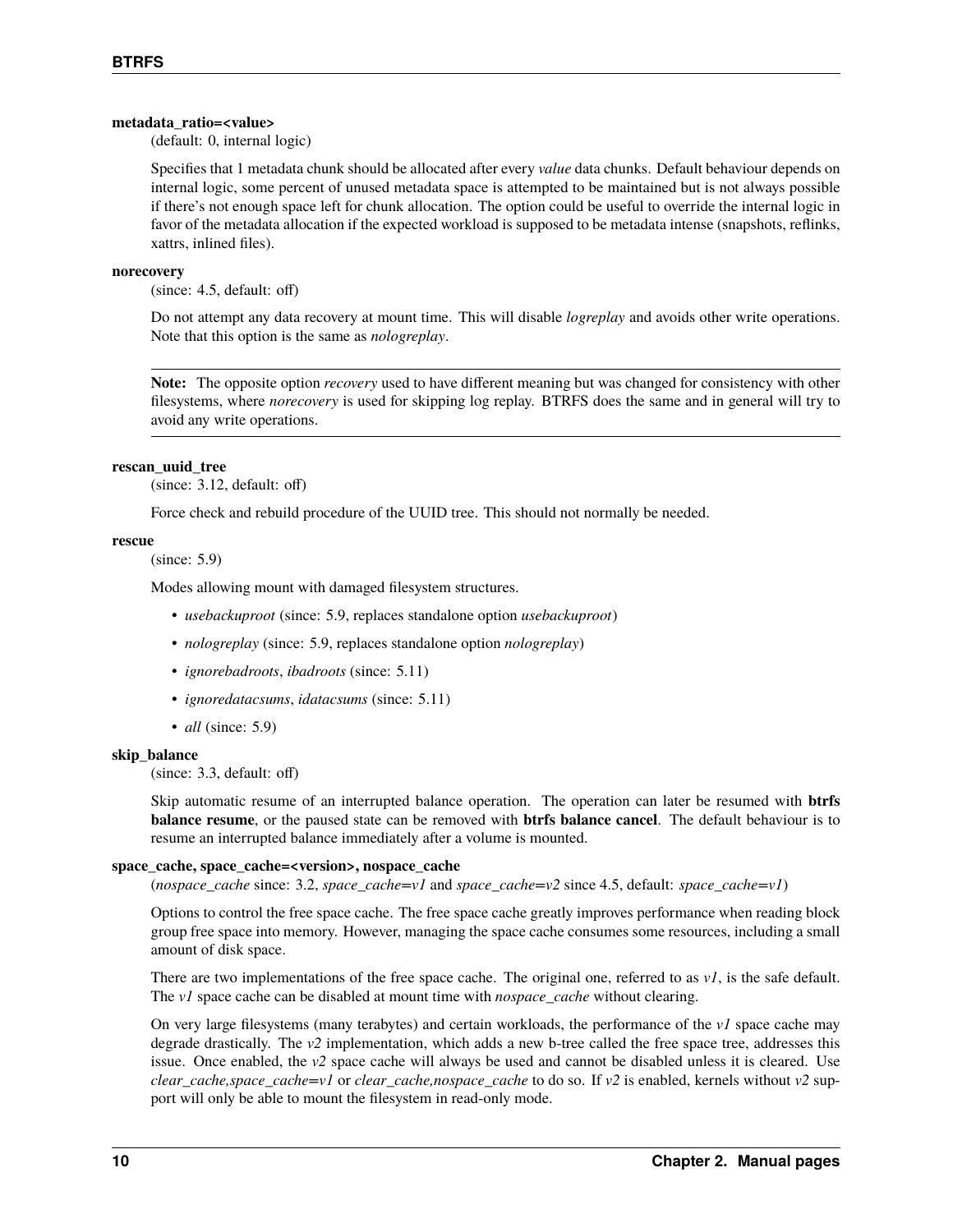The btrfs-check(8) and `mkfs.btrfs(8) commands have full *v2* free space cache support since v4.19.

If a version is not explicitly specified, the default implementation will be chosen, which is *v1*.

### **ssd, ssd\_spread, nossd, nossd\_spread**

(default: SSD autodetected)

Options to control SSD allocation schemes. By default, BTRFS will enable or disable SSD optimizations depending on status of a device with respect to rotational or non-rotational type. This is determined by the contents of */sys/block/DEV/queue/rotational*). If it is 0, the *ssd* option is turned on. The option *nossd* will disable the autodetection.

The optimizations make use of the absence of the seek penalty that's inherent for the rotational devices. The blocks can be typically written faster and are not offloaded to separate threads.

**Note:** Since 4.14, the block layout optimizations have been dropped. This used to help with first generations of SSD devices. Their FTL (flash translation layer) was not effective and the optimization was supposed to improve the wear by better aligning blocks. This is no longer true with modern SSD devices and the optimization had no real benefit. Furthermore it caused increased fragmentation. The layout tuning has been kept intact for the option *ssd\_spread*.

The *ssd\_spread* mount option attempts to allocate into bigger and aligned chunks of unused space, and may perform better on low-end SSDs. *ssd\_spread* implies *ssd*, enabling all other SSD heuristics as well. The option *nossd* will disable all SSD options while *nossd\_spread* only disables *ssd\_spread*.

#### subvol=<path>

Mount subvolume from *path* rather than the toplevel subvolume. The *path* is always treated as relative to the toplevel subvolume. This mount option overrides the default subvolume set for the given filesystem.

### **subvolid=<subvolid>**

Mount subvolume specified by a *subvolid* number rather than the toplevel subvolume. You can use **btrfs subvolume list** of **btrfs subvolume show** to see subvolume ID numbers. This mount option overrides the default subvolume set for the given filesystem.

**Note:** If both *subvolid* and *subvol* are specified, they must point at the same subvolume, otherwise the mount will fail.

#### **thread\_pool=<number>**

(default: min(NRCPUS + 2, 8) )

The number of worker threads to start. NRCPUS is number of on-line CPUs detected at the time of mount. Small number leads to less parallelism in processing data and metadata, higher numbers could lead to a performance hit due to increased locking contention, process scheduling, cache-line bouncing or costly data transfers between local CPU memories.

### **treelog, notreelog**

(default: on)

Enable the tree logging used for *fsync* and *O\_SYNC* writes. The tree log stores changes without the need of a full filesystem sync. The log operations are flushed at sync and transaction commit. If the system crashes between two such syncs, the pending tree log operations are replayed during mount.

**Warning:** Currently, the tree log is replayed even with a read-only mount! To disable that behaviour, also mount with *nologreplay*.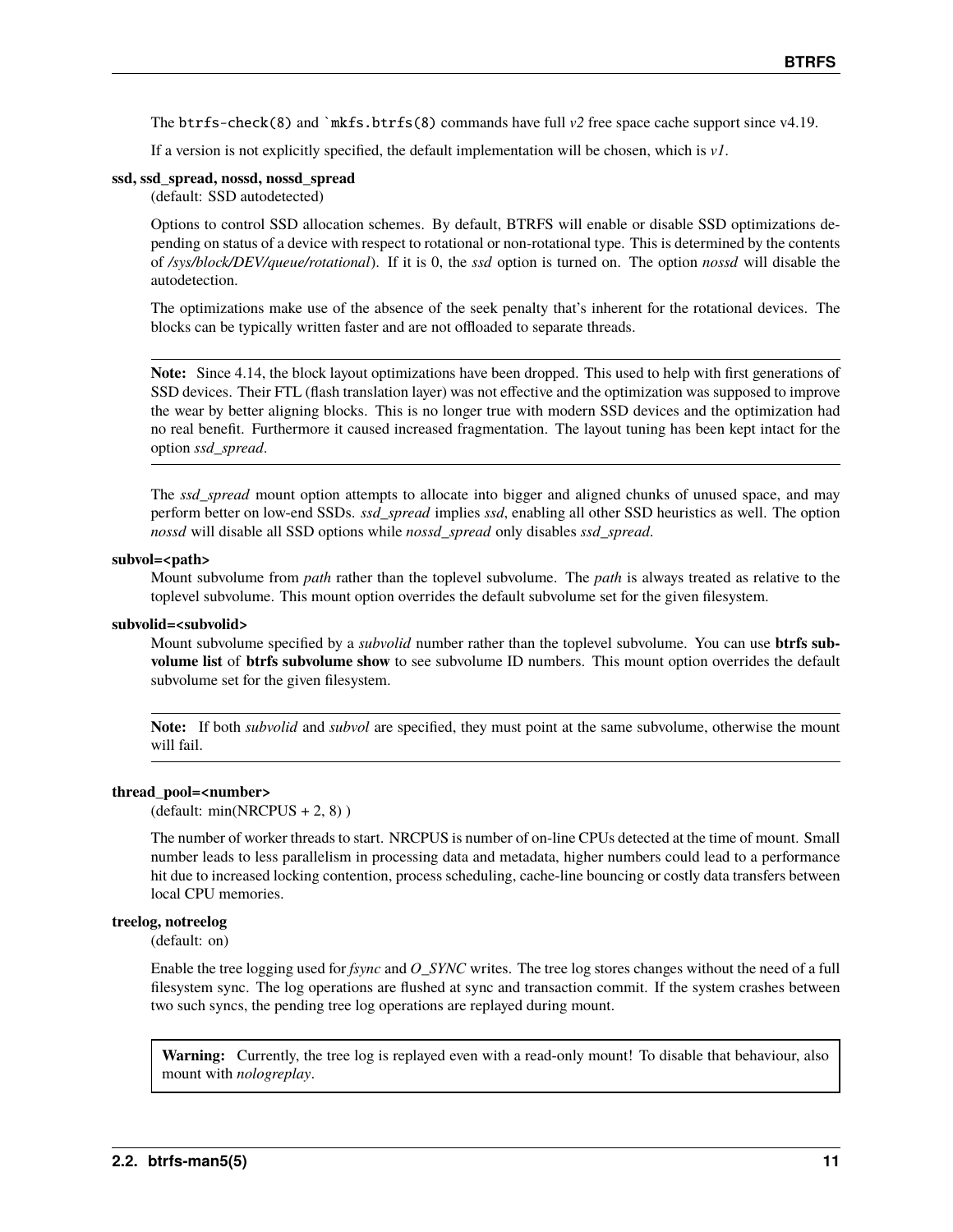The tree log could contain new files/directories, these would not exist on a mounted filesystem if the log is not replayed.

#### **usebackuproot**

(since: 4.6, default: off)

Enable autorecovery attempts if a bad tree root is found at mount time. Currently this scans a backup list of several previous tree roots and tries to use the first readable. This can be used with read-only mounts as well.

**Note:** This option has replaced *recovery*.

#### **user\_subvol\_rm\_allowed**

(default: off)

Allow subvolumes to be deleted by their respective owner. Otherwise, only the root user can do that.

**Note:** Historically, any user could create a snapshot even if he was not owner of the source subvolume, the subvolume deletion has been restricted for that reason. The subvolume creation has been restricted but this mount option is still required. This is a usability issue. Since 4.18, the  $rmdir(2)$  syscall can delete an empty subvolume just like an ordinary directory. Whether this is possible can be detected at runtime, see *rmdir\_subvol* feature in *FILESYSTEM FEATURES*.

#### **DEPRECATED MOUNT OPTIONS**

List of mount options that have been removed, kept for backward compatibility.

#### **recovery**

(since: 3.2, default: off, deprecated since: 4.5)

**Note:** This option has been replaced by *usebackuproot* and should not be used but will work on 4.5+ kernels.

#### **inode\_cache, noinode\_cache**

(removed in: 5.11, since: 3.0, default: off)

**Note:** The functionality has been removed in 5.11, any stale data created by previous use of the *inode\_cache* option can be removed by **btrfs check --clear-ino-cache**.

# **NOTES ON GENERIC MOUNT OPTIONS**

Some of the general mount options from mount(8) that affect BTRFS and are worth mentioning.

#### **noatime**

under read intensive work-loads, specifying *noatime* significantly improves performance because no new access time information needs to be written. Without this option, the default is *relatime*, which only reduces the number of inode atime updates in comparison to the traditional *strictatime*. The worst case for atime updates under 'relatime' occurs when many files are read whose atime is older than 24 h and which are freshly snapshotted. In that case the atime is updated and COW happens - for each file - in bulk. See also <https://lwn.net/Articles/499293/> - *Atime and btrfs: a bad combination? (LWN, 2012-05-31)*.

Note that *noatime* may break applications that rely on atime uptimes like the venerable Mutt (unless you use maildir mailboxes).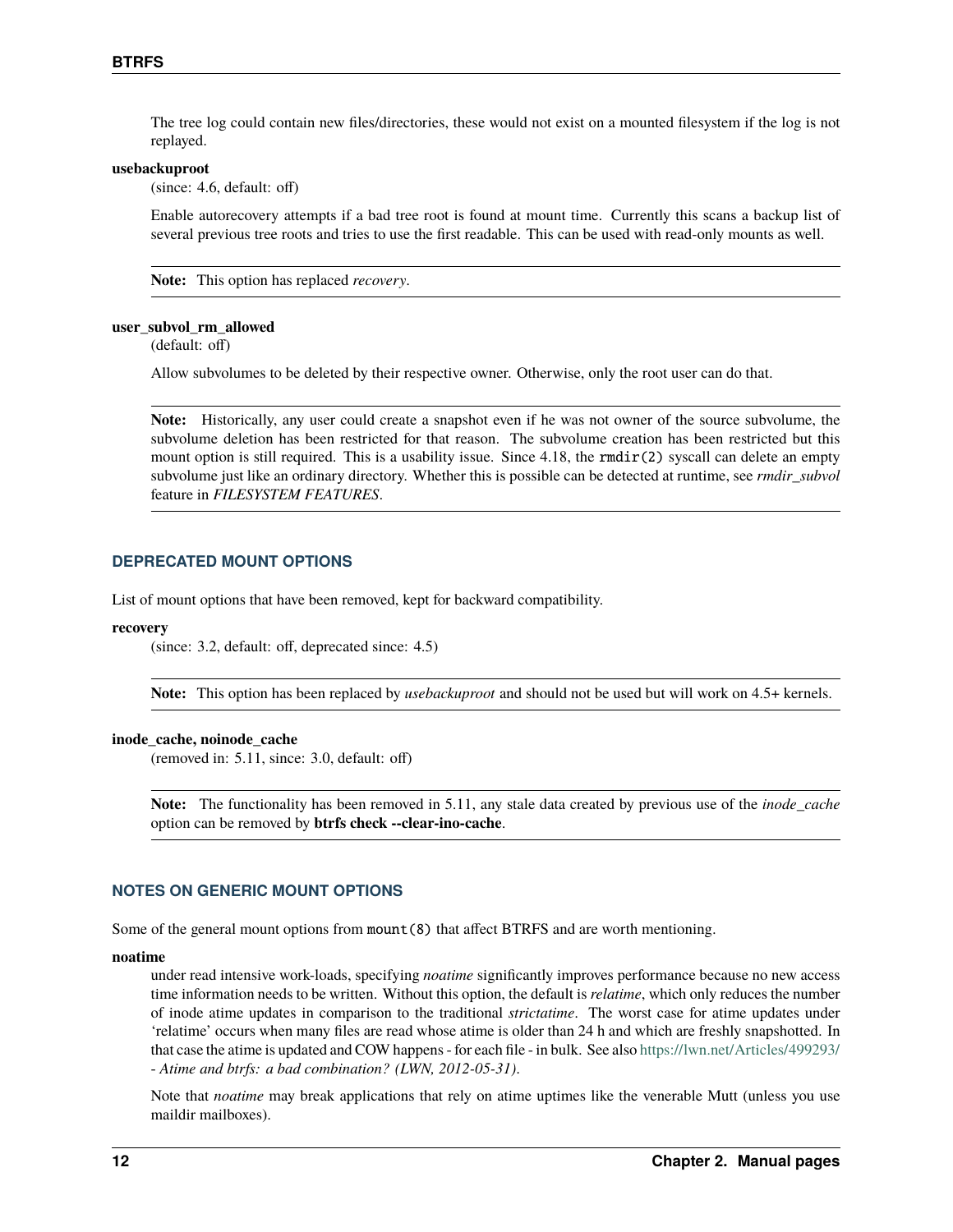# **2.2.3 FILESYSTEM FEATURES**

The basic set of filesystem features gets extended over time. The backward compatibility is maintained and the features are optional, need to be explicitly asked for so accidental use will not create incompatibilities.

There are several classes and the respective tools to manage the features:

#### **at mkfs time only**

This is namely for core structures, like the b-tree nodesize or checksum algorithm, see mkfs.btrfs(8) for more details.

#### **after mkfs, on an unmounted filesystem::**

Features that may optimize internal structures or add new structures to support new functionality, see btrfstune(8). The command **btrfs inspect-internal dump-super /dev/sdx** will dump a superblock, you can map the value of *incompat\_flags* to the features listed below

#### **after mkfs, on a mounted filesystem**

The features of a filesystem (with a given UUID) are listed in */sys/fs/btrfs/UUID/features/*, one file per feature. The status is stored inside the file. The value *1* is for enabled and active, while *0* means the feature was enabled at mount time but turned off afterwards.

Whether a particular feature can be turned on a mounted filesystem can be found in the directory */sys/fs/btrfs/features/*, one file per feature. The value *1* means the feature can be enabled.

List of features (see also mkfs.btrfs(8) section *FILESYSTEM FEATURES*):

### **big\_metadata**

(since: 3.4)

the filesystem uses *nodesize* for metadata blocks, this can be bigger than the page size

#### **compress\_lzo**

(since: 2.6.38)

the *lzo* compression has been used on the filesystem, either as a mount option or via **btrfs filesystem defrag**.

#### **compress\_zstd**

(since: 4.14)

the *zstd* compression has been used on the filesystem, either as a mount option or via **btrfs filesystem defrag**.

#### **default\_subvol**

(since: 2.6.34)

the default subvolume has been set on the filesystem

#### **extended\_iref**

(since: 3.7)

increased hardlink limit per file in a directory to 65536, older kernels supported a varying number of hardlinks depending on the sum of all file name sizes that can be stored into one metadata block

### free space tree

(since: 4.5)

free space representation using a dedicated b-tree, successor of v1 space cache

#### **metadata\_uuid**

(since: 5.0)

the main filesystem UUID is the metadata\_uuid, which stores the new UUID only in the superblock while all metadata blocks still have the UUID set at mkfs time, see btrfstune(8) for more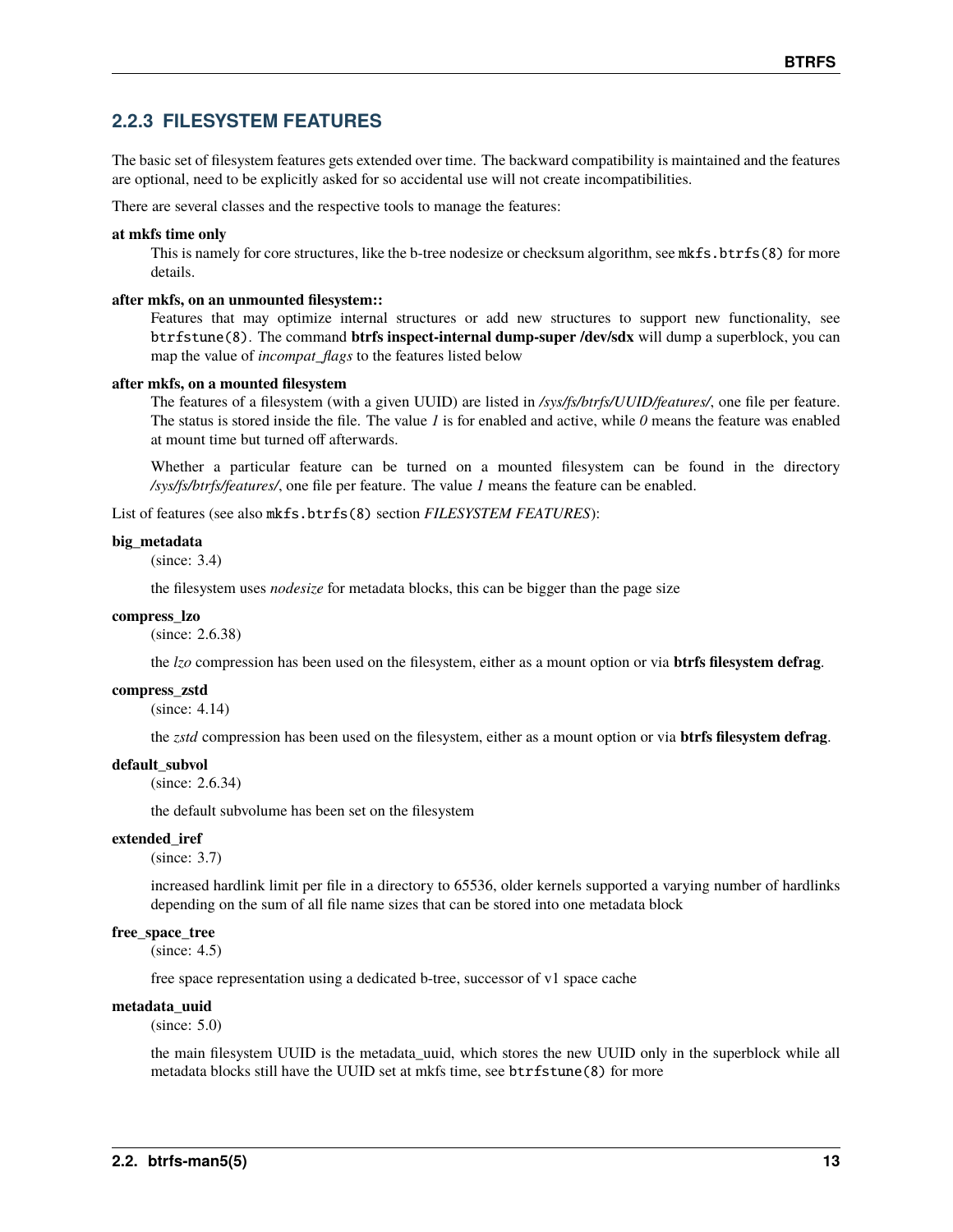### **mixed\_backref**

(since: 2.6.31)

the last major disk format change, improved backreferences, now default

#### **mixed\_groups**

(since: 2.6.37)

mixed data and metadata block groups, ie. the data and metadata are not separated and occupy the same block groups, this mode is suitable for small volumes as there are no constraints how the remaining space should be used (compared to the split mode, where empty metadata space cannot be used for data and vice versa)

on the other hand, the final layout is quite unpredictable and possibly highly fragmented, which means worse performance

#### **no\_holes**

(since: 3.14)

improved representation of file extents where holes are not explicitly stored as an extent, saves a few percent of metadata if sparse files are used

#### **raid1c34**

(since: 5.5)

extended RAID1 mode with copies on 3 or 4 devices respectively

#### **raid56**

(since: 3.9)

the filesystem contains or contained a raid56 profile of block groups

#### **rmdir\_subvol**

(since: 4.18)

indicate that rmdir(2) syscall can delete an empty subvolume just like an ordinary directory. Note that this feature only depends on the kernel version.

#### **skinny\_metadata**

(since: 3.10)

reduced-size metadata for extent references, saves a few percent of metadata

#### **send\_stream\_version**

(since: 5.10)

number of the highest supported send stream version

#### **supported\_checksums**

(since: 5.5)

list of checksum algorithms supported by the kernel module, the respective modules or built-in implementing the algorithms need to be present to mount the filesystem, see *CHECKSUM ALGORITHMS*

#### **supported\_sectorsizes**

(since: 5.13)

list of values that are accepted as sector sizes (**mkfs.btrfs --sectorsize**) by the running kernel

#### **supported\_rescue\_options**

(since: 5.11)

list of values for the mount option *rescue* that are supported by the running kernel, see btrfs(5)

#### **zoned**

(since: 5.12)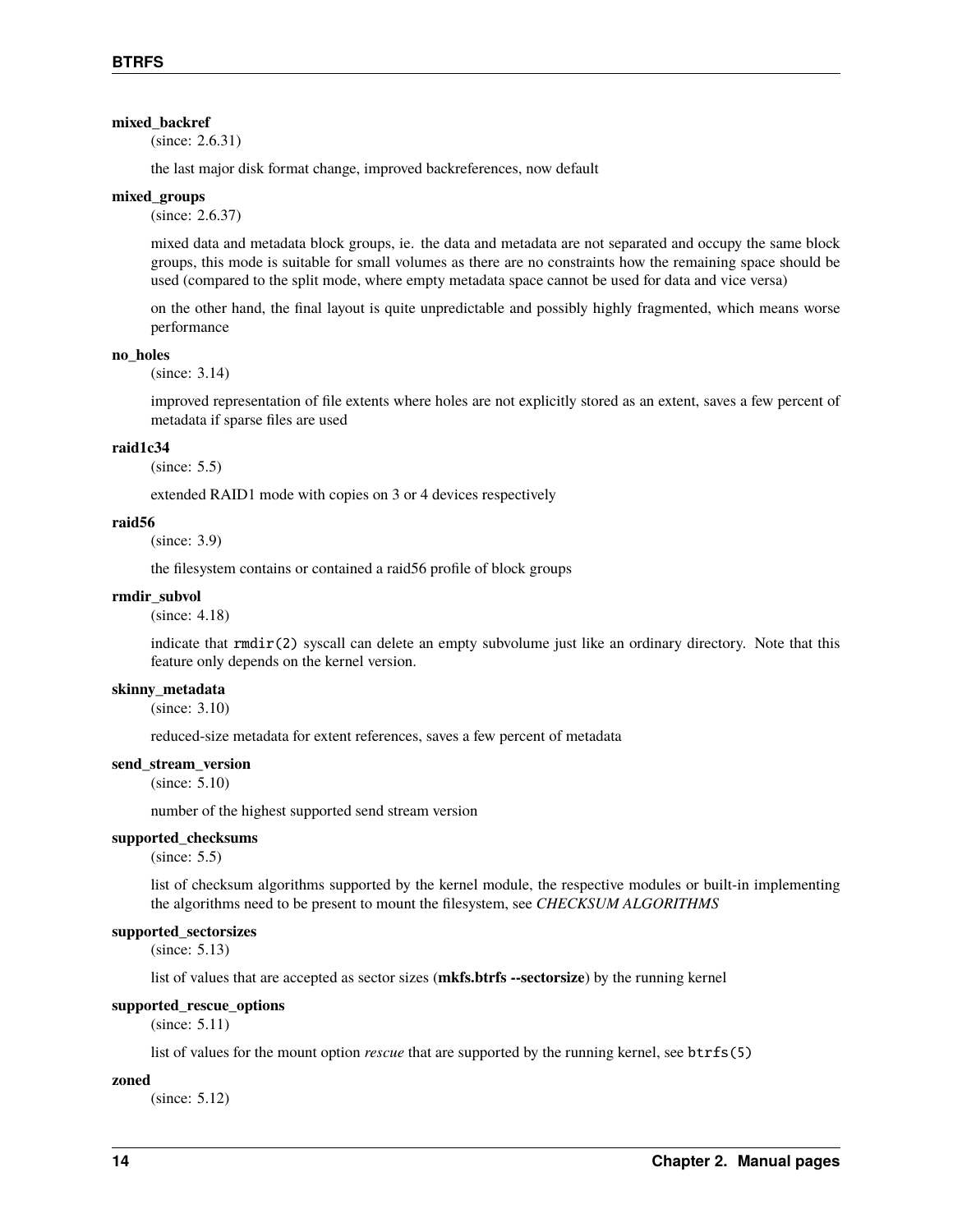zoned mode is allocation/write friendly to host-managed zoned devices, allocation space is partitioned into fixedsize zones that must be updated sequentially, see *ZONED MODE*

# **2.2.4 SWAPFILE SUPPORT**

A swapfile is file-backed memory that the system uses to temporarily offload the RAM. It is supported since kernel 5.0. Use swapon(8) to activate the swapfile. There are some limitations of the implementation in BTRFS and linux swap subsystem:

- filesystem must be only single device
- filesystem must have only *single* data profile
- swapfile the containing subvolume cannot be snapshotted
- swapfile must be preallocated
- swapfile must be nodatacow (ie. also nodatasum)
- swapfile must not be compressed

The limitations come namely from the COW-based design and mapping layer of blocks that allows the advanced features like relocation and multi-device filesystems. However, the swap subsystem expects simpler mapping and no background changes of the file blocks once they've been attached to swap.

With active swapfiles, the following whole-filesystem operations will skip swapfile extents or may fail:

- balance block groups with swapfile extents are skipped and reported, the rest will be processed normally
- resize grow unaffected
- resize shrink works as long as the extents are outside of the shrunk range
- device add a new device does not interfere with existing swapfile and this operation will work, though no new swapfile can be activated afterwards
- device delete if the device has been added as above, it can be also deleted
- device replace ditto

When there are no active swapfiles and a whole-filesystem exclusive operation is running (eg. balance, device delete, shrink), the swapfiles cannot be temporarily activated. The operation must finish first.

To create and activate a swapfile run the following commands:

```
# truncate -s 0 swapfile
# chattr +C swapfile
# fallocate -l 2G swapfile
# chmod 0600 swapfile
# mkswap swapfile
# swapon swapfile
```
Please note that the UUID returned by the *mkswap* utility identifies the swap "filesystem" and because it's stored in a file, it's not generally visible and usable as an identifier unlike if it was on a block device.

The file will appear in */proc/swaps*:

| $\#$ cat /proc/swaps |         |      |          |  |
|----------------------|---------|------|----------|--|
| Type                 | Size    | Used | Priority |  |
| file                 | 2097152 | ⋒    | -2       |  |
|                      |         |      |          |  |
|                      |         |      |          |  |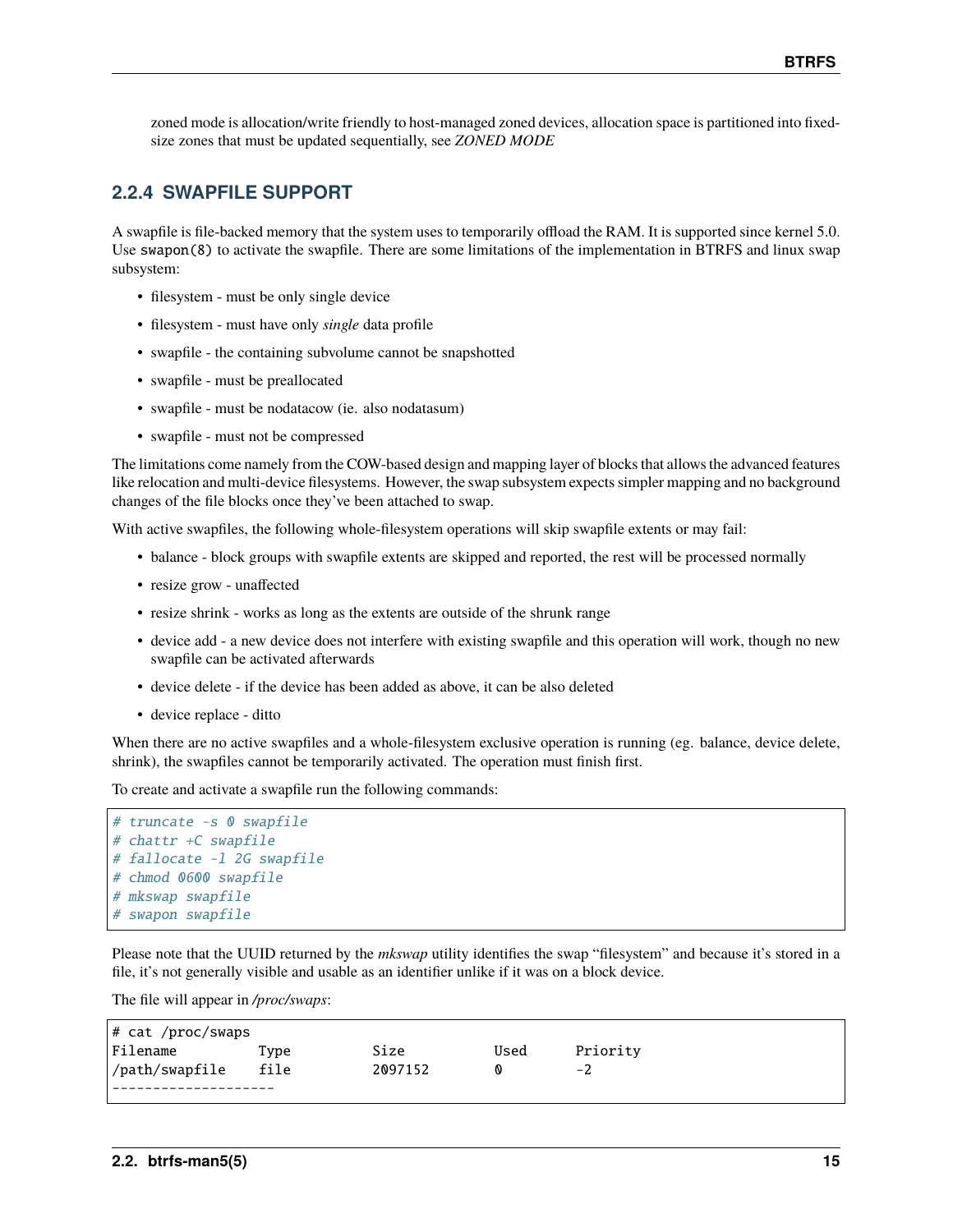The swapfile can be created as one-time operation or, once properly created, activated on each boot by the **swapon -a** command (usually started by the service manager). Add the following entry to */etc/fstab*, assuming the filesystem that provides the */path* has been already mounted at this point. Additional mount options relevant for the swapfile can be set too (like priority, not the BTRFS mount options).

|--|

# **2.2.5 CHECKSUM ALGORITHMS**

Data and metadata are checksummed by default, the checksum is calculated before write and verifed after reading the blocks from devices. The whole metadata block has a checksum stored inline in the b-tree node header, each data block has a detached checksum stored in the checksum tree.

There are several checksum algorithms supported. The default and backward compatible is *crc32c*. Since kernel 5.5 there are three more with different characteristics and trade-offs regarding speed and strength. The following list may help you to decide which one to select.

# **CRC32C (32bit digest)**

default, best backward compatibility, very fast, modern CPUs have instruction-level support, not collisionresistant but still good error detection capabilities

### **XXHASH (64bit digest)**

can be used as CRC32C successor, very fast, optimized for modern CPUs utilizing instruction pipelining, good collision resistance and error detection

# **SHA256 (256bit digest)::**

a cryptographic-strength hash, relatively slow but with possible CPU instruction acceleration or specialized hardware cards, FIPS certified and in wide use

### **BLAKE2b (256bit digest)**

a cryptographic-strength hash, relatively fast with possible CPU acceleration using SIMD extensions, not standardized but based on BLAKE which was a SHA3 finalist, in wide use, the algorithm used is BLAKE2b-256 that's optimized for 64bit platforms

The *digest size* affects overall size of data block checksums stored in the filesystem. The metadata blocks have a fixed area up to 256 bits (32 bytes), so there's no increase. Each data block has a separate checksum stored, with additional overhead of the b-tree leaves.

Approximate relative performance of the algorithms, measured against CRC32C using reference software implementations on a 3.5GHz intel CPU:

| Digest         | Cycles/4KiB | Ratio | Implementation  |
|----------------|-------------|-------|-----------------|
| CRC32C         | 1700        | 1.00  | CPU instruction |
| <b>XXHASH</b>  | 2500        | 1.44  | reference impl. |
| <b>SHA256</b>  | 105000      | 61    | reference impl. |
| <b>SHA256</b>  | 36000       | 21    | libgcrypt/AVX2  |
| <b>SHA256</b>  | 63000       | 37    | libsodium/AVX2  |
| <b>BLAKE2b</b> | 22000       | 13    | reference impl. |
| <b>BLAKE2b</b> | 19000       | 11    | libgcrypt/AVX2  |
| <b>BLAKE2b</b> | 19000       | 11    | libsodium/AVX2  |

Many kernels are configured with SHA256 as built-in and not as a module. The accelerated versions are however provided by the modules and must be loaded explicitly (**modprobe sha256**) before mounting the filesystem to make use of them. You can check in */sys/fs/btrfs/FSID/checksum* which one is used. If you see *sha256-generic*, then you may want to unmount and mount the filesystem again, changing that on a mounted filesystem is not possible. Check the file */proc/crypto*, when the implementation is built-in, you'd find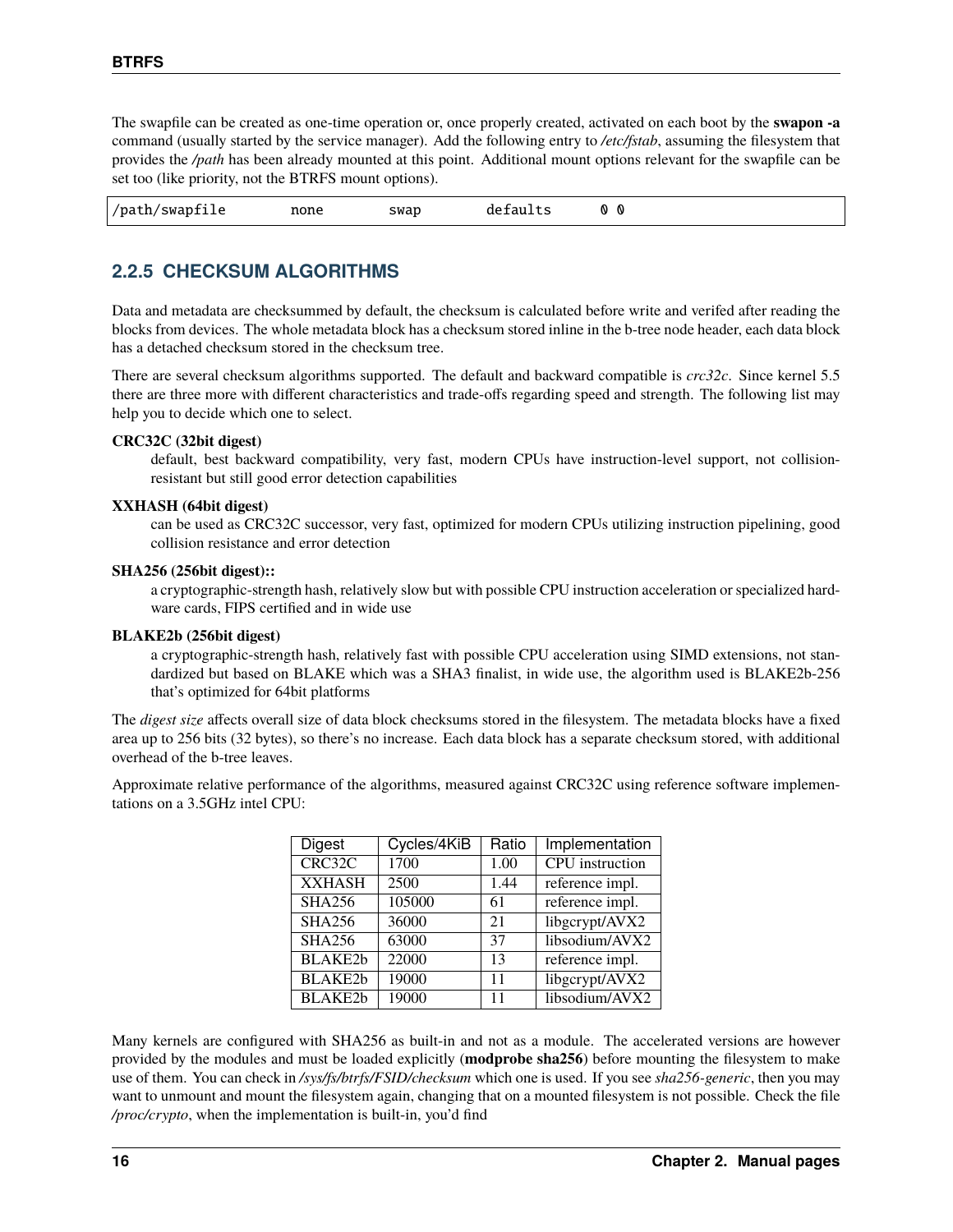| name     | : sha256         |
|----------|------------------|
| driver   | : sha256-generic |
| module   | : kernel         |
| priority | : 100            |
|          |                  |

while accelerated implementation is e.g.

```
name : sha256
driver : sha256-avx2
module : sha256_ssse3
priority : 170
...
```
# **2.2.6 COMPRESSION**

Btrfs supports transparent file compression. There are three algorithms available: ZLIB, LZO and ZSTD (since v4.14), with various levels. The compression happens on the level of file extents and the algorithm is selected by file property, mount option or by a defrag command. You can have a single btrfs mount point that has some files that are uncompressed, some that are compressed with LZO, some with ZLIB, for instance (though you may not want it that way, it is supported).

Once the compression is set, all newly written data will be compressed, ie. existing data are untouched. Data are split into smaller chunks (128KiB) before compression to make random rewrites possible without a high performance hit. Due to the increased number of extents the metadata consumption is higher. The chunks are compressed in parallel.

The algorithms can be characterized as follows regarding the speed/ratio trade-offs:

**ZLIB**

- slower, higher compression ratio
- levels: 1 to 9, mapped directly, default level is 3
- good backward compatibility

# **LZO**

- faster compression and decompression than zlib, worse compression ratio, designed to be fast
- no levels
- good backward compatibility

# **ZSTD**

- compression comparable to zlib with higher compression/decompression speeds and different ratio
- levels: 1 to 15, mapped directly (higher levels are not available)
- since 4.14, levels since 5.1

The differences depend on the actual data set and cannot be expressed by a single number or recommendation. Higher levels consume more CPU time and may not bring a significant improvement, lower levels are close to real time.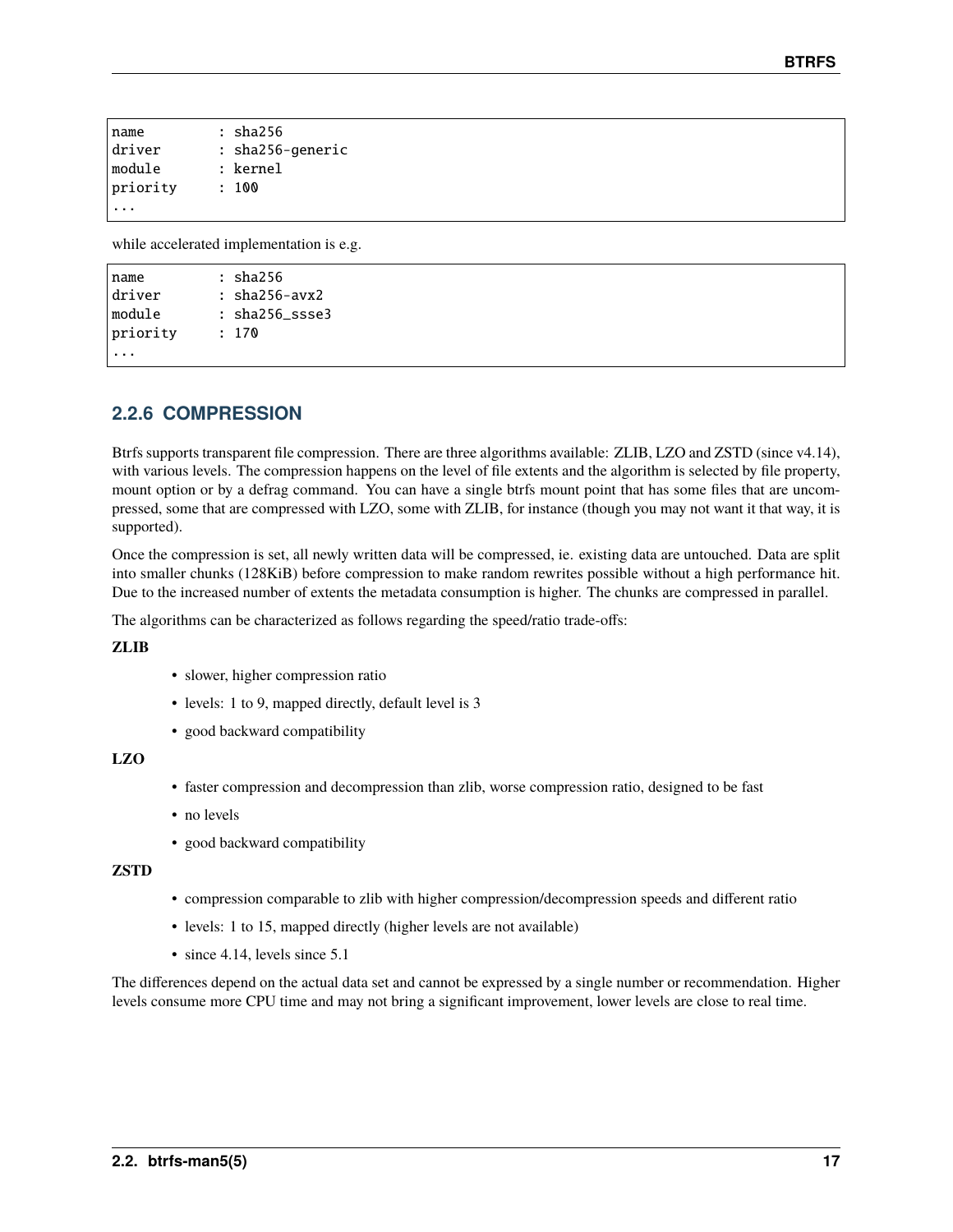# **2.2.7 How to enable compression**

Typically the compression can be enabled on the whole filesystem, specified for the mount point. Note that the compression mount options are shared among all mounts of the same filesystem, either bind mounts or subvolume mounts. Please refer to section *MOUNT OPTIONS*.

\$ mount -o compress=zstd /dev/sdx /mnt

This will enable the zstd algorithm on the default level (which is 3). The level can be specified manually too like zstd:3. Higher levels compress better at the cost of time. This in turn may cause increased write latency, low levels are suitable for real-time compression and on reasonably fast CPU don't cause noticeable performance drops.

\$ btrfs filesystem defrag -czstd file

The command above will start defragmentation of the whole *file* and apply the compression, regardless of the mount option. (Note: specifying level is not yet implemented). The compression algorithm is not persistent and applies only to the defragmentation command, for any other writes other compression settings apply.

Persistent settings on a per-file basis can be set in two ways:

```
$ chattr +c file
$ btrfs property set file compression zstd
```
The first command is using legacy interface of file attributes inherited from ext2 filesystem and is not flexible, so by default the *zlib* compression is set. The other command sets a property on the file with the given algorithm. (Note: setting level that way is not yet implemented.)

# **2.2.8 Compression levels**

The level support of ZLIB has been added in v4.14, LZO does not support levels (the kernel implementation provides only one), ZSTD level support has been added in v5.1.

There are 9 levels of ZLIB supported (1 to 9), mapping 1:1 from the mount option to the algorithm defined level. The default is level 3, which provides the reasonably good compression ratio and is still reasonably fast. The difference in compression gain of levels 7, 8 and 9 is comparable but the higher levels take longer.

The ZSTD support includes levels 1 to 15, a subset of full range of what ZSTD provides. Levels 1-3 are real-time, 4-8 slower with improved compression and 9-15 try even harder though the resulting size may not be significantly improved.

Level 0 always maps to the default. The compression level does not affect compatibility.

# **2.2.9 Incompressible data**

Files with already compressed data or with data that won't compress well with the CPU and memory constraints of the kernel implementations are using a simple decision logic. If the first portion of data being compressed is not smaller than the original, the compression of the file is disabled -- unless the filesystem is mounted with *compress-force*. In that case compression will always be attempted on the file only to be later discarded. This is not optimal and subject to optimizations and further development.

If a file is identified as incompressible, a flag is set (*NOCOMPRESS*) and it's sticky. On that file compression won't be performed unless forced. The flag can be also set by **chattr +m** (since e2fsprogs 1.46.2) or by properties with value *no* or *none*. Empty value will reset it to the default that's currently applicable on the mounted filesystem.

There are two ways to detect incompressible data: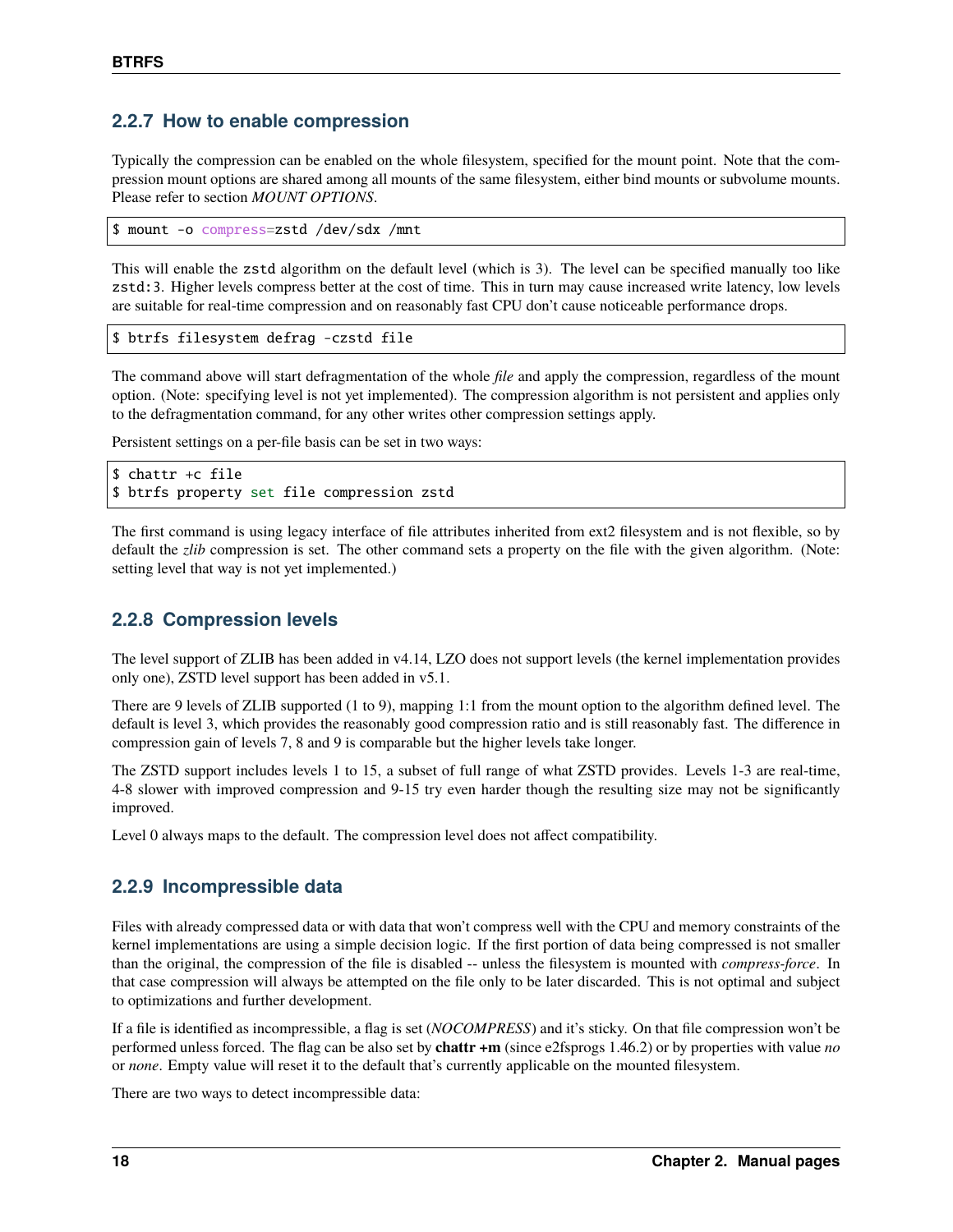- actual compression attempt data are compressed, if the result is not smaller, it's discarded, so this depends on the algorithm and level
- pre-compression heuristics a quick statistical evaluation on the data is performed and based on the result either compression is performed or skipped, the NOCOMPRESS bit is not set just by the heuristic, only if the compression algorithm does not make an improvement

```
$ lsattr file
 ---------------------m file
```
Using the forcing compression is not recommended, the heuristics are supposed to decide that and compression algorithms internally detect incompressible data too.

# **2.2.10 Pre-compression heuristics**

The heuristics aim to do a few quick statistical tests on the compressed data in order to avoid probably costly compression that would turn out to be inefficient. Compression algorithms could have internal detection of incompressible data too but this leads to more overhead as the compression is done in another thread and has to write the data anyway. The heuristic is read-only and can utilize cached memory.

The tests performed based on the following: data sampling, long repeated pattern detection, byte frequency, Shannon entropy.

# **2.2.11 Compatibility**

Compression is done using the COW mechanism so it's incompatible with *nodatacow*. Direct IO works on compressed files but will fall back to buffered writes and leads to recompression. Currently *nodatasum* and compression don't work together.

The compression algorithms have been added over time so the version compatibility should be also considered, together with other tools that may access the compressed data like bootloaders.

# **2.2.12 FILESYSTEM EXCLUSIVE OPERATIONS**

There are several operations that affect the whole filesystem and cannot be run in parallel. Attempt to start one while another is running will fail (see exceptions below).

Since kernel 5.10 the currently running operation can be obtained from */sys/fs/UUID/exclusive\_operation* with following values and operations:

- balance
- balance paused (since 5.17)
- device add
- device delete
- device replace
- resize
- swapfile activate
- none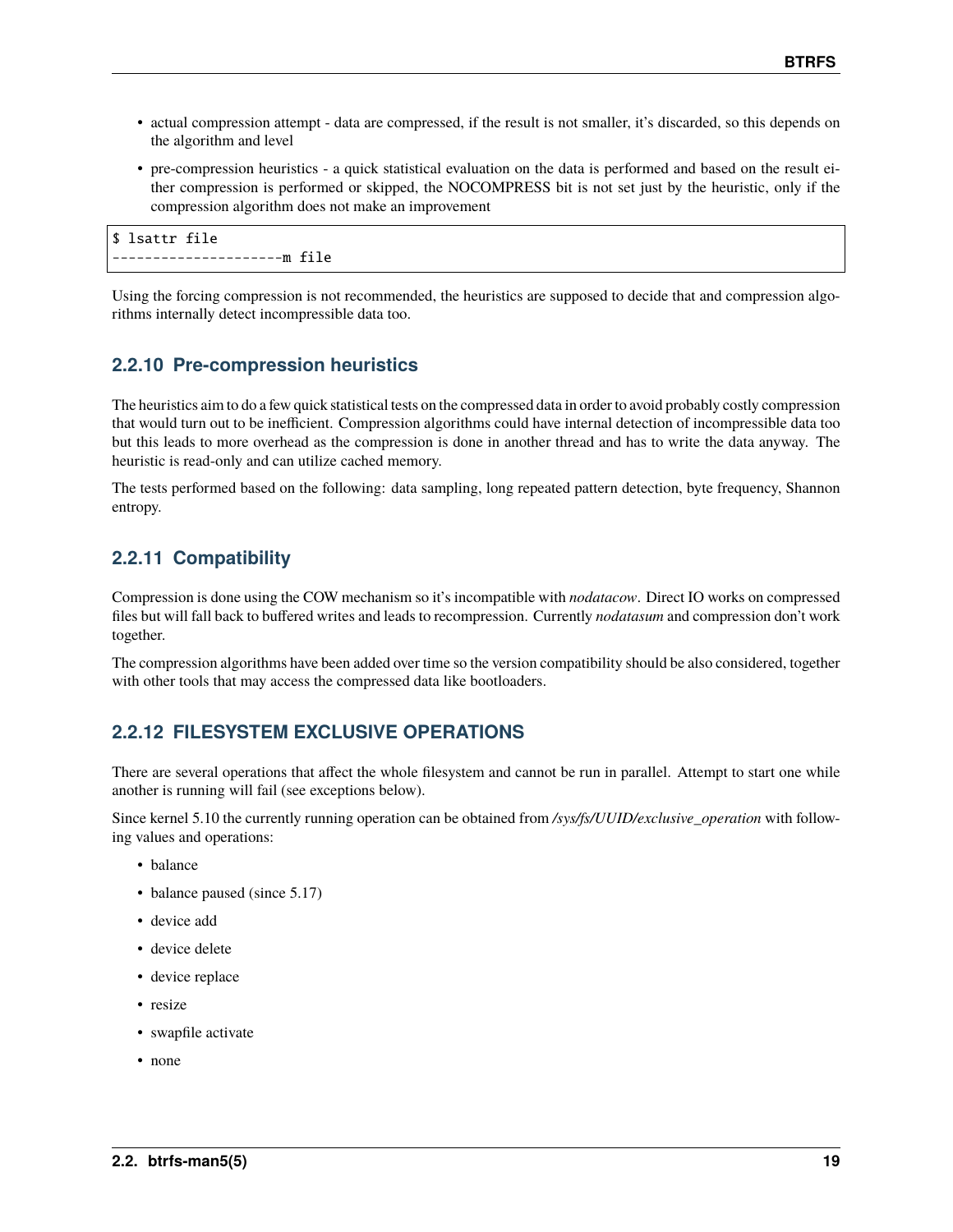Enqueuing is supported for several btrfs subcommands so they can be started at once and then serialized.

There's an exception when a paused balance allows to start a device add operation as they don't really collide and this can be used to add more space for the balance to finish.

# **2.2.13 FILESYSTEM LIMITS**

### **maximum file name length**

255

#### **maximum symlink target length**

depends on the *nodesize* value, for 4KiB it's 3949 bytes, for larger nodesize it's 4095 due to the system limit PATH\_MAX

The symlink target may not be a valid path, ie. the path name components can exceed the limits (NAME\_MAX), there's no content validation at symlink(3) creation.

#### **maximum number of inodes**

 $2<sup>64</sup>$  but depends on the available metadata space as the inodes are created dynamically

#### **inode numbers**

minimum number: 256 (for subvolumes), regular files and directories: 257

#### **maximum file length**

inherent limit of btrfs is  $2^{64}$  (16 EiB) but the linux VFS limit is  $2^{63}$  (8 EiB)

### **maximum number of subvolumes**

the subvolume ids can go up to  $2^{64}$  but the number of actual subvolumes depends on the available metadata space, the space consumed by all subvolume metadata includes bookkeeping of shared extents can be large (MiB, GiB)

### **maximum number of hardlinks of a file in a directory**

65536 when the *extref* feature is turned on during mkfs (default), roughly 100 otherwise

#### **minimum filesystem size**

the minimal size of each device depends on the *mixed-bg* feature, without that (the default) it's about 109MiB, with mixed-bg it's is 16MiB

# **2.2.14 BOOTLOADER SUPPORT**

GRUB2 [\(https://www.gnu.org/software/grub\)](https://www.gnu.org/software/grub) has the most advanced support of booting from BTRFS with respect to features.

U-boot [\(https://www.denx.de/wiki/U-Boot/\)](https://www.denx.de/wiki/U-Boot/) has decent support for booting but not all BTRFS features are implemented, check the documentation.

EXTLINUX (from the <https://syslinux.org> project) can boot but does not support all features. Please check the upstream documentation before you use it.

The first 1MiB on each device is unused with the exception of primary superblock that is on the offset 64KiB and spans 4KiB.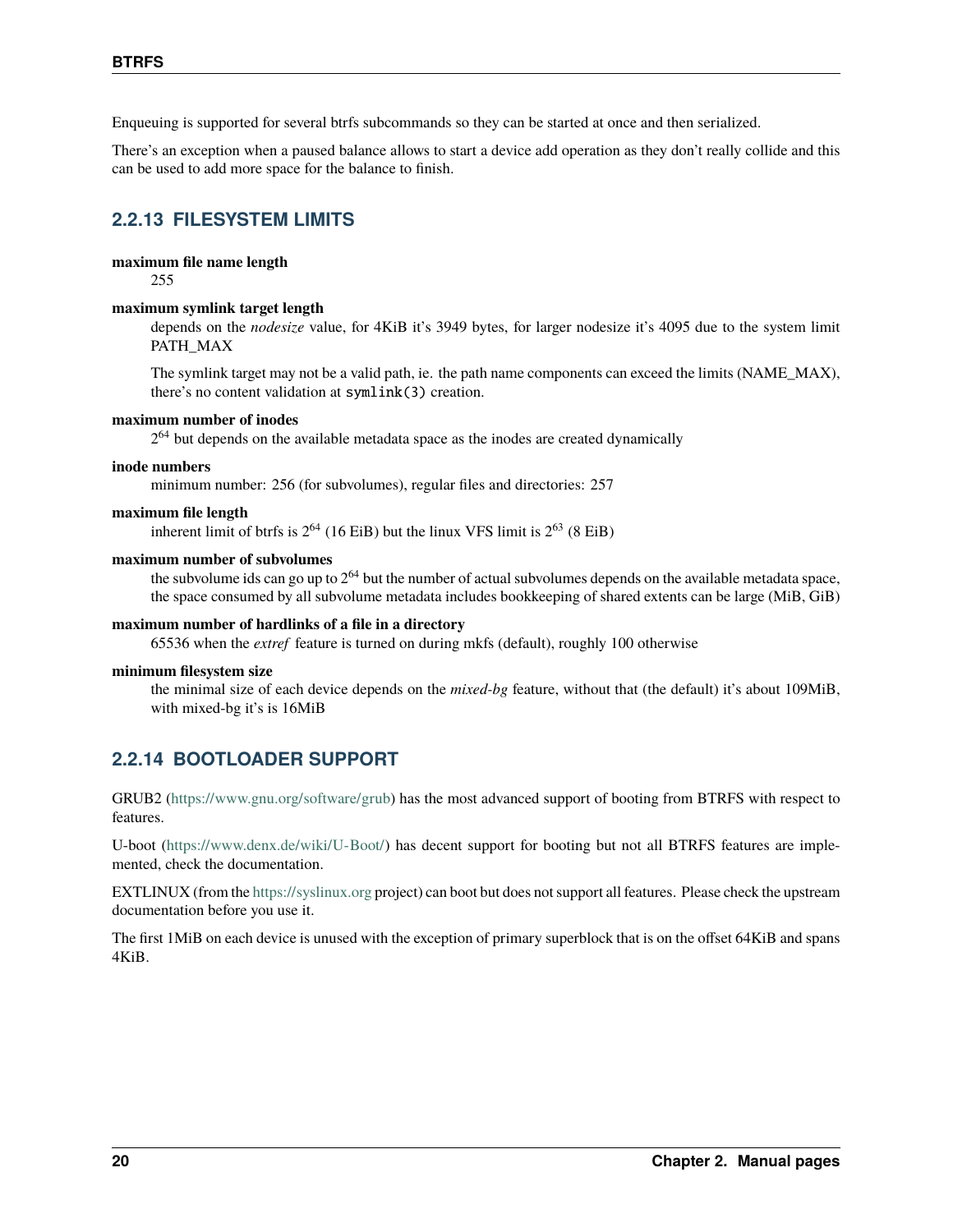# **2.2.15 FILE ATTRIBUTES**

The btrfs filesystem supports setting file attributes or flags. Note there are old and new interfaces, with confusing names. The following list should clarify that:

- *attributes*: chattr(1) or lsattr(1) utilities (the ioctls are FS\_IOC\_GETFLAGS and FS\_IOC\_SETFLAGS), due to the ioctl names the attributes are also called flags
- *xflags*: to distinguish from the previous, it's extended flags, with tunable bits similar to the attributes but extensible and new bits will be added in the future (the ioctls are FS\_IOC\_FSGETXATTR and FS\_IOC\_FSSETXATTR but they are not related to extended attributes that are also called xattrs), there's no standard tool to change the bits, there's support in xfs\_io(8) as command **xfs\_io -c chattr**

# **Attributes**

# **a**

*append only*, new writes are always written at the end of the file

**A**

*no atime updates*

**c**

*compress data*, all data written after this attribute is set will be compressed. Please note that compression is also affected by the mount options or the parent directory attributes.

When set on a directory, all newly created files will inherit this attribute. This attribute cannot be set with 'm' at the same time.

**C**

*no copy-on-write*, file data modifications are done in-place

When set on a directory, all newly created files will inherit this attribute.

**Note:** Due to implementation limitations, this flag can be set/unset only on empty files.

### **d**

*no dump*, makes sense with 3rd party tools like dump(8), on BTRFS the attribute can be set/unset but no other special handling is done

### **D**

*synchronous directory updates*, for more details search open(2) for *O\_SYNC* and *O\_DSYNC*

### **i**

*immutable*, no file data and metadata changes allowed even to the root user as long as this attribute is set (obviously the exception is unsetting the attribute)

**m**

*no compression*, permanently turn off compression on the given file. Any compression mount options will not affect this file. (chattr support added in 1.46.2)

When set on a directory, all newly created files will inherit this attribute. This attribute cannot be set with *c* at the same time.

**S**

*synchronous updates*, for more details search open(2) for *O\_SYNC* and *O\_DSYNC*

No other attributes are supported. For the complete list please refer to the chattr $(1)$  manual page.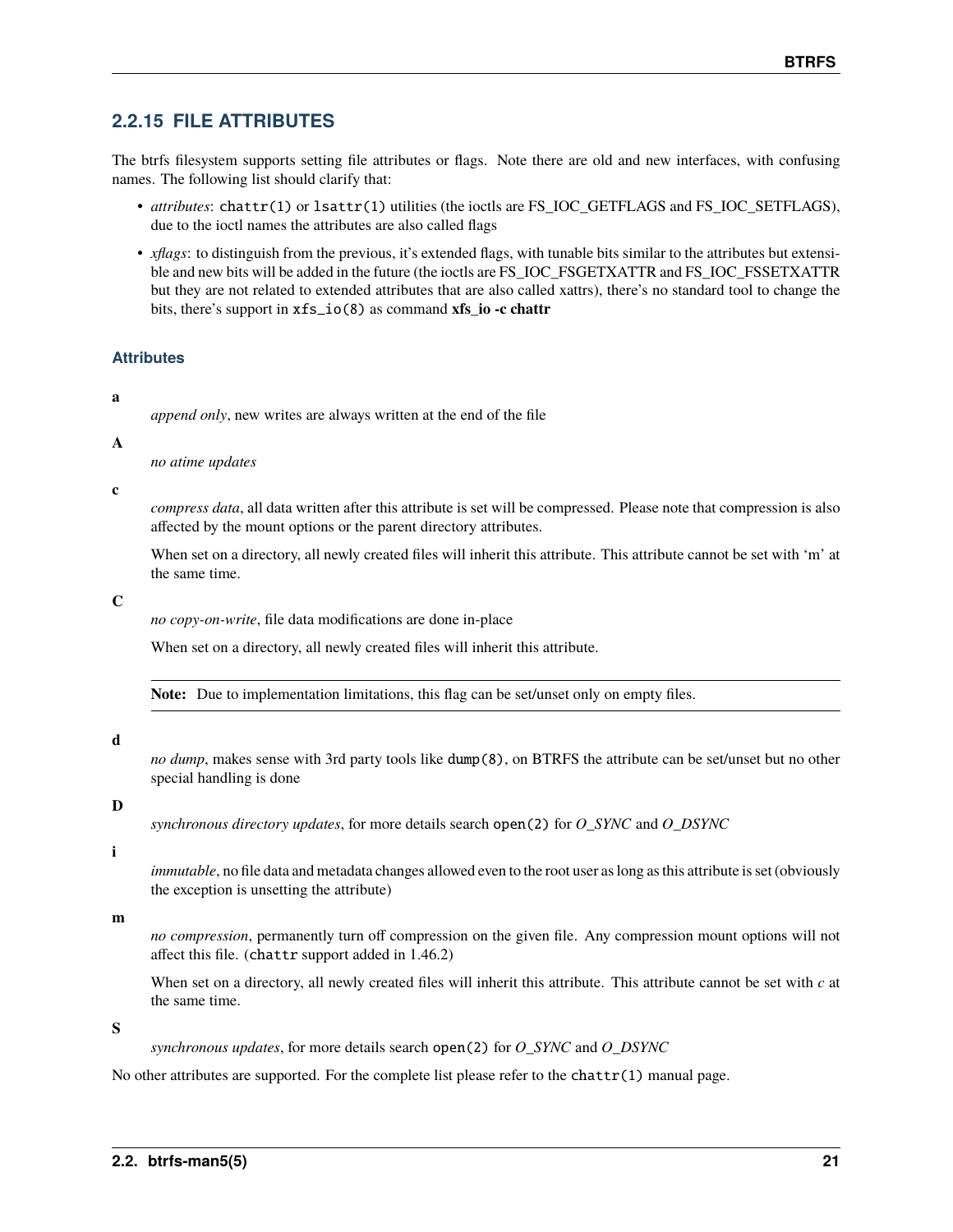# **XFLAGS**

There's overlap of letters assigned to the bits with the attributes, this list refers to what xfs\_io(8) provides:

**i**

*immutable*, same as the attribute

**a**

*append only*, same as the attribute

**s**

*synchronous updates*, same as the attribute *S*

**A**

*no atime updates*, same as the attribute

**d**

*no dump*, same as the attribute

# **2.2.16 ZONED MODE**

Since version 5.12 btrfs supports so called *zoned mode*. This is a special on-disk format and allocation/write strategy that's friendly to zoned devices. In short, a device is partitioned into fixed-size zones and each zone can be updated by append-only manner, or reset. As btrfs has no fixed data structures, except the super blocks, the zoned mode only requires block placement that follows the device constraints. You can learn about the whole architecture at [https:](https://zonedstorage.io) [//zonedstorage.io](https://zonedstorage.io) .

The devices are also called SMR/ZBC/ZNS, in *host-managed* mode. Note that there are devices that appear as nonzoned but actually are, this is *drive-managed* and using zoned mode won't help.

The zone size depends on the device, typical sizes are 256MiB or 1GiB. In general it must be a power of two. Emulated zoned devices like *null\_blk* allow to set various zone sizes.

# **Requirements, limitations**

- all devices must have the same zone size
- maximum zone size is 8GiB
- minimum zone size is 4MiB
- mixing zoned and non-zoned devices is possible, the zone writes are emulated, but this is namely for testing
- **the super block is handled in a special way and is at different locations than on a non-zoned filesystem:**
	- **–** primary: 0B (and the next two zones)
	- **–** secondary: 512GiB (and the next two zones)
	- **–** tertiary: 4TiB (4096GiB, and the next two zones)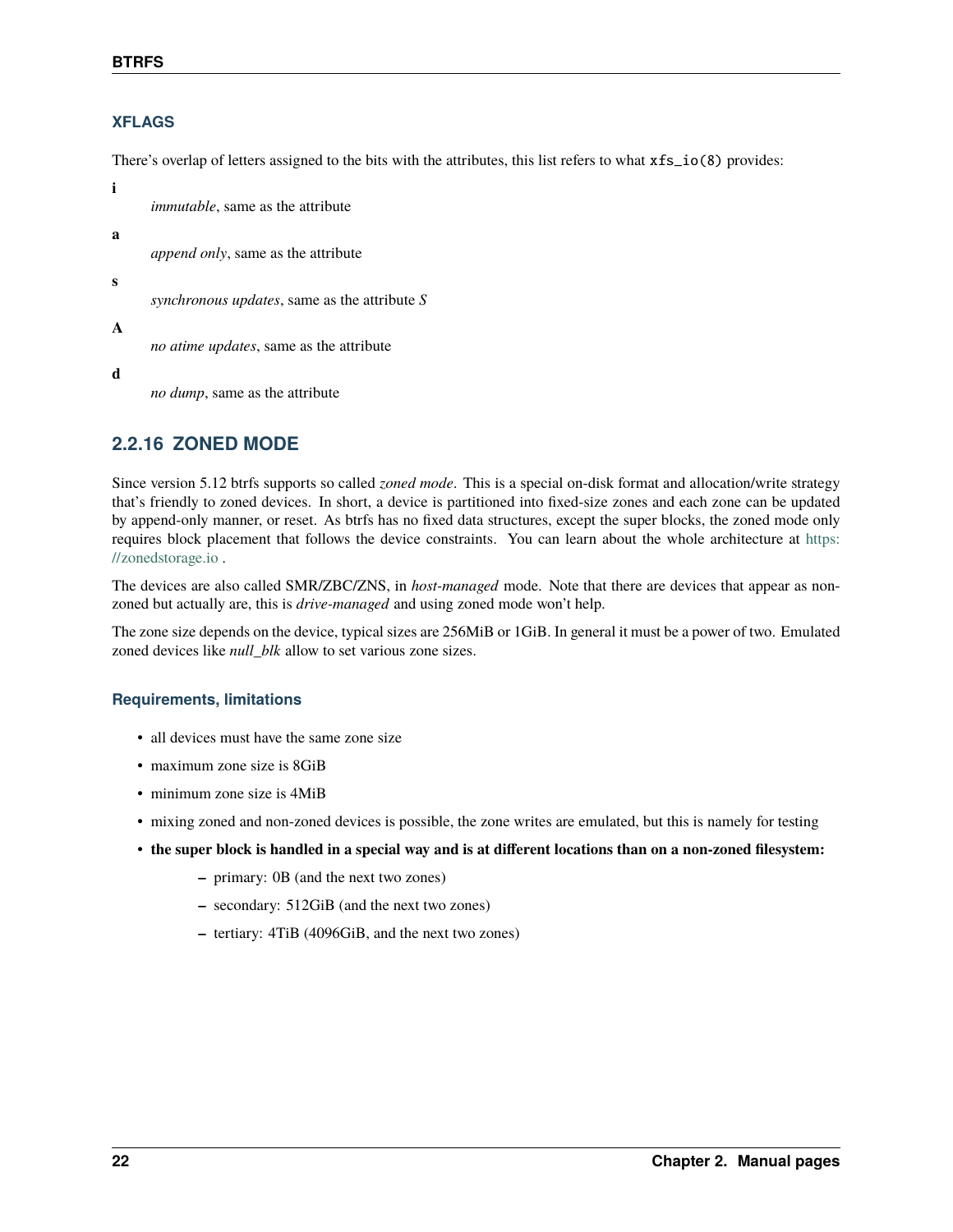# **Incompatible features**

The main constraint of the zoned devices is lack of in-place update of the data. This is inherently incompatibile with some features:

- nodatacow overwrite in-place, cannot create such files
- fallocate preallocating space for in-place first write
- mixed-bg unordered writes to data and metadata, fixing that means using separate data and metadata block groups
- booting the zone at offset 0 contains superblock, resetting the zone would destroy the bootloader data

Initial support lacks some features but they're planned:

- only single profile is supported
- fstrim due to dependency on free space cache v1

# **Super block**

As said above, super block is handled in a special way. In order to be crash safe, at least one zone in a known location must contain a valid superblock. This is implemented as a ring buffer in two consecutive zones, starting from known offsets 0B, 512GiB and 4TiB.

The values are different than on non-zoned devices. Each new super block is appended to the end of the zone, once it's filled, the zone is reset and writes continue to the next one. Looking up the latest super block needs to read offsets of both zones and determine the last written version.

The amount of space reserved for super block depends on the zone size. The secondary and tertiary copies are at distant offsets as the capacity of the devices is expected to be large, tens of terabytes. Maximum zone size supported is 8GiB, which would mean that eg. offset 0-16GiB would be reserved just for the super block on a hypothetical device of that zone size. This is wasteful but required to guarantee crash safety.

# **2.2.17 CONTROL DEVICE**

There's a character special device */dev/btrfs-control* with major and minor numbers 10 and 234 (the device can be found under the 'misc' category).

```
$ ls -l /dev/btrfs-control
crw------- 1 root root 10, 234 Jan 1 12:00 /dev/btrfs-control
```
The device accepts some ioctl calls that can perform following actions on the filesystem module:

- scan devices for btrfs filesystem (ie. to let multi-device filesystems mount automatically) and register them with the kernel module
- similar to scan, but also wait until the device scanning process is finished for a given filesystem
- get the supported features (can be also found under */sys/fs/btrfs/features*)

The device is created when btrfs is initialized, either as a module or a built-in functionality and makes sense only in connection with that. Running eg. mkfs without the module loaded will not register the device and will probably warn about that.

In rare cases when the module is loaded but the device is not present (most likely accidentally deleted), it's possible to recreate it by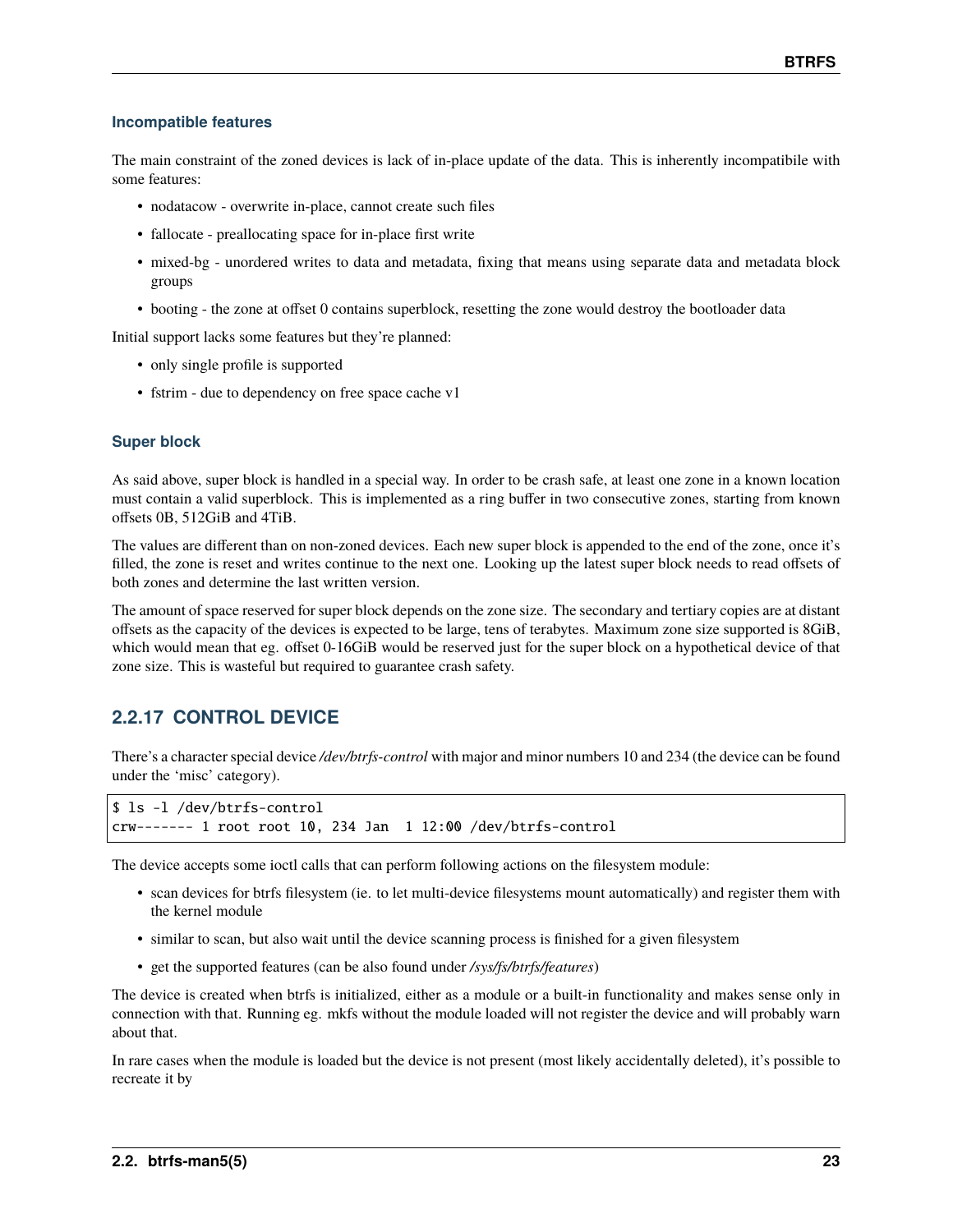# mknod --mode=600 /dev/btrfs-control c 10 234

or (since 5.11) by a convenience command

# btrfs rescue create-control-device

The control device is not strictly required but the device scanning will not work and a workaround would need to be used to mount a multi-device filesystem. The mount option *device* can trigger the device scanning during mount, see also **btrfs device scan**.

# **2.2.18 FILESYSTEM WITH MULTIPLE PROFILES**

It is possible that a btrfs filesystem contains multiple block group profiles of the same type. This could happen when a profile conversion using balance filters is interrupted (see btrfs-balance(8)). Some **btrfs** commands perform a test to detect this kind of condition and print a warning like this:

```
WARNING: Multiple block group profiles detected, see 'man btrfs(5)'.
WARNING: Data: single, raid1
WARNING: Metadata: single, raid1
```
The corresponding output of **btrfs filesystem df** might look like:

```
WARNING: Multiple block group profiles detected, see 'man btrfs(5)'.
WARNING: Data: single, raid1
WARNING: Metadata: single, raid1
Data, RAID1: total=832.00MiB, used=0.00B
Data, single: total=1.63GiB, used=0.00B
System, single: total=4.00MiB, used=16.00KiB
Metadata, single: total=8.00MiB, used=112.00KiB
Metadata, RAID1: total=64.00MiB, used=32.00KiB
GlobalReserve, single: total=16.25MiB, used=0.00B
```
There's more than one line for type *Data* and *Metadata*, while the profiles are *single* and *RAID1*.

This state of the filesystem OK but most likely needs the user/administrator to take an action and finish the interrupted tasks. This cannot be easily done automatically, also the user knows the expected final profiles.

In the example above, the filesystem started as a single device and *single* block group profile. Then another device was added, followed by balance with *convert=raid1* but for some reason hasn't finished. Restarting the balance with *convert=raid1* will continue and end up with filesystem with all block group profiles *RAID1*.

**Note:** If you're familiar with balance filters, you can use *convert=raid1,profiles=single,soft*, which will take only the unconverted *single* profiles and convert them to *raid1*. This may speed up the conversion as it would not try to rewrite the already convert *raid1* profiles.

Having just one profile is desired as this also clearly defines the profile of newly allocated block groups, otherwise this depends on internal allocation policy. When there are multiple profiles present, the order of selection is RAID6, RAID5, RAID10, RAID1, RAID0 as long as the device number constraints are satisfied.

Commands that print the warning were chosen so they're brought to user attention when the filesystem state is being changed in that regard. This is: **device add**, **device delete**, **balance cancel**, **balance pause**. Commands that report space usage: **filesystem df**, **device usage**. The command **filesystem usage** provides a line in the overall summary: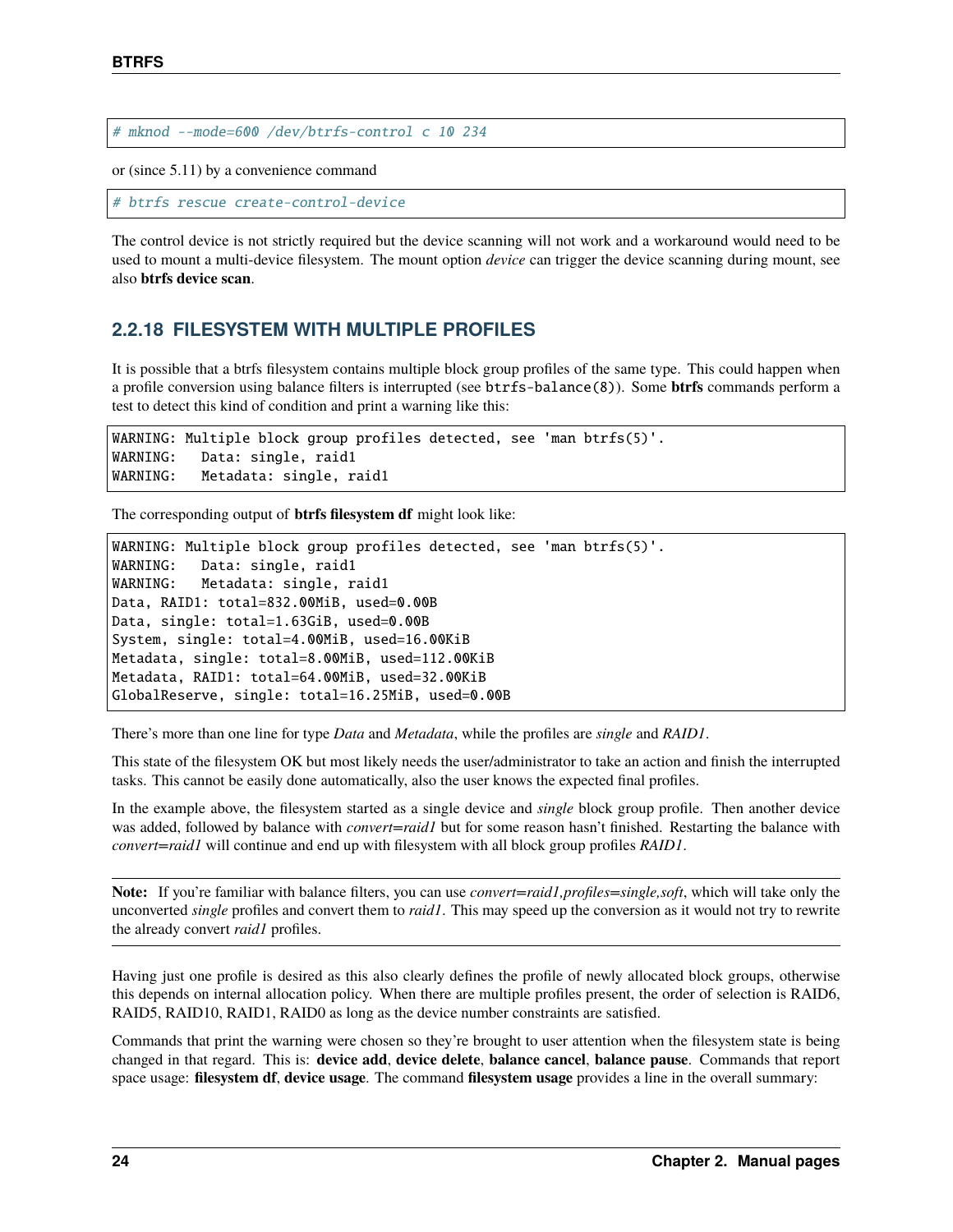Multiple profiles: yes (data, metadata)

# **2.2.19 SEEDING DEVICE**

The COW mechanism and multiple devices under one hood enable an interesting concept, called a seeding device: extending a read-only filesystem on a device with another device that captures all writes. For example imagine an immutable golden image of an operating system enhanced with another device that allows to use the data from the golden image and normal operation. This idea originated on CD-ROMs with base OS and allowing to use them for live systems, but this became obsolete. There are technologies providing similar functionality, like *unionmount*, *overlayfs* or *qcow2* image snapshot.

The seeding device starts as a normal filesystem, once the contents is ready, **btrfstune -S 1** is used to flag it as a seeding device. Mounting such device will not allow any writes, except adding a new device by **btrfs device add**. Then the filesystem can be remounted as read-write.

Given that the filesystem on the seeding device is always recognized as read-only, it can be used to seed multiple filesystems from one device at the same time. The UUID that is normally attached to a device is automatically changed to a random UUID on each mount.

Once the seeding device is mounted, it needs the writable device. After adding it, something like **remount -o remount,rw /path** makes the filesystem at */path* ready for use. The simplest use case is to throw away all changes by unmounting the filesystem when convenient.

Alternatively, deleting the seeding device from the filesystem can turn it into a normal filesystem, provided that the writable device can also contain all the data from the seeding device.

The seeding device flag can be cleared again by **btrfstune -f -S 0**, eg. allowing to update with newer data but please note that this will invalidate all existing filesystems that use this particular seeding device. This works for some use cases, not for others, and the forcing flag to the command is mandatory to avoid accidental mistakes.

Example how to create and use one seeding device:

```
# mkfs.btrfs /dev/sda
# mount /dev/sda /mnt/mnt1
... fill mnt1 with data
# umount /mnt/mnt1
# btrfstune -S 1 /dev/sda
# mount /dev/sda /mnt/mnt1
# btrfs device add /dev/sdb /mnt/mnt1
# mount -o remount,rw /mnt/mnt1
... /mnt/mnt1 is now writable
```
Now */mnt/mnt1* can be used normally. The device */dev/sda* can be mounted again with a another writable device:

```
# mount /dev/sda /mnt/mnt2
# btrfs device add /dev/sdc /mnt/mnt2
# mount -o remount,rw /mnt/mnt2
... /mnt/mnt2 is now writable
```
The writable device (*/dev/sdb*) can be decoupled from the seeding device and used independently:

```
# btrfs device delete /dev/sda /mnt/mnt1
```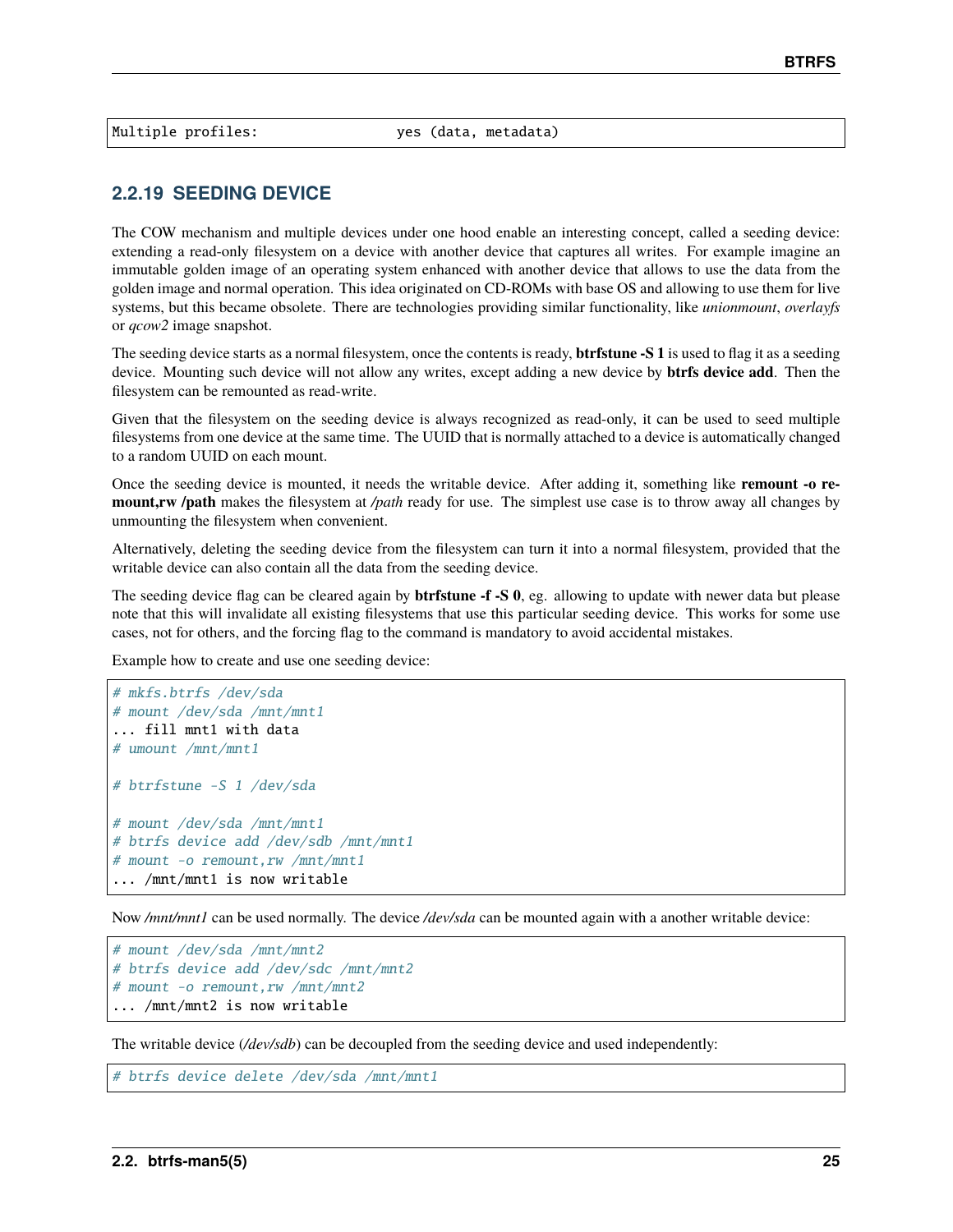As the contents originated in the seeding device, it's possible to turn */dev/sdb* to a seeding device again and repeat the whole process.

A few things to note:

- it's recommended to use only single device for the seeding device, it works for multiple devices but the *single* profile must be used in order to make the seeding device deletion work
- block group profiles *single* and *dup* support the use cases above
- the label is copied from the seeding device and can be changed by **btrfs filesystem label**
- each new mount of the seeding device gets a new random UUID

# **Chained seeding devices**

Though it's not recommended and is rather an obscure and untested use case, chaining seeding devices is possible. In the first example, the writable device */dev/sdb* can be turned onto another seeding device again, depending on the unchanged seeding device */dev/sda*. Then using */dev/sdb* as the primary seeding device it can be extended with another writable device, say */dev/sdd*, and it continues as before as a simple tree structure on devices.

```
# mkfs.btrfs /dev/sda
# mount /dev/sda /mnt/mnt1
... fill mnt1 with data
# umount /mnt/mnt1
# btrfstune -S 1 /dev/sda
# mount /dev/sda /mnt/mnt1
# btrfs device add /dev/sdb /mnt/mnt1
# mount -o remount,rw /mnt/mnt1
... /mnt/mnt1 is now writable
# umount /mnt/mnt1
# btrfstune -S 1 /dev/sdb
# mount /dev/sdb /mnt/mnt1
# btrfs device add /dev/sdc /mnt
# mount -o remount,rw /mnt/mnt1
... /mnt/mnt1 is now writable
# umount /mnt/mnt1
```
As a result we have:

- *sda* is a single seeding device, with its initial contents
- *sdb* is a seeding device but requires *sda*, the contents are from the time when *sdb* is made seeding, ie. contents of *sda* with any later changes
- *sdc* last writable, can be made a seeding one the same way as was *sdb*, preserving its contents and depending on *sda* and *sdb*

As long as the seeding devices are unmodified and available, they can be used to start another branch.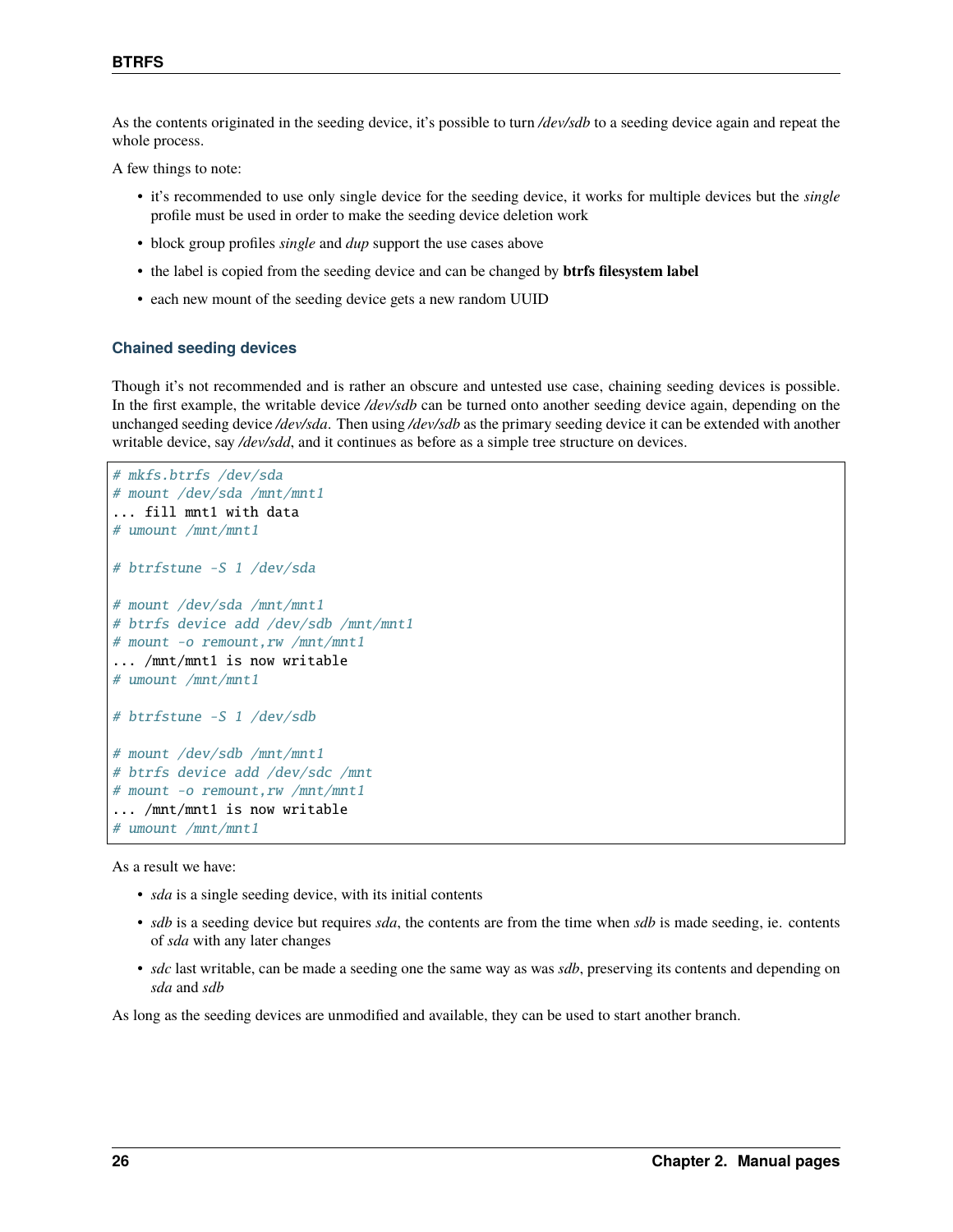# **2.2.20 RAID56 STATUS AND RECOMMENDED PRACTICES**

The RAID56 feature provides striping and parity over several devices, same as the traditional RAID5/6. There are some implementation and design deficiencies that make it unreliable for some corner cases and the feature **should not be used in production, only for evaluation or testing**. The power failure safety for metadata with RAID56 is not 100%.

# **Metadata**

Do not use *raid5* nor *raid6* for metadata. Use *raid1* or *raid1c3* respectively.

The substitute profiles provide the same guarantees against loss of 1 or 2 devices, and in some respect can be an improvement. Recovering from one missing device will only need to access the remaining 1st or 2nd copy, that in general may be stored on some other devices due to the way RAID1 works on btrfs, unlike on a striped profile (similar to *raid0*) that would need all devices all the time.

The space allocation pattern and consumption is different (eg. on N devices): for *raid5* as an example, a 1GiB chunk is reserved on each device, while with *raid1* there's each 1GiB chunk stored on 2 devices. The consumption of each 1GiB of used metadata is then *N \* 1GiB* for vs *2 \* 1GiB*. Using *raid1* is also more convenient for balancing/converting to other profile due to lower requirement on the available chunk space.

# **Missing/incomplete support**

When RAID56 is on the same filesystem with different raid profiles, the space reporting is inaccurate, eg. **df**, **btrfs filesystem df** or **btrfs filesystem usage**. When there's only a one profile per block group type (eg. raid5 for data) the reporting is accurate.

When scrub is started on a RAID56 filesystem, it's started on all devices that degrade the performance. The workaround is to start it on each device separately. Due to that the device stats may not match the actual state and some errors might get reported multiple times.

The *write hole* problem. An unclean shutdown could leave a partially written stripe in a state where the some stripe ranges and the parity are from the old writes and some are new. The information which is which is not tracked. Write journal is not implemented. Alternatively a full read-modify-write would make sure that a full stripe is always written, avoiding the write hole completely, but performance in that case turned out to be too bad for use.

The striping happens on all available devices (at the time the chunks were allocated), so in case a new device is added it may not be utilized immediately and would require a rebalance. A fixed configured stripe width is not implemented.

# **2.2.21 STORAGE MODEL, HARDWARE CONSIDERATIONS**

# **Storage model**

*A storage model is a model that captures key physical aspects of data structure in a data store. A filesystem is the logical structure organizing data on top of the storage device.*

The filesystem assumes several features or limitations of the storage device and utilizes them or applies measures to guarantee reliability. BTRFS in particular is based on a COW (copy on write) mode of writing, ie. not updating data in place but rather writing a new copy to a different location and then atomically switching the pointers.

In an ideal world, the device does what it promises. The filesystem assumes that this may not be true so additional mechanisms are applied to either detect misbehaving hardware or get valid data by other means. The devices may (and do) apply their own detection and repair mechanisms but we won't assume any.

The following assumptions about storage devices are considered (sorted by importance, numbers are for further reference):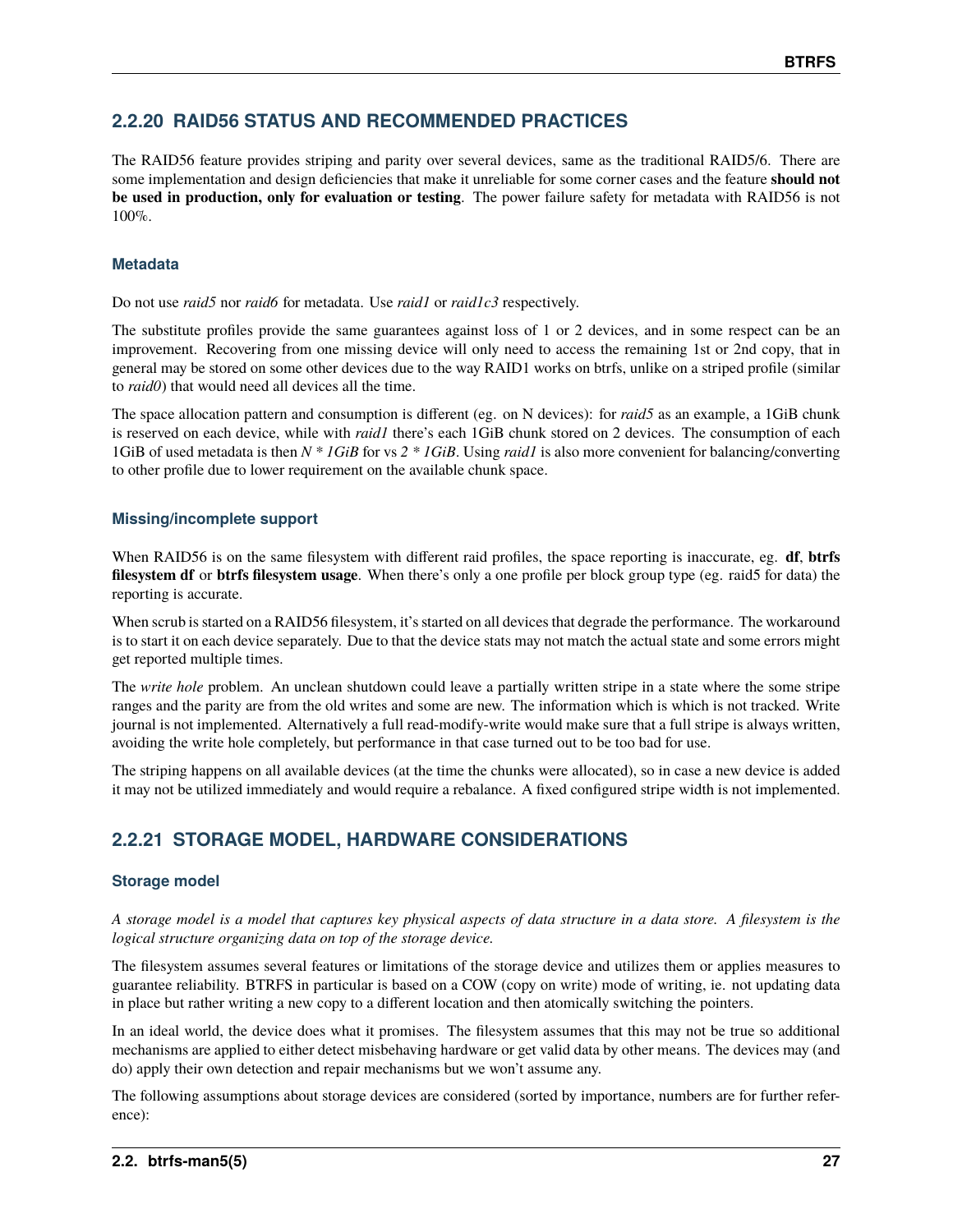- 1. atomicity of reads and writes of blocks/sectors (the smallest unit of data the device presents to the upper layers)
- 2. there's a flush command that instructs the device to forcibly order writes before and after the command; alternatively there's a barrier command that facilitates the ordering but may not flush the data
- 3. data sent to write to a given device offset will be written without further changes to the data and to the offset
- 4. writes can be reordered by the device, unless explicitly serialized by the flush command
- 5. reads and writes can be freely reordered and interleaved

The consistency model of BTRFS builds on these assumptions. The logical data updates are grouped, into a generation, written on the device, serialized by the flush command and then the super block is written ending the generation. All logical links among metadata comprising a consistent view of the data may not cross the generation boundary.

# **When things go wrong**

### **No or partial atomicity of block reads/writes (1)**

- *Problem*: a partial block contents is written (*torn write*), eg. due to a power glitch or other electronics failure during the read/write
- *Detection*: checksum mismatch on read
- *Repair*: use another copy or rebuild from multiple blocks using some encoding scheme

# **The flush command does not flush (2)**

This is perhaps the most serious problem and impossible to mitigate by filesystem without limitations and design restrictions. What could happen in the worst case is that writes from one generation bleed to another one, while still letting the filesystem consider the generations isolated. Crash at any point would leave data on the device in an inconsistent state without any hint what exactly got written, what is missing and leading to stale metadata link information.

Devices usually honor the flush command, but for performance reasons may do internal caching, where the flushed data are not yet persistently stored. A power failure could lead to a similar scenario as above, although it's less likely that later writes would be written before the cached ones. This is beyond what a filesystem can take into account. Devices or controllers are usually equipped with batteries or capacitors to write the cache contents even after power is cut. (*Battery backed write cache*)

### **Data get silently changed on write (3)**

Such thing should not happen frequently, but still can happen spuriously due the complex internal workings of devices or physical effects of the storage media itself.

- *Problem*: while the data are written atomically, the contents get changed
- *Detection*: checksum mismatch on read
- 'Repair\*: use another copy or rebuild from multiple blocks using some encoding scheme

### **Data get silently written to another offset (3)**

This would be another serious problem as the filesystem has no information when it happens. For that reason the measures have to be done ahead of time. This problem is also commonly called 'ghost write'.

The metadata blocks have the checksum embedded in the blocks, so a correct atomic write would not corrupt the checksum. It's likely that after reading such block the data inside would not be consistent with the rest. To rule that out there's embedded block number in the metadata block. It's the logical block number because this is what the logical structure expects and verifies.

The following is based on information publicly available, user feedback, community discussions or bug report analyses. It's not complete and further research is encouraged when in doubt.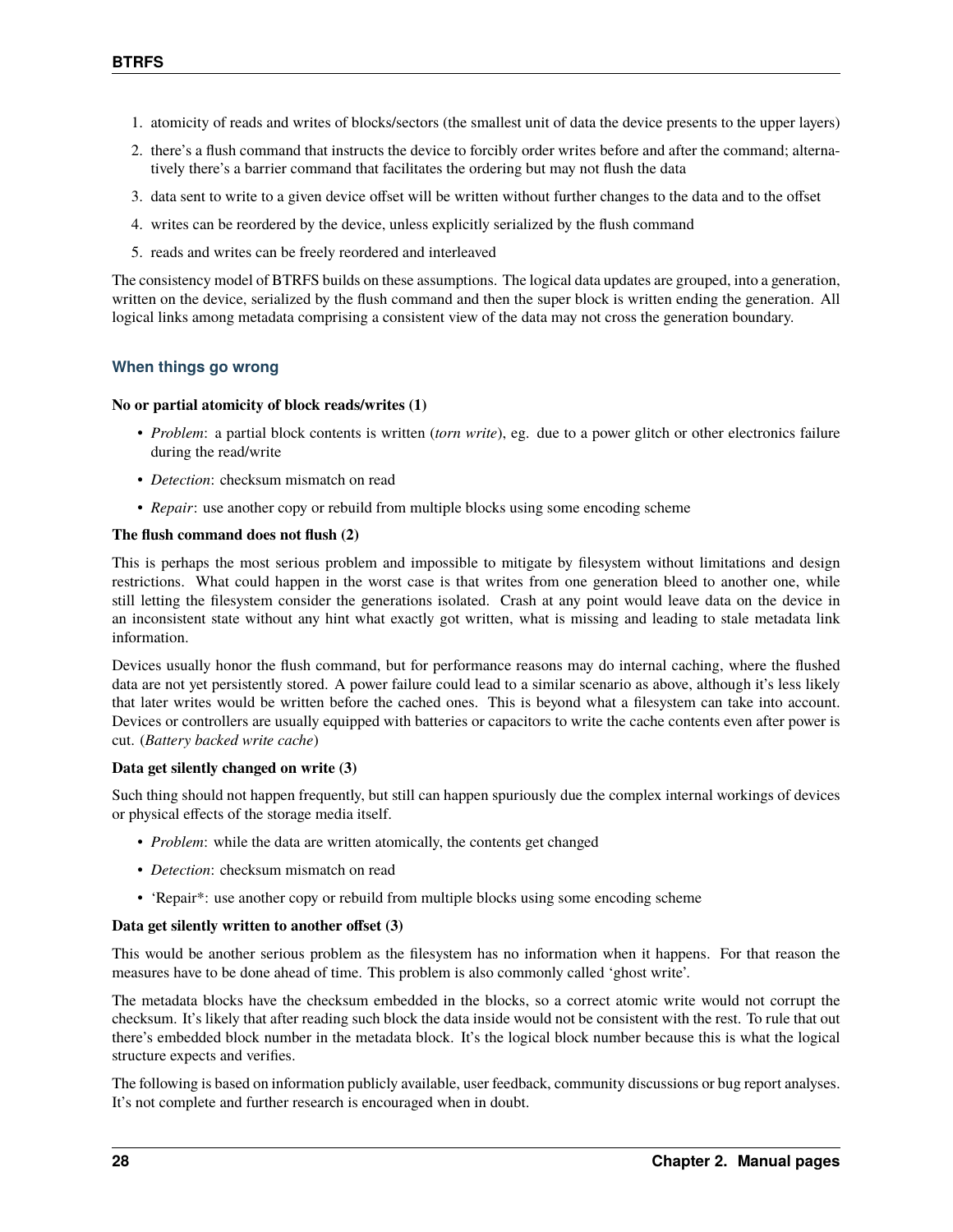# **Main memory**

The data structures and raw data blocks are temporarily stored in computer memory before they get written to the device. It is critical that memory is reliable because even simple bit flips can have vast consequences and lead to damaged structures, not only in the filesystem but in the whole operating system.

Based on experience in the community, memory bit flips are more common than one would think. When it happens, it's reported by the tree-checker or by a checksum mismatch after reading blocks. There are some very obvious instances of bit flips that happen, e.g. in an ordered sequence of keys in metadata blocks. We can easily infer from the other data what values get damaged and how. However, fixing that is not straightforward and would require cross-referencing data from the entire filesystem to see the scope.

If available, ECC memory should lower the chances of bit flips, but this type of memory is not available in all cases. A memory test should be performed in case there's a visible bit flip pattern, though this may not detect a faulty memory module because the actual load of the system could be the factor making the problems appear. In recent years attacks on how the memory modules operate have been demonstrated ('rowhammer') achieving specific bits to be flipped. While these were targeted, this shows that a series of reads or writes can affect unrelated parts of memory.

Further reading:

• [https://en.wikipedia.org/wiki/Row\\_hammer](https://en.wikipedia.org/wiki/Row_hammer)

What to do:

- run *memtest*, note that sometimes memory errors happen only when the system is under heavy load that the default memtest cannot trigger
- memory errors may appear as filesystem going read-only due to "pre write" check, that verify meta data before they get written but fail some basic consistency checks

# **Direct memory access (DMA)**

Another class of errors is related to DMA (direct memory access) performed by device drivers. While this could be considered a software error, the data transfers that happen without CPU assistance may accidentally corrupt other pages. Storage devices utilize DMA for performance reasons, the filesystem structures and data pages are passed back and forth, making errors possible in case page life time is not properly tracked.

There are lots of quirks (device-specific workarounds) in Linux kernel drivers (regarding not only DMA) that are added when found. The quirks may avoid specific errors or disable some features to avoid worse problems.

What to do:

- use up-to-date kernel (recent releases or maintained long term support versions)
- as this may be caused by faulty drivers, keep the systems up-to-date

# **Rotational disks (HDD)**

Rotational HDDs typically fail at the level of individual sectors or small clusters. Read failures are caught on the levels below the filesystem and are returned to the user as *EIO - Input/output error*. Reading the blocks repeatedly may return the data eventually, but this is better done by specialized tools and filesystem takes the result of the lower layers. Rewriting the sectors may trigger internal remapping but this inevitably leads to data loss.

Disk firmware is technically software but from the filesystem perspective is part of the hardware. IO requests are processed, and caching or various other optimizations are performed, which may lead to bugs under high load or unexpected physical conditions or unsupported use cases.

Disks are connected by cables with two ends, both of which can cause problems when not attached properly. Data transfers are protected by checksums and the lower layers try hard to transfer the data correctly or not at all. The errors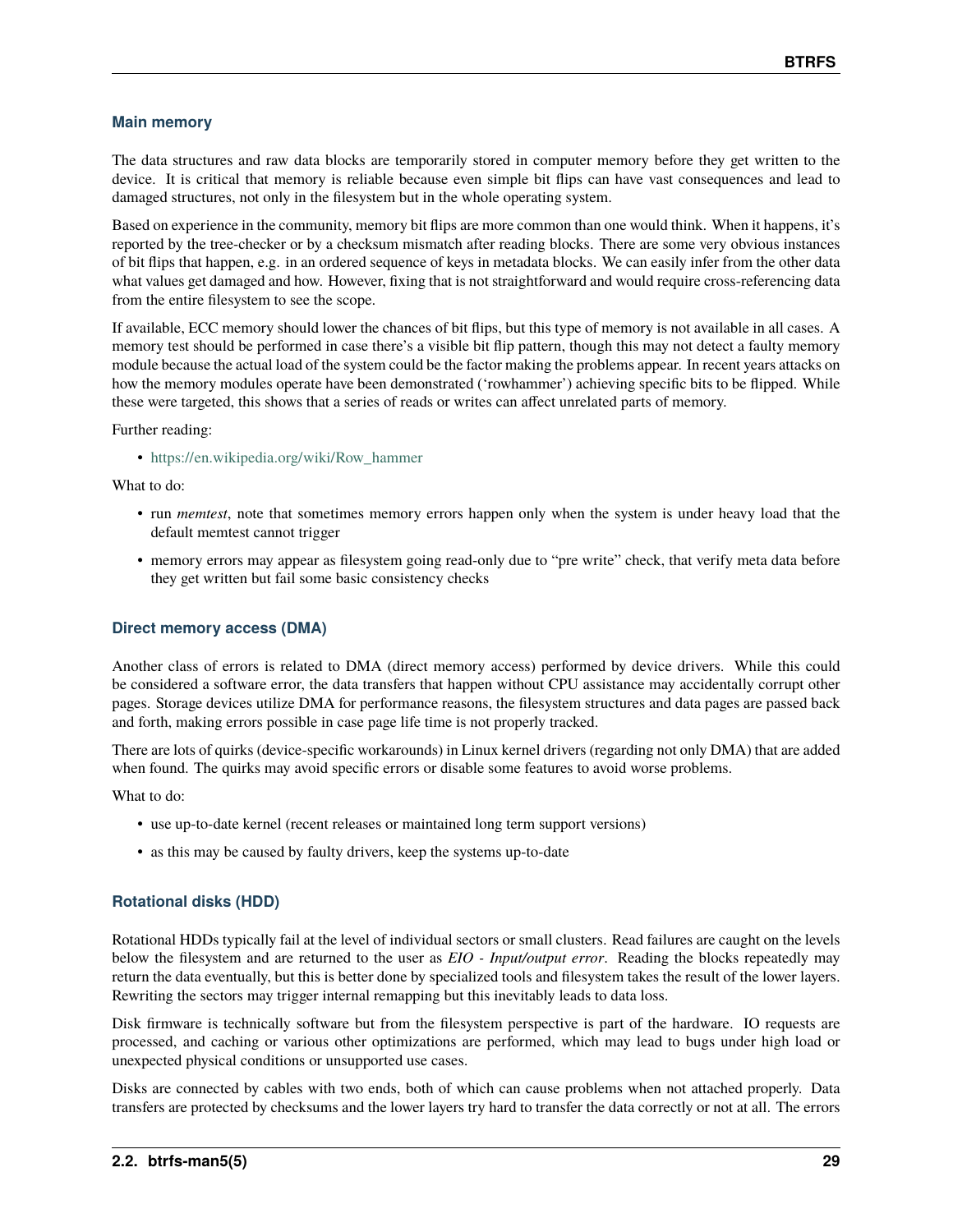from badly-connecting cables may manifest as large amount of failed read or write requests, or as short error bursts depending on physical conditions.

What to do:

• check **smartctl** for potential issues

# **Solid state drives (SSD)**

The mechanism of information storage is different from HDDs and this affects the failure mode as well. The data are stored in cells grouped in large blocks with limited number of resets and other write constraints. The firmware tries to avoid unnecessary resets and performs optimizations to maximize the storage media lifetime. The known techniques are deduplication (blocks with same fingerprint/hash are mapped to same physical block), compression or internal remapping and garbage collection of used memory cells. Due to the additional processing there are measures to verity the data e.g. by ECC codes.

The observations of failing SSDs show that the whole electronic fails at once or affects a lot of data (eg. stored on one chip). Recovering such data may need specialized equipment and reading data repeatedly does not help as it's possible with HDDs.

There are several technologies of the memory cells with different characteristics and price. The lifetime is directly affected by the type and frequency of data written. Writing "too much" distinct data (e.g. encrypted) may render the internal deduplication ineffective and lead to a lot of rewrites and increased wear of the memory cells.

There are several technologies and manufacturers so it's hard to describe them but there are some that exhibit similar behaviour:

- expensive SSD will use more durable memory cells and is optimized for reliability and high load
- cheap SSD is projected for a lower load ("desktop user") and is optimized for cost, it may employ the optimizations and/or extended error reporting partially or not at all

It's not possible to reliably determine the expected lifetime of an SSD due to lack of information about how it works or due to lack of reliable stats provided by the device.

Metadata writes tend to be the biggest component of lifetime writes to a SSD, so there is some value in reducing them. Depending on the device class (high end/low end) the features like DUP block group profiles may affect the reliability in both ways:

- *high end* are typically more reliable and using 'single' for data and metadata could be suitable to reduce device wear
- *low end* could lack ability to identify errors so an additional redundancy at the filesystem level (checksums, *DUP*) could help

Only users who consume 50 to 100% of the SSD's actual lifetime writes need to be concerned by the write amplification of btrfs DUP metadata. Most users will be far below 50% of the actual lifetime, or will write the drive to death and discover how many writes 100% of the actual lifetime was. SSD firmware often adds its own write multipliers that can be arbitrary and unpredictable and dependent on application behavior, and these will typically have far greater effect on SSD lifespan than DUP metadata. It's more or less impossible to predict when a SSD will run out of lifetime writes to within a factor of two, so it's hard to justify wear reduction as a benefit.

Further reading:

- <https://www.snia.org/educational-library/ssd-and-deduplication-end-spinning-disk-2012>
- <https://www.snia.org/educational-library/realities-solid-state-storage-2013-2013>
- <https://www.snia.org/educational-library/ssd-performance-primer-2013>
- <https://www.snia.org/educational-library/how-controllers-maximize-ssd-life-2013>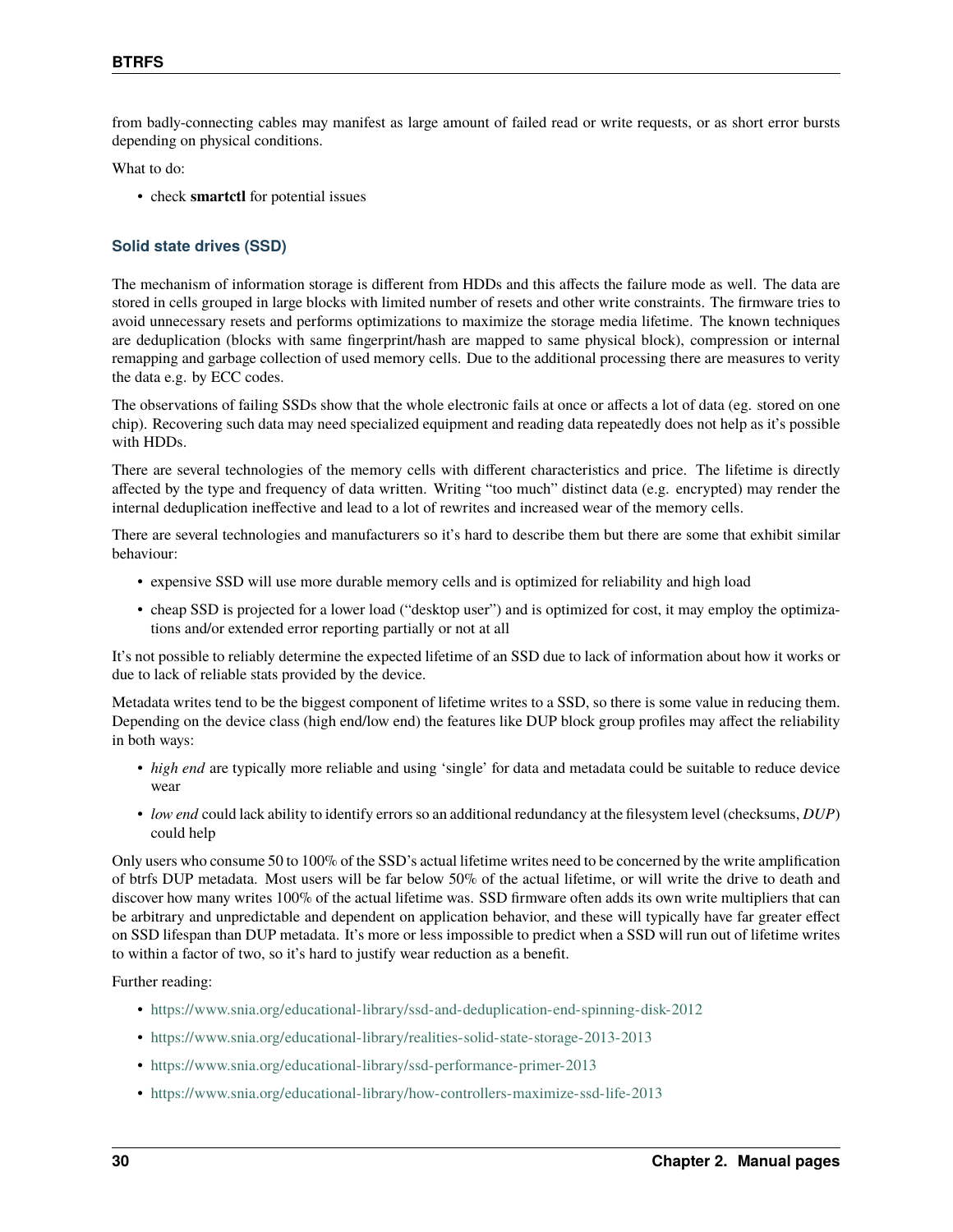What to do:

- run **smartctl** or self-tests to look for potential issues
- keep the firmware up-to-date

# **NVM express, non-volatile memory (NVMe)**

NVMe is a type of persistent memory usually connected over a system bus (PCIe) or similar interface and the speeds are an order of magnitude faster than SSD. It is also a non-rotating type of storage, and is not typically connected by a cable. It's not a SCSI type device either but rather a complete specification for logical device interface.

In a way the errors could be compared to a combination of SSD class and regular memory. Errors may exhibit as random bit flips or IO failures. There are tools to access the internal log (**nvme log** and **nvme-cli**) for a more detailed analysis.

There are separate error detection and correction steps performed e.g. on the bus level and in most cases never making in to the filesystem level. Once this happens it could mean there's some systematic error like overheating or bad physical connection of the device. You may want to run self-tests (using **smartctl**).

- [https://en.wikipedia.org/wiki/NVM\\_Express](https://en.wikipedia.org/wiki/NVM_Express)
- [https://www.smartmontools.org/wiki/NVMe\\_Support](https://www.smartmontools.org/wiki/NVMe_Support)

# **Drive firmware**

Firmware is technically still software but embedded into the hardware. As all software has bugs, so does firmware. Storage devices can update the firmware and fix known bugs. In some cases the it's possible to avoid certain bugs by quirks (device-specific workarounds) in Linux kernel.

A faulty firmware can cause wide range of corruptions from small and localized to large affecting lots of data. Selfrepair capabilities may not be sufficient.

What to do:

- check for firmware updates in case there are known problems, note that updating firmware can be risky on itself
- use up-to-date kernel (recent releases or maintained long term support versions)

# **SD flash cards**

There are a lot of devices with low power consumption and thus using storage media based on low power consumption too, typically flash memory stored on a chip enclosed in a detachable card package. An improperly inserted card may be damaged by electrical spikes when the device is turned on or off. The chips storing data in turn may be damaged permanently. All types of flash memory have a limited number of rewrites, so the data are internally translated by FTL (flash translation layer). This is implemented in firmware (technically a software) and prone to bugs that manifest as hardware errors.

Adding redundancy like using DUP profiles for both data and metadata can help in some cases but a full backup might be the best option once problems appear and replacing the card could be required as well.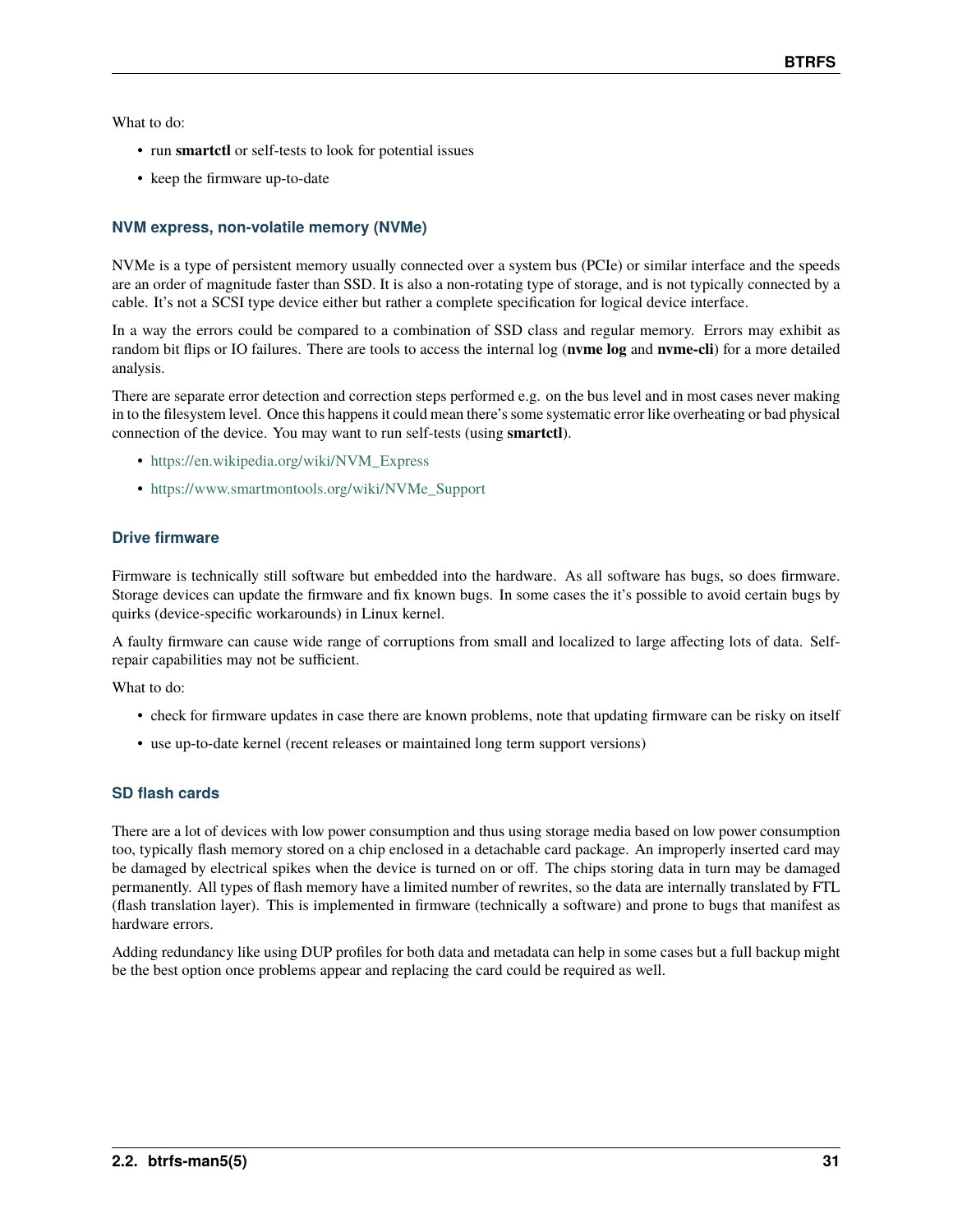# **Hardware as the main source of filesystem corruptions**

**If you use unreliable hardware and don't know about that, don't blame the filesystem when it tells you.**

# **2.2.22 SEE ALSO**

 $acl(5)$ ,  $btrfs(8)$ ,  $chattr(1)$ ,  $fstrim(8)$ ,  $ioct1(2)$ ,  $mkfs.btrfs(8)$ ,  $mount(8)$ , swapon(8)

# **2.3 btrfs-balance(8)**

# **2.3.1 SYNOPSIS**

**btrfs balance** <subcommand> <args>

# **2.3.2 DESCRIPTION**

The primary purpose of the balance feature is to spread block groups across all devices so they match constraints defined by the respective profiles. See mkfs.btrfs(8) section *PROFILES* for more details. The scope of the balancing process can be further tuned by use of filters that can select the block groups to process. Balance works only on a mounted filesystem. Extent sharing is preserved and reflinks are not broken. Files are not defragmented nor recompressed, file extents are preserved but the physical location on devices will change.

The balance operation is cancellable by the user. The on-disk state of the filesystem is always consistent so an unexpected interruption (eg. system crash, reboot) does not corrupt the filesystem. The progress of the balance operation is temporarily stored as an internal state and will be resumed upon mount, unless the mount option *skip\_balance* is specified.

**Warning:** Running balance without filters will take a lot of time as it basically move data/metadata from the whole filesystem and needs to update all block pointers.

The filters can be used to perform following actions:

- convert block group profiles (filter *convert*)
- make block group usage more compact (filter *usage*)
- perform actions only on a given device (filters *devid*, *drange*)

The filters can be applied to a combination of block group types (data, metadata, system). Note that changing only the *system* type needs the force option. Otherwise *system* gets automatically converted whenever *metadata* profile is converted.

When metadata redundancy is reduced (eg. from RAID1 to single) the force option is also required and it is noted in system log.

**Note:** The balance operation needs enough work space, ie. space that is completely unused in the filesystem, otherwise this may lead to ENOSPC reports. See the section *ENOSPC* for more details.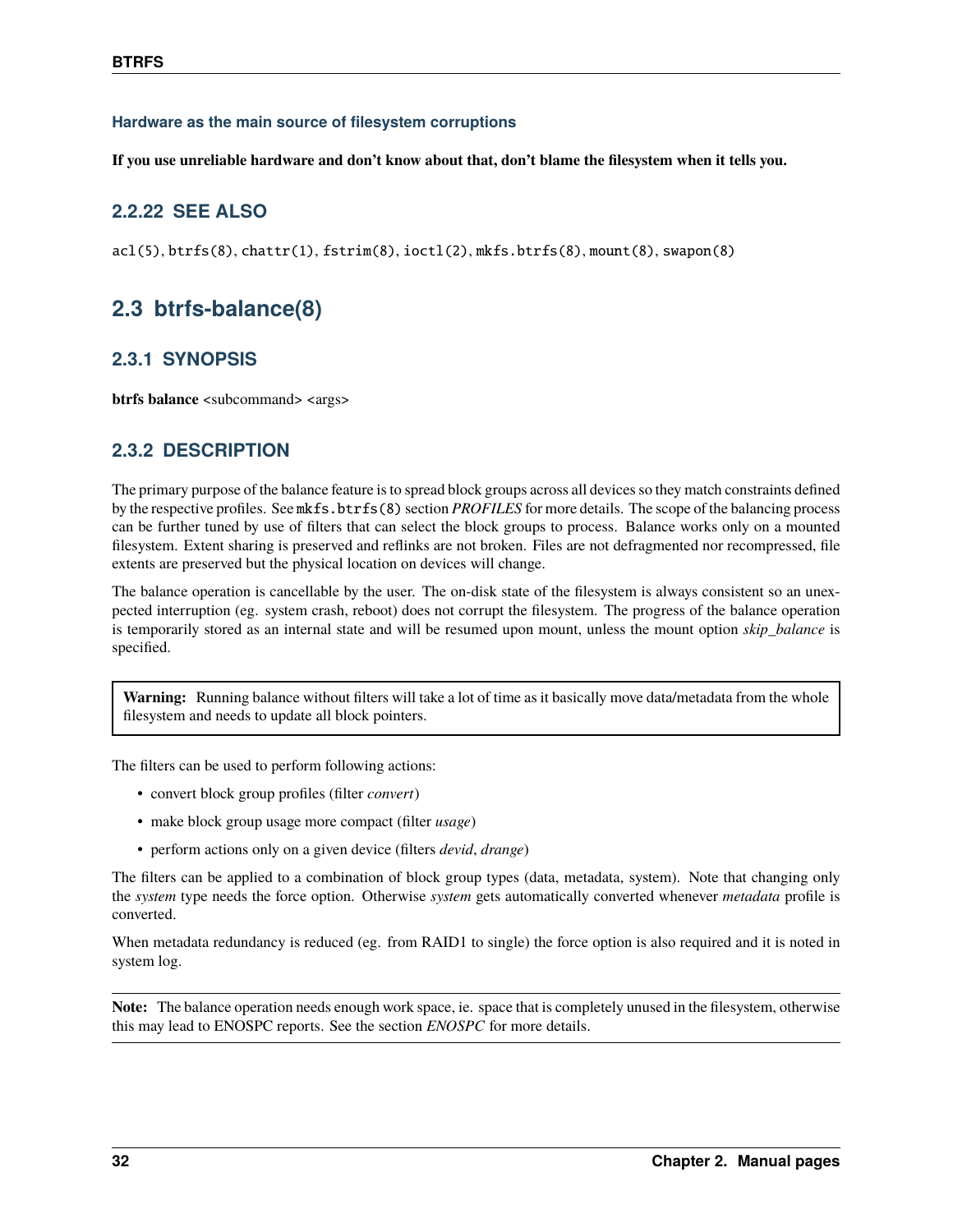## **2.3.3 Compatibility**

**Note:** The balance subcommand also exists under the **btrfs filesystem** namespace. This still works for backward compatibility but is deprecated and should not be used any more.

**Note:** A short syntax **btrfs balance <path>** works due to backward compatibility but is deprecated and should not be used any more. Use **btrfs balance start** command instead.

## **2.3.4 Performance implications**

Balancing operations are very IO intensive and can also be quite CPU intensive, impacting other ongoing filesystem operations. Typically large amounts of data are copied from one location to another, with corresponding metadata updates.

Depending upon the block group layout, it can also be seek heavy. Performance on rotational devices is noticeably worse compared to SSDs or fast arrays.

## **2.3.5 SUBCOMMAND**

#### cancel <path>

cancels a running or paused balance, the command will block and wait until the current blockgroup being processed completes

Since kernel 5.7 the response time of the cancellation is significantly improved, on older kernels it might take a long time until currently processed chunk is completely finished.

#### pause <path>

pause running balance operation, this will store the state of the balance progress and used filters to the filesystem

#### resume <path>

resume interrupted balance, the balance status must be stored on the filesystem from previous run, eg. after it was paused or forcibly interrupted and mounted again with *skip\_balance*

#### **start [options] <path>**

start the balance operation according to the specified filters, without any filters the data and metadata from the whole filesystem are moved. The process runs in the foreground.

**Note:** The balance command without filters will basically move everything in the filesystem to a new physical location on devices (ie. it does not affect the logical properties of file extents like offsets within files and extent sharing). The run time is potentially very long, depending on the filesystem size. To prevent starting a full balance by accident, the user is warned and has a few seconds to cancel the operation before it starts. The warning and delay can be skipped with *--full-bauance* option.

Please note that the filters must be written together with the *-d*, *-m* and *-s* options, because they're optional and bare *-d* and *-m* also work and mean no filters.

**Note:** When the target profile for conversion filter is *raid5* or *raid6*, there's a safety timeout of 10 seconds to warn users about the status of the feature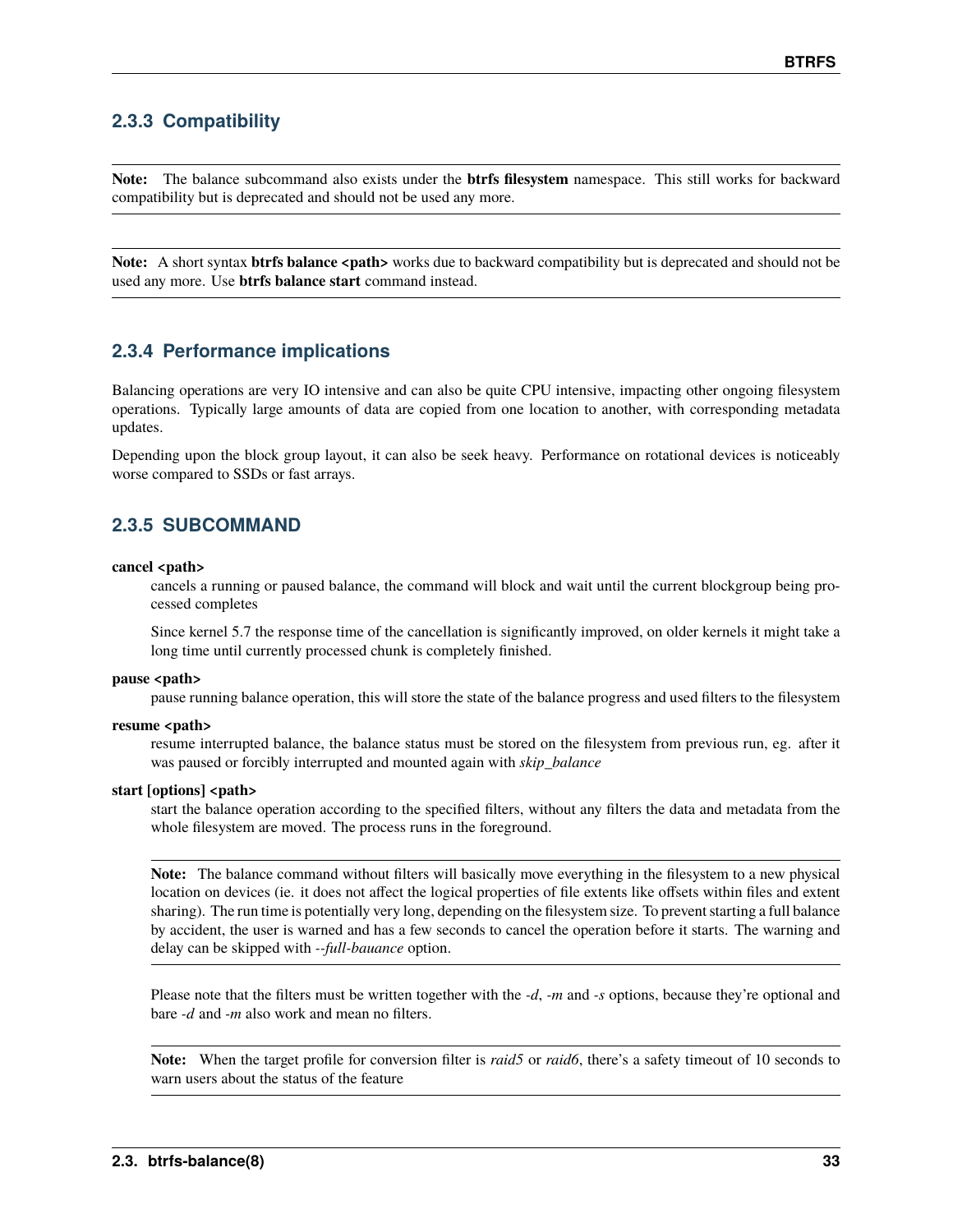|                                                                                                                 | Options                                                                                              |                                                                                                                                                                                             |  |
|-----------------------------------------------------------------------------------------------------------------|------------------------------------------------------------------------------------------------------|---------------------------------------------------------------------------------------------------------------------------------------------------------------------------------------------|--|
|                                                                                                                 | -d[ <filters>]<br/>act on data block groups, see FILTERS section for details about filters</filters> |                                                                                                                                                                                             |  |
|                                                                                                                 | act on metadata chunks, see FILTERS section for details about filters                                |                                                                                                                                                                                             |  |
| -s[ <filters>]<br/>act on system chunks (requires -f), see FILTERS section for details about filters.</filters> |                                                                                                      |                                                                                                                                                                                             |  |
|                                                                                                                 | -f                                                                                                   | force a reduction of metadata integrity, eg. when going from <i>raid1</i> to <i>single</i> ,<br>or skip safety timeout when the target conversion profile is <i>raid</i> 5 or <i>raid</i> 6 |  |
|                                                                                                                 | --background --bg<br>the kernel joctl                                                                | run the balance operation asynchronously in the background, uses fork(2) to start the process that calls                                                                                    |  |
|                                                                                                                 | --enqueue                                                                                            | wait if there's another exclusive operation running, otherwise continue                                                                                                                     |  |
|                                                                                                                 | $-\mathbf{V}$                                                                                        | (deprecated) alias for global '-v' option                                                                                                                                                   |  |
|                                                                                                                 | status [-v] <path><br/>Show status of running or paused balance.</path>                              |                                                                                                                                                                                             |  |
|                                                                                                                 |                                                                                                      |                                                                                                                                                                                             |  |

## Options

**-v** (deprecated) alias for global *-v* option

## **2.3.6 FILTERS**

From kernel 3.3 onwards, btrfs balance can limit its action to a subset of the whole filesystem, and can be used to change the replication configuration (e.g. moving data from single to RAID1). This functionality is accessed through the *-d*, *-m* or *-s* options to btrfs balance start, which filter on data, metadata and system blocks respectively.

A filter has the following structure: *type[=params][,type=. . . ]*

The available types are:

#### **profiles=<profiles>**

Balances only block groups with the given profiles. Parameters are a list of profile names separated by "*|*" (pipe).

#### **usage=<percent>, usage=<range>**

Balances only block groups with usage under the given percentage. The value of 0 is allowed and will clean up completely unused block groups, this should not require any new work space allocated. You may want to use *usage=0* in case balance is returning ENOSPC and your filesystem is not too full.

The argument may be a single value or a range. The single value *N* means *at most N percent used*, equivalent to *..N* range syntax. Kernels prior to 4.4 accept only the single value format. The minimum range boundary is inclusive, maximum is exclusive.

#### **devid=<id>**

Balances only block groups which have at least one chunk on the given device. To list devices with ids use **btrfs filesystem show**.

#### **drange=<range>**

Balance only block groups which overlap with the given byte range on any device. Use in conjunction with *devid* to filter on a specific device. The parameter is a range specified as *start..end*.

### **vrange=<range>**

Balance only block groups which overlap with the given byte range in the filesystem's internal virtual address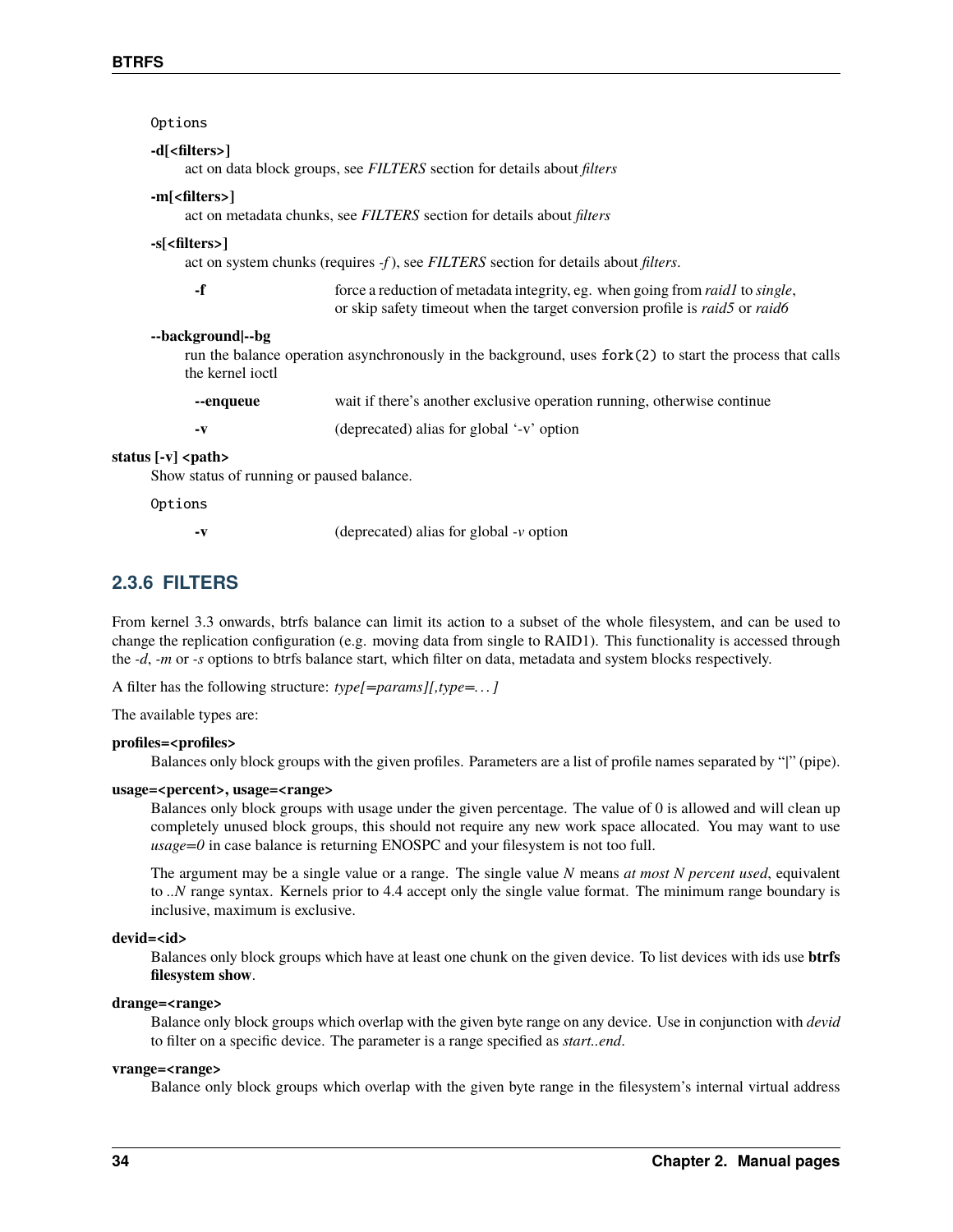space. This is the address space that most reports from btrfs in the kernel log use. The parameter is a range specified as *start..end*.

#### **convert=<profile>**

Convert each selected block group to the given profile name identified by parameters.

**Note:** Starting with kernel 4.5, the *data* chunks can be converted to/from the *DUP* profile on a single device.

**Note:** Starting with kernel 4.6, all profiles can be converted to/from *DUP* on multi-device filesystems.

#### **limit=<number>, limit=<range>**

Process only given number of chunks, after all filters are applied. This can be used to specifically target a chunk in connection with other filters (*drange*, *vrange*) or just simply limit the amount of work done by a single balance run.

The argument may be a single value or a range. The single value *N* means *at most N chunks*, equivalent to *..N* range syntax. Kernels prior to 4.4 accept only the single value format. The range minimum and maximum are inclusive.

#### **stripes=<range>**

Balance only block groups which have the given number of stripes. The parameter is a range specified as *start..end*. Makes sense for block group profiles that utilize striping, ie. RAID0/10/5/6. The range minimum and maximum are inclusive.

**soft**

Takes no parameters. Only has meaning when converting between profiles. When doing convert from one profile to another and soft mode is on, chunks that already have the target profile are left untouched. This is useful e.g. when half of the filesystem was converted earlier but got cancelled.

The soft mode switch is (like every other filter) per-type. For example, this means that we can convert metadata chunks the "hard" way while converting data chunks selectively with soft switch.

Profile names, used in *profiles* and *convert* are one of: *raid0*, *raid1*, *raid1c3*, *raid1c4*, *raid10*, *raid5*, *raid6*, *dup*, *single*. The mixed data/metadata profiles can be converted in the same way, but it's conversion between mixed and non-mixed is not implemented. For the constraints of the profiles please refer to mkfs.btrfs(8), section *PROFILES*.

## **2.3.7 ENOSPC**

The way balance operates, it usually needs to temporarily create a new block group and move the old data there, before the old block group can be removed. For that it needs the work space, otherwise it fails for ENOSPC reasons. This is not the same ENOSPC as if the free space is exhausted. This refers to the space on the level of block groups, which are bigger parts of the filesystem that contain many file extents.

The free work space can be calculated from the output of the **btrfs filesystem show** command:

```
Label: 'BTRFS' uuid: 8a9d72cd-ead3-469d-b371-9c7203276265
       Total devices 2 FS bytes used 77.03GiB
       devid 1 size 53.90GiB used 51.90GiB path /dev/sdc2
       devid 2 size 53.90GiB used 51.90GiB path /dev/sde1
```
*size* - *used* = *free work space*

*53.90GiB* - *51.90GiB* = *2.00GiB*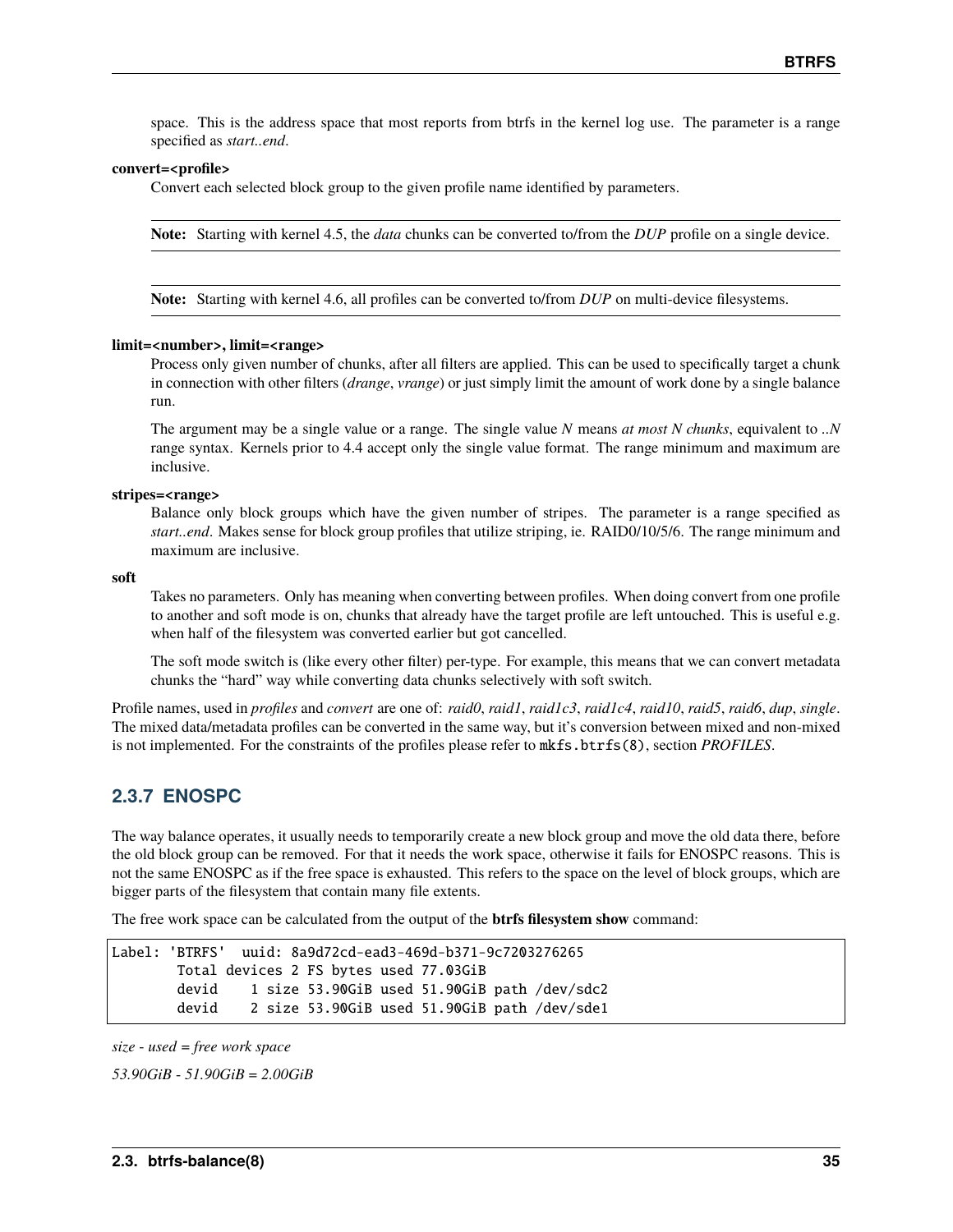An example of a filter that does not require workspace is *usage=0*. This will scan through all unused block groups of a given type and will reclaim the space. After that it might be possible to run other filters.

#### **CONVERSIONS ON MULTIPLE DEVICES**

Conversion to profiles based on striping (RAID0, RAID5/6) require the work space on each device. An interrupted balance may leave partially filled block groups that consume the work space.

## **2.3.8 EXAMPLES**

A more comprehensive example when going from one to multiple devices, and back, can be found in section *TYPICAL USECASES* of btrfs-device(8).

### **MAKING BLOCK GROUP LAYOUT MORE COMPACT**

The layout of block groups is not normally visible; most tools report only summarized numbers of free or used space, but there are still some hints provided.

Let's use the following real life example and start with the output:

```
$ btrfs filesystem df /path
Data, single: total=75.81GiB, used=64.44GiB
System, RAID1: total=32.00MiB, used=20.00KiB
Metadata, RAID1: total=15.87GiB, used=8.84GiB
GlobalReserve, single: total=512.00MiB, used=0.00B
```
Roughly calculating for data, *75G - 64G = 11G*, the used/total ratio is about *85%*. How can we can interpret that:

- chunks are filled by 85% on average, ie. the *usage* filter with anything smaller than 85 will likely not affect anything
- in a more realistic scenario, the space is distributed unevenly, we can assume there are completely used chunks and the remaining are partially filled

Compacting the layout could be used on both. In the former case it would spread data of a given chunk to the others and removing it. Here we can estimate that roughly 850 MiB of data have to be moved (85% of a 1 GiB chunk).

In the latter case, targeting the partially used chunks will have to move less data and thus will be faster. A typical filter command would look like:

# btrfs balance start -dusage=50 /path Done, had to relocate 2 out of 97 chunks \$ btrfs filesystem df /path Data, single: total=74.03GiB, used=64.43GiB System, RAID1: total=32.00MiB, used=20.00KiB Metadata, RAID1: total=15.87GiB, used=8.84GiB GlobalReserve, single: total=512.00MiB, used=0.00B

As you can see, the *total* amount of data is decreased by just 1 GiB, which is an expected result. Let's see what will happen when we increase the estimated usage filter.

# btrfs balance start -dusage=85 /path Done, had to relocate 13 out of 95 chunks

\$ btrfs filesystem df /path

(continues on next page)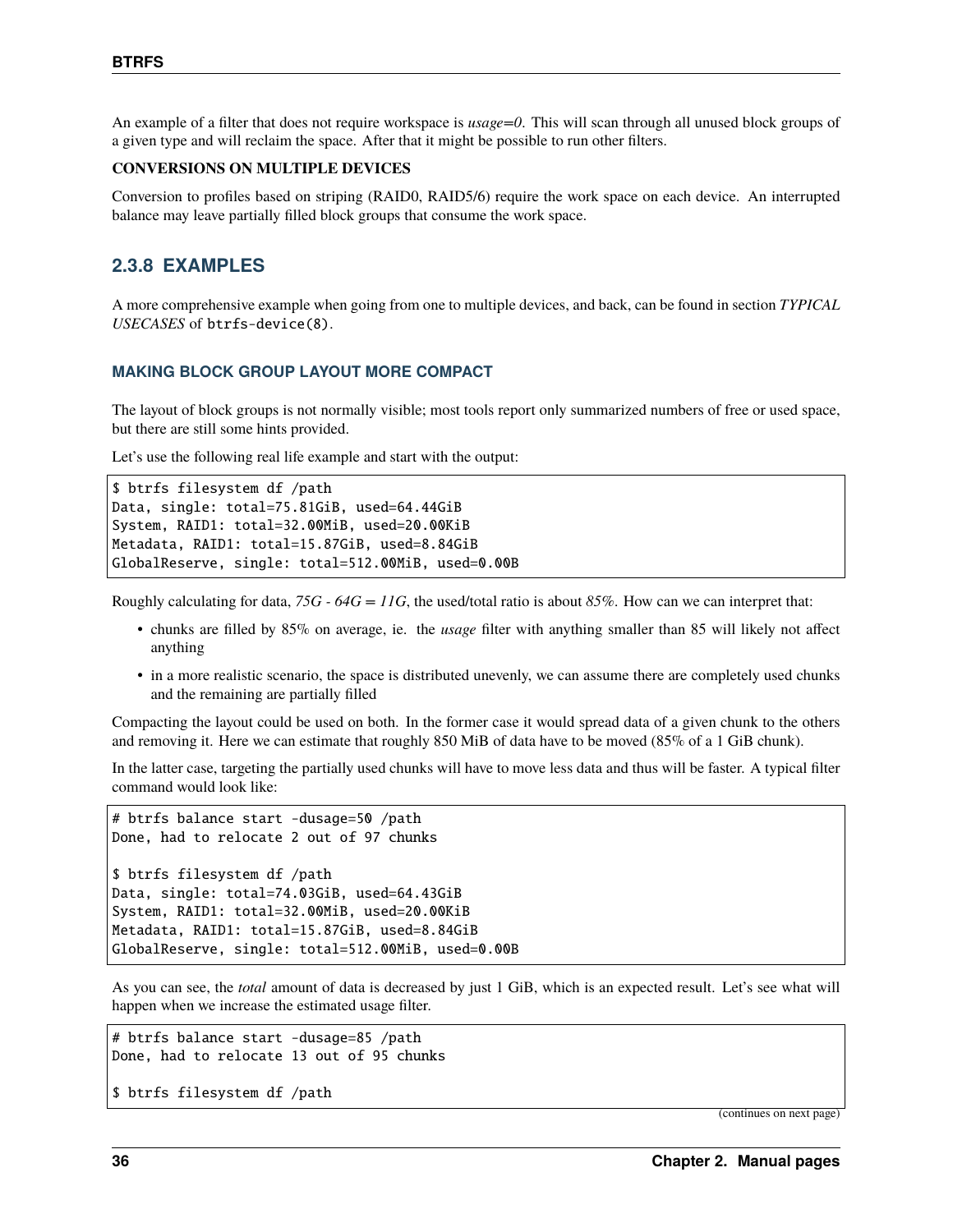(continued from previous page)

```
Data, single: total=68.03GiB, used=64.43GiB
System, RAID1: total=32.00MiB, used=20.00KiB
Metadata, RAID1: total=15.87GiB, used=8.85GiB
GlobalReserve, single: total=512.00MiB, used=0.00B
```
Now the used/total ratio is about 94% and we moved about 74G - 68G = 6G of data to the remaining blockgroups, ie. the 6GiB are now free of filesystem structures, and can be reused for new data or metadata block groups.

We can do a similar exercise with the metadata block groups, but this should not typically be necessary, unless the used/total ratio is really off. Here the ratio is roughly 50% but the difference as an absolute number is "a few gigabytes", which can be considered normal for a workload with snapshots or reflinks updated frequently.

```
# btrfs balance start -musage=50 /path
Done, had to relocate 4 out of 89 chunks
$ btrfs filesystem df /path
Data, single: total=68.03GiB, used=64.43GiB
System, RAID1: total=32.00MiB, used=20.00KiB
Metadata, RAID1: total=14.87GiB, used=8.85GiB
GlobalReserve, single: total=512.00MiB, used=0.00B
```
Just 1 GiB decrease, which possibly means there are block groups with good utilization. Making the metadata layout more compact would in turn require updating more metadata structures, ie. lots of IO. As running out of metadata space is a more severe problem, it's not necessary to keep the utilization ratio too high. For the purpose of this example, let's see the effects of further compaction:

# btrfs balance start -musage=70 /path Done, had to relocate 13 out of 88 chunks

\$ btrfs filesystem df . Data, single: total=68.03GiB, used=64.43GiB System, RAID1: total=32.00MiB, used=20.00KiB Metadata, RAID1: total=11.97GiB, used=8.83GiB GlobalReserve, single: total=512.00MiB, used=0.00B

### **GETTING RID OF COMPLETELY UNUSED BLOCK GROUPS**

Normally the balance operation needs a work space, to temporarily move the data before the old block groups gets removed. If there's no work space, it ends with *no space left*.

There's a special case when the block groups are completely unused, possibly left after removing lots of files or deleting snapshots. Removing empty block groups is automatic since 3.18. The same can be achieved manually with a notable exception that this operation does not require the work space. Thus it can be used to reclaim unused block groups to make it available.

# btrfs balance start -dusage=0 /path

This should lead to decrease in the *total* numbers in the **btrfs filesystem df** output.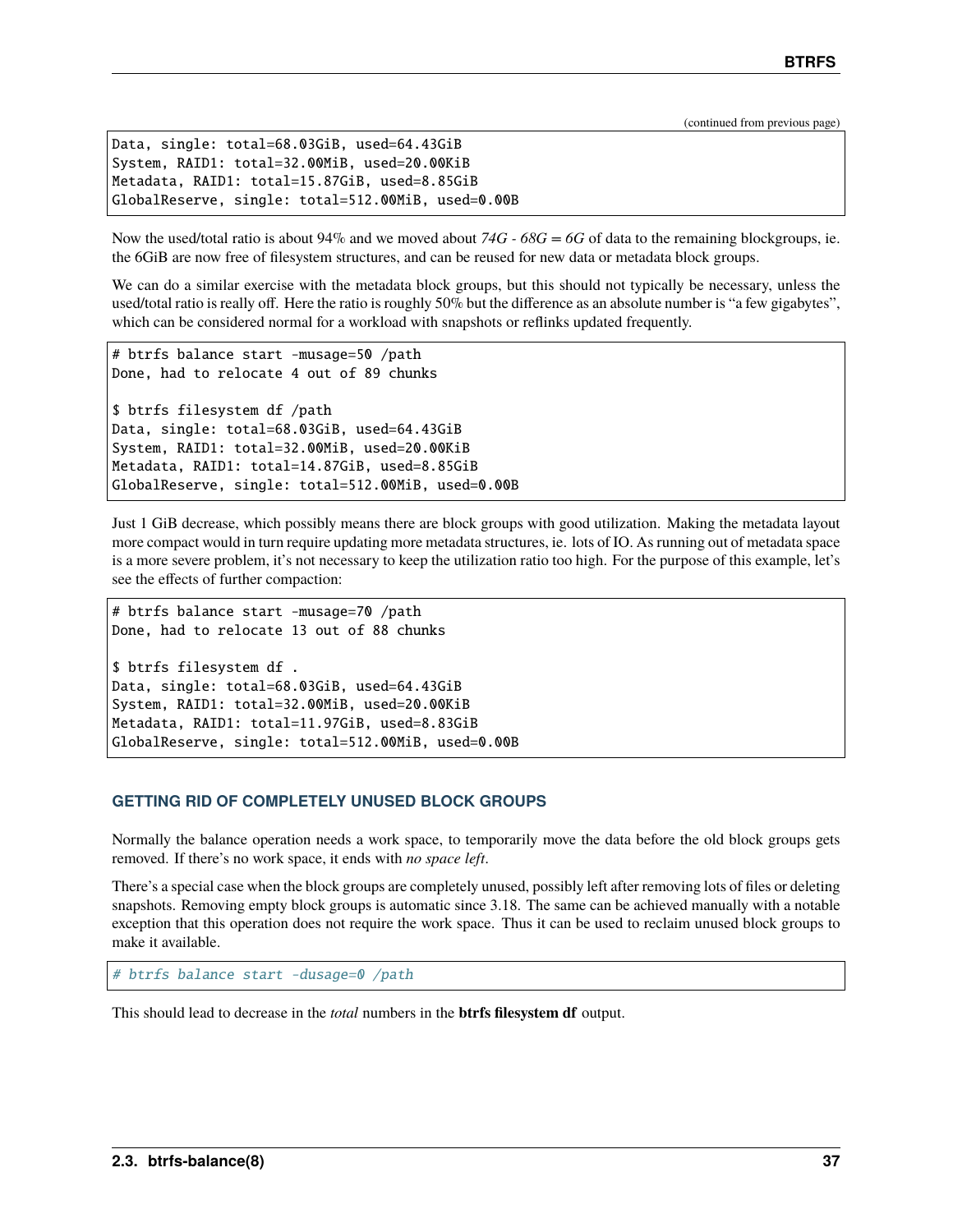## **2.3.9 EXIT STATUS**

Unless indicated otherwise below, all **btrfs balance** subcommands return a zero exit status if they succeed, and non zero in case of failure.

The **pause**, **cancel**, and **resume** subcommands exit with a status of **2** if they fail because a balance operation was not running.

The **status** subcommand exits with a status of **0** if a balance operation is not running, **1** if the command-line usage is incorrect or a balance operation is still running, and **2** on other errors.

## **2.3.10 AVAILABILITY**

**btrfs** is part of btrfs-progs. Please refer to the btrfs wiki <http://btrfs.wiki.kernel.org> for further details.

## **2.3.11 SEE ALSO**

mkfs.btrfs(8), btrfs-device(8)

# **2.4 btrfs-check(8)**

## **2.4.1 SYNOPSIS**

**btrfs check** [options] <device>

## **2.4.2 DESCRIPTION**

The filesystem checker is used to verify structural integrity of a filesystem and attempt to repair it if requested. It is recommended to unmount the filesystem prior to running the check, but it is possible to start checking a mounted filesystem (see *--force*).

By default, **btrfs check** will not modify the device but you can reaffirm that by the option *--readonly*.

**btrfsck** is an alias of **btrfs check** command and is now deprecated.

**Warning:** Do not use *--repair* unless you are advised to do so by a developer or an experienced user, and then only after having accepted that no *fsck* successfully repair all types of filesystem corruption. Eg. some other software or hardware bugs can fatally damage a volume.

The structural integrity check verifies if internal filesystem objects or data structures satisfy the constraints, point to the right objects or are correctly connected together.

There are several cross checks that can detect wrong reference counts of shared extents, backreferences, missing extents of inodes, directory and inode connectivity etc.

The amount of memory required can be high, depending on the size of the filesystem, similarly the run time. Check the modes that can also affect that.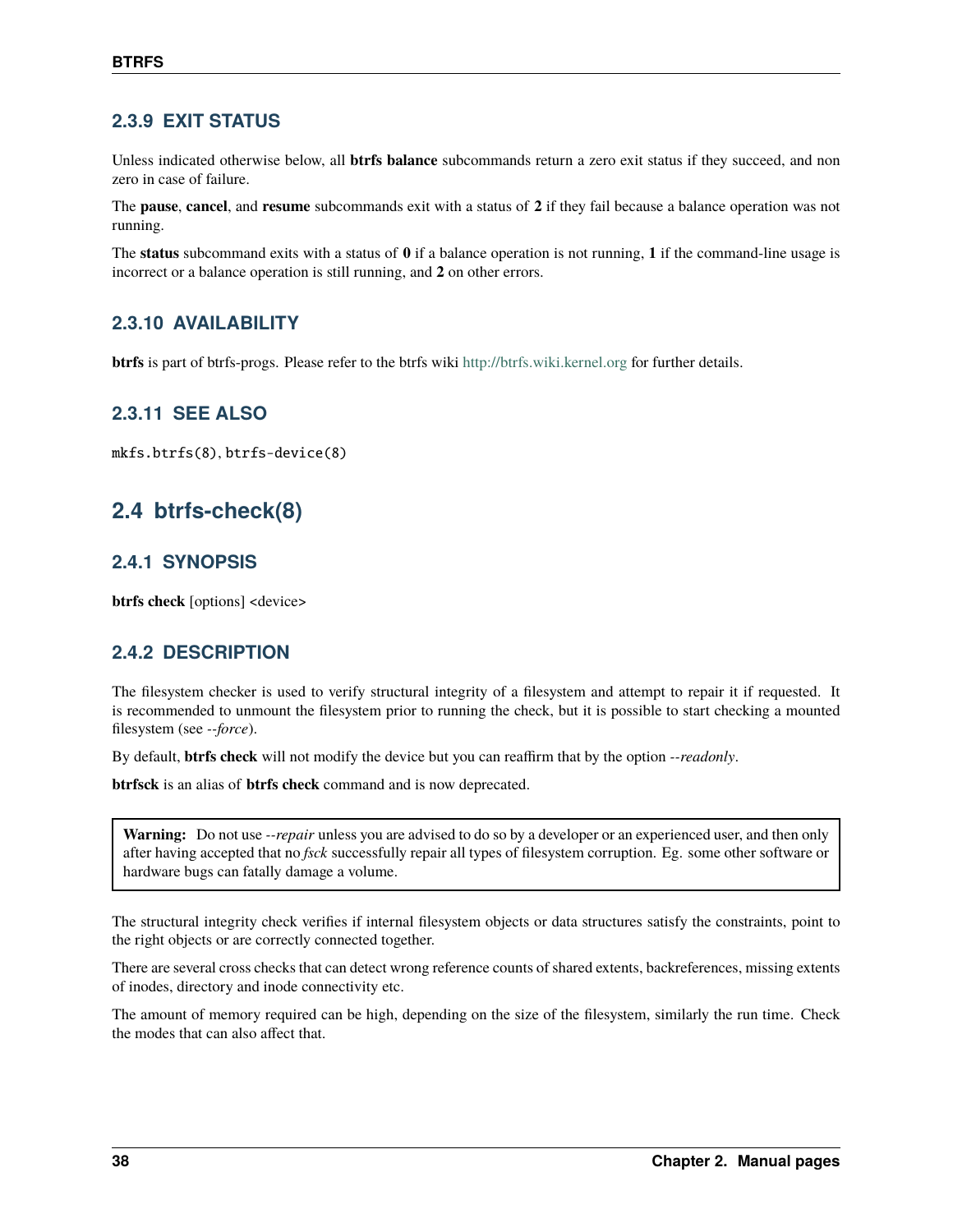## **2.4.3 SAFE OR ADVISORY OPTIONS**

### **-b|--backup**

use the first valid set of backup roots stored in the superblock

This can be combined with *--super* if some of the superblocks are damaged.

**--check-data-csum** verify checksums of data blocks

This expects that the filesystem is otherwise OK, and is basically an offline *scrub* that does not repair data from spare copies.

**--chunk-root <br/>bytenr>** use the given offset *bytenr* for the chunk tree root

#### **-E|--subvol-extents <subvolid>**

show extent state for the given subvolume

#### **-p|--progress**

indicate progress at various checking phases

#### **-Q|--qgroup-report**

verify qgroup accounting and compare against filesystem accounting

### **-r|--tree-root <bytenr>**

use the given offset 'bytenr' for the tree root

| --readonly | (default) run in read-only mode, this option exists to calm potential panic when |
|------------|----------------------------------------------------------------------------------|
|            | users are going to run the checker                                               |

#### **-s|--super <N>**

use Nth superblock copy, valid values are 0, 1 or 2 if the respective superblock offset is within the device size

This can be used to use a different starting point if some of the primary superblock is damaged.

#### **--clear-space-cache v1|v2**

completely wipe all free space cache of given type

For free space cache *v1*, the *clear\_cache* kernel mount option only rebuilds the free space cache for block groups that are modified while the filesystem is mounted with that option. Thus, using this option with *v1* makes it possible to actually clear the entire free space cache.

For free space cache *v2*, the *clear\_cache* kernel mount option destroys the entire free space cache. This option, with *v2* provides an alternative method of clearing the free space cache that doesn't require mounting the filesystem.

**--clear-ino-cache** remove leftover items pertaining to the deprecated inode map feature

## **2.4.4 DANGEROUS OPTIONS**

**--repair** enable the repair mode and attempt to fix problems where possible

**Note:** There's a warning and 10 second delay when this option is run without *--force* to give users a chance to think twice before running repair, the warnings in documentation have shown to be insufficient

**--init-csum-tree** create a new checksum tree and recalculate checksums in all files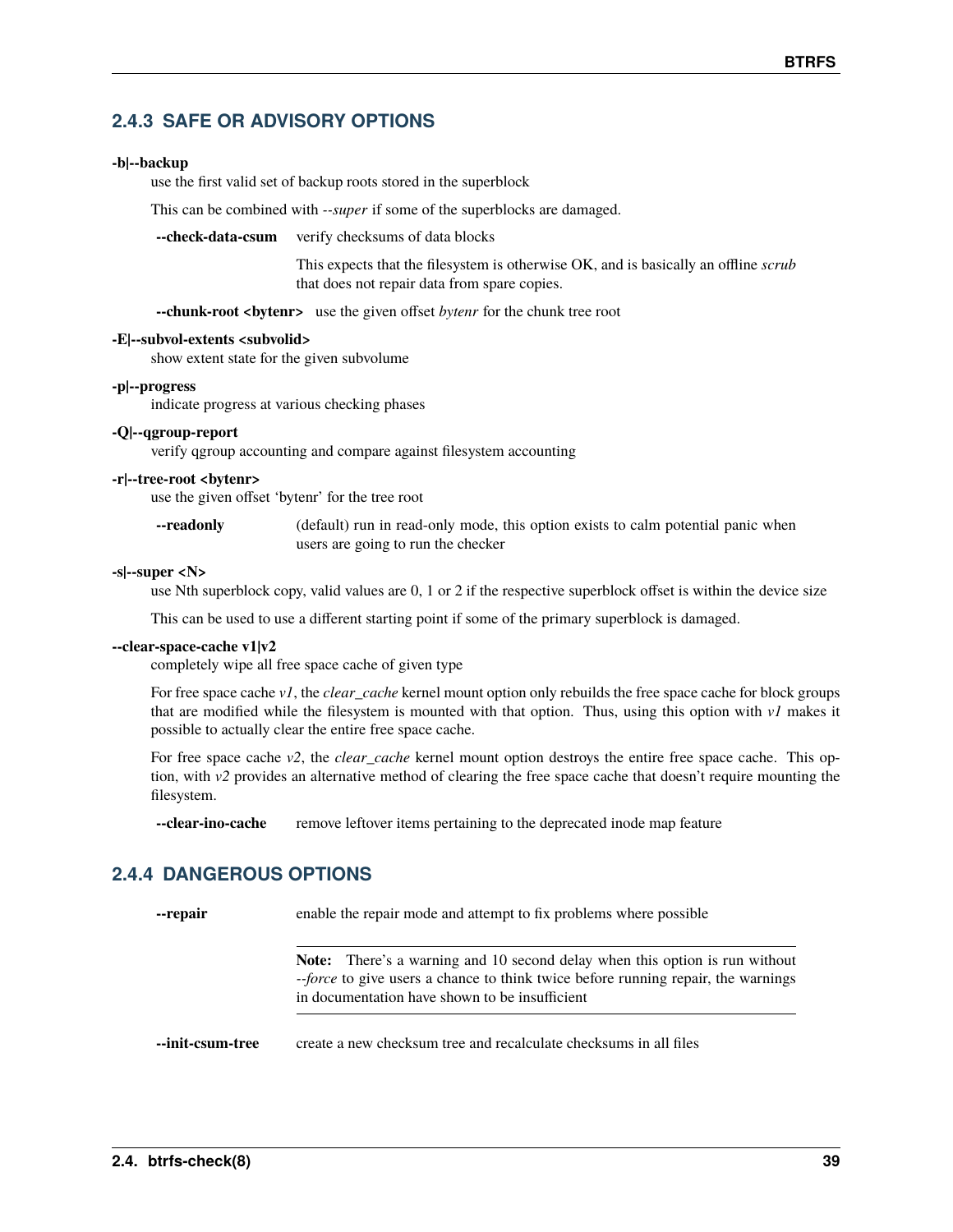|                      | Warning: Do not blindly use this option to fix checksum mismatch problems.                                                                                                                                                                                                  |
|----------------------|-----------------------------------------------------------------------------------------------------------------------------------------------------------------------------------------------------------------------------------------------------------------------------|
| --init-extent-tree   | build the extent tree from scratch                                                                                                                                                                                                                                          |
|                      | Warning: Do not use unless you know what you're doing.                                                                                                                                                                                                                      |
| --mode <mode></mode> | select mode of operation regarding memory and IO                                                                                                                                                                                                                            |
|                      | The <i>MODE</i> can be one of:                                                                                                                                                                                                                                              |
|                      | original<br>The metadata are read into memory and verified, thus the requirements are<br>high on large filesystems and can even lead to out-of-memory conditions.<br>The possible workaround is to export the block device over network to a<br>machine with enough memory. |
|                      | lowmem<br>This mode is supposed to address the high memory consumption at the cost<br>of increased IO when it needs to re-read blocks. This may increase run time.                                                                                                          |
|                      | lowmem mode does not work with --repair yet, and is still considered<br>Note:<br>experimental.                                                                                                                                                                              |
| --force              | allow work on a mounted filesystem. Note that this should work fine on a quiescent<br>or read-only mounted filesystem but may crash if the device is changed externally,<br>eg. by the kernel module. Repair without mount checks is not supported right now.               |
|                      | This option also skips the delay and warning in the repair mode (see --repair).                                                                                                                                                                                             |

## **2.4.5 EXIT STATUS**

**btrfs check** returns a zero exit status if it succeeds. Non zero is returned in case of failure.

# **2.4.6 AVAILABILITY**

**btrfs** is part of btrfs-progs. Please refer to the btrfs wiki <http://btrfs.wiki.kernel.org> for further details.

## **2.4.7 SEE ALSO**

mkfs.btrfs(8), btrfs-scrub(8), btrfs-rescue(8)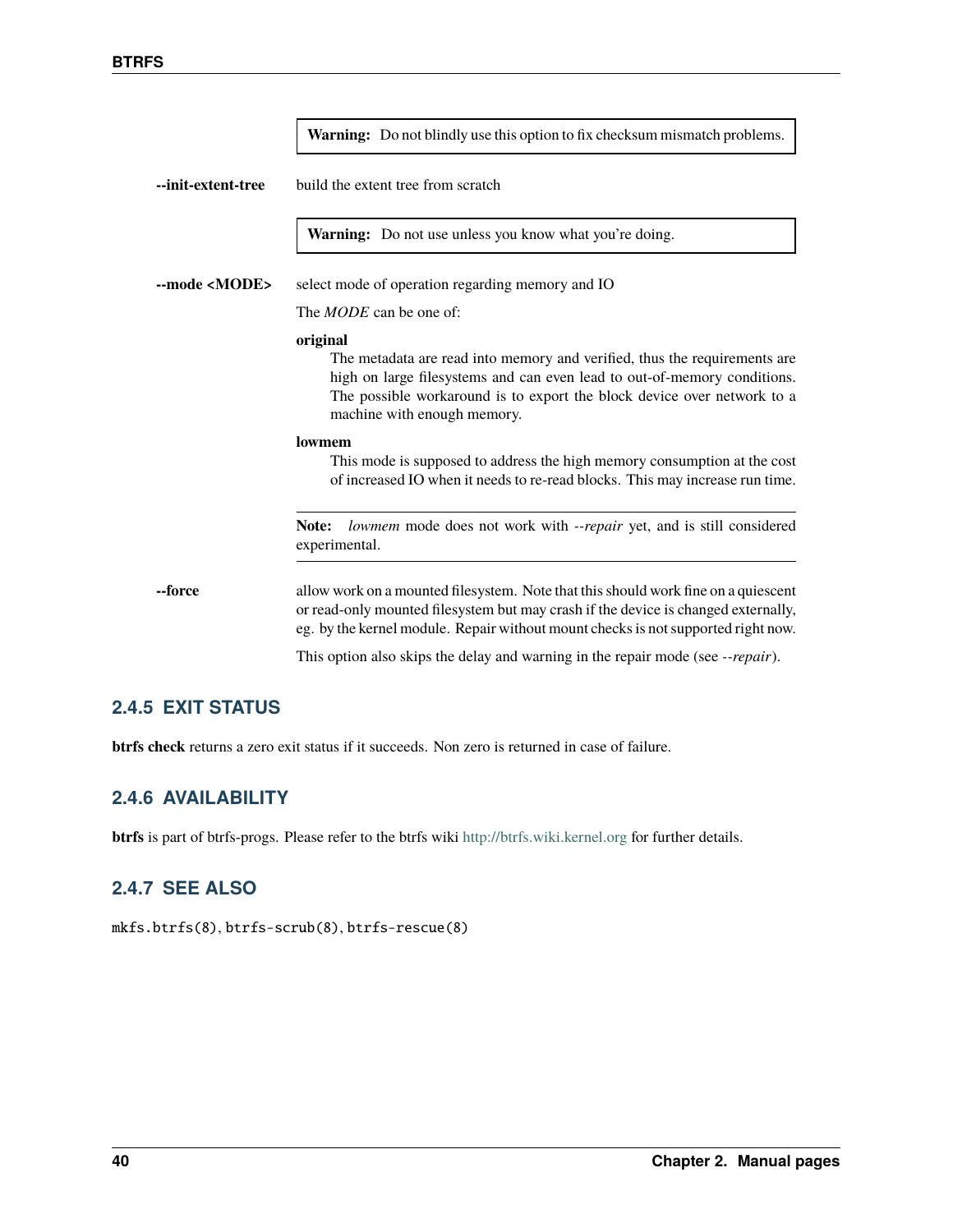# **2.5 btrfs-convert(8)**

## **2.5.1 SYNOPSIS**

**btrfs-convert** [options] <device>

## **2.5.2 DESCRIPTION**

The **btrfs-convert** tool can be used to convert existing source filesystem image to a btrfs filesystem in-place. The original filesystem image is accessible in subvolume named like *ext2\_saved* as file *image*.

Supported filesystems:

- ext2, ext3, ext4 -- original feature, always built in
- reiserfs -- since version 4.13, optionally built, requires libreiserfscore 3.6.27
- ntfs -- external tool <https://github.com/maharmstone/ntfs2btrfs>

The list of supported source filesystem by a given binary is listed at the end of help (option *--help*).

**Warning:** If you are going to perform rollback to the original filesystem, you should not execute **btrfs balance** command on the converted filesystem. This will change the extent layout and make **btrfs-convert** unable to rollback.

The conversion utilizes free space of the original filesystem. The exact estimate of the required space cannot be foretold. The final btrfs metadata might occupy several gigabytes on a hundreds-gigabyte filesystem.

If the ability to rollback is no longer important, the it is recommended to perform a few more steps to transition the btrfs filesystem to a more compact layout. This is because the conversion inherits the original data blocks' fragmentation, and also because the metadata blocks are bound to the original free space layout.

Due to different constraints, it is only possible to convert filesystems that have a supported data block size (ie. the same that would be valid for **mkfs.btrfs**). This is typically the system page size (4KiB on x86\_64 machines).

### **BEFORE YOU START**

The source filesystem must be clean, eg. no journal to replay or no repairs needed. The respective **fsck** utility must be run on the source filessytem prior to conversion. Please refer to the manual pages in case you encounter problems.

For ext2/3/4:

# e2fsck -fvy /dev/sdx

For reiserfs:

# reiserfsck -fy /dev/sdx

Skipping that step could lead to incorrect results on the target filesystem, but it may work.

### **REMOVE THE ORIGINAL FILESYSTEM METADATA**

By removing the subvolume named like *ext2\_saved* or *reiserfs\_saved*, all metadata of the original filesystem will be removed:

# btrfs subvolume delete /mnt/ext2\_saved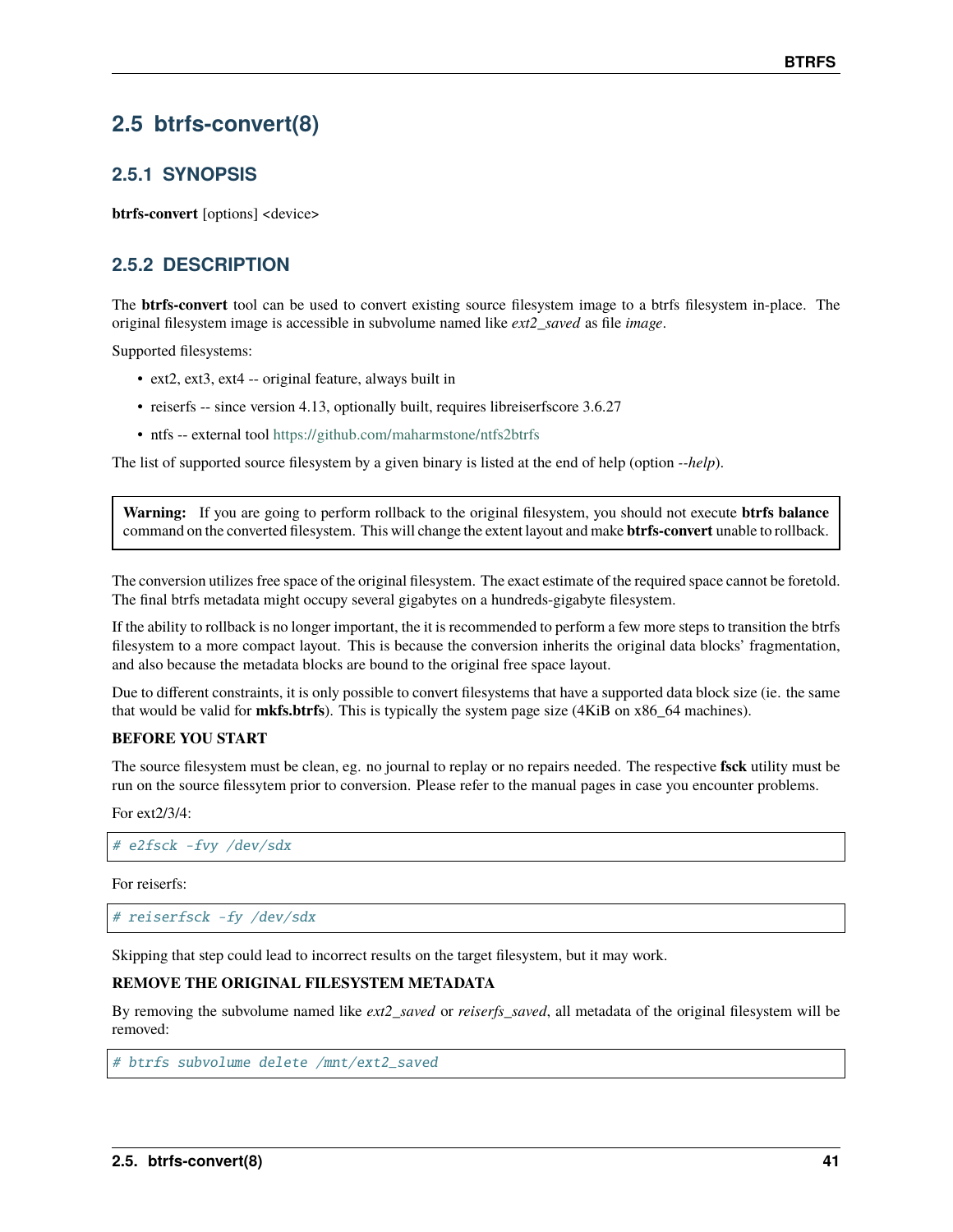At this point it is not possible to do a rollback. The filesystem is usable but may be impacted by the fragmentation inherited from the original filesystem.

#### **MAKE FILE DATA MORE CONTIGUOUS**

An optional but recommended step is to run defragmentation on the entire filesystem. This will attempt to make file extents more contiguous.

# btrfs filesystem defrag -v -r -f -t 32M /mnt/btrfs

Verbose recursive defragmentation  $(-v, -r)$ , flush data per-file  $(-f)$  with target extent size 32MiB  $(-t)$ .

#### **ATTEMPT TO MAKE BTRFS METADATA MORE COMPACT**

Optional but recommended step.

The metadata block groups after conversion may be smaller than the default size (256MiB or 1GiB). Running a balance will attempt to merge the block groups. This depends on the free space layout (and fragmentation) and may fail due to lack of enough work space. This is a soft error leaving the filesystem usable but the block group layout may remain unchanged.

Note that balance operation takes a lot of time, please see also btrfs-balance(8).

```
# btrfs balance start -m /mnt/btrfs
```
## **2.5.3 OPTIONS**

**--csum <type>, --checksum <type>** Specify the checksum algorithm. Default is *crc32c*. Valid values are *crc32c*, *xxhash*, *sha256* or *blake2*. To mount such filesystem kernel must support the checksums as well.

#### **-d|--no-datasum**

disable data checksum calculations and set the NODATASUM file flag, this can speed up the conversion

#### **-i|--no-xattr**

ignore xattrs and ACLs of files

### **-n|--no-inline**

disable inlining of small files to metadata blocks, this will decrease the metadata consumption and may help to convert a filesystem with low free space

#### **-N|--nodesize <SIZE>**

set filesystem nodesize, the tree block size in which btrfs stores its metadata. The default value is 16KiB (16384) or the page size, whichever is bigger. Must be a multiple of the sectorsize, but not larger than 65536. See mkfs.btrfs(8) for more details.

#### **-r|--rollback**

rollback to the original ext2/3/4 filesystem if possible

### **-l|--label <LABEL>**

set filesystem label during conversion

#### **-L|--copy-label**

use label from the converted filesystem

#### **-O|--features <feature1>[,<feature2>. . . ]**

A list of filesystem features enabled the at time of conversion. Not all features are supported by old kernels. To disable a feature, prefix it with *^*. Description of the features is in section *FILESYSTEM FEATURES* of mkfs.btrfs(8).

To see all available features that btrfs-convert supports run: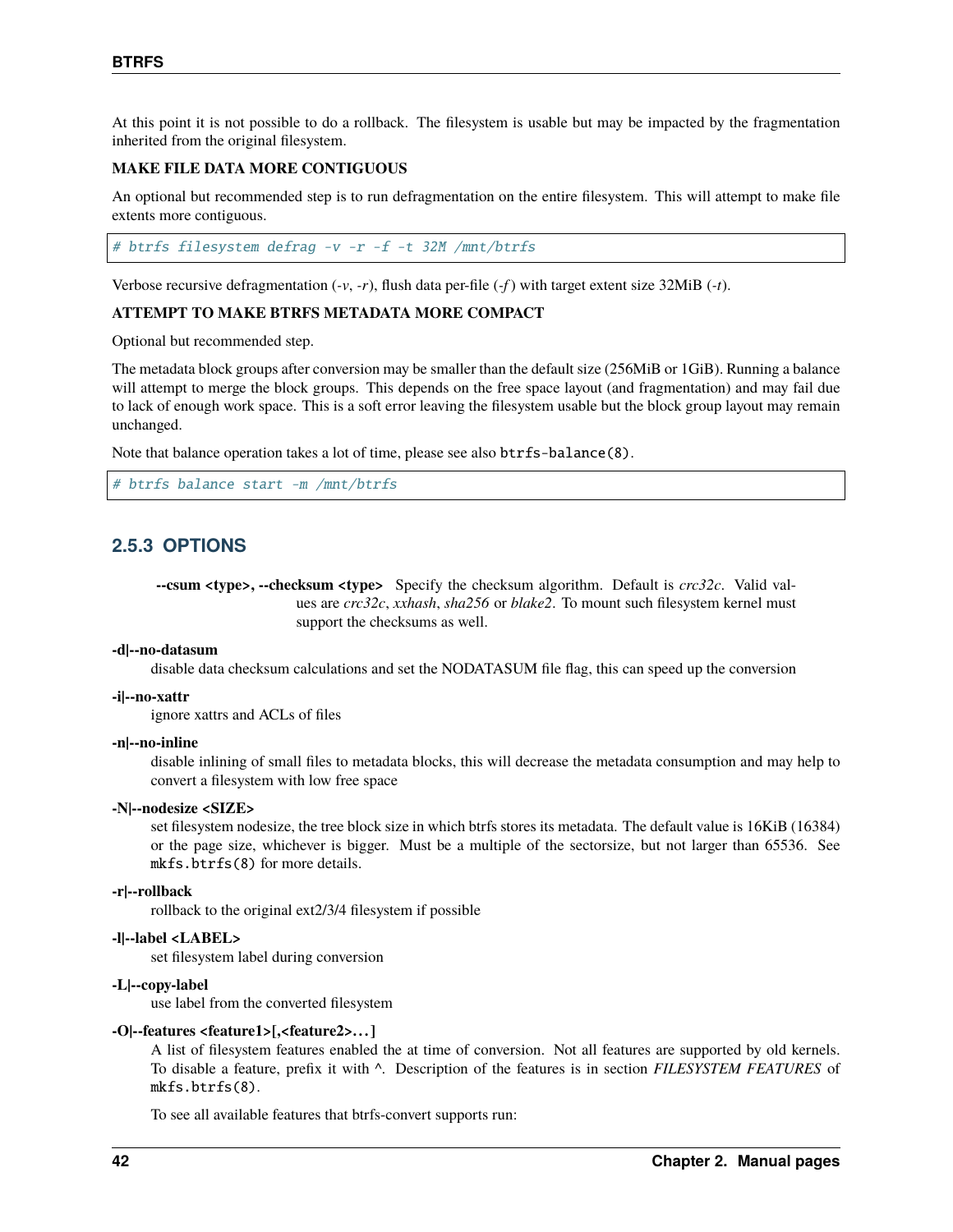btrfs-convert -O list-all+

#### **-p|--progress**

show progress of conversion (a heartbeat indicator and number of inodes processed), on by default

**--no-progress** disable progress and show only the main phases of conversion

**--uuid <SPEC>** set the FSID of the new filesystem based on 'SPEC':

- *new* (default) generate UUID for the FSID of btrfs
- *copy* copy UUID from the source filesystem
- *UUID* a conforming UUID value, the 36 byte string representation

## **2.5.4 EXIT STATUS**

**btrfs-convert** will return 0 if no error happened. If any problems happened, 1 will be returned.

## **2.5.5 SEE ALSO**

mkfs.btrfs(8)

# **2.6 btrfs-device(8)**

## **2.6.1 SYNOPSIS**

**btrfs device** <subcommand> <args>

## **2.6.2 DESCRIPTION**

The **btrfs device** command group is used to manage devices of the btrfs filesystems.

## **2.6.3 DEVICE MANAGEMENT**

## **2.6.4 SUBCOMMAND**

### **add [-Kf] <device> [<device>. . . ] <path>**

Add device(s) to the filesystem identified by *path*.

If applicable, a whole device discard (TRIM) operation is performed prior to adding the device. A device with existing filesystem detected by blkid(8) will prevent device addition and has to be forced. Alternatively the filesystem can be wiped from the device using eg. the wipefs(8) tool.

The operation is instant and does not affect existing data. The operation merely adds the device to the filesystem structures and creates some block groups headers.

Options

### **-K|--nodiscard**

do not perform discard (TRIM) by default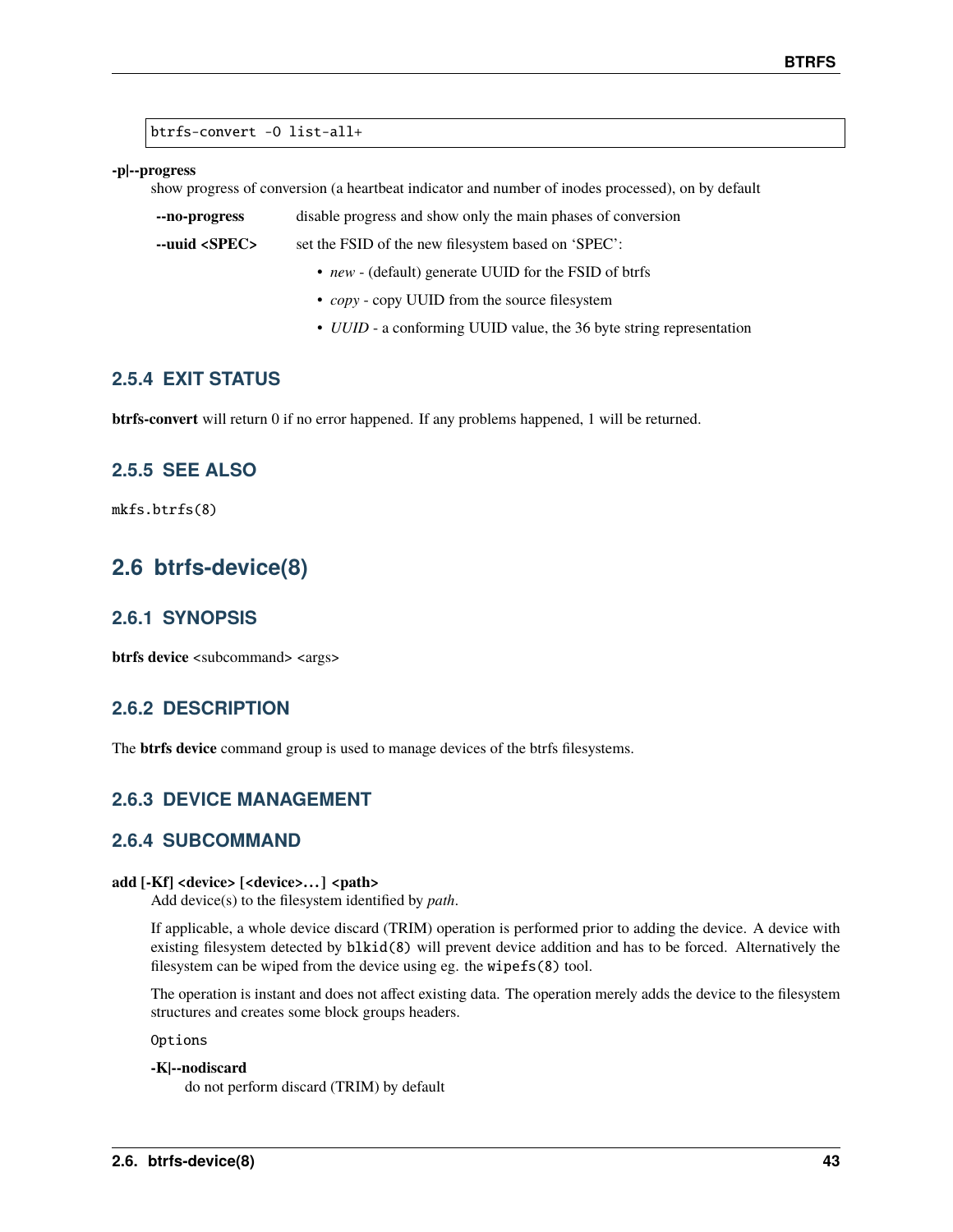### **-f|--force**

force overwrite of existing filesystem on the given disk(s)

**--enqueue** wait if there's another exclusive operation running, otherwise continue

## **remove [options] <device>|<devid> [<device>|<devid>. . . ] <path>**

Remove device(s) from a filesystem identified by  $\langle$  path>

Device removal must satisfy the profile constraints, otherwise the command fails. The filesystem must be converted to profile(s) that would allow the removal. This can typically happen when going down from 2 devices to 1 and using the RAID1 profile. See the section *TYPICAL USECASES*.

The operation can take long as it needs to move all data from the device.

It is possible to delete the device that was used to mount the filesystem. The device entry in the mount table will be replaced by another device name with the lowest device id.

If the filesystem is mounted in degraded mode (*-o degraded*), special term *missing* can be used for *device*. In that case, the first device that is described by the filesystem metadata, but not present at the mount time will be removed.

**Note:** In most cases, there is only one missing device in degraded mode, otherwise mount fails. If there are two or more devices missing (e.g. possible in RAID6), you need specify *missing* as many times as the number of missing devices to remove all of them.

#### Options

**--enqueue** wait if there's another exclusive operation running, otherwise continue

### **delete <device>|<devid> [<device>|<devid>. . . ] <path>**

Alias of remove kept for backward compatibility

#### **ready <device>**

Wait until all devices of a multiple-device filesystem are scanned and registered within the kernel module. This is to provide a way for automatic filesystem mounting tools to wait before the mount can start. The device scan is only one of the preconditions and the mount can fail for other reasons. Normal users usually do not need this command and may safely ignore it.

### **scan [options] [<device> [<device>. . . ]]**

Scan devices for a btrfs filesystem and register them with the kernel module. This allows mounting multipledevice filesystem by specifying just one from the whole group.

If no devices are passed, all block devices that blkid reports to contain btrfs are scanned.

The options *--all-devices* or *-d* can be used as a fallback in case blkid is not available. If used, behavior is the same as if no devices are passed.

The command can be run repeatedly. Devices that have been already registered remain as such. Reloading the kernel module will drop this information. There's an alternative way of mounting multiple-device filesystem without the need for prior scanning. See the mount option *device*.

#### Options

### **-d|--all-devices**

Enumerate and register all devices, use as a fallback in case blkid is not available.

#### **-u|--forget**

Unregister a given device or all stale devices if no path is given, the device must be unmounted otherwise it's an error.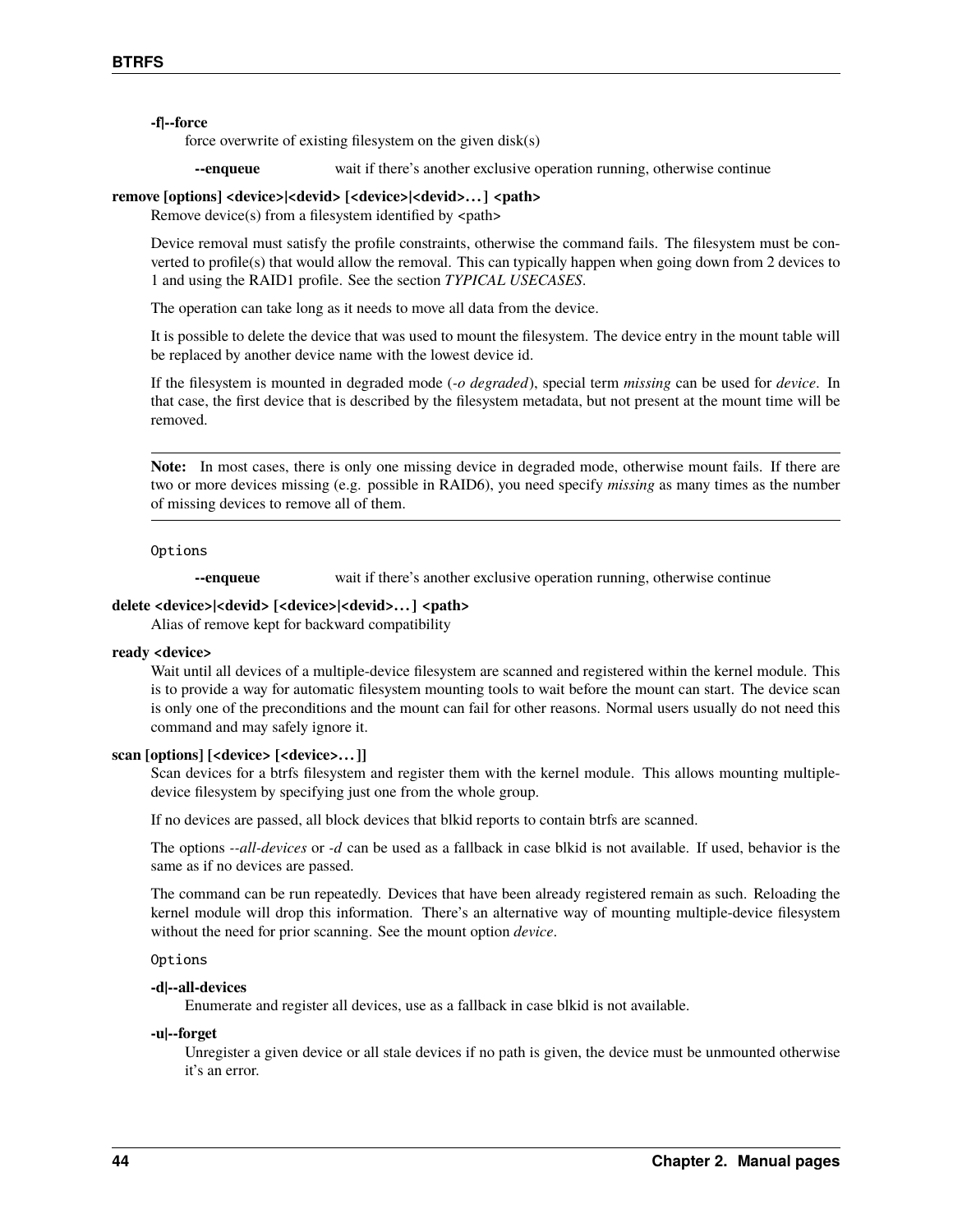### stats [options] <path>|<device>

Read and print the device IO error statistics for all devices of the given filesystem identified by *path* or for a single *device>. The filesystem must be mounted. See section \*DEVICE STATS* for more information about the reported statistics and the meaning.

Options

#### **-z|--reset**

Print the stats and reset the values to zero afterwards.

### **-c|--check**

Check if the stats are all zeros and return 0 if it is so. Set bit 6 of the return code if any of the statistics is no-zero. The error values is 65 if reading stats from at least one device failed, otherwise it's 64.

#### usage [options] <path> [<path>...]::

Show detailed information about internal allocations on devices.

The level of detail can differ if the command is run under a regular or the root user (due to use of restricted ioctls). The first example below is for normal user (warning included) and the next one with root on the same filesystem:

| WARNING: cannot read detailed chunk info, per-device usage will not be shown, run. |
|------------------------------------------------------------------------------------|
|                                                                                    |
|                                                                                    |
|                                                                                    |
|                                                                                    |
|                                                                                    |
|                                                                                    |
|                                                                                    |
|                                                                                    |
|                                                                                    |
|                                                                                    |
|                                                                                    |
|                                                                                    |
|                                                                                    |
|                                                                                    |

- *Device size* -- size of the device as seen by the filesystem (may be different than actual device size)
- *Device slack* -- portion of device not used by the filesystem but still available in the physical space provided by the device, eg. after a device shrink
- *Data,single*, *Metadata,single*, *System,single* -- in general, list of block group type (Data, Metadata, System) and profile (single, RAID1, . . . ) allocated on the device
- *Data,RAID0/3* -- in particular, striped profiles RAID0/RAID10/RAID5/RAID6 with the number of devices on which the stripes are allocated, multiple occurrences of the same profile can appear in case a new device has been added and all new available stripes have been used for writes
- *Unallocated* -- remaining space that the filesystem can still use for new block groups

### Options

### **-b|--raw**

raw numbers in bytes, without the *B* suffix

#### **-h|--human-readable**

print human friendly numbers, base 1024, this is the default

- **-H** print human friendly numbers, base 1000
- **--iec** select the 1024 base for the following options, according to the IEC standard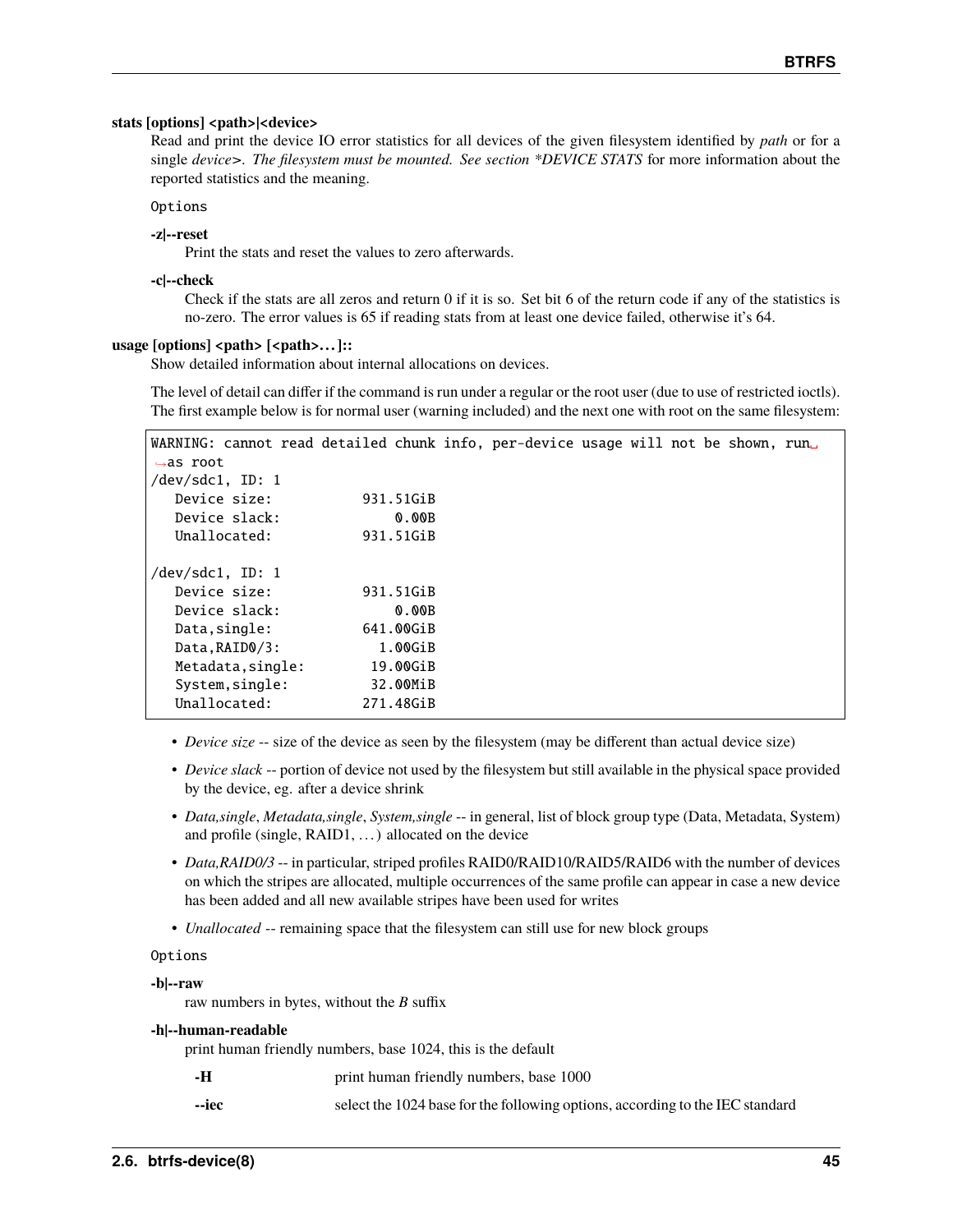**--si** select the 1000 base for the following options, according to the SI standard

# **-k|--kbytes**

show sizes in KiB, or kB with --si

### **-m|--mbytes**

show sizes in MiB, or MB with --si

### **-g|--gbytes**

show sizes in GiB, or GB with --si

#### **-t|--tbytes**

show sizes in TiB, or TB with --si

If conflicting options are passed, the last one takes precedence.

## **2.6.5 DEVICE STATS**

The device stats keep persistent record of several error classes related to doing IO. The current values are printed at mount time and updated during filesystem lifetime or from a scrub run.

```
$ btrfs device stats /dev/sda3
[/dev/sda3].write_io_errs 0
[/dev/sda3].read_io_errs 0
[/dev/sda3].flush_io_errs 0
[/dev/sda3].corruption_errs 0
[/dev/sda3].generation_errs 0
```
#### **write\_io\_errs**

Failed writes to the block devices, means that the layers beneath the filesystem were not able to satisfy the write request.

### **read\_io\_errors**

Read request analogy to write\_io\_errs.

#### **flush\_io\_errs**

Number of failed writes with the *FLUSH* flag set. The flushing is a method of forcing a particular order between write requests and is crucial for implementing crash consistency. In case of btrfs, all the metadata blocks must be permanently stored on the block device before the superblock is written.

#### **corruption\_errs**

A block checksum mismatched or a corrupted metadata header was found.

#### **generation\_errs**

The block generation does not match the expected value (eg. stored in the parent node).

Since kernel 5.14 the device stats are also available in textual form in */sys/fs/btrfs/FSID/devinfo/DEVID/error\_stats*.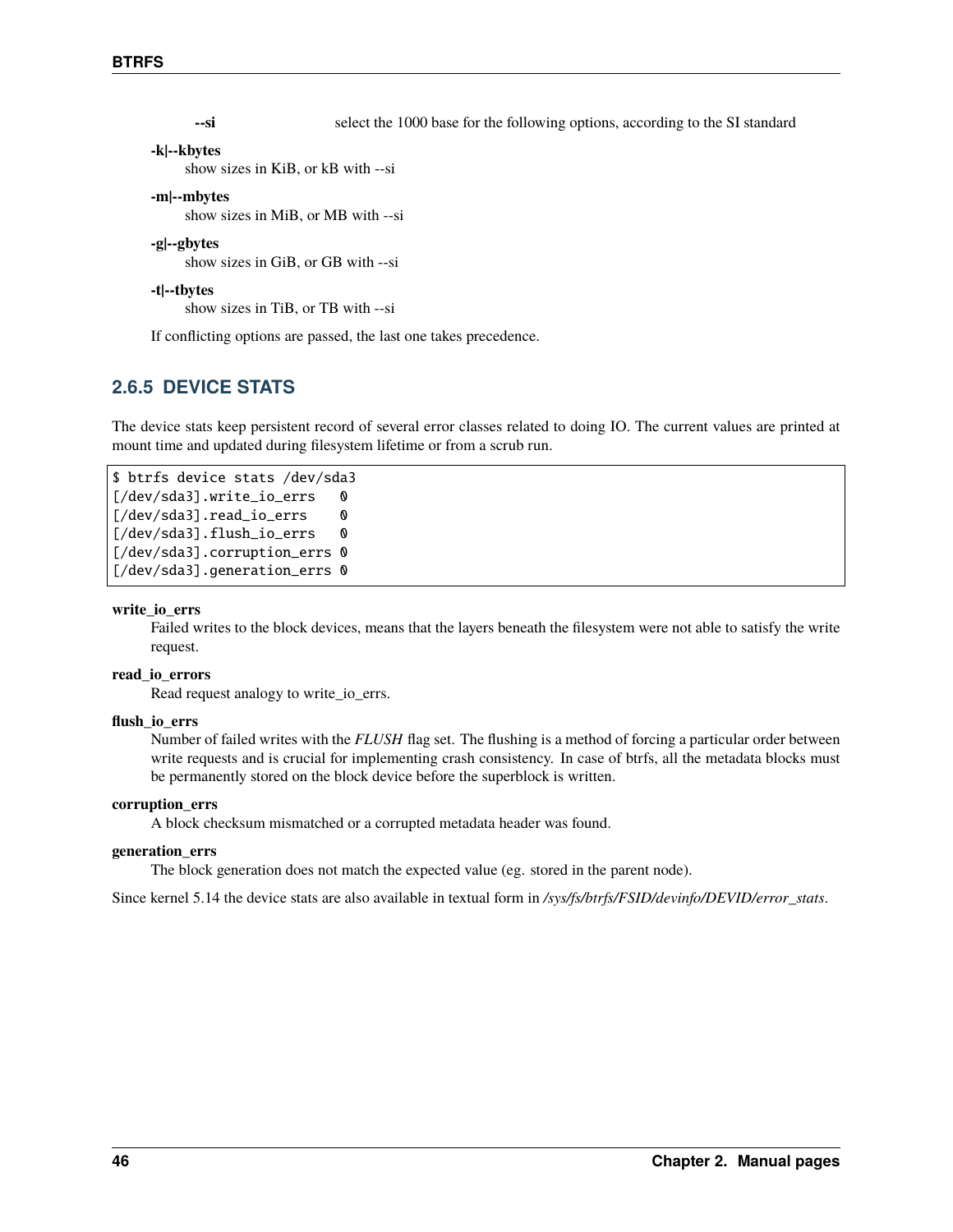## **2.6.6 EXIT STATUS**

**btrfs device** returns a zero exit status if it succeeds. Non zero is returned in case of failure.

If the *-c* option is used, *btrfs device stats* will add 64 to the exit status if any of the error counters is non-zero.

## **2.6.7 AVAILABILITY**

**btrfs** is part of btrfs-progs. Please refer to the btrfs wiki <http://btrfs.wiki.kernel.org> for further details.

## **2.6.8 SEE ALSO**

mkfs.btrfs(8), btrfs-replace(8), btrfs-balance(8)

## **2.7 btrfs-filesystem(8)**

## **2.7.1 SYNOPSIS**

**btrfs filesystem** <subcommand> <args>

## **2.7.2 DESCRIPTION**

**btrfs filesystem** is used to perform several whole filesystem level tasks, including all the regular filesystem operations like resizing, space stats, label setting/getting, and defragmentation. There are other whole filesystem tasks like scrub or balance that are grouped in separate commands.

## **2.7.3 SUBCOMMAND**

### **df [options] <path>**

Show a terse summary information about allocation of block group types of a given mount point. The original purpose of this command was a debugging helper. The output needs to be further interpreted and is not suitable for quick overview.

An example with description:

- device size: *1.9TiB*, one device, no RAID
- filesystem size: *1.9TiB*
- created with: **mkfs.btrfs -d single -m single**

```
$ btrfs filesystem df /path
Data, single: total=1.15TiB, used=1.13TiB
System, single: total=32.00MiB, used=144.00KiB
Metadata, single: total=12.00GiB, used=6.45GiB
GlobalReserve, single: total=512.00MiB, used=0.00B
```
- *Data*, *System* and *Metadata* are separate block group types. *GlobalReserve* is an artificial and internal emergency space, see below.
- *single* -- the allocation profile, defined at mkfs time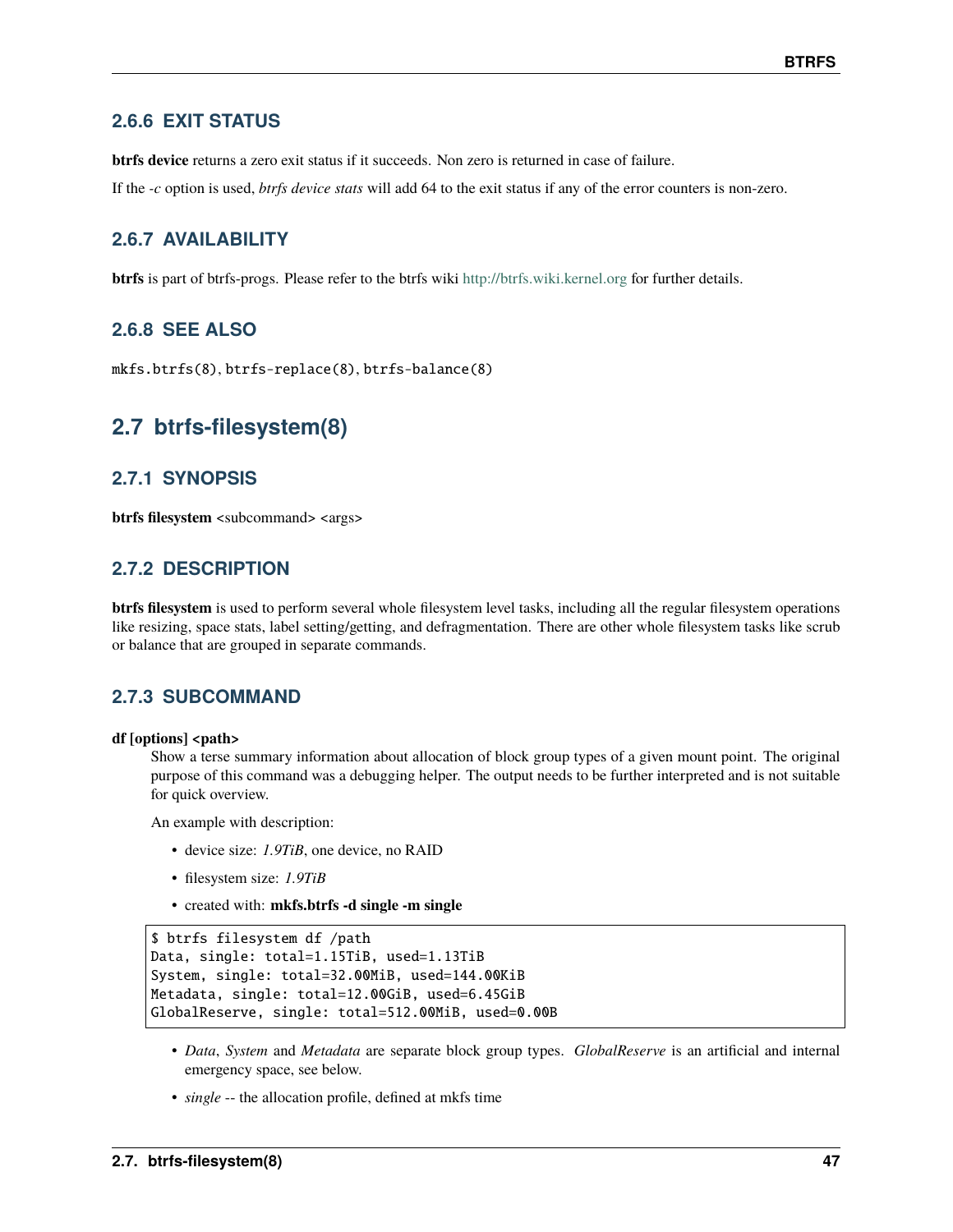- *total* -- sum of space reserved for all allocation profiles of the given type, ie. all Data/single. Note that it's not total size of filesystem.
- *used* -- sum of used space of the above, ie. file extents, metadata blocks

*GlobalReserve* is an artificial and internal emergency space. It is used eg. when the filesystem is full. Its *total* size is dynamic based on the filesystem size, usually not larger than 512MiB, *used* may fluctuate.

The GlobalReserve is a portion of Metadata. In case the filesystem metadata is exhausted, *GlobalReserve/total + Metadata/used = Metadata/total*. Otherwise there appears to be some unused space of Metadata.

#### Options

#### **-b|--raw**

raw numbers in bytes, without the *B* suffix

#### **-h|--human-readable**

print human friendly numbers, base 1024, this is the default

| -н    | print human friendly numbers, base 1000                                       |
|-------|-------------------------------------------------------------------------------|
| --iec | select the 1024 base for the following options, according to the IEC standard |
| --si  | select the 1000 base for the following options, according to the SI standard  |

#### **-k|--kbytes**

show sizes in KiB, or kB with --si

#### **-m|--mbytes**

show sizes in MiB, or MB with --si

#### **-g|--gbytes**

show sizes in GiB, or GB with --si

#### **-t|--tbytes**

show sizes in TiB, or TB with --si

If conflicting options are passed, the last one takes precedence.

#### **defragment [options] <file>|<dir> [<file>|<dir>. . . ]**

Defragment file data on a mounted filesystem. Requires kernel 2.6.33 and newer.

If *-r* is passed, files in dir will be defragmented recursively (not descending to subvolumes, mount points and directory symlinks). The start position and the number of bytes to defragment can be specified by start and length using *-s* and *-l* options below. Extents bigger than value given by *-t* will be skipped, otherwise this value is used as a target extent size, but is only advisory and may not be reached if the free space is too fragmented. Use 0 to take the kernel default, which is 256KiB but may change in the future. You can also turn on compression in defragment operations.

**Warning:** Defragmenting with Linux kernel versions < 3.9 or 3.14-rc2 as well as with Linux stable kernel versions 3.10.31, 3.12.12 or 3.13.4 will break up the reflinks of COW data (for example files copied with **cp --reflink**, snapshots or de-duplicated data). This may cause considerable increase of space usage depending on the broken up reflinks.

**Note:** Directory arguments without *-r* do not defragment files recursively but will defragment certain internal trees (extent tree and the subvolume tree). This has been confusing and could be removed in the future.

For *start*, *len*, *size* it is possible to append units designator: *K*, *M*, *G*, *T*, *P*, or *E*, which represent KiB, MiB, GiB, TiB, PiB, or EiB, respectively (case does not matter).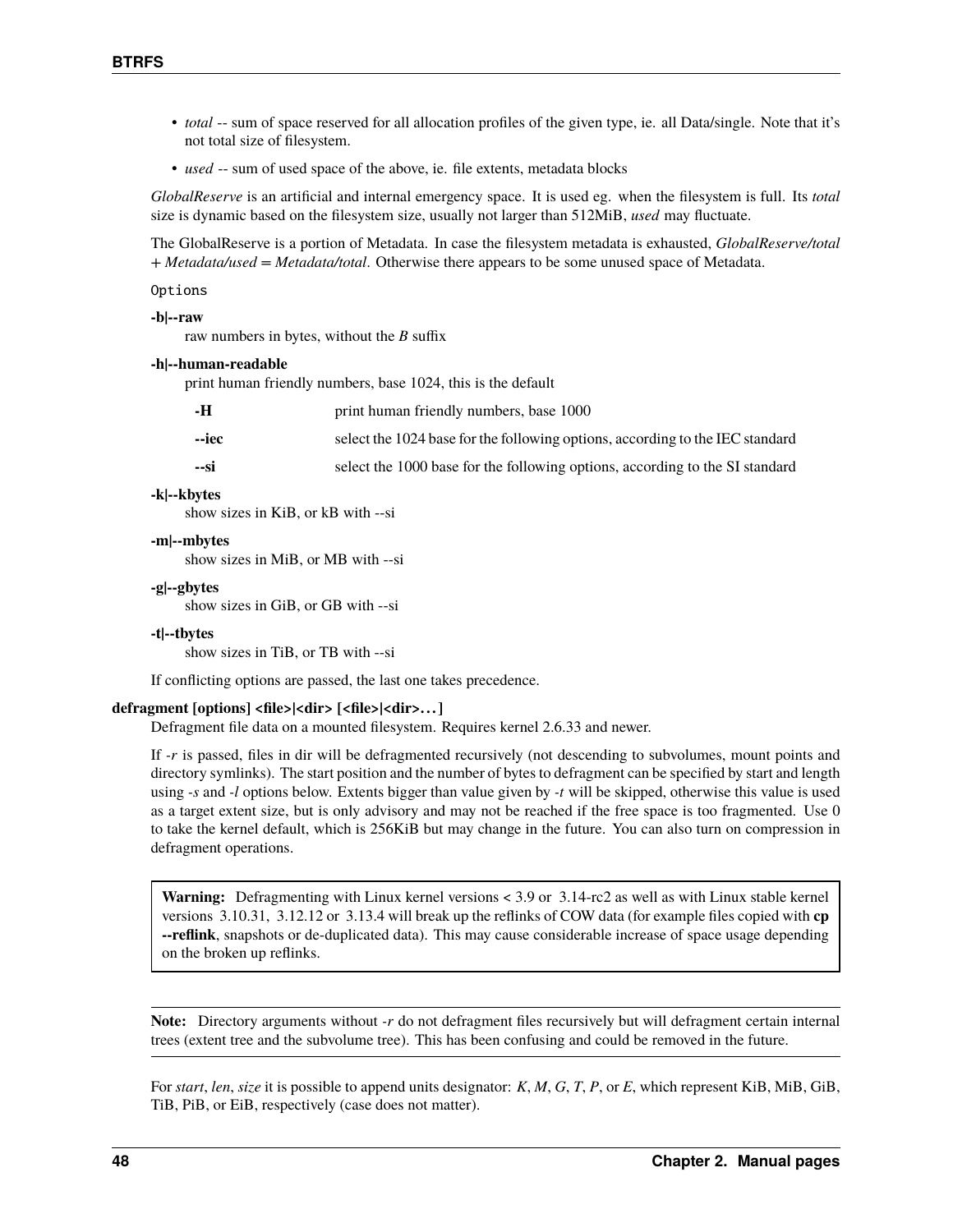### Options

### **-c[<algo>]**

compress file contents while defragmenting. Optional argument selects the compression algorithm, *zlib* (default), *lzo* or *zstd*. Currently it's not possible to select no compression. See also section *EXAMPLES*.

- **-r** defragment files recursively in given directories, does not descend to subvolumes or mount points
- 

**-f** flush data for each file before going to the next file.

This will limit the amount of dirty data to current file, otherwise the amount accumulates from several files and will increase system load. This can also lead to ENOSPC if there's too much dirty data to write and it's not possible to make the reservations for the new data (ie. how the COW design works).

### **-s <start>[kKmMgGtTpPeE]**

defragmentation will start from the given offset, default is beginning of a file

### **-l <len>[kKmMgGtTpPeE]**

defragment only up to *len* bytes, default is the file size

### **-t <size>[kKmMgGtTpPeE]**

target extent size, do not touch extents bigger than *size*, default: 32MiB

The value is only advisory and the final size of the extents may differ, depending on the state of the free space and fragmentation or other internal logic. Reasonable values are from tens to hundreds of megabytes.

**-v** (deprecated) alias for global *-v* option

### du [options] <path> [<path>..]

Calculate disk usage of the target files using FIEMAP. For individual files, it will report a count of total bytes, and exclusive (not shared) bytes. We also calculate a 'set shared' value which is described below.

Each argument to **btrfs filesystem du** will have a *set shared* value calculated for it. We define each *set* as those files found by a recursive search of an argument (recursion descends to subvolumes but not mount points). The *set shared* value then is a sum of all shared space referenced by the set.

*set shared* takes into account overlapping shared extents, hence it isn't as simple as adding up shared extents.

Options

### **-s|--summarize**

display only a total for each argument

| --raw            | raw numbers in bytes, without the $B$ suffix.                                       |
|------------------|-------------------------------------------------------------------------------------|
| --human-readable | print human friendly numbers, base 1024, this is the default                        |
| --iec            | select the 1024 base for the following options, according to the IEC stan-<br>dard. |
| --si             | select the 1000 base for the following options, according to the SI standard.       |
| --kbytes         | show sizes in KiB, or kB with --si.                                                 |
| --mbytes         | show sizes in MiB, or MB with --si.                                                 |
| --gbytes         | show sizes in GiB, or GB with --si.                                                 |
| --tbytes         | show sizes in TiB, or TB with --si.                                                 |

### **label [<device>|<mountpoint>] [<newlabel>]**

Show or update the label of a filesystem. This works on a mounted filesystem or a filesystem image.

The *newlabel* argument is optional. Current label is printed if the argument is omitted.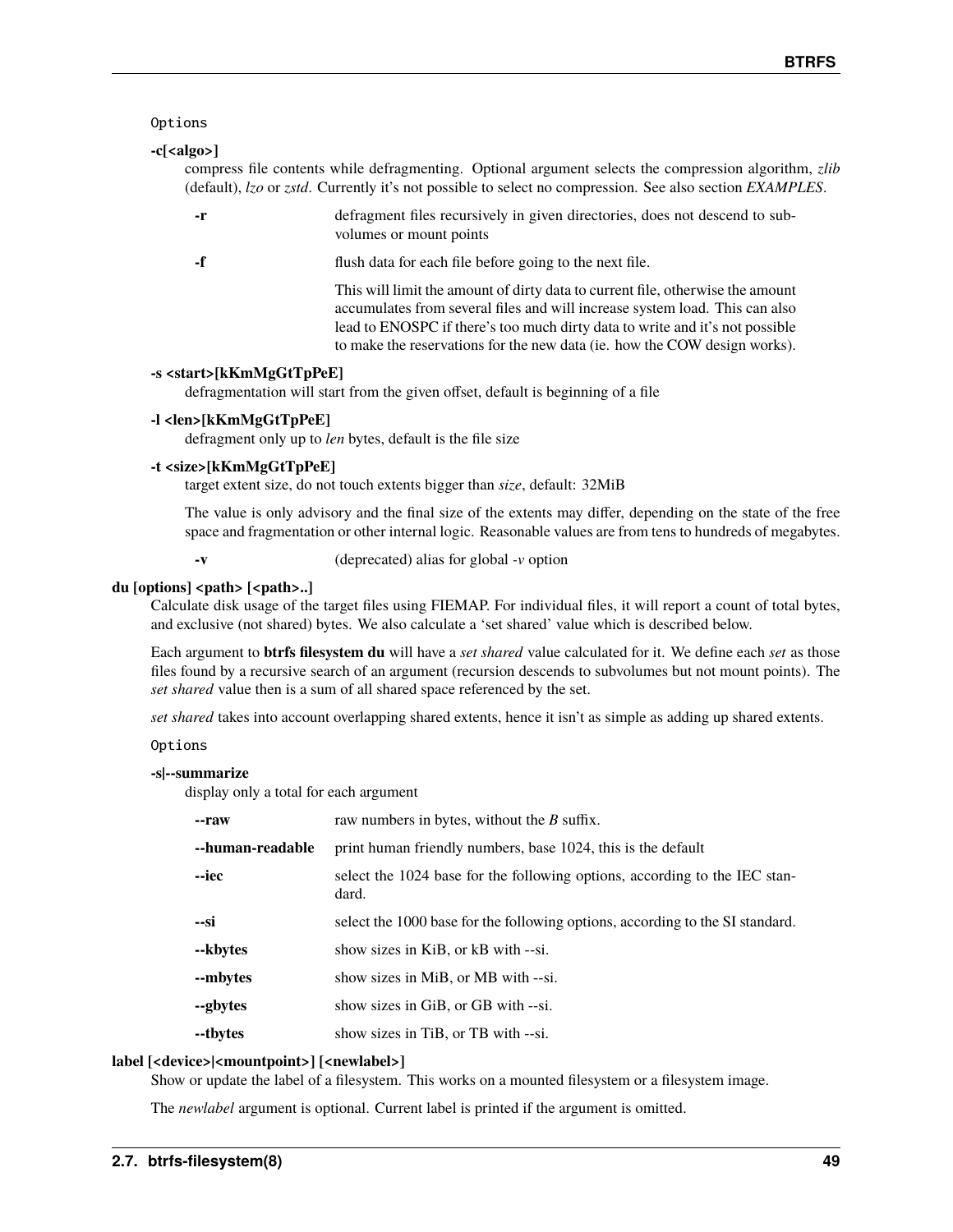**Note:** The maximum allowable length shall be less than 256 chars and must not contain a newline. The trailing newline is stripped automatically.

### **resize [options] [<devid>:][+/-]<size>[kKmMgGtTpPeE]|[<devid>:]max <path>**

Resize a mounted filesystem identified by *path*. A particular device can be resized by specifying a *devid*.

**Warning:** If *path* is a file containing a BTRFS image then resize does not work as expected and does not resize the image. This would resize the underlying filesystem instead.

The *devid* can be found in the output of **btrfs filesystem show** and defaults to 1 if not specified. The *size* parameter specifies the new size of the filesystem. If the prefix *+* or *-* is present the size is increased or decreased by the quantity *size*. If no units are specified, bytes are assumed for *size*. Optionally, the size parameter may be suffixed by one of the following unit designators: *K*, *M*, *G*, *T*, *P*, or *E*, which represent KiB, MiB, GiB, TiB, PiB, or EiB, respectively (case does not matter).

If *max* is passed, the filesystem will occupy all available space on the device respecting *devid* (remember, devid 1 by default).

The resize command does not manipulate the size of underlying partition. If you wish to enlarge/reduce a filesystem, you must make sure you can expand the partition before enlarging the filesystem and shrink the partition after reducing the size of the filesystem. This can done using fdisk(8) or parted(8) to delete the existing partition and recreate it with the new desired size. When recreating the partition make sure to use the same starting partition offset as before.

Growing is usually instant as it only updates the size. However, shrinking could take a long time if there are data in the device area that's beyond the new end. Relocation of the data takes time.

See also section *EXAMPLES*.

Options

**--enqueue** wait if there's another exclusive operation running, otherwise continue

#### show [options]  $[\langle path \rangle | \langle build \rangle | \langle device \rangle | \langle label \rangle]$

Show the btrfs filesystem with some additional info about devices and space allocation.

If no option none of *path*/*uuid*/*device*/*label* is passed, information about all the BTRFS filesystems is shown, both mounted and unmounted.

#### Options

#### **-m|--mounted**

probe kernel for mounted BTRFS filesystems

#### **-d|--all-devices**

scan all devices under */dev*, otherwise the devices list is extracted from the */proc/partitions* file. This is a fallback option if there's no device node manager (like udev) available in the system.

| --raw            | raw numbers in bytes, without the $B$ suffix                                  |  |
|------------------|-------------------------------------------------------------------------------|--|
| --human-readable | print human friendly numbers, base 1024, this is the default                  |  |
| --iec            | select the 1024 base for the following options, according to the IEC standard |  |
| --si             | select the 1000 base for the following options, according to the SI standard  |  |
| --kbytes         | show sizes in KiB, or kB with --si                                            |  |
| --mbytes         | show sizes in MiB, or MB with --si                                            |  |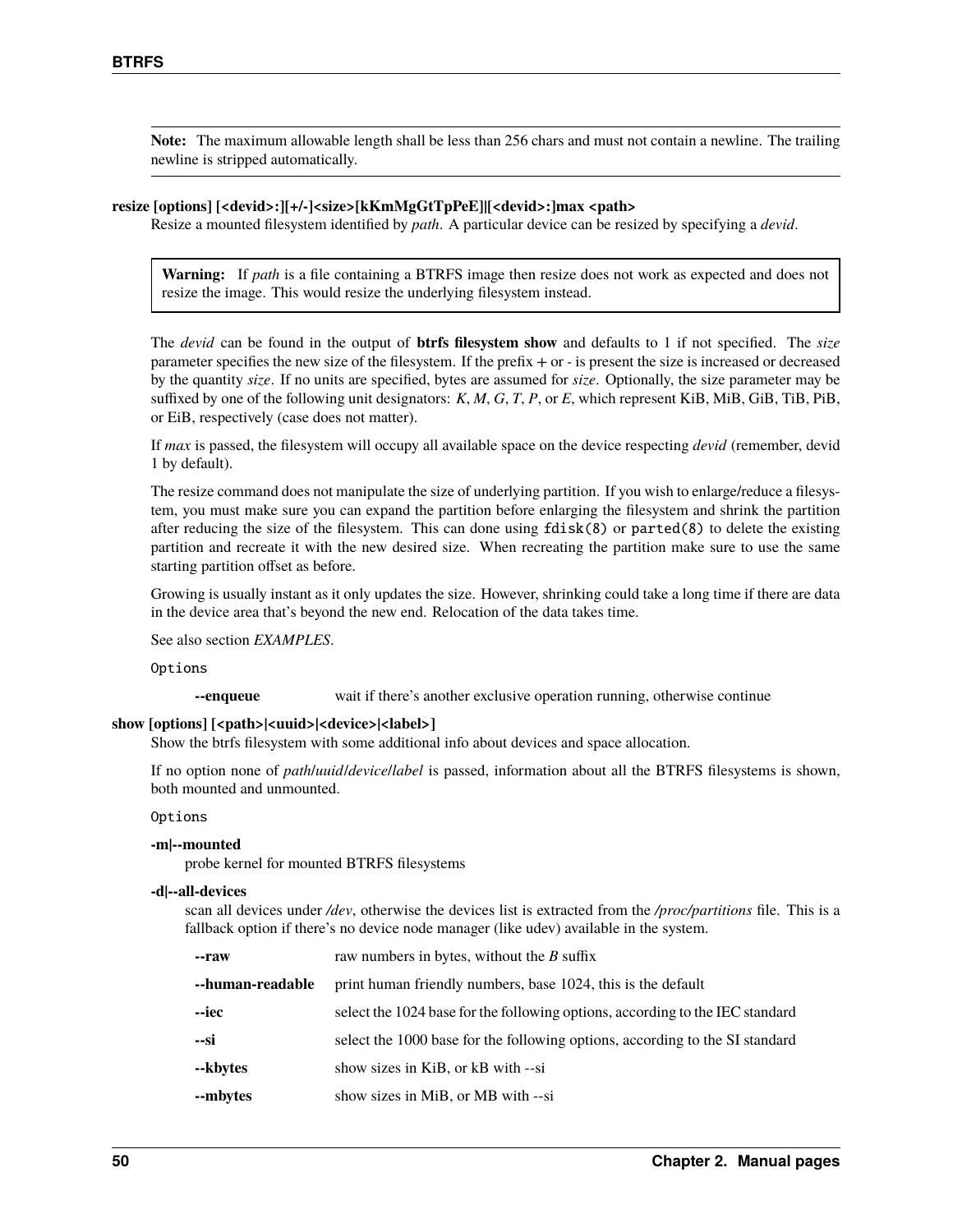| --gbytes | show sizes in GiB, or GB with --si |
|----------|------------------------------------|
| --tbytes | show sizes in TiB, or TB with --si |

### sync <path>

Force a sync of the filesystem at *path*, similar to the sync(1) command. In addition, it starts cleaning of deleted subvolumes. To wait for the subvolume deletion to complete use the **btrfs subvolume sync** command.

### usage [options] <path> [<path>...]

Show detailed information about internal filesystem usage. This is supposed to replace the **btrfs filesystem df** command in the long run.

The level of detail can differ if the command is run under a regular or the root user (due to use of restricted ioctl). For both there's a summary section with information about space usage:

| \$ btrfs filesystem usage /path |           | WARNING: cannot read detailed chunk info, RAID5/6 numbers will be incorrect, run as |
|---------------------------------|-----------|-------------------------------------------------------------------------------------|
| $\rightarrow$ root              |           |                                                                                     |
| Overall:                        |           |                                                                                     |
| Device size:                    | 1.82TiB   |                                                                                     |
| Device allocated:               | 1.17TiB   |                                                                                     |
| Device unallocated:             | 669.99GiB |                                                                                     |
| Device missing:                 | 0.00B     |                                                                                     |
| Used:                           | 1.14TiB   |                                                                                     |
| Free (estimated):               | 692.57GiB | (min: 692.57GiB)                                                                    |
| Free (statfs, df)               | 692.57GiB |                                                                                     |
| Data ratio:                     | 1.00      |                                                                                     |
| Metadata ratio:                 | 1.00      |                                                                                     |
| Global reserve:                 | 512.00MiB | (used: 0.00B)                                                                       |
| Multiple profiles:              | no        |                                                                                     |

- *Device size* -- sum of raw device capacity available to the filesystem
- *Device allocated* -- sum of total space allocated for data/metadata/system profiles, this also accounts space reserved but not yet used for extents
- *Device unallocated* -- the remaining unallocated space for future allocations (difference of the above two numbers)
- *Device missing* -- sum of capacity of all missing devices
- *Used* -- sum of the used space of data/metadata/system profiles, not including the reserved space
- *Free (estimated)* -- approximate size of the remaining free space usable for data, including currently allocated space and estimating the usage of the unallocated space based on the block group profiles, the *min* is the lower bound of the estimate in case multiple profiles are present
- *Free (statfs, df)* -- the amount of space available for data as reported by the **statfs** syscall, also returned as *Avail* in the output of **df**. The value is calculated in a different way and may not match the estimate in some cases (eg. multiple profiles).
- *Data ratio* -- ratio of total space for data including redundancy or parity to the effectively usable data space, eg. single is 1.0, RAID1 is 2.0 and for RAID5/6 it depends on the number of devices
- *Metadata ratio* -- dtto, for metadata
- *Global reserve* -- portion of metadata currently used for global block reserve, used for emergency purposes (like deletion on a full filesystem)
- *Multiple profiles* -- what block group types (data, metadata) have more than one profile (single, raid1, ...), see btrfs(5) section *FILESYSTEMS WITH MULTIPLE BLOCK GROUP PROFILES*.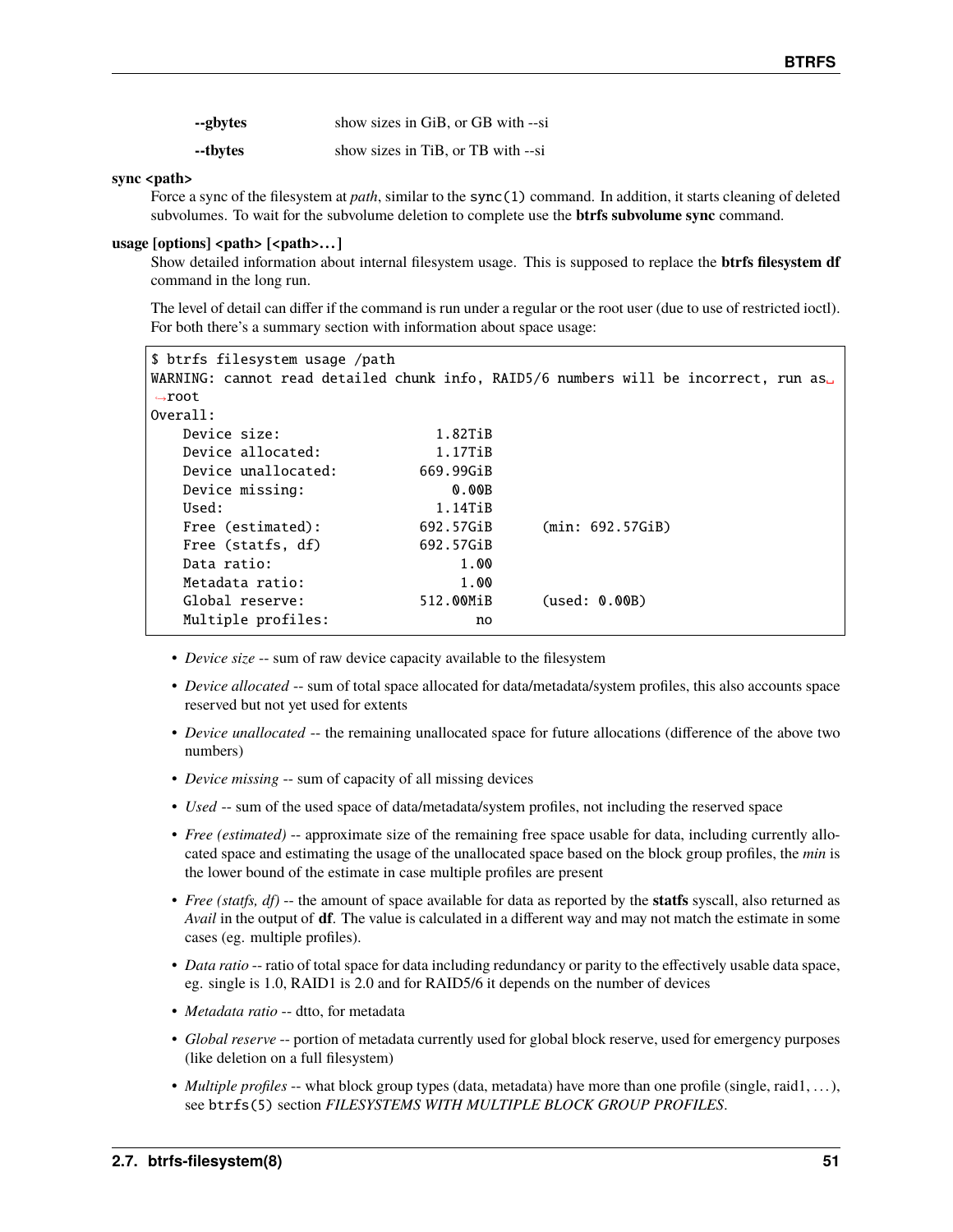And on a zoned filesystem there are two more lines in the *Device* section:

- *Device zone unusable* -- sum of of space that's been used in the past but now is not due to COW and not referenced anymory, the chunks have to be reclaimed and zones reset to make it usable again
- *Device zone size* -- the reported zone size of the host-managed device, same for all devices

The root user will also see stats broken down by block group types:

```
Data,single: Size:1.15TiB, Used:1.13TiB (98.26%)
  /dev/sdb 1.15TiB
Metadata,single: Size:12.00GiB, Used:6.45GiB (53.75%)
  /dev/sdb 12.00GiB
System,single: Size:32.00MiB, Used:144.00KiB (0.44%)
  /dev/sdb 32.00MiB
Unallocated:
  /dev/sdb 669.99GiB
```
*Data* is block group type, *single* is block group profile, *Size* is total size occupied by this type, *Used* is the actually used space, the percent is ratio of *Used/Size*. The *Unallocated* is remaining space.

#### Options

#### **-b|--raw**

raw numbers in bytes, without the *B* suffix

#### **-h|--human-readable**

print human friendly numbers, base 1024, this is the default

| -H    | print human friendly numbers, base 1000                                       |
|-------|-------------------------------------------------------------------------------|
| --iec | select the 1024 base for the following options, according to the IEC standard |
| --si  | select the 1000 base for the following options, according to the SI standard  |

#### **-k|--kbytes**

show sizes in KiB, or kB with --si

#### **-m|--mbytes**

show sizes in MiB, or MB with --si

#### **-g|--gbytes**

show sizes in GiB, or GB with --si

#### **-t|--tbytes**

show sizes in TiB, or TB with --si

**-T** show data in tabular format

If conflicting options are passed, the last one takes precedence.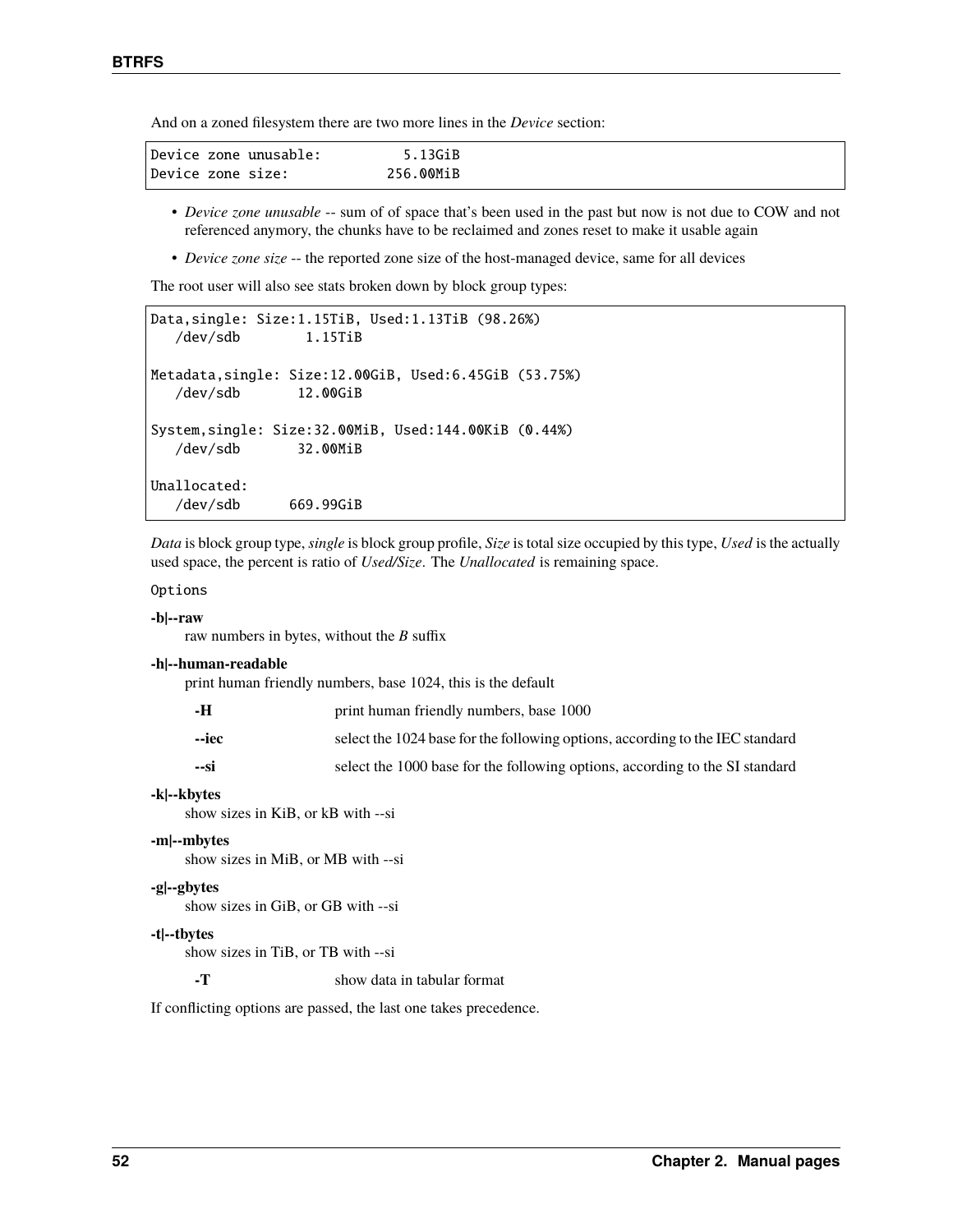## **2.7.4 EXAMPLES**

### **\$ btrfs filesystem defrag -v -r dir/**

Recursively defragment files under *dir/*, print files as they are processed. The file names will be printed in batches, similarly the amount of data triggered by defragmentation will be proportional to last N printed files. The system dirty memory throttling will slow down the defragmentation but there can still be a lot of IO load and the system may stall for a moment.

### **\$ btrfs filesystem defrag -v -r -f dir/**

Recursively defragment files under *dir/*, be verbose and wait until all blocks are flushed before processing next file. You can note slower progress of the output and lower IO load (proportional to currently defragmented file).

### **\$ btrfs filesystem defrag -v -r -f -clzo dir/**

Recursively defragment files under *dir/*, be verbose, wait until all blocks are flushed and force file compression.

### **\$ btrfs filesystem defrag -v -r -t 64M dir/**

Recursively defragment files under *dir/*, be verbose and try to merge extents to be about 64MiB. As stated above, the success rate depends on actual free space fragmentation and the final result is not guaranteed to meet the target even if run repeatedly.

### **\$ btrfs filesystem resize -1G /path**

### **\$ btrfs filesystem resize 1:-1G /path**

Shrink size of the filesystem's device id 1 by 1GiB. The first syntax expects a device with id 1 to exist, otherwise fails. The second is equivalent and more explicit. For a single-device filesystem it's typically not necessary to specify the devid though.

### **\$ btrfs filesystem resize max /path**

### **\$ btrfs filesystem resize 1:max /path**

Let's assume that devid 1 exists and the filesystem does not occupy the whole block device, eg. it has been enlarged and we want to grow the filesystem. By simply using *max* as size we will achieve that.

**Note:** There are two ways to minimize the filesystem on a given device. The **btrfs inspect-internal min-dev-size** command, or iteratively shrink in steps.

# **2.7.5 EXIT STATUS**

**btrfs filesystem** returns a zero exit status if it succeeds. Non zero is returned in case of failure.

## **2.7.6 AVAILABILITY**

**btrfs** is part of btrfs-progs. Please refer to the btrfs wiki <http://btrfs.wiki.kernel.org> for further details.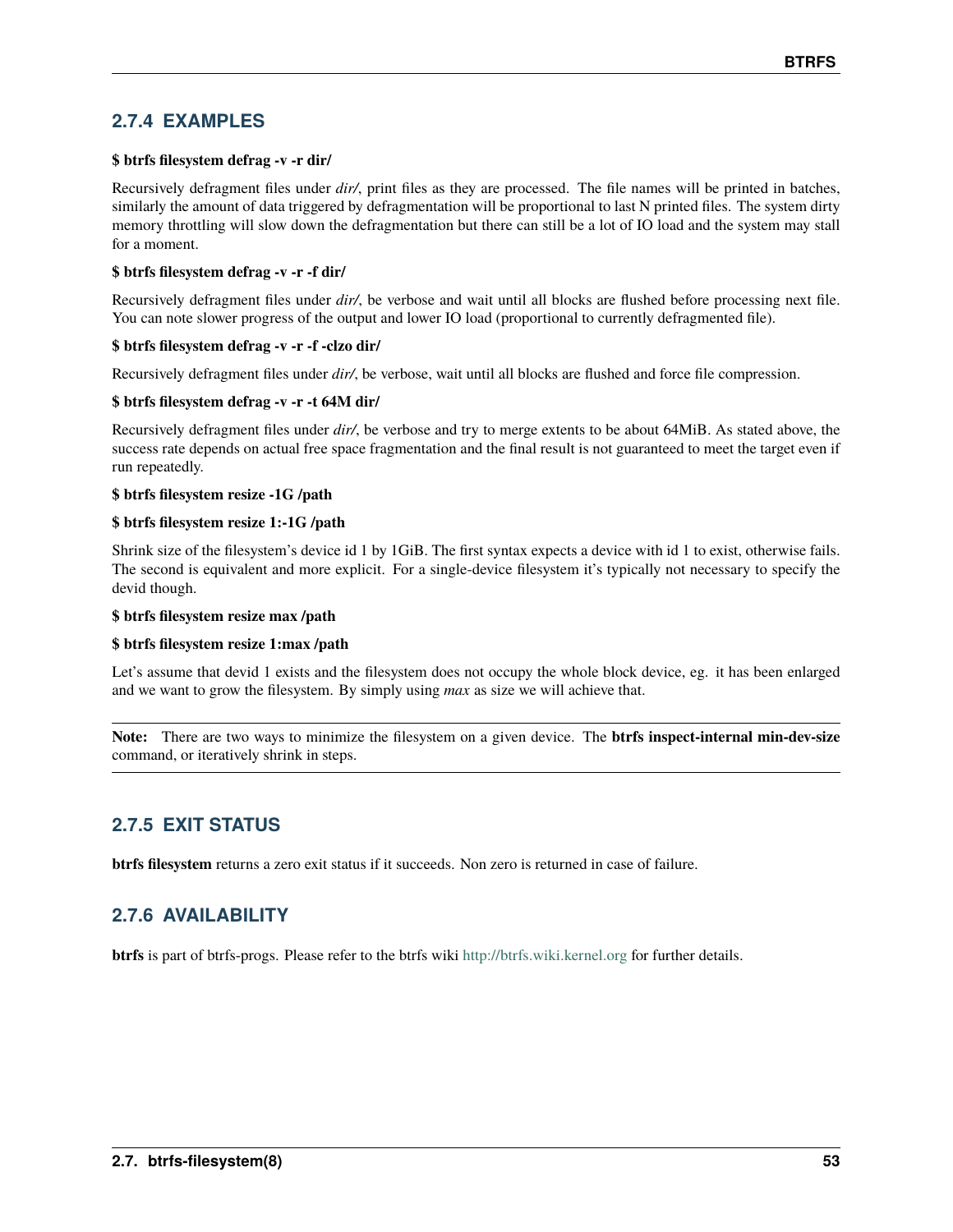## **2.7.7 SEE ALSO**

btrfs-subvolume(8), mkfs.btrfs(8)

# **2.8 btrfs-find-root(8)**

## **2.8.1 SYNOPSIS**

**btrfs-find-root** [options] <device>

## **2.8.2 DESCRIPTION**

**btrfs-find-root** is used to find the satisfied root, you can filter by root tree's objectid, generation, level.

## **2.8.3 OPTIONS**

| -a                           | Search through all metadata extents, even the root has been already found.           |  |
|------------------------------|--------------------------------------------------------------------------------------|--|
| -g <generation></generation> | Filter root tree by it's original transaction id, tree root's generation in default. |  |
| -o <objectid></objectid>     | Filter root tree by it's objectid, tree root's objectid in default.                  |  |
| -l <level></level>           | Filter root tree by b-tree's level, level 0 in default.                              |  |

## **2.8.4 EXIT STATUS**

**btrfs-find-root** will return 0 if no error happened. If any problems happened, 1 will be returned.

## **2.8.5 SEE ALSO**

mkfs.btrfs(8)

# **2.9 btrfs-image(8)**

## **2.9.1 SYNOPSIS**

**btrfs-image** [options] <source> <target>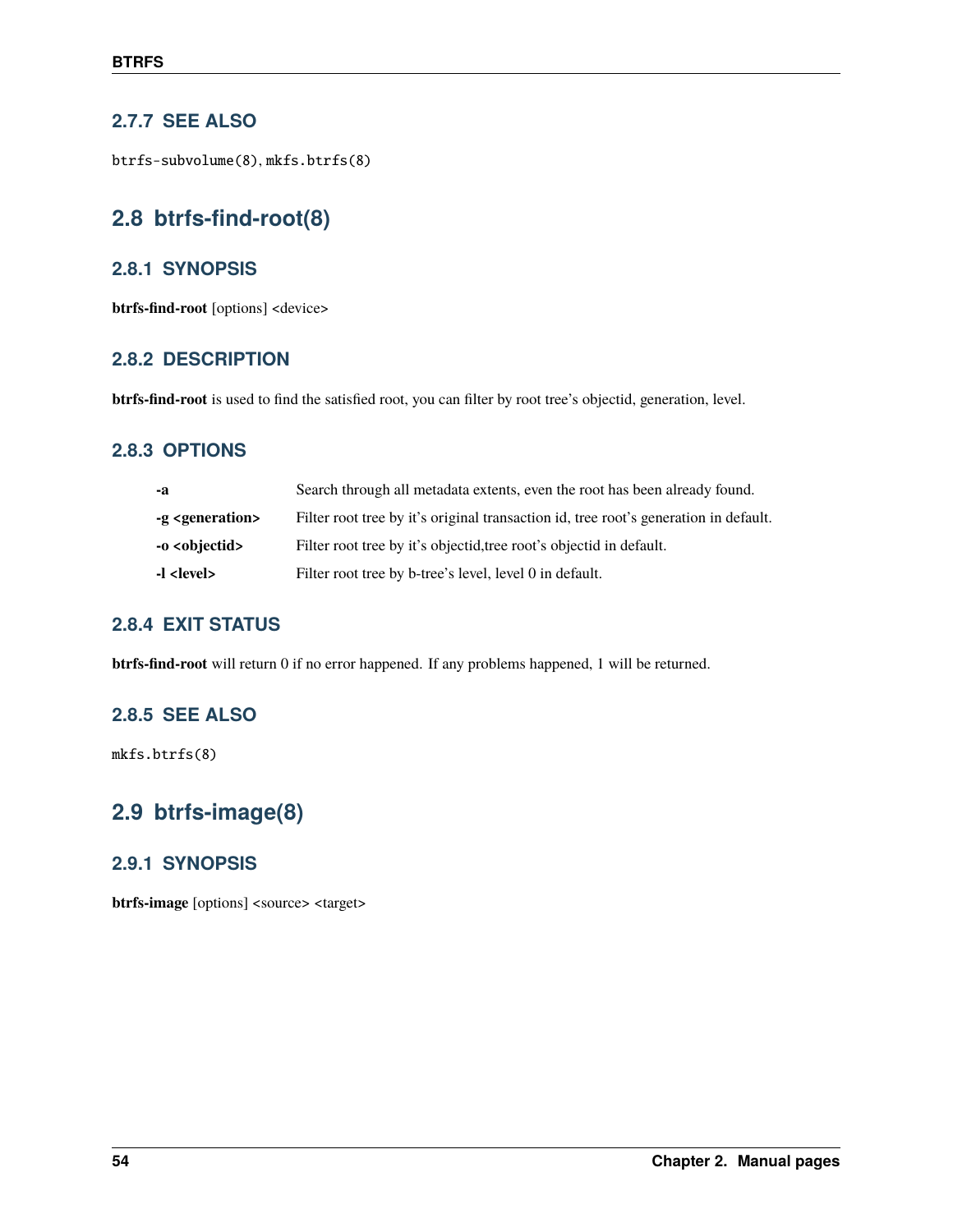## **2.9.2 DESCRIPTION**

**btrfs-image** is used to create an image of a btrfs filesystem. All data will be zeroed, but metadata and the like is preserved. Mainly used for debugging purposes.

In the dump mode, source is the btrfs device/file and target is the output file (use *-* for stdout).

In the restore mode (option *-r*), source is the dumped image and target is the btrfs device/file.

## **2.9.3 OPTIONS**

| -r                 | Restore metadump image. By default, this fixes super's chunk tree, by using 1<br>stripe pointing to primary device, so that file system can be restored by running<br>tree log reply if possible. To restore without changing number of stripes in chunk<br>tree check -o option.                                                                                                                                                                                                                                                                         |
|--------------------|-----------------------------------------------------------------------------------------------------------------------------------------------------------------------------------------------------------------------------------------------------------------------------------------------------------------------------------------------------------------------------------------------------------------------------------------------------------------------------------------------------------------------------------------------------------|
| -c <value></value> | Compression level $(0 \sim 9)$ .                                                                                                                                                                                                                                                                                                                                                                                                                                                                                                                          |
| -t <value></value> | Number of threads $(1 \sim 32)$ to be used to process the image dump or restore.                                                                                                                                                                                                                                                                                                                                                                                                                                                                          |
| -0                 | Use the old restore method, this does not fixup the chunk tree so the restored file<br>system will not be able to be mounted.                                                                                                                                                                                                                                                                                                                                                                                                                             |
| -S                 | Sanitize the file names when generating the image. One -s means just generate<br>random garbage, which means that the directory indexes won't match up since the<br>hashes won't match with the garbage filenames. Using -ss will calculate a collision<br>for the filename so that the hashes match, and if it can't calculate a collision then it<br>will just generate garbage. The collision calculator is very time and CPU intensive<br>so only use it if you are having problems with your file system tree and need to<br>have it mostly working. |
| $-W$               | Walk all the trees manually and copy any blocks that are referenced. Use this<br>option if your extent tree is corrupted to make sure that all of the metadata is<br>captured.                                                                                                                                                                                                                                                                                                                                                                            |
| -m                 | Restore for multiple devices, more than 1 device should be provided.                                                                                                                                                                                                                                                                                                                                                                                                                                                                                      |

## **2.9.4 EXIT STATUS**

**btrfs-image** will return 0 if no error happened. If any problems happened, 1 will be returned.

## **2.9.5 SEE ALSO**

mkfs.btrfs(8)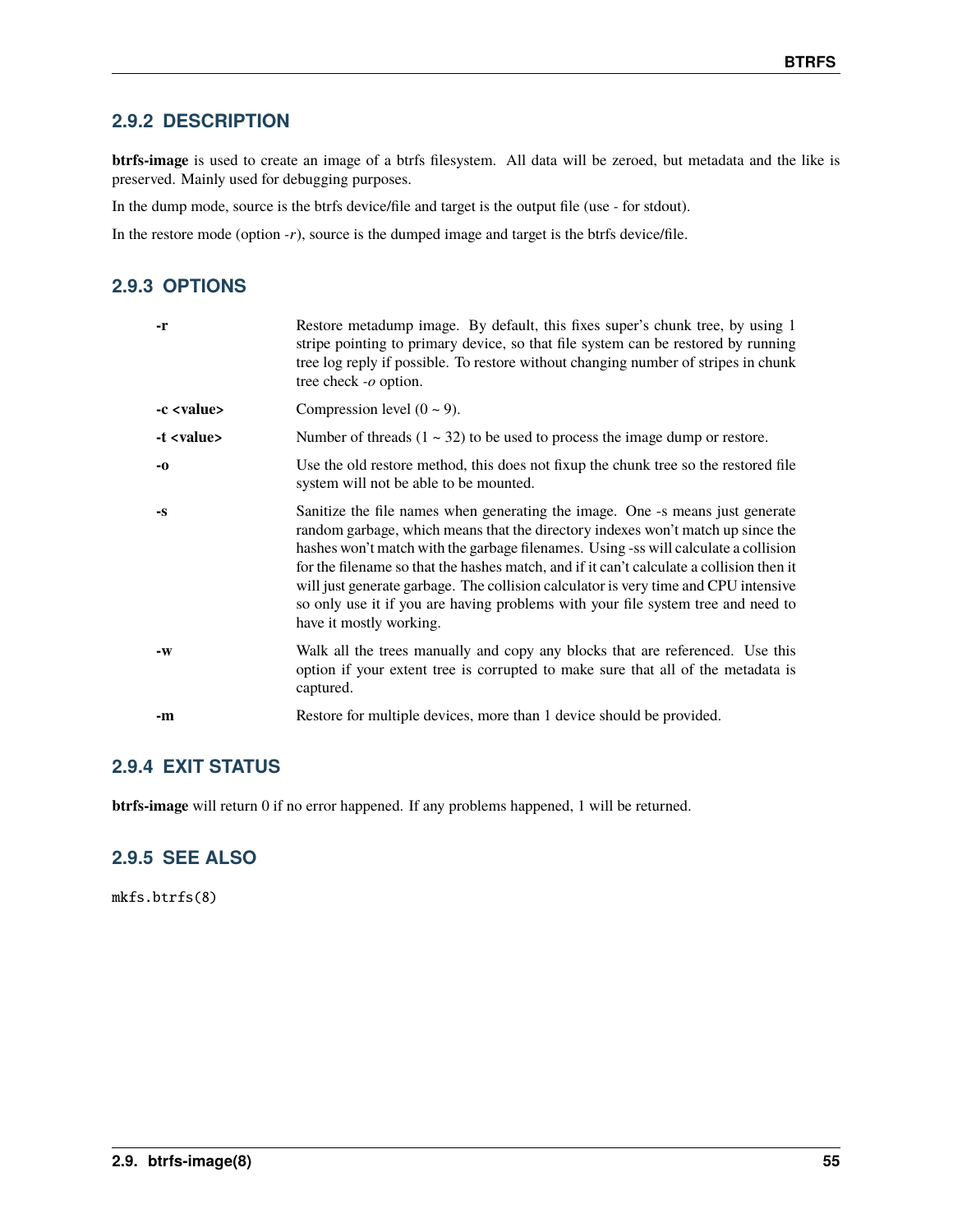# **2.10 btrfs-inspect-internal(8)**

## **2.10.1 SYNOPSIS**

**btrfs inspect-internal** <subcommand> <args>

## **2.10.2 DESCRIPTION**

This command group provides an interface to query internal information. The functionality ranges from a simple UI to an ioctl or a more complex query that assembles the result from several internal structures. The latter usually requires calls to privileged ioctls.

## **2.10.3 SUBCOMMAND**

### **dump-super [options] <device> [device. . . ]**

(replaces the standalone tool **btrfs-show-super**)

Show btrfs superblock information stored on given devices in textual form. By default the first superblock is printed, more details about all copies or additional backup data can be printed.

Besides verification of the filesystem signature, there are no other sanity checks. The superblock checksum status is reported, the device item and filesystem UUIDs are checked and reported.

**Note:** The meaning of option *-s* has changed in version 4.8 to be consistent with other tools to specify superblock copy rather the offset. The old way still works, but prints a warning. Please update your scripts to use *--bytenr* instead. The option *-i* has been deprecated.

#### Options

### **-f|--full**

print full superblock information, including the system chunk array and backup roots

#### **-a|--all**

print information about all present superblock copies (cannot be used together with *-s* option)

| -i <super></super>         | (deprecated since 4.8, same behaviour as --super)                                                                               |  |
|----------------------------|---------------------------------------------------------------------------------------------------------------------------------|--|
| --bytenr <bvtenr></bvtenr> | specify offset to a superblock in a non-standard location at <i>bytenr</i> , useful<br>for debugging (disables the $-f$ option) |  |

If there are multiple options specified, only the last one applies.

### **-F|--force**

attempt to print the superblock even if a valid BTRFS signature is not found; the result may be completely wrong if the data does not resemble a superblock

### **-s|--super <bytenr>**

(see compatibility note above)

specify which mirror to print, valid values are 0, 1 and 2 and the superblock must be present on the device with a valid signature, can be used together with *--force*

### **dump-tree [options] <device> [device. . . ]**

(replaces the standalone tool **btrfs-debug-tree**)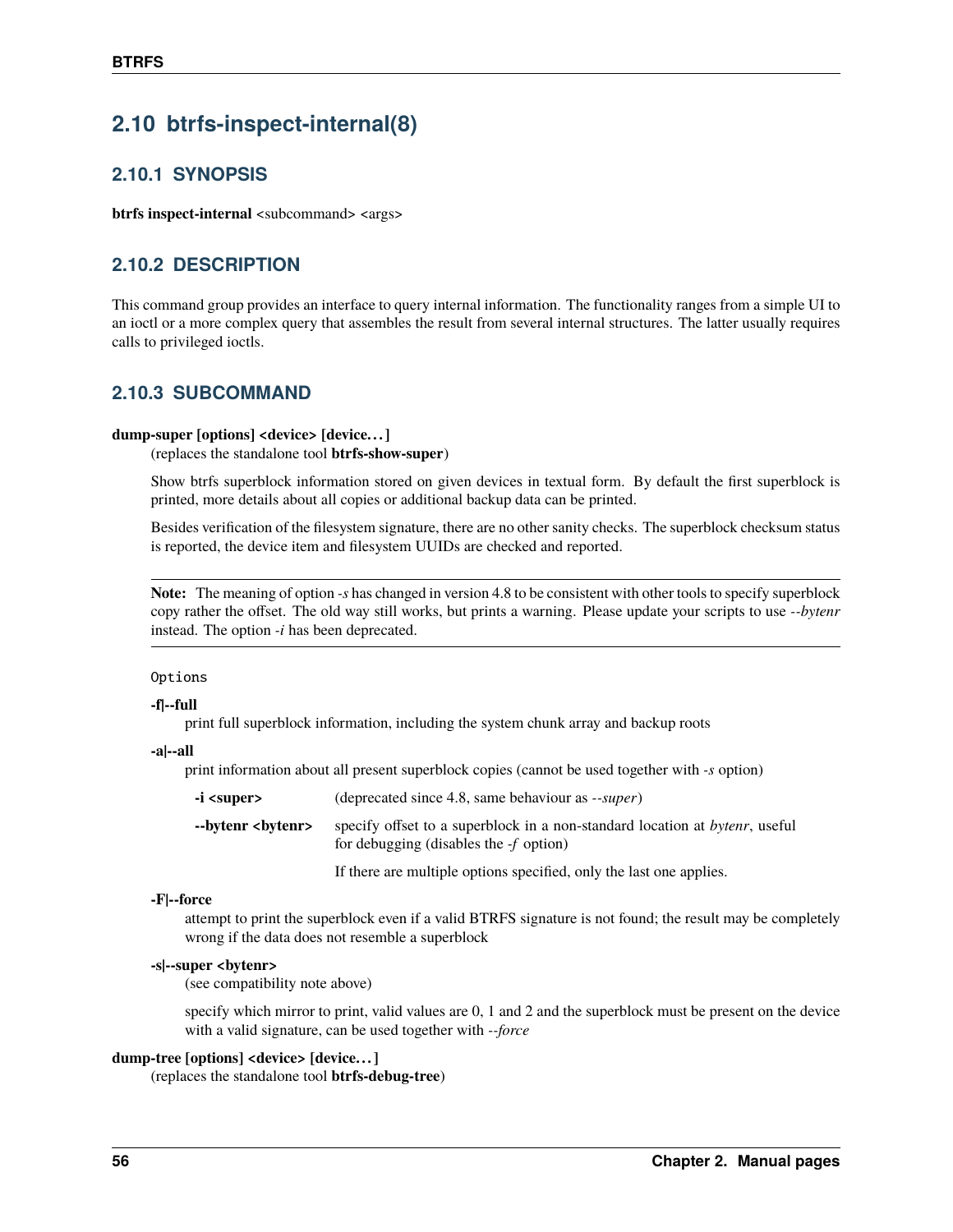Dump tree structures from a given device in textual form, expand keys to human readable equivalents where possible. This is useful for analyzing filesystem state or inconsistencies and has a positive educational effect on understanding the internal filesystem structure.

**Note:** Contains file names, consider that if you're asked to send the dump for analysis. Does not contain file data.

### Options

### **-e|--extents**

print only extent-related information: extent and device trees

### **-d|--device**

print only device-related information: tree root, chunk and device trees

#### **-r|--roots**

print only short root node information, ie. the root tree keys

#### **-R|--backups**

same as *--roots* plus print backup root info, ie. the backup root keys and the respective tree root block offset

#### **-u|--uuid**

print only the uuid tree information, empty output if the tree does not exist

| -b<br>block num> | print info of the specified block only, can be specified multiple times                                                                                       |
|------------------|---------------------------------------------------------------------------------------------------------------------------------------------------------------|
| --follow         | use with -b, print all children tree blocks of<br>block_num>                                                                                                  |
| --dfs            | (default up to $5.2$ )                                                                                                                                        |
|                  | use depth-first search to print trees, the nodes and leaves are intermixed in<br>the output                                                                   |
| --bfs            | (default since 5.3)                                                                                                                                           |
|                  | use breadth-first search to print trees, the nodes are printed before all leaves                                                                              |
| --hide-names     | print a placeholder HIDDEN instead of various names, useful for devel-<br>opers to inspect the dump while keeping potentially sensitive information<br>hidden |
|                  | This is:                                                                                                                                                      |
|                  | • directory entries (files, directories, subvolumes)                                                                                                          |
|                  | • default subvolume                                                                                                                                           |
|                  | • extended attributes (name, value)                                                                                                                           |
|                  | • hardlink names (if stored inside another item or as extended references<br>in standalone items)                                                             |
|                  | Note: Lengths are not hidden because they can be calculated from the item<br>size anyway.                                                                     |
| --csum-headers   | print b-tree node checksums stored in headers (metadata)                                                                                                      |
| --csum-items     | print checksums stored in checksum items (data)                                                                                                               |
| --noscan         | do not automatically scan the system for other devices from the same filesys-<br>tem, only use the devices provided as the arguments                          |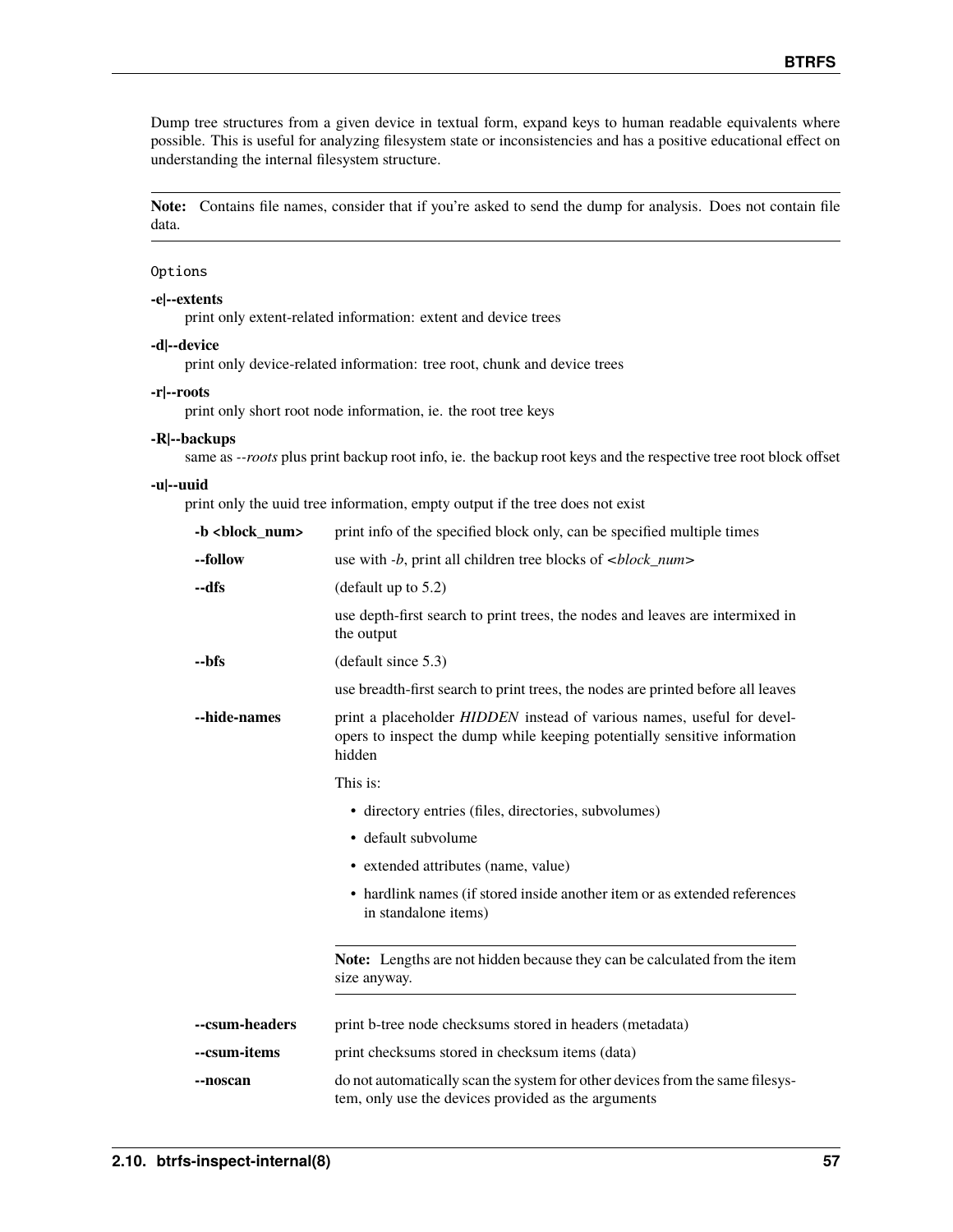| $-t < t$ ree_id>                                                                         | print only the tree with the specified ID, where the ID can be numerical or                                                                                                                                                                                                             |
|------------------------------------------------------------------------------------------|-----------------------------------------------------------------------------------------------------------------------------------------------------------------------------------------------------------------------------------------------------------------------------------------|
|                                                                                          | common name in a flexible human readable form                                                                                                                                                                                                                                           |
|                                                                                          | The tree id name recognition rules:                                                                                                                                                                                                                                                     |
|                                                                                          | • case does not matter                                                                                                                                                                                                                                                                  |
|                                                                                          | • the C source definition, eg. BTRFS_ROOT_TREE_OBJECTID                                                                                                                                                                                                                                 |
|                                                                                          | • short forms without BTRFS_prefix, without _TREE and _OBJECTID<br>suffix, eg. ROOT_TREE, ROOT                                                                                                                                                                                          |
|                                                                                          | • convenience aliases, eg. DEVICE for the DEV tree, CHECKSUM for<br><b>CSUM</b>                                                                                                                                                                                                         |
|                                                                                          | • unrecognized ID is an error                                                                                                                                                                                                                                                           |
| inode-resolve [-v] <ino> <path><br/>(needs root privileges)</path></ino>                 |                                                                                                                                                                                                                                                                                         |
|                                                                                          | resolve paths to all files with given inode number <i>ino</i> in a given subvolume at <i>path</i> , ie. all hardlinks                                                                                                                                                                   |
| Options                                                                                  |                                                                                                                                                                                                                                                                                         |
| -v                                                                                       | (deprecated) alias for global $-v$ option                                                                                                                                                                                                                                               |
| logical-resolve [-Pvo] [-s<br><br><br>logical> <path><br/>(needs root privileges)</path> |                                                                                                                                                                                                                                                                                         |
|                                                                                          | resolve paths to all files at given <i>logical</i> address in the linear filesystem space                                                                                                                                                                                               |
| Options                                                                                  |                                                                                                                                                                                                                                                                                         |
| -Р                                                                                       | skip the path resolving and print the inodes instead                                                                                                                                                                                                                                    |
| -0                                                                                       | ignore offsets, find all references to an extent instead of a single block. Re-<br>quires kernel support for the V2 ioctl (added in 4.15). The results might<br>need further processing to filter out unwanted extents by the offset that is<br>supposed to be obtained by other means. |
| -s <bufsize></bufsize>                                                                   | set internal buffer for storing the file names to bufsize, default is 64KiB,<br>maximum 16MiB. Buffer sizes over 64Kib require kernel support for the<br>V2 ioctl (added in 4.15).                                                                                                      |
| -V                                                                                       | (deprecated) alias for global $-v$ option                                                                                                                                                                                                                                               |
| min-dev-size [options] <path><br/>(needs root privileges)</path>                         |                                                                                                                                                                                                                                                                                         |
| before executing the actual resize operation                                             | return the minimum size the device can be shrunk to, without performing any resize operation, this may be useful                                                                                                                                                                        |
| Options                                                                                  |                                                                                                                                                                                                                                                                                         |
| $-id d$                                                                                  | specify the device id to query, default is 1 if this option is not used                                                                                                                                                                                                                 |
| rootid <path></path>                                                                     |                                                                                                                                                                                                                                                                                         |

for a given file or directory, return the containing tree root id, but for a subvolume itself return its own tree id (ie. subvol id)

**Note:** The result is undefined for the so-called empty subvolumes (identified by inode number 2), but such a subvolume does not contain any files anyway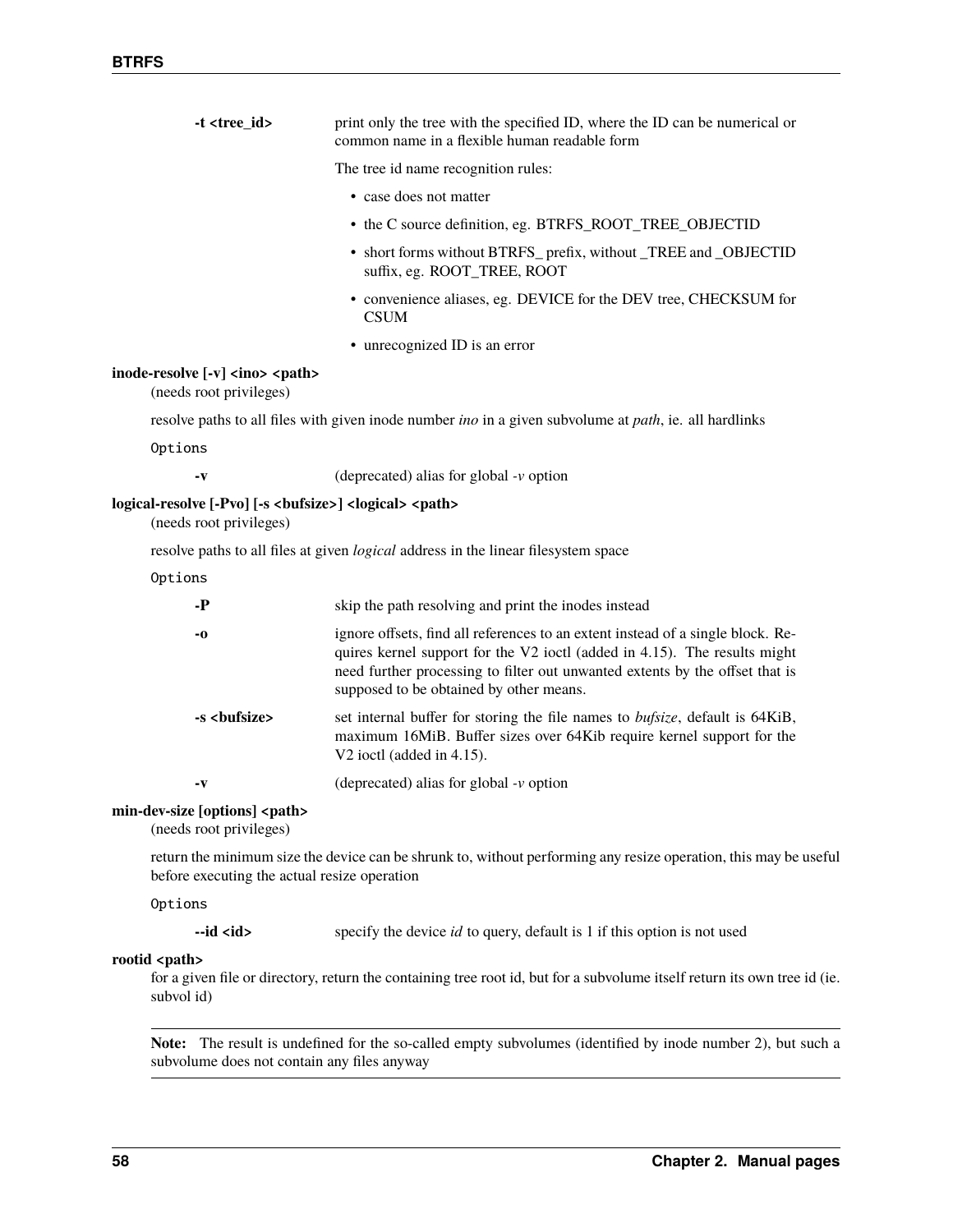### subvolid-resolve <subvolid> <path>

(needs root privileges)

resolve the absolute path of the subvolume id *subvolid*

### **tree-stats [options] <device>**

(needs root privileges)

Print sizes and statistics of trees.

Options

**-b** Print raw numbers in bytes.

## **2.10.4 EXIT STATUS**

**btrfs inspect-internal** returns a zero exit status if it succeeds. Non zero is returned in case of failure.

## **2.10.5 AVAILABILITY**

**btrfs** is part of btrfs-progs. Please refer to the btrfs wiki <http://btrfs.wiki.kernel.org> for further details.

## **2.10.6 SEE ALSO**

mkfs.btrfs(8)

# **2.11 btrfs-map-logical(8)**

## **2.11.1 SYNOPSIS**

**btrfs-map-logical** <options> <device>

## **2.11.2 DESCRIPTION**

**btrfs-map-logical** can be used to find out what the physical offsets are on the mirrors, the result is dumped to stdout by default.

Mainly used for debug purpose.

## **2.11.3 OPTIONS**

**-l|--logical <logical\_num>** Logical extent to map.

**-c|--copy <copy>** Copy of the extent to read(usually 1 or 2).

## **-o|--output <filename>**

Output file to hold the extent.

**-b|--bytes <bytes>**

Number of bytes to read.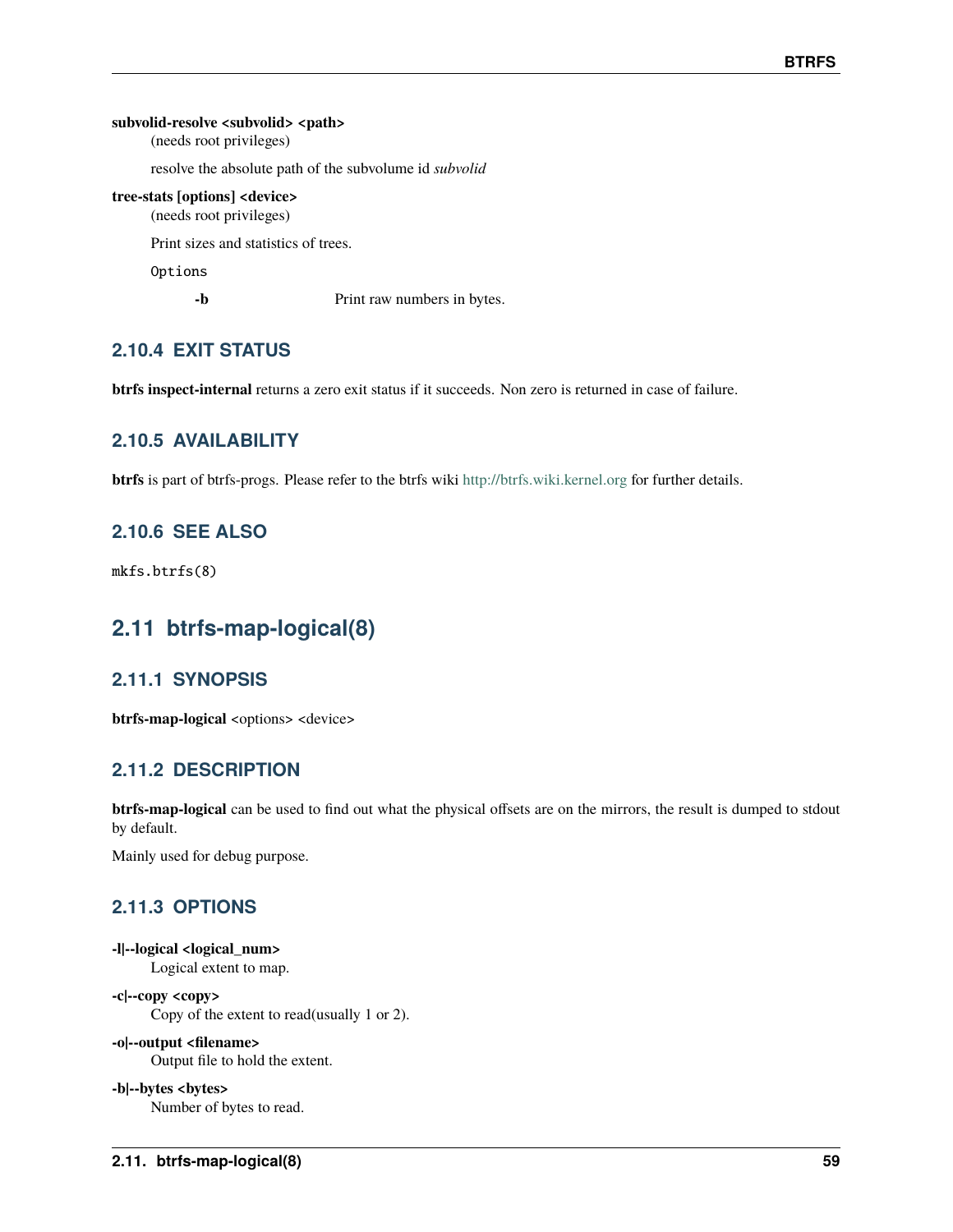## **2.11.4 EXIT STATUS**

**btrfs-map-logical** will return 0 if no error happened. If any problems happened, 1 will be returned.

## **2.11.5 SEE ALSO**

mkfs.btrfs(8)

# **2.12 btrfs-property(8)**

## **2.12.1 SYNOPSIS**

**btrfs property** <subcommand> <args>

## **2.12.2 DESCRIPTION**

**btrfs property** is used to get/set/list property for given filesystem object. The object can be an inode (file or directory), subvolume or the whole filesystem.

**btrfs property** provides an unified and user-friendly method to tune different btrfs properties instead of using the traditional method like chattr(1) or lsattr(1).

### **Object types**

A property might apply to several object types so in some cases it's necessary to specify that explicity, however it's not needed in the most common case of files and directories.

The subcommands take parameter *-t*, use first letter as a shortcut (*f/s/d/i*) of the type:

- filesystem
- subvolume
- device
- inode (file or directory)

### **Inode properties**

#### **compression**

compression algorithm set for an inode (it's not possible to set the compression level this way), possible values:

- *lzo*
- *zlib*
- *zstd*
- *no* or *none* disable compresssion (equivalent to chattr +m)
- *""* (empty string) set the default value

**Note:** This has changed in version 5.18 of btrfs-progs and requires kernel 5.14 or newer to work.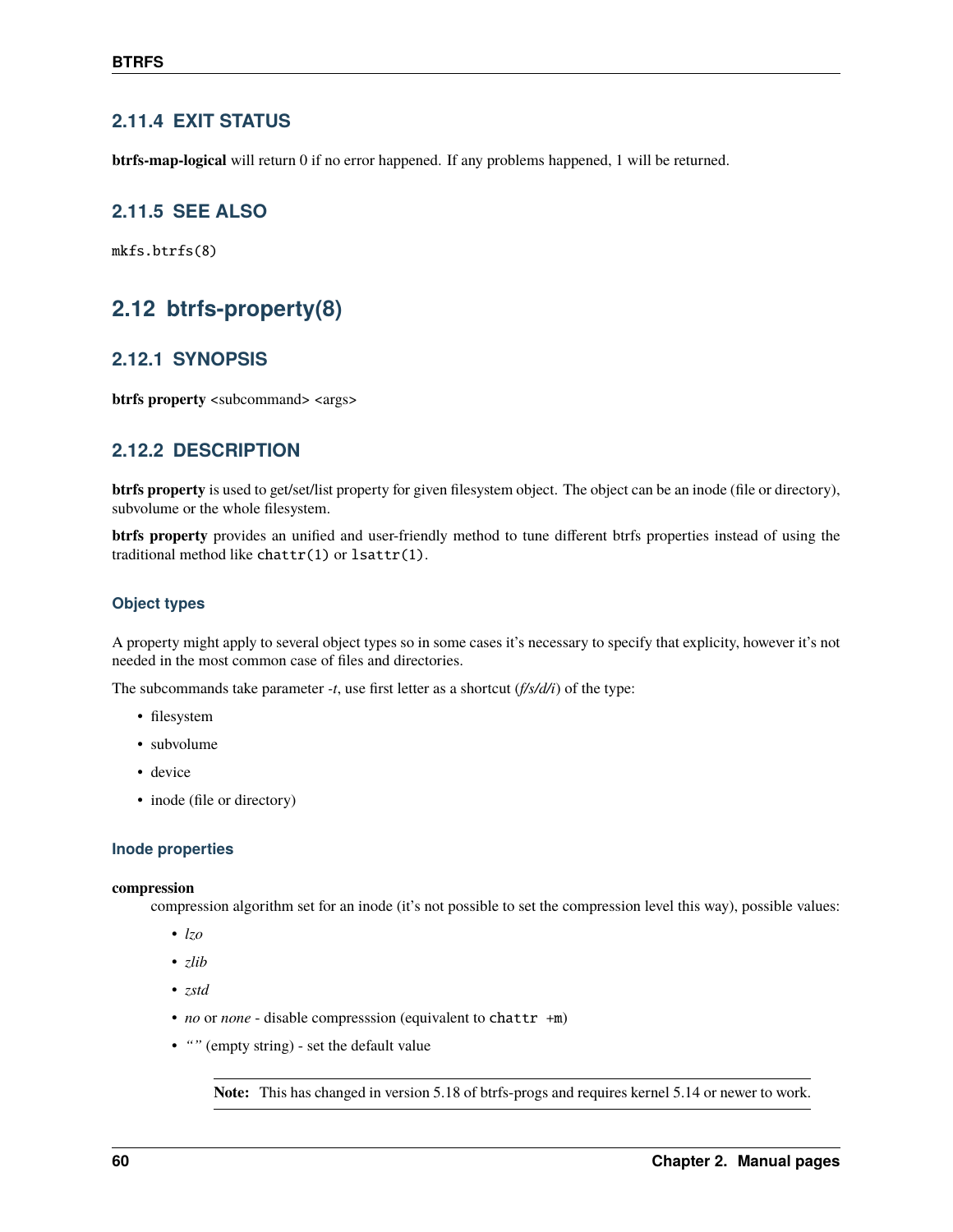### **Subvolume properties**

**ro**

read-only flag of subvolume: true or false. Please also see section *SUBVOLUME FLAGS* in btrfs-subvolume(8) for possible implications regarding incremental send.

### **Filesystem properties**

**label**

label of the filesystem. For an unmounted filesystem, provide a path to a block device as object. For a mounted filesystem, specify a mount point.

## **2.12.3 SUBCOMMAND**

#### **get [-t <type>] <object> [<name>]**

Read value of a property *name* of btrfs *object* of given *type*, empty *name* will read all of them

#### **list [-t <type>] <object>**

List available properties with their descriptions for the given object.

### **set [-f] [-t <type>] <object> <name> <value>**

Set *value* of property *name* on a given btrfs object.

Options

**-f** Force the change. Changing some properties may involve safety checks or additional changes that depend on the properties semantics.

## **2.12.4 EXAMPLES**

Set compression on a file:

```
$ touch file1
$ btrfs prop get file1
[ empty output ]
$ btrfs prop set file1 compression zstd
$ btrfs prop get file1
compression=zstd
```
Make a writeable subvolume read-only:

```
$ btrfs subvol create subvol1
[ fill subvol1 with data ]
$ btrfs prop get subvol1
ro=false
$ btrfs prop set subvol1 ro true
ro=true
```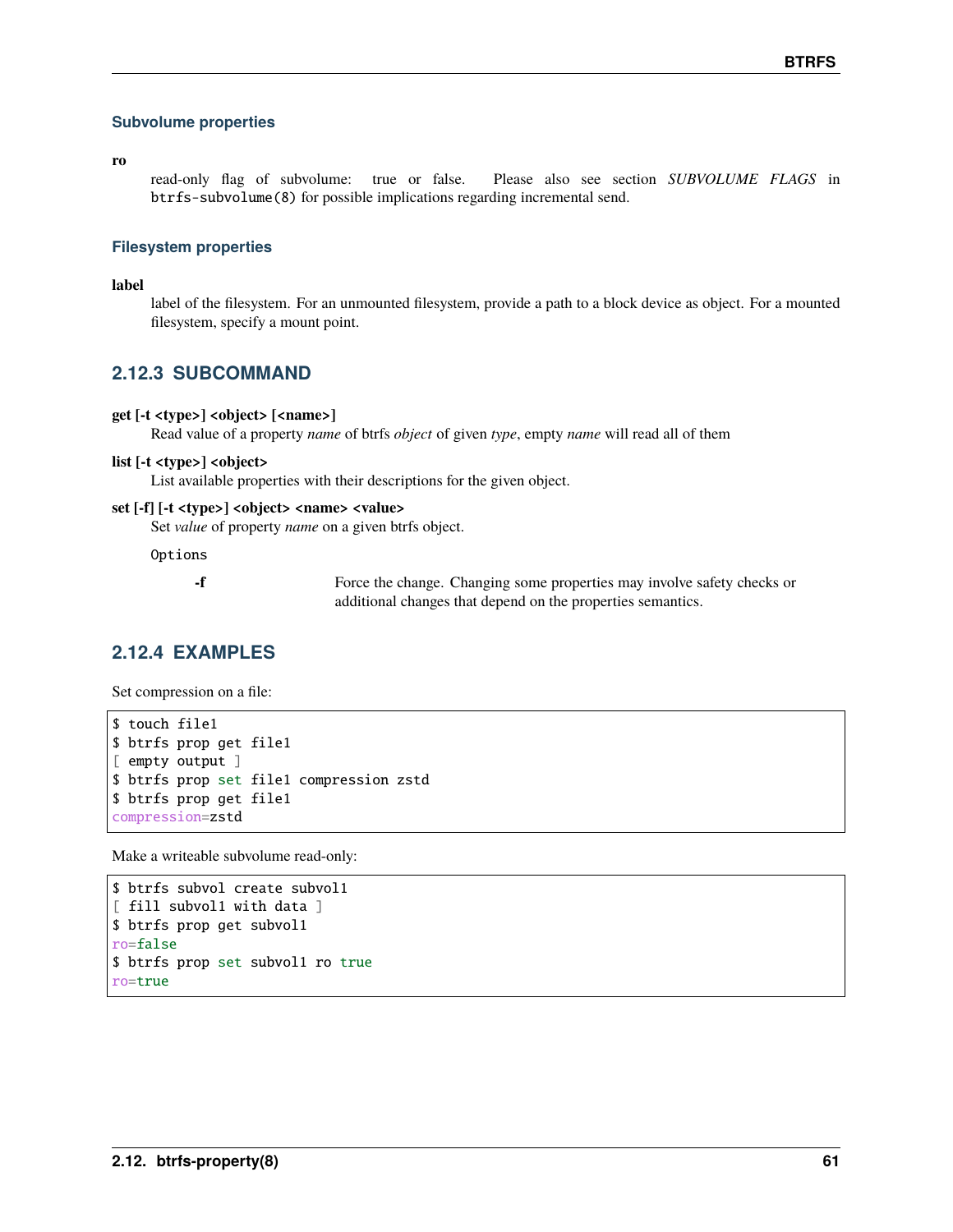## **2.12.5 EXIT STATUS**

**btrfs property** returns a zero exit status if it succeeds. Non zero is returned in case of failure.

## **2.12.6 AVAILABILITY**

**btrfs** is part of btrfs-progs. Please refer to the btrfs wiki <http://btrfs.wiki.kernel.org> for further details.

## **2.12.7 SEE ALSO**

mkfs.btrfs(8), lsattr(1), chattr(1)

# **2.13 btrfs-qgroup(8)**

## **2.13.1 SYNOPSIS**

**btrfs qgroup** <subcommand> <args>

## **2.13.2 DESCRIPTION**

**btrfs qgroup** is used to control quota group (qgroup) of a btrfs filesystem.

**Note:** To use qgroup you need to enable quota first using **btrfs quota enable** command.

**Warning:** Qgroup is not stable yet and will impact performance in current mainline kernel (v4.14).

## **2.13.3 QGROUP**

Quota groups or qgroup in btrfs make a tree hierarchy, the leaf qgroups are attached to subvolumes. The size limits are set per qgroup and apply when any limit is reached in tree that contains a given subvolume.

The limits are separated between shared and exclusive and reflect the extent ownership. For example a fresh snapshot shares almost all the blocks with the original subvolume, new writes to either subvolume will raise towards the exclusive limit.

The qgroup identifiers conform to *level/id* where level 0 is reserved to the qgroups associated with subvolumes. Such qgroups are created automatically.

The qgroup hierarchy is built by commands **create** and **assign**.

**Note:** If the ggroup of a subvolume is destroyed, quota about the subvolume will not be functional until qgroup *0/<subvolume id>* is created again.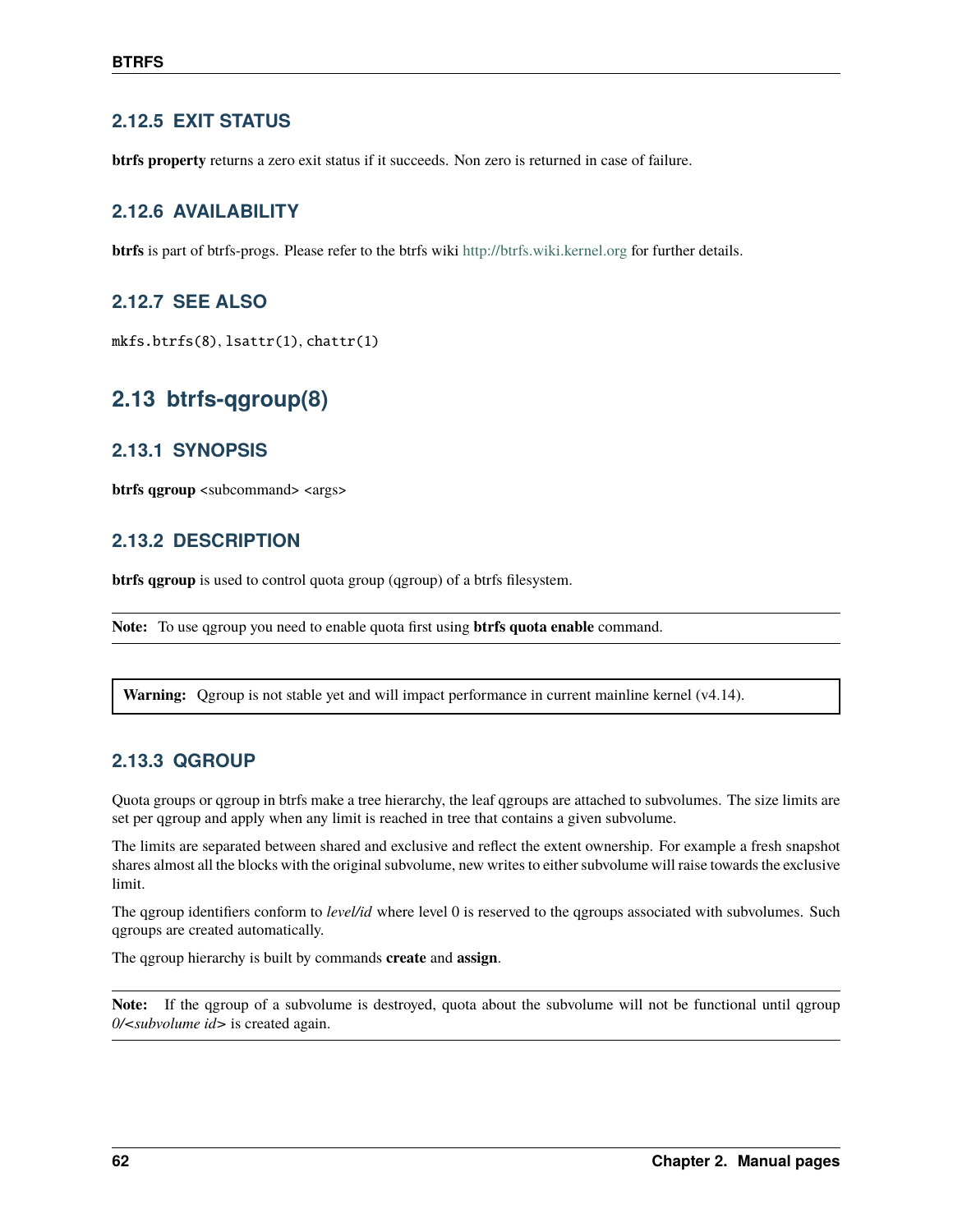## **2.13.4 SUBCOMMAND**

### assign [options] <src> <dst> <path>

Assign qgroup *src* as the child qgroup of *dst* in the btrfs filesystem identified by *path*.

| --rescan    | (default since: 4.19) Automatically schedule quota rescan if the new qgroup<br>assignment would lead to quota inconsistency. See <i>QUOTA RESCAN</i> for<br>more information.             |
|-------------|-------------------------------------------------------------------------------------------------------------------------------------------------------------------------------------------|
| --no-rescan | Explicitly ask not to do a rescan, even if the assignment will make the quotas<br>inconsistent. This may be useful for repeated calls where the rescan would<br>add unnecessary overhead. |

### create <qgroupid> <path>

Create a subvolume quota group.

For the  $0$ /<*subvolume id*> qgroup, a qgroup can be created even before the subvolume is created.

### destroy <qgroupid> <path>

Destroy a qgroup.

If a qgroup is not isolated, meaning it is a parent or child qgroup, then it can only be destroyed after the relationship is removed.

#### **limit [options] <size>|none [<qgroupid>] <path>**

Limit the size of a qgroup to *size* or no limit in the btrfs filesystem identified by *path*.

If *qgroupid* is not given, qgroup of the subvolume identified by *path* is used if possible.

Options

| -c  | limit amount of data after compression. This is the default, it is currently<br>not possible to turn off this option. |
|-----|-----------------------------------------------------------------------------------------------------------------------|
| -e. | limit space exclusively assigned to this qgroup.                                                                      |

#### remove <src> <dst> <path>

Remove the relationship between child qgroup *src* and parent qgroup *dst* in the btrfs filesystem identified by *path*.

| Options |  |  |
|---------|--|--|
|         |  |  |

| --rescan    | (default since: 4.19) Automatically schedule quota rescan if the removed<br>qgroup relation would lead to quota inconsistency. See <i>QUOTA RESCAN</i><br>for more information.        |
|-------------|----------------------------------------------------------------------------------------------------------------------------------------------------------------------------------------|
| --no-rescan | Explicitly ask not to do a rescan, even if the removal will make the quotas<br>inconsistent. This may be useful for repeated calls where the rescan would<br>add unnecessary overhead. |

#### show [options] <path>

Show all qgroups in the btrfs filesystem identified by <path>.

### Options

| -р   | print parent qgroup id.                                                  |
|------|--------------------------------------------------------------------------|
| $-c$ | print child ggroup id.                                                   |
| -r   | print limit of referenced size of geroup.                                |
| -e   | print limit of exclusive size of qgroup.                                 |
| -F   | list all qgroups which impact the given path (include ancestral qgroups) |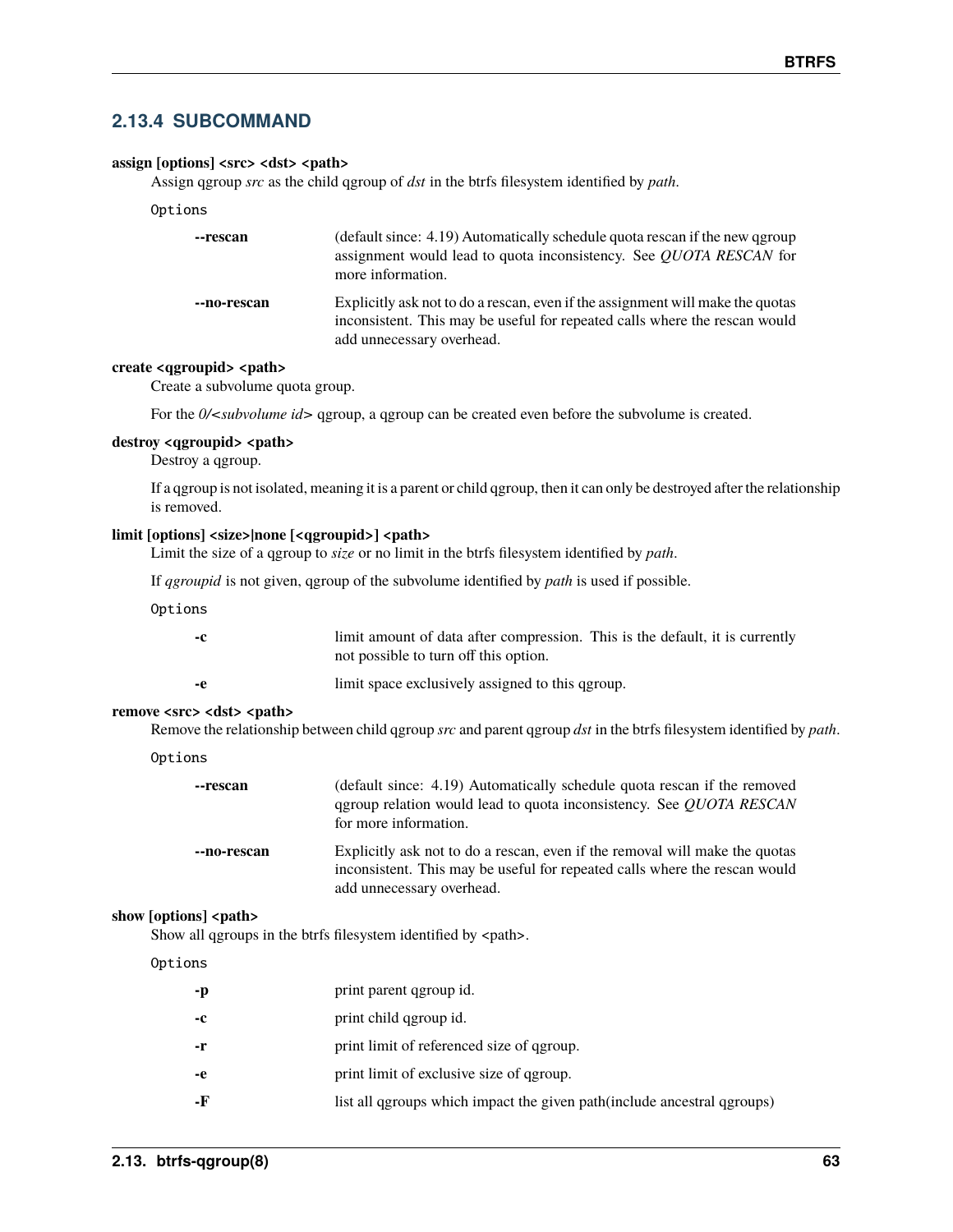| $-f$             | list all qgroups which impact the given path(exclude ancestral qgroups)             |
|------------------|-------------------------------------------------------------------------------------|
| --raw            | raw numbers in bytes, without the $B$ suffix.                                       |
| --human-readable | print human friendly numbers, base 1024, this is the default                        |
| --iec            | select the 1024 base for the following options, according to the IEC stan-<br>dard. |
| --si             | select the 1000 base for the following options, according to the SI standard.       |
| --kbytes         | show sizes in KiB, or kB with --si.                                                 |
| --mbytes         | show sizes in MiB, or MB with --si.                                                 |
| --gbytes         | show sizes in GiB, or GB with --si.                                                 |
| --tbytes         | show sizes in TiB, or TB with --si.                                                 |

**--sort=[+/-]<attr>[,[+/-]<attr>]. . .**

list qgroups in order of <attr>.

<attr> can be one or more of qgroupid,rfer,excl,max\_rfer,max\_excl.

Prefix *+* means ascending order and *-* means descending order of *attr*. If no prefix is given, use ascending order by default.

If multiple *attr* values are given, use comma to separate.

**--sync** To retrieve information after updating the state of qgroups, force sync of the filesystem identified by *path* before getting information.

## **2.13.5 QUOTA RESCAN**

The rescan reads all extent sharing metadata and updates the respective qgoups accordingly.

The information consists of bytes owned exclusively (*excl*) or shared/referred to (*rfer*). There's no explicit information about which extents are shared or owned exclusively. This means when qgroup relationship changes, extent owners change and qgroup numbers are no longer consistent unless we do a full rescan.

However there are cases where we can avoid a full rescan, if a subvolume whose *rfer* number equals its *excl* number, which means all bytes are exclusively owned, then assigning/removing this subvolume only needs to add/subtract *rfer* number from its parent qgroup. This can speed up the rescan.

## **2.13.6 EXAMPLES**

#### **Make a parent group that has two quota group children**

Given the following filesystem mounted at */mnt/my-vault*

```
Label: none uuid: 60d2ab3b-941a-4f22-8d1a-315f329797b2
      Total devices 1 FS bytes used 128.00KiB
      devid 1 size 5.00GiB used 536.00MiB path /dev/vdb
```
Enable quota and create subvolumes. Check subvolume ids.

```
$ cd /mnt/my-vault
$ btrfs quota enable .
$ btrfs subvolume create a
```
(continues on next page)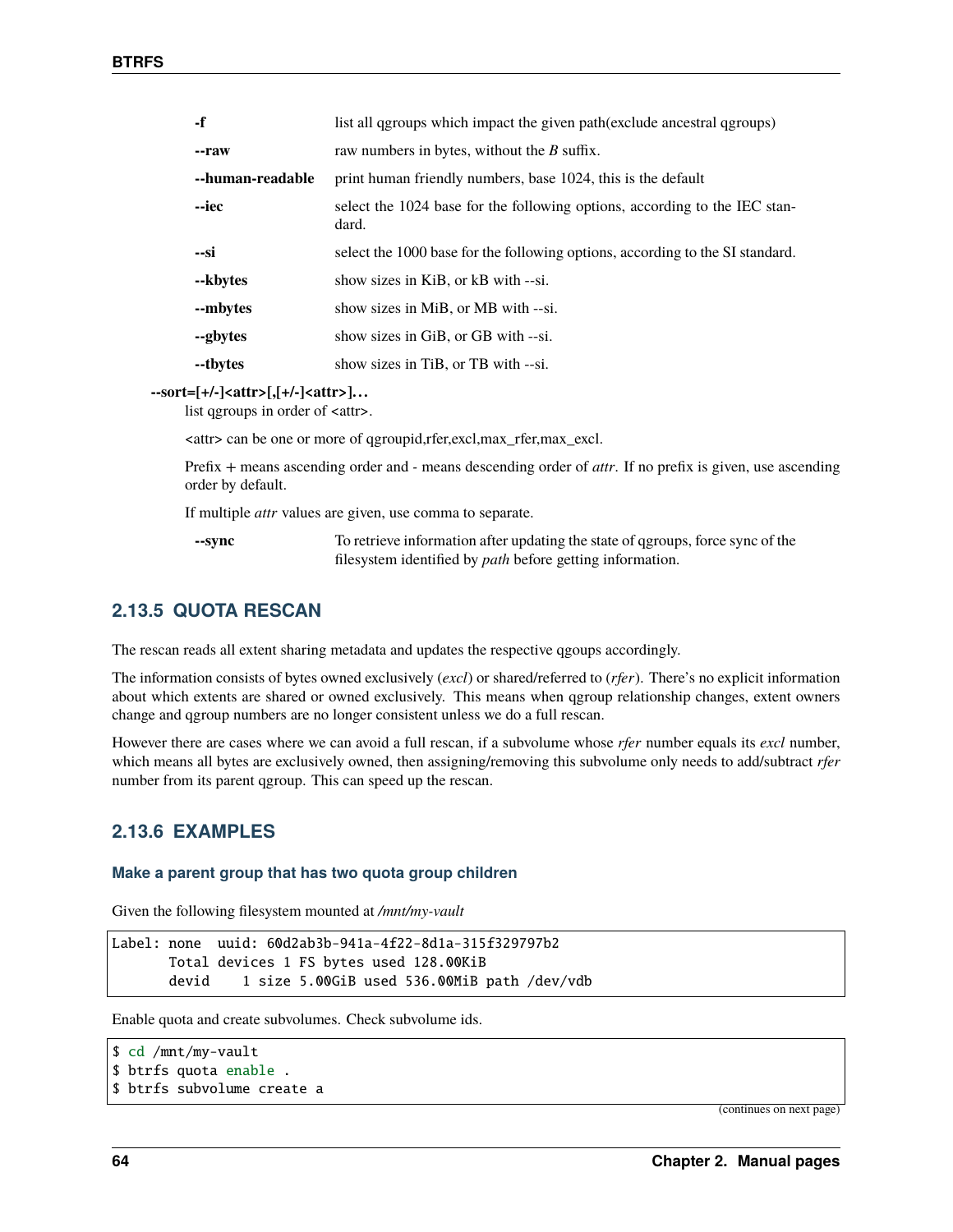(continued from previous page)

```
$ btrfs subvolume create b
$ btrfs subvolume list .
ID 261 gen 61 top level 5 path a
ID 262 gen 62 top level 5 path b
```
Create qgroup and set limit to 10MiB.

```
$ btrfs qgroup create 1/100 .
$ btrfs qgroup limit 10M 1/100 .
$ btrfs qgroup assign 0/261 1/100 .
$ btrfs qgroup assign 0/262 1/100 .
```
And check qgroups.

| \$ btrfs qgroup show. |          |          |
|-----------------------|----------|----------|
| qgroupid              | rfer     | excl     |
|                       |          |          |
| 0/5                   | 16.00KiB | 16.00KiB |
| 0/261                 | 16.00KiB | 16.00KiB |
| 0/262                 | 16.00KiB | 16.00KiB |
| 1/100                 | 32.00KiB | 32.00KiB |
|                       |          |          |

## **2.13.7 EXIT STATUS**

**btrfs qgroup** returns a zero exit status if it succeeds. Non zero is returned in case of failure.

## **2.13.8 AVAILABILITY**

**btrfs** is part of btrfs-progs. Please refer to the btrfs wiki <http://btrfs.wiki.kernel.org> for further details.

## **2.13.9 SEE ALSO**

mkfs.btrfs(8), btrfs-subvolume(8), btrfs-quota(8),

# **2.14 btrfs-quota(8)**

## **2.14.1 SYNOPSIS**

**btrfs quota** <subcommand> <args>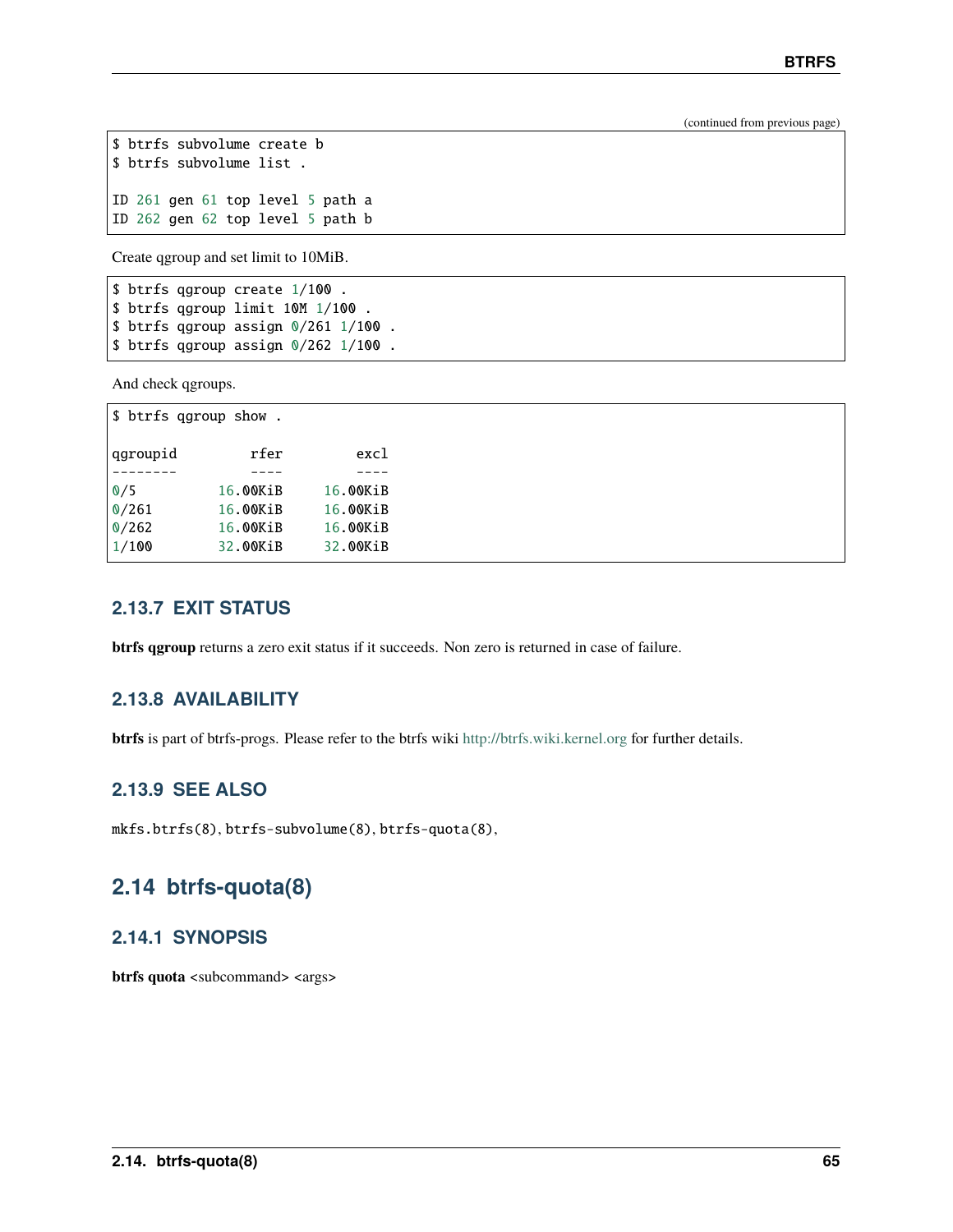## **2.14.2 DESCRIPTION**

The commands under **btrfs quota** are used to affect the global status of quotas of a btrfs filesystem. The quota groups (qgroups) are managed by the subcommand btrfs-qgroup(8).

**Note:** Qgroups are different than the traditional user quotas and designed to track shared and exclusive data persubvolume. Please refer to the section *HIERARCHICAL QUOTA GROUP CONCEPTS* for a detailed description.

### **PERFORMANCE IMPLICATIONS**

When quotas are activated, they affect all extent processing, which takes a performance hit. Activation of qgroups is not recommended unless the user intends to actually use them.

### **STABILITY STATUS**

The qgroup implementation has turned out to be quite difficult as it affects the core of the filesystem operation. Qgroup users have hit various corner cases over time, such as incorrect accounting or system instability. The situation is gradually improving and issues found and fixed.

## **2.14.3 HIERARCHICAL QUOTA GROUP CONCEPTS**

The concept of quota has a long-standing tradition in the Unix world. Ever since computers allow multiple users to work simultaneously in one filesystem, there is the need to prevent one user from using up the entire space. Every user should get his fair share of the available resources.

In case of files, the solution is quite straightforward. Each file has an *owner* recorded along with it, and it has a size. Traditional quota just restricts the total size of all files that are owned by a user. The concept is quite flexible: if a user hits his quota limit, the administrator can raise it on the fly.

On the other hand, the traditional approach has only a poor solution to restrict directories. At installation time, the harddisk can be partitioned so that every directory (eg. /usr, /var/, ...) that needs a limit gets its own partition. The obvious problem is that those limits cannot be changed without a reinstallation. The btrfs subvolume feature builds a bridge. Subvolumes correspond in many ways to partitions, as every subvolume looks like its own filesystem. With subvolume quota, it is now possible to restrict each subvolume like a partition, but keep the flexibility of quota. The space for each subvolume can be expanded or restricted on the fly.

As subvolumes are the basis for snapshots, interesting questions arise as to how to account used space in the presence of snapshots. If you have a file shared between a subvolume and a snapshot, whom to account the file to? The creator? Both? What if the file gets modified in the snapshot, should only these changes be accounted to it? But wait, both the snapshot and the subvolume belong to the same user home. I just want to limit the total space used by both! But somebody else might not want to charge the snapshots to the users.

Btrfs subvolume quota solves these problems by introducing groups of subvolumes and let the user put limits on them. It is even possible to have groups of groups. In the following, we refer to them as *qgroups*.

Each qgroup primarily tracks two numbers, the amount of total referenced space and the amount of exclusively referenced space.

### **referenced**

space is the amount of data that can be reached from any of the subvolumes contained in the qgroup, while

### **exclusive**

is the amount of data where all references to this data can be reached from within this qgroup.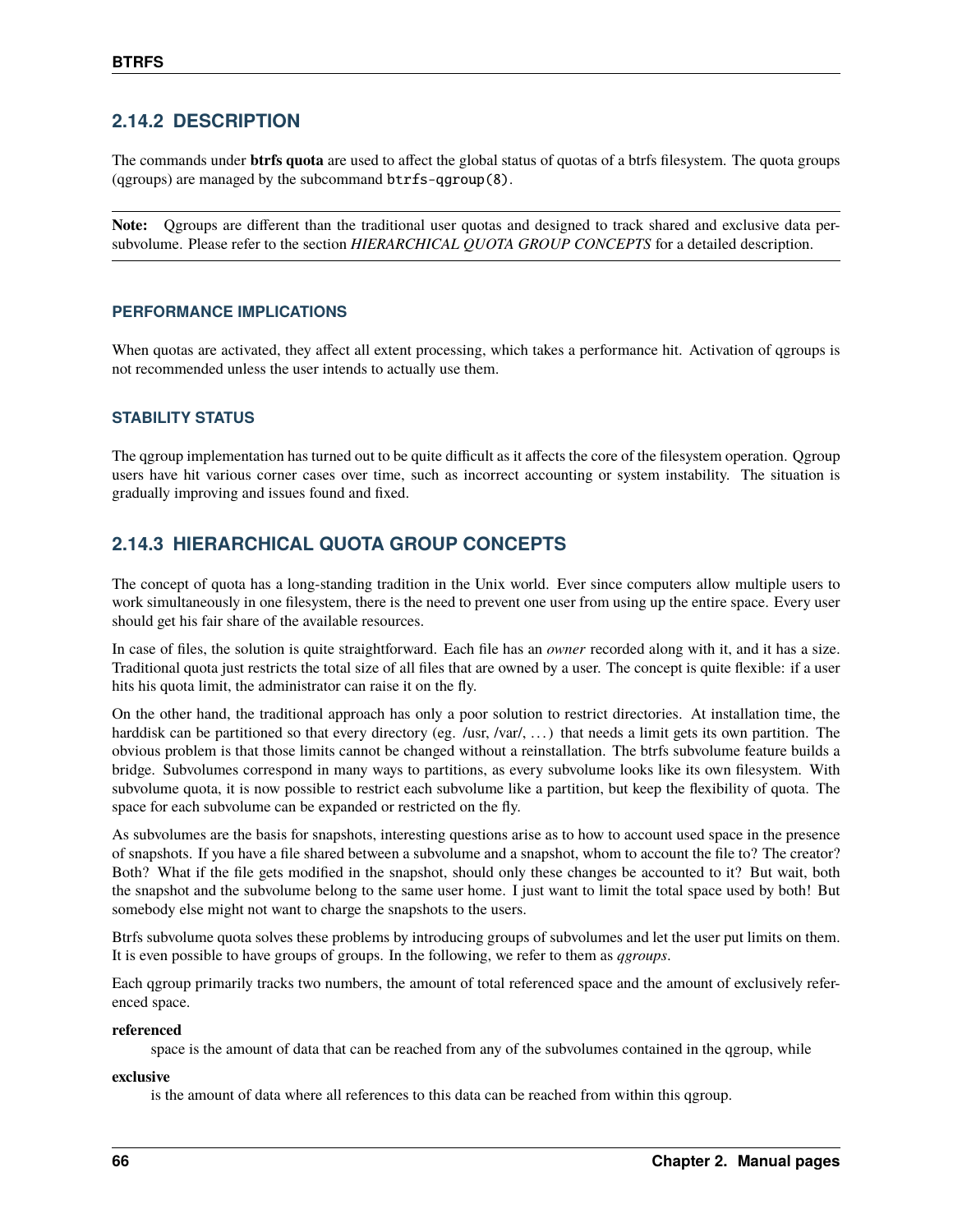### **Subvolume quota groups**

The basic notion of the Subvolume Quota feature is the quota group, short qgroup. Qgroups are notated as *level/id*, eg. the qgroup 3/2 is a qgroup of level 3. For level 0, the leading '0/' can be omitted. Qgroups of level 0 get created automatically when a subvolume/snapshot gets created. The ID of the qgroup corresponds to the ID of the subvolume, so 0/5 is the qgroup for the root subvolume. For the btrfs qgroup command, the path to the subvolume can also be used instead of *0/ID*. For all higher levels, the ID can be chosen freely.

Each qgroup can contain a set of lower level qgroups, thus creating a hierarchy of qgroups. Figure 1 shows an example qgroup tree.



At the bottom, some extents are depicted showing which qgroups reference which extents. It is important to understand the notion of*referenced* vs *exclusive*. In the example, qgroup 0/2 references extents 2 and 3, while 1/2 references extents 2-4, 2/1 references all extents.

On the other hand, extent 1 is exclusive to 0/1, extent 2 is exclusive to 0/2, while extent 3 is neither exclusive to 0/2 nor to 0/3. But because both references can be reached from 1/2, extent 3 is exclusive to 1/2. All extents are exclusive to 2/1.

So exclusive does not mean there is no other way to reach the extent, but it does mean that if you delete all subvolumes contained in a qgroup, the extent will get deleted.

Exclusive of a qgroup conveys the useful information how much space will be freed in case all subvolumes of the qgroup get deleted.

All data extents are accounted this way. Metadata that belongs to a specific subvolume (i.e. its filesystem tree) is also accounted. Checksums and extent allocation information are not accounted.

In turn, the referenced count of a ggroup can be limited. All writes beyond this limit will lead to a 'Quota Exceeded' error.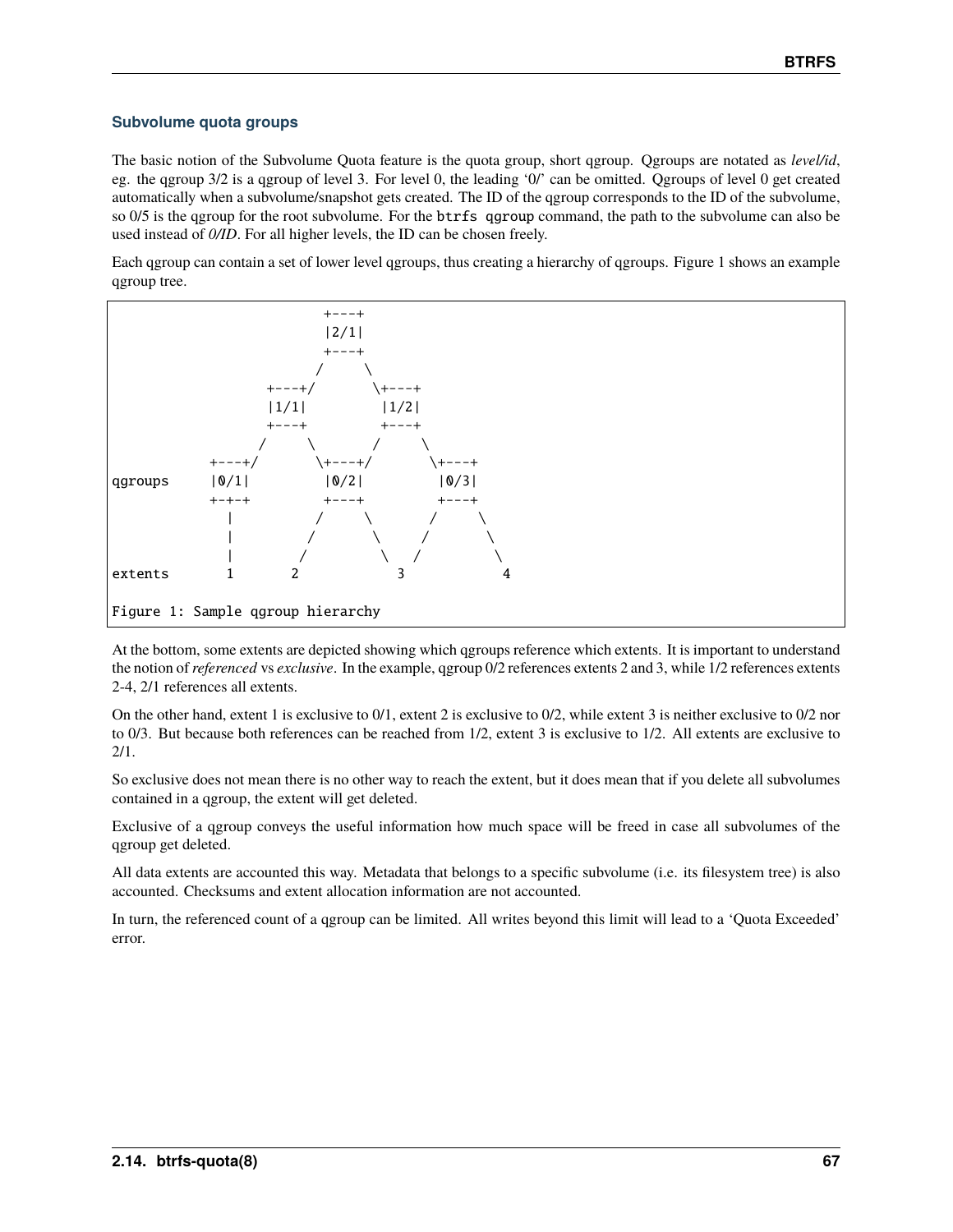### **Inheritance**

Things get a bit more complicated when new subvolumes or snapshots are created. The case of (empty) subvolumes is still quite easy. If a subvolume should be part of a qgroup, it has to be added to the qgroup at creation time. To add it at a later time, it would be necessary to at least rescan the full subvolume for a proper accounting.

Creation of a snapshot is the hard case. Obviously, the snapshot will reference the exact amount of space as its source, and both source and destination now have an exclusive count of 0 (the filesystem nodesize to be precise, as the roots of the trees are not shared). But what about qgroups of higher levels? If the qgroup contains both the source and the destination, nothing changes. If the qgroup contains only the source, it might lose some exclusive.

But how much? The tempting answer is, subtract all exclusive of the source from the qgroup, but that is wrong, or at least not enough. There could have been an extent that is referenced from the source and another subvolume from that qgroup. This extent would have been exclusive to the qgroup, but not to the source subvolume. With the creation of the snapshot, the qgroup would also lose this extent from its exclusive set.

So how can this problem be solved? In the instant the snapshot gets created, we already have to know the correct exclusive count. We need to have a second qgroup that contains all the subvolumes as the first qgroup, except the subvolume we want to snapshot. The moment we create the snapshot, the exclusive count from the second qgroup needs to be copied to the first qgroup, as it represents the correct value. The second qgroup is called a tracking qgroup. It is only there in case a snapshot is needed.

### **Use cases**

Below are some use cases that do not mean to be extensive. You can find your own way how to integrate qgroups.

### **Single-user machine**

### Replacement for partitions

The simplest use case is to use qgroups as simple replacement for partitions. Btrfs takes the disk as a whole, and /, /usr, /var, etc. are created as subvolumes. As each subvolume gets it own qgroup automatically, they can simply be restricted. No hierarchy is needed for that.

### Track usage of snapshots

When a snapshot is taken, a qgroup for it will automatically be created with the correct values. 'Referenced' will show how much is in it, possibly shared with other subvolumes. 'Exclusive' will be the amount of space that gets freed when the subvolume is deleted.

### **Multi-user machine**

### Restricting homes

When you have several users on a machine, with home directories probably under /home, you might want to restrict /home as a whole, while restricting every user to an individual limit as well. This is easily accomplished by creating a qgroup for /home , eg. 1/1, and assigning all user subvolumes to it. Restricting this qgroup will limit /home, while every user subvolume can get its own (lower) limit.

### Accounting snapshots to the user

Let's say the user is allowed to create snapshots via some mechanism. It would only be fair to account space used by the snapshots to the user. This does not mean the user doubles his usage as soon as he takes a snapshot. Of course, files that are present in his home and the snapshot should only be accounted once. This can be accomplished by creating a qgroup for each user, say '1/UID'. The user home and all snapshots are assigned to this qgroup. Limiting it will extend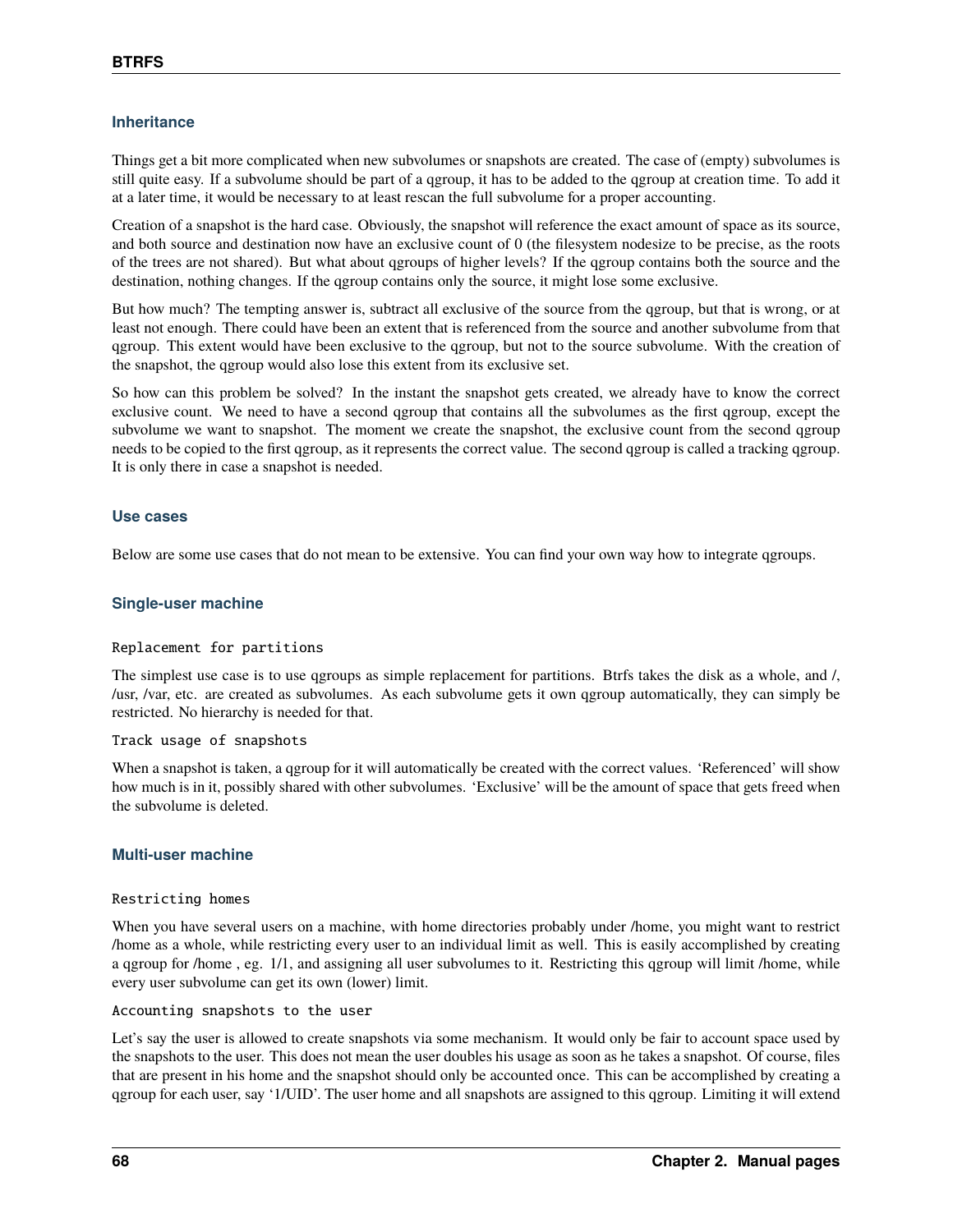the limit to all snapshots, counting files only once. To limit /home as a whole, a higher level group 2/1 replacing 1/1 from the previous example is needed, with all user qgroups assigned to it.

Do not account snapshots

On the other hand, when the snapshots get created automatically, the user has no chance to control them, so the space used by them should not be accounted to him. This is already the case when creating snapshots in the example from the previous section.

Snapshots for backup purposes

This scenario is a mixture of the previous two. The user can create snapshots, but some snapshots for backup purposes are being created by the system. The user's snapshots should be accounted to the user, not the system. The solution is similar to the one from section 'Accounting snapshots to the user', but do not assign system snapshots to user's qgroup.

### **2.14.4 SUBCOMMAND**

#### disable <path>

Disable subvolume quota support for a filesystem.

#### enable <path>

Enable subvolume quota support for a filesystem.

#### rescan [-s] <path>

Trash all qgroup numbers and scan the metadata again with the current config.

Options

| -8 | show status of a running rescan operation.                        |
|----|-------------------------------------------------------------------|
| -W | wait for rescan operation to finish (can be already in progress). |

### **2.14.5 EXIT STATUS**

**btrfs quota** returns a zero exit status if it succeeds. Non zero is returned in case of failure.

### **2.14.6 AVAILABILITY**

**btrfs** is part of btrfs-progs. Please refer to the btrfs wiki <http://btrfs.wiki.kernel.org> for further details.

### **2.14.7 SEE ALSO**

mkfs.btrfs(8), btrfs-subvolume(8), btrfs-qgroup(8)

## **2.15 btrfs-receive(8)**

### **2.15.1 SYNOPSIS**

**btrfs receive** [options] <path> or **btrfs receive** --dump [options]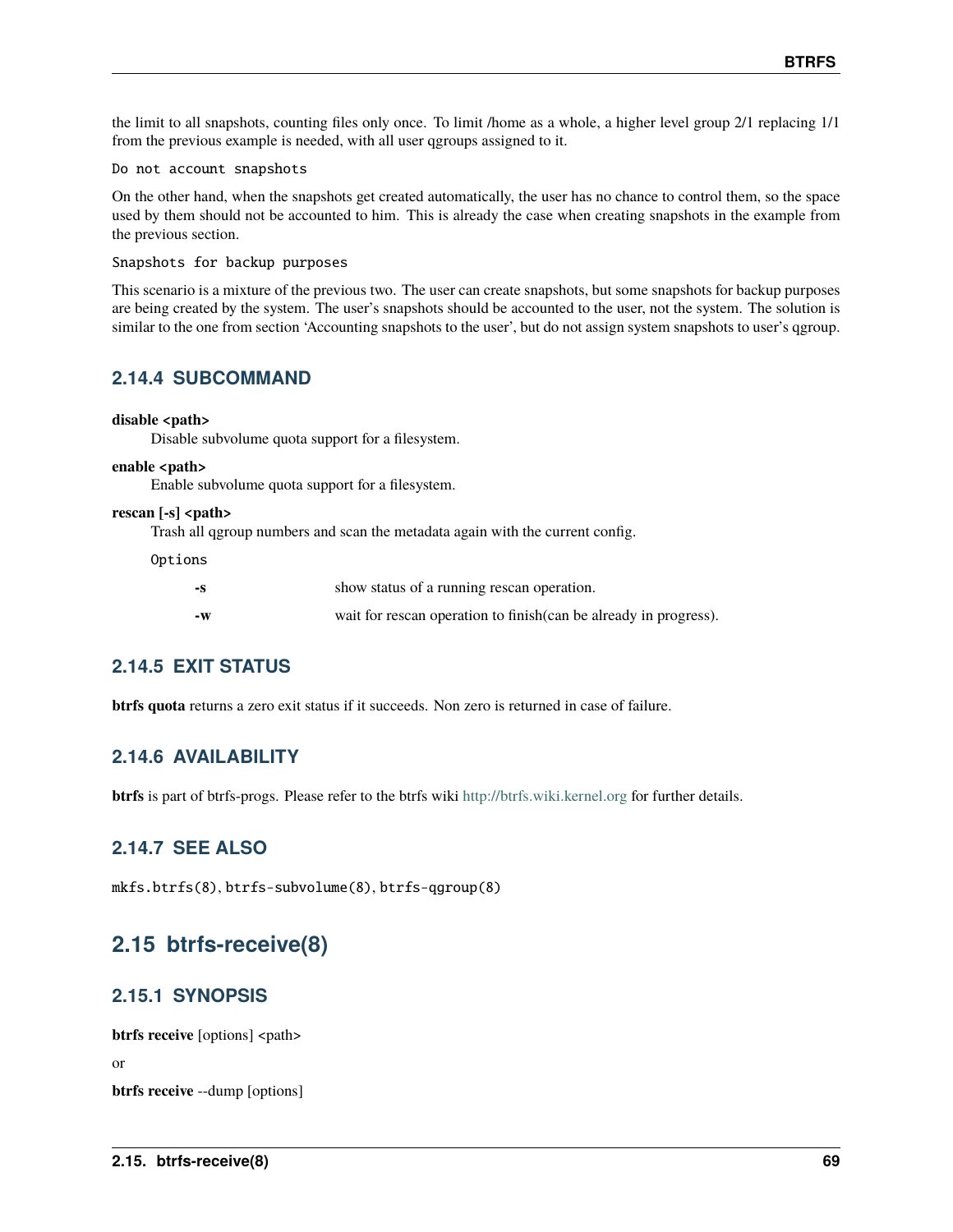### **2.15.2 DESCRIPTION**

Receive a stream of changes and replicate one or more subvolumes that were previously generated by **btrfs send**. The received subvolumes are stored to *path*, unless *--dump* option is given.

If *--dump* option is specified, **btrfs receive** will only do the validation of the stream, and print the stream metadata, one operation per line.

**btrfs receive** will fail in the following cases:

- 1. receiving subvolume already exists
- 2. previously received subvolume has been changed after it was received
- 3. default subvolume has changed or you didn't mount the filesystem at the toplevel subvolume

A subvolume is made read-only after the receiving process finishes successfully (see BUGS below).

#### Options

| $-f$ < $FILE$ > |  | read the stream from <i>FILE</i> instead of stdin, |
|-----------------|--|----------------------------------------------------|
|-----------------|--|----------------------------------------------------|

#### **-C|--chroot**

confine the process to *path* using chroot(1)

**-e** terminate after receiving an *end cmd* marker in the stream.

Without this option the receiver side terminates only in case of an error on end of file.

#### **-E|--max-errors <NERR>**

terminate as soon as NERR errors occur while stream processing commands from the stream

Default value is 1. A value of 0 means no limit.

**-m <ROOTMOUNT>** the root mount point of the destination filesystem

By default the mountpoint is searched in */proc/self/mounts*. If */proc* is not accessible, eg. in a chroot environment, use this option to tell us where this filesystem is mounted.

- **--force-decompress** if the stream contains compressed data (see *--compressed-data* in btrfs-send(8)), always decompress it instead of writing it with encoded I/O
- **--dump** dump the stream metadata, one line per operation
	- Does not require the *path* parameter. The filesystem remains unchanged.

#### **-q|--quiet**

(deprecated) alias for global *-q* option

**-v** (deprecated) alias for global *-v* option

#### Global options

#### **-v|--verbose**

increase verbosity about performed actions, print details about each operation

#### **-q|--quiet**

suppress all messages except errors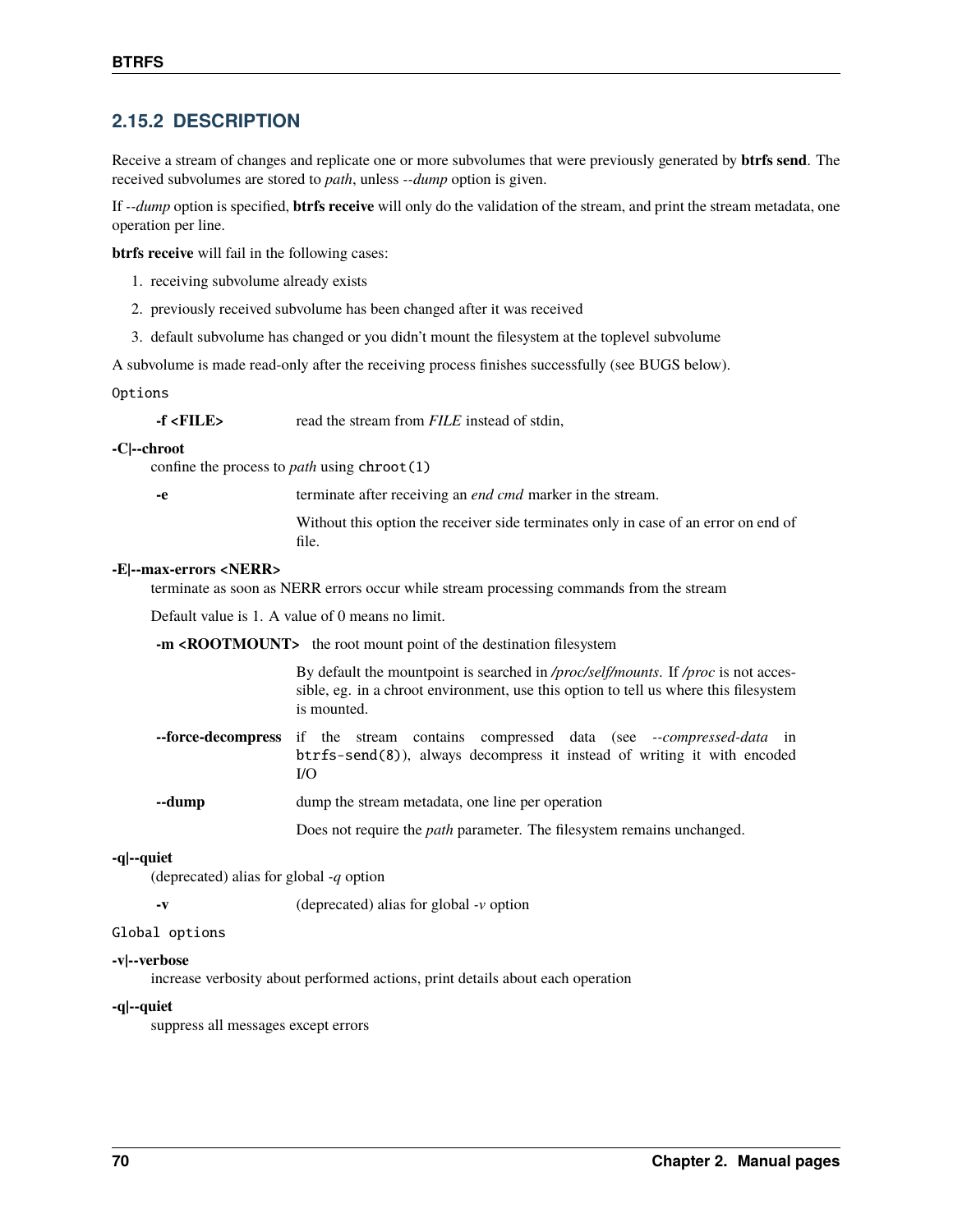### **2.15.3 BUGS**

**btrfs receive** sets the subvolume read-only after it completes successfully. However, while the receive is in progress, users who have write access to files or directories in the receiving *path* can add, remove, or modify files, in which case the resulting read-only subvolume will not be an exact copy of the sent subvolume.

If the intention is to create an exact copy, the receiving *path* should be protected from access by users until the receive operation has completed and the subvolume is set to read-only.

Additionally, receive does not currently do a very good job of validating that an incremental send stream actually makes sense, and it is thus possible for a specially crafted send stream to create a subvolume with reflinks to arbitrary files in the same filesystem. Because of this, users are advised to not use *btrfs receive* on send streams from untrusted sources, and to protect trusted streams when sending them across untrusted networks.

### **2.15.4 EXIT STATUS**

**btrfs receive** returns a zero exit status if it succeeds. Non zero is returned in case of failure.

### **2.15.5 AVAILABILITY**

**btrfs** is part of btrfs-progs. Please refer to the btrfs wiki <http://btrfs.wiki.kernel.org> for further details.

### **2.15.6 SEE ALSO**

mkfs.btrfs(8), btrfs-send(8)

## **2.16 btrfs-replace(8)**

### **2.16.1 SYNOPSIS**

**btrfs replace** <subcommand> <args>

### **2.16.2 DESCRIPTION**

**btrfs replace** is used to replace btrfs managed devices with other device.

### **2.16.3 SUBCOMMAND**

#### **cancel <mount\_point>**

Cancel a running device replace operation.

#### **start [options] <srcdev>|<devid> <targetdev> <path>**

Replace device of a btrfs filesystem.

On a live filesystem, duplicate the data to the target device which is currently stored on the source device. If the source device is not available anymore, or if the -r option is set, the data is built only using the RAID redundancy mechanisms. After completion of the operation, the source device is removed from the filesystem. If the *srcdev* is a numerical value, it is assumed to be the device id of the filesystem which is mounted at *path*, otherwise it is the path to the source device. If the source device is disconnected, from the system, you have to use the devid parameter format. The *targetdev* needs to be same size or larger than the *srcdev*.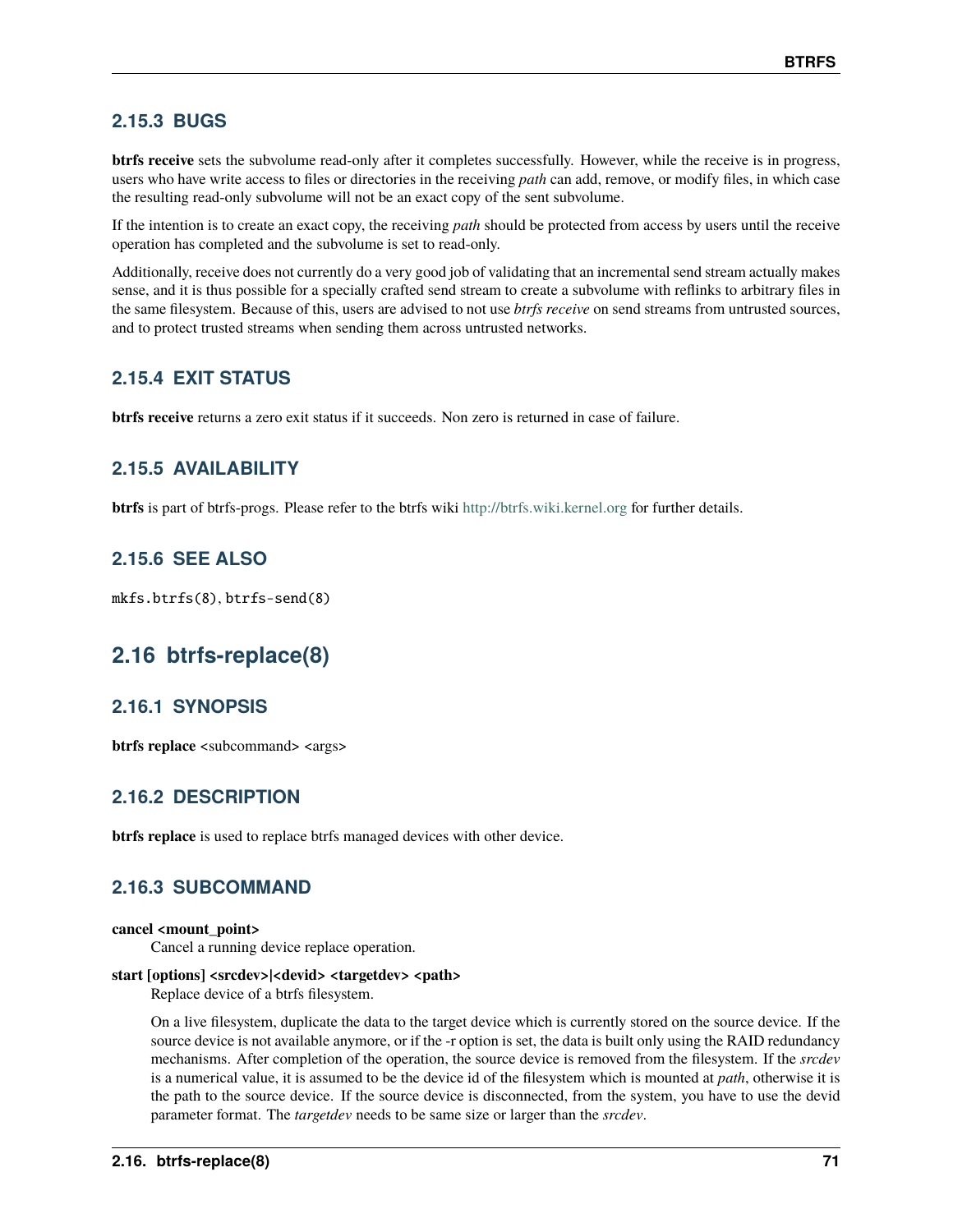**Note:** The filesystem has to be resized to fully take advantage of a larger target device; this can be achieved with btrfs filesystem resize <devid>:max /path

Options

| -r        | only read from <i>srcdev</i> if no other zero-defect mirror exists. (enable this if<br>your drive has lots of read errors, the access would be very slow)                                       |
|-----------|-------------------------------------------------------------------------------------------------------------------------------------------------------------------------------------------------|
| -f        | force using and overwriting <i>target dev</i> even if it looks like it contains a valid<br>btrfs filesystem.                                                                                    |
|           | A valid filesystem is assumed if a btrfs superblock is found which contains<br>a correct checksum. Devices that are currently mounted are never allowed<br>to be used as the <i>targetdev</i> . |
| -B        | no background replace.                                                                                                                                                                          |
| --enqueue | wait if there's another exclusive operation running, otherwise continue                                                                                                                         |

#### **-K|--nodiscard**

Do not perform whole device TRIM operation on devices that are capable of that. This does not affect discard/trim operation when the filesystem is mounted. Please see the mount option *discard* for that in btrfs(5).

#### **status [-1] <mount\_point>**

Print status and progress information of a running device replace operation.

Options

**-1** print once instead of print continuously until the replace operation finishes (or is cancelled)

### **2.16.4 EXAMPLES**

#### **Replacing an online drive with a bigger one**

Given the following filesystem mounted at */mnt/my-vault*

```
Label: 'MyVault' uuid: ae20903e-b72d-49ba-b944-901fc6d888a1
       Total devices 2 FS bytes used 1TiB
       devid 1 size 1TiB used 500.00GiB path /dev/sda
       devid 2 size 1TiB used 500.00GiB path /dev/sdb
```
In order to replace */dev/sda* (*devid 1*) with a bigger drive located at */dev/sdc* you would run the following:

btrfs replace start 1 /dev/sdc /mnt/my-vault/

You can monitor progress via:

btrfs replace status /mnt/my-vault/

After the replacement is complete, as per the docs at btrfs-filesystem(8) in order to use the entire storage space of the new drive you need to run:

```
btrfs filesystem resize 1:max /mnt/my-vault/
```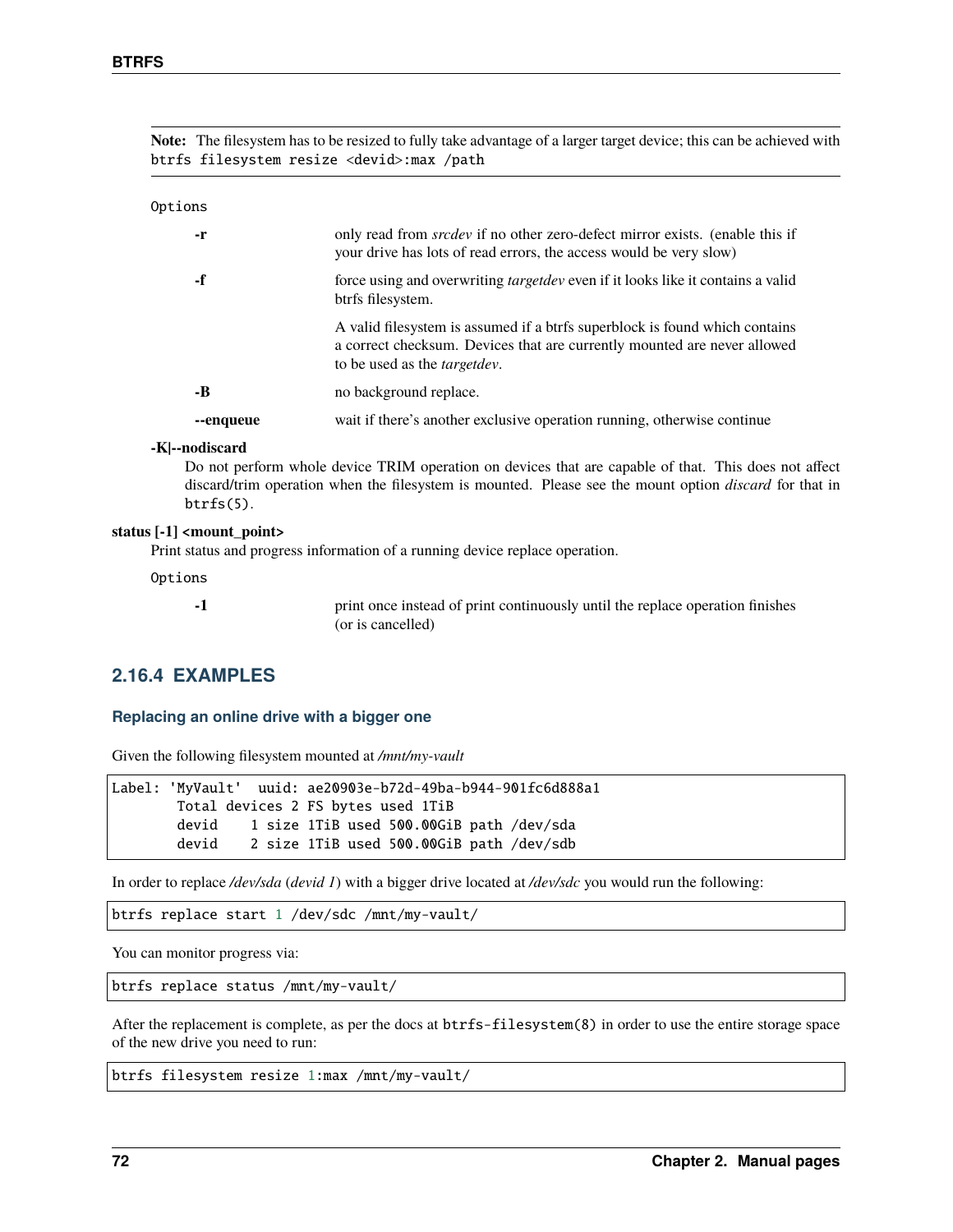### **2.16.5 EXIT STATUS**

**btrfs replace** returns a zero exit status if it succeeds. Non zero is returned in case of failure.

### **2.16.6 AVAILABILITY**

**btrfs** is part of btrfs-progs. Please refer to the btrfs wiki <http://btrfs.wiki.kernel.org> for further details.

### **2.16.7 SEE ALSO**

mkfs.btrfs(8), btrfs-device(8), btrfs-filesystem(8),

## **2.17 btrfs-rescue(8)**

### **2.17.1 SYNOPSIS**

**btrfs rescue** <subcommand> <args>

### **2.17.2 DESCRIPTION**

**btrfs rescue** is used to try to recover a damaged btrfs filesystem.

### **2.17.3 SUBCOMMAND**

#### **chunk-recover [options] <device>**

Recover the chunk tree by scanning the devices

Options

| $-V$          | assume an answer of yes to all questions.  |
|---------------|--------------------------------------------|
| -h            | help.                                      |
| $-\mathbf{v}$ | (deprecated) alias for global $\nu$ option |

**Note:** Since **chunk-recover** will scan the whole device, it will be very slow especially executed on a large device.

#### **fix-device-size <device>**

fix device size and super block total bytes values that are do not match

Kernel 4.11 starts to check the device size more strictly and this might mismatch the stored value of total bytes. See the exact error message below. Newer kernel will refuse to mount the filesystem where the values do not match. This error is not fatal and can be fixed. This command will fix the device size values if possible.

BTRFS error (device sdb): super\_total\_bytes 92017859088384 mismatch with fs\_devices␣ ˓<sup>→</sup>total\_rw\_bytes 92017859094528

The mismatch may also exhibit as a kernel warning: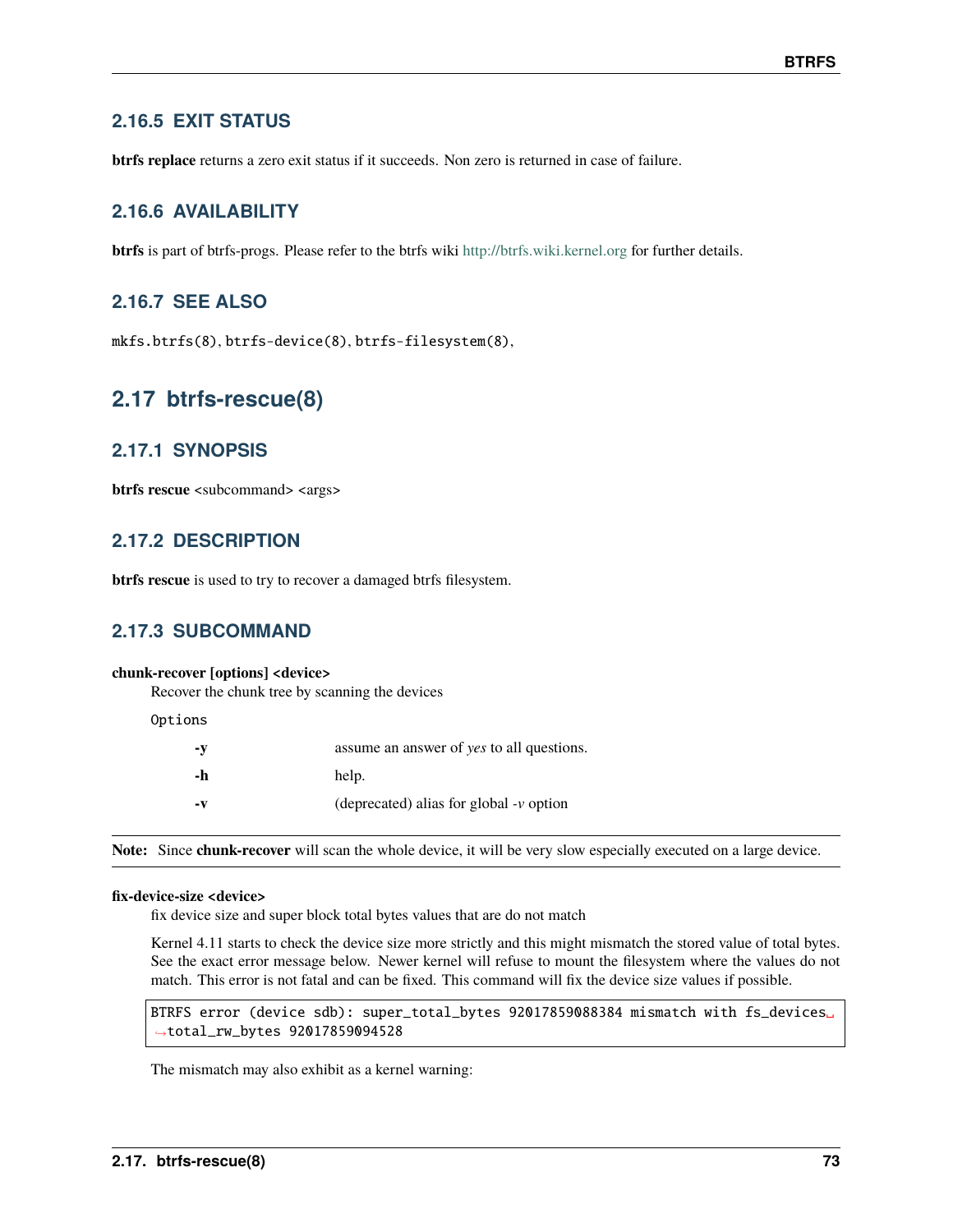WARNING: CPU: 3 PID: 439 at fs/btrfs/ctree.h:1559 btrfs\_update\_device+0x1c5/0x1d0␣  $ightharpoonup$ [btrfs]

#### **clear-uuid-tree <device>**

Clear uuid tree, so that kernel can re-generate it at next read-write mount.

Since kernel v4.16 there are more sanity check performed, and sometimes non-critical trees like uuid tree can cause problems and reject the mount. In such case, clearing uuid tree may make the filesystem to be mountable again without much risk as it's built from other trees.

#### **super-recover [options] <device>**

Recover bad superblocks from good copies.

Options

| $-V$ | assume an answer of yes to all questions.  |
|------|--------------------------------------------|
| – v  | (deprecated) alias for global $\nu$ option |

#### **zero-log <device>**

clear the filesystem log tree

This command will clear the filesystem log tree. This may fix a specific set of problem when the filesystem mount fails due to the log replay. See below for sample stacktraces that may show up in system log.

The common case where this happens was fixed a long time ago, so it is unlikely that you will see this particular problem, but the command is kept around.

**Note:** Clearing the log may lead to loss of changes that were made since the last transaction commit. This may be up to 30 seconds (default commit period) or less if the commit was implied by other filesystem activity.

One can determine whether **zero-log** is needed according to the kernel backtrace:

```
? replay_one_dir_item+0xb5/0xb5 [btrfs]
? walk_log_tree+0x9c/0x19d [btrfs]
? btrfs_read_fs_root_no_radix+0x169/0x1a1 [btrfs]
? btrfs_recover_log_trees+0x195/0x29c [btrfs]
? replay_one_dir_item+0xb5/0xb5 [btrfs]
? btree_read_extent_buffer_pages+0x76/0xbc [btrfs]
? open_ctree+0xff6/0x132c [btrfs]
```
If the errors are like above, then **zero-log** should be used to clear the log and the filesystem may be mounted normally again. The keywords to look for are 'open\_ctree' which says that it's during mount and function names that contain *replay*, *recover* or *log\_tree*.

### **2.17.4 EXIT STATUS**

**btrfs rescue** returns a zero exit status if it succeeds. Non zero is returned in case of failure.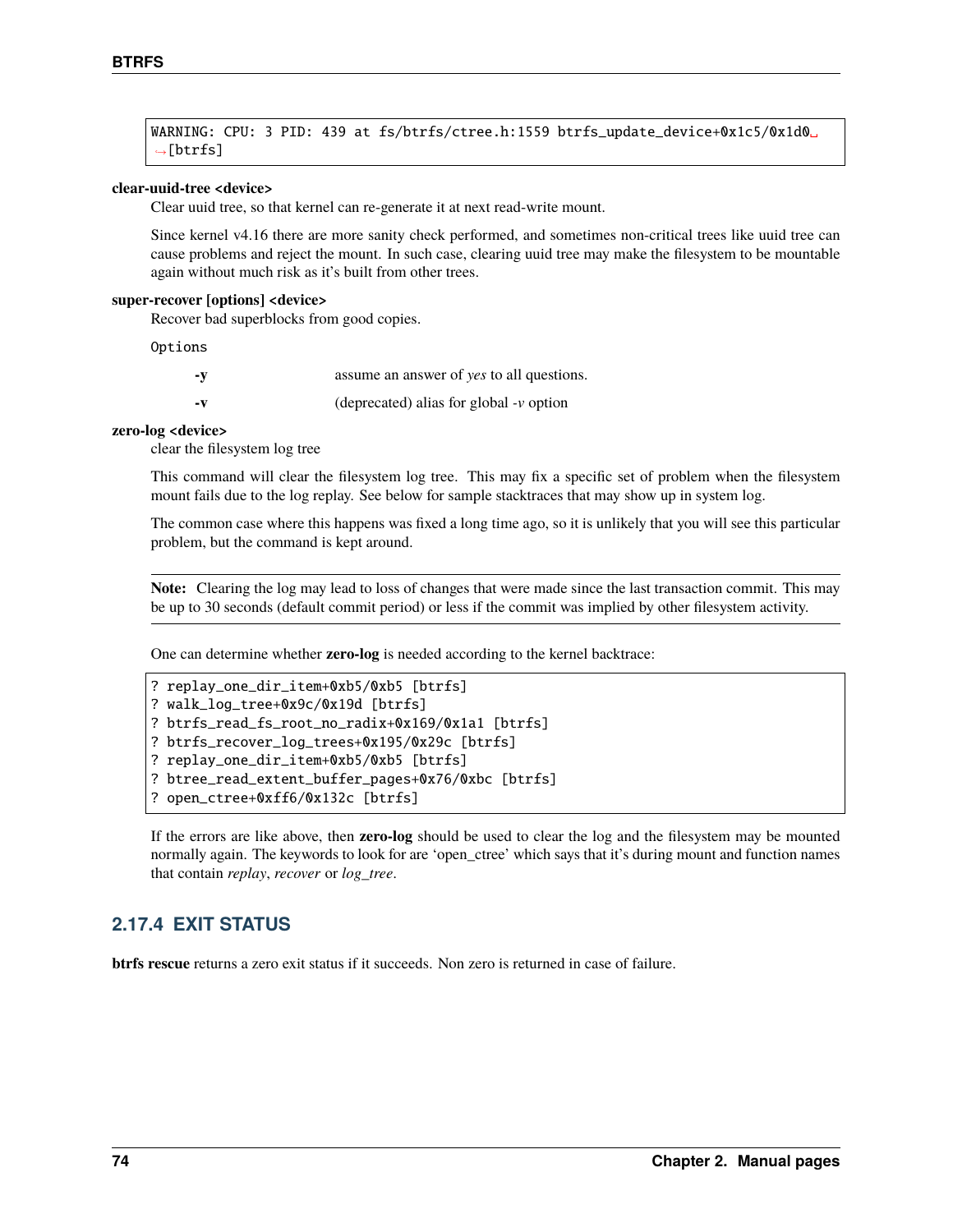### **2.17.5 AVAILABILITY**

*btrfs* is part of btrfs-progs. Please refer to the btrfs wiki <http://btrfs.wiki.kernel.org> for further details.

### **2.17.6 SEE ALSO**

mkfs.btrfs(8), btrfs-scrub(8), btrfs-check(8)

## **2.18 btrfs-restore(8)**

### **2.18.1 SYNOPSIS**

**btrfs restore** [options] <device> <path> | -1 <device>

### **2.18.2 DESCRIPTION**

**btrfs restore** is used to try to salvage files from a damaged filesystem and restore them into *path* or just list the subvolume tree roots. The filesystem image is not modified.

If the filesystem is damaged and cannot be repaired by the other tools (btrfs-check(8) or btrfs-rescue(8)), **btrfs restore** could be used to retrieve file data, as far as the metadata are readable. The checks done by restore are less strict and the process is usually able to get far enough to retrieve data from the whole filesystem. This comes at a cost that some data might be incomplete or from older versions if they're available.

There are several options to attempt restoration of various file metadata type. You can try a dry run first to see how well the process goes and use further options to extend the set of restored metadata.

For images with damaged tree structures, there are several options to point the process to some spare copy.

**Note:** It is recommended to read the following btrfs wiki page if your data is not salvaged with default option:

<https://btrfs.wiki.kernel.org/index.php/Restore>

### **2.18.3 OPTIONS**

#### **-s|--snapshots**

get also snapshots that are skipped by default

#### **-x|--xattr**

get extended attributes

#### **-m|--metadata**

restore owner, mode and times for files and directories

#### **-S|--symlinks**

restore symbolic links as well as normal files

#### **-i|--ignore-errors**

ignore errors during restoration and continue

#### **-o|--overwrite**

overwrite directories/files in *path*, eg. for repeated runs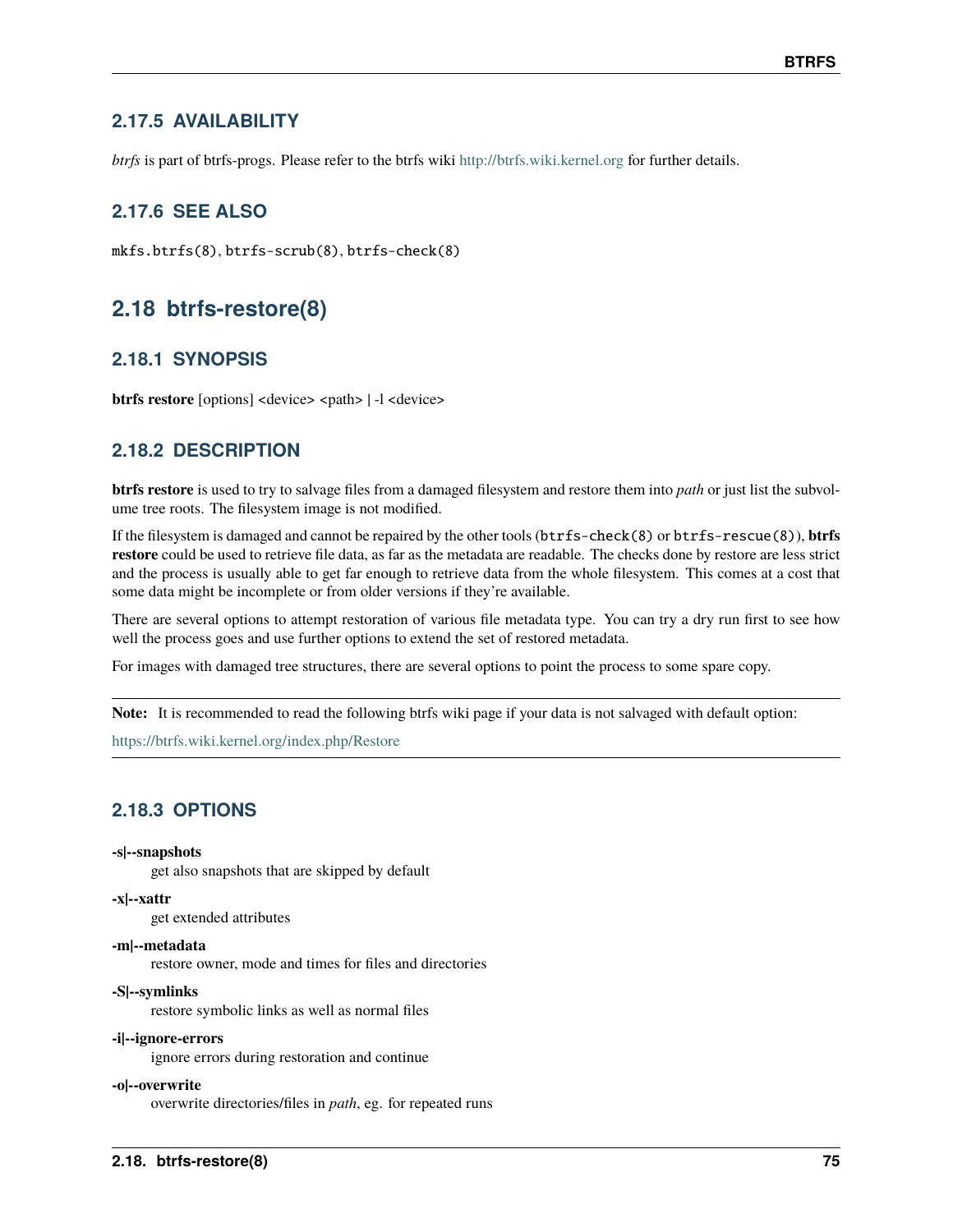| -t<br>bytenr>                                             | use bytenr to read the root tree                                                                                                                                        |  |  |
|-----------------------------------------------------------|-------------------------------------------------------------------------------------------------------------------------------------------------------------------------|--|--|
| -f<br>bytenr>                                             | only restore files that are under specified subvolume root pointed by bytenr                                                                                            |  |  |
| -u --super <mirror></mirror>                              | use given superblock mirror identified by <mirror>, it can be 0,1 or 2</mirror>                                                                                         |  |  |
| -r --root <rootid></rootid>                               | only restore files that are under a specified subvolume whose objectid is <i>rootid</i>                                                                                 |  |  |
| -d                                                        | find directory                                                                                                                                                          |  |  |
| -l --list-roots                                           | list subvolume tree roots, can be used as argument for $-r$                                                                                                             |  |  |
| -D --dry-run                                              | dry run (only list files that would be recovered)                                                                                                                       |  |  |
|                                                           | --path-regex <regex> restore only filenames matching a regular expression (regex (7)) with a manda-<br/>tory format</regex>                                             |  |  |
|                                                           | ^/( home( /username( /Desktop( /.*))))\$                                                                                                                                |  |  |
|                                                           | The format is not very comfortable and restores all files in the directories in the<br>whole path, so this is not useful for restoring single file in a deep hierarchy. |  |  |
| $-c$                                                      | ignore case (-- <i>path-regex</i> only)                                                                                                                                 |  |  |
| -v --verbose<br>(deprecated) alias for global $-v$ option |                                                                                                                                                                         |  |  |
| Global options                                            |                                                                                                                                                                         |  |  |
| -v --verbose                                              |                                                                                                                                                                         |  |  |

be verbose and print what is being restored

### **2.18.4 EXIT STATUS**

**btrfs restore** returns a zero exit status if it succeeds. Non zero is returned in case of failure.

### **2.18.5 AVAILABILITY**

**btrfs** is part of btrfs-progs. Please refer to the btrfs wiki <http://btrfs.wiki.kernel.org> for further details.

## **2.18.6 SEE ALSO**

mkfs.btrfs(8), btrfs-rescue(8), btrfs-check(8)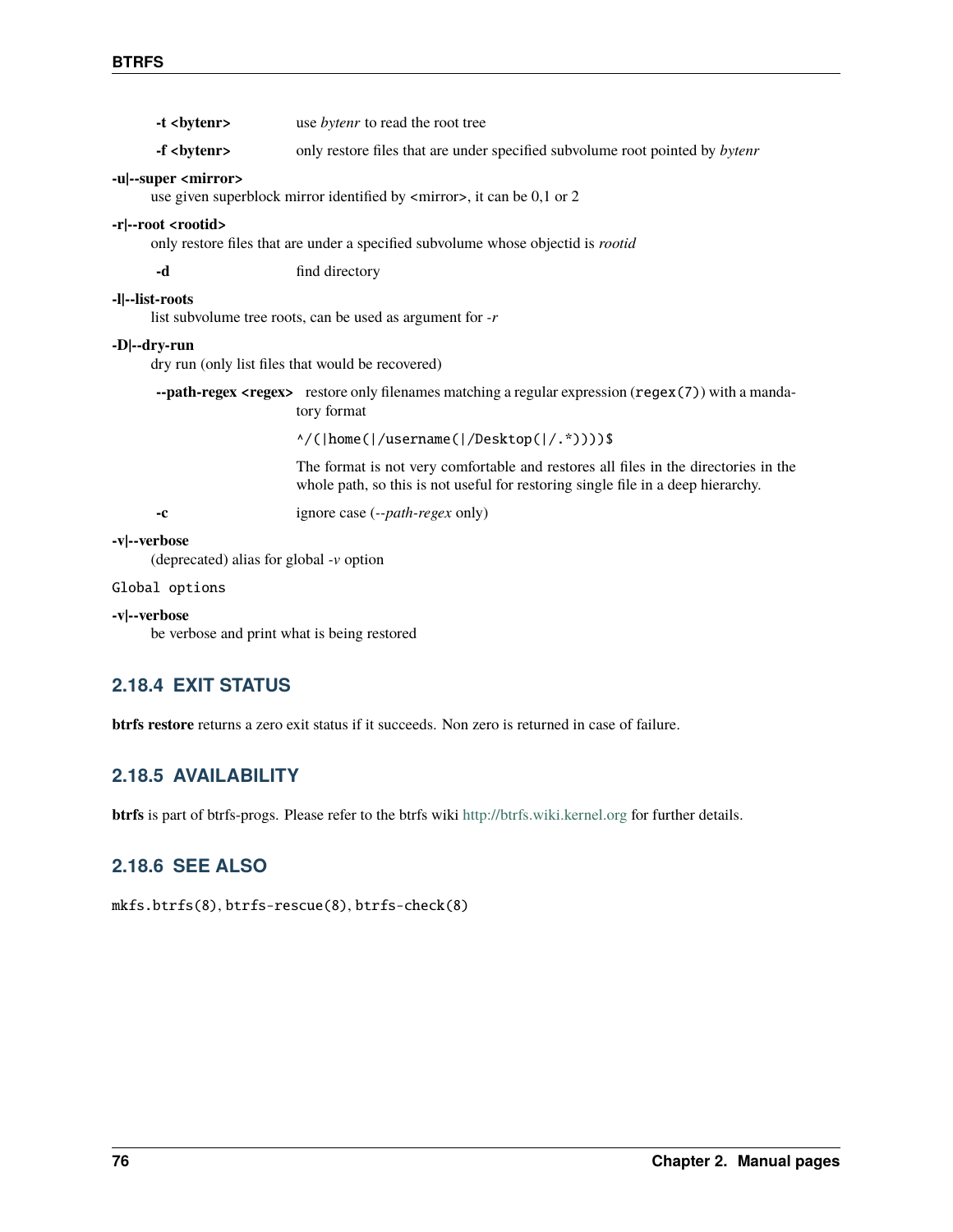## **2.19 btrfs-scrub(8)**

### **2.19.1 SYNOPSIS**

**btrfs scrub** <subcommand> <args>

### **2.19.2 DESCRIPTION**

Scrub is a pass over all filesystem data and metadata and verifying the checksums. If a valid copy is available (replicated block group profiles) then the damaged one is repaired. All copies of the replicated profiles are validated.

**Note:** Scrub is not a filesystem checker (fsck) and does not verify nor repair structural damage in the filesystem. It really only checks checksums of data and tree blocks, it doesn't ensure the content of tree blocks is valid and consistent. There's some validation performed when metadata blocks are read from disk but it's not extensive and cannot substitute full *btrfs check* run.

The user is supposed to run it manually or via a periodic system service. The recommended period is a month but could be less. The estimated device bandwidth utilization is about 80% on an idle filesystem. The IO priority class is by default *idle* so background scrub should not significantly interfere with normal filesystem operation. The IO scheduler set for the device(s) might not support the priority classes though.

The scrubbing status is recorded in */var/lib/btrfs/* in textual files named *scrub.status.UUID* for a filesystem identified by the given UUID. (Progress state is communicated through a named pipe in file *scrub.progress.UUID* in the same directory.) The status file is updated every 5 seconds. A resumed scrub will continue from the last saved position.

Scrub can be started only on a mounted filesystem, though it's possible to scrub only a selected device. See **btrfs scrub start** for more.

### **2.19.3 SUBCOMMAND**

#### **cancel <path>|<device>**

If a scrub is running on the filesystem identified by *path* or *device*, cancel it.

If a *device* is specified, the corresponding filesystem is found and **btrfs scrub cancel** behaves as if it was called on that filesystem. The progress is saved in the status file so **btrfs scrub resume** can continue from the last position.

#### **resume [-BdqrR] [-c <ioprio\_class> -n <ioprio\_classdata>] <path>|<device>**

Resume a cancelled or interrupted scrub on the filesystem identified by *path* or on a given *device*. The starting point is read from the status file if it exists.

This does not start a new scrub if the last scrub finished successfully.

Options

see **scrub start**.

#### **start [-BdqrRf] [-c <ioprio\_class> -n <ioprio\_classdata>] <path>|<device>**

Start a scrub on all devices of the mounted filesystem identified by *path* or on a single *device*. If a scrub is already running, the new one will not start. A device of an unmounted filesystem cannot be scrubbed this way.

Without options, scrub is started as a background process. The automatic repairs of damaged copies is performed by default for block group profiles with redundancy.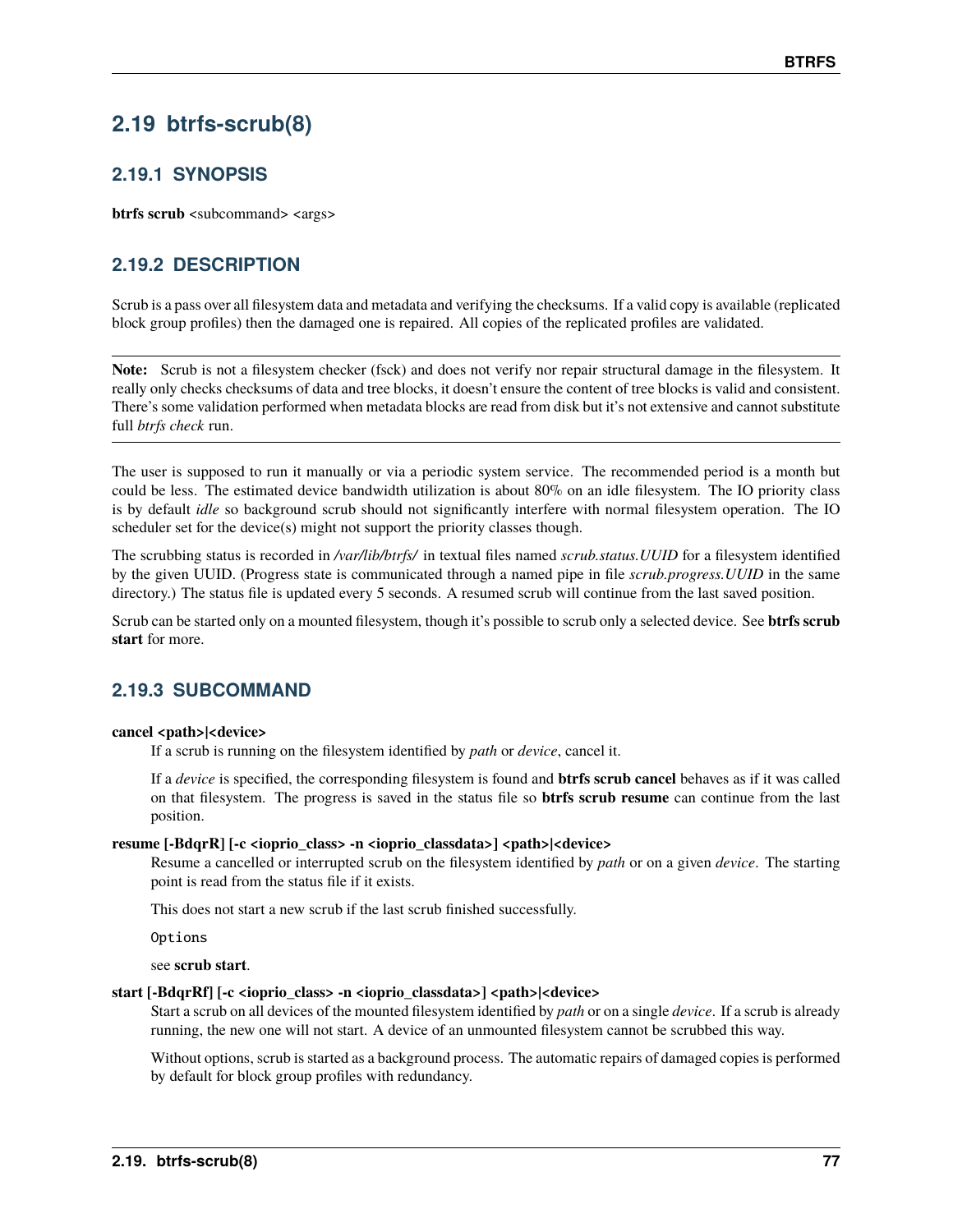The default IO priority of scrub is the idle class. The priority can be configured similar to the ionice(1) syntax using *-c* and *-n* options. Note that not all IO schedulers honor the ionice settings.

Options

| $-B$                                                                                       | do not background and print scrub statistics when finished                                                                                                                                                |  |
|--------------------------------------------------------------------------------------------|-----------------------------------------------------------------------------------------------------------------------------------------------------------------------------------------------------------|--|
| -d                                                                                         | print separate statistics for each device of the filesystem $(B \text{ only})$ at the end                                                                                                                 |  |
| $-r$                                                                                       | run in read-only mode, do not attempt to correct anything, can be run on a<br>read-only filesystem                                                                                                        |  |
| $-R$                                                                                       | raw print mode, print full data instead of summary                                                                                                                                                        |  |
| -c <ioprio_class></ioprio_class>                                                           | set IO priority class (see $i$ on $i$ ce $(1)$ manage)                                                                                                                                                    |  |
| -n <ioprio_classdata> set IO priority classdata (see ionice(1) manpage)</ioprio_classdata> |                                                                                                                                                                                                           |  |
| $-f$                                                                                       | force starting new scrub even if a scrub is already running, this can useful<br>when scrub status file is damaged and reports a running scrub although it is<br>not, but should not normally be necessary |  |
| -q                                                                                         | (deprecated) alias for global -q option                                                                                                                                                                   |  |

#### status [options] <path>|<device>

Show status of a running scrub for the filesystem identified by *path* or for the specified *device*.

If no scrub is running, show statistics of the last finished or cancelled scrub for that filesystem or device.

Options

| -d               | print separate statistics for each device of the filesystem                     |
|------------------|---------------------------------------------------------------------------------|
| $-R$             | print all raw statistics without postprocessing as returned by the status joctl |
| --raw            | print all numbers raw values in bytes without the $B$ suffix                    |
| --human-readable | print human friendly numbers, base 1024, this is the default                    |
| --iec            | select the 1024 base for the following options, according to the IEC standard   |
| $-Si$            | select the 1000 base for the following options, according to the SI standard    |
| --kbytes         | show sizes in KiB, or kB with --si                                              |
| --mbytes         | show sizes in MiB, or MB with --si                                              |
| --gbytes         | show sizes in GiB, or GB with --si                                              |
| --tbytes         | show sizes in TiB, or TB with --si                                              |

### **2.19.4 EXIT STATUS**

**btrfs scrub** returns a zero exit status if it succeeds. Non zero is returned in case of failure:

**1**

scrub couldn't be performed

**2**

there is nothing to resume

**3**

scrub found uncorrectable errors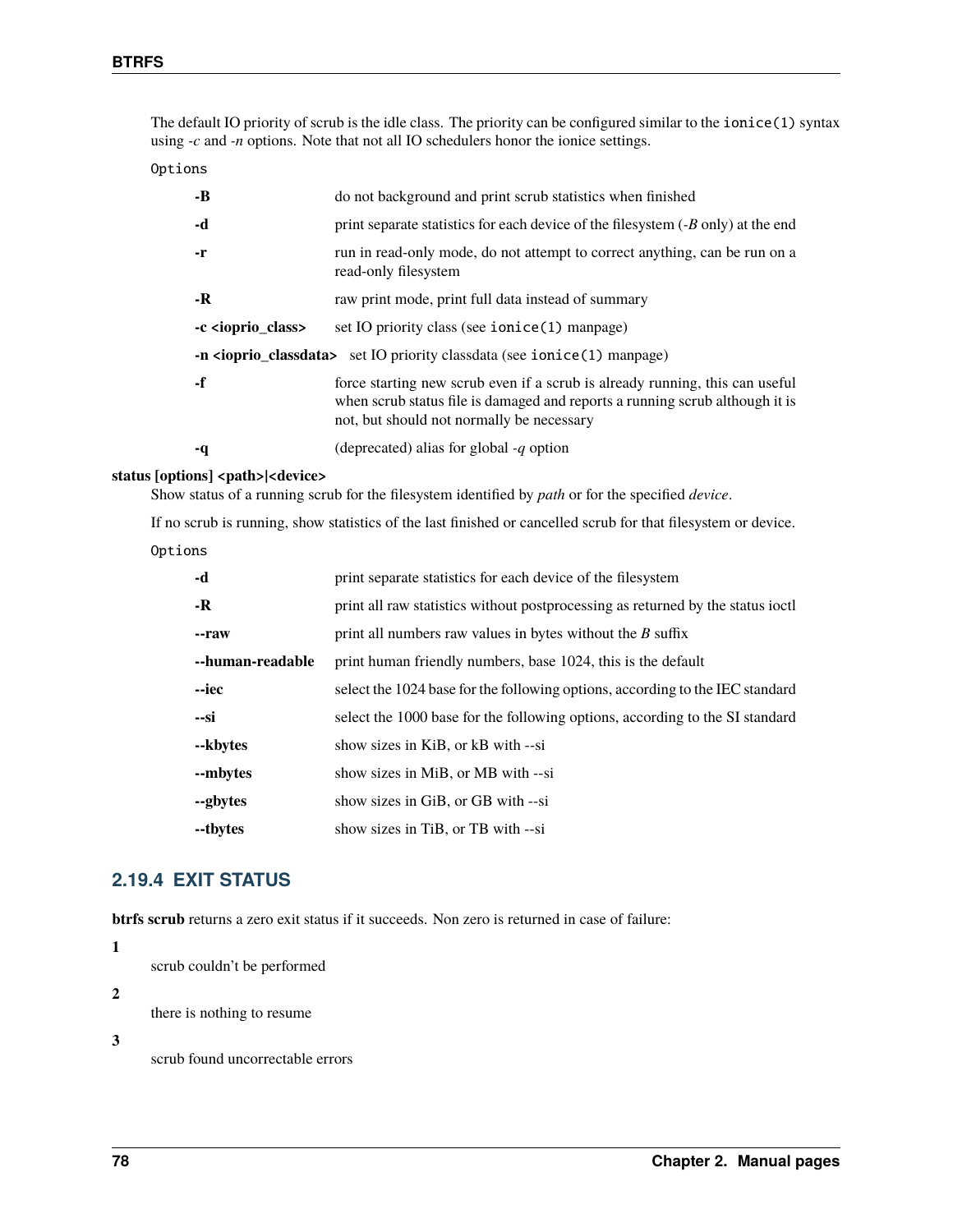### **2.19.5 AVAILABILITY**

**btrfs** is part of btrfs-progs. Please refer to the btrfs wiki <http://btrfs.wiki.kernel.org> for further details.

### **2.19.6 SEE ALSO**

mkfs.btrfs(8), ionice(1)

## **2.20 btrfs-select-super(8)**

### **2.20.1 SYNOPSIS**

**btrfs-select-super** -s number <device>

### **2.20.2 DESCRIPTION**

Destructively overwrite all copies of the superblock with a specified copy. This helps in certain cases, for example when write barriers were disabled during a power failure and not all superblocks were written, or if the primary superblock is damaged, eg. accidentally overwritten.

The filesystem specified by *device* must not be mounted.

**Note:** Prior to overwriting the primary superblock, please make sure that the backup copies are valid!

To dump a superblock use the **btrfs inspect-internal dump-super** command.

Then run the check (in the non-repair mode) using the command **btrfs check -s** where *-s* specifies the superblock copy to use.

Superblock copies exist in the following offsets on the device:

- primary: 64KiB (65536)
- 1st copy: 64MiB (67108864)
- 2nd copy: 256GiB (274877906944)

A superblock size is 4KiB (4096).

### **2.20.3 OPTIONS**

**-s|--super <N>**

use Nth superblock copy, valid values are 0 1 or 2 if the respective superblock offset is within the device size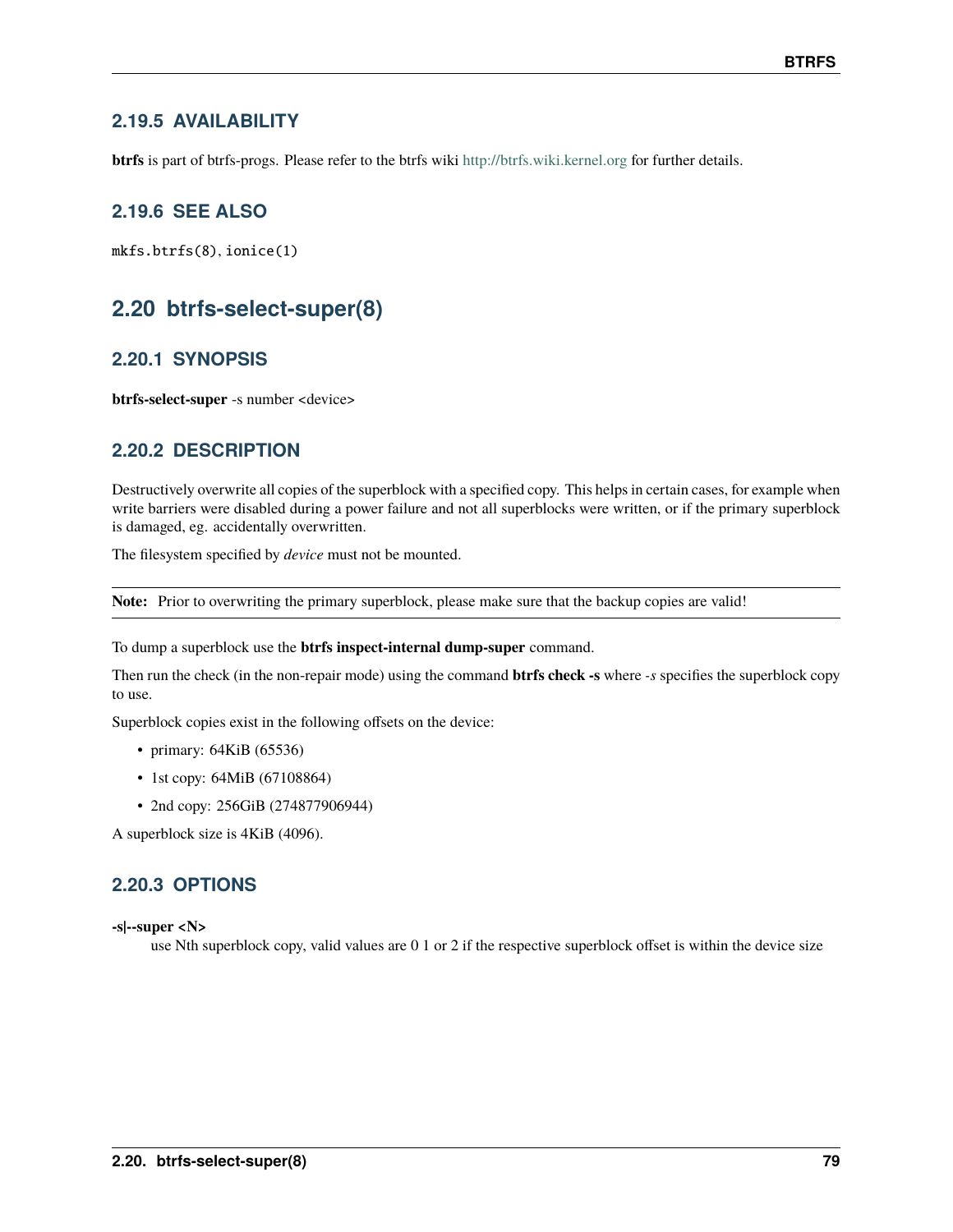### **2.20.4 SEE ALSO**

btrfs(8)

## **2.21 btrfs-send(8)**

### **2.21.1 SYNOPSIS**

**btrfs send** [-ve] [-p <parent>] [-c <clone-src>] [-f <outfile>] <subvol> [<subvol>...]

### **2.21.2 DESCRIPTION**

This command will generate a stream of instructions that describe changes between two subvolume snapshots. The stream can be consumed by the **btrfs receive** command to replicate the sent snapshot on a different filesystem. The command operates in two modes: full and incremental.

All snapshots involved in one send command must be read-only, and this status cannot be changed as long as there's a running send operation that uses the snapshot.

In the full mode, the entire snapshot data and metadata will end up in the stream.

In the incremental mode (options *-p* and *-c*), previously sent snapshots that are available on both the sending and receiving side can be used to reduce the amount of information that has to be sent to reconstruct the sent snapshot on a different filesystem.

The *-p <parent>* option can be omitted when *-c <clone-src>* options are given, in which case **btrfs send** will determine a suitable parent from among the clone sources.

You must not specify clone sources unless you guarantee that these snapshots are exactly in the same state on both sides--both for the sender and the receiver. For implications of changed read-write status of a received snapshot please see section *SUBVOLUME FLAGS* in btrfs-subvolume(8).

Options

| -е                         | if sending multiple subvolumes at once, use the new format and omit the 'end<br>emd' marker in the stream separating the subvolumes                |
|----------------------------|----------------------------------------------------------------------------------------------------------------------------------------------------|
| -p <parent></parent>       | send an incremental stream from <i>parent</i> to <i>subvol</i>                                                                                     |
| -c <clone-src></clone-src> | use this snapshot as a clone source for an incremental send (multiple allowed)                                                                     |
| -f <outfile></outfile>     | output is normally written to standard output so it can be, for example, piped to<br>btrfs receive. Use this option to write it to a file instead. |

**--no-data::**

send in *NO\_FILE\_DATA* mode

The output stream does not contain any file data and thus cannot be used to transfer changes. This mode is faster and is useful to show the differences in metadata.

**--proto <N>** use send protocol version N

The default is 1, which was the original protocol version. Version 2 encodes file data slightly more efficiently; it is also required for sending compressed data directly (see *--compressed-data*). Version 2 requires at least btrfs-progs 5.18 on both the sender and receiver and at least Linux 5.18 on the sender. Passing 0 means to use the highest version supported by the running kernel.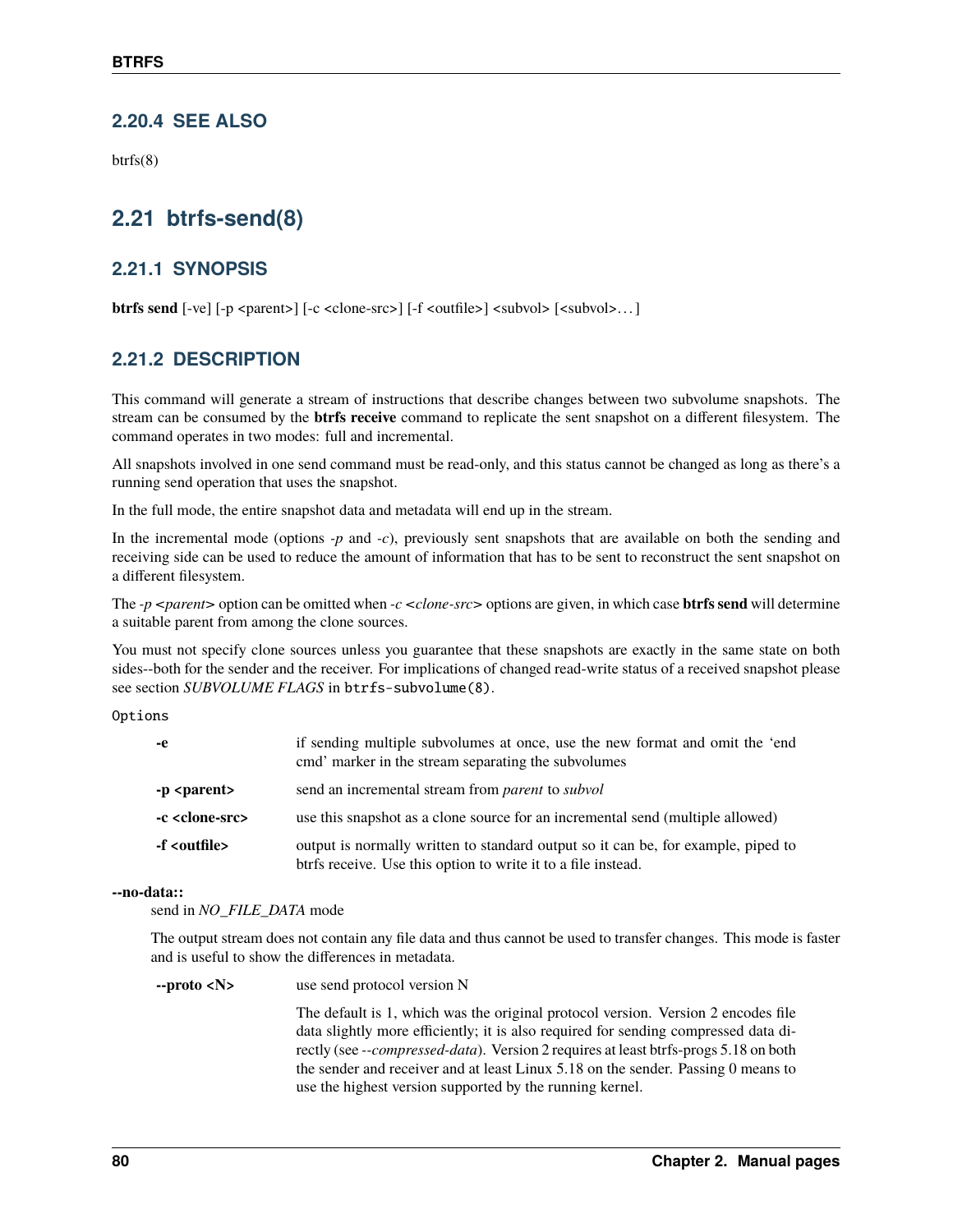|  | --compressed-data send data that is compressed on the filesystem directly without decompressing it |  |  |  |
|--|----------------------------------------------------------------------------------------------------|--|--|--|
|--|----------------------------------------------------------------------------------------------------|--|--|--|

If the receiver supports the *BTRFS\_IOC\_ENCODED\_WRITE* ioctl (added in Linux 5.18), it can also write it directly without decompressing it. Otherwise, the receiver will fall back to decompressing it and writing it normally.

This requires protocol version 2 or higher. If *--proto* was not used, then *- compressed-data* implies *--proto 2*.

#### **-q|--quiet**

(deprecated) alias for global *-q* option

#### **-v|--verbose**

(deprecated) alias for global *-v* option

#### Global options

#### **-q|--quiet**

suppress all messages except errors

#### **-v|--verbose**

increase output verbosity, print generated commands in a readable form

### **2.21.3 EXIT STATUS**

**btrfs send** returns a zero exit status if it succeeds. Non zero is returned in case of failure.

### **2.21.4 AVAILABILITY**

**btrfs** is part of btrfs-progs. Please refer to the btrfs wiki <http://btrfs.wiki.kernel.org> for further details.

### **2.21.5 SEE ALSO**

mkfs.btrfs(8), btrfs-receive(8), btrfs-subvolume(8)

## **2.22 btrfs-subvolume(8)**

### **2.22.1 SYNOPSIS**

**btrfs subvolume** <subcommand> [<args>]

### **2.22.2 DESCRIPTION**

**btrfs subvolume** is used to create/delete/list/show btrfs subvolumes and snapshots.

A BTRFS subvolume is a part of filesystem with its own independent file/directory hierarchy and inode number namespace. Subvolumes can share file extents. A snapshot is also subvolume, but with a given initial content of the original subvolume. A subvolume has always inode number 256.

**Note:** A subvolume in BTRFS is not like an LVM logical volume, which is block-level snapshot while BTRFS subvolumes are file extent-based.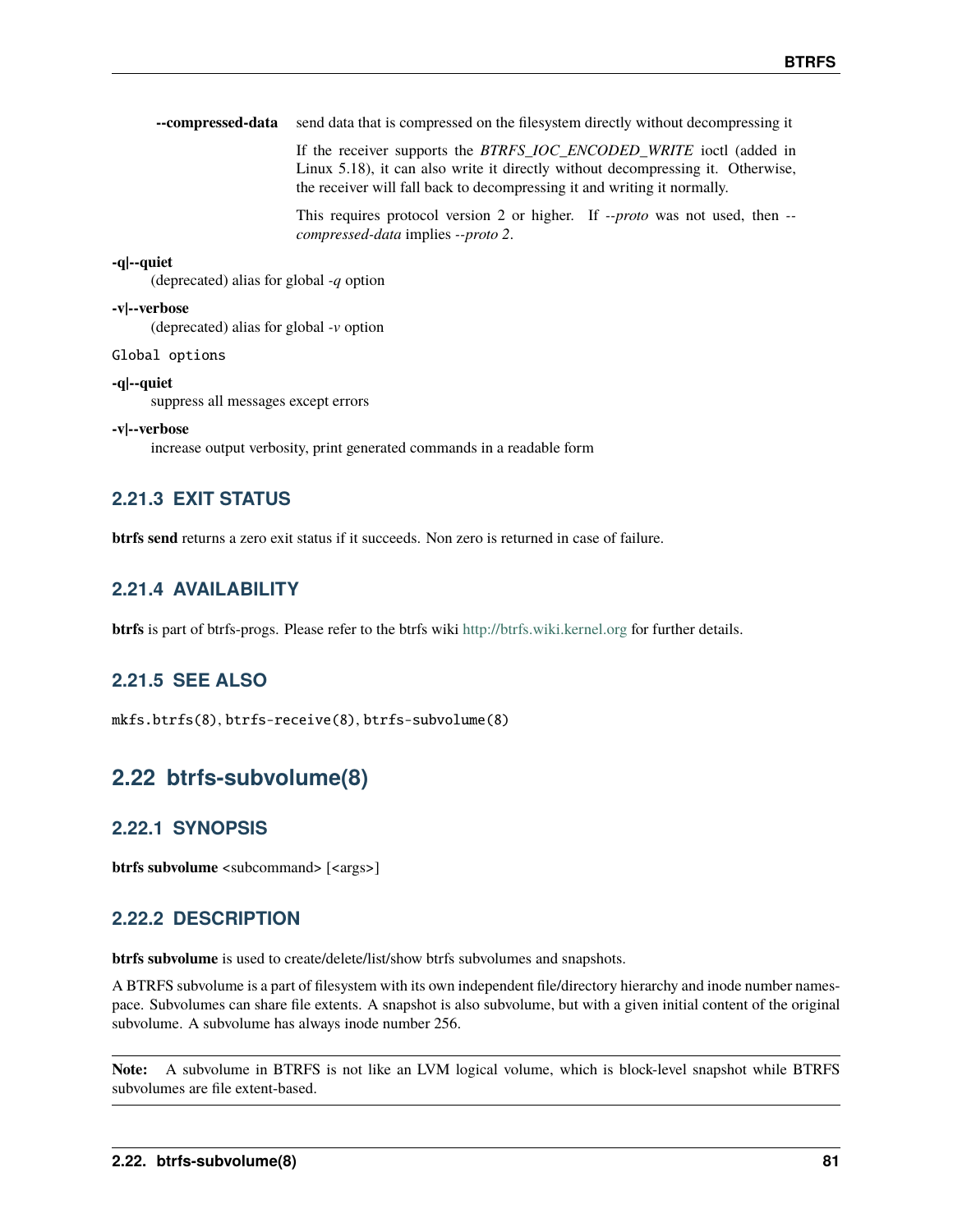A subvolume looks like a normal directory, with some additional operations described below. Subvolumes can be renamed or moved, nesting subvolumes is not restricted but has some implications regarding snapshotting. The numeric id (called *subvolid* or *rootid*) of the subvolume is persistent and cannot be changed.

A subvolume in BTRFS can be accessed in two ways:

- like any other directory that is accessible to the user
- like a separately mounted filesystem (options *subvol* or *subvolid*)

In the latter case the parent directory is not visible and accessible. This is similar to a bind mount, and in fact the subvolume mount does exactly that.

A freshly created filesystem is also a subvolume, called *top-level*, internally has an id 5. This subvolume cannot be removed or replaced by another subvolume. This is also the subvolume that will be mounted by default, unless the default subvolume has been changed (see btrfs subvolume set-default).

A snapshot is a subvolume like any other, with given initial content. By default, snapshots are created read-write. File modifications in a snapshot do not affect the files in the original subvolume.

Subvolumes can be given capacity limits, through the qgroups/quota facility, but otherwise share the single storage pool of the whole btrfs filesystem. They may even share data between themselves (through deduplication or snapshotting).

**Note:** A snapshot is not a backup: snapshots work by use of BTRFS' copy-on-write behaviour. A snapshot and the original it was taken from initially share all of the same data blocks. If that data is damaged in some way (cosmic rays, bad disk sector, accident with dd to the disk), then the snapshot and the original will both be damaged. Snapshots are useful to have local online "copies" of the filesystem that can be referred back to, or to implement a form of deduplication, or to fix the state of a filesystem for making a full backup without anything changing underneath it. They do not in themselves make your data any safer.

### **2.22.3 Subvolume flags**

The subvolume flag currently implemented is the *ro* property (read-only status). Read-write subvolumes have that set to *false*, snapshots as *true*. In addition to that, a plain snapshot will also have last change generation and creation generation equal.

Read-only snapshots are building blocks of incremental send (see btrfs-send(8)) and the whole use case relies on unmodified snapshots where the relative changes are generated from. Thus, changing the subvolume flags from read-only to read-write will break the assumptions and may lead to unexpected changes in the resulting incremental stream.

A snapshot that was created by send/receive will be read-only, with different last change generation, read-only and with set *received\_uuid* which identifies the subvolume on the filesystem that produced the stream. The use case relies on matching data on both sides. Changing the subvolume to read-write after it has been received requires to reset the *received\_uuid*. As this is a notable change and could potentially break the incremental send use case, performing it by **btrfs property set** requires force if that is really desired by user.

**Note:** The safety checks have been implemented in 5.14.2, any subvolumes previously received (with a valid *received\_uuid*) and read-write status may exist and could still lead to problems with send/receive. You can use **btrfs subvolume show** to identify them. Flipping the flags to read-only and back to read-write will reset the *received\_uuid* manually. There may exist a convenience tool in the future.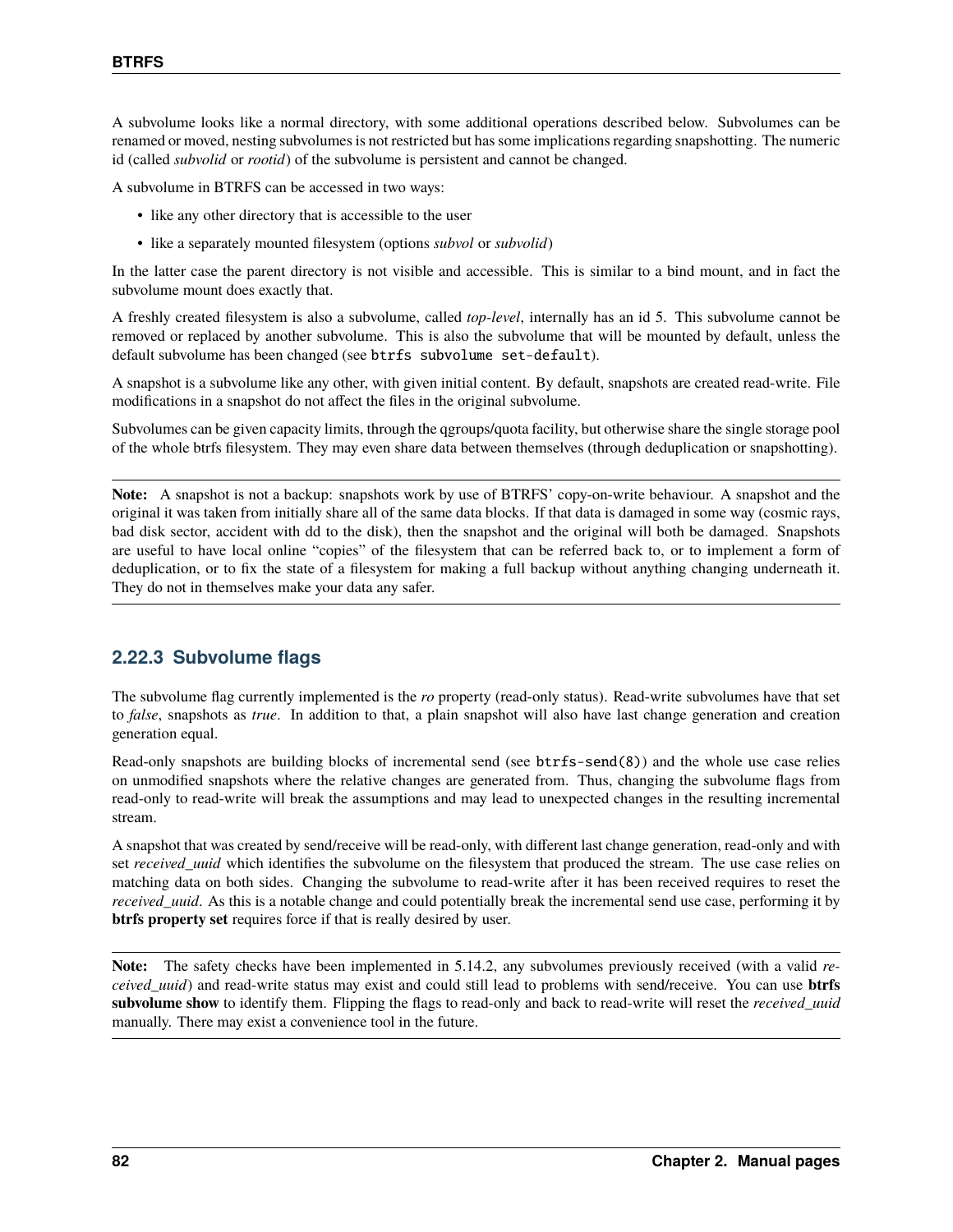### **2.22.4 Nested subvolumes**

There are no restrictions for subvolume creation, so it's up to the user how to organize them, whether to have a flat layout (all subvolumes are direct descendants of the toplevel one), or nested.

What should be mentioned early is that a snapshotting is not recursive, so a subvolume or a snapshot is effectively a barrier and no files in the nested appear in the snapshot. Instead there's a stub subvolume (also sometimes **empty subvolume** with the same name as original subvolume, with inode number 2). This can be used intentionally but could be confusing in case of nested layouts.

#### **Case study: system root layouts**

There are two ways how the system root directory and subvolume layout could be organized. The interesting usecase for root is to allow rollbacks to previous version, as one atomic step. If the entire filesystem hierarchy starting in "/" is in one subvolume, taking snapshot will encompass all files. This is easy for the snapshotting part but has undesirable consequences for rollback. For example, log files would get rolled back too, or any data that are stored on the root filesystem but are not meant to be rolled back either (database files, VM images, . . . ).

Here we could utilize the snapshotting barrier mentioned above, each directory that stores data to be preserved accross rollbacks is it's own subvolume. This could be eg. /var. Further more-fine grained partitioning could be done, eg. adding separate subvolumes for /var/log, /var/cache etc.

That there are separate subvolumes requrires separate actions to take the snapshots (here it gets disconnected from the system root snapshots). This needs to be taken care of by system tools, installers together with selection of which directories are highly recommended to be separate subvolumes.

### **2.22.5 Mount options**

Mount options are of two kinds, generic (that are handled by VFS layer) and specific, handled by the filesystem. The following list shows which are applicable to individual subvolume mounts, while there are more options that always affect the whole filesystem:

- generic: noatime/relatime/. . . , nodev, nosuid, ro, rw, dirsync
- fs-specific: compress, autodefrag, nodatacow, nodatasum

An example of whole filesystem options is eg. *space\_cache*, *rescue*, *device*, *skip\_balance*, etc. The exceptional options are *subvol* and *subvolid* that are actually used for mounting a given subvolume and can be specified only once for the mount.

Subvolumes belong to a single filesystem and as implemented now all share the same specific mount options, changes done by remount have immediate effect. This may change in the future.

Mounting a read-write snapshot as read-only is possible and will not chnange the *ro* property and flag of the subvolume.

The name of the mounted subvolume is stored in file /proc/self/mounts in the 4th column:

27 21 0:19 /subv1 /mnt rw,relatime - btrfs /dev/sda rw,space\_cache  $A A A A A A A$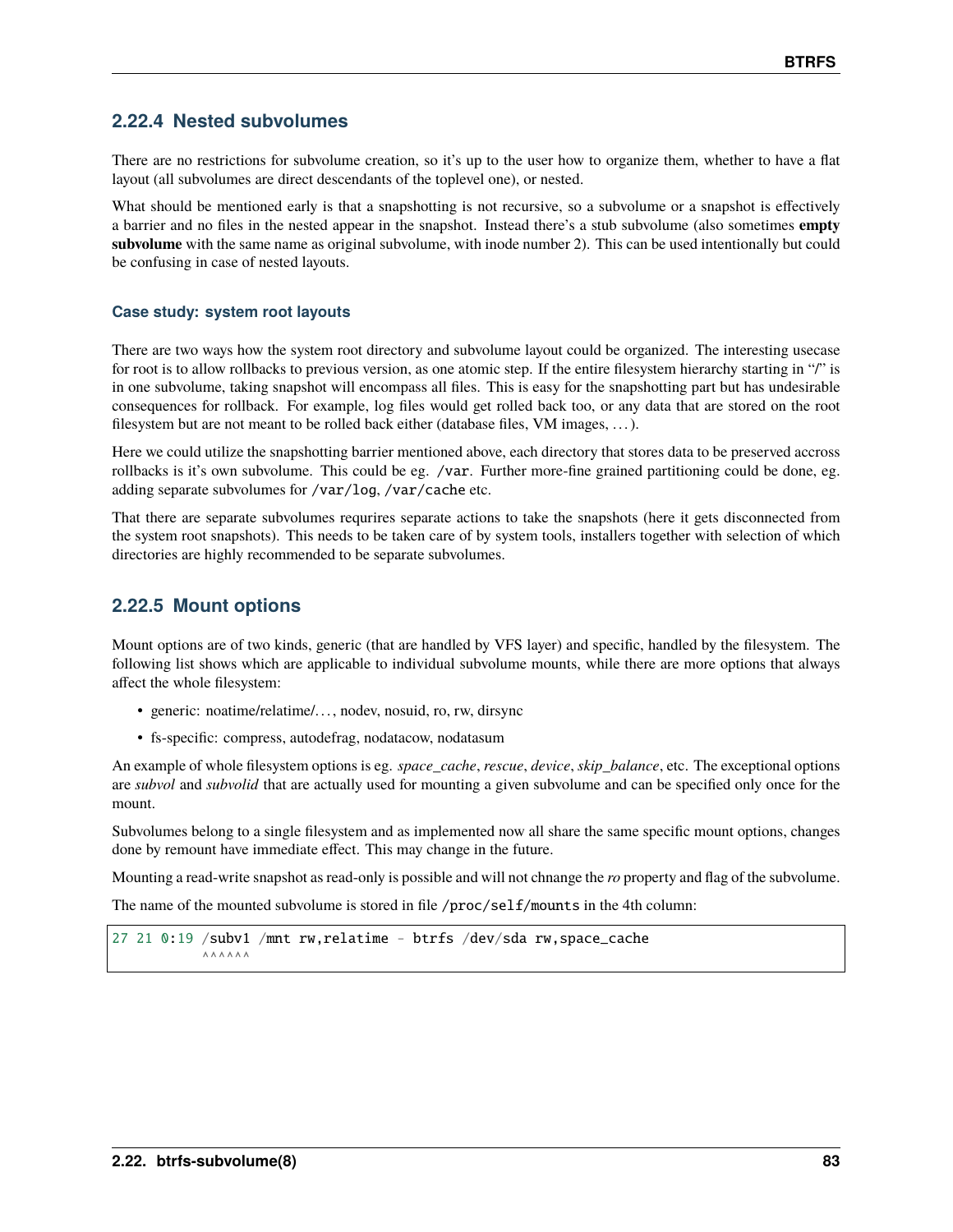### **2.22.6 Inode numbers**

A proper subvolume has always inode number 256. If a subvolume is nested and then a snapshot is taken, then the cloned directory entry representing the subvolume becomes empty and the inode has number 2. All other files and directories in the target snapshot preserve their original inode numbers.

**Note:** Inode number is not a filesystem-wide unique identifier, some applications assume that. Please user pair *subvolumeid:inodenumber* for that purpose.

### **2.22.7 Performance**

Subvolume creation needs to flush dirty data that belong to the subvolume, this step may take some time, otherwise once there's nothing else to do, the snapshot is instant and in the metadata it only creates a new tree root copy.

Snapshot deletion has two phases: first its directory is deleted and the subvolume is added to a list, then the list is processed one by one and the data related to the subvolume get deleted. This is usually called *cleaning* and can take some time depending on the amount of shared blocks (can be a lot of metadata updates), and the number of currently queued deleted subvolumes.

### **2.22.8 SUBVOLUME AND SNAPSHOT**

A subvolume is a part of filesystem with its own independent file/directory hierarchy. Subvolumes can share file extents. A snapshot is also subvolume, but with a given initial content of the original subvolume.

**Note:** A subvolume in btrfs is not like an LVM logical volume, which is block-level snapshot while btrfs subvolumes are file extent-based.

A subvolume looks like a normal directory, with some additional operations described below. Subvolumes can be renamed or moved, nesting subvolumes is not restricted but has some implications regarding snapshotting.

A subvolume in btrfs can be accessed in two ways:

- like any other directory that is accessible to the user
- like a separately mounted filesystem (options *subvol* or *subvolid*)

In the latter case the parent directory is not visible and accessible. This is similar to a bind mount, and in fact the subvolume mount does exactly that.

A freshly created filesystem is also a subvolume, called *top-level*, internally has an id 5. This subvolume cannot be removed or replaced by another subvolume. This is also the subvolume that will be mounted by default, unless the default subvolume has been changed (see subcommand *set-default*).

A snapshot is a subvolume like any other, with given initial content. By default, snapshots are created read-write. File modifications in a snapshot do not affect the files in the original subvolume.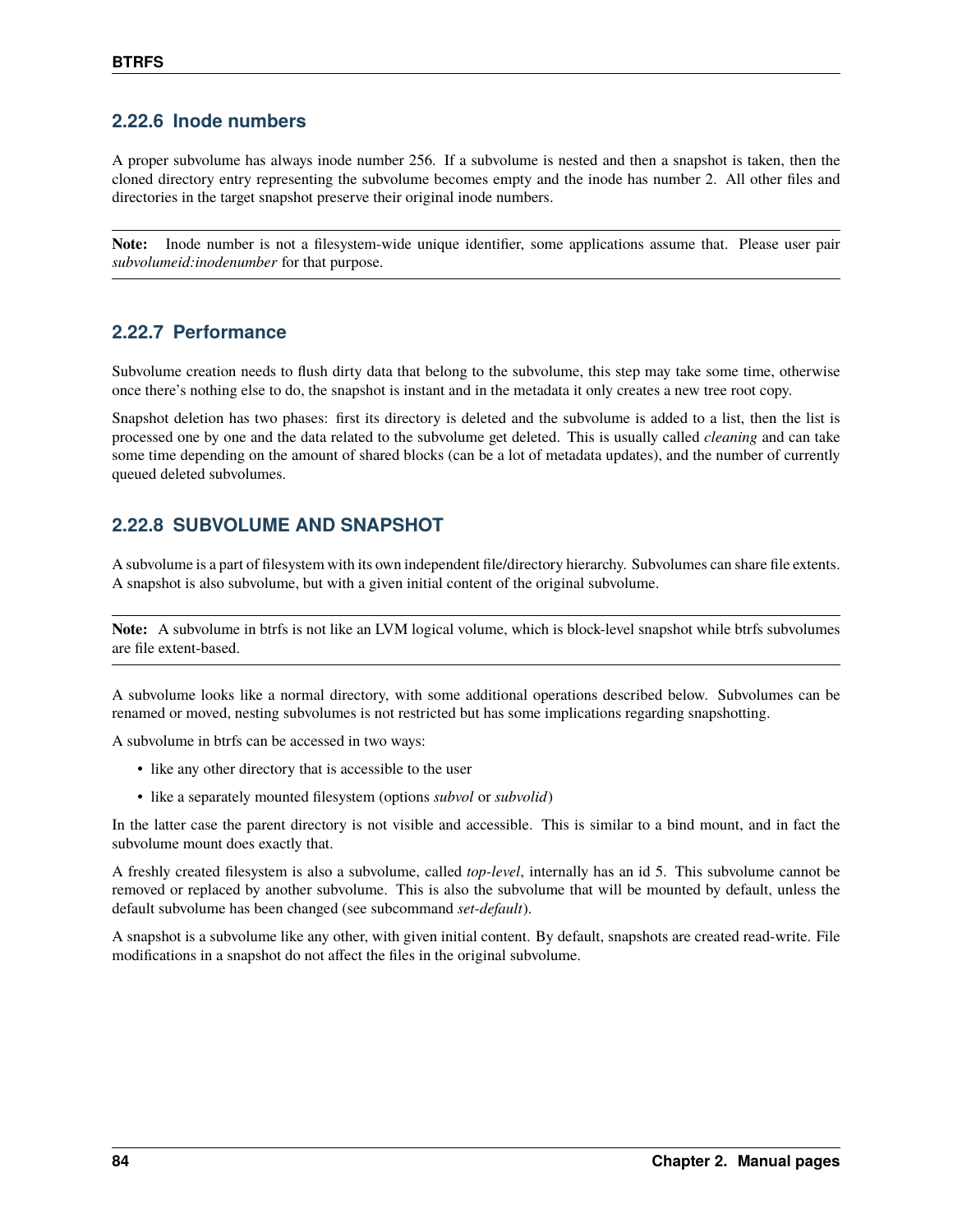### **2.22.9 SUBCOMMAND**

#### **create [-i <qgroupid>] [<dest>/]<name>**

Create a subvolume *name* in *dest*.

If *dest* is not given, subvolume *name* will be created in the current directory.

Options

**-i <qgroupid>** Add the newly created subvolume to a qgroup. This option can be given multiple times.

#### **delete [options] [<subvolume> [<subvolume>. . . ]], delete -i|--subvolid <subvolid> <path>**

Delete the subvolume(s) from the filesystem.

If *subvolume* is not a subvolume, btrfs returns an error but continues if there are more arguments to process.

If *--subvolid* is used, *path* must point to a btrfs filesystem. See btrfs subvolume list or btrfs inspect-internal rootid how to get the subvolume id.

The corresponding directory is removed instantly but the data blocks are removed later in the background. The command returns immediately. See btrfs subvolume sync how to wait until the subvolume gets completely removed.

The deletion does not involve full transaction commit by default due to performance reasons. As a consequence, the subvolume may appear again after a crash. Use one of the *--commit* options to wait until the operation is safely stored on the device.

The default subvolume (see btrfs subvolume set-default) cannot be deleted and returns error (EPERM) and this is logged to the system log. A subvolume that's currently involved in send (see btrfs send) also cannot be deleted until the send is finished. This is also logged in the system log.

#### Options

#### **-c|--commit-after**

wait for transaction commit at the end of the operation.

#### **-C|--commit-each**

wait for transaction commit after deleting each subvolume.

#### **-i|--subvolid <subvolid>**

subvolume id to be removed instead of the <path> that should point to the filesystem with the subvolume

#### **-v|--verbose**

(deprecated) alias for global *-v* option

#### **find-new <subvolume> <last\_gen>**

List the recently modified files in a subvolume, after *last\_gen* generation.

#### **get-default <path>**

Get the default subvolume of the filesystem *path*.

The output format is similar to **subvolume list** command.

#### **list [options] [-G [+|-]<value>] [-C [+|-]<value>] [--sort=rootid,gen,ogen,path] <path>**

List the subvolumes present in the filesystem *path*.

For every subvolume the following information is shown by default:

ID *ID* gen *generation* top level *parent\_ID* path *path*

where *ID* is subvolume's (root)id, *generation* is an internal counter which is updated every transaction, *parent\_ID* is the same as the parent subvolume's id, and *path* is the relative path of the subvolume to the top level subvolume.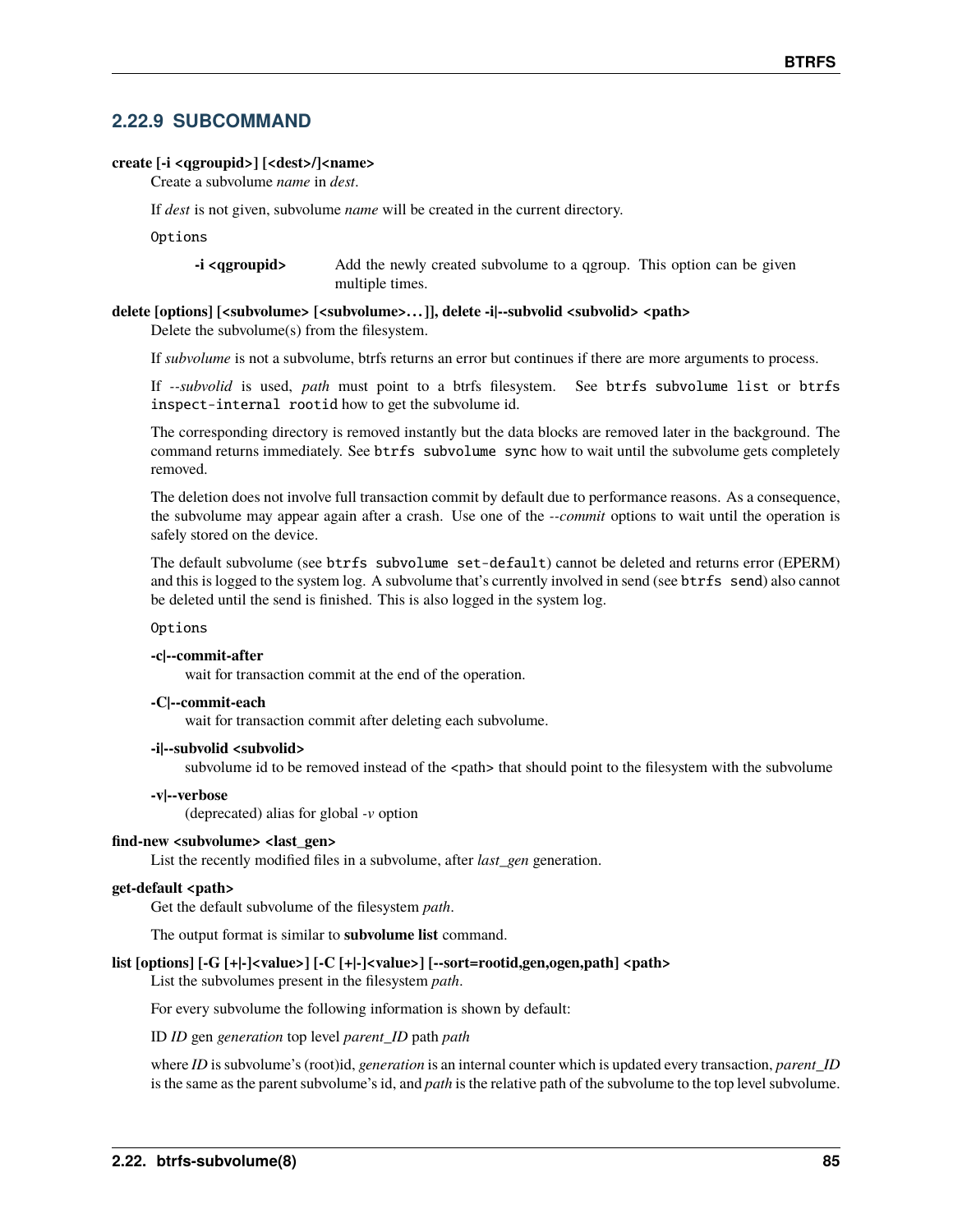| option.          | The subvolume's ID may be used by the subvolume set-default command, or at mount time via the <i>subvolid</i> =                          |
|------------------|------------------------------------------------------------------------------------------------------------------------------------------|
| Options          |                                                                                                                                          |
| Path filtering:  |                                                                                                                                          |
| $-0$             | print only subvolumes below specified <path>.</path>                                                                                     |
| -a               | print all the subvolumes in the filesystem and distinguish between absolute<br>and relative path with respect to the given <i>path</i> . |
| Field selection: |                                                                                                                                          |
| -p               | print the parent ID ( <i>parent</i> here means the subvolume which contains this<br>subvolume).                                          |
| -c               | print the ogeneration of the subvolume, aliases: ogen or origin generation.                                                              |
| -g               | print the generation of the subvolume (default).                                                                                         |
| -u               | print the UUID of the subvolume.                                                                                                         |
| -q               | print the parent UUID of the subvolume (parent here means subvolume of<br>which this subvolume is a snapshot).                           |
| $-R$             | print the UUID of the sent subvolume, where the subvolume is the result of<br>a receive operation.                                       |
| Type filtering:  |                                                                                                                                          |
| $-S$             | only snapshot subvolumes in the filesystem will be listed.                                                                               |
| -r               | only readonly subvolumes in the filesystem will be listed.                                                                               |
| -d               | list deleted subvolumes that are not yet cleaned.                                                                                        |
|                  |                                                                                                                                          |

Other:

#### Sorting:

By default the subvolumes will be sorted by subvolume ID ascending.

#### **-G [+|-]<value>**

list subvolumes in the filesystem that its generation is  $>=$ ,  $<=$  or  $=$  value. '+' means  $>=$  value, '-' means  $<=$ value, If there is neither  $'+'$  nor  $-$ , it means = value.

#### **-C [+|-]<value>**

list subvolumes in the filesystem that its ogeneration is  $\geq$ ,  $\leq$  or = value. The usage is the same to *-G* option.

#### **--sort=rootid,gen,ogen,path**

list subvolumes in order by specified items. you can add *+* or *-* in front of each items, *+* means ascending, *-* means descending. The default is ascending.

for *--sort* you can combine some items together by *,*, just like *--sort=+ogen,-gen,path,rootid*.

#### **set-default [<subvolume>|<id> <path>]**

Set the default subvolume for the (mounted) filesystem.

Set the default subvolume for the (mounted) filesystem at *path*. This will hide the top-level subvolume (i.e. the one mounted with *subvol=/* or *subvolid=5*). Takes action on next mount.

There are two ways how to specify the subvolume, by *id* or by the *subvolume* path. The id can be obtained from **btrfs subvolume list**, **btrfs subvolume show** or **btrfs inspect-internal rootid**.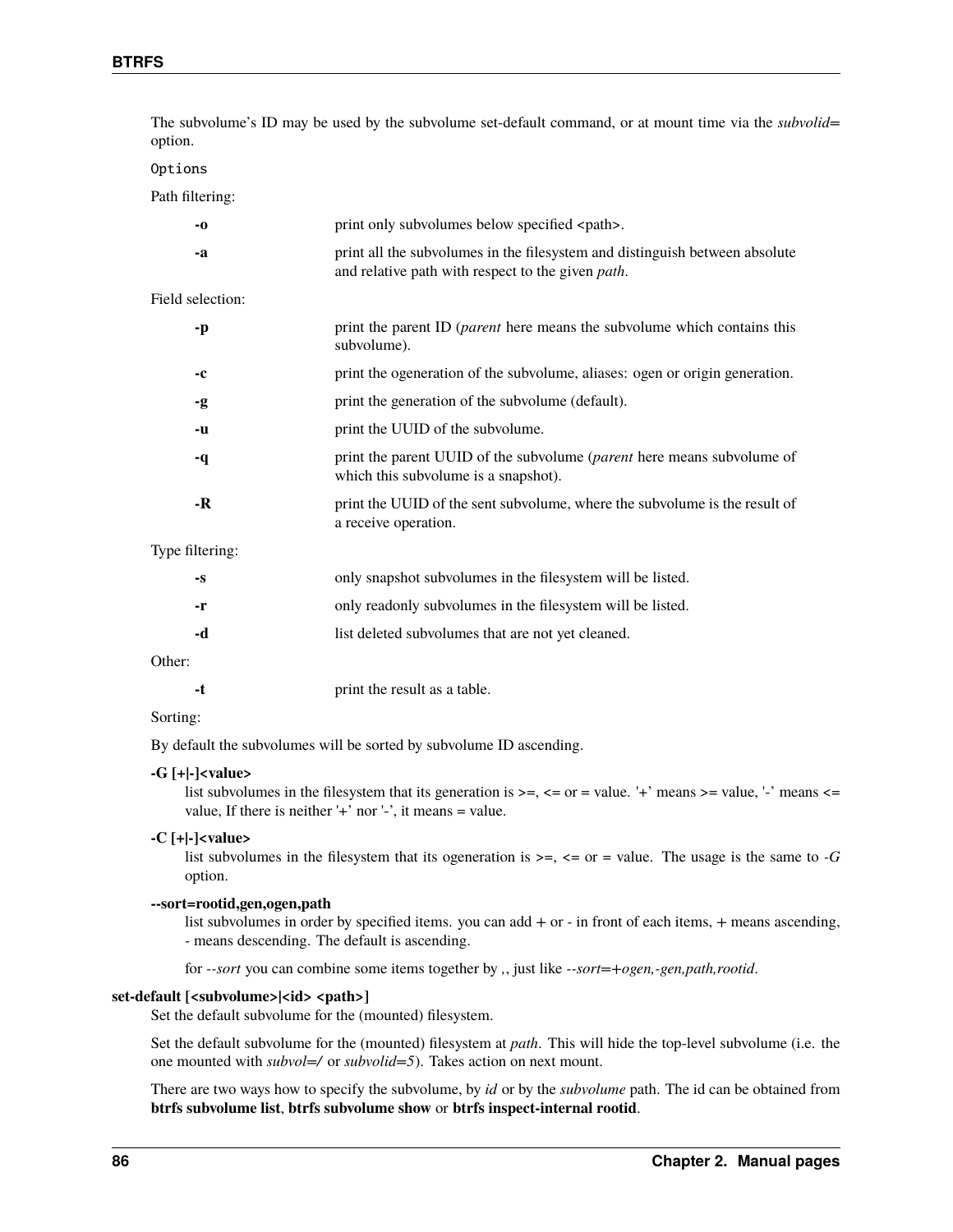#### show [options] <path>

Show more information about a subvolume (UUIDs, generations, times, flags, related snapshots).

| /mnt/btrfs/subvolume |                                      |
|----------------------|--------------------------------------|
| Name:                | subvolume                            |
| UUID:                | 5e076a14-4e42-254d-ac8e-55bebea982d1 |
| Parent UUID:         |                                      |
| Received UUID:       |                                      |
| Creation time:       | $2018 - 01 - 01$ 12:34:56 $+0000$    |
| Subvolume ID:        | 79                                   |
| Generation:          | 2844                                 |
| Gen at creation:     | 2844                                 |
| Parent ID:           | 5                                    |
| Top level ID:        | 5                                    |
| Flags:               |                                      |
| $S$ napshot $(s)$ :  |                                      |
|                      |                                      |

#### Options

#### **-r|--rootid <ID>**

show details about subvolume with root *ID*, looked up in *path*

#### **-u|--uuid UUID**

show details about subvolume with the given *UUID*, looked up in *path*

#### **snapshot [-r] [-i <qgroupid>] <source> <dest>|[<dest>/]<name>**

Create a snapshot of the subvolume *source* with the name *name* in the *dest* directory.

If only *dest* is given, the subvolume will be named the basename of *source*. If *source* is not a subvolume, btrfs returns an error.

#### Options

| -r                       | Make the new snapshot read only.                                                         |
|--------------------------|------------------------------------------------------------------------------------------|
| -i <ggroupid></ggroupid> | Add the newly created subvolume to a ggroup. This option can be given<br>multiple times. |

#### **sync <path> [subvolid. . . ]**

Wait until given subvolume(s) are completely removed from the filesystem after deletion. If no subvolume id is given, wait until all current deletion requests are completed, but do not wait for subvolumes deleted in the meantime.

#### Options

**-s <N>** sleep N seconds between checks (default: 1)

#### **2.22.10 EXAMPLES**

#### **Deleting a subvolume**

If we want to delete a subvolume called *foo* from a btrfs volume mounted at */mnt/bar* we could run the following:

btrfs subvolume delete /mnt/bar/foo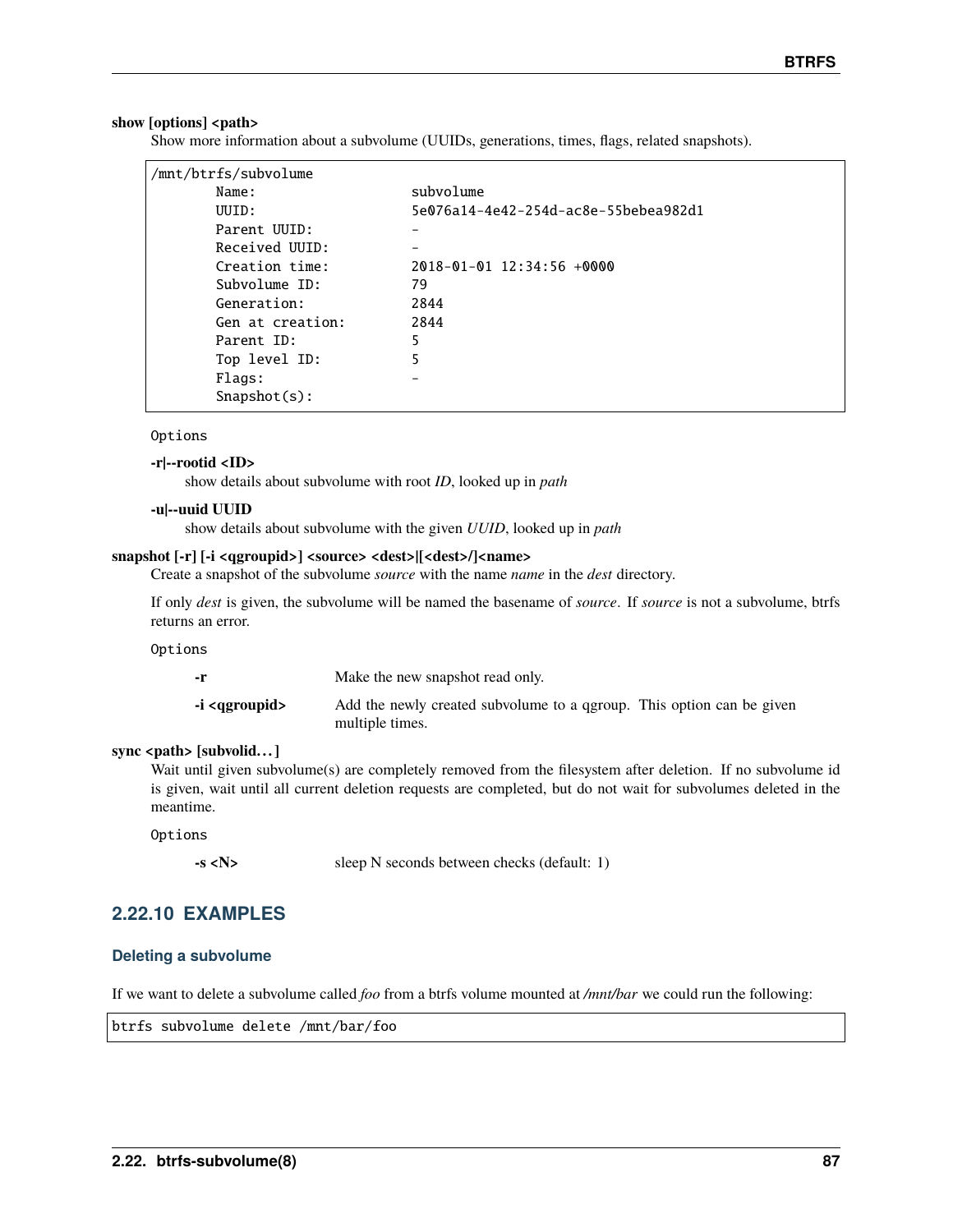### **2.22.11 EXIT STATUS**

**btrfs subvolume** returns a zero exit status if it succeeds. A non-zero value is returned in case of failure.

### **2.22.12 AVAILABILITY**

**btrfs** is part of btrfs-progs. Please refer to the btrfs wiki <http://btrfs.wiki.kernel.org> for further details.

### **2.22.13 SEE ALSO**

mkfs.btrfs(8), mount(8), btrfs-quota(8), btrfs-qgroup(8), btrfs-send(8)

## **2.23 btrfstune(8)**

### **2.23.1 SYNOPSIS**

**btrfstune** [options] <device> [<device>. . . ]

### **2.23.2 DESCRIPTION**

**btrfstune** can be used to enable, disable, or set various filesystem parameters. The filesystem must be unmounted.

The common usecase is to enable features that were not enabled at mkfs time. Please make sure that you have kernel support for the features. You can find a complete list of features and kernel version of their introduction at [https://](https://btrfs.wiki.kernel.org/index.php/Changelog#By_feature) [btrfs.wiki.kernel.org/index.php/Changelog#By\\_feature](https://btrfs.wiki.kernel.org/index.php/Changelog#By_feature) . Also, the manual page mkfs.btrfs(8) contains more details about the features.

Some of the features could be also enabled on a mounted filesystem by other means. Please refer to the *FILESYSTEM FEATURES* in btrfs(5).

### **2.23.3 OPTIONS**

| -f       | Allow dangerous changes, e.g. clear the seeding flag or change fsid. Make sure<br>that you are aware of the dangers.                                                                                                                       |
|----------|--------------------------------------------------------------------------------------------------------------------------------------------------------------------------------------------------------------------------------------------|
| -m       | (since kernet: 5.0)                                                                                                                                                                                                                        |
|          | change fsid stored as 'metadata_uuid' to a randomly generated UUID, see also<br>$\cdot$ -U'                                                                                                                                                |
| $-M U U$ | (since kernet: 5.0)                                                                                                                                                                                                                        |
|          | change fsid stored as <i>metadata_uuid</i> to a given UUID, see also - <i>U</i>                                                                                                                                                            |
|          | The metadata uuid is stored only in the superblock and is a backward incompati-<br>ble change. The fsid in metadata blocks remains unchanged and is not overwritten,<br>thus the whole operation is significantly faster than - <i>U</i> . |
|          | The new metadata_uuid can be used for mount by UUID and is also used to iden-<br>tify devices of a multi-device filesystem.                                                                                                                |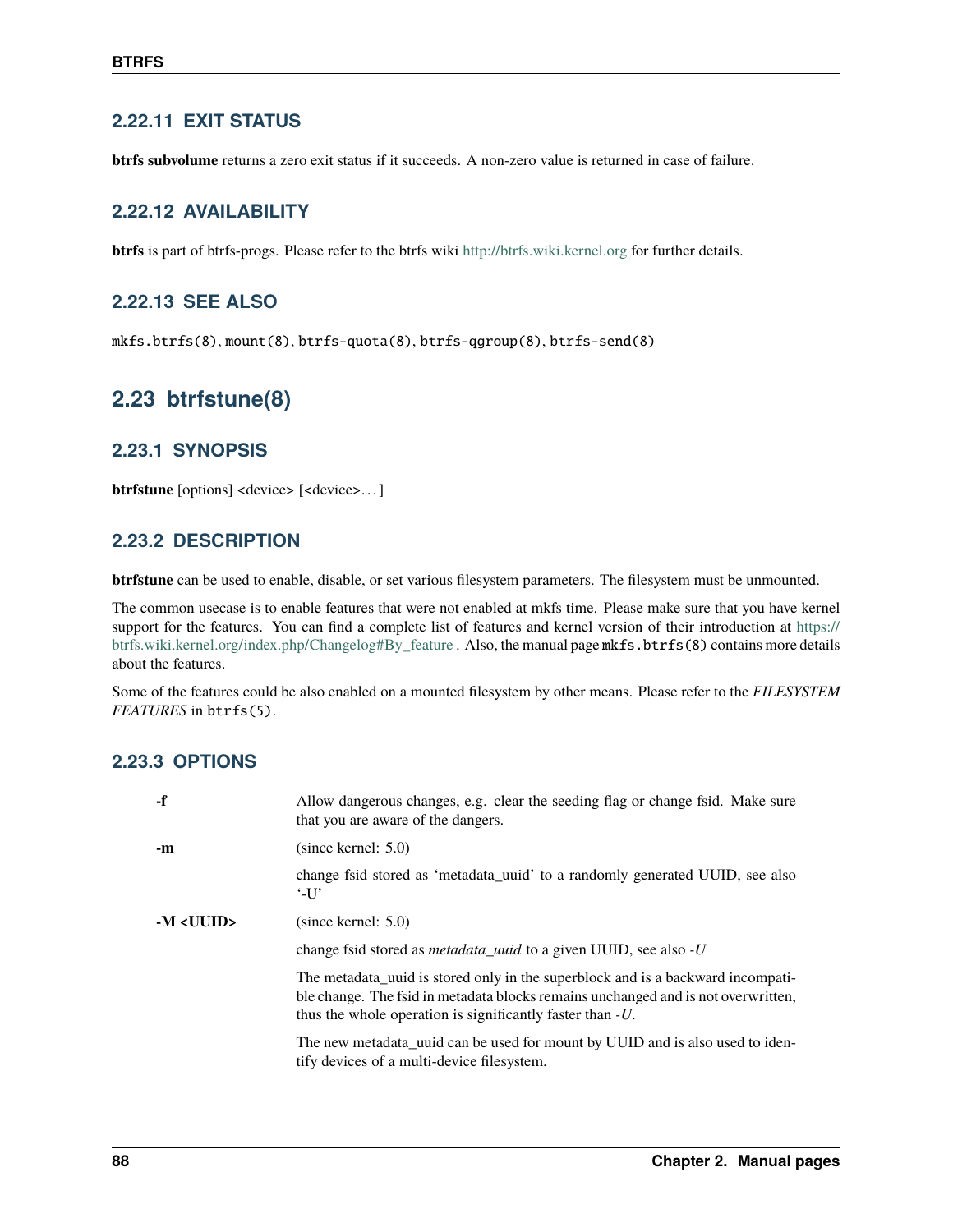| -n               | (since kernet: 3.14)                                                                                                                                                                                                                                                                                       |
|------------------|------------------------------------------------------------------------------------------------------------------------------------------------------------------------------------------------------------------------------------------------------------------------------------------------------------|
|                  | Enable no-holes feature (more efficient representation of file holes), enabled by<br>mkfs feature <i>no-holes</i> .                                                                                                                                                                                        |
| -r               | (since kernel: 3.7)                                                                                                                                                                                                                                                                                        |
|                  | Enable extended inode refs (hardlink limit per file in a directory is 65536), enabled<br>by mkfs feature extref.                                                                                                                                                                                           |
| $-S < 0 1>$      | Enable seeding on a given device. Value 1 will enable seeding, 0 will disable it. A<br>seeding filesystem is forced to be mounted read-only. A new device can be added<br>to the filesystem and will capture all writes keeping the seeding device intact. See<br>also section SEEDING DEVICE in btrfs(5). |
|                  | Clearing the seeding flag on a device may be dangerous. If a<br><b>Warning:</b><br>previously-seeding device is changed, all filesystems that used that device will<br>become unmountable. Setting the seeding flag back will not fix that.                                                                |
|                  | A valid usecase is 'seeding device as a base image'. Clear the seeding flag,<br>update the filesystem and make it seeding again, provided that it's OK to throw<br>away all filesystems built on top of the previous base.                                                                                 |
| -u               | Change fsid to a randomly generated UUID or continue previous fsid change op-<br>eration in case it was interrupted.                                                                                                                                                                                       |
| -U <uuid></uuid> | Change fsid to 'UUID' in all metadata blocks.                                                                                                                                                                                                                                                              |
|                  | The UUID should be a 36 bytes string in print $f(3)$ format "%08x-%04x-%04x-<br>%04x-%012x". If there is a previous unfinished fsid change, it will continue only<br>if the $UUID$ matches the unfinished one or if you use the option $-u$ .                                                              |
|                  | All metadata blocks are rewritten, this may take some time, but the final filesystem<br>compatibility is unaffected, unlike -M.                                                                                                                                                                            |
|                  |                                                                                                                                                                                                                                                                                                            |
|                  | Warning: Cancelling or interrupting a UUID change operation will make<br>the filesystem temporarily unmountable. To fix it, rerun btrfstune -u and let it<br>complete.                                                                                                                                     |
| -X               | (since kernet: 3.10)                                                                                                                                                                                                                                                                                       |

All newly created extents will use the new representation. To completely switch the entire filesystem, run a full balance of the metadata. Please refer to btrfs-balance(8).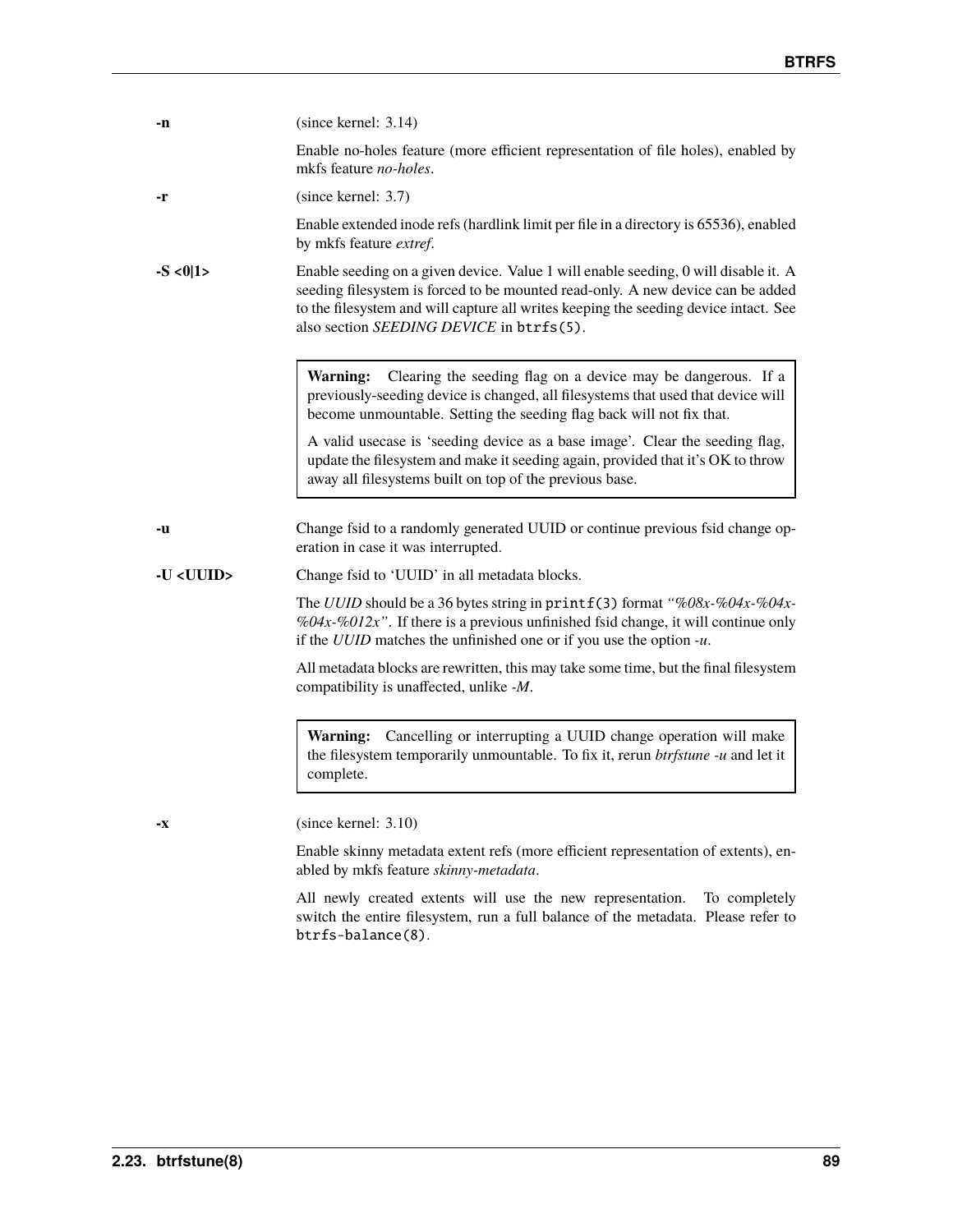### **2.23.4 EXIT STATUS**

**btrfstune** returns 0 if no error happened, 1 otherwise.

## **2.23.5 COMPATIBILITY NOTE**

This deprecated tool exists for historical reasons but is still in use today. Its functionality will be merged to the main tool, at which time **btrfstune** will be declared obsolete and scheduled for removal.

### **2.23.6 SEE ALSO**

btrfs(5), btrfs-balance(8), mkfs.btrfs(8)

# **2.24 fsck.btrfs(8)**

### **2.24.1 SYNOPSIS**

**fsck.btrfs** [-aApy] [<device>. . . ]

### **2.24.2 DESCRIPTION**

**fsck.btrfs** is a type of utility that should exist for any filesystem and is called during system setup when the corresponding /etc/fstab entries contain non-zero value for *fs\_passno*, see fstab(5) for more.

Traditional filesystems need to run their respective fsck utility in case the filesystem was not unmounted cleanly and the log needs to be replayed before mount. This is not needed for BTRFS. You should set fs\_passno to 0.

If you wish to check the consistency of a BTRFS filesystem or repair a damaged filesystem, see btrfs-check(8). By default filesystem consistency is checked, the repair mode is enabled via the *--repair* option (use with care!).

### **2.24.3 OPTIONS**

The options are all the same and detect if **fsck.btrfs** is executed in non-interactive mode and exits with success, otherwise prints a message about btrfs check.

### **2.24.4 EXIT STATUS**

There are two possible exit codes returned:

#### **0**

No error

**8**

Operational error, eg. device does not exist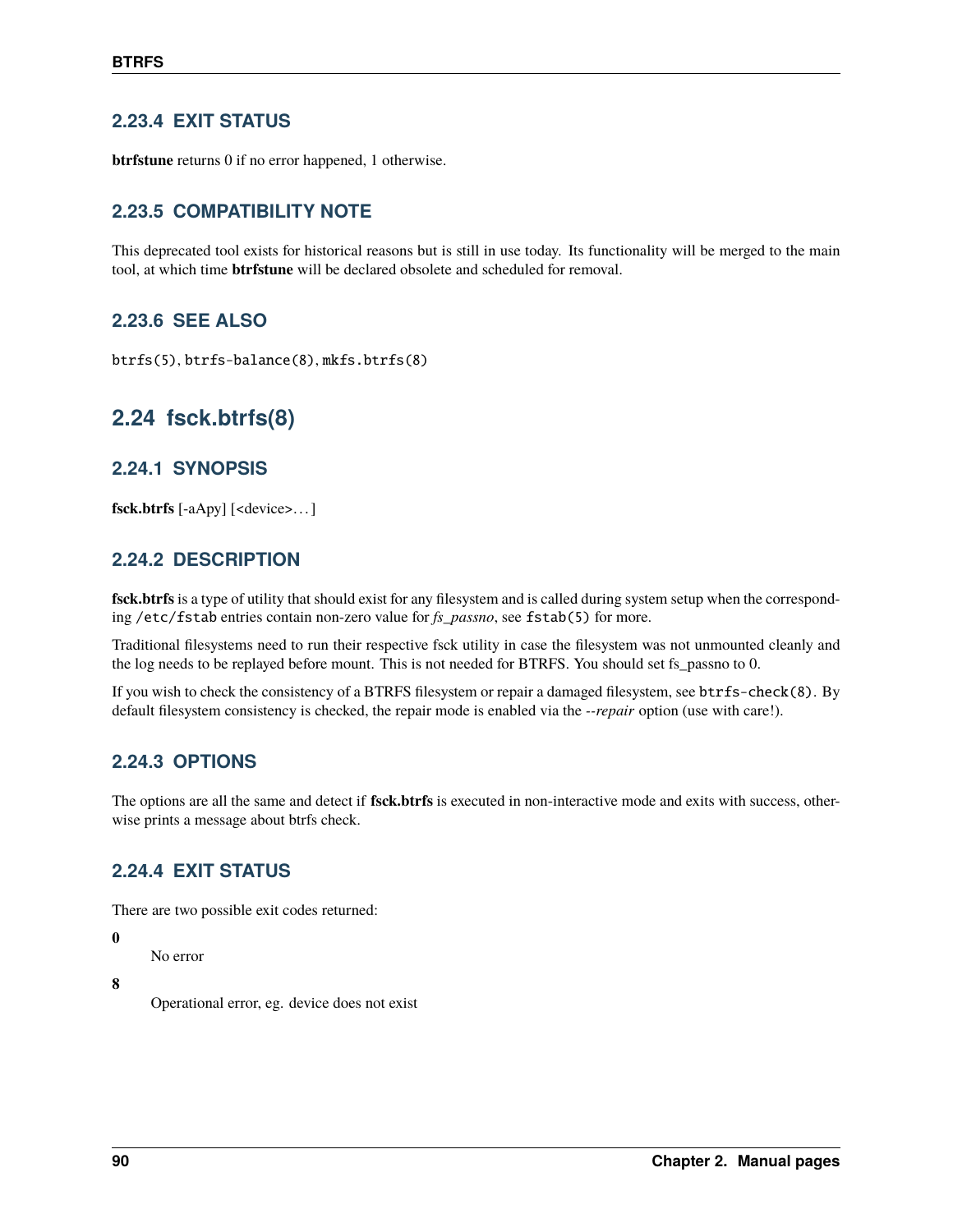### **2.24.5 FILES**

/etc/fstab

### **2.24.6 SEE ALSO**

btrfs(8), fsck(8), fstab(5)

## **2.25 mkfs.btrfs(8)**

### **2.25.1 SYNOPSIS**

**mkfs.btrfs** [options] <device> [<device>. . . ]

### **2.25.2 DESCRIPTION**

**mkfs.btrfs** is used to create the btrfs filesystem on a single or multiple devices. The *device* is typically a block device but can be a file-backed image as well. Multiple devices are grouped by UUID of the filesystem.

Before mounting such filesystem, the kernel module must know all the devices either via preceding execution of **btrfs device scan** or using the *device* mount option. See section *MULTIPLE DEVICES* for more details.

The default block group profiles for data and metadata depend on number of devices and possibly other factors. It's recommended to use specific profiles but the defaults should be OK and allowing future conversions to other profiles. Please see options *-d* and *-m* for further details and btrfs-balance(8) for the profile conversion post mkfs.

### **2.25.3 OPTIONS**

#### **-b|--byte-count <size>**

Specify the size of the filesystem. If this option is not used, then mkfs.btrfs uses the entire device space for the filesystem.

**--csum <type>, --checksum <type>** Specify the checksum algorithm. Default is *crc32c*. Valid values are *crc32c*, *xxhash*, *sha256* or *blake2*. To mount such filesystem kernel must support the checksums as well. See *CHECKSUM ALGORITHMS* in btrfs(5).

#### **-d|--data <profile>**

Specify the profile for the data block groups. Valid values are *raid0*, *raid1*, *raid1c3*, *raid1c4*, *raid5*, *raid6*, *raid10* or *single* or *dup* (case does not matter).

See *DUP PROFILES ON A SINGLE DEVICE* for more details.

On multiple devices, the default was *raid0* until version 5.7, while it is *single* since version 5.8. You can still select *raid0* manually, but it was not suitable as default.

#### **-m|--metadata <profile>**

Specify the profile for the metadata block groups. Valid values are *raid0*, *raid1*, *raid1c3*, *raid1c4*, *raid5*, *raid6*, *raid10*, *single* or *dup* (case does not matter).

Default on a single device filesystem is *DUP* and is recommended for metadata in general. The duplication might not be necessary in some use cases and it's up to the user to changed that at mkfs time or later. This depends on hardware that could potentially deduplicate the blocks again but this cannot be detected at mkfs time.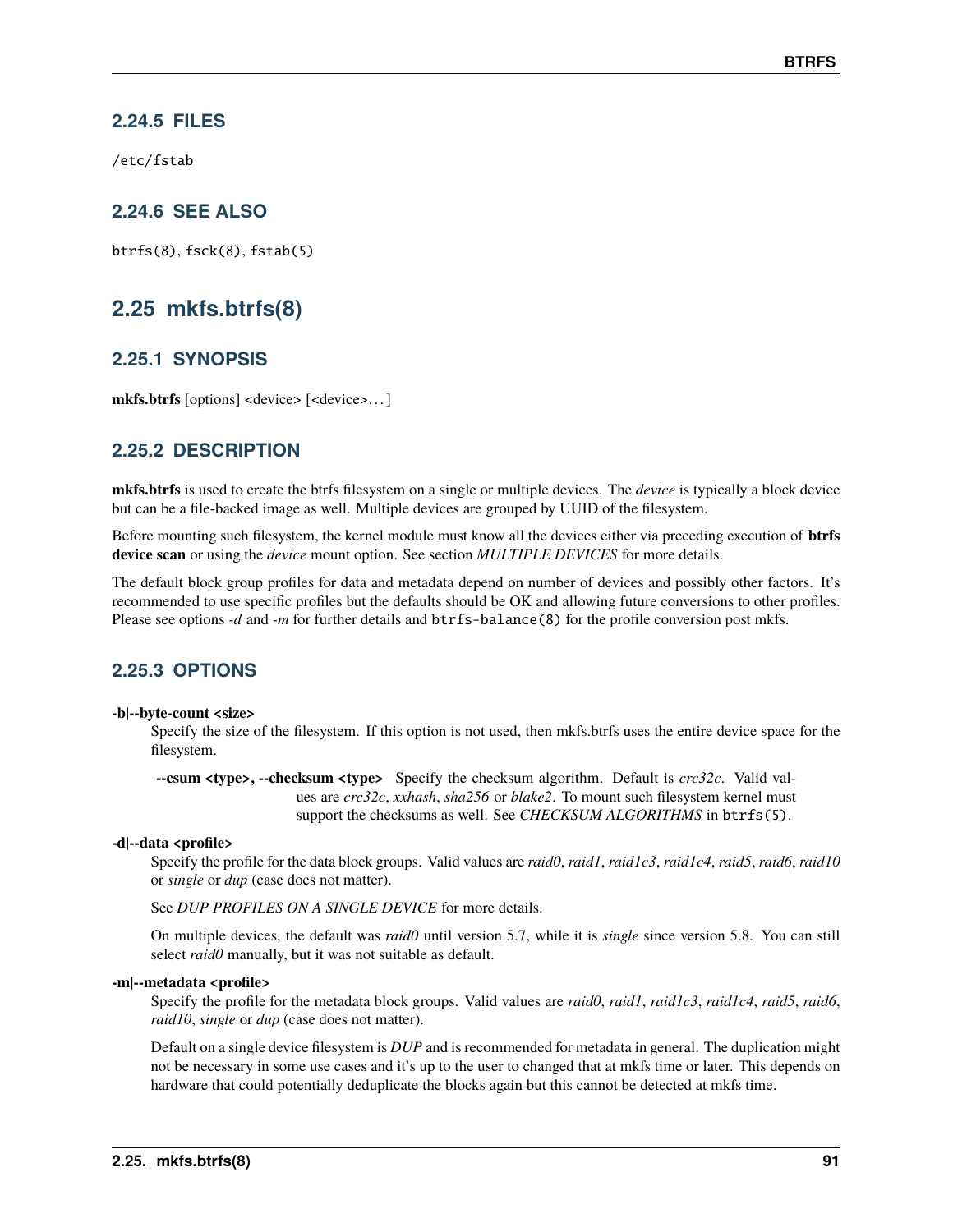**Note:** Up to version 5.14 there was a detection of a SSD device (more precisely if it's a rotational device, determined by the contents of file */sys/block/DEV/queue/rotational*) that used to select *single*. This has changed in version 5.15 to be always *dup*.

Note that the rotational status can be arbitrarily set by the underlying block device driver and may not reflect the true status (network block device, memory-backed SCSI devices, real block device behind some additional device mapper layer, etc). It's recommended to always set the options *--data/--metadata* to avoid confusion and unexpected results.

See *DUP PROFILES ON A SINGLE DEVICE* for more details.

On multiple devices the default is *raid1*.

#### **-M|--mixed**

Normally the data and metadata block groups are isolated. The *mixed* mode will remove the isolation and store both types in the same block group type. This helps to utilize the free space regardless of the purpose and is suitable for small devices. The separate allocation of block groups leads to a situation where the space is reserved for the other block group type, is not available for allocation and can lead to ENOSPC state.

The recommended size for the mixed mode is for filesystems less than 1GiB. The soft recommendation is to use it for filesystems smaller than 5GiB. The mixed mode may lead to degraded performance on larger filesystems, but is otherwise usable, even on multiple devices.

The *nodesize* and *sectorsize* must be equal, and the block group types must match.

**Note:** Versions up to 4.2.x forced the mixed mode for devices smaller than 1GiB. This has been removed in 4.3+ as it caused some usability issues.

Mixed profile cannot be used together with other profiles. It can only be set at creation time. Conversion to or from mixed profile is not implemented.

#### **-l|--leafsize <size>**

Alias for *--nodesize*. Deprecated.

#### **-n|--nodesize <size>**

Specify the nodesize, the tree block size in which btrfs stores metadata. The default value is 16KiB (16384) or the page size, whichever is bigger. Must be a multiple of the sectorsize and a power of 2, but not larger than 64KiB (65536). Leafsize always equals nodesize and the options are aliases.

Smaller node size increases fragmentation but leads to taller b-trees which in turn leads to lower locking contention. Higher node sizes give better packing and less fragmentation at the cost of more expensive memory operations while updating the metadata blocks.

**Note:** Versions up to 3.11 set the nodesize to 4KiB.

#### **-s|--sectorsize <size>**

Specify the sectorsize, the minimum data block allocation unit.

The default value is the page size and is autodetected. If the sectorsize differs from the page size, the created filesystem may not be mountable by the running kernel. Therefore it is not recommended to use this option unless you are going to mount it on a system with the appropriate page size.

#### **-L|--label <string>**

Specify a label for the filesystem. The *string* should be less than 256 bytes and must not contain newline characters.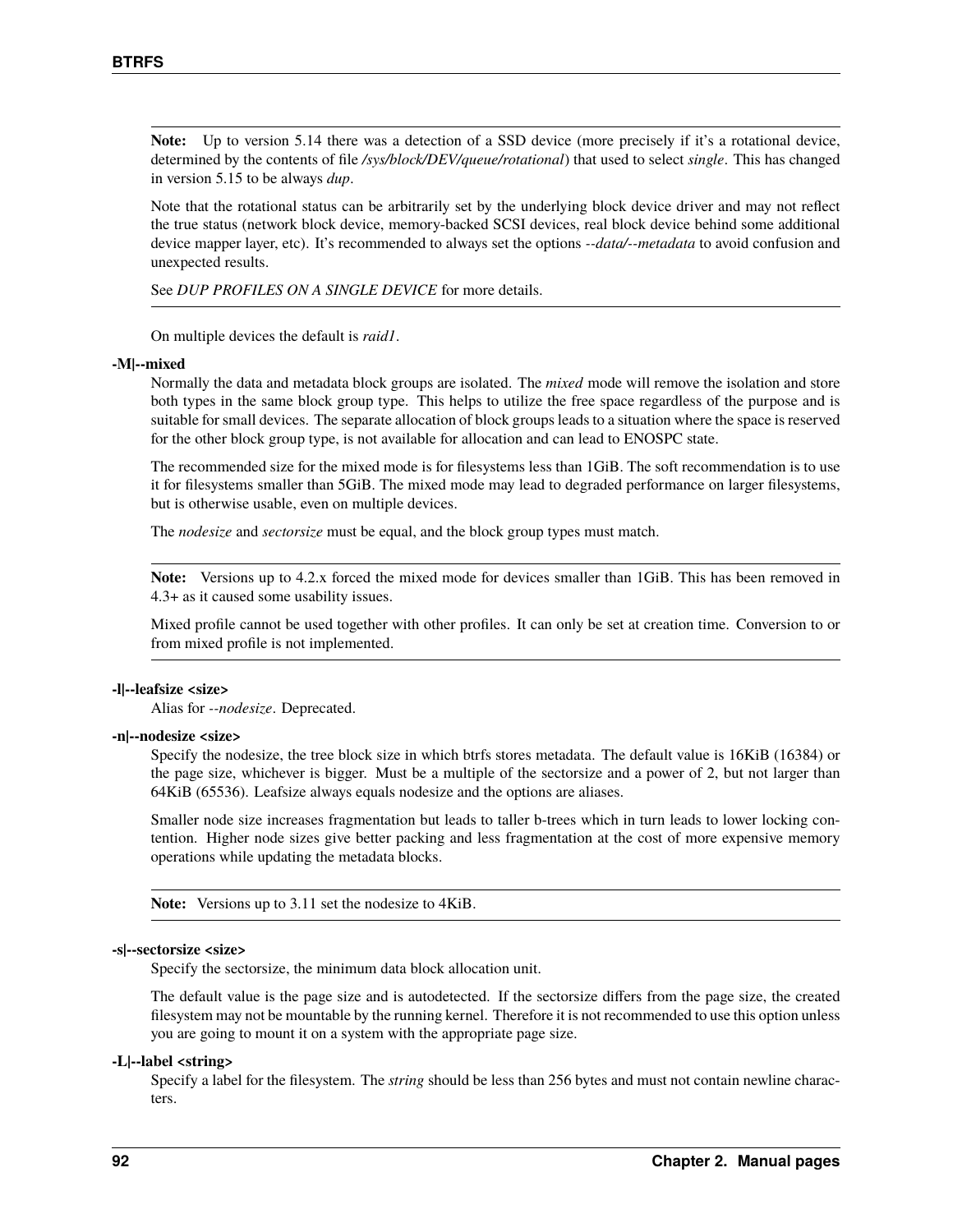#### **-K|--nodiscard**

Do not perform whole device TRIM operation on devices that are capable of that. This does not affect discard/trim operation when the filesystem is mounted. Please see the mount option *discard* for that in btrfs(5).

#### **-r|--rootdir <rootdir>**

Populate the toplevel subvolume with files from *rootdir*. This does not require root permissions to write the new files or to mount the filesystem.

**Note:** This option may enlarge the image or file to ensure it's big enough to contain the files from *rootdir*. Since version 4.14.1 the filesystem size is not minimized. Please see option *--shrink* if you need that functionality.

**--shrink** Shrink the filesystem to its minimal size, only works with *--rootdir* option.

If the destination block device is a regular file, this option will also truncate the file to the minimal size. Otherwise it will reduce the filesystem available space. Extra space will not be usable unless the filesystem is mounted and resized using **btrfs filesystem resize**.

**Note:** Prior to version 4.14.1, the shrinking was done automatically.

#### **-O|--features <feature1>[,<feature2>. . . ]**

A list of filesystem features turned on at mkfs time. Not all features are supported by old kernels. To disable a feature, prefix it with *^*.

See section *FILESYSTEM FEATURES* for more details. To see all available features that **mkfs.btrfs** supports run:

\$ mkfs.btrfs -O list-all

#### **-R|--runtime-features <feature1>[,<feature2>. . . ]**

A list of features that be can enabled at mkfs time, otherwise would have to be turned on on a mounted filesystem. To disable a feature, prefix it with *^*.

See section *RUNTIME FEATURES* for more details. To see all available runtime features that **mkfs.btrfs** supports run:

\$ mkfs.btrfs -R list-all

#### **-f|--force**

Forcibly overwrite the block devices when an existing filesystem is detected. By default, **mkfs.btrfs** will utilize *libblkid* to check for any known filesystem on the devices. Alternatively you can use the **wipefs** utility to clear the devices.

#### **-q|--quiet**

Print only error or warning messages. Options *--features* or *--help* are unaffected. Resets any previous effects of *--verbose*.

#### **-U|--uuid <UUID>**

Create the filesystem with the given *UUID*. The UUID must not exist on any filesystem currently present.

#### **-v|--verbose**

Increase verbosity level, default is 1.

#### **-V|--version**

Print the **mkfs.btrfs** version and exit.

**--help** Print help.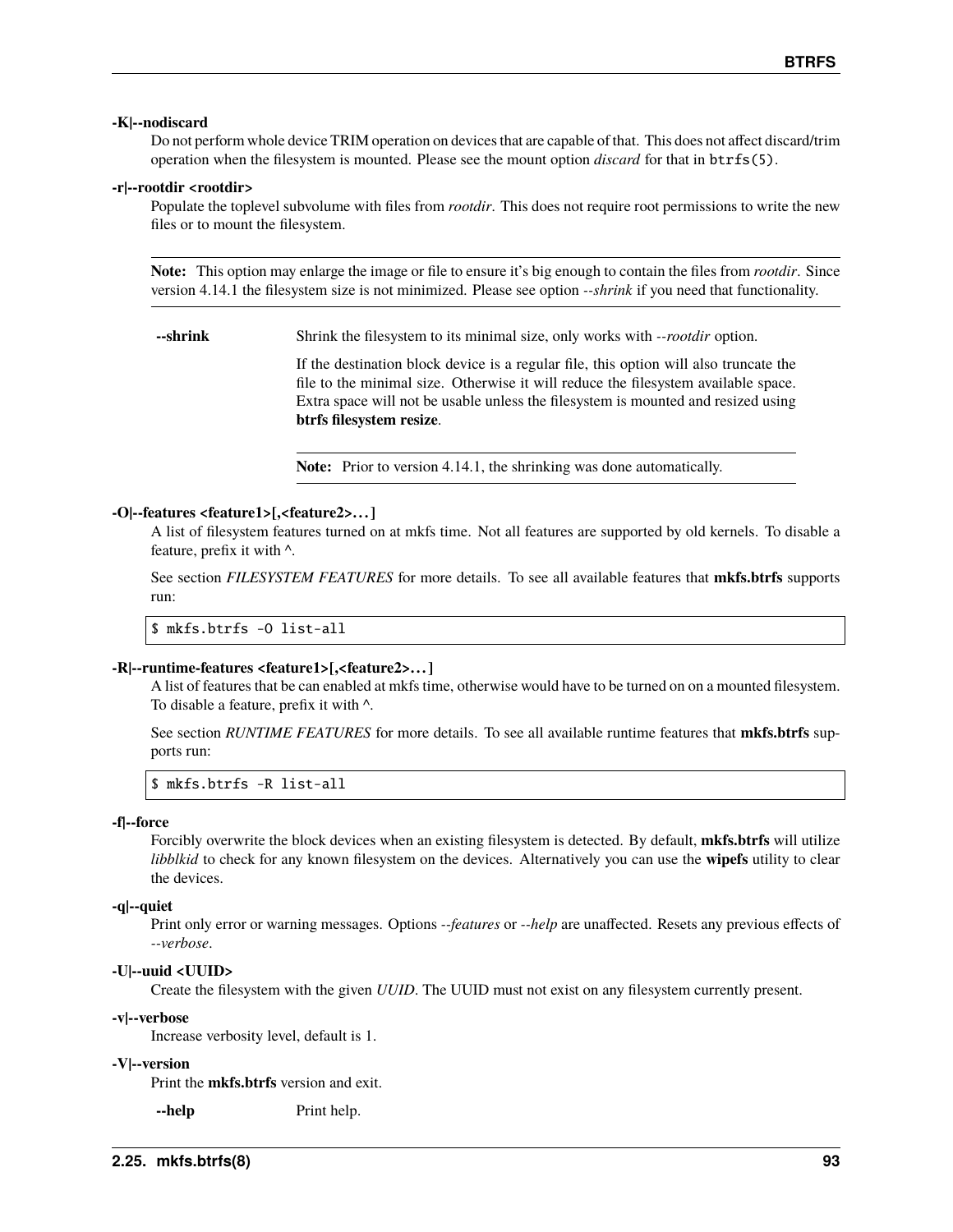### **2.25.4 SIZE UNITS**

The default unit is *byte*. All size parameters accept suffixes in the 1024 base. The recognized suffixes are: *k*, *m*, *g*, *t*, *p*, *e*, both uppercase and lowercase.

### **2.25.5 MULTIPLE DEVICES**

Before mounting a multiple device filesystem, the kernel module must know the association of the block devices that are attached to the filesystem UUID.

There is typically no action needed from the user. On a system that utilizes a udev-like daemon, any new block device is automatically registered. The rules call **btrfs device scan**.

The same command can be used to trigger the device scanning if the btrfs kernel module is reloaded (naturally all previous information about the device registration is lost).

Another possibility is to use the mount options *device* to specify the list of devices to scan at the time of mount.

# mount -o device=/dev/sdb,device=/dev/sdc /dev/sda /mnt

**Note:** This means only scanning, if the devices do not exist in the system, mount will fail anyway. This can happen on systems without initramfs/initrd and root partition created with RAID1/10/5/6 profiles. The mount action can happen before all block devices are discovered. The waiting is usually done on the initramfs/initrd systems.

**Warning:** RAID5/6 has known problems and should not be used in production.

### **2.25.6 FILESYSTEM FEATURES**

Features that can be enabled during creation time. See also btrfs(5) section *FILESYSTEM FEATURES*.

#### **mixed-bg**

(kernel support since 2.6.37)

mixed data and metadata block groups, also set by option *--mixed*

#### **extref**

(default since btrfs-progs 3.12, kernel support since 3.7)

increased hardlink limit per file in a directory to 65536, older kernels supported a varying number of hardlinks depending on the sum of all file name sizes that can be stored into one metadata block

#### **raid56**

(kernel support since 3.9)

extended format for RAID5/6, also enabled if raid5 or raid6 block groups are selected

#### **skinny-metadata**

(default since btrfs-progs 3.18, kernel support since 3.10)

reduced-size metadata for extent references, saves a few percent of metadata

#### **no-holes**

(default since btrfs-progs 5.15, kernel support since 3.14)

improved representation of file extents where holes are not explicitly stored as an extent, saves a few percent of metadata if sparse files are used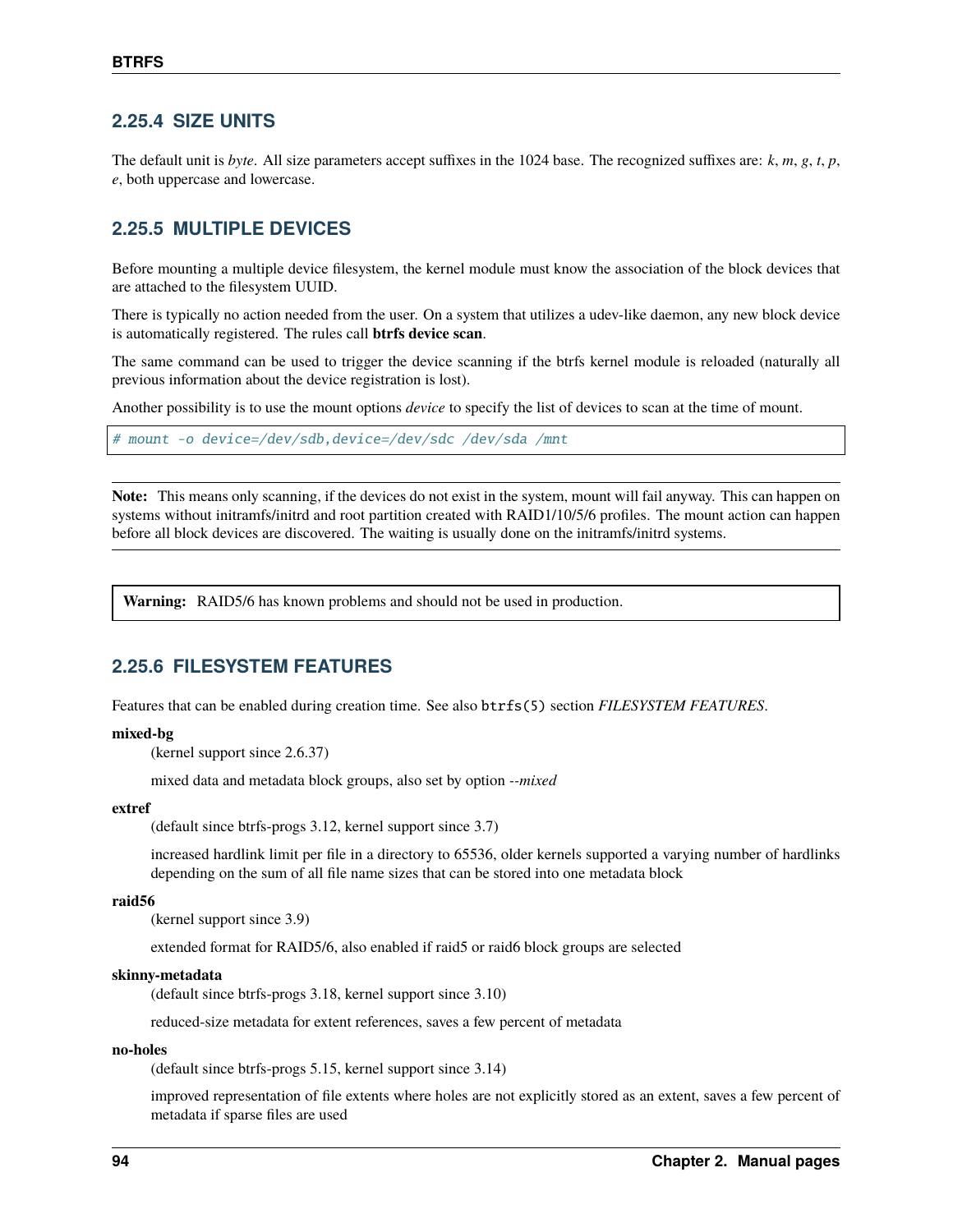**zoned**

(kernel support since 5.12)

zoned mode, data allocation and write friendly to zoned/SMR/ZBC/ZNS devices, see *ZONED MODE* in btrfs(5), the mode is automatically selected when a zoned device is detected

### **2.25.7 RUNTIME FEATURES**

Features that are typically enabled on a mounted filesystem, eg. by a mount option or by an ioctl. Some of them can be enabled early, at mkfs time. This applies to features that need to be enabled once and then the status is permanent, this does not replace mount options.

#### **quota**

(kernel support since 3.4)

Enable quota support (qgroups). The qgroup accounting will be consistent, can be used together with *--rootdir*. See also btrfs-quota(8).

#### **free-space-tree**

(default since btrfs-progs 5.15, kernel support since 4.5)

Enable the free space tree (mount option *space\_cache=v2*) for persisting the free space cache.

### **2.25.8 BLOCK GROUPS, CHUNKS, RAID**

The highlevel organizational units of a filesystem are block groups of three types: data, metadata and system.

#### **DATA**

store data blocks and nothing else

#### **METADATA**

store internal metadata in b-trees, can store file data if they fit into the inline limit

#### **SYSTEM**

store structures that describe the mapping between the physical devices and the linear logical space representing the filesystem

Other terms commonly used:

#### **block group, chunk**

a logical range of space of a given profile, stores data, metadata or both; sometimes the terms are used interchangeably

A typical size of metadata block group is 256MiB (filesystem smaller than 50GiB) and 1GiB (larger than 50GiB), for data it's 1GiB. The system block group size is a few megabytes.

#### **RAID**

a block group profile type that utilizes RAID-like features on multiple devices: striping, mirroring, parity

#### **profile**

when used in connection with block groups refers to the allocation strategy and constraints, see the section *PROFILES* for more details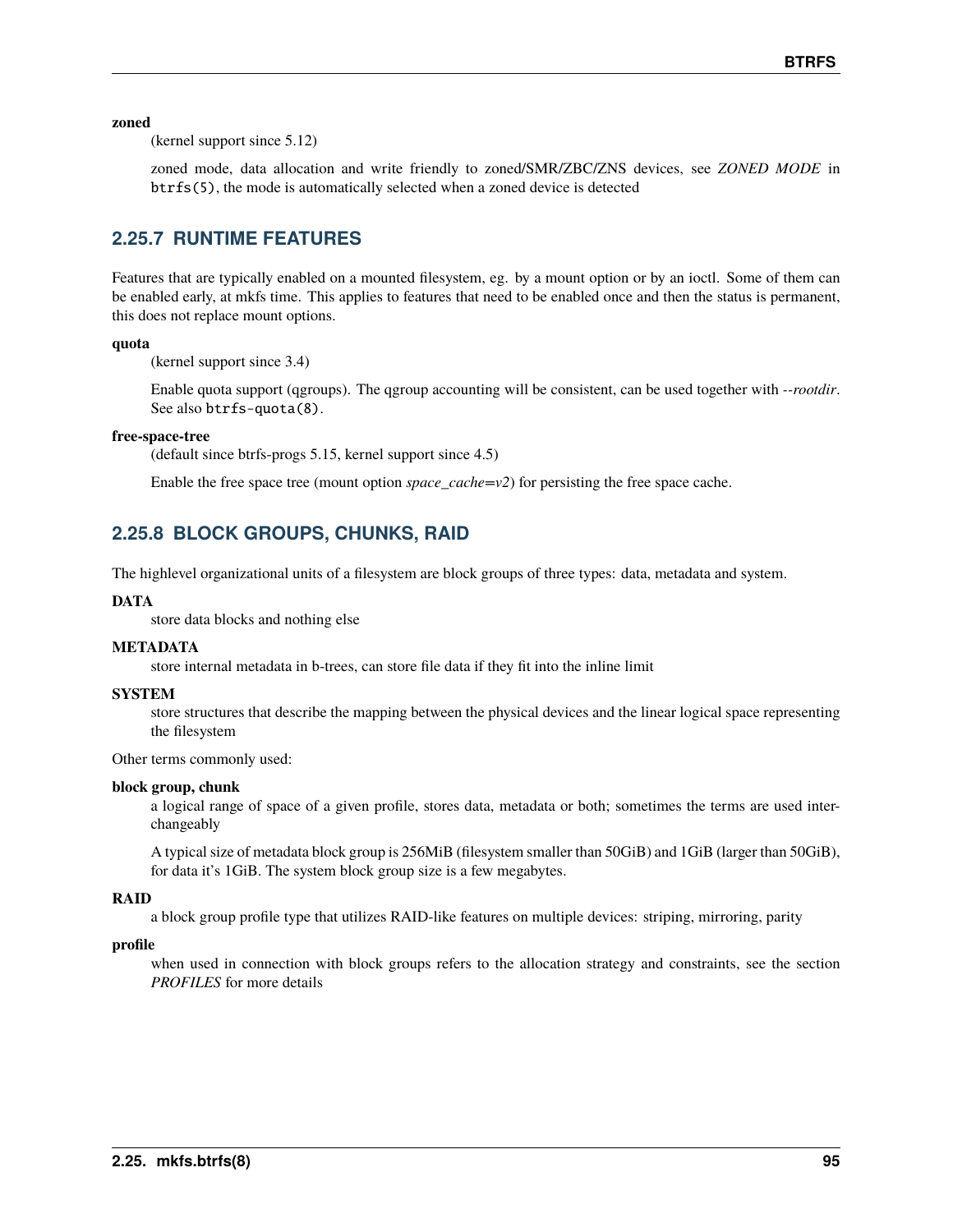### **2.25.9 PROFILES**

| <b>Profiles</b>    | Redundancy     | Redundancy | Redundancy | Space utiliza- | Min/max           |
|--------------------|----------------|------------|------------|----------------|-------------------|
|                    | Copies         | Parity     | Striping   | tion           | devices           |
| single             |                |            |            | $100\%$        | 1/any             |
| <b>DUP</b>         | $2/1$ device   |            |            | $50\%$         | $1/any$ (see note |
|                    |                |            |            |                | 1)                |
| RAID <sub>0</sub>  |                |            | $1$ to $N$ | 100%           | $1/any$ (see note |
|                    |                |            |            |                | 5)                |
| RAID1              | 2              |            |            | $50\%$         | 2/any             |
| RAID1C3            | 3              |            |            | 33%            | 3/any             |
| RAID1C4            | $\overline{4}$ |            |            | $25\%$         | 4/any             |
| RAID <sub>10</sub> | 2              |            | $1$ to $N$ | 50%            | $2/any$ (see note |
|                    |                |            |            |                | 5)                |
| RAID <sub>5</sub>  |                |            | 2 to $N-1$ | $(N-1)/N$      | $2/any$ (see note |
|                    |                |            |            |                | 2)                |
| RAID <sub>6</sub>  | 1              | 2          | $3$ to N-2 | $(N-2)/N$      | $3/any$ (see note |
|                    |                |            |            |                | 3)                |

There are the following block group types available:

Warning: It's not recommended to create filesystems with RAID0/1/10/5/6 profiles on partitions from the same device. Neither redundancy nor performance will be improved.

*Note 1*: DUP may exist on more than 1 device if it starts on a single device and another one is added. Since version 4.5.1, **mkfs.btrfs** will let you create DUP on multiple devices without restrictions.

*Note 2:* It's not recommended to use 2 devices with RAID5. In that case, parity stripe will contain the same data as the data stripe, making RAID5 degraded to RAID1 with more overhead.

*Note 3*: It's also not recommended to use 3 devices with RAID6, unless you want to get effectively 3 copies in a RAID1-like manner (but not exactly that).

*Note 4:* Since kernel 5.5 it's possible to use RAID1C3 as replacement for RAID6, higher space cost but reliable.

*Note 5*: Since kernel 5.15 it's possible to use (mount, convert profiles) RAID0 on one device and RAID10 on two devices.

#### **PROFILE LAYOUT**

For the following examples, assume devices numbered by 1, 2, 3 and 4, data or metadata blocks A, B, C, D, with possible stripes eg. A1, A2 that would be logically A, etc. For parity profiles PA and QA are parity and syndrom, associated with the given stripe. The simple layouts single or DUP are left out. Actual physical block placement on devices depends on current state of the free/allocated space and may appear random. All devices are assumed to be present at the time of the blocks would have been written.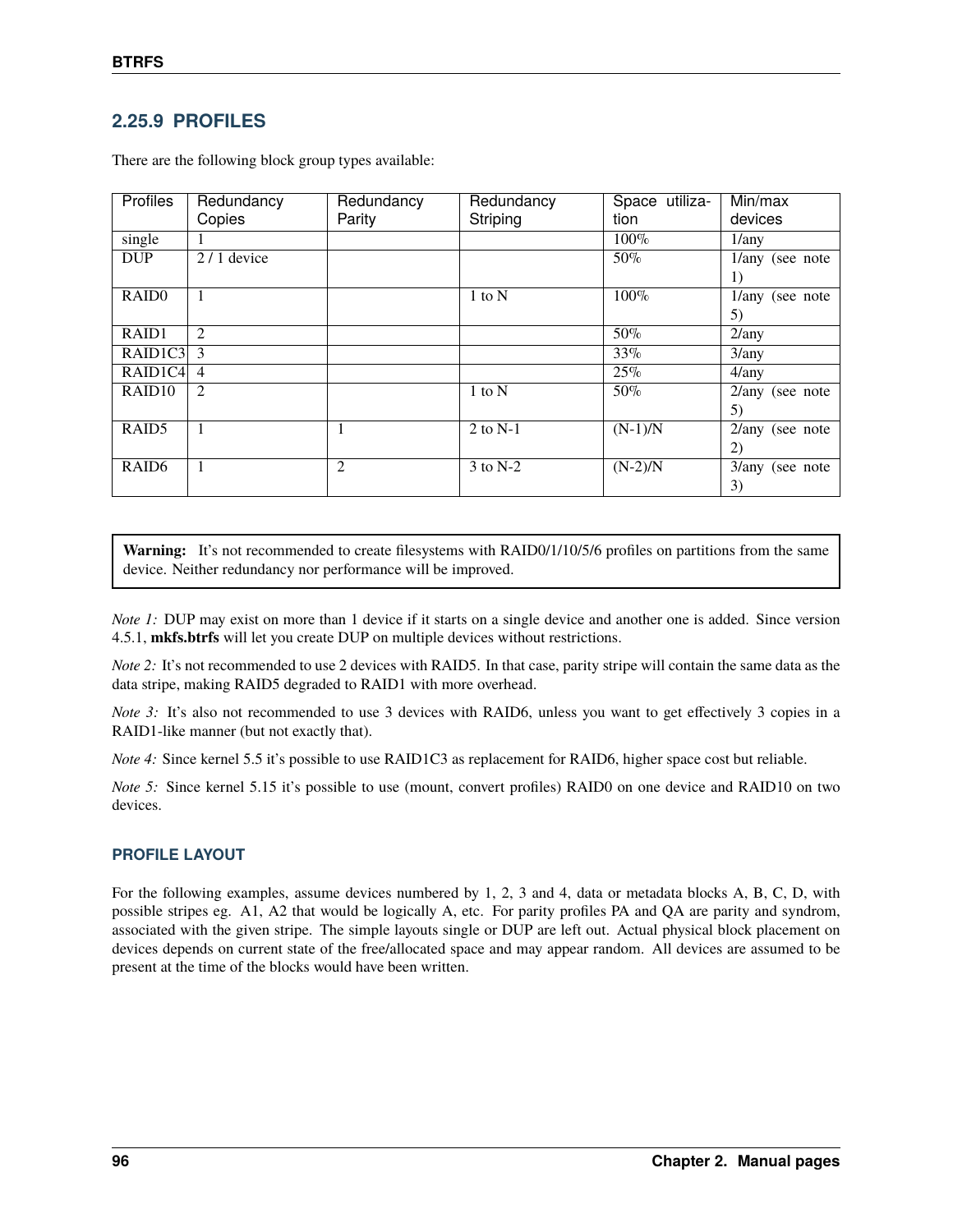### **RAID1**

| device $1 \mid$ | device $2 \mid$ device $3 \mid$ device 4 |  |
|-----------------|------------------------------------------|--|
|                 |                                          |  |
|                 |                                          |  |
|                 |                                          |  |
|                 |                                          |  |

### **RAID1C3**

| device $1 \mid$ | device $2 \mid$ device $3 \mid$ device 4 |  |
|-----------------|------------------------------------------|--|
|                 |                                          |  |
|                 |                                          |  |
|                 |                                          |  |
|                 |                                          |  |

### **RAID0**

| device 1       | device $2 \parallel$ | device 3       | device 4       |
|----------------|----------------------|----------------|----------------|
| A2             | C <sub>3</sub>       | A <sup>3</sup> | C2             |
| B1             | А1                   | D <sub>2</sub> | B <sub>3</sub> |
| C <sub>1</sub> | D3                   | B4             | D1             |
| D4             | RЭ                   | 1 '4           |                |

### **RAID5**

| device 1 |        | device $2 \mid$ device 3 | device 4 |
|----------|--------|--------------------------|----------|
| А2       | - 13 - | А3                       |          |
| B1       |        | D2                       | B3       |
| CΤ       | D3     | PB                       |          |
| PD       | R ?    |                          | PA       |

### **RAID6**

| device 1 | device 2 | device 3       | device 4 |
|----------|----------|----------------|----------|
| А2       | OС       | QA             | C2       |
| B1       | A1       | D <sub>2</sub> | OВ       |
| C1       | QD.      | PB             | D1       |
| PD.      | R2       | PС             | PΔ       |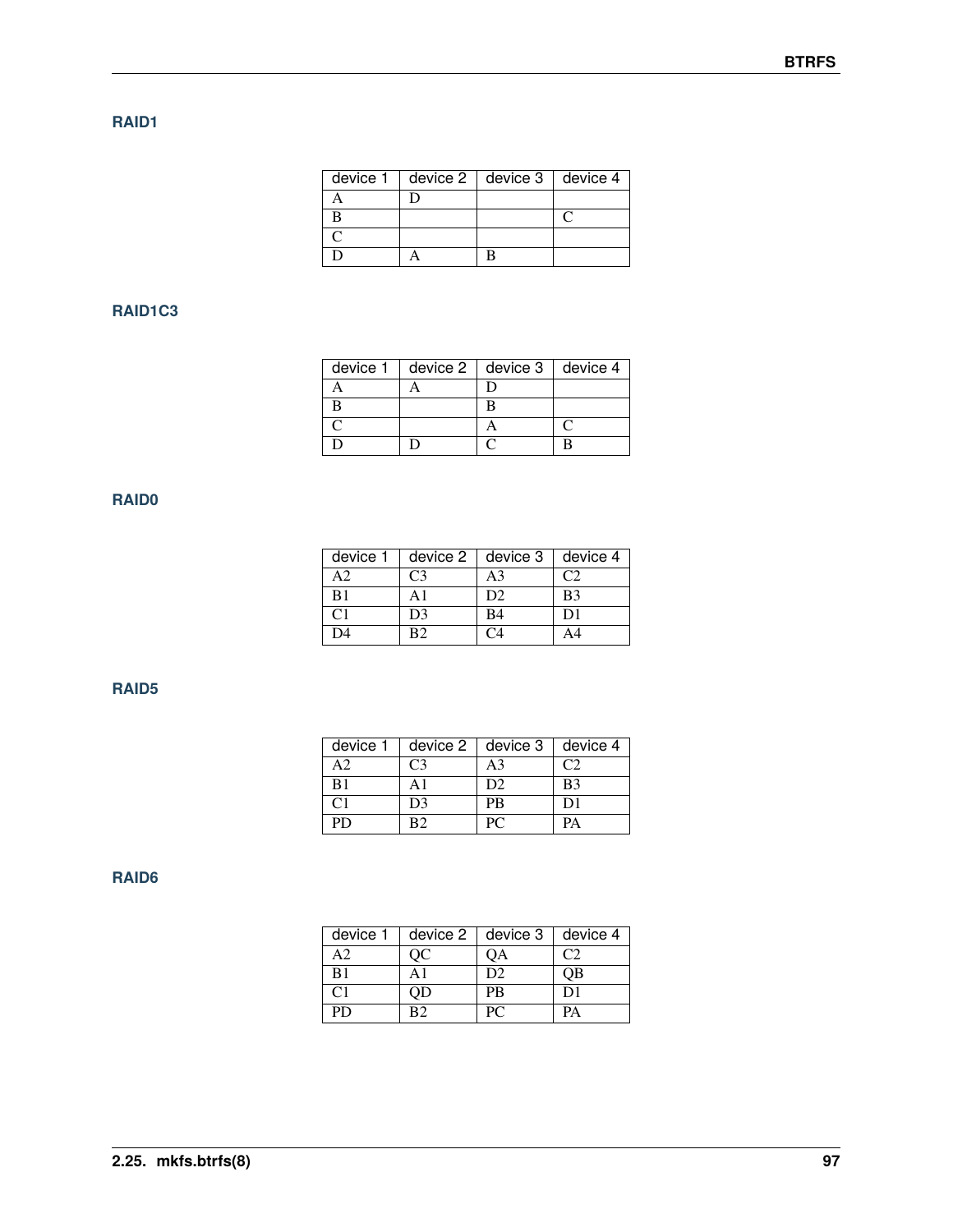### **2.25.10 DUP PROFILES ON A SINGLE DEVICE**

The mkfs utility will let the user create a filesystem with profiles that write the logical blocks to 2 physical locations. Whether there are really 2 physical copies highly depends on the underlying device type.

For example, a SSD drive can remap the blocks internally to a single copy--thus deduplicating them. This negates the purpose of increased redundancy and just wastes filesystem space without providing the expected level of redundancy.

The duplicated data/metadata may still be useful to statistically improve the chances on a device that might perform some internal optimizations. The actual details are not usually disclosed by vendors. For example we could expect that not all blocks get deduplicated. This will provide a non-zero probability of recovery compared to a zero chance if the single profile is used. The user should make the tradeoff decision. The deduplication in SSDs is thought to be widely available so the reason behind the mkfs default is to not give a false sense of redundancy.

As another example, the widely used USB flash or SD cards use a translation layer between the logical and physical view of the device. The data lifetime may be affected by frequent plugging. The memory cells could get damaged, hopefully not destroying both copies of particular data in case of DUP.

The wear levelling techniques can also lead to reduced redundancy, even if the device does not do any deduplication. The controllers may put data written in a short timespan into the same physical storage unit (cell, block etc). In case this unit dies, both copies are lost. BTRFS does not add any artificial delay between metadata writes.

The traditional rotational hard drives usually fail at the sector level.

In any case, a device that starts to misbehave and repairs from the DUP copy should be replaced! **DUP is not backup**.

### **2.25.11 KNOWN ISSUES**

#### **SMALL FILESYSTEMS AND LARGE NODESIZE**

The combination of small filesystem size and large nodesize is not recommended in general and can lead to various ENOSPC-related issues during mount time or runtime.

Since mixed block group creation is optional, we allow small filesystem instances with differing values for *sectorsize* and *nodesize* to be created and could end up in the following situation:

```
# mkfs.btrfs -f -n 65536 /dev/loop0
btrfs-progs v3.19-rc2-405-g976307c
See http://btrfs.wiki.kernel.org for more information.
Performing full device TRIM (512.00MiB) ...
Label: (null)
UUID: 49fab72e-0c8b-466b-a3ca-d1bfe56475f0
Node size: 65536
Sector size: 4096
Filesystem size: 512.00MiB
Block group profiles:
 Data: single 8.00MiB
 Metadata: DUP 40.00MiB
 System: DUP 12.00MiB
SSD detected: no
Incompat features: extref, skinny-metadata
Number of devices: 1
Devices:
 ID SIZE PATH
  1 512.00MiB /dev/loop0
```
(continues on next page)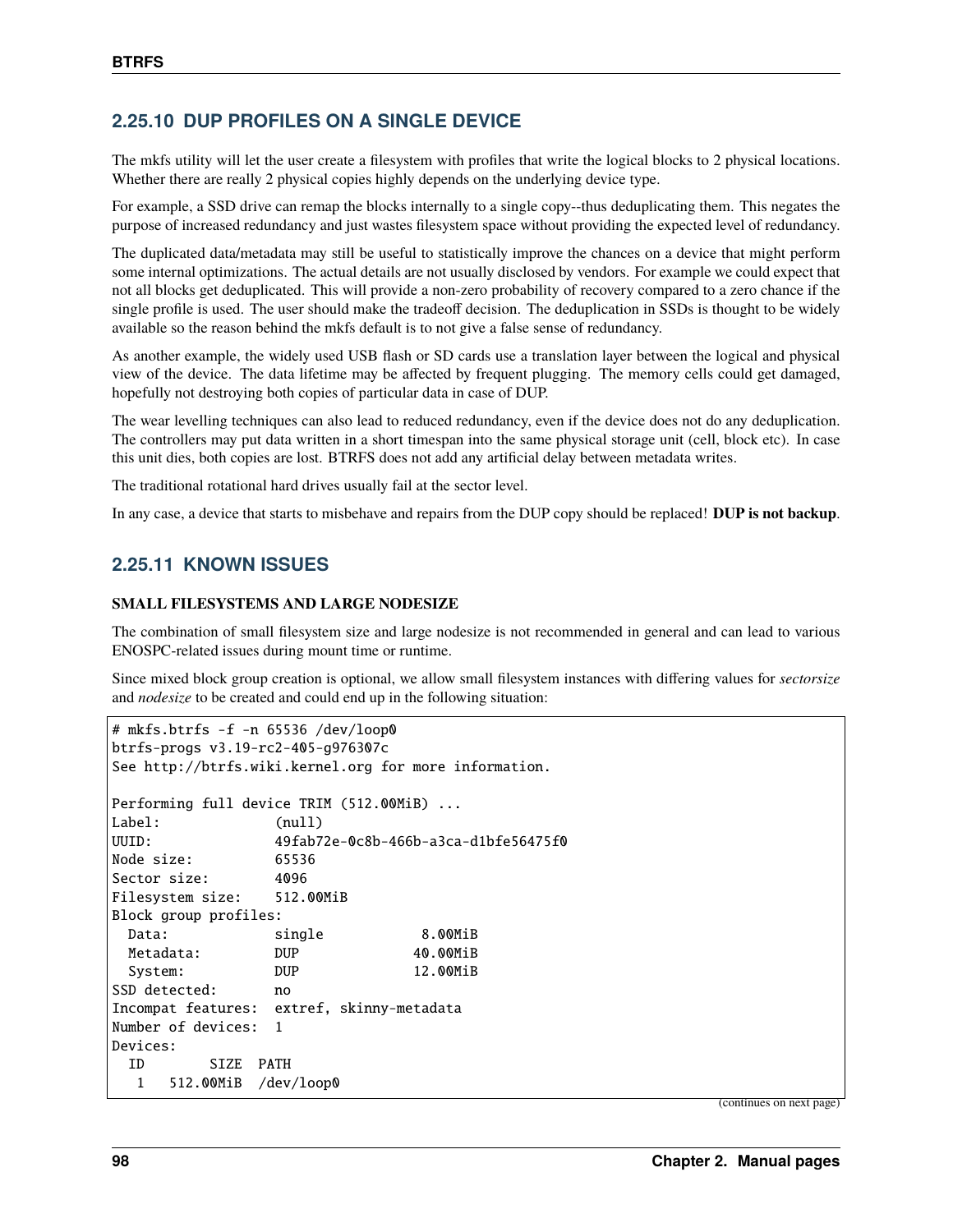(continued from previous page)

# mount /dev/loop0 /mnt/ mount: mount /dev/loop0 on /mnt failed: No space left on device

The ENOSPC occurs during the creation of the UUID tree. This is caused by large metadata blocks and space reservation strategy that allocates more than can fit into the filesystem.

### **2.25.12 AVAILABILITY**

**mkfs.btrfs** is part of btrfs-progs. Please refer to the btrfs wiki <http://btrfs.wiki.kernel.org> for further details.

### **2.25.13 SEE ALSO**

btrfs(5), btrfs(8), btrfs-balance(8), wipefs(8)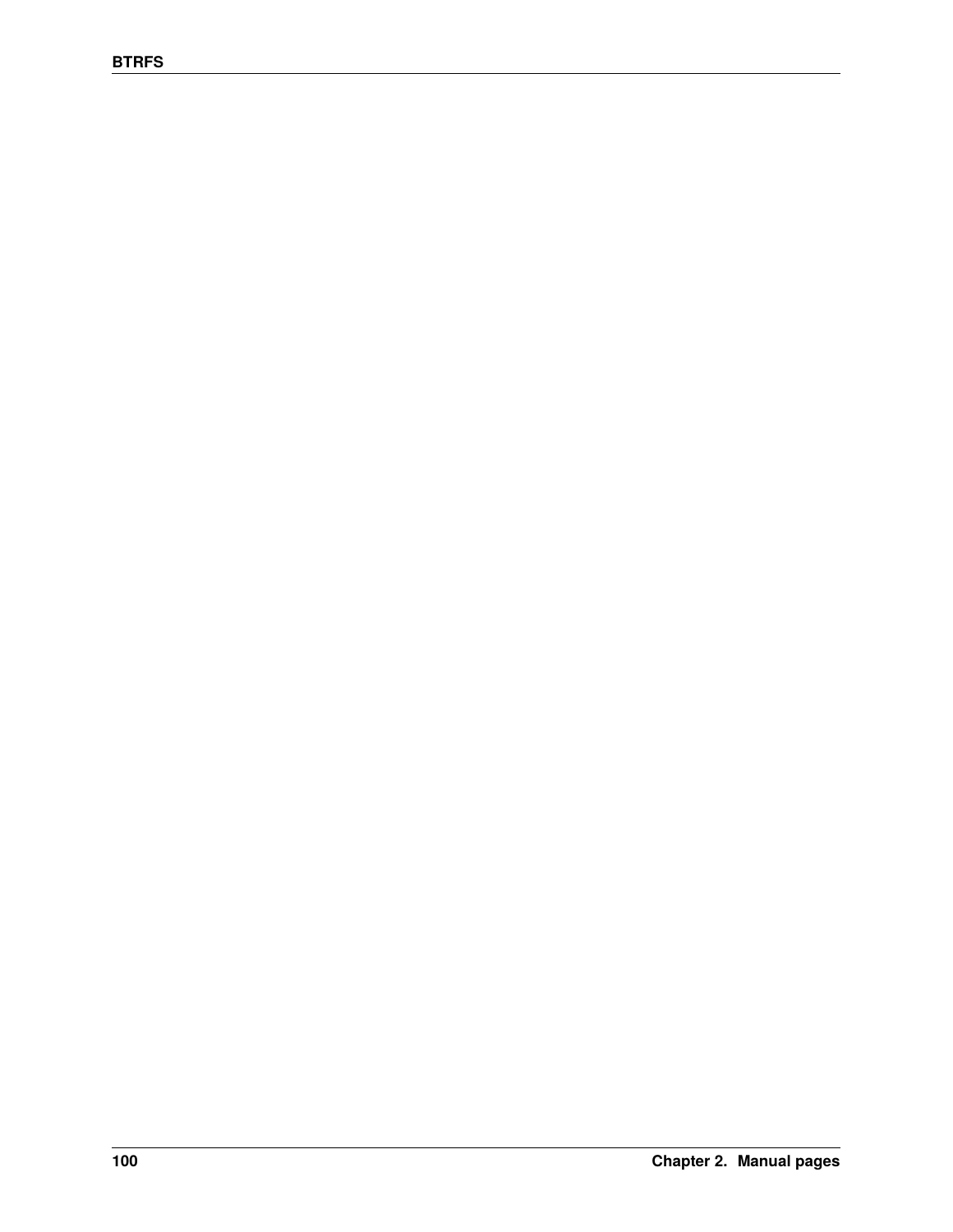### **CHAPTER**

## **THREE**

## **ADMINISTRATION**

The main administration tool for BTRFS filesystems is btrfs. Please refer to the manual pages of the subcommands for further documentation.

## **3.1 Mount options**

This section describes mount options specific to BTRFS. For the generic mount options please refer to mount(8) manpage. The options are sorted alphabetically (discarding the *no* prefix).

**Note:** Most mount options apply to the whole filesystem and only options in the first mounted subvolume will take effect. This is due to lack of implementation and may change in the future. This means that (for example) you can't set per-subvolume *nodatacow*, *nodatasum*, or *compress* using mount options. This should eventually be fixed, but it has proved to be difficult to implement correctly within the Linux VFS framework.

Mount options are processed in order, only the last occurrence of an option takes effect and may disable other options due to constraints (see eg. *nodatacow* and *compress*). The output of **mount** command shows which options have been applied.

#### **acl, noacl**

(default: on)

Enable/disable support for Posix Access Control Lists (ACLs). See the acl(5) manual page for more information about ACLs.

The support for ACL is build-time configurable (BTRFS\_FS\_POSIX\_ACL) and mount fails if *acl* is requested but the feature is not compiled in.

#### **autodefrag, noautodefrag**

(since: 3.0, default: off)

Enable automatic file defragmentation. When enabled, small random writes into files (in a range of tens of kilobytes, currently it's 64KiB) are detected and queued up for the defragmentation process. Not well suited for large database workloads.

The read latency may increase due to reading the adjacent blocks that make up the range for defragmentation, successive write will merge the blocks in the new location.

**Warning:** Defragmenting with Linux kernel versions < 3.9 or 3.14-rc2 as well as with Linux stable kernel versions 3.10.31, 3.12.12 or 3.13.4 will break up the reflinks of COW data (for example files copied with **cp --reflink**, snapshots or de-duplicated data). This may cause considerable increase of space usage depending on the broken up reflinks.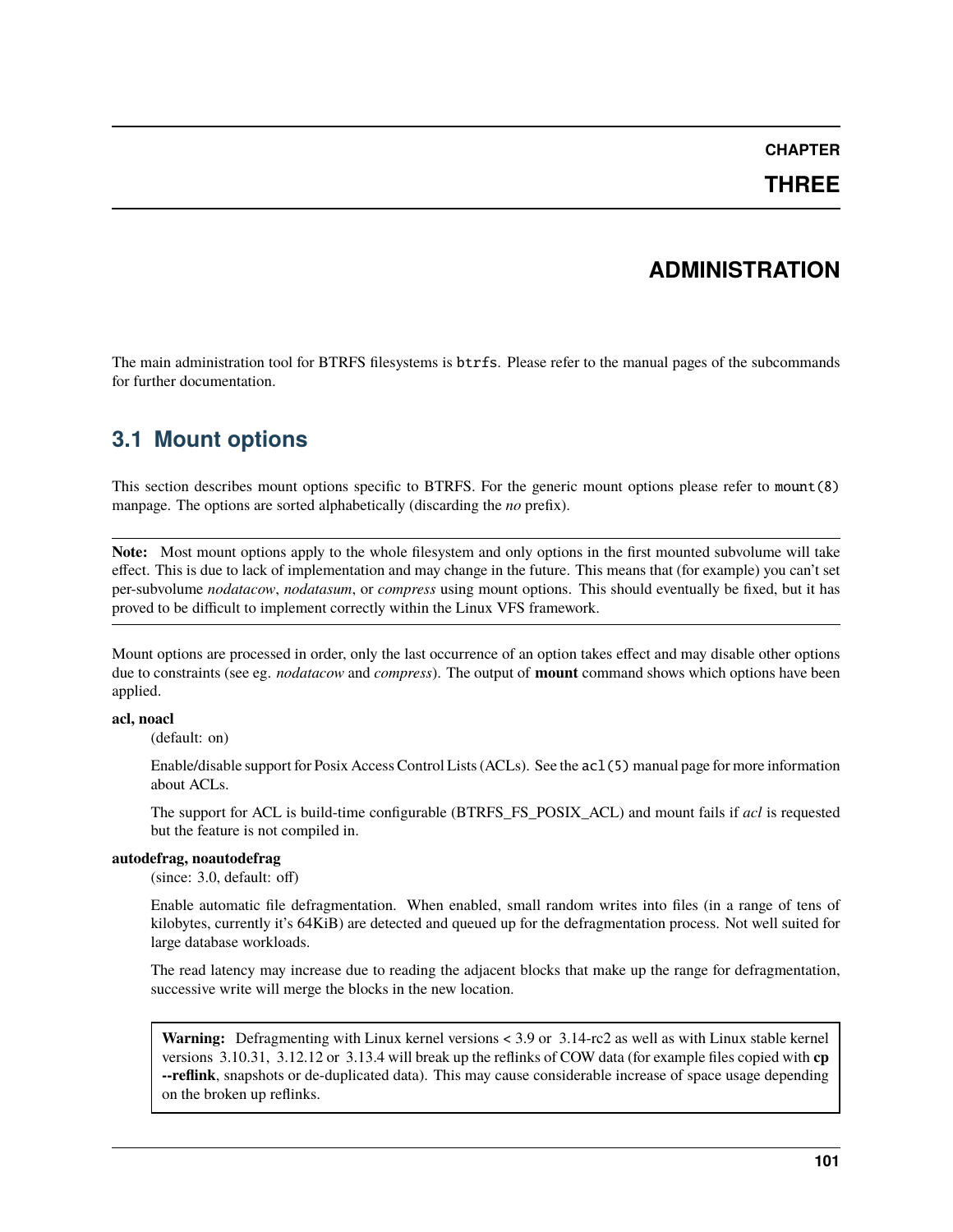#### **barrier, nobarrier**

(default: on)

Ensure that all IO write operations make it through the device cache and are stored permanently when the filesystem is at its consistency checkpoint. This typically means that a flush command is sent to the device that will synchronize all pending data and ordinary metadata blocks, then writes the superblock and issues another flush.

The write flushes incur a slight hit and also prevent the IO block scheduler to reorder requests in a more effective way. Disabling barriers gets rid of that penalty but will most certainly lead to a corrupted filesystem in case of a crash or power loss. The ordinary metadata blocks could be yet unwritten at the time the new superblock is stored permanently, expecting that the block pointers to metadata were stored permanently before.

On a device with a volatile battery-backed write-back cache, the *nobarrier* option will not lead to filesystem corruption as the pending blocks are supposed to make it to the permanent storage.

#### **check\_int, check\_int\_data, check\_int\_print\_mask=<value>**

(since: 3.0, default: off)

These debugging options control the behavior of the integrity checking module (the BTRFS\_FS\_CHECK\_INTEGRITY config option required). The main goal is to verify that all blocks from a given transaction period are properly linked.

*check int* enables the integrity checker module, which examines all block write requests to ensure on-disk consistency, at a large memory and CPU cost.

*check\_int\_data* includes extent data in the integrity checks, and implies the *check\_int* option.

*check\_int\_print\_mask* takes a bitmask of BTRFSIC\_PRINT\_MASK\_\* values as defined in *fs/btrfs/checkintegrity.c*, to control the integrity checker module behavior.

See comments at the top of *fs/btrfs/check-integrity.c* for more information.

#### **clear\_cache**

Force clearing and rebuilding of the disk space cache if something has gone wrong. See also: *space\_cache*.

#### **commit=<seconds>**

(since: 3.12, default: 30)

Set the interval of periodic transaction commit when data are synchronized to permanent storage. Higher interval values lead to larger amount of unwritten data, which has obvious consequences when the system crashes. The upper bound is not forced, but a warning is printed if it's more than 300 seconds (5 minutes). Use with care.

#### **compress, compress=<type[:level]>, compress-force, compress-force=<type[:level]>**

(default: off, level support since: 5.1)

Control BTRFS file data compression. Type may be specified as *zlib*, *lzo*, *zstd* or *no* (for no compression, used for remounting). If no type is specified, *zlib* is used. If *compress-force* is specified, then compression will always be attempted, but the data may end up uncompressed if the compression would make them larger.

Both *zlib* and *zstd* (since version 5.1) expose the compression level as a tunable knob with higher levels trading speed and memory (*zstd*) for higher compression ratios. This can be set by appending a colon and the desired level. Zlib accepts the range [1, 9] and zstd accepts [1, 15]. If no level is set, both currently use a default level of 3. The value 0 is an alias for the default level.

Otherwise some simple heuristics are applied to detect an incompressible file. If the first blocks written to a file are not compressible, the whole file is permanently marked to skip compression. As this is too simple, the *compress-force* is a workaround that will compress most of the files at the cost of some wasted CPU cycles on failed attempts. Since kernel 4.15, a set of heuristic algorithms have been improved by using frequency sampling, repeated pattern detection and Shannon entropy calculation to avoid that.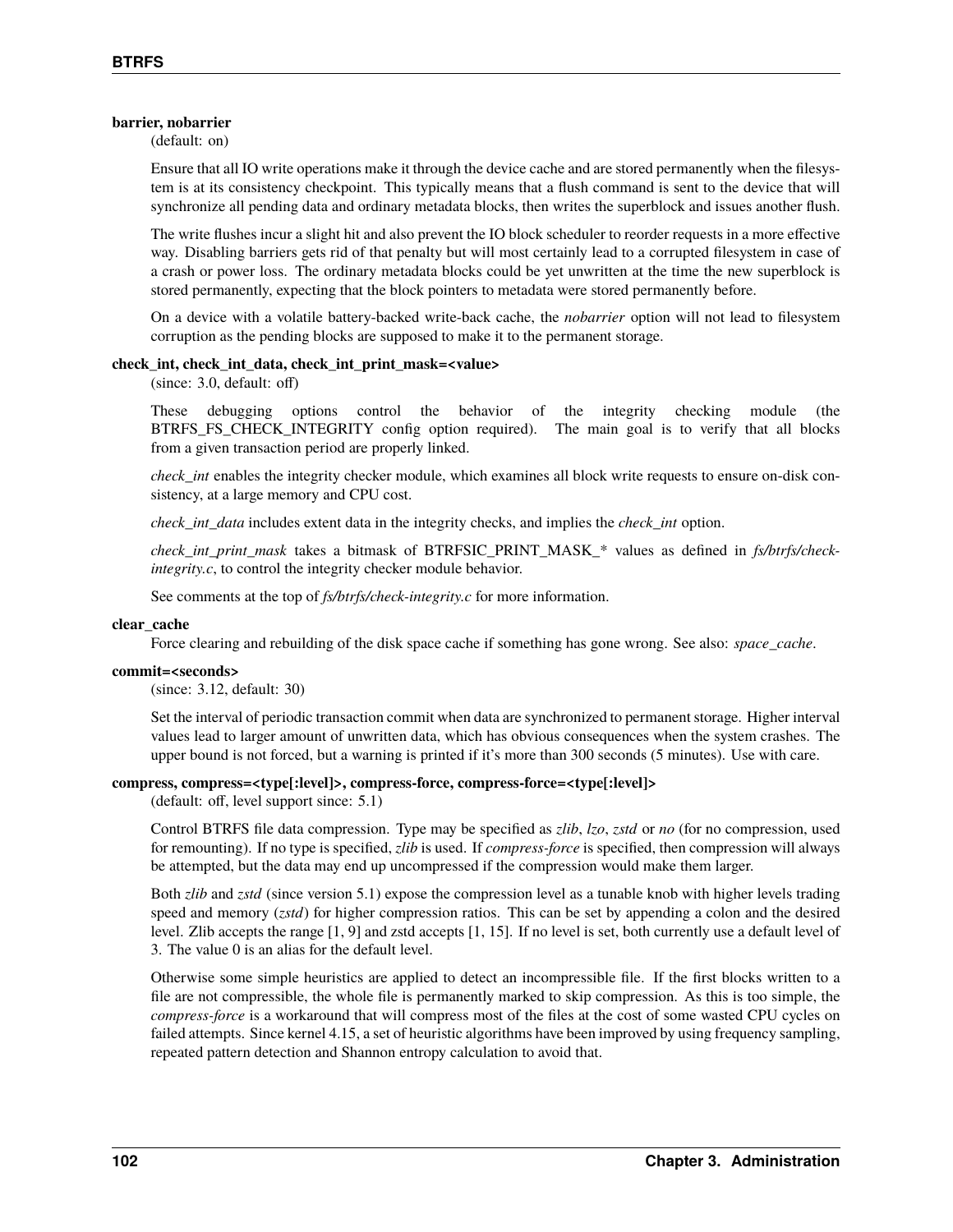**Note:** If compression is enabled, *nodatacow* and *nodatasum* are disabled.

#### **datacow, nodatacow**

(default: on)

Enable data copy-on-write for newly created files. *Nodatacow* implies *nodatasum*, and disables *compression*. All files created under *nodatacow* are also set the NOCOW file attribute (see chattr(1)).

**Note:** If *nodatacow* or *nodatasum* are enabled, compression is disabled.

Updates in-place improve performance for workloads that do frequent overwrites, at the cost of potential partial writes, in case the write is interrupted (system crash, device failure).

#### **datasum, nodatasum**

(default: on)

Enable data checksumming for newly created files. *Datasum* implies *datacow*, ie. the normal mode of operation. All files created under *nodatasum* inherit the "no checksums" property, however there's no corresponding file attribute (see chattr $(1)$ ).

**Note:** If *nodatacow* or *nodatasum* are enabled, compression is disabled.

There is a slight performance gain when checksums are turned off, the corresponding metadata blocks holding the checksums do not need to updated. The cost of checksumming of the blocks in memory is much lower than the IO, modern CPUs feature hardware support of the checksumming algorithm.

#### **degraded**

(default: off)

Allow mounts with less devices than the RAID profile constraints require. A read-write mount (or remount) may fail when there are too many devices missing, for example if a stripe member is completely missing from RAID0.

Since 4.14, the constraint checks have been improved and are verified on the chunk level, not an the device level. This allows degraded mounts of filesystems with mixed RAID profiles for data and metadata, even if the device number constraints would not be satisfied for some of the profiles.

Example: metadata -- raid1, data -- single, devices -- /dev/sda, /dev/sdb

Suppose the data are completely stored on *sda*, then missing *sdb* will not prevent the mount, even if 1 missing device would normally prevent (any) *single* profile to mount. In case some of the data chunks are stored on *sdb*, then the constraint of single/data is not satisfied and the filesystem cannot be mounted.

#### **device=<devicepath>**

Specify a path to a device that will be scanned for BTRFS filesystem during mount. This is usually done automatically by a device manager (like udev) or using the **btrfs device scan** command (eg. run from the initial ramdisk). In cases where this is not possible the *device* mount option can help.

**Note:** Booting eg. a RAID1 system may fail even if all filesystem's *device* paths are provided as the actual device nodes may not be discovered by the system at that point.

#### **discard, discard=sync, discard=async, nodiscard**

(default: off, async support since: 5.6)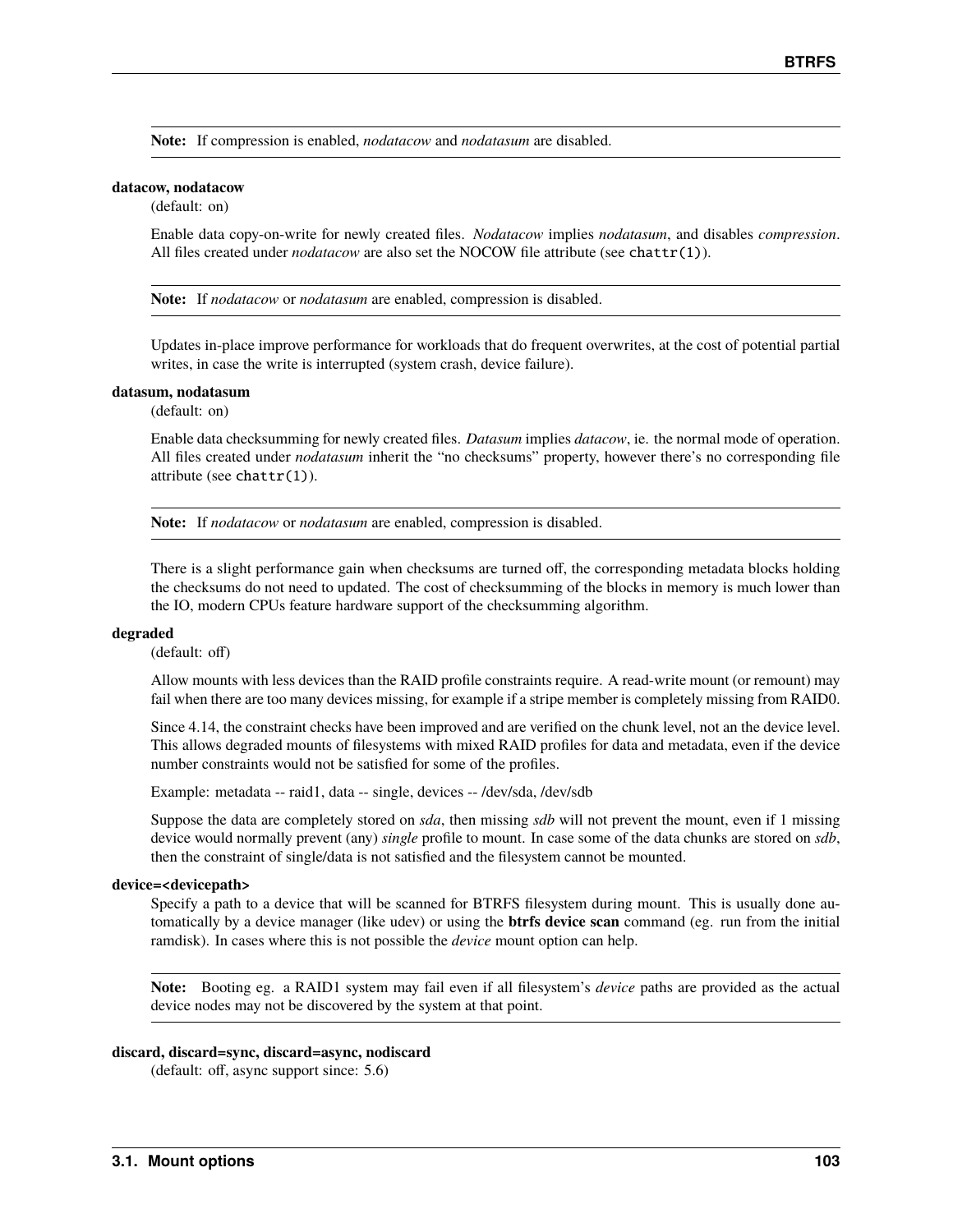Enable discarding of freed file blocks. This is useful for SSD devices, thinly provisioned LUNs, or virtual machine images; however, every storage layer must support discard for it to work.

In the synchronous mode (*sync* or without option value), lack of asynchronous queued TRIM on the backing device TRIM can severely degrade performance, because a synchronous TRIM operation will be attempted instead. Queued TRIM requires newer than SATA revision 3.1 chipsets and devices.

The asynchronous mode (*async*) gathers extents in larger chunks before sending them to the devices for TRIM. The overhead and performance impact should be negligible compared to the previous mode and it's supposed to be the preferred mode if needed.

If it is not necessary to immediately discard freed blocks, then the fstrim tool can be used to discard all free blocks in a batch. Scheduling a TRIM during a period of low system activity will prevent latent interference with the performance of other operations. Also, a device may ignore the TRIM command if the range is too small, so running a batch discard has a greater probability of actually discarding the blocks.

#### **enospc\_debug, noenospc\_debug**

(default: off)

Enable verbose output for some ENOSPC conditions. It's safe to use but can be noisy if the system reaches near-full state.

#### **fatal\_errors=<action>**

(since: 3.4, default: bug)

Action to take when encountering a fatal error.

#### **bug**

*BUG()* on a fatal error, the system will stay in the crashed state and may be still partially usable, but reboot is required for full operation

#### **panic**

*panic()* on a fatal error, depending on other system configuration, this may be followed by a reboot. Please refer to the documentation of kernel boot parameters, eg. *panic*, *oops* or *crashkernel*.

#### **flushoncommit, noflushoncommit**

(default: off)

This option forces any data dirtied by a write in a prior transaction to commit as part of the current commit, effectively a full filesystem sync.

This makes the committed state a fully consistent view of the file system from the application's perspective (i.e. it includes all completed file system operations). This was previously the behavior only when a snapshot was created.

When off, the filesystem is consistent but buffered writes may last more than one transaction commit.

#### **fragment=<type>**

(depends on compile-time option BTRFS\_DEBUG, since: 4.4, default: off)

A debugging helper to intentionally fragment given *type* of block groups. The type can be *data*, *metadata* or *all*. This mount option should not be used outside of debugging environments and is not recognized if the kernel config option *BTRFS\_DEBUG* is not enabled.

#### **nologreplay**

(default: off, even read-only)

The tree-log contains pending updates to the filesystem until the full commit. The log is replayed on next mount, this can be disabled by this option. See also *treelog*. Note that *nologreplay* is the same as *norecovery*.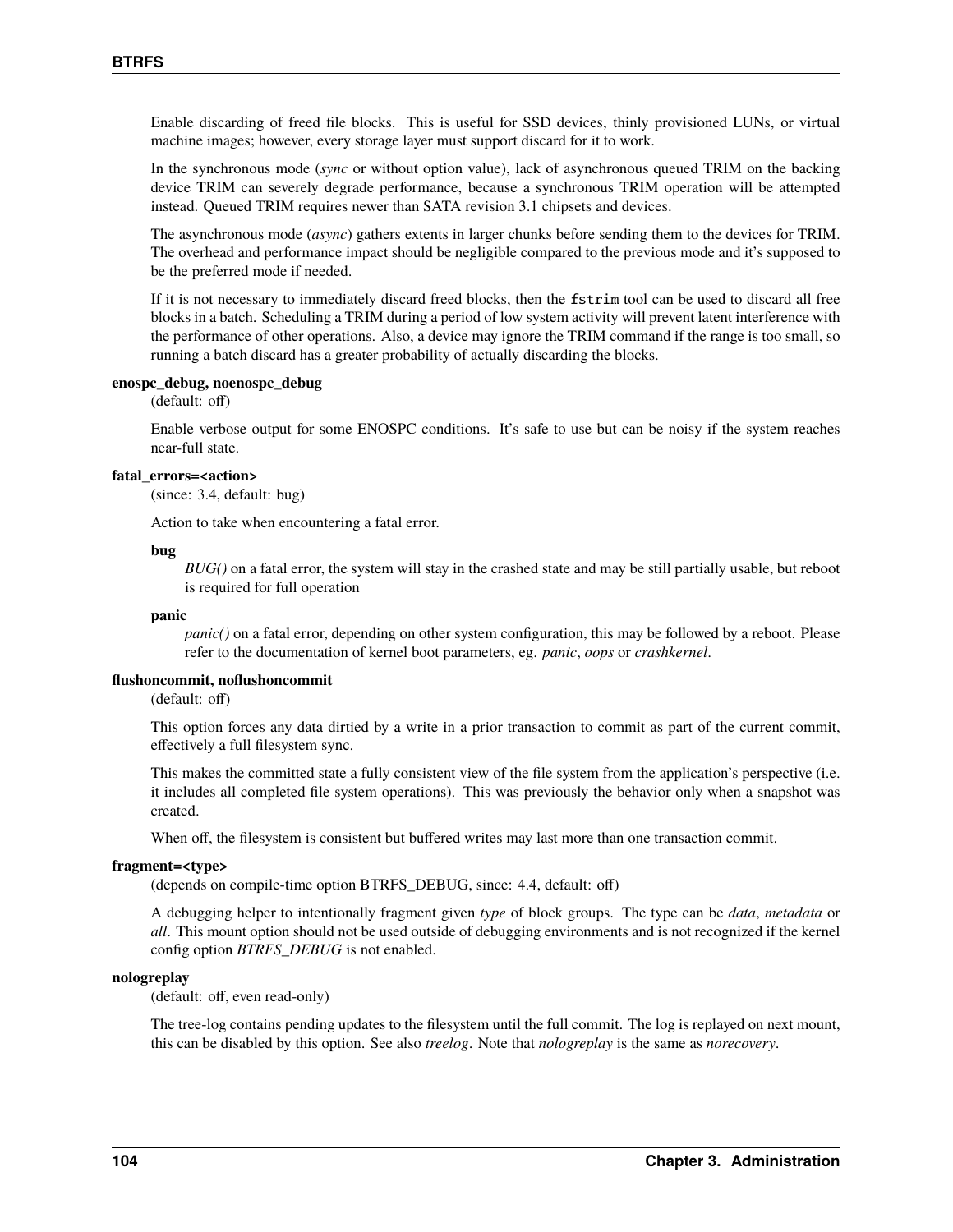**Warning:** Currently, the tree log is replayed even with a read-only mount! To disable that behaviour, mount also with *nologreplay*.

#### **max\_inline=<bytes>**

(default: min(2048, page size) )

Specify the maximum amount of space, that can be inlined in a metadata b-tree leaf. The value is specified in bytes, optionally with a K suffix (case insensitive). In practice, this value is limited by the filesystem block size (named *sectorsize* at mkfs time), and memory page size of the system. In case of sectorsize limit, there's some space unavailable due to leaf headers. For example, a 4KiB sectorsize, maximum size of inline data is about 3900 bytes.

Inlining can be completely turned off by specifying 0. This will increase data block slack if file sizes are much smaller than block size but will reduce metadata consumption in return.

**Note:** The default value has changed to 2048 in kernel 4.6.

#### **metadata\_ratio=<value>**

(default: 0, internal logic)

Specifies that 1 metadata chunk should be allocated after every *value* data chunks. Default behaviour depends on internal logic, some percent of unused metadata space is attempted to be maintained but is not always possible if there's not enough space left for chunk allocation. The option could be useful to override the internal logic in favor of the metadata allocation if the expected workload is supposed to be metadata intense (snapshots, reflinks, xattrs, inlined files).

#### **norecovery**

(since: 4.5, default: off)

Do not attempt any data recovery at mount time. This will disable *logreplay* and avoids other write operations. Note that this option is the same as *nologreplay*.

**Note:** The opposite option *recovery* used to have different meaning but was changed for consistency with other filesystems, where *norecovery* is used for skipping log replay. BTRFS does the same and in general will try to avoid any write operations.

#### **rescan\_uuid\_tree**

(since: 3.12, default: off)

Force check and rebuild procedure of the UUID tree. This should not normally be needed.

#### **rescue**

(since: 5.9)

Modes allowing mount with damaged filesystem structures.

- *usebackuproot* (since: 5.9, replaces standalone option *usebackuproot*)
- *nologreplay* (since: 5.9, replaces standalone option *nologreplay*)
- *ignorebadroots*, *ibadroots* (since: 5.11)
- *ignoredatacsums*, *idatacsums* (since: 5.11)
- *all* (since: 5.9)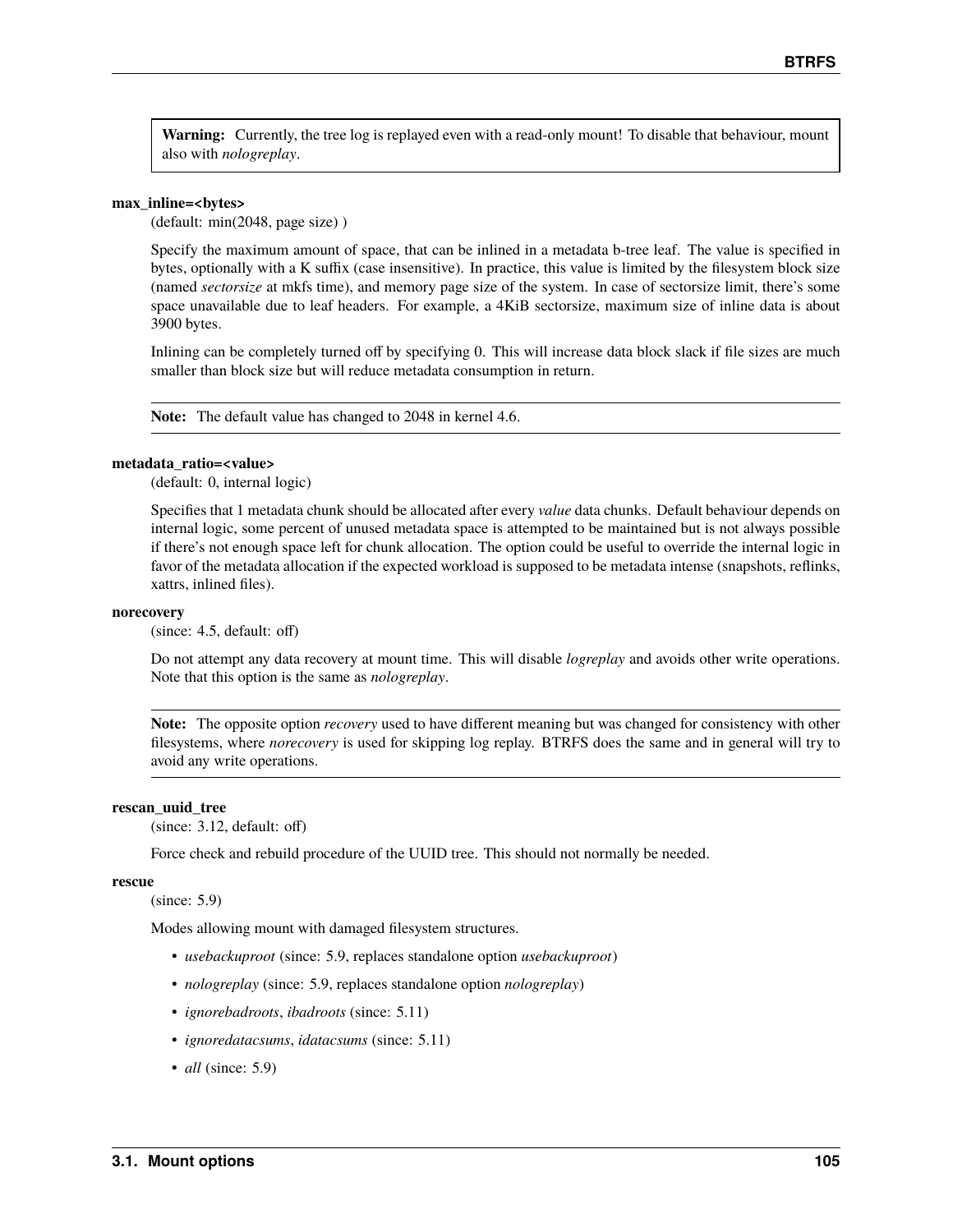#### **skip\_balance**

(since: 3.3, default: off)

Skip automatic resume of an interrupted balance operation. The operation can later be resumed with **btrfs balance resume**, or the paused state can be removed with **btrfs balance cancel**. The default behaviour is to resume an interrupted balance immediately after a volume is mounted.

#### **space\_cache, space\_cache=<version>, nospace\_cache**

(*nospace\_cache* since: 3.2, *space\_cache=v1* and *space\_cache=v2* since 4.5, default: *space\_cache=v1*)

Options to control the free space cache. The free space cache greatly improves performance when reading block group free space into memory. However, managing the space cache consumes some resources, including a small amount of disk space.

There are two implementations of the free space cache. The original one, referred to as *v1*, is the safe default. The *v1* space cache can be disabled at mount time with *nospace\_cache* without clearing.

On very large filesystems (many terabytes) and certain workloads, the performance of the *v1* space cache may degrade drastically. The *v2* implementation, which adds a new b-tree called the free space tree, addresses this issue. Once enabled, the *v2* space cache will always be used and cannot be disabled unless it is cleared. Use *clear\_cache,space\_cache=v1* or *clear\_cache,nospace\_cache* to do so. If *v2* is enabled, kernels without *v2* support will only be able to mount the filesystem in read-only mode.

The btrfs-check(8) and `mkfs.btrfs(8) commands have full  $v2$  free space cache support since v4.19.

If a version is not explicitly specified, the default implementation will be chosen, which is *v1*.

### **ssd, ssd\_spread, nossd, nossd\_spread**

(default: SSD autodetected)

Options to control SSD allocation schemes. By default, BTRFS will enable or disable SSD optimizations depending on status of a device with respect to rotational or non-rotational type. This is determined by the contents of */sys/block/DEV/queue/rotational*). If it is 0, the *ssd* option is turned on. The option *nossd* will disable the autodetection.

The optimizations make use of the absence of the seek penalty that's inherent for the rotational devices. The blocks can be typically written faster and are not offloaded to separate threads.

**Note:** Since 4.14, the block layout optimizations have been dropped. This used to help with first generations of SSD devices. Their FTL (flash translation layer) was not effective and the optimization was supposed to improve the wear by better aligning blocks. This is no longer true with modern SSD devices and the optimization had no real benefit. Furthermore it caused increased fragmentation. The layout tuning has been kept intact for the option *ssd\_spread*.

The *ssd\_spread* mount option attempts to allocate into bigger and aligned chunks of unused space, and may perform better on low-end SSDs. *ssd\_spread* implies *ssd*, enabling all other SSD heuristics as well. The option *nossd* will disable all SSD options while *nossd\_spread* only disables *ssd\_spread*.

#### subvol=<path>

Mount subvolume from *path* rather than the toplevel subvolume. The *path* is always treated as relative to the toplevel subvolume. This mount option overrides the default subvolume set for the given filesystem.

#### **subvolid=<subvolid>**

Mount subvolume specified by a *subvolid* number rather than the toplevel subvolume. You can use **btrfs subvolume list** of **btrfs subvolume show** to see subvolume ID numbers. This mount option overrides the default subvolume set for the given filesystem.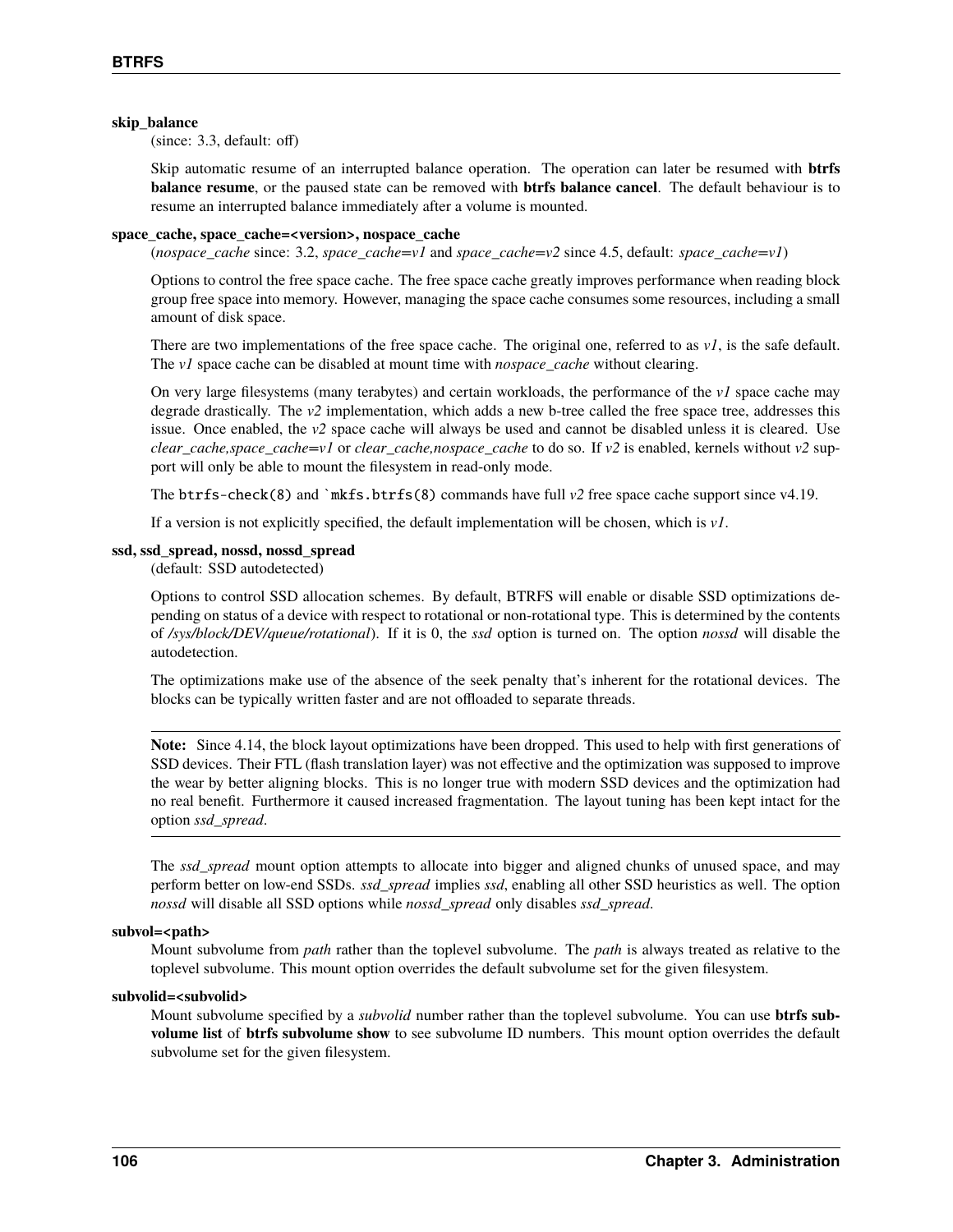**Note:** If both *subvolid* and *subvol* are specified, they must point at the same subvolume, otherwise the mount will fail.

#### **thread\_pool=<number>**

 $(\text{default: min(NRCPUS} + 2, 8))$ 

The number of worker threads to start. NRCPUS is number of on-line CPUs detected at the time of mount. Small number leads to less parallelism in processing data and metadata, higher numbers could lead to a performance hit due to increased locking contention, process scheduling, cache-line bouncing or costly data transfers between local CPU memories.

#### **treelog, notreelog**

(default: on)

Enable the tree logging used for *fsync* and *O\_SYNC* writes. The tree log stores changes without the need of a full filesystem sync. The log operations are flushed at sync and transaction commit. If the system crashes between two such syncs, the pending tree log operations are replayed during mount.

**Warning:** Currently, the tree log is replayed even with a read-only mount! To disable that behaviour, also mount with *nologreplay*.

The tree log could contain new files/directories, these would not exist on a mounted filesystem if the log is not replayed.

#### **usebackuproot**

(since: 4.6, default: off)

Enable autorecovery attempts if a bad tree root is found at mount time. Currently this scans a backup list of several previous tree roots and tries to use the first readable. This can be used with read-only mounts as well.

**Note:** This option has replaced *recovery*.

#### **user\_subvol\_rm\_allowed**

(default: off)

Allow subvolumes to be deleted by their respective owner. Otherwise, only the root user can do that.

**Note:** Historically, any user could create a snapshot even if he was not owner of the source subvolume, the subvolume deletion has been restricted for that reason. The subvolume creation has been restricted but this mount option is still required. This is a usability issue. Since 4.18, the rmdir(2) syscall can delete an empty subvolume just like an ordinary directory. Whether this is possible can be detected at runtime, see *rmdir\_subvol* feature in *FILESYSTEM FEATURES*.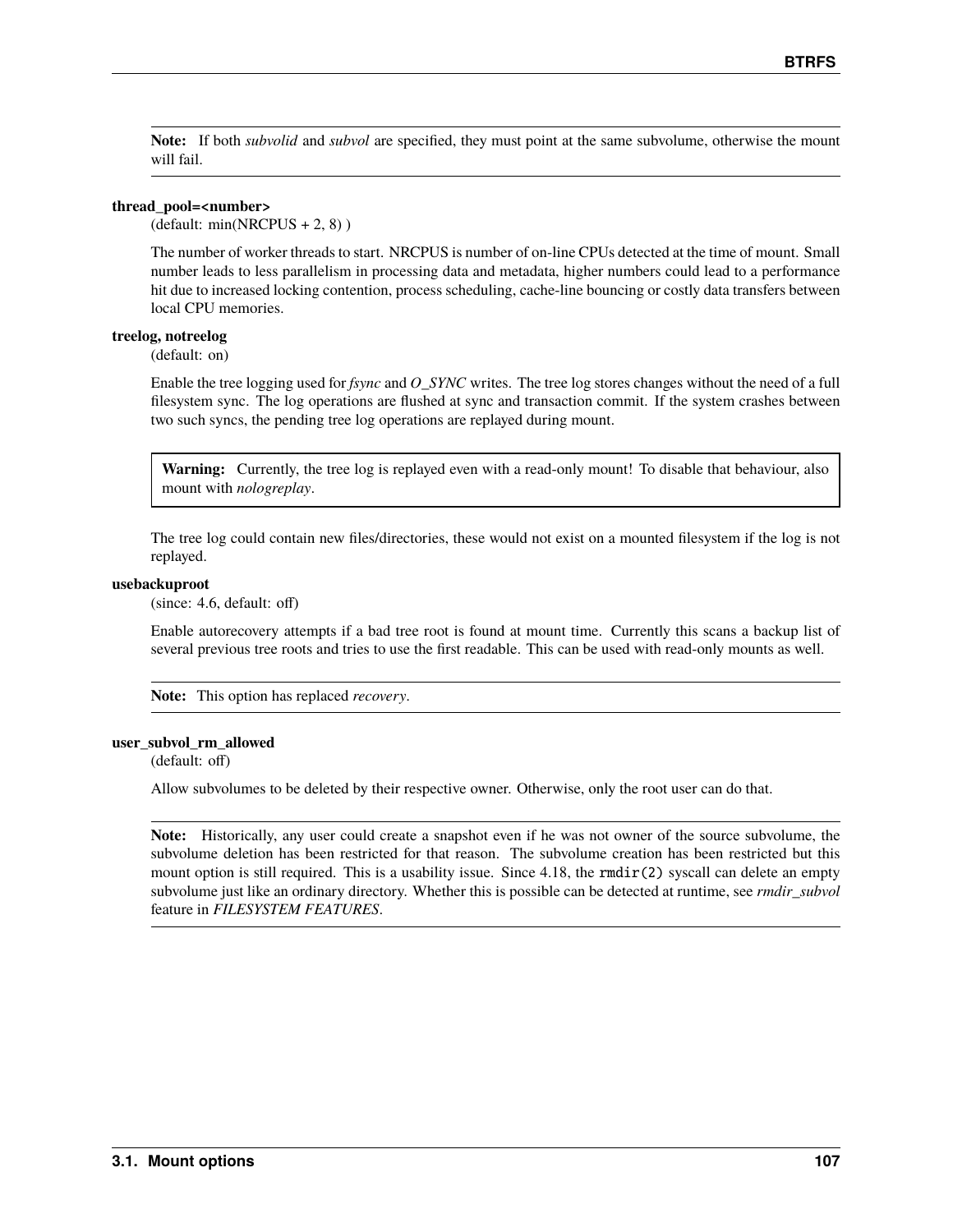## **3.1.1 DEPRECATED MOUNT OPTIONS**

List of mount options that have been removed, kept for backward compatibility.

#### **recovery**

(since: 3.2, default: off, deprecated since: 4.5)

**Note:** This option has been replaced by *usebackuproot* and should not be used but will work on 4.5+ kernels.

#### **inode\_cache, noinode\_cache**

(removed in: 5.11, since: 3.0, default: off)

**Note:** The functionality has been removed in 5.11, any stale data created by previous use of the *inode\_cache* option can be removed by **btrfs check --clear-ino-cache**.

## **3.1.2 NOTES ON GENERIC MOUNT OPTIONS**

Some of the general mount options from mount(8) that affect BTRFS and are worth mentioning.

#### **noatime**

under read intensive work-loads, specifying *noatime* significantly improves performance because no new access time information needs to be written. Without this option, the default is *relatime*, which only reduces the number of inode atime updates in comparison to the traditional *strictatime*. The worst case for atime updates under 'relatime' occurs when many files are read whose atime is older than 24 h and which are freshly snapshotted. In that case the atime is updated and COW happens - for each file - in bulk. See also <https://lwn.net/Articles/499293/> - *Atime and btrfs: a bad combination? (LWN, 2012-05-31)*.

Note that *noatime* may break applications that rely on atime uptimes like the venerable Mutt (unless you use maildir mailboxes).

## **3.2 Bootloaders**

GRUB2 [\(https://www.gnu.org/software/grub\)](https://www.gnu.org/software/grub) has the most advanced support of booting from BTRFS with respect to features.

U-boot [\(https://www.denx.de/wiki/U-Boot/\)](https://www.denx.de/wiki/U-Boot/) has decent support for booting but not all BTRFS features are implemented, check the documentation.

EXTLINUX (from the <https://syslinux.org> project) can boot but does not support all features. Please check the upstream documentation before you use it.

The first 1MiB on each device is unused with the exception of primary superblock that is on the offset 64KiB and spans 4KiB.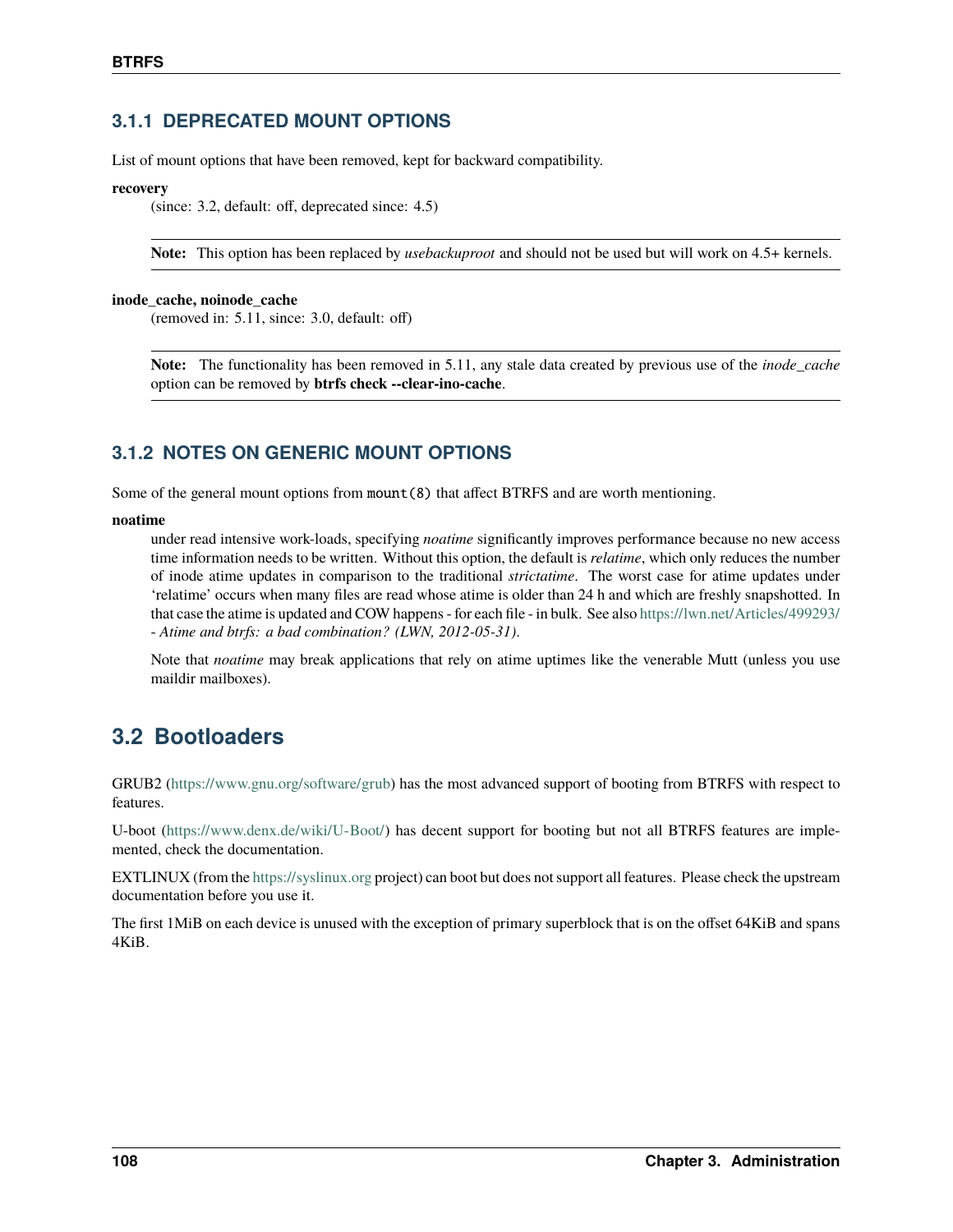# **3.3 Filesystem limits**

#### **maximum file name length**

255

### **maximum symlink target length**

depends on the *nodesize* value, for 4KiB it's 3949 bytes, for larger nodesize it's 4095 due to the system limit PATH\_MAX

The symlink target may not be a valid path, ie. the path name components can exceed the limits (NAME\_MAX), there's no content validation at symlink(3) creation.

#### **maximum number of inodes**

 $2<sup>64</sup>$  but depends on the available metadata space as the inodes are created dynamically

#### **inode numbers**

minimum number: 256 (for subvolumes), regular files and directories: 257

### **maximum file length**

inherent limit of btrfs is  $2^{64}$  (16 EiB) but the linux VFS limit is  $2^{63}$  (8 EiB)

### **maximum number of subvolumes**

the subvolume ids can go up to  $2^{64}$  but the number of actual subvolumes depends on the available metadata space, the space consumed by all subvolume metadata includes bookkeeping of shared extents can be large (MiB, GiB)

### **maximum number of hardlinks of a file in a directory**

65536 when the *extref* feature is turned on during mkfs (default), roughly 100 otherwise

### **minimum filesystem size**

the minimal size of each device depends on the *mixed-bg* feature, without that (the default) it's about 109MiB, with mixed-bg it's is 16MiB

# **3.4 Flexibility**

The underlying design of BTRFS data structures allows a lot of flexibility and making changes after filesystem creation, like resizing, adding/removing space or enabling some features on-the-fly.

- **dynamic inode creation** -- there's no fixed space or tables for tracking inodes so the number of inodes that can be created is bounded by the metadata space and it's utilization
- **block group profile change on-the-fly** -- the block group profiles can be changed on a mounted filesystem by running the balance operation and specifying the conversion filters
- **resize** -- the space occupied by the filesystem on each device can be resized up (grow) or down (shrink) as long as the amount of data can be still contained on the device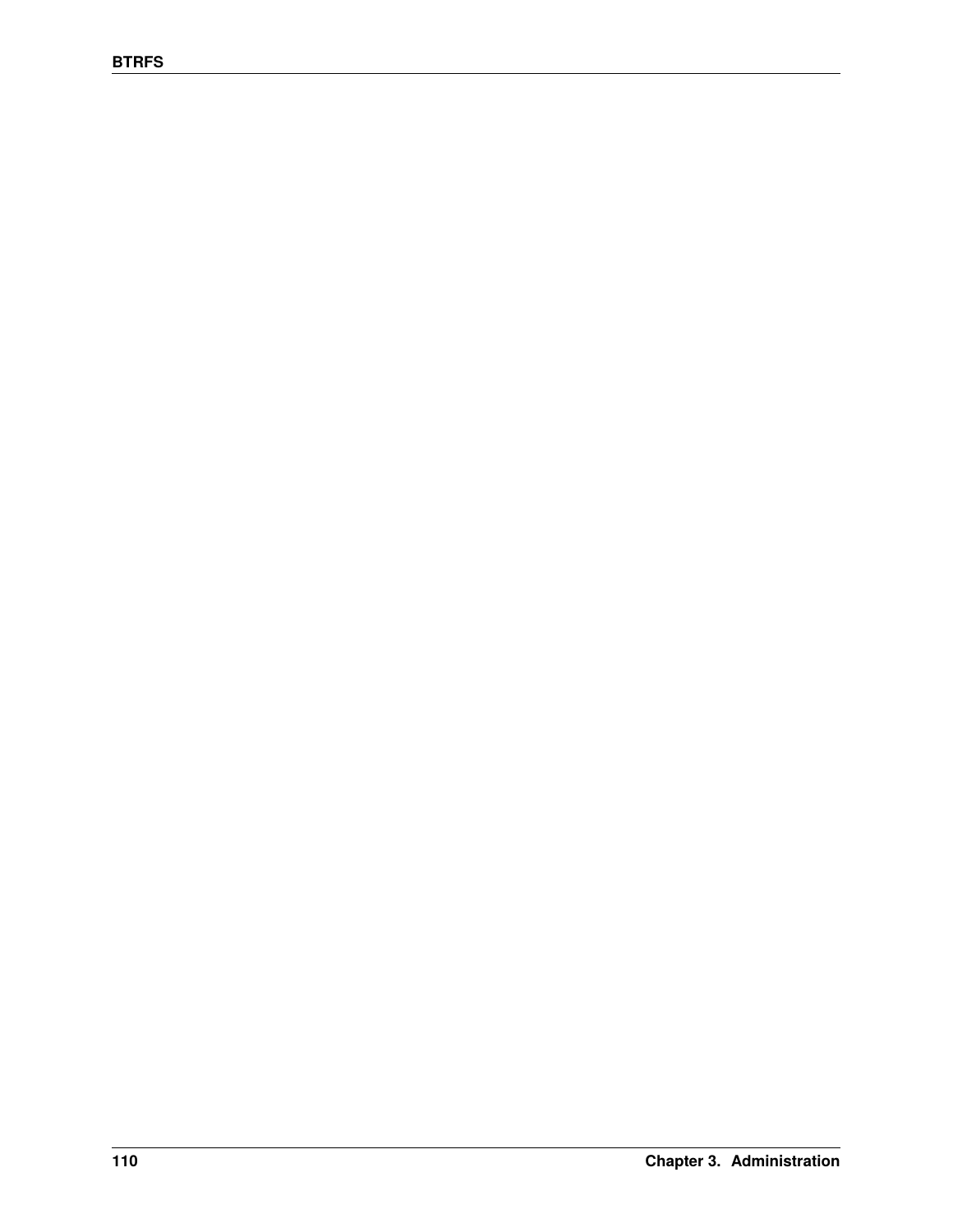**CHAPTER**

# **HARDWARE CONSIDERATIONS**

## **4.1 Storage model**

*A storage model is a model that captures key physical aspects of data structure in a data store. A filesystem is the logical structure organizing data on top of the storage device.*

The filesystem assumes several features or limitations of the storage device and utilizes them or applies measures to guarantee reliability. BTRFS in particular is based on a COW (copy on write) mode of writing, ie. not updating data in place but rather writing a new copy to a different location and then atomically switching the pointers.

In an ideal world, the device does what it promises. The filesystem assumes that this may not be true so additional mechanisms are applied to either detect misbehaving hardware or get valid data by other means. The devices may (and do) apply their own detection and repair mechanisms but we won't assume any.

The following assumptions about storage devices are considered (sorted by importance, numbers are for further reference):

- 1. atomicity of reads and writes of blocks/sectors (the smallest unit of data the device presents to the upper layers)
- 2. there's a flush command that instructs the device to forcibly order writes before and after the command; alternatively there's a barrier command that facilitates the ordering but may not flush the data
- 3. data sent to write to a given device offset will be written without further changes to the data and to the offset
- 4. writes can be reordered by the device, unless explicitly serialized by the flush command
- 5. reads and writes can be freely reordered and interleaved

The consistency model of BTRFS builds on these assumptions. The logical data updates are grouped, into a generation, written on the device, serialized by the flush command and then the super block is written ending the generation. All logical links among metadata comprising a consistent view of the data may not cross the generation boundary.

## **4.2 When things go wrong**

#### **No or partial atomicity of block reads/writes (1)**

- *Problem*: a partial block contents is written (*torn write*), eg. due to a power glitch or other electronics failure during the read/write
- *Detection*: checksum mismatch on read
- *Repair*: use another copy or rebuild from multiple blocks using some encoding scheme

#### **The flush command does not flush (2)**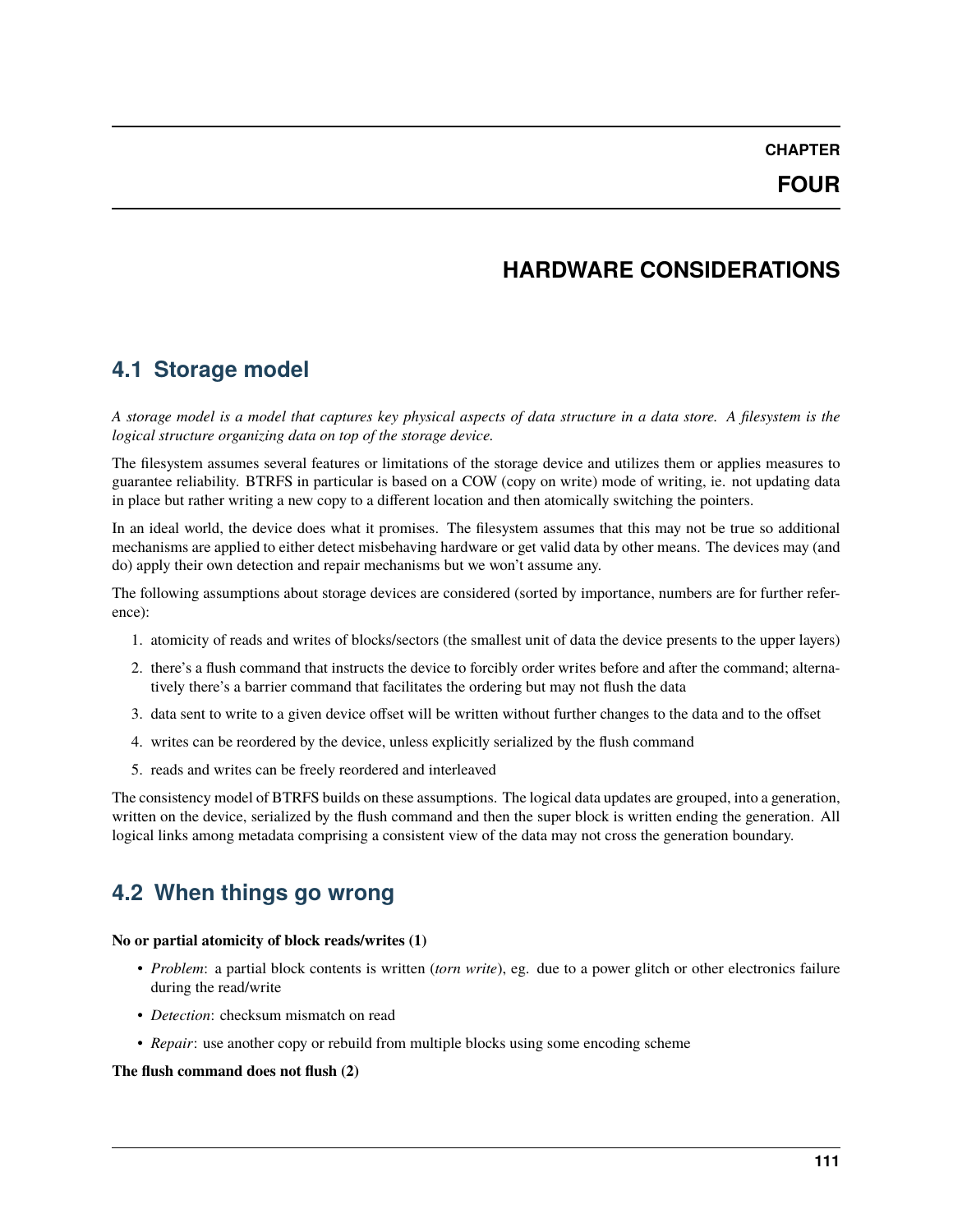This is perhaps the most serious problem and impossible to mitigate by filesystem without limitations and design restrictions. What could happen in the worst case is that writes from one generation bleed to another one, while still letting the filesystem consider the generations isolated. Crash at any point would leave data on the device in an inconsistent state without any hint what exactly got written, what is missing and leading to stale metadata link information.

Devices usually honor the flush command, but for performance reasons may do internal caching, where the flushed data are not yet persistently stored. A power failure could lead to a similar scenario as above, although it's less likely that later writes would be written before the cached ones. This is beyond what a filesystem can take into account. Devices or controllers are usually equipped with batteries or capacitors to write the cache contents even after power is cut. (*Battery backed write cache*)

#### **Data get silently changed on write (3)**

Such thing should not happen frequently, but still can happen spuriously due the complex internal workings of devices or physical effects of the storage media itself.

- *Problem*: while the data are written atomically, the contents get changed
- *Detection*: checksum mismatch on read
- 'Repair\*: use another copy or rebuild from multiple blocks using some encoding scheme

#### **Data get silently written to another offset (3)**

This would be another serious problem as the filesystem has no information when it happens. For that reason the measures have to be done ahead of time. This problem is also commonly called 'ghost write'.

The metadata blocks have the checksum embedded in the blocks, so a correct atomic write would not corrupt the checksum. It's likely that after reading such block the data inside would not be consistent with the rest. To rule that out there's embedded block number in the metadata block. It's the logical block number because this is what the logical structure expects and verifies.

The following is based on information publicly available, user feedback, community discussions or bug report analyses. It's not complete and further research is encouraged when in doubt.

## **4.3 Main memory**

The data structures and raw data blocks are temporarily stored in computer memory before they get written to the device. It is critical that memory is reliable because even simple bit flips can have vast consequences and lead to damaged structures, not only in the filesystem but in the whole operating system.

Based on experience in the community, memory bit flips are more common than one would think. When it happens, it's reported by the tree-checker or by a checksum mismatch after reading blocks. There are some very obvious instances of bit flips that happen, e.g. in an ordered sequence of keys in metadata blocks. We can easily infer from the other data what values get damaged and how. However, fixing that is not straightforward and would require cross-referencing data from the entire filesystem to see the scope.

If available, ECC memory should lower the chances of bit flips, but this type of memory is not available in all cases. A memory test should be performed in case there's a visible bit flip pattern, though this may not detect a faulty memory module because the actual load of the system could be the factor making the problems appear. In recent years attacks on how the memory modules operate have been demonstrated ('rowhammer') achieving specific bits to be flipped. While these were targeted, this shows that a series of reads or writes can affect unrelated parts of memory.

Further reading:

• [https://en.wikipedia.org/wiki/Row\\_hammer](https://en.wikipedia.org/wiki/Row_hammer)

What to do: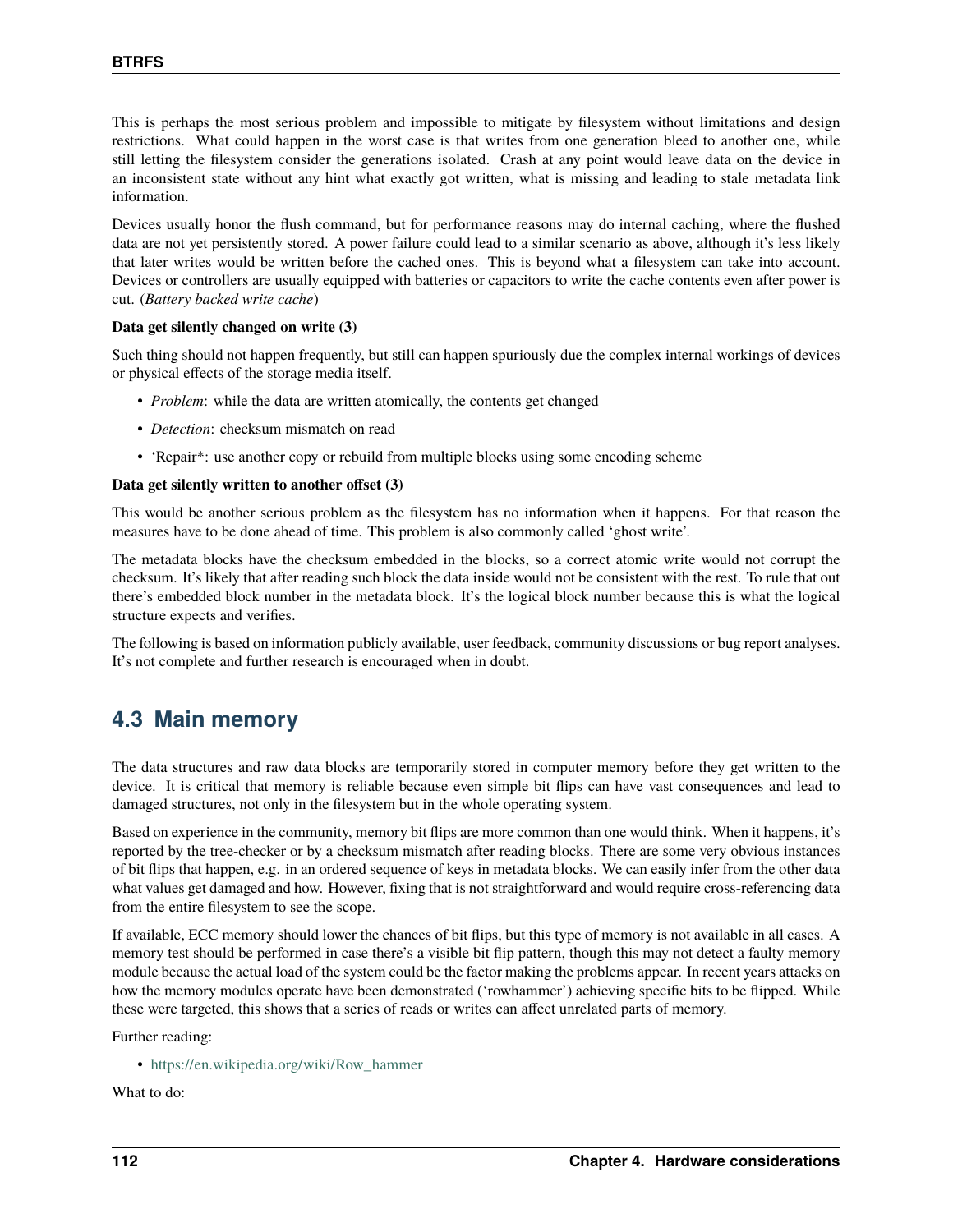- run *memtest*, note that sometimes memory errors happen only when the system is under heavy load that the default memtest cannot trigger
- memory errors may appear as filesystem going read-only due to "pre write" check, that verify meta data before they get written but fail some basic consistency checks

# **4.4 Direct memory access (DMA)**

Another class of errors is related to DMA (direct memory access) performed by device drivers. While this could be considered a software error, the data transfers that happen without CPU assistance may accidentally corrupt other pages. Storage devices utilize DMA for performance reasons, the filesystem structures and data pages are passed back and forth, making errors possible in case page life time is not properly tracked.

There are lots of quirks (device-specific workarounds) in Linux kernel drivers (regarding not only DMA) that are added when found. The quirks may avoid specific errors or disable some features to avoid worse problems.

What to do:

- use up-to-date kernel (recent releases or maintained long term support versions)
- as this may be caused by faulty drivers, keep the systems up-to-date

# **4.5 Rotational disks (HDD)**

Rotational HDDs typically fail at the level of individual sectors or small clusters. Read failures are caught on the levels below the filesystem and are returned to the user as *EIO - Input/output error*. Reading the blocks repeatedly may return the data eventually, but this is better done by specialized tools and filesystem takes the result of the lower layers. Rewriting the sectors may trigger internal remapping but this inevitably leads to data loss.

Disk firmware is technically software but from the filesystem perspective is part of the hardware. IO requests are processed, and caching or various other optimizations are performed, which may lead to bugs under high load or unexpected physical conditions or unsupported use cases.

Disks are connected by cables with two ends, both of which can cause problems when not attached properly. Data transfers are protected by checksums and the lower layers try hard to transfer the data correctly or not at all. The errors from badly-connecting cables may manifest as large amount of failed read or write requests, or as short error bursts depending on physical conditions.

What to do:

• check **smartctl** for potential issues

# **4.6 Solid state drives (SSD)**

The mechanism of information storage is different from HDDs and this affects the failure mode as well. The data are stored in cells grouped in large blocks with limited number of resets and other write constraints. The firmware tries to avoid unnecessary resets and performs optimizations to maximize the storage media lifetime. The known techniques are deduplication (blocks with same fingerprint/hash are mapped to same physical block), compression or internal remapping and garbage collection of used memory cells. Due to the additional processing there are measures to verity the data e.g. by ECC codes.

The observations of failing SSDs show that the whole electronic fails at once or affects a lot of data (eg. stored on one chip). Recovering such data may need specialized equipment and reading data repeatedly does not help as it's possible with HDDs.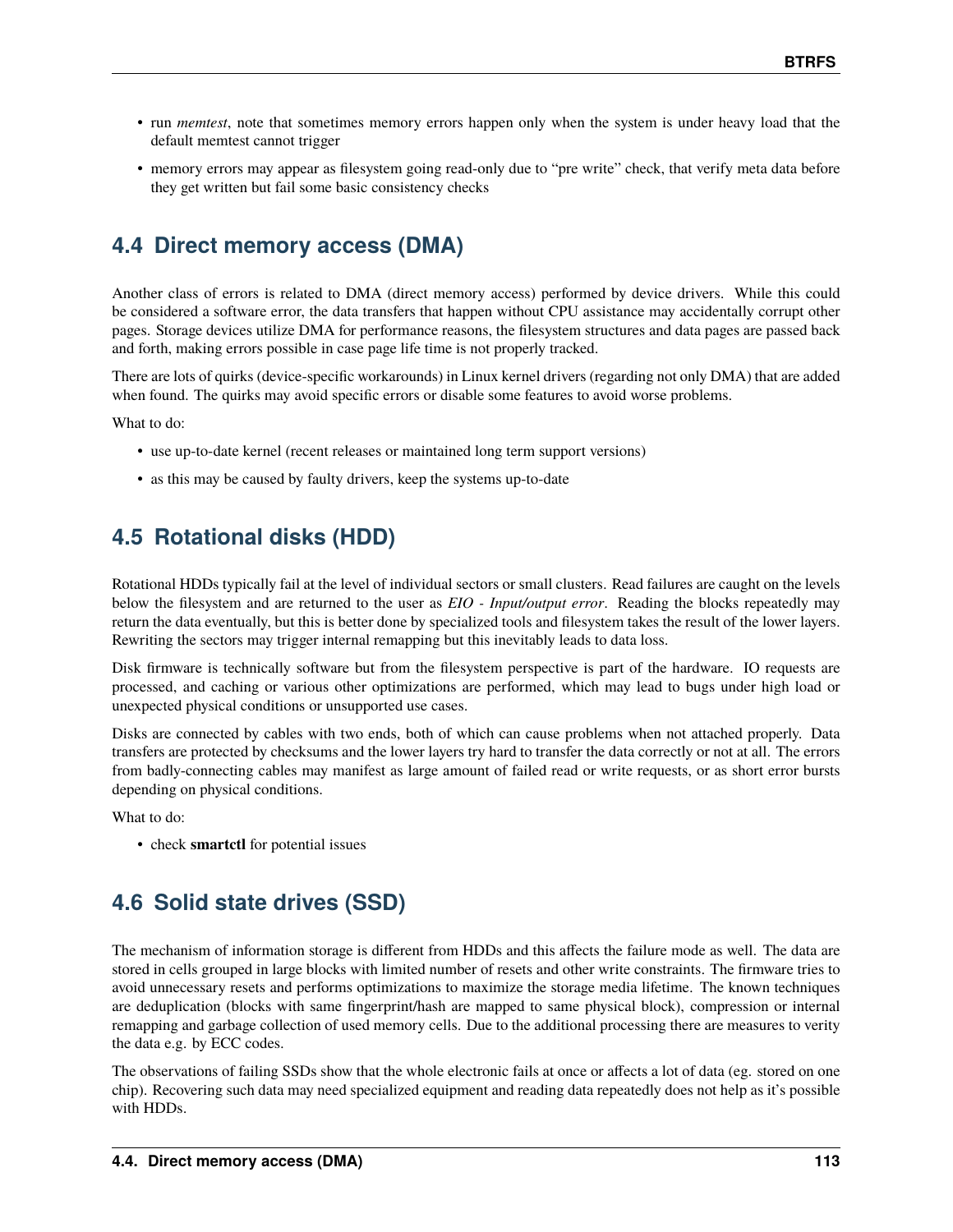There are several technologies of the memory cells with different characteristics and price. The lifetime is directly affected by the type and frequency of data written. Writing "too much" distinct data (e.g. encrypted) may render the internal deduplication ineffective and lead to a lot of rewrites and increased wear of the memory cells.

There are several technologies and manufacturers so it's hard to describe them but there are some that exhibit similar behaviour:

- expensive SSD will use more durable memory cells and is optimized for reliability and high load
- cheap SSD is projected for a lower load ("desktop user") and is optimized for cost, it may employ the optimizations and/or extended error reporting partially or not at all

It's not possible to reliably determine the expected lifetime of an SSD due to lack of information about how it works or due to lack of reliable stats provided by the device.

Metadata writes tend to be the biggest component of lifetime writes to a SSD, so there is some value in reducing them. Depending on the device class (high end/low end) the features like DUP block group profiles may affect the reliability in both ways:

- *high end* are typically more reliable and using 'single' for data and metadata could be suitable to reduce device wear
- *low end* could lack ability to identify errors so an additional redundancy at the filesystem level (checksums, *DUP*) could help

Only users who consume 50 to 100% of the SSD's actual lifetime writes need to be concerned by the write amplification of btrfs DUP metadata. Most users will be far below 50% of the actual lifetime, or will write the drive to death and discover how many writes 100% of the actual lifetime was. SSD firmware often adds its own write multipliers that can be arbitrary and unpredictable and dependent on application behavior, and these will typically have far greater effect on SSD lifespan than DUP metadata. It's more or less impossible to predict when a SSD will run out of lifetime writes to within a factor of two, so it's hard to justify wear reduction as a benefit.

Further reading:

- <https://www.snia.org/educational-library/ssd-and-deduplication-end-spinning-disk-2012>
- <https://www.snia.org/educational-library/realities-solid-state-storage-2013-2013>
- <https://www.snia.org/educational-library/ssd-performance-primer-2013>
- <https://www.snia.org/educational-library/how-controllers-maximize-ssd-life-2013>

#### What to do:

- run **smartctl** or self-tests to look for potential issues
- keep the firmware up-to-date

## **4.7 NVM express, non-volatile memory (NVMe)**

NVMe is a type of persistent memory usually connected over a system bus (PCIe) or similar interface and the speeds are an order of magnitude faster than SSD. It is also a non-rotating type of storage, and is not typically connected by a cable. It's not a SCSI type device either but rather a complete specification for logical device interface.

In a way the errors could be compared to a combination of SSD class and regular memory. Errors may exhibit as random bit flips or IO failures. There are tools to access the internal log (**nvme log** and **nvme-cli**) for a more detailed analysis.

There are separate error detection and correction steps performed e.g. on the bus level and in most cases never making in to the filesystem level. Once this happens it could mean there's some systematic error like overheating or bad physical connection of the device. You may want to run self-tests (using **smartctl**).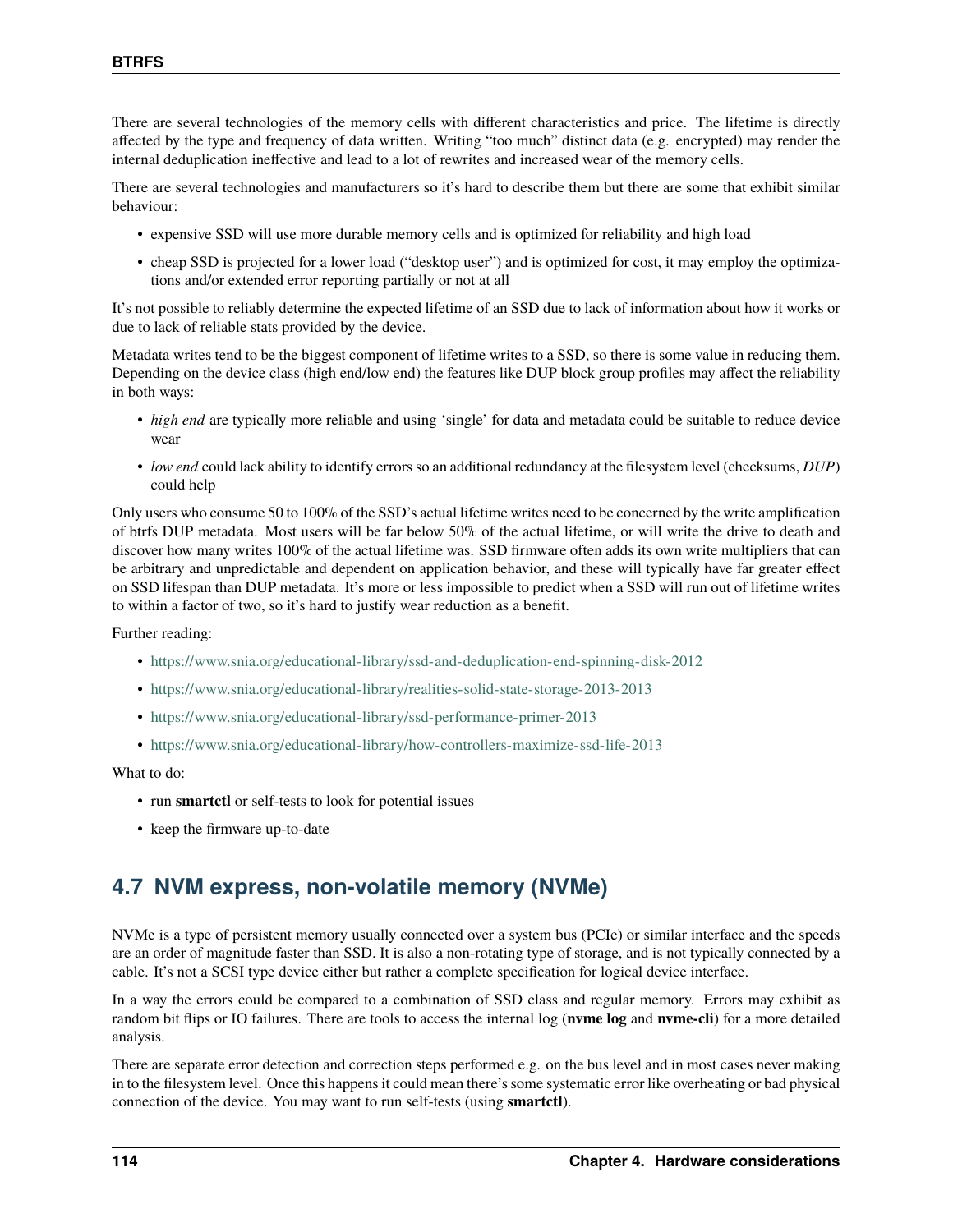- [https://en.wikipedia.org/wiki/NVM\\_Express](https://en.wikipedia.org/wiki/NVM_Express)
- [https://www.smartmontools.org/wiki/NVMe\\_Support](https://www.smartmontools.org/wiki/NVMe_Support)

# **4.8 Drive firmware**

Firmware is technically still software but embedded into the hardware. As all software has bugs, so does firmware. Storage devices can update the firmware and fix known bugs. In some cases the it's possible to avoid certain bugs by quirks (device-specific workarounds) in Linux kernel.

A faulty firmware can cause wide range of corruptions from small and localized to large affecting lots of data. Selfrepair capabilities may not be sufficient.

What to do:

- check for firmware updates in case there are known problems, note that updating firmware can be risky on itself
- use up-to-date kernel (recent releases or maintained long term support versions)

# **4.9 SD flash cards**

There are a lot of devices with low power consumption and thus using storage media based on low power consumption too, typically flash memory stored on a chip enclosed in a detachable card package. An improperly inserted card may be damaged by electrical spikes when the device is turned on or off. The chips storing data in turn may be damaged permanently. All types of flash memory have a limited number of rewrites, so the data are internally translated by FTL (flash translation layer). This is implemented in firmware (technically a software) and prone to bugs that manifest as hardware errors.

Adding redundancy like using DUP profiles for both data and metadata can help in some cases but a full backup might be the best option once problems appear and replacing the card could be required as well.

## **4.10 Hardware as the main source of filesystem corruptions**

**If you use unreliable hardware and don't know about that, don't blame the filesystem when it tells you.**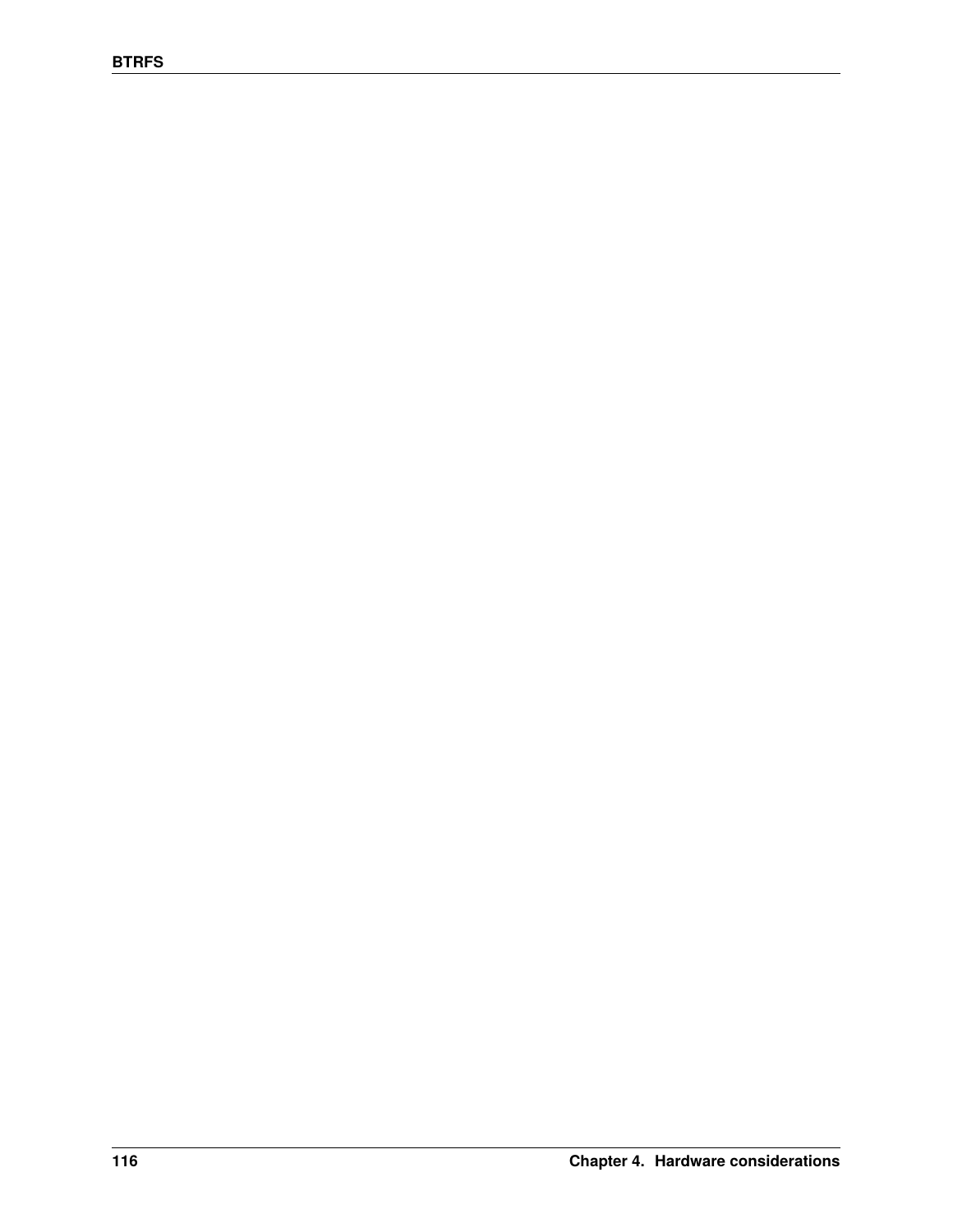### **CHAPTER**

### **FIVE**

# **CHANGES (BTRFS-PROGS)**

Signed release tarballs can be found at <https://www.kernel.org/pub/linux/kernel/people/kdave/btrfs-progs/>

## **5.1 btrfs-progs-5.18 (2022-05-25)**

### • **fixes:**

- **–** dump-tree: don't print traling zeros in checksums
- **–** recognize paused balance as exclusive operation state, allow to start device add
- **–** convert: properly initialize target filesystem label
- **–** mkfs: don't create free space bitmaps for empty filesystem
- restore: make lzo support build-time configurable, print supported compression in help text
- update kernel-lib sources
- **other:**
- **–** documentation updates, finish conversion to RST, CHANGES and INSTALL could be included into RST
- **–** fix build detection of experimental mode
- **–** new tests

### **5.1.1 btrfs-progs-5.18.1 (2022-06-06)**

- **fixes:**
- **–** convert: fix self reference of toplevel directory
- **–** build: make kernel lib headers compatible with C++
- zoned mode: verify minimum zone size 4MiB
- libbtrfs: cleanups, merge headers and remove declarations of unexported symbols
- other: documentation updates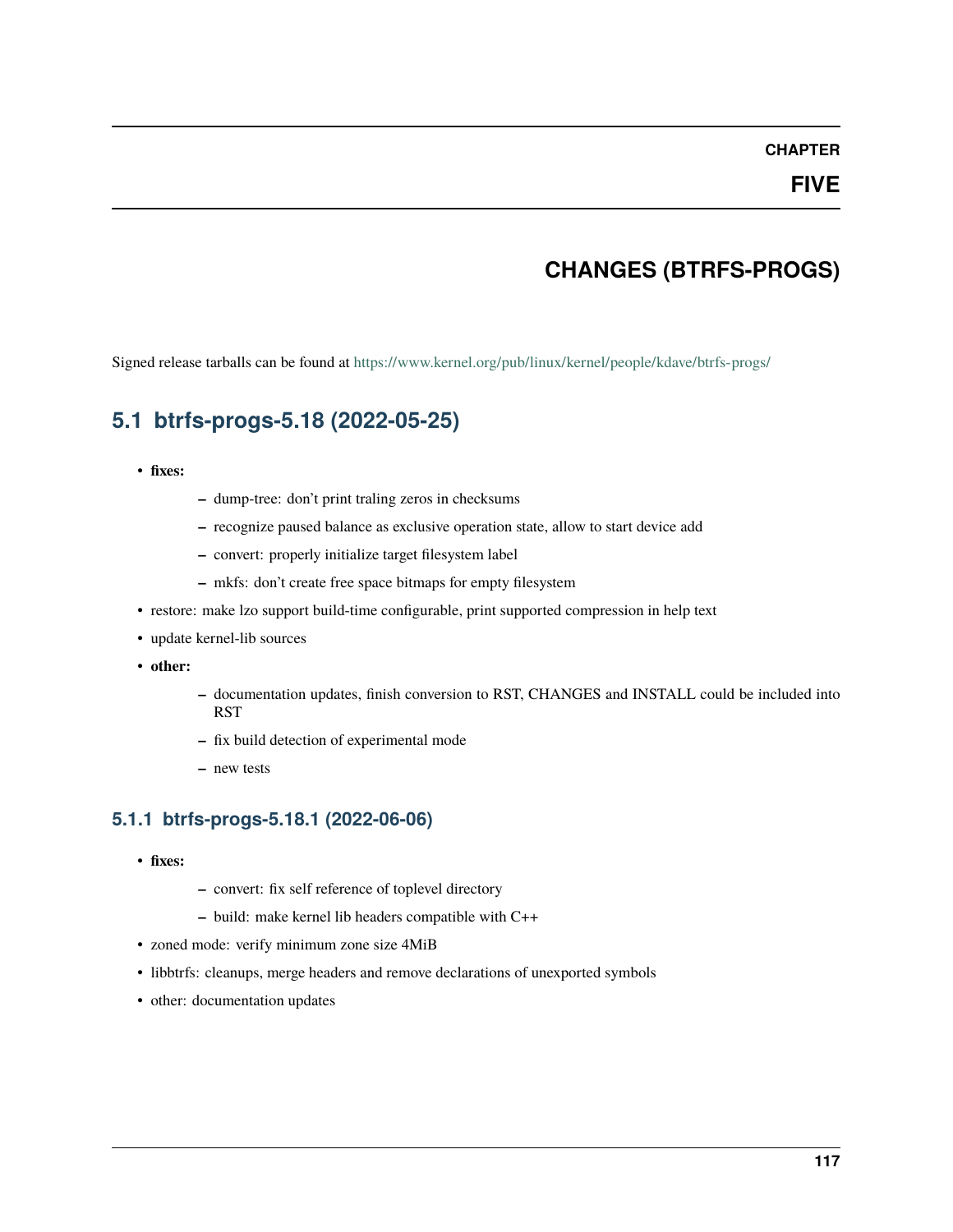## **5.2 btrfs-progs-5.17 (2022-04-26)**

- **check:**
- **–** repair wrong num\_devices in superblock
- **–** recognize overly long xattr names
- **–** fix wrong total bytes check for seed device
- auto-repair on read on RAID56
- property set: unify handling of empty value to mean default, changed meaning for property 'compression' to allow reset to default and to set NOCOMPRESS, since kernel 5.14
- **fixes:**
- **–** dump-tree: print fs-verity items
- **–** fix location of system chunk on zoned filesystem
- **–** do not allow setting seeding flag on a filesystem with dirty log
- **–** mkfs and subpage support: use sectorsize as nodesize fallback for mixed profiles
- preparatory work for extent tree v2, global roots
- **experimental feature (unstable interface, not built by default,**

do not use for production) \* btrfstune: option --csum to switch checksum algorithm

- **other:**
- **–** cleanups, refactoring
- **–** update documentation build, remove asciidocs leftovers
- **–** update fssum to consider xattrs
- **–** add fsstress

# **5.3 btrfs-progs-5.16 (2022-01-12)**

- rescue: new subcommand clear-uuid-tree to fix failed mount due to bad uuid subvolume keys, caught by treechecker
- fi du: skip inaccessible files
- prop: properly resolve to symlink targets
- send, receive: fix crash after parent subvolume lookup errors
- **build:**
- **–** fix build on 5.12+ kernels due to changes in linux/kernel.h
- **–** fix build on musl with old kernel headers
- **other:**
- **–** error handling fixes, cleanups, refactoring
- **–** extent tree v2 preparatory work
- **–** lots of RST documentation updates (last release with asciidoc sources), <https://btrfs.readthedocs.io>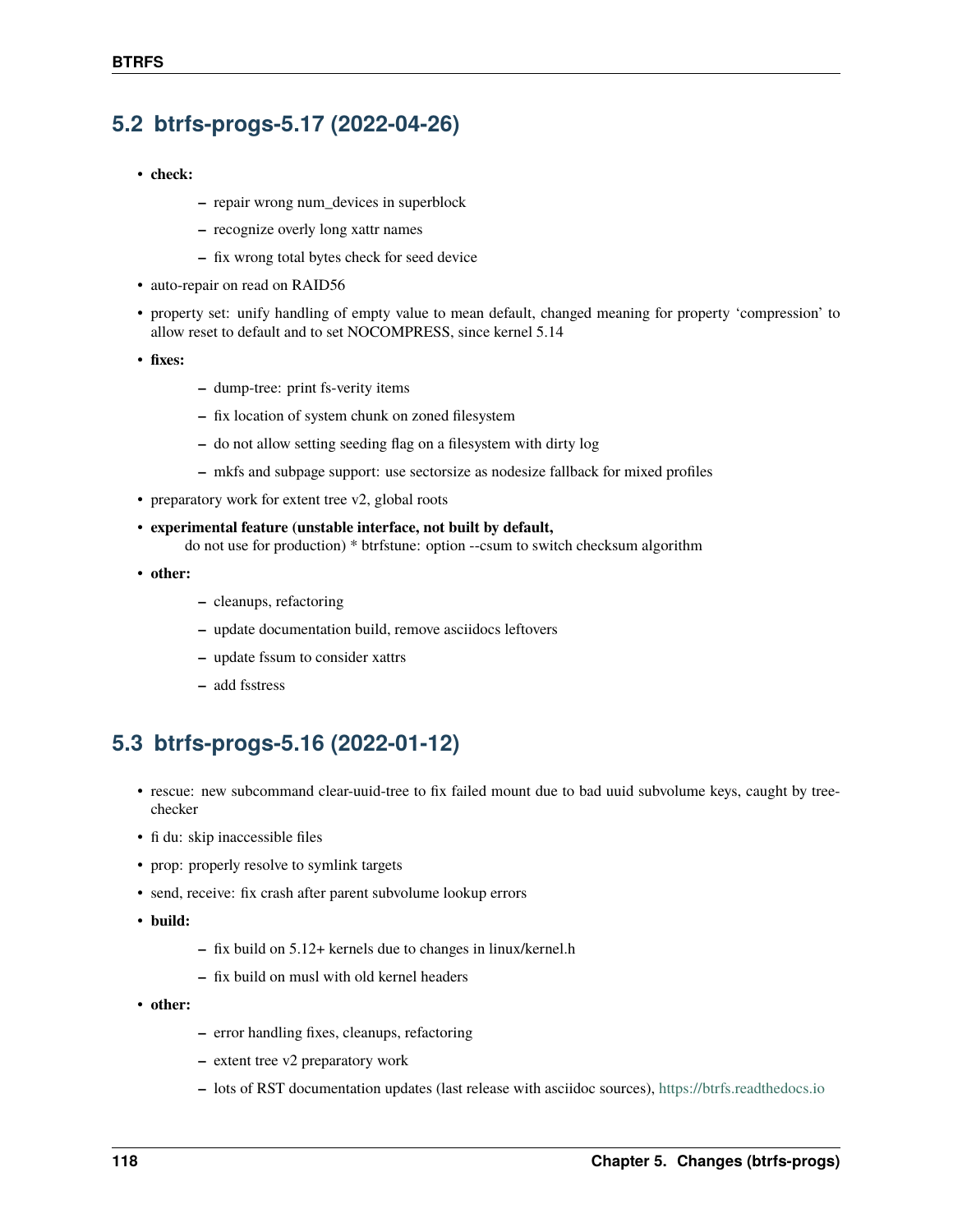## **5.3.1 btrfs-progs-5.16.1 (2022-02-04)**

- mkfs: support DUP on metadata on zoned devices
- subvol delete: drop warning for root when search ioctl fails
- **check:**
- **–** fix --init-csum-tree to not create checksums for extents that are not supposed to have them
- **–** add check for metadata item levels
- add udev rule for zoned devices as they require mq-deadline
- build: fix redefinition of ALIGN on mixed old/new kernel/userspace (5.11)
- **other:**
- **–** typo fixes
- **–** new tests
- **–** CI targets updated

### **5.3.2 btrfs-progs-5.16.2 (2022-02-16)**

- mkfs: fix detection of profile type for zoned mode when creating DUP
- **build:**
- **–** add missing stub for zoned mode helper when zoned mode not enabled
- **–** fix 64bit types on MIPS and PowerPC
- **–** improved zoned mode support autodetection, for systems with existing blkzone.h header but missing support for zone capacity
- **other:**
- **–** doc updates
- **–** test updates

# **5.4 btrfs-progs-5.15 (2021-11-05)**

- **mkfs: new defaults!**
	- **–** no-holes
	- **–** free-space-tree
	- **–** DUP for metadata unconditionally
- **libbtrfsutil**
	- **–** add missing profile defines
- **libbtrfs**
	- **–** minimize its impact on the other code, refactor and separate implementation where needed, cleanup afterwards, reduced header exports
- **documentation**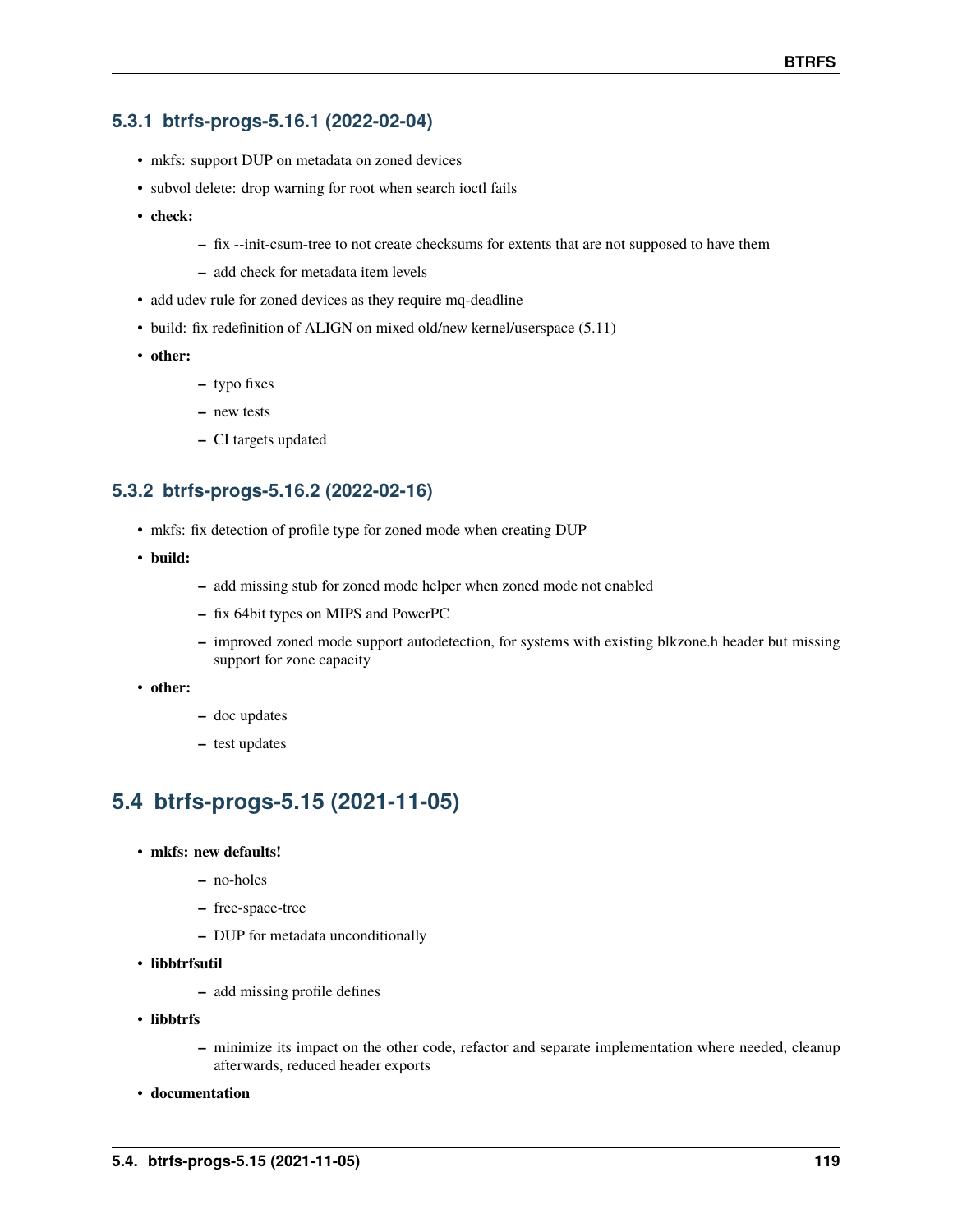- **–** introduce sphinx build and RST versions of manual pages, will become the new format and replace asciidoc
- **fixes:**
- **–** fix warning regarding v1 space cache when only v2 (free space tree) is enabled
- **other**
- **–** lots of cleanups and refactoring
- **–** zoned mode uses direct io for file backed images
- **–** new and updated tests

### **5.4.1 btrfs-progs-5.15.1 (2021-11-22)**

- **fixes:**
- **–** fi usage: fix wrongly reported space of used or unallocated space
- **–** fix detection of block device discard capability
- check: add more sanity checks for checksum items
- build: make sphinx optional backend for documentation

## **5.5 btrfs-progs-5.14 (2021-09-10)**

- **convert:**
	- **–** new option --uuid to copy, generate or set a given uuid
	- **–** improve output
- **mkfs:**
- **–** allow to create degenerate raid0 (on 1 device) and raid10 (on 2 devices)
- **image:**
	- **–** improved error messages
	- **–** fix some alignment of restored image
- subvol delete: allow to delete by id when path is not resolvable
- **check:**
	- **–** require alignment of nodesize for 64k page systems
	- **–** detect and fix invalid block groups
- **libbtrfs (deprecated):**
	- **–** remove most exported symbols, leave only a few that are used by snapper
	- **–** no version change (still 0.1)
	- **–** remove btrfs-list.h, btrfsck.h
- **fixes:**
- **–** reset generation of space v1 if v2 is used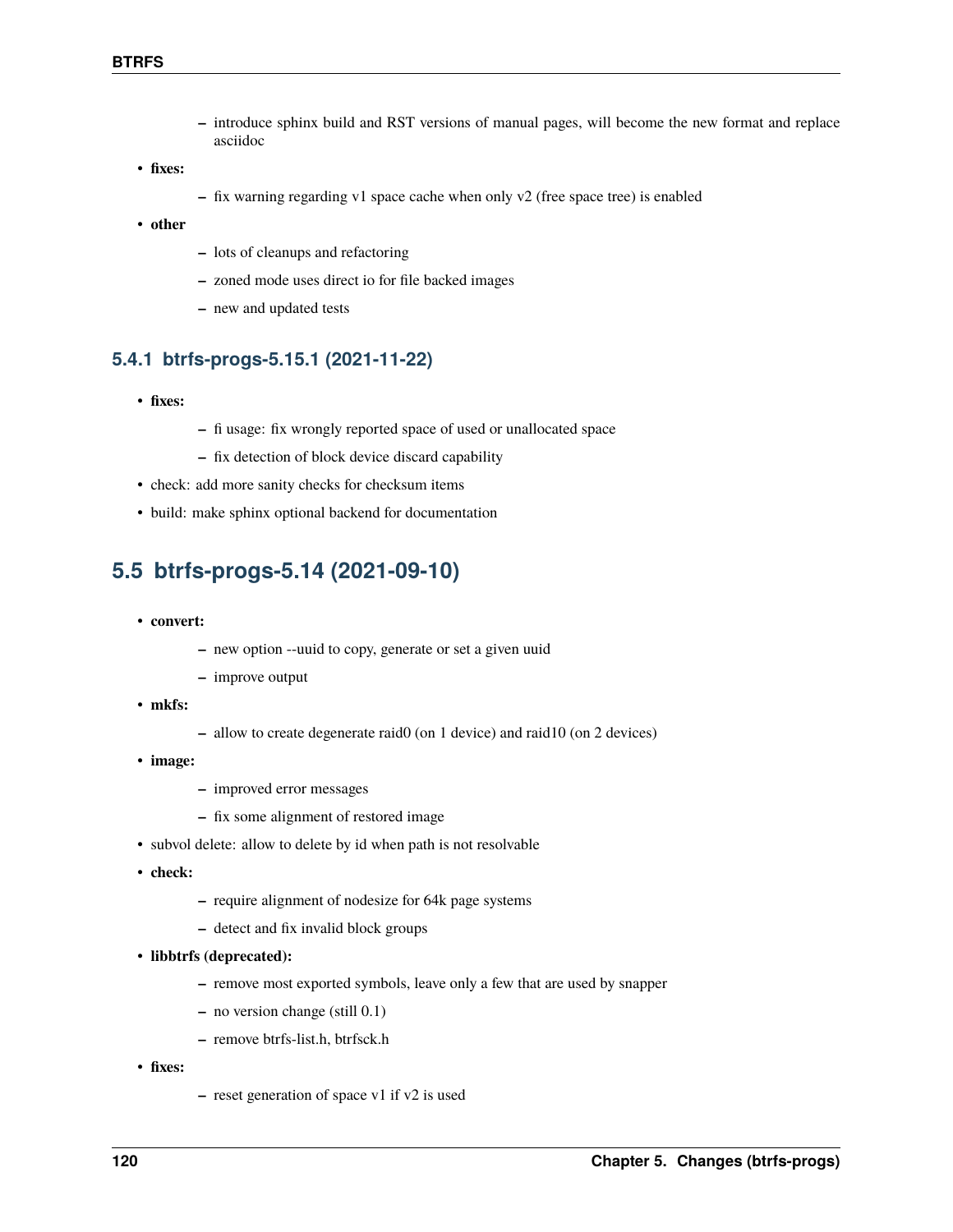- **–** fi us: don't wrongly report missing device size when partition is not readable
- **other:**
- **–** build: experimental features
- **–** build: better detection of 64bit timestamp support for ext4
- **–** corrupt-block: block group items
- **–** new and updated tests
- **–** refactoring
- **experimental features:**
	- **–** new image dump format, with data

### **5.5.1 btrfs-progs-5.14.1 (2021-09-20)**

- **fixes:**
- **–** defrag: fix parsing of compression (option -c)
- **–** add workaround for old kernels when reading zone sizes
- **–** let only check and restore open the fs with transid failures, namely preventing btrfstune to do so
- **–** convert: --uuid copy does not fail on duplicate uuids

### **5.5.2 btrfs-progs-5.14.2 (2021-10-08)**

• **fixes**

### **– zoned mode**

- ∗ properly detect non-zoned devices in emulation mode
- ∗ properly create quota tree
- ∗ raid1c3/4 also excluded from unsupported profiles
- **–** use sysfs-based detection of device discard capability, fix mkfs-time trim for non-standard devices
- **–** mkfs: fix creation of populated filesystem with free space tree
- **–** detect multipath devices (needs libudev)
- replace start: add option -K/--nodiscard, similar to what mkfs or device add has
- dump-tree: print complete root\_item
- mkfs: add option --verbose
- sb-mod: better help, no checksum calculation on read-only actions
- **subvol show:**
	- **–** print more information (regarding send and receive)
	- **–** print warning if read-write subvolume has received\_uuid set
- **property set:**
	- **–** add parameter -f to force changes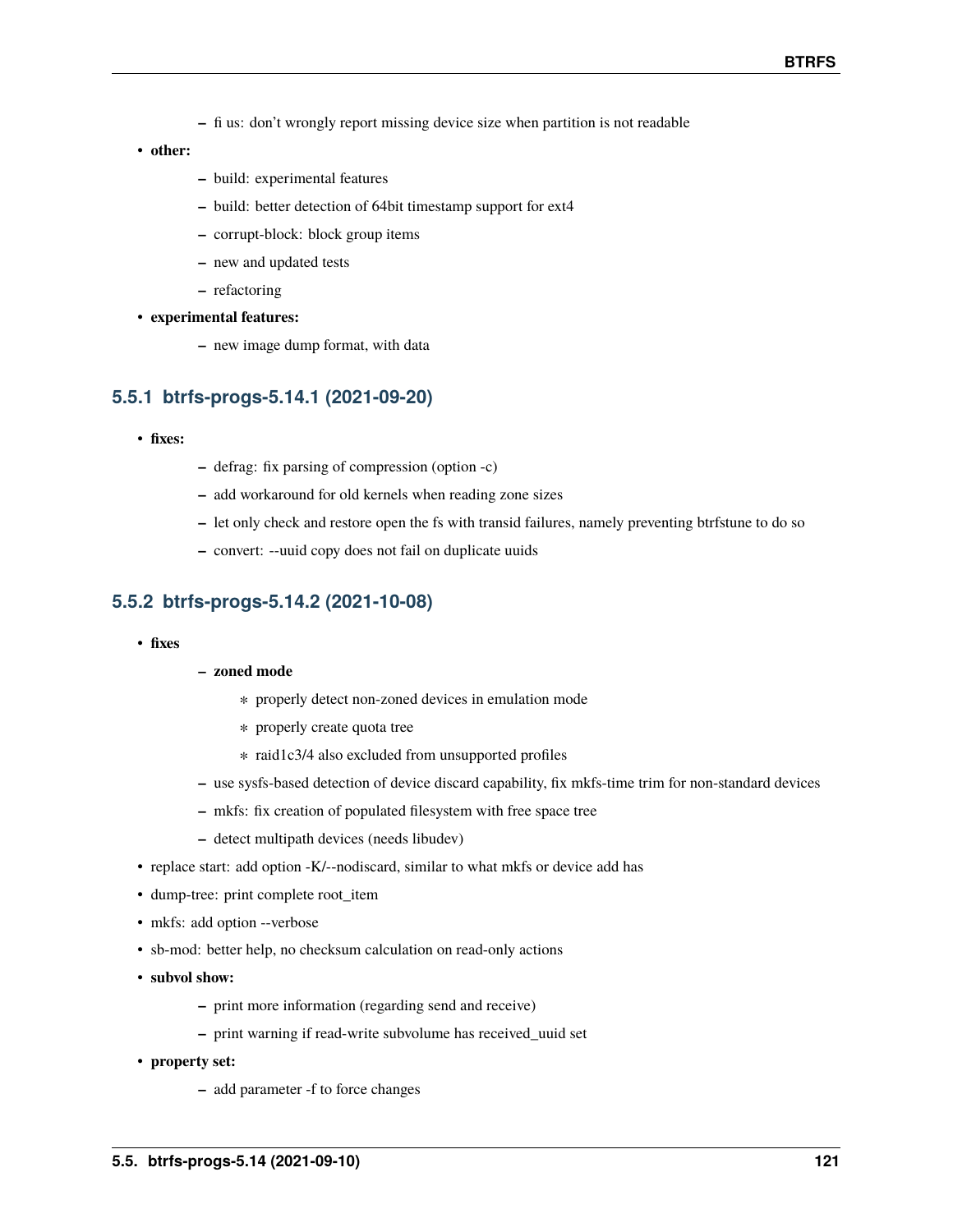- **–** changing ro->rw switch now needs -f if subvolume has received\_uuid set, (see documentation)
- **build**
- **–** optional libudev (on by default)
- **other**
- **–** remove deprecated support for CREATE\_ASYNC bit for subvolume ioctl
- **–** CI updates
- **–** new and updated tests

# **5.6 btrfs-progs-5.13 (2021-07-13)**

- restore: remove loop checks for extent count and directory scan
- inspect dump-tree: new options to print node (--csum-headers) and data checksums (--csum-items)
- **fi usage:**
	- **–** print stripe count for striped profiles
	- **–** print zoned information: size, total unusable
- mkfs: print note about sha256 accelerated module loading issue
- check: ability to reset dev\_item::bytes\_used
- **fixes**
- **–** detect zoned kernel support at run time too
- **–** exclusive op running check return value
- fi resize: support cancel (kernel 5.14)
- device remove: support cancel (kernel 5.14)
- **documentation about general topics**
	- **–** compression
	- **–** zoned mode
	- **–** storage model
	- **–** hardware considerations
- **other**
- **–** libbtrfsutil API overview
- **–** help text fixes and updates
- **–** hash speedtest measure time, cycles using perf and print throughput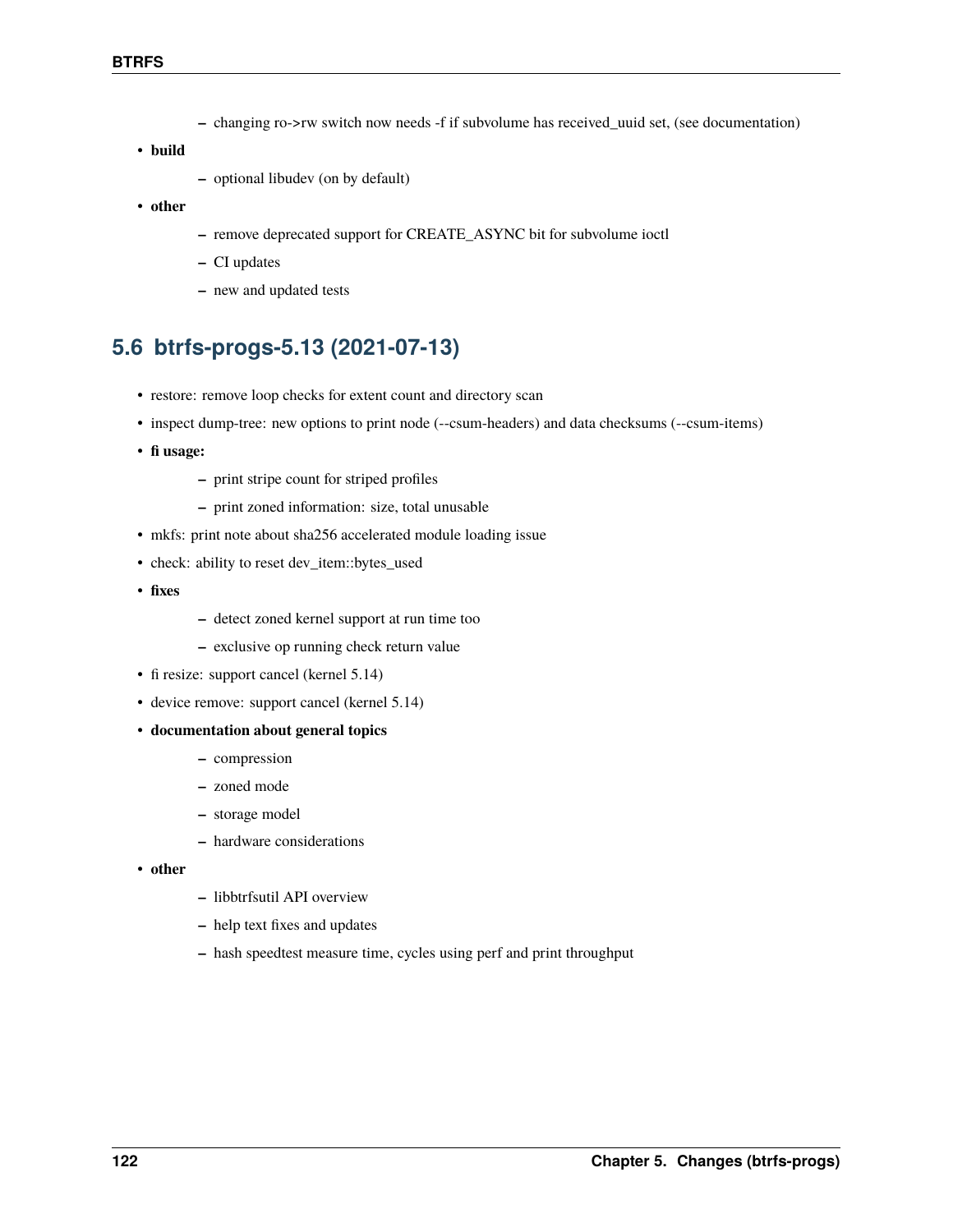### **5.6.1 btrfs-progs-5.13.1 (2021-07-30)**

- build: fix build on musl libc due to missing definition of NAME\_MAX
- **check:**
- **–** batch more work into one transaction when clearing v1 free space inodes
- **–** detect directories with wrong number of links
- libbtrfsutil: fix race between subvolume iterator and deletion
- mkfs: be more specific about supported profiles for zoned device
- **other:**
- **–** documentation updates

## **5.7 btrfs-progs-5.12 (2021-05-10)**

- libbtrfsutil: relicensed to LGPL v2.1+
- mkfs: zoned mode support (kernel 5.12+)
- fi df: show zone\_unusable per profile type in zoned mode
- fi usage: show total amount of zone\_unusable
- fi resize: fix message for exact size
- image: fix warning and enlarge output file if necessary
- **core**
- **–** refactor chunk allocator for more modes
- **–** implement zoned mode support: allocation and writes, sb log
- **–** crypto/hash refactoring and cleanups
- **–** refactoring and cleanups
- **other**
- **–** test updates
- **–** CI updates
- **–** travis-ci integration disabled
- **–** docker images updated, more coverage
- **–** incomplete build support for Android removed
- **doc updates**
	- **–** chattr mode m for 'NOCOMPRESS"
	- **–** swapfile used from fstab
	- **–** how to add a new export to libbtrfsutil
	- **–** update status of mount options since 5.9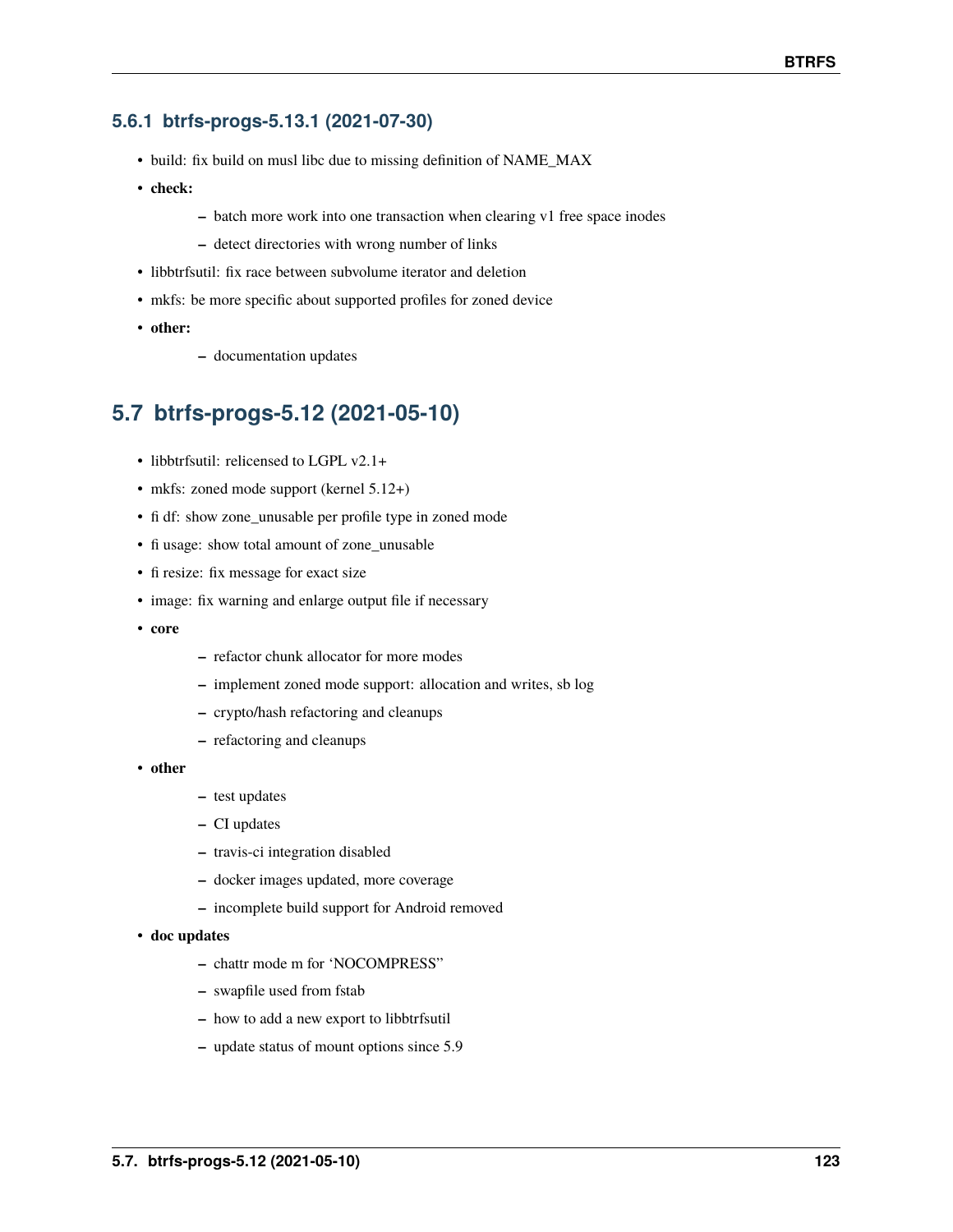### **5.7.1 btrfs-progs-5.12.1 (2021-05-13)**

- build: fix missing symbols in libbtrfs
- mkfs: check for minimal number of zones
- check: fix warning about cache generation when free space tree is enabled
- fix superblock write in zoned mode on 16K pages

## **5.8 btrfs-progs-5.11 (2021-03-05)**

- fix device path canonicalization for device mapper devices
- receive: remove workaround for setting capabilities, all stable kernels have been patched
- receive: fix duplicate mount path detection
- rescue: new subcommand create-control-device
- device stats: minor fix for plain text format output
- build: detect if e2fsprogs support 64bit timestamps
- build: drop libmount, required functionality has been reimplemented
- mkfs: warn when raid56 is used
- balance convert: warn when raid56 is used
- **other**
- **–** new and updated tests
- **– documentation updates**
	- ∗ seeding device
	- ∗ raid56 status
- **– CI updates**
	- ∗ docker images for various distros

### **5.8.1 btrfs-progs-5.11.1 (2021-03-24)**

- properly format checksums when a mismatch is reported
- check: fix false alert on tree block crossing 64K page boundary
- **convert:**
	- **–** refuse to convert filesystem with 'needs\_recovery'
	- **–** update documentation to require fsck before conversion
- balance convert: fix raid56 warning when converting other profiles
- fi resize: improved summary
- **other**
- **–** build: fix checks and autoconf defines
- **–** fix symlink paths for CI support scripts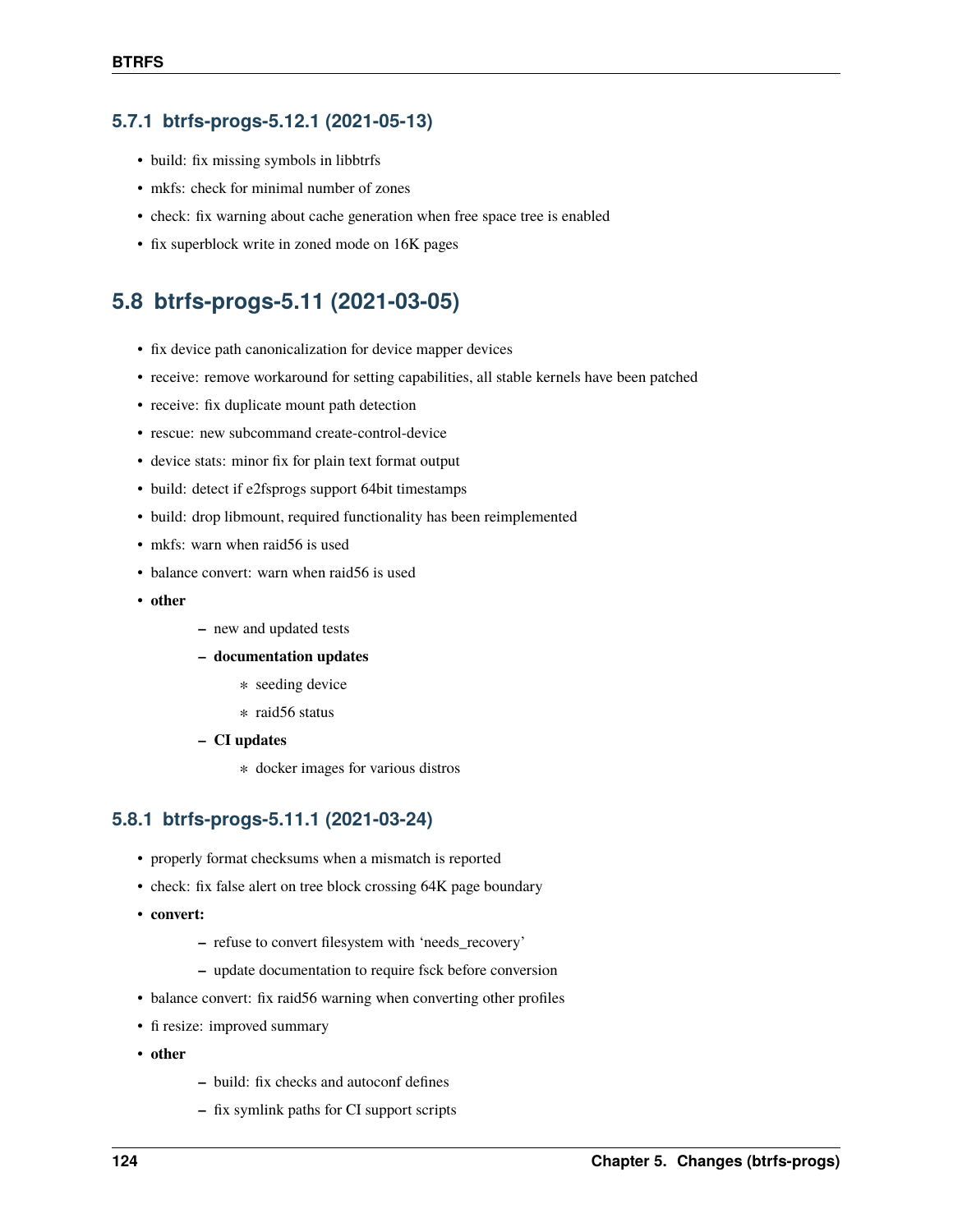**–** updated tests

# **5.9 btrfs-progs-5.10 (2021-01-18)**

- **scrub status:**
	- **–** print percentage of progress
	- **–** add size unit options
- fi usage: also print free space from statfs
- convert: copy full 64 bit timestamp from ext4 if available
- **check:**
- **–** add ability to repair extent item generation
- **–** new option to remove leftovers from inode number cache (-o inode\_cache)
- check for already running exclusive operation (balance, device add/...) when starting one
- preliminary json output support for 'device stats'
- **fixes:**
- **–** subvolume set-default: id 0 correctly falls back to toplevel
- **–** receive: align internal buffer to allow fast CRC calculation
- **–** logical-resolve: distinguish -o subvol and bind mounts
- build: new dependency libmount
- **other**
- **–** doc fixes and updates
- **–** new tests
- **–** ci on gitlab temporarily disabled
- **–** debugging output enhancements

### **5.9.1 btrfs-progs-5.10.1 (2021-02-05)**

- static build works again
- **other:**
- **–** add a way to test static binaries with the testsuite
- **–** clarify scrub docs
- **–** update dependencies, minimum version for libmount is 2.24, this may change in the future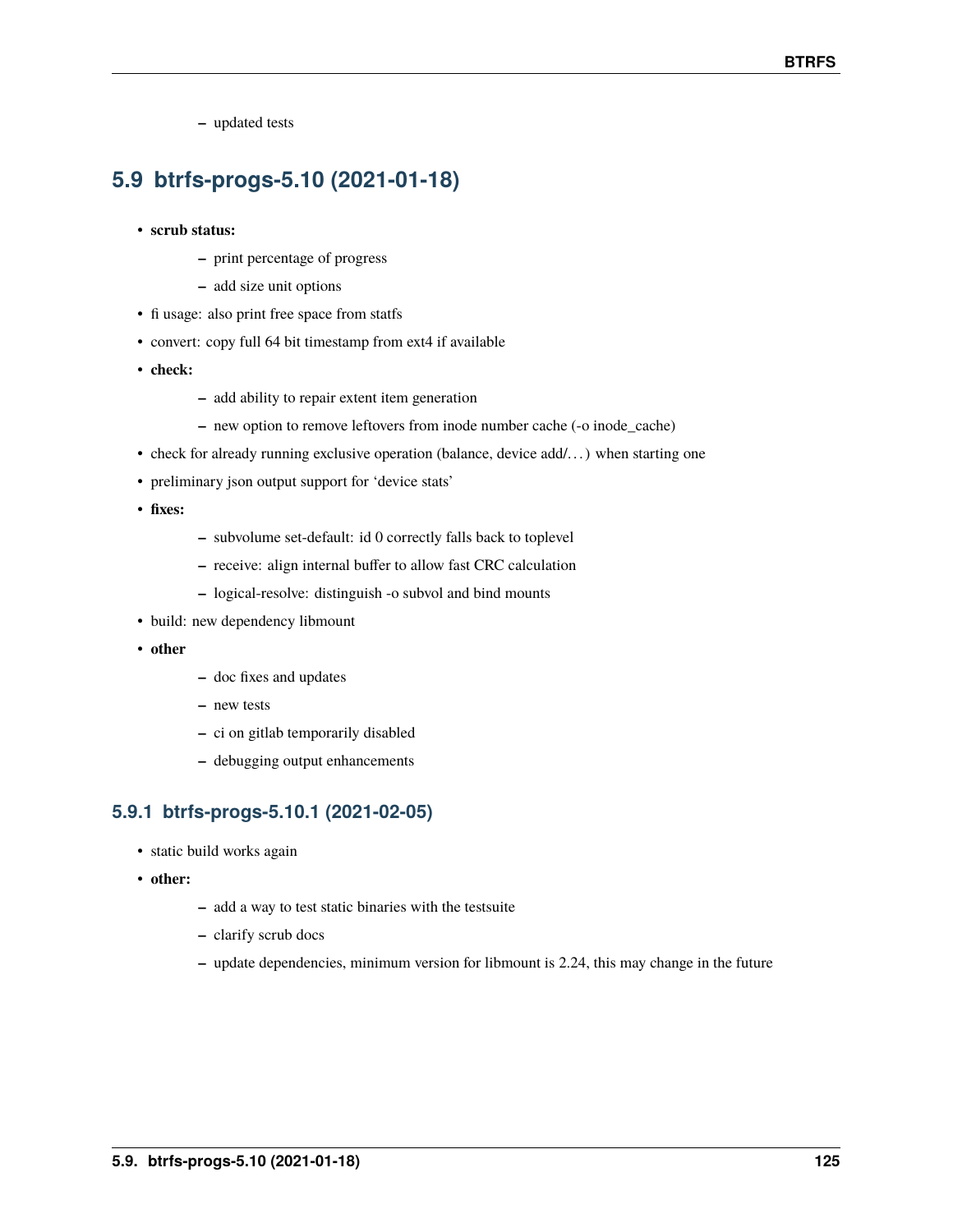# **5.10 btrfs-progs-5.9 (2020-10-23)**

- **mkfs:**
- **–** switch default to single profile for multi-device filesystem, up to now it was raid0 that may not be simple to convert to some other profile as raid0 needs a workspace on all device for that
- **–** new option -R for run-time options (eg. mount time enabled), now understands free-space-tree
- **subvolume delete:**
	- **–** refuse to delete the default subvolume (kernel will not allow that but the error reason is not obvious)
	- **–** warn on EPERM, eg. if send is on progress on the subvolume
- **convert:**
	- **–** fix 32bit overflows on large filesystems
	- **–** improved error handling and error messages
	- **–** check free space taking fragmentation into account
- **check:**
	- **–** detect and repair wrong inode generation
	- **–** minor improvement in error reporting on roots
- **libbtrfsutils: follow main package versioning (5.9)**
	- **–** add pkg-config file definitions
- python-btrfsutil: follow main package versioning (5.9)
- inspect tree-stats: print node counts for each level, fanout
- **other:**
- **– docs:**
	- ∗ remove obsolete mount options (alloc\_start, subvolrootid)
	- ∗ deleting default subvolume is not permitted
- **–** updated or fixed tests
- **–** .editorconfig updates
- **–** move files to kernel-shared/
- **– CI:**
	- ∗ updated to use zstd 1.4.5
	- ∗ fix reiserfs build
	- ∗ more builds with asan, ubsan
- **–** sb-mod updates
- **– build:**
	- ∗ print .so versions of libraries in configure summary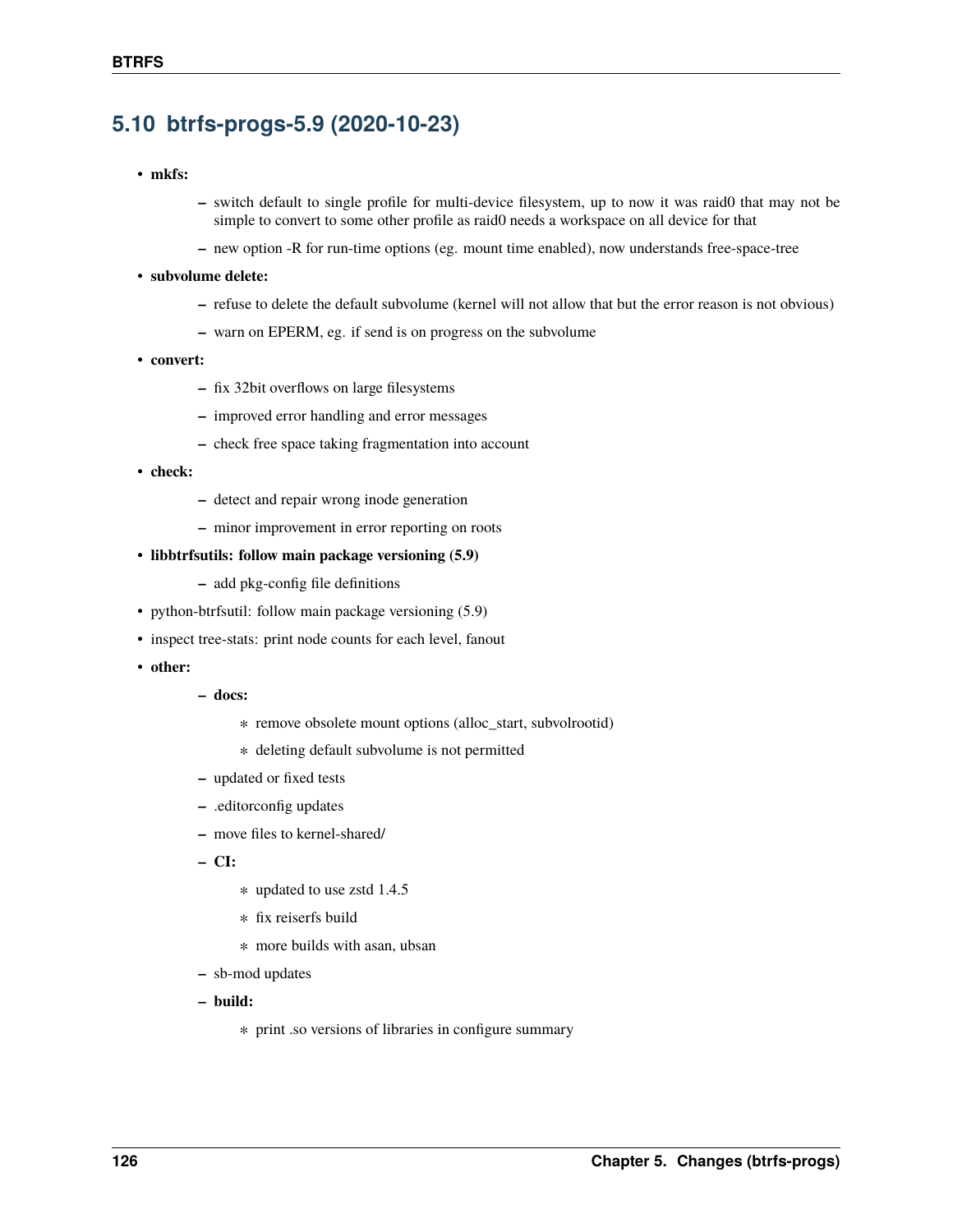# **5.11 btrfs-progs-5.8 (skipped)**

# **5.12 btrfs-progs-5.7 (2020-07-02)**

- **mkfs:**
- **–** new option to enable features otherwise enabled at runtime, now implemented for quotas, 'mkfs.btrfs -R quota'
- **–** fix space accounting for small image, DUP and --rootdir
- **–** option -A removed
- check: detect ranges with overlapping csum items
- fi usage: report correct numbers when plain RAID56 profiles are used
- convert: ensure the data chunks size never exceed device size
- libbtrfsutil: update documentation regarding subvolume deletion
- build: support libkcapi as implementation backend for cryptographic primitives
- core: global options for verbosity (-v, -q), subcommands -v or -q are aliases and will continue to work but are considered deprecated, current command output is preserved to keep scripts working
- **other:**
- **–** block group code cleanups
- **–** build warning fixes
- **–** more files moved to kernel-shared
- **–** btrfs-debugfs ported to python 3
- **–** documentation updates
- **–** new tests

# **5.13 btrfs-progs-5.6 (2020-04-05)**

- inspect logical-resolve: support LOGICAL\_INO\_V2 as new option '-o', helps advanced dedupe tools
- inspect: user larger buffer (64K) for results
- subvol delete: support deletion by id (requires kernel 5.7+)
- **libbtrfsutil:**
	- **–** support subvolume deletion by id
	- **–** bump version to 1.2
	- **–** library symbols are now versioned
- dump-tree: new option --hide-names, replace any names (file, directory, subvolume, xattr) in the output with stubs
- convert: warn if the filesystem is not mountable on the machine
- **fixes:**
- **–** restore: proper mirror iteration on decompression error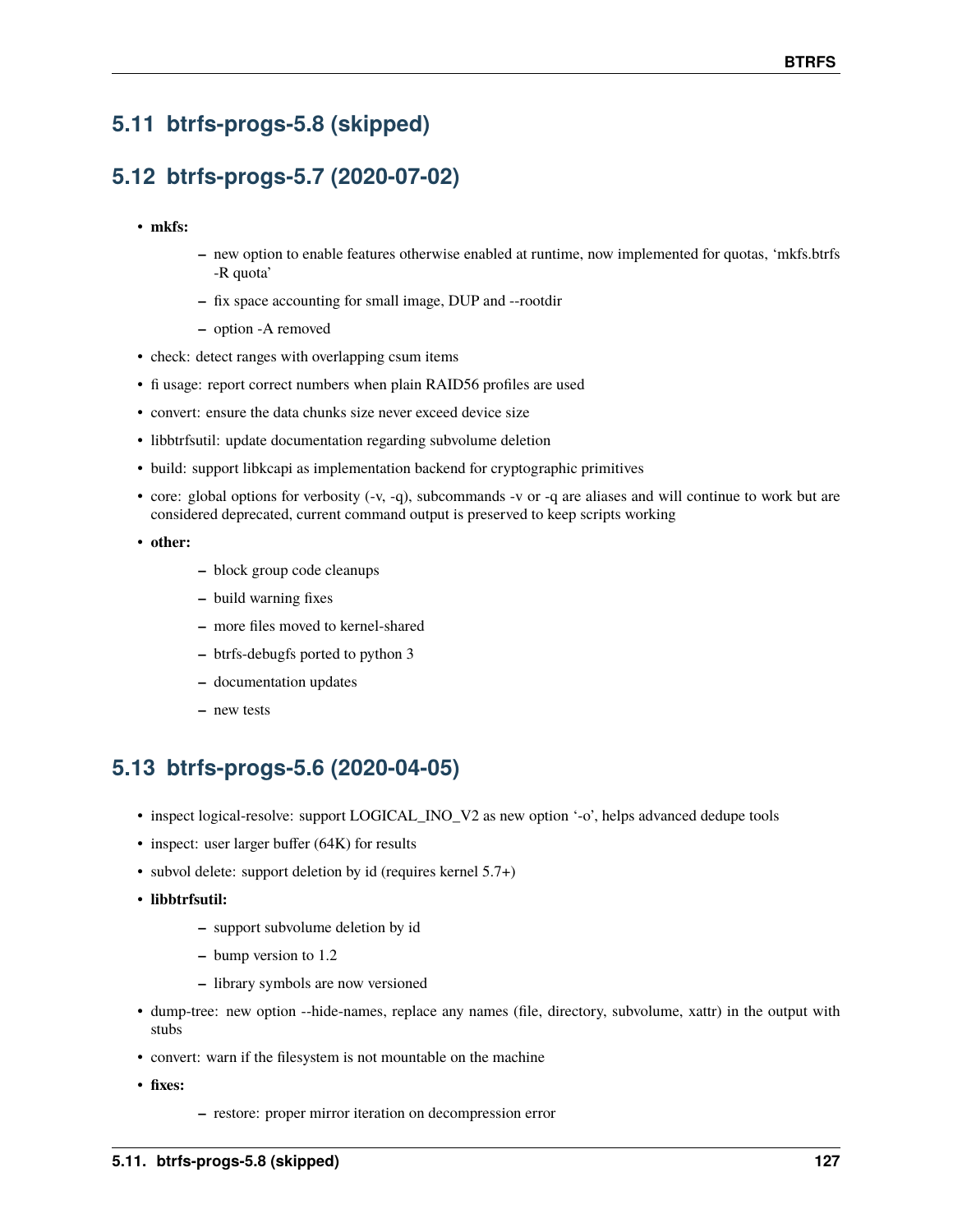- **–** restore: make symlink messages less noisy
- **–** check: handle holes at the beginning or end of file
- **–** fix xxhash output on big endian machines
- **–** receive: fix lookup of subvolume by uuid in case it was already received before

#### • **other:**

- **–** new and updated tests
- **–** add missing binaries in exported testsuite
- **–** docs updates
- **–** remove obsolete files
- **–** move files to more appropriate directories
- **–** fixes reported by valgrind
- **–** many typos fixed

### **5.13.1 btrfs-progs-5.6.1 (2020-05-07)**

- print warning when multiple block group profiles exist, update 'fi usage' summary, add docs to maual page explaining the situation
- build: optional support for libgcrypt or libsodium, providing hash implementations
- **other:**
- **–** fixed, updated and new tests
- **–** cleanups
- **–** updated docs

## **5.14 btrfs-progs-5.5 (skipped)**

## **5.15 btrfs-progs-5.4 (2019-12-03)**

- **support new hash algorithms (kernel 5.5):**
	- **–** mkfs.btrfs and btrfs-convert with --csum, crc32c, xxhash, sha256, blake2
- mkfs: support new raid1c3 and raid1c4 block group profiles (kernel 5.5)
- **check:**
- **–** --repair delays start with a warning, can be skipped using --force
- **–** enhanced detection of inode types from partial data, more options for repair
- receive: fix quiet option
- image: speed up chunk loading
- **fi usage:**
	- **–** sort devices by id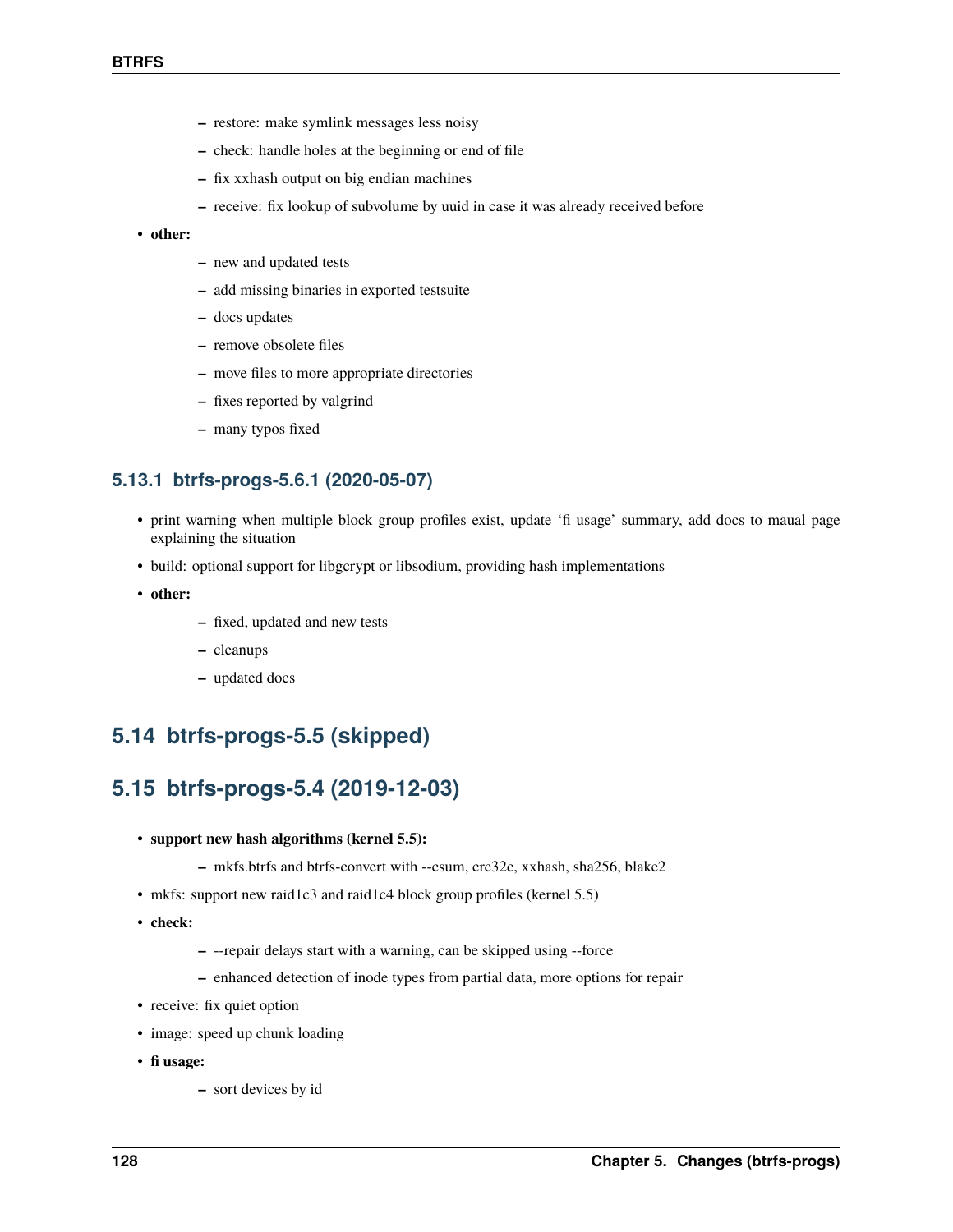- **–** print ratio of used/total per block group type
- rescue zero-log: reset the log pointers directly, avoid reading some other potentially damaged structures
- new make target install-static to install only static binaries/libraries
- **other**
- **–** docs updates
- **–** new tests
- **–** cleanups and refactoring

### **5.15.1 btrfs-progs-5.4.1 (2020-01-09)**

- build: fix docbook5 build
- check: do extra verification of extent items, inode items and chunks
- qgroup: return ENOTCONN if quotas not running (needs updated kernel)
- other: various test fixups

# **5.16 btrfs-progs-5.3 (2019-10-21)**

- **mkfs:**
- **–** new option to specify checksum algorithm (only crc32c)
- **–** fix xattr enumeration
- dump-tree: BFS (breadth-first) traversal now default
- libbtrfsutil: remove stale BTRFS\_DEV\_REPLACE\_ITEM\_STATE\_x defines
- ci: add support for gitlab
- **other:**
- **–** preparatory work for more checksum algorithms
- **–** docs update
- **–** switch to docbook5 backend for asciidoc
- **–** fix build on uClibc due to missing backtrace()
- **–** lots of printf format fixups

### **5.16.1 btrfs-progs-5.3.1 (2019-10-25)**

• libbtrfs: fix link breakage due to missing symbols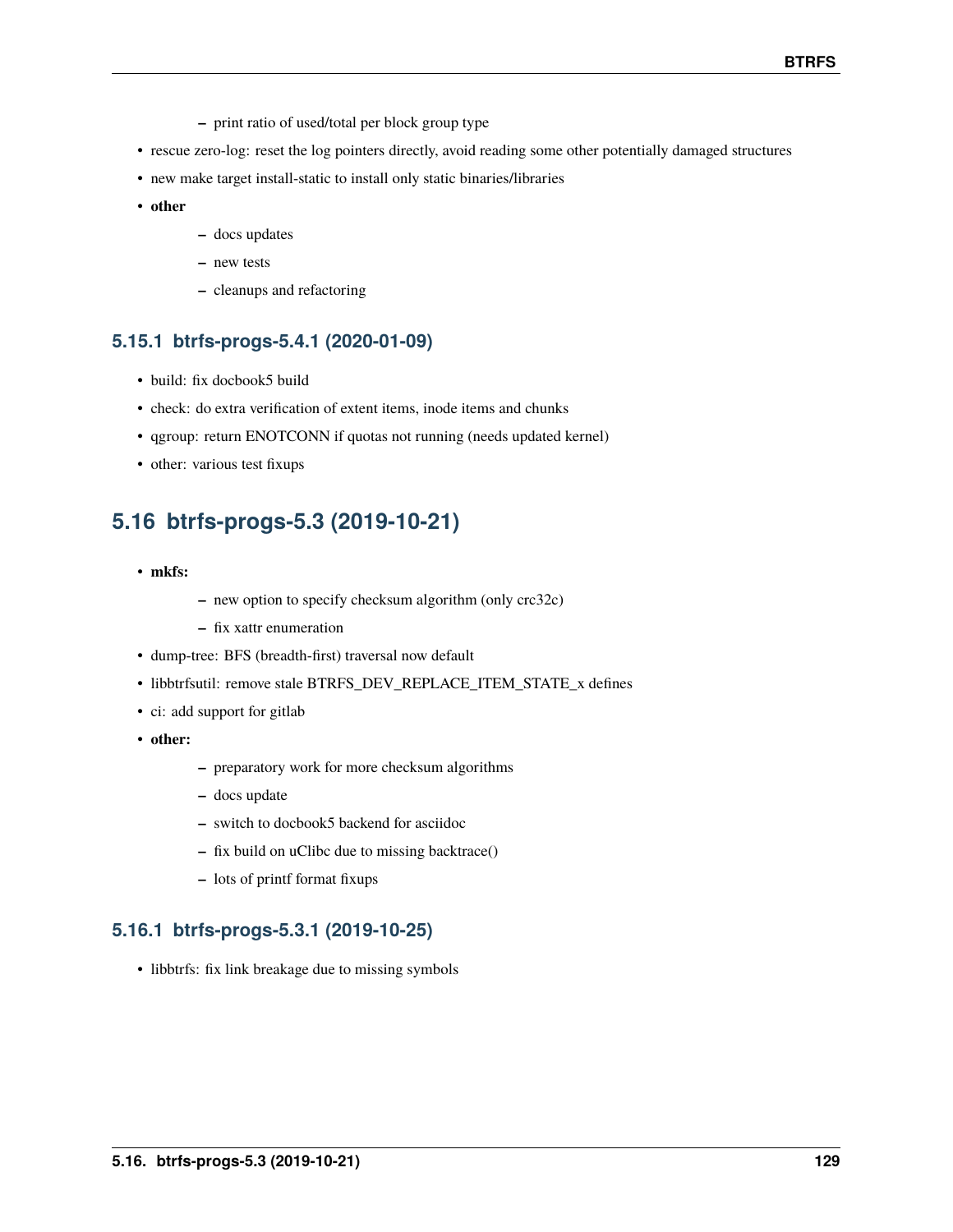## **5.17 btrfs-progs-5.2 (2019-07-05)**

- subvol show: print qgroup information when available
- **scrub:**
	- **–** status: show ETA, revamp the whole output
	- **–** fix reading/writing of last position on resume/cancel, potentially skipping part of the filesystem on next resume
- dump-tree: add new option --noscan to use only devices given on the commandline
- all-in-one binary (busybox style) with mkfs.btrfs, btrfs-image, btrfs-convert, btrfstune
- image: fix hang when there are more than 32 cpus online and compression is requested
- convert: fix some false ENOSPC errors when --rootdir is used
- build: fix gcc9 warnings
- **core changes**
	- **–** command handling cleanups
	- **–** dead code removal
	- **–** cmds-\* files moved to cmds/
	- **–** other shared userspace files moved to common/
	- **–** utils.c split into more files
	- **–** preparatory work for more output formats
	- **–** libbtrfsutil: fix unaligned access
- **other**
- **–** new and updated tests
- **–** fix tests so CI passes again
- **–** sb-mod can modify more superblock items

### **5.17.1 btrfs-progs-5.2.1 (2019-07-26)**

- scrub status: fix ETA calculation after resume
- check: fix crash when using -Q
- restore: fix symlink owner restoration
- mkfs: fix regression with mixed block groups
- core: fix commit to process all delayed refs
- **other:**
- **–** minor cleanups
- **–** test updates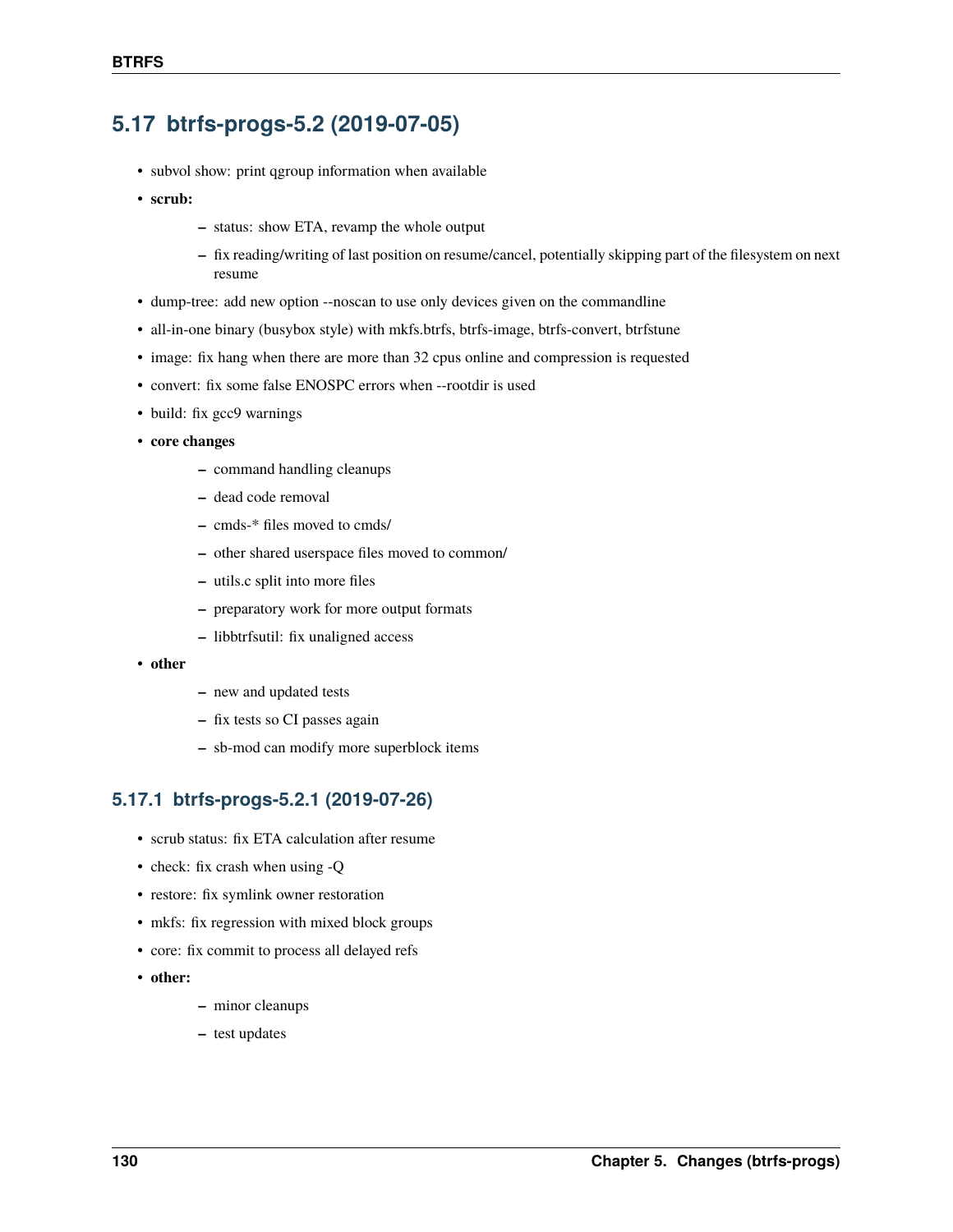## **5.17.2 btrfs-progs-5.2.2 (2019-09-05)**

- **check:**
- **–** fix false report of wrong byte count for orphan inodes
- **–** option -E was not handled correctly
- **–** new check and repair for root item generation
- balance: check for full-balance before background fork
- mkfs: check that total device size does not overflow 16EiB
- dump-tree: print DEV\_STATS key type
- **other:**
- **–** new and updated tests
- **–** doc fixups and updates

# **5.18 btrfs-progs-5.1 (2019-05-17)**

- (version 5.0 skipped)
- **check:**
- **–** repair: flush/FUA support to avoid breaking metadata COW
- **–** file extents repair no longer relies on data in extent tree
- **–** lowmem: fix false error reports about gaps between extents
- **–** add inode mode check and repair for various objects
- **–** add check for invalid combination of nocow/compressed extents
- device scan: new option to forget scanned devices
- mkfs: use same chunk size as kernel for initial creation
- dev-replace: better report when other exclusive operation is running
- help: for syntax errors on command line, print only the relevant messages, not the whole help text
- **receive:**
	- **–** new option for quiet mode
	- **–** on -vv print information about written ranges
	- **–** fix endless loop with --dump on an invalid stream
- defrag: able open files in RO mode (needs kernel support to work)
- dump-tree: --block can be specified multiple times
- libbtrfsutil: fix: don't close fd on error in btrfs\_util\_subvolume\_id\_fd
- **core:**
- **–** add sync before superblock write
- **–** better error handling on the transaction commit path
- **–** try to find best copy when reading tree blocks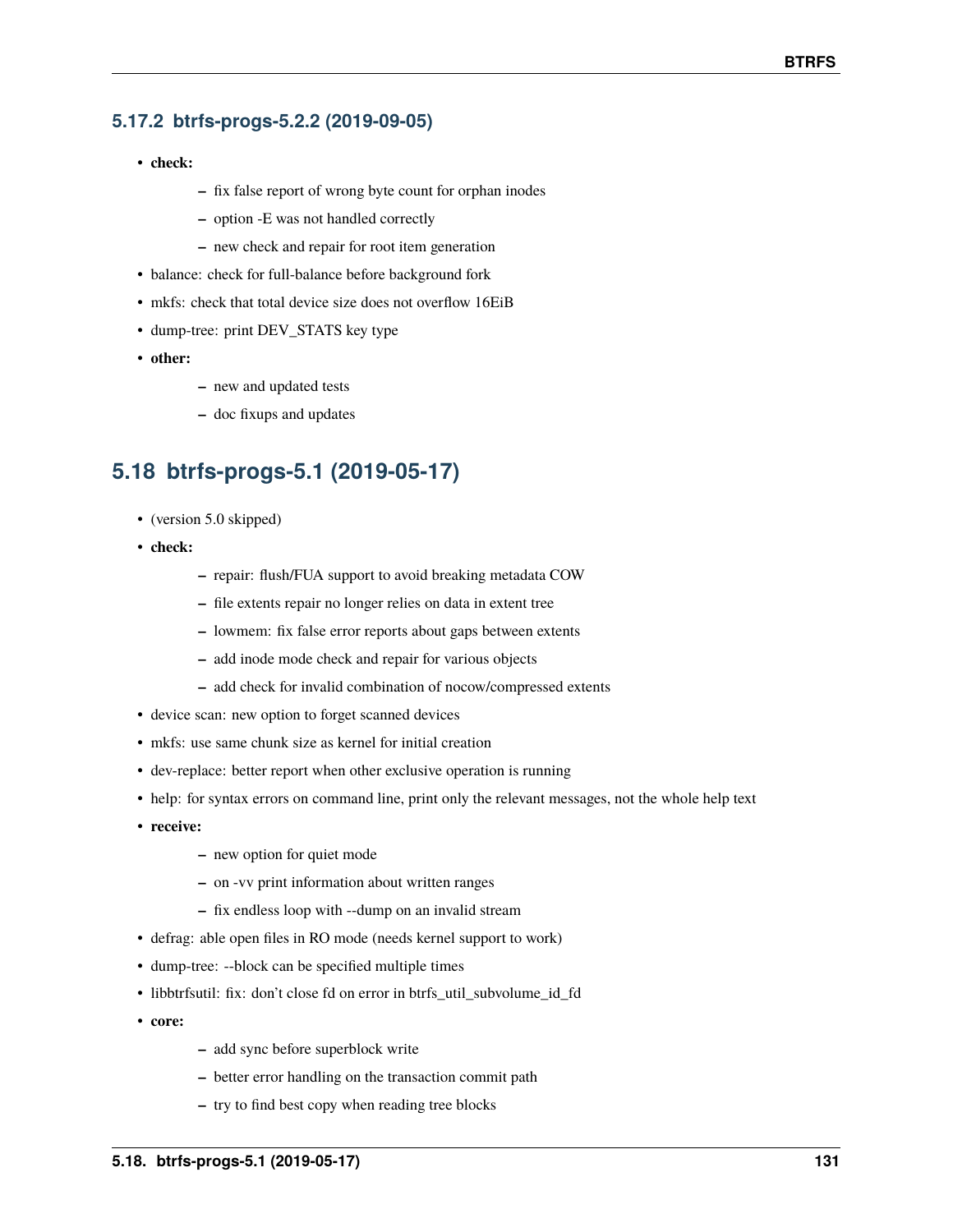- **–** update backup roots on commit transaction
- **other:**
- **–** fuzz tests pass and are enabled in CI
- **–** cleanups
- **–** new tests

### **5.18.1 btrfs-progs-5.1.1 (2019-06-11)**

- convert and mkfs will try to use optimized crc32c
- fi show: accept a file-backed image
- fi show: fix possible crash when device is deleted in parallel
- **build:**
- **–** support extra flags for python bindings
- **–** separate LDFLAGS for libbtrfsutil
- **other:**
- **–** space reservation fixes or debugging improvements
- **–** V0 extent code removed
- **–** more tests and cleanups

## **5.19 btrfs-progs-4.x (2019-02-25)**

### **5.19.1 btrfs-progs-4.20 (2019-01-19)**

- **new feature: metadata uuid**
	- **–** lightweight change of UUID without rewriting all metadata (incompatible change)
	- **–** done by btrfstune -m/-M
	- **–** needs kernel support, 5.0+
- **image:**
	- **–** fix block groups when restoring from multi-device image
	- **–** only enlarge result image if it's a regular file
- **check**
- **–** more device extent checks and fixes
- **–** can repair dir item with mismatched hash
- mkfs: uuid tree created with proper contents
- fix mount point detection due to partial prefix match
- **other:**
- **–** new tests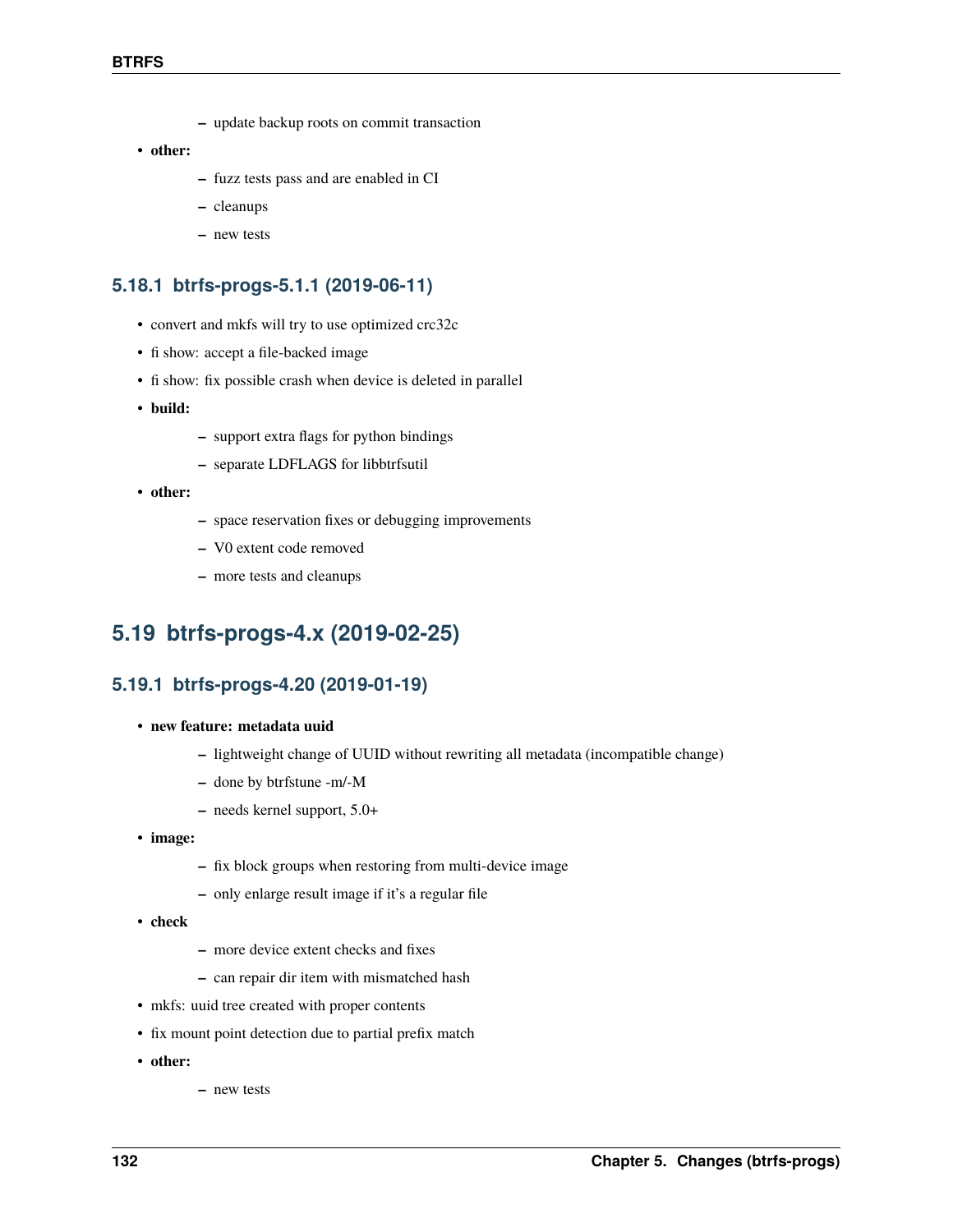- **–** libbtrfsutil: fix tests if kernel lacks support for new subvolume ioctls
- **–** build fixes
- **–** doc fixes

### **btrfs-progs-4.20.1 (2019-01-23)**

- libbtrfs: fix build of external tools due to missing symbols
- ci: enable library test

#### **btrfs-progs-4.20.2 (2019-02-25)**

- ci: use newer distro for builds
- dump-super: minor output fixup
- revert fix for prefix detection of receive path, this is temporary and unbreaks existing user setups

### **5.19.2 btrfs-progs-4.19 (2018-11-03)**

- check: support repair of fs with free-space-tree feature
- **core:**
- **–** port delayed ref infrastructure from kernel
- **–** support write to free space tree
- dump-tree: new options for BFS and DFS enumeration of b-trees
- quota: rescan is now done automatically after 'assign'
- btrfstune: incomplete fix to uuid change
- subvol: fix 255 char limit checks
- completion: complete block devices and now regular files too
- **docs:**
- **–** ship uncompressed manual pages
- **–** btrfsck uses a manual page link instead of symlink
- **other**
- **–** improved error handling
- **–** docs
- **–** new tests

#### **btrfs-progs-4.19.1 (2018-12-05)**

- **build fixes**
	- **–** big-endian builds fail due to bswap helper clashes
	- **–** 'swap' macro is too generic, renamed to prevent build failures
- **libbtrfs**
	- **–** minor version update to 1.1.0
	- **–** fix default search to top=0 as documented
	- **–** rename 'async' to avoid future python binding problems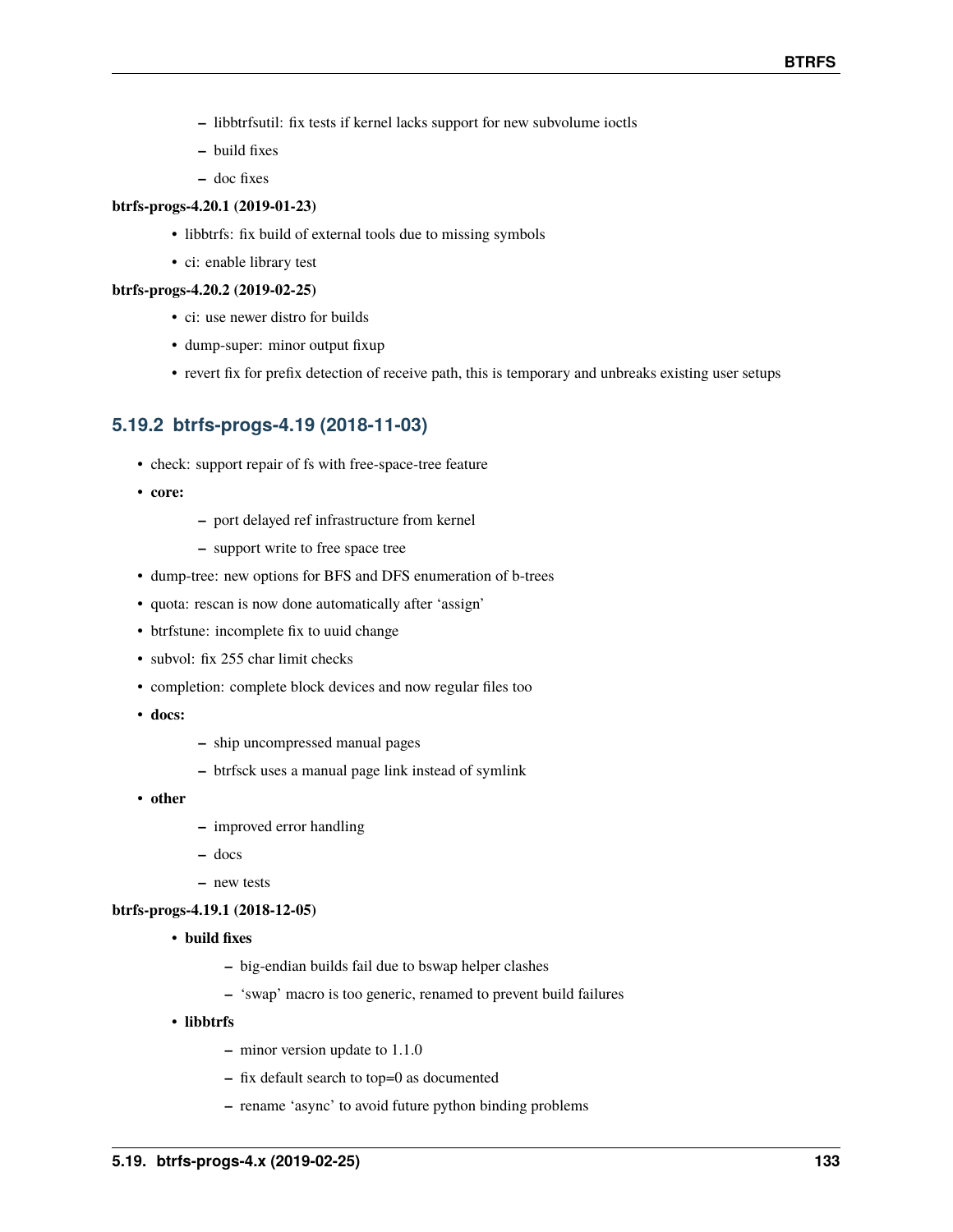- **–** add support for unprivileged subvolume listing ioctls
- **–** added tests, API docs
- **other**
	- **–** lot of typos fixed
	- **–** warning cleanups
	- **–** doc formatting updates
	- **–** CI tests against zstd 1.3.7

### **5.19.3 btrfs-progs-4.18 (skipped)**

### **5.19.4 btrfs-progs-4.17 (2018-06-14)**

- **check**
- **–** many lowmem mode improvements
- **–** properly report qgroup mismatch errors
- **–** check symlinks with append/immutable flags
- **fi usage**
	- **–** correctly calculate allocated/unallocated for raid10
	- **–** minor output updates
- **mkfs**
- **–** detect ENOSPC on thinly provisioned devices
- **–** fix spurious EEXIST during directory traversal
- restore: fix relative path for restore target
- dump-tree: print symbolic tree names for backrefs
- send: fix regression preventing send -p with subvolumes mounted on "/"
- corrupt-tree: refactoring and command line updates
- **build**
- **–** make it work with e2fsprogs < 1.42 again
- **–** restore support for autoconf 2.63
- **–** detect if -std=gnu90 is supported
- **other**
- **–** new tests
- **–** cleanups

#### **btrfs-progs-4.17.1 (2018-08-06)**

- **check:**
	- **–** add ability to fix wrong ram\_bytes for compressed inline files
	- **–** beautify progress output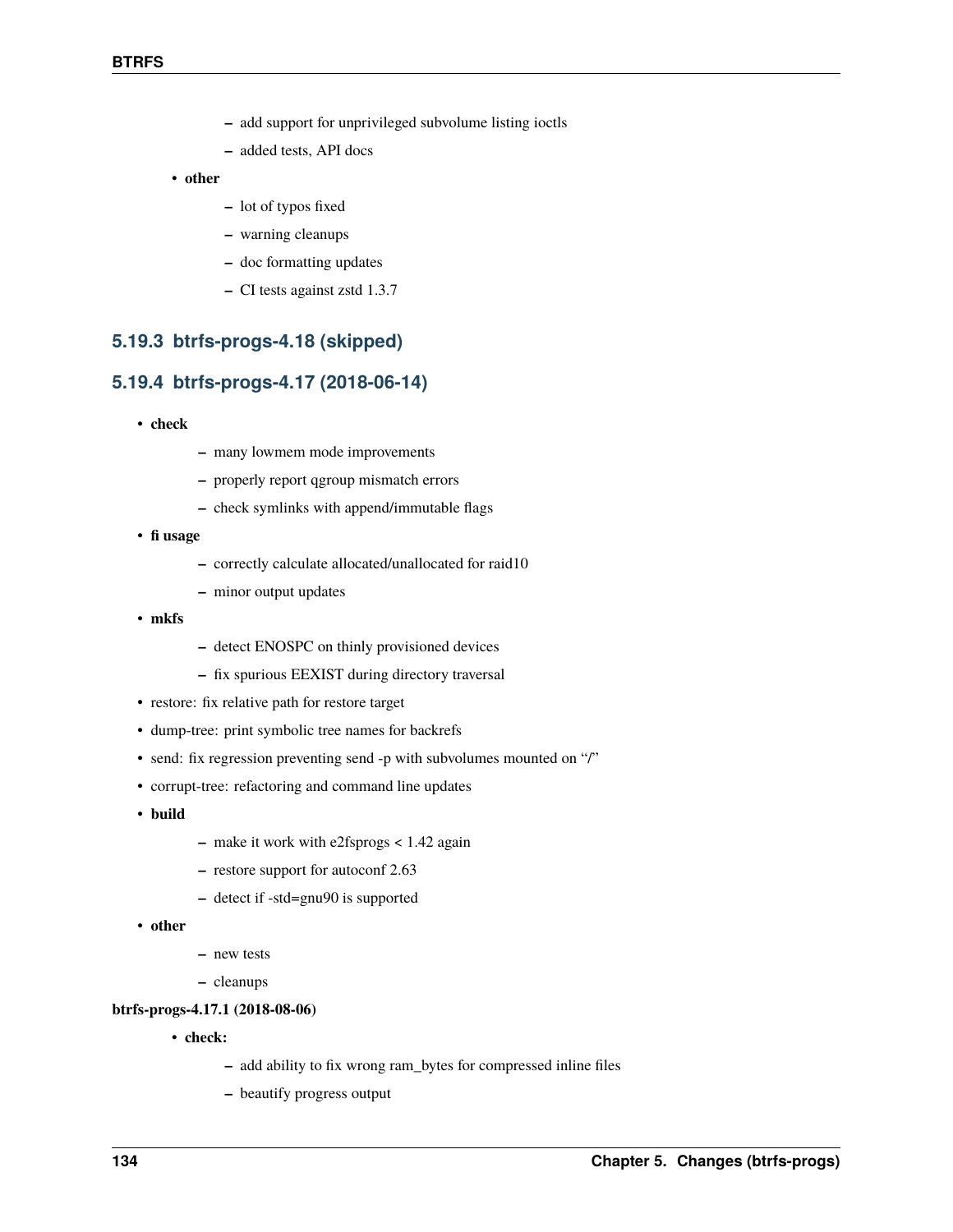- btrfstune: allow to continue uuid change after unclean interruption
- **several fuzz fixes:**
	- **–** detect overlapping chunks
	- **–** chunk loading error handling
	- **–** don't crash with unexpected root refs to extents
- relax option parsing again to allow mixing options and non-options arguments
- fix qgroup rescan status reporting
- **build:**
	- **–** drop obsolete dir-test
	- **–** new configure option to disable building of tools
	- **–** add compatibility options --disable-static and --disable-shared
- **other:**
	- **–** cleanups and preparatory work
	- **–** new test images

### **5.19.5 btrfs-progs-4.16 (2018-04-06)**

- **libbtrfsutil new LGPL library to wrap userspace functionality**
	- **– several 'btrfs' commands converted to use it:**
		- ∗ properties
		- ∗ filesystem sync
		- ∗ subvolume set-default/get-default/delete/show/sync
	- **–** python bindings, tests
- **build**
- **–** use configured pkg-config path
- **–** CI: add python, musl/clang, built dependencies caching
- **–** convert: build fix for e2fsprogs 1.44+
- **–** don't install library links with wrong permissions
- **fixes**
- **–** prevent incorrect use of subvol\_strip\_mountpoint
- **–** dump-super: don't verify csum for unknown type
- **–** convert: fix inline extent creation condition
- **check:**
- **–** lowmem: fix false alert for 'data extent backref lost for snapshot'
- **–** lowmem: fix false alert for orphan inode
- **–** lowmem: fix false alert for shared prealloc extents
- **mkfs:**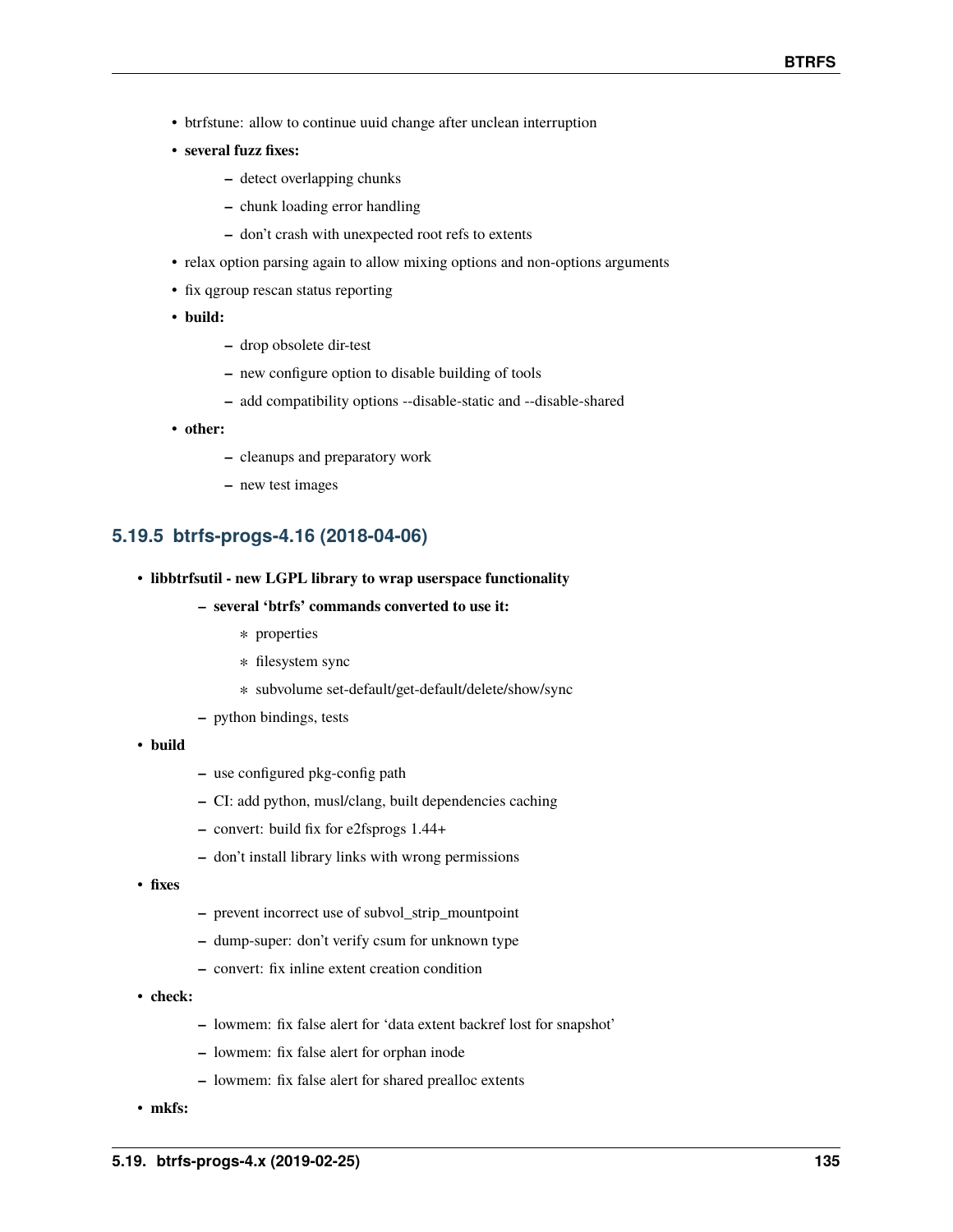- **–** add UUID and otime to root of FS\_TREE with the uuid, snapshots will be now linked to the toplevel subvol by the parent UUID
- **–** don't follow symlinks when calculating size
- **–** pre-create the UUID tree
- **–** fix --rootdir with selinux enabled
- dump-tree: add option to print only children nodes of a given block
- image: handle missing device for RAID1
- **other**
- **–** new tests
- **–** test script cleanups (quoting, helpers)
- **–** tool to edit superblocks
- **–** updated docs

### **btrfs-progs-4.16.1 (2018-04-24)**

- remove obsolete tools: btrfs-debug-tree, btrfs-zero-log, btrfs-show-super, btrfs-calc-size
- sb-mod: new debugging tool to edit superblock items
- mkfs: detect if thin-provisioned device does not have enough space
- check: don't try to verify checksums on metadata dump images
- build: fail documentation build if xmlto is not found
- build: fix build of btrfs.static

## **5.19.6 btrfs-progs-4.15 (2018-02-01)**

- mkfs --rootdir reworked, does not minimize the final image but can be still done using a new option --shrink
- fix allocation of system chunk, don't allocate from the reserved area
- **other**
- **–** new and updated tests
- **–** cleanups, refactoring
- **–** doc updates

### **btrfs-progs-4.15.1 (2018-02-16)**

- **build**
	- **–** fix build on musl
	- **–** support asciidoctor for doc generation
- **cleanups**
	- **–** sync some code with kernel
	- **–** check: move code to own directory, split to more files
- **tests**
- **–** more build tests in travis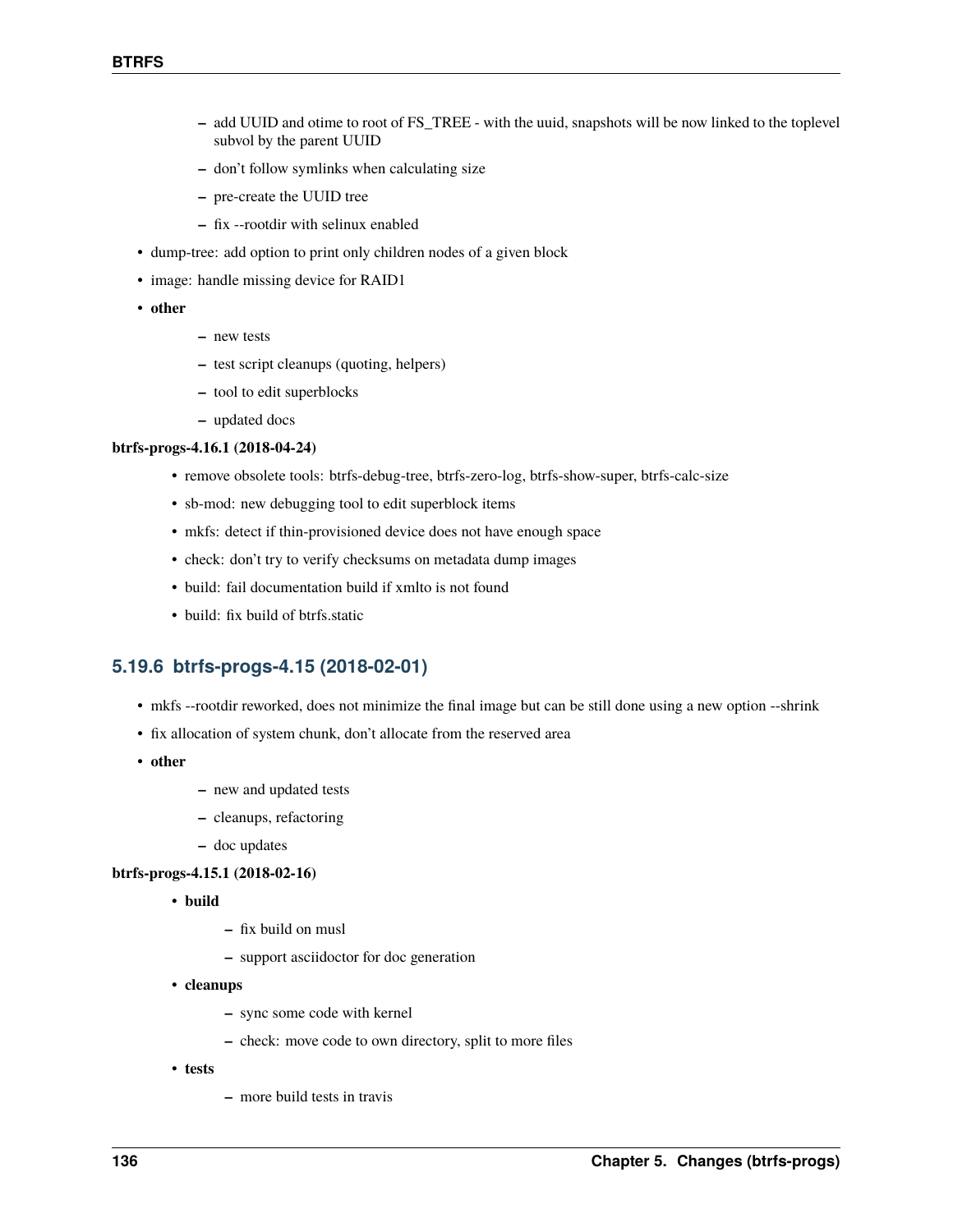- **–** tests now pass with asan and ubsan
- **–** testsuite can be exported and used separately

### **5.19.7 btrfs-progs-4.14 (2017-11-16)**

- build: libzstd now required by default
- check: more lowmem mode repair enhancements
- subvol set-default: also accept path
- prop set: compression accepts no/none, same as ""
- filesystem usage: enable for filesystem on top of a seed device
- rescue: new command fix-device-size
- **other**
- **–** new tests
- **–** cleanups and refactoring
- **–** doc updates

#### **btrfs-progs-4.14.1 (2018-01-05)**

- dump-tree: print times of root items
- check: fix several lowmem mode bugs
- convert: fix rollback after balance
- **other**
	- **–** new and updated tests, enabled lowmem mode in CI
	- **–** docs updates
	- **–** fix travis CI build
	- **–** build fixes
	- **–** cleanups

### **5.19.8 btrfs-progs-4.13 (2017-09-08)**

- convert: reiserfs support
- check: new option --force to allow check of a mounted filesystem (no repair)
- mkfs: --rootdir will now copy special files
- dump-tree: minor output changes
- inspect rootid: accept file as argument
- dev usage: don't calculate slack space for missing devices
- fi du: don't print error on EMPTY\_SUBVOL (inode number 2)
- **build:**
- **–** fixed support for sanitization features on gcc (tsan, asan, ubsan)
- **–** fix PIE build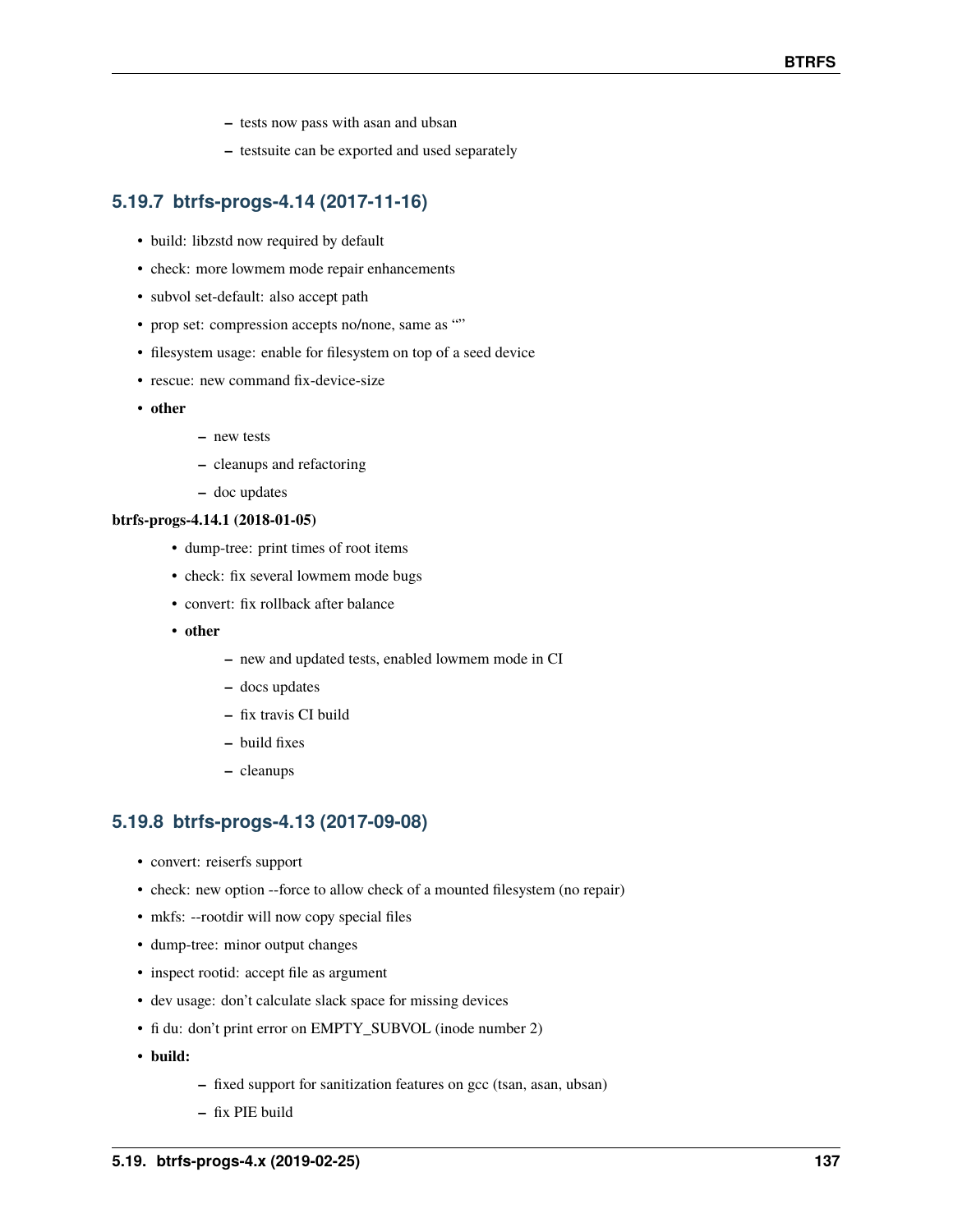### • **other:**

- **–** misc cleanups and stability fixes
- **–** travis CI enhancements
- **–** new tests, fuzzed images
- **–** testsuite cleanups

#### **btrfs-progs-4.13.1 (2017-09-25)**

- image: speed up generating the sanitized names, do not generate unprintable chars
- completion: add missing commands, better mount point detection
- restore: add zstd support; libzstd detected automatically, will be requested by default in the future, or can be configured out
- **other:**
	- **–** misc fixes found by sparse
	- **–** doc enhancements, ioctl manual page started
	- **–** updated and new tests
	- **–** build fixes

### **btrfs-progs-4.13.2 (2017-10-06)**

- **subvol list:**
	- **–** don't list toplevel subvolume among deleted (broken since 4.8.3)
	- **–** minor adjustments of uuid print format
- **subvol delete:**
	- **–** fix swapped behaviour of --commit-each and --commit-after
	- **–** fix potentially lost sync if subvolumes are from different filesystems
- check: add cache for metadata blocks, should improve performance
- **other:**
	- **–** new tests, testsuite updates
	- **–** doc updates
	- **–** cleanups

#### **btrfs-progs-4.13.3 (2017-10-16)**

- check: fix --force, wrong check for a mounted block device
- build: fix --with-convert parsing
- subvol list: don't list TOPLEVEL
- other: update tests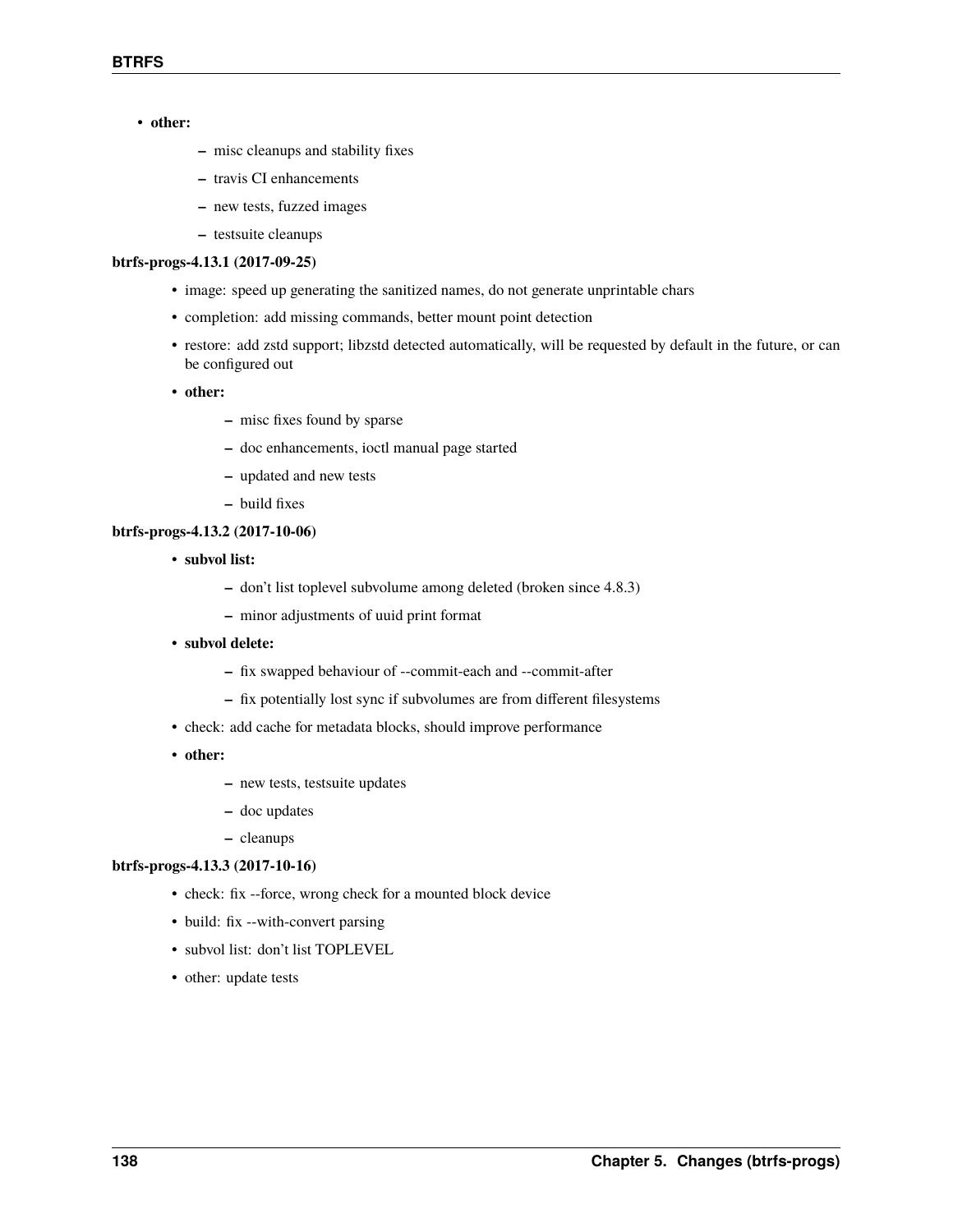## **5.19.9 btrfs-progs-4.12 (2017-07-26)**

- subvol show: new options --rootid, --uuid to show subvol by the given spec
- convert: progress report fixes, found by tsan
- image: progress report fixes, found by tsan
- fix infinite looping in find-root, or when looking for free extents
- **other:**
- **–** code refactoring
- **–** docs updates
- **–** build: ThreadSanitizer support
- **–** tests: stricter checks for mounted filesystem

### **btrfs-progs-4.12.1 (2017-08-25)**

- **build:**
	- **–** fix cross-compilation
	- **–** use gnu90 explicitly
- dump-tree: more relaxed checks so -b can print block on a damaged fs
- convert: fix the 1MB range exclusion
- check: more dir item hash checks
- **other**
	- **–** added missing getopt spec for some options
	- **–** doc fixes
	- **–** cleanups
	- **–** test updates

## **5.19.10 btrfs-progs-4.11 (2017-05-18)**

- receive: fix handling empty stream with -e (multi-stream)
- send dump: fix printing long file names
- stability fixes for: dump-super, print-tree, check
- option parser updates: global options are parsed before the subcommand name (old xfstests will fail)
- new and updated tests
- documentation updates

#### **btrfs-progs-4.11.1 (2017-06-30)**

- image: restoring from multiple devices
- dev stats: make --check option work
- check: fix false alert with extent hole on a NO\_HOLE filesystem
- check: lowmem mode, fix false alert in case of mixed inline and compressed extent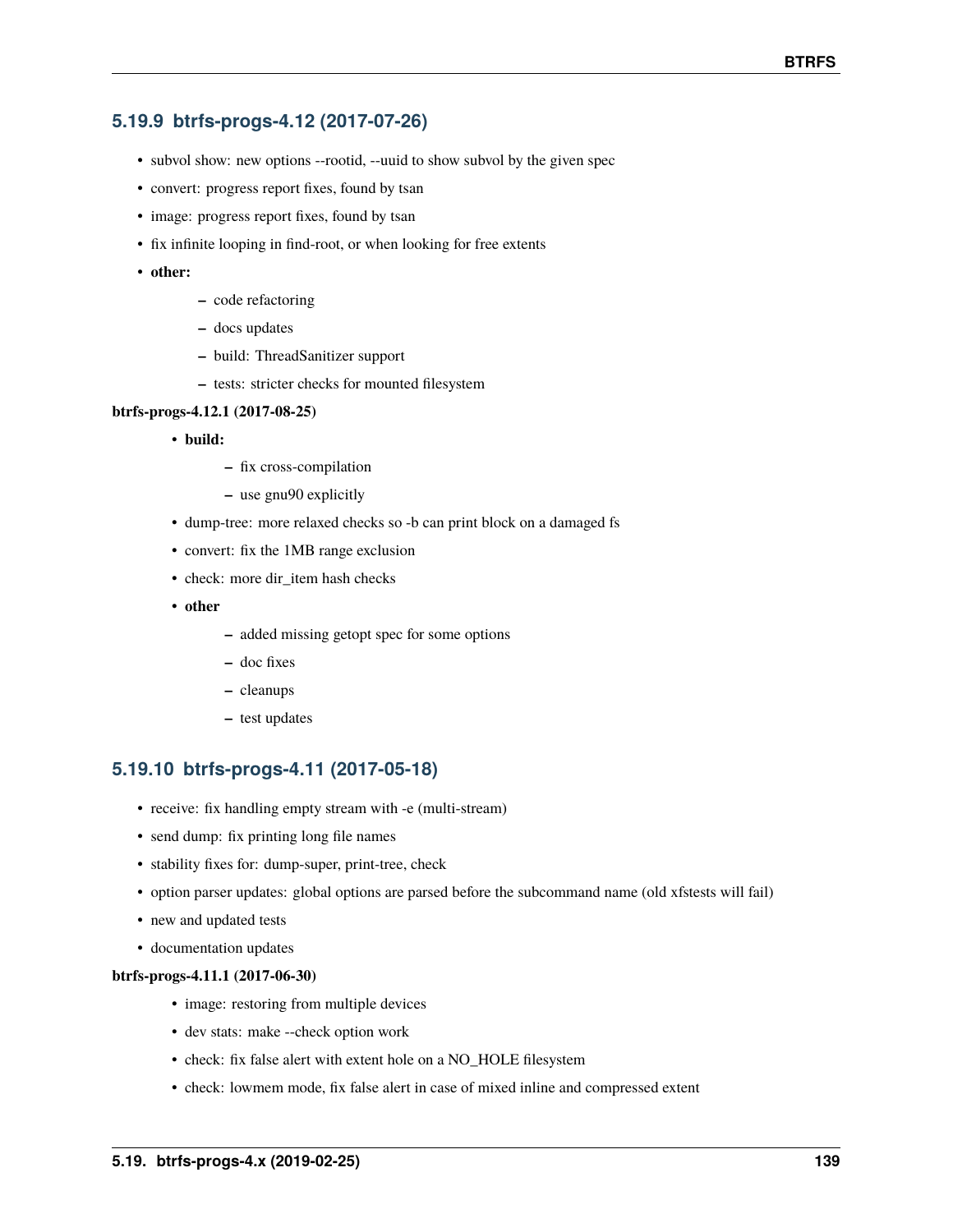- convert: work with large filesystems (many TB)
- convert: fix overwriting of eb header flags
- convert: do not clear NODATASUM flag in inodes when run with --no-datasum
- docs updates
- build: sync Android.mk with Makefile
- **tests:**
- **–** new tests
- **–** fix 008 and 009, shell quotation mistake

### **5.19.11 btrfs-progs-4.10 (2017-03-08)**

- send: dump output fixes: missing newlies
- check: several fixes for the lowmem mode, improved error reporting
- **build**
- **–** removed some library deps for binaries that not use them
- **–** ctags, cscope
- **–** split Makefile to the autotool generated part and the rest, not needed to autogen.sh after adding a file
- shared code: sync easy parts with kernel sources
- **other**
- **–** lots of cleanups
- **–** source file reorganization: convert, mkfs, utils
- **–** lots of spelling fixes in docs, other updates
- **–** more tests

### **btrfs-progs-4.10.1 (2017-03-17)**

- receive: handle subvolume in path clone
- convert: rollback fixed (rewrite was needed to address previous design issues)
- build: fix build of 3rd party tools, missing <linux/sizes.h>
- dump-tree: print log trees
- **other**
	- **–** new and updated tests

#### **btrfs-progs-4.10.2 (2017-03-31)**

- check: lowmem mode fix for false alert about lost backrefs
- convert: minor bugfix
- library: fix build, missing symbols, added tests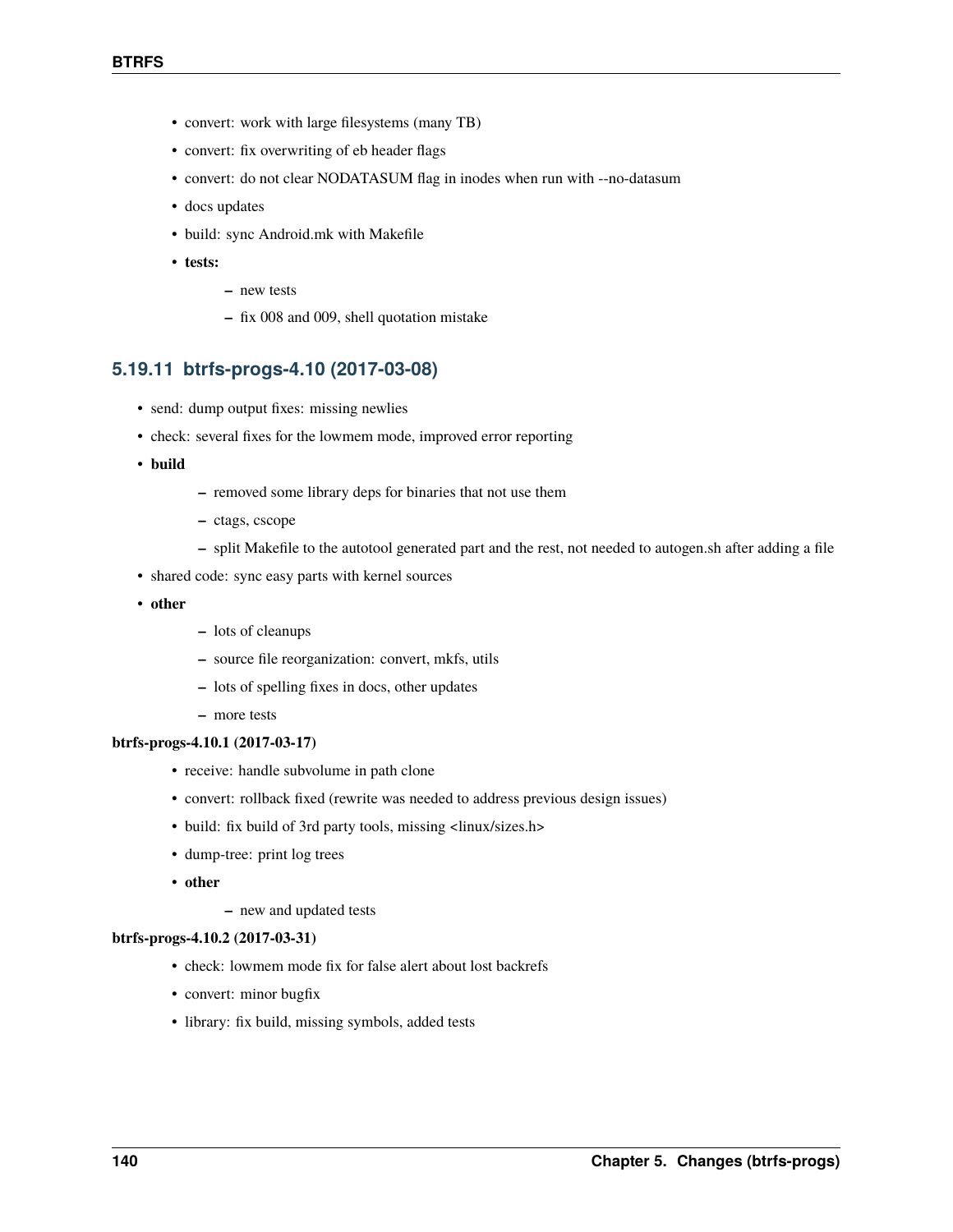# **5.19.12 btrfs-progs-4.9 (2016-12-23)**

- check: many lowmem mode updates
- send: use splice syscall to copy buffer from kernel
- receive: new option to dump the stream in textual form
- **convert:**
	- **–** move sources to own directory
	- **–** prevent accounting of blocks beyond end of the device
	- **–** make it work with 64k sectorsize
- mkfs: move sources to own directory
- defrag: warns if directory used without -r
- **dev stats:**
	- **–** new option to check stats for non-zero values
	- **–** add long option for -z
- library: version bump to 0.1.2, added subvol\_uuid\_search2
- **other:**
- **–** cleanups
- **–** docs updates

# **btrfs-progs-4.9.1 (2017-01-27)**

- **check:**
	- **–** use correct inode number for lost+found files
	- **–** lowmem mode: fix false alert on dropped leaf
- size reports: negative numbers might appear in size reports during device deletes (previously in EiB units)
- mkfs: print device being trimmed
- defrag: v1 ioctl support dropped
- quota: print message before starting to wait for rescan
- qgroup show: new option to sync before printing the stats
- **other:**
	- **–** corrupt-block enhancements
	- **–** backtrace and co. cleanups
	- **–** doc fixes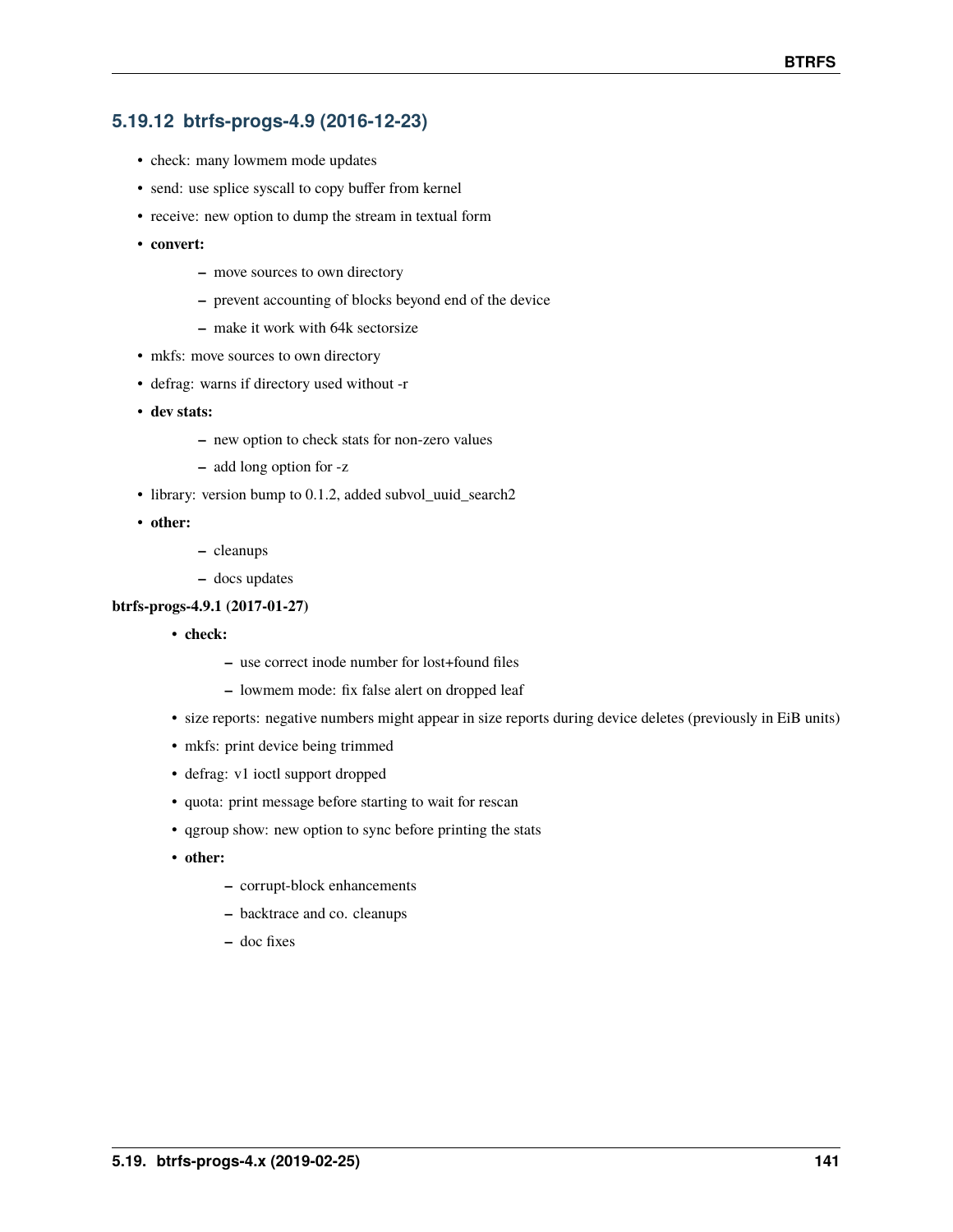# **5.19.13 btrfs-progs-4.8 (2016-10-05)**

- error handling improvements all over the place
- new fuzzed images, test updates
- doc fixups
- minor cleanups and improvements
- kernel library helpers moved to own directory
- qgroup: fix regression leading to incorrect status after check, introduced in 4.7

#### **btrfs-progs-4.8.1 (2016-10-12)**

- 32bit builds fixed
- build without backtrace support fixed

# **btrfs-progs-4.8.2 (2016-10-26)**

- convert: also convert file attributes
- convert: fix wrong tree block alignment for unaligned block group
- check: quota verify fixes, handle reloc tree
- build: add stub for FIEMAP\_EXTENT\_SHARED, compiles on ancient kernels
- build: add stub for BUILD\_ASSERT when ioctl.h is included
- dump-tree: don't crash on unrecognized tree id for -t
- **tests:**
- **–** add more ioctl tests
- **–** convert: more symlink tests, attribute tests
- **–** quota verify for reloc tree
- other cleanups

#### **btrfs-progs-4.8.3 (2016-11-11)**

- **check:**
	- **–** support for clearing space cache (v1)
	- **–** size reduction of inode backref structure
- **send:**
	- **–** fix handling of multiple snapshots (-p and -c options)
	- **–** transfer buffer increased (should reduce number of context switches)
	- **–** reuse existing file for output (-f), eg. when root cannot create files (NFS)
- **dump-tree:**
	- **–** print missing items for various structures
	- **–** new: dev stats, balance status item
	- **–** sync key names with kernel (the persistent items)
- subvol show: now able to print the toplevel subvolume -- the creation time might be wrong though
- **mkfs:**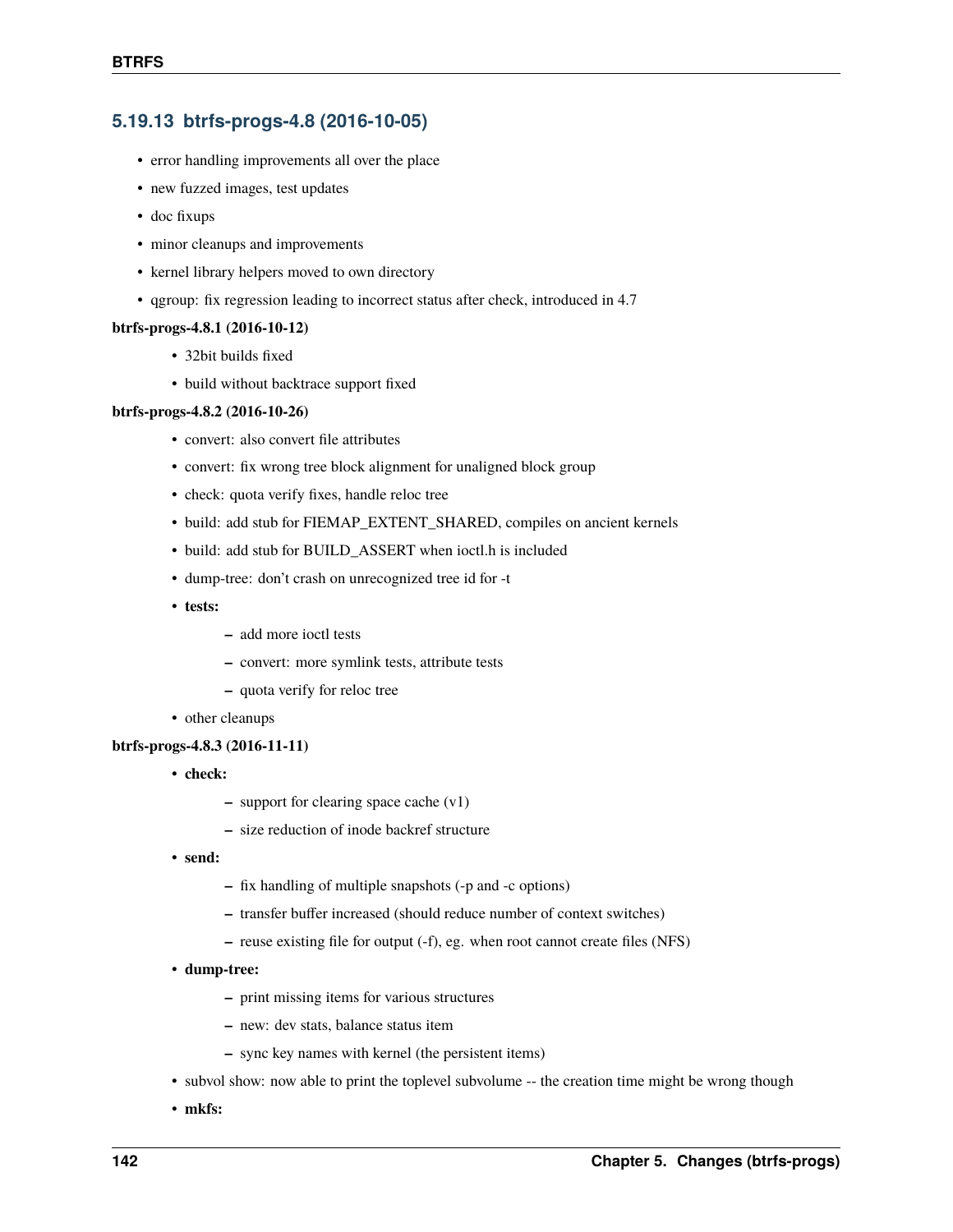- **–** store the creation time of toplevel root inode
- **–** print UUID in the summary
- build: travis CI for devel
- **other:**
	- **–** lots of cleanups and refactoring
	- **–** switched to on-stack path structure
	- **–** fixes from coverity, asan, ubsan
	- **–** new tests
	- **–** updates in testing infrastructure
	- **–** fixed convert test 005

# **btrfs-progs-4.8.4 (2016-11-25)**

- check: support for clearing space cache v2 (free-space-tree)
- **send:**
	- **–** more sanity checks (with tests), cleanups
	- **–** fix for fstests/btrfs/038 and btrfs/117 failures
- **build:**
	- **–** fix compilation of standalone ioctl.h, pull NULL definition
	- **–** fix library link errors introduced in 4.8.3
- **tests:**
	- **–** add more fuzzed images from bugzilla
	- **–** add bogus send stream checks
	- **–** fixups and enhancements for CI environment builds
	- **–** misc refinements and updates of testing framework
- **other:**
	- **–** move sources for btrfs-image to own directory
	- **–** deprecated and not build by default: btrfs-calc-size, btrfs-show-super
	- **–** docs updates

# **btrfs-progs-4.8.5 (2016-11-30)**

- receive: fix detection of end of stream (error reported even for valid streams)
- **other:**
	- **–** added test for the receive bug
	- **–** fix linking of library-test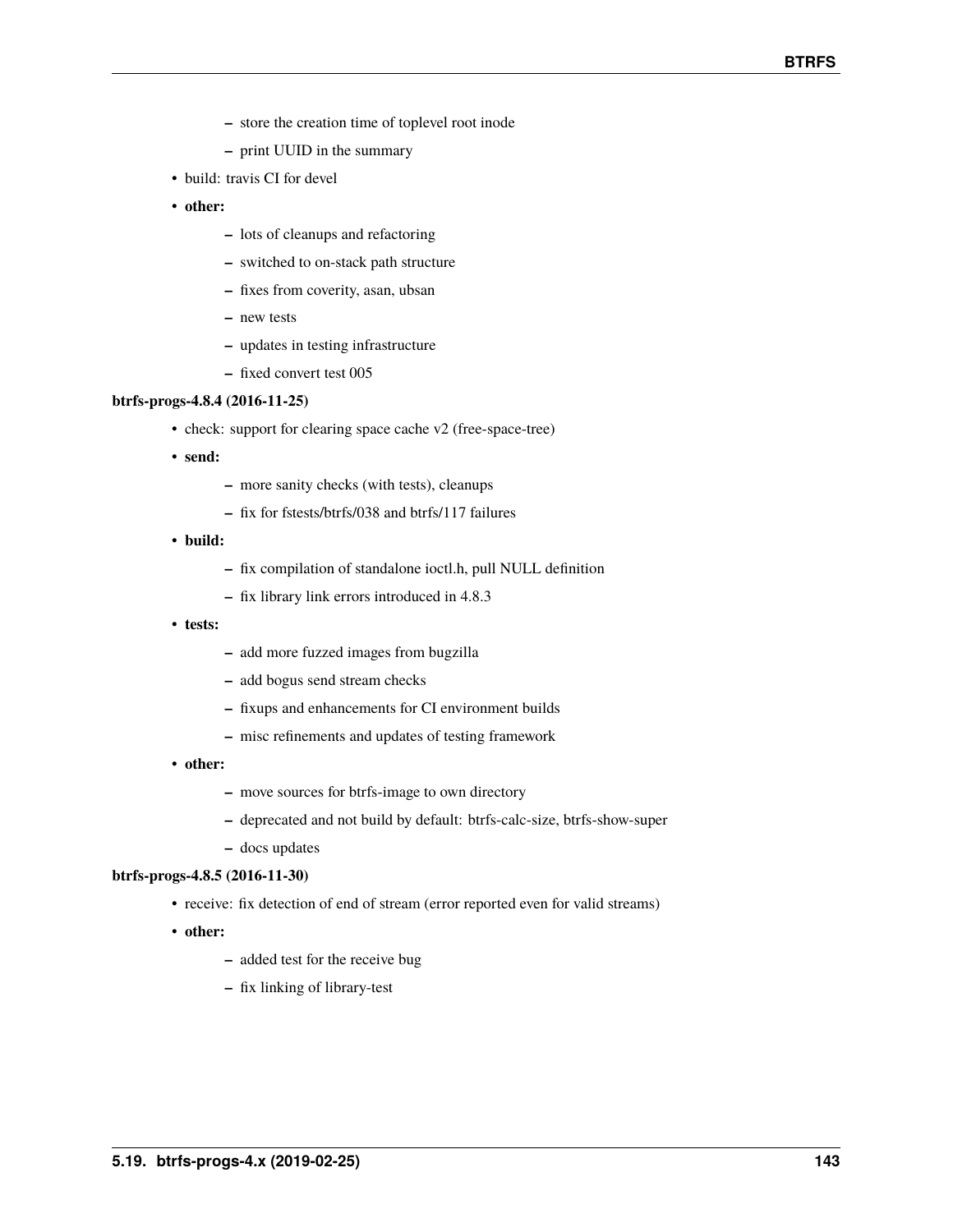# **5.19.14 btrfs-progs-4.7 (2016-07-29)**

- convert: fix creating discontig extents
- check: speed up traversing heavily reflinked extents within a file
- check: verify qgroups of higher levels
- check: repair can now fix wrong qgroup numbers
- balance: new option to run in the background
- defrag: default extent target size changed to 32MiB
- du: silently skip non-btrfs dirs/files
- documentation updates: btrfs(5), btrfs(8), balance, subvolume, scrub, filesystem, convert
- **bugfixes:**
	- **–** unaligned access (reported for sparc64) in raid56 parity calculations
	- **–** use /bin/bash
	- **–** other stability fixes and cleanups
- more tests

# **btrfs-progs-4.7.1 (2016-08-25)**

- **check:**
	- **–** new optional mode: optimized for low memory usage (memory/io tradeoff)
	- **–** --mode=lowmem, not default, still considered experimental
	- **–** does not work with --repair yet
- convert: regression fix, ext2\_subvol/image rw permissions
- **mkfs/convert:**
	- **–** two-staged creation, partially created filesystem will not be recognized
	- **–** improved error handling (fewer BUG\_ONs)
- convert: preparation for more filesystems to convert from
- documentation updates: quota, qgroup
- **other**
	- **–** message updates
	- **–** more tests
	- **–** more build options, enhanced debugging

# **btrfs-progs-4.7.2 (2016-09-05)**

- **check:**
	- **–** urgent fix: false report of backref mismatches; do not --repair last unaffected version 4.6.1 (code reverted to that state)
- **fuzzing and fixes**
	- **–** added more sanity checks for various structures
	- **–** testing images added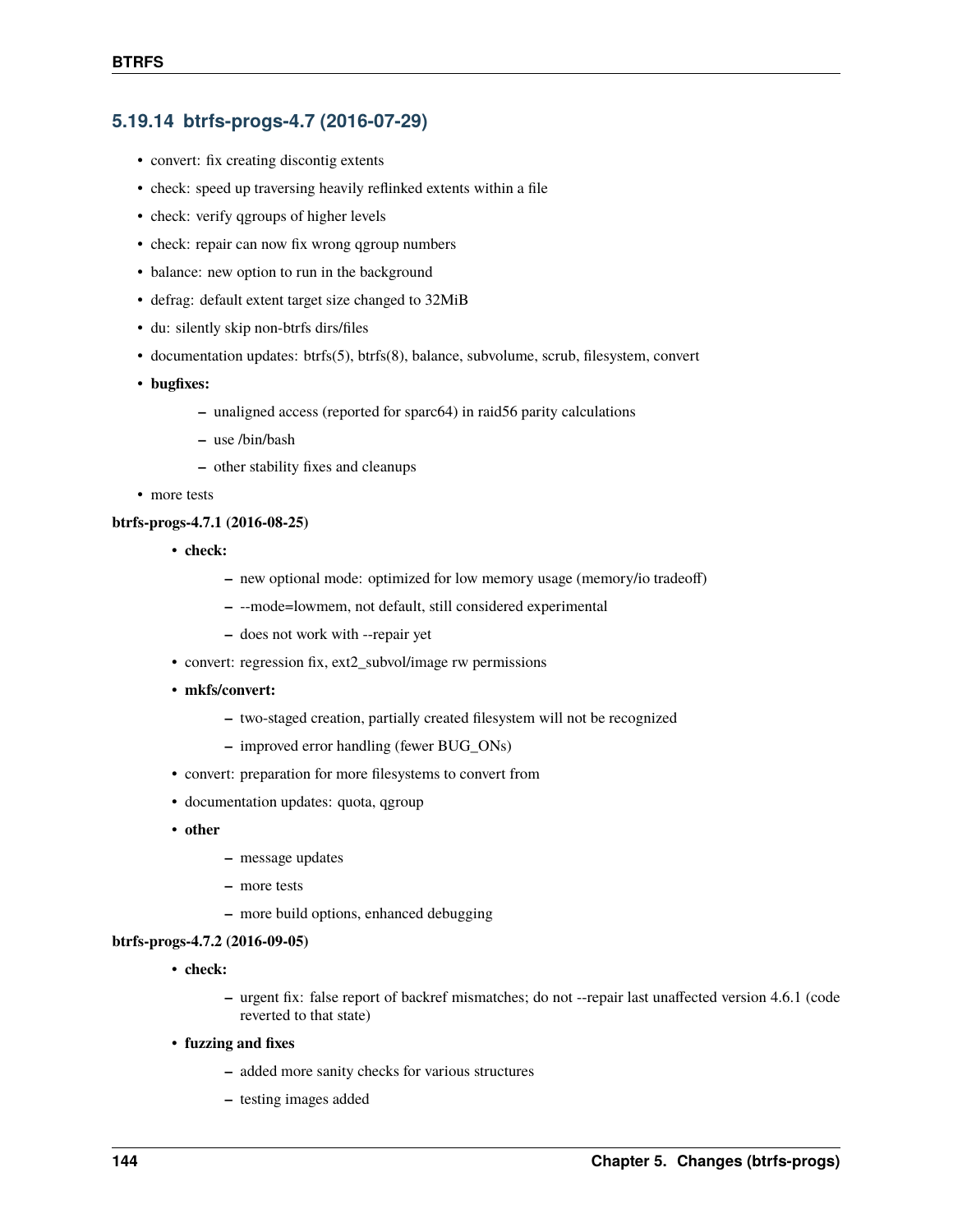- build: udev compatibility: do not install .rules on version < 190
- **other:**
	- **–** dump-super: do not crash on garbage value in csum\_type
	- **–** minor improvements in messages and help strings
- **documentation:**
	- **–** filesystem features

# **btrfs-progs-4.7.3 (2016-09-21)**

- fixed free space tree compat status
- check: low-mem mode: handle partially dropped snapshots
- dump-super: consolidate options for superblock copy
- tree-stats: check mount status
- subvol delete: handle verbosity option
- defrag: print correct error string
- mkfs: fix reading rotational status
- **other:**
	- **–** UBSAN build option
	- **–** documentation updates
	- **–** enhanced tests: convert, fuzzed images, more tools to run on fuzzed images

# **5.19.15 btrfs-progs-4.6 (2016-06-10)**

- **convert major rewrite:**
	- **–** fix a long-standing bug that led to mixing data blocks into metadata block groups
	- **–** the workaround was to do full balance after conversion, which was recommended practice anyway
	- **–** explicitly set the lowest supported version of e2fstools to 1.41
- provide and install udev rules file that addresses problems with device mapper devices, renames after removal
- send: new option: quiet
- dev usage: report slack space (device size minus filesystem area on the dev)
- image: support DUP
- build: short options to enable debugging builds
- **other:**
- **–** code cleanups
- **–** build fixes
- **–** more tests and other enhancements

# **btrfs-progs-4.6.1 (2016-06-24)**

- filesystem resize: negative resize argument accepted again
- qgroup rescan: fix skipping when rescan is in progress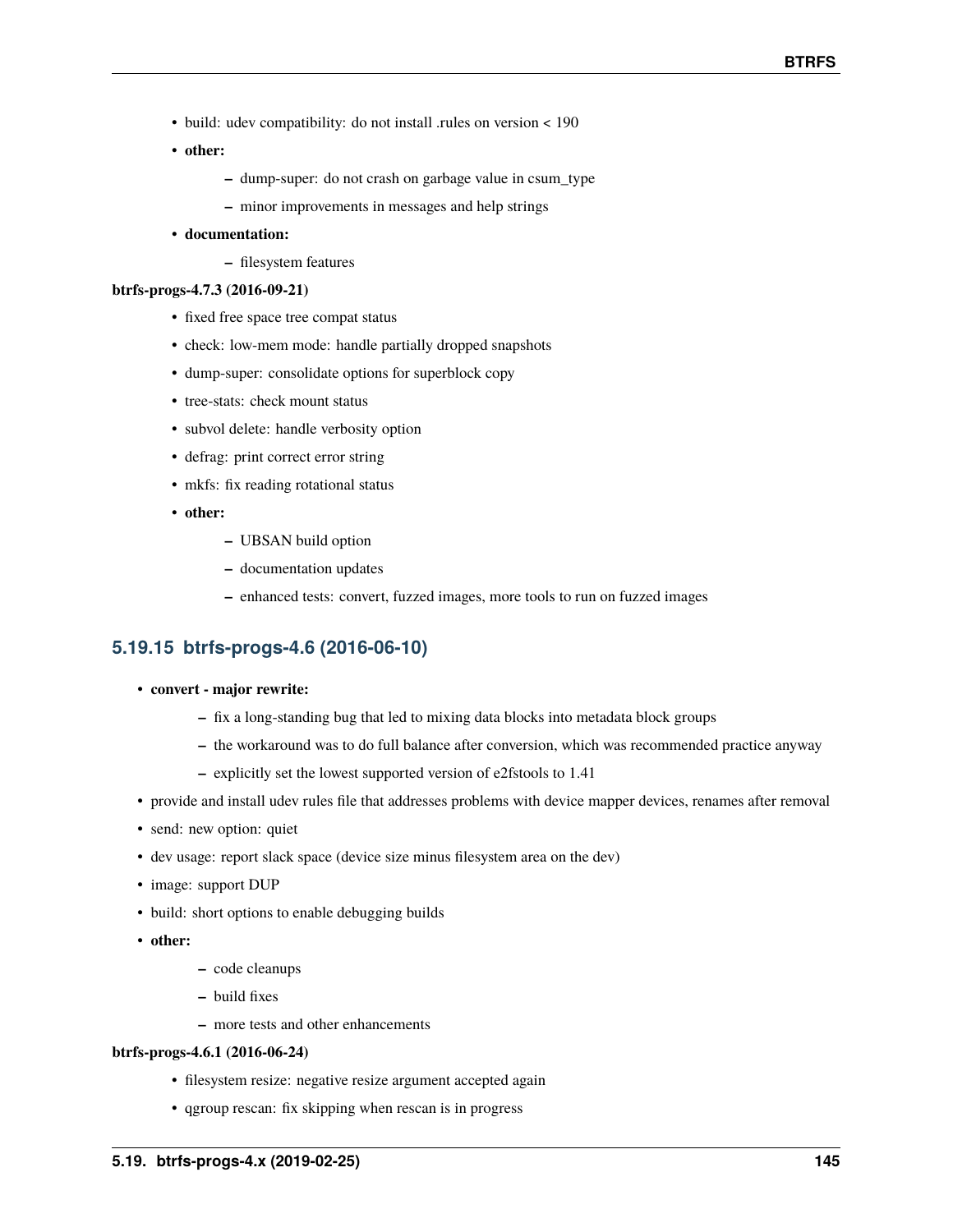- mkfs: initialize stripesize to correct value
- testsuite updates, mostly convert tests
- **documentation updates**
	- **–** btrfs-device, btrfs-restore manual pages enhanced
	- **–** misc fixups

# **5.19.16 btrfs-progs-4.5 (2016-03-20)**

#### **New/moved commands:**

- btrfs-show-super -> btrfs inspect-internal dump-super
- btrfs-debug-tree -> btrfs inspect-internal dump-tree

# **New commands:**

• btrfs filesystem du - calculate disk usage, including shared extents

# **Enhancements:**

- device delete delete by id (needs kernel support, not merged to 4.6)
- check new option to specify chunk root
- debug-tree/dump-tree option -t understands human readable name of the tree (along numerical ids)
- btrfs-debugfs can dump block group information

# **Bugfixes:**

- all commands should accept the option separator "--"
- several fixes in device scan
- restore works on filesystems with sectorsize > 4k
- debug-tree/dump-tree print compression type as string
- subvol sync: fix crash, memory corruption
- argument parsing fixes: subvol get-default, qgroup create/destroy/ assign, inspect subvolidresolve
- check for block device or regular file in several commands

# **Other:**

- documentation updates
- manual pages for the moved tools now point to btrfs-filesystem
- testsuite updates

#### **btrfs-progs-4.5.1 (2016-03-31)**

- mkfs: allow DUP on multi-device filesystems
- bugfixes: build fixes, assorted other fixes

# **btrfs-progs-4.5.2 (2016-05-02)**

• new/moved command: btrfs-calc-stats -> btrfs inspect tree-stats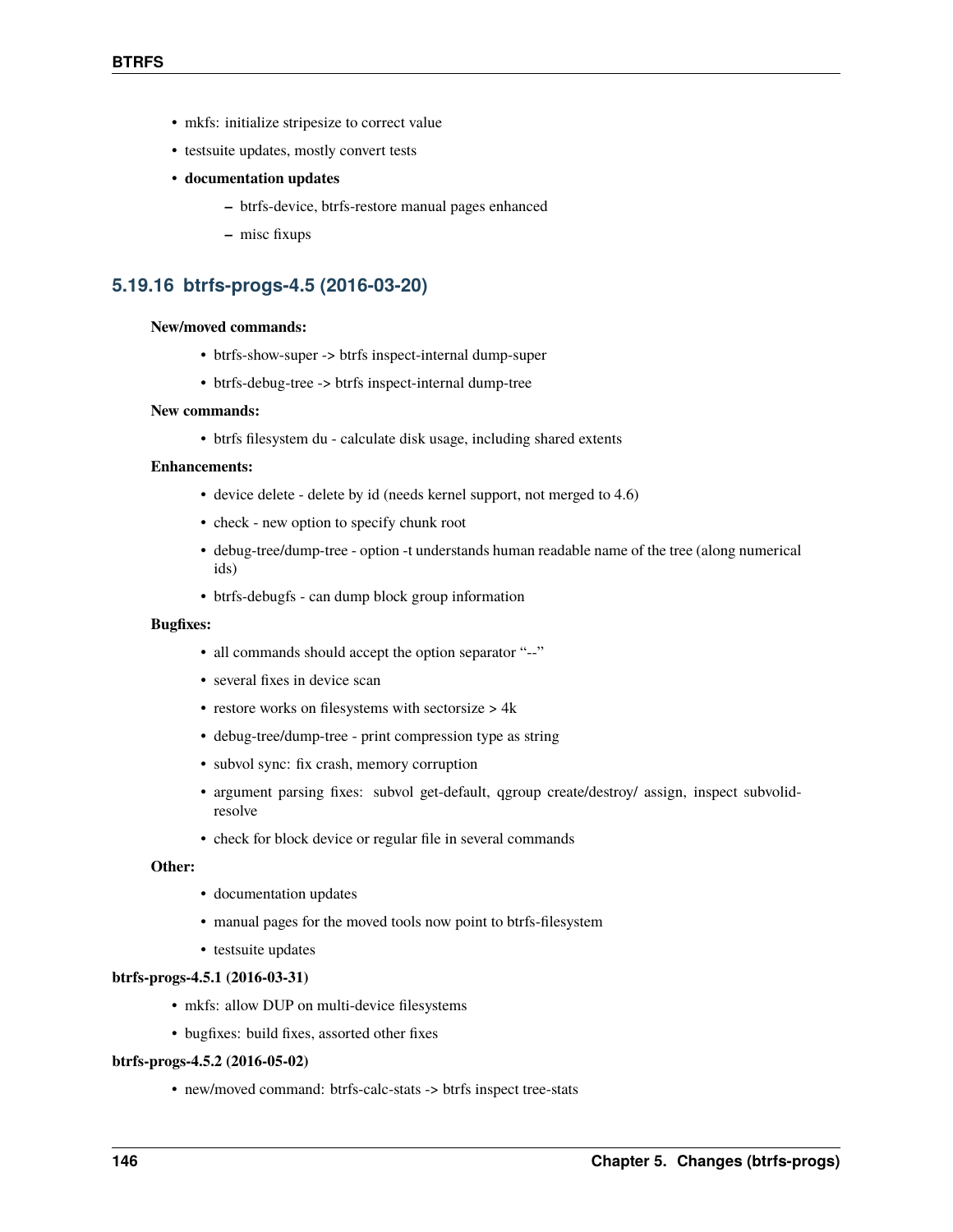- check: fix false alert for metadata blocks crossing stripe boundary
- check: catch when qgroup numbers mismatch
- check: detect running quota rescan and report mismatches
- balance start: add safety delay before doing a full balance
- filesystem sync: is now silent
- filesystem show: don't miss filesystems with partially matching uuids
- dev ready: accept only one argument for device
- dev stats: print "devid:N" for a missing device instead of "(null)"
- **other:**
	- **–** lowest supported version of e2fsprogs is 1.41
	- **–** minor cleanups, test updates

#### **btrfs-progs-4.5.3 (2016-05-11)**

- ioctl: fix unaligned access in buffer from TREE\_SEARCH; might cause SIGBUS on architectures that do not support unaligned access and do not performa any fixups
- improved validation checks of superblock and chunk-related structures
- subvolume sync: fix handling of -s option
- balance: adjust timing of safety delay countdown with --full-balance
- rescue super-recover: fix reversed condition check
- check: fix bytes\_used accounting
- documentation updates: mount options, scrub, send, receive, select-super, check, mkfs
- testing: new fuzzed images, for superblock and chunks

# **5.19.17 btrfs-progs-4.4 (2016-01-18)**

#### **User visible changes:**

• mkfs.btrfs --data dup

People asked about duplicating data on a single device for a long time. There are no technical obstacles preventing that, so it got enabled with a warning about potential dangers when the device will not do the duplicated copies. See mkfs.btrfs section DUP PROFILES ON A SINGLE DEVICE.

#### • **support balance filters added/enhanced in linux 4.4**

- **–** usage=min..max -- enhanced to take range
- **–** stripes=min..max -- new, filter by stripes for raid0/10/5/6
- **–** limit=min..max -- enhanced to take range

Note: due to backward compatibility, the range maximum for 'usage' is not inclusive as for the others, to keep the same behaviour as usage=N .

- manual pages enhanced (btrfs, mkfs, mount, filesystem, balance)
- error messages updates, rewordings -- some fstests may break due to that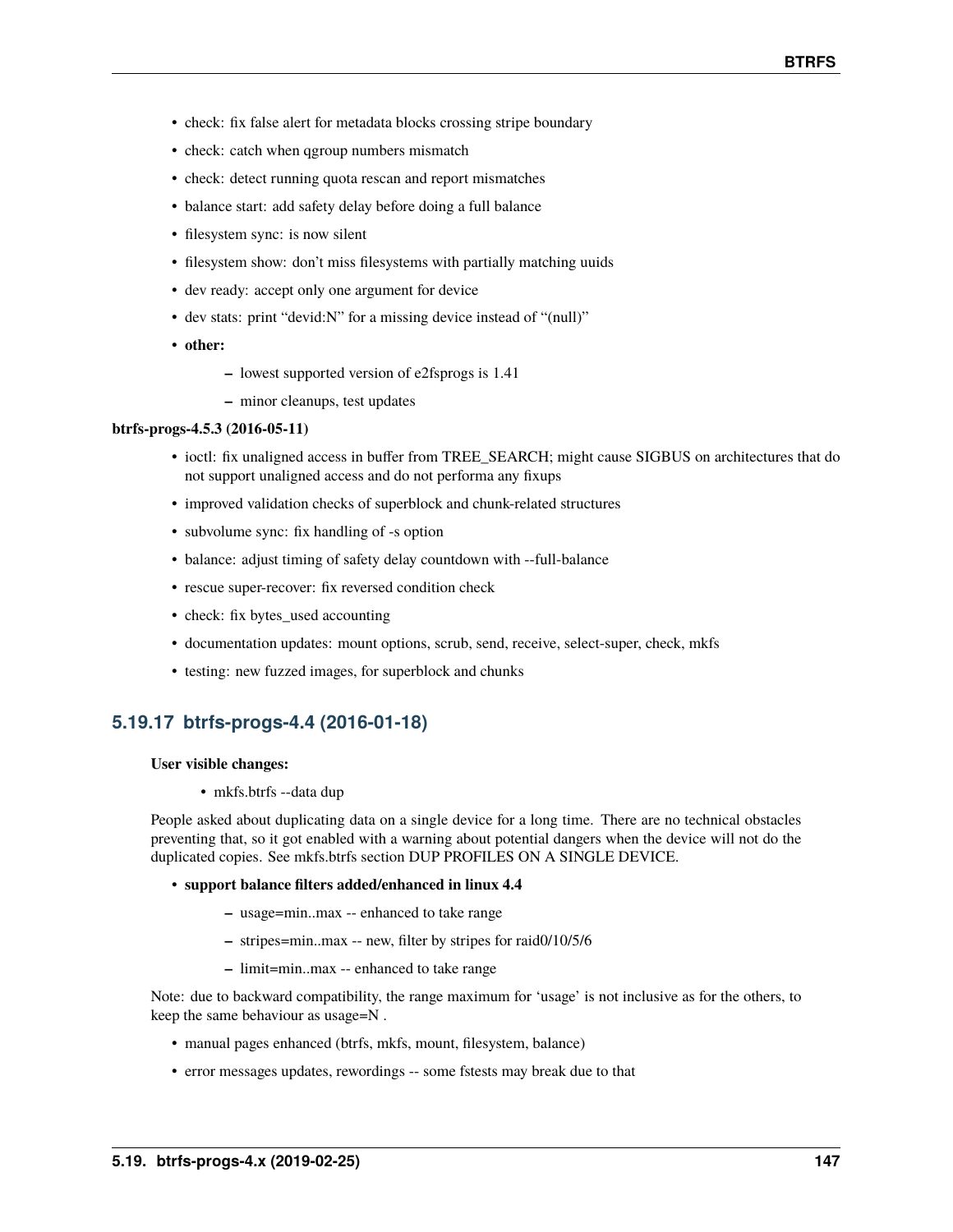- added support for free-space-tree implementation of space cache -- this requires kernel 4.5 and is not recommended for non-developers yet
- btrfs filesystem usage works with mixed blockgroups

### **Other:**

- installation to /usr/local -- this has unintentionally changed during conversion to autotools in 3.19
- check: fix a false alert where extent record has wrong metadata flag
- improved stability on fuzzed/crafted images when reading sys array in superblock
- build: the 'ar' tool is properly detected during cross-compilation
- debug-tree: option -t understands ids for tree root and chunk tree
- preparatory work for btrfs-convert rewrite
- sparse, gcc warning fixes
- more memory allocation failure handling
- cleanups
- more tests

#### **Bugfixes:**

- chunk recovery: fix floating point exception
- chunk recovery: endianity bugfix during rebuild
- mkfs with 64K pages and nodesize reported superblock checksum mismatch
- check: properly reset nlink of multi-linked file

#### **btrfs-progs-4.4.1 (2016-02-26)**

- find-root: don't skip the first chunk
- free-space-tree compat bits fix
- build: target symlinks
- documentation updates
- test updates

# **5.19.18 btrfs-progs-4.3 (2015-11-06)**

- **mkfs**
- **–** mixed mode is not forced for filesystems smaller than 1GiB
- **–** mixed mode broken with mismatching sectorsize and nodesize, fixed
- **–** print version info earlier
- **–** print devices sorted by id
- **–** do not truncate target image with --rootsize
- **filesystem usage:**
	- **–** don't print global block reserve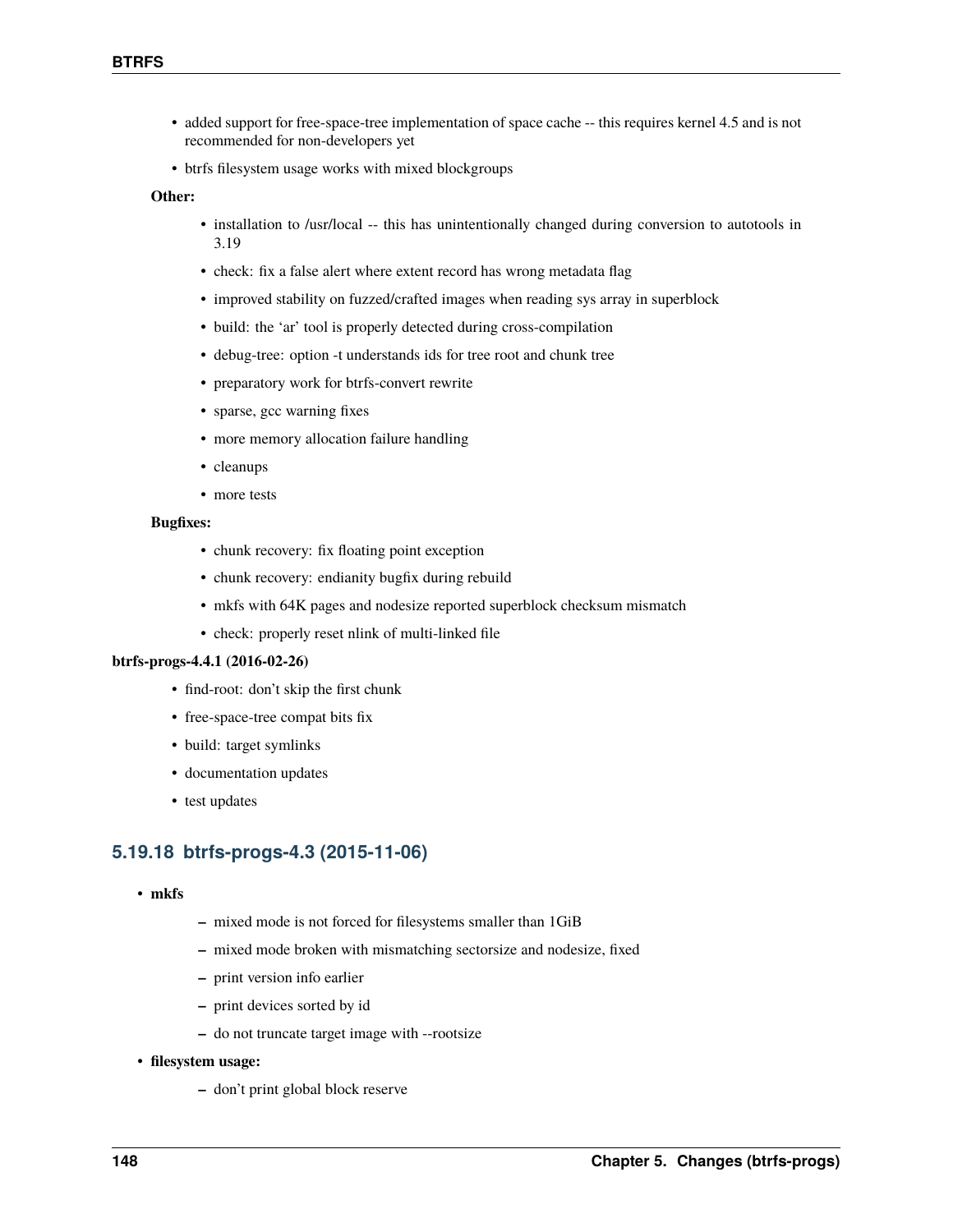- **–** print device id
- **–** minor output tuning
- **–** other cleanups

# • **calc-size:**

- **–** div-by-zero fix on an empty filesystem
- **–** fix crash

# • **bugfixes:**

- **–** more superblock sanity checks
- **–** consistently round size of all devices down to sectorsize
- **–** misc leak fixes
- **–** convert: don't try to rollback with a half-deleted ext2\_saved subvolume
- **other:**
- **–** check: add progress indicator
- **–** scrub: enhanced error message
- **–** show-super: read superblock from a given offset
- **–** add README
- **–** docs: update manual page for mkfs.btrfs, btrfstune, balance, convert and inspect-internal
- **–** build: optional build with more warnings (W=. . . )
- **–** build: better support for static checkers
- **–** build: html output of documentation
- **–** pretty-print: last\_snapshot for root\_item
- **–** pretty-print: stripe dev uuid
- **–** error reporting wrappers, introduced and example use
- **–** refactor open\_file\_or\_dir
- **–** other docs and help updates
- **testing:**
	- **–** test for nodes crossing stripes
	- **–** test for broken 'subvolume sync'
	- **–** basic tests for mkfs, raid option combinations
	- **–** basic tests for fuzzed images (check)
	- **–** command instrumentation (eg valgrind)
	- **–** print commands if requested
	- **–** add README for tests

# **btrfs-progs-4.3.1 (2015-11-16)**

- **fixes**
- **–** device delete: recognize 'missing' again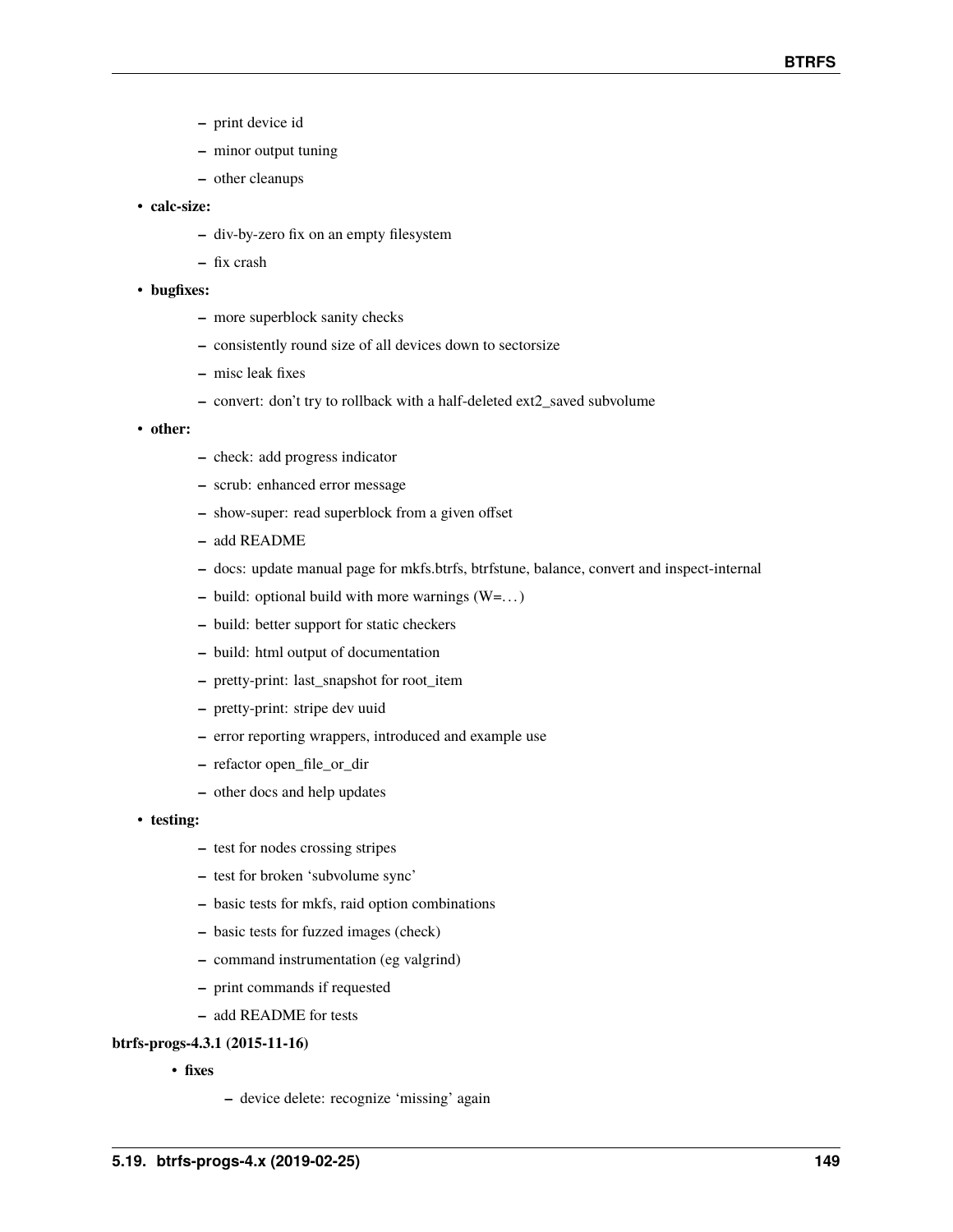- **–** mkfs: long names are not trimmed when doing ssd check
- **–** support partitioned loop devices
- **other**
	- **–** replace several mallocs with on-stack variables
	- **–** more memory allocation failure handling
	- **–** add tests for bugs fixed
	- **–** cmd-device: switch to new message printing helpers
	- **–** minor code cleanups

# **5.19.19 btrfs-progs-4.2 (2015-09-03)**

- **enhancements:**
	- **–** mkfs: do not create extra single chunks on multiple devices
	- **–** resize: try to guess the minimal size, 'inspect min-dev-size'
	- **–** qgroup assign: add option to schedule rescan
	- **–** chunk-recover: be more verbose about the scanning process
- **fixes:**
- **– check:**
	- ∗ find stripes crossing stripe boundary -- created by convert
	- ∗ print correct range for file hole when there are no extents and learn how to fix it
- **–** replace: more sanity checks
- **–** convert: concurrency fixes related to reporting progress
- **–** find-root: option -a will not skip the current root anymore
- **–** subvol list: fix occasional crash
- **–** do not create stripes crossing stripe boundary
- **build:**
- **–** fixes for musl libc
- **–** preliminary support for android (not working yet, more code changes needed)
- **–** new EXTRA\_CFLAGS and EXTRA\_LDFLAGS
- **other:**
- **–** lots of cleanups
- **–** tests: lots of updates, new tests, framework improvements
- **–** documentation updates
- **–** debugging: print-tree shows stripe length

# **btrfs-progs-4.2.1 (2015-09-20)**

• **fix an off-by-one error in cross-stripe boundary check**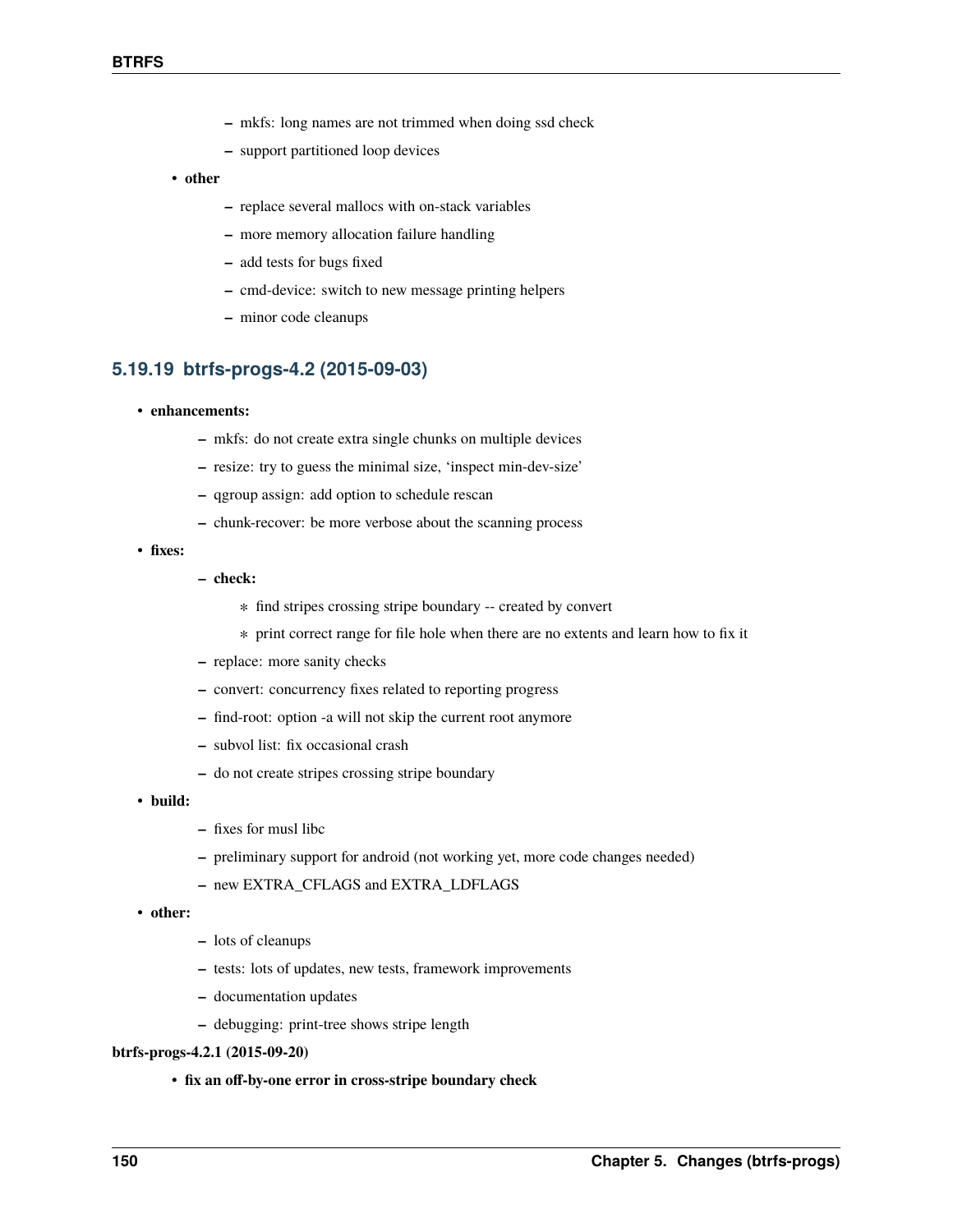- **–** if nodesize was 64k, any metadata block was reported as crossing, this leads to mkfs failure for example due to "no free blocks found"
- **–** for other nodesizes, if the end of the metadata block was 64k aligned, it was incorrectly reported by fsck
- convert: don't write uninitialized data to image
- **image:**
	- **–** don't loop with option -t0
	- **–** don't create threads if compression is not requested
- other: minor cleanups

#### **btrfs-progs-4.2.2 (2015-10-05)**

- filesystem label: use fallback if the label ioctl is not available
- convert: check nodesize constraints against commandline features (-O)
- scrub: report status 'running' until all devices are finished
- device scanning might crash in some scenarios
- filesystem usage: print summary for non-root users

#### **btrfs-progs-4.2.3 (2015-10-19)**

- subvol sync: make it actually work again: it's been broken since 4.1.2, due to a reversed condition it returned immediately instead of waiting
- scanning: do not scan already discovered filesystems (minor optimization)
- convert: better error message in case the filesystem is not finalized
- restore: off-by-one symlink path check fix

# **5.19.20 btrfs-progs-4.1 (2015-06-22)**

# **Bugfixes:**

- fsck.btrfs: no bash-isms
- bugzilla 97171: invalid memory access (with tests)
- **receive:**
	- **–** cloning works with --chroot
	- **–** capabilities not lost
- mkfs: do not try to register bare file images
- option --help accepted by the standalone utilities

#### **Enhancements:**

- corrupt block: ability to remove csums
- **mkfs:**
	- **–** warn if metadata redundancy is lower than for data
	- **–** options to make the output quiet (only errors)
	- **–** mixed case names of raid profiles accepted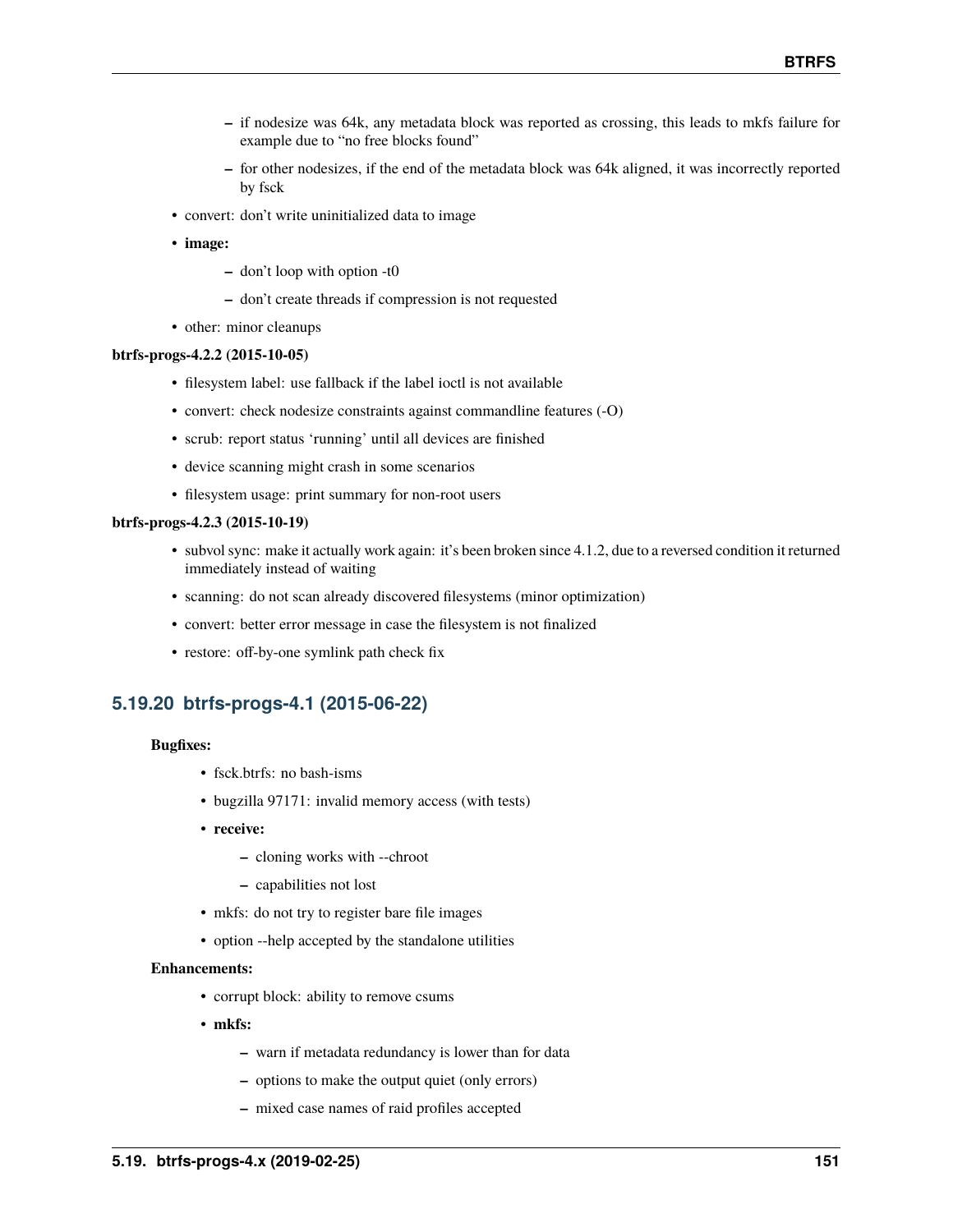- **–** rework the output:
- **–** more comprehensive, 'key: value' format
- **subvol:**
	- **– show:**
		- ∗ print received uuid
		- ∗ update the output
		- ∗ new options to specify size units
	- **–** sync: grab all deleted ids and print them as they're removed, previous implementation only checked if there are any to be deleted - change in command semantics
- scrub: print timestamps in days HMS format
- **receive:**
	- **–** can specify mount point, do not rely on /proc
	- **–** can work inside subvolumes
- send: new option to send stream without data (NO\_FILE\_DATA)
- convert: specify incompat features on the new fs
- **qgroup:**
	- **–** show: distinguish no limits and 0 limit value
	- **–** limit: ability to clear the limit
- help for 'btrfs' is shorter, 1st level command overview
- debug tree: print key names according to their C name

#### **New:**

- rescue zero-log
- **btrfsune:**
	- **–** rewrite uuid on a filesystem image
	- **–** new option to turn on NO\_HOLES incompat feature

#### **Deprecated:**

• standalone btrfs-zero-log

#### **Other:**

- **testing framework updates**
	- **–** uuid rewrite test
	- **–** btrfstune feature setting test
	- **–** zero-log tests
	- **–** more testing image formats
- manual page updates
- ioctl.h synced with current kernel uapi version
- convert: preparatory works for more filesystems (reiserfs pending)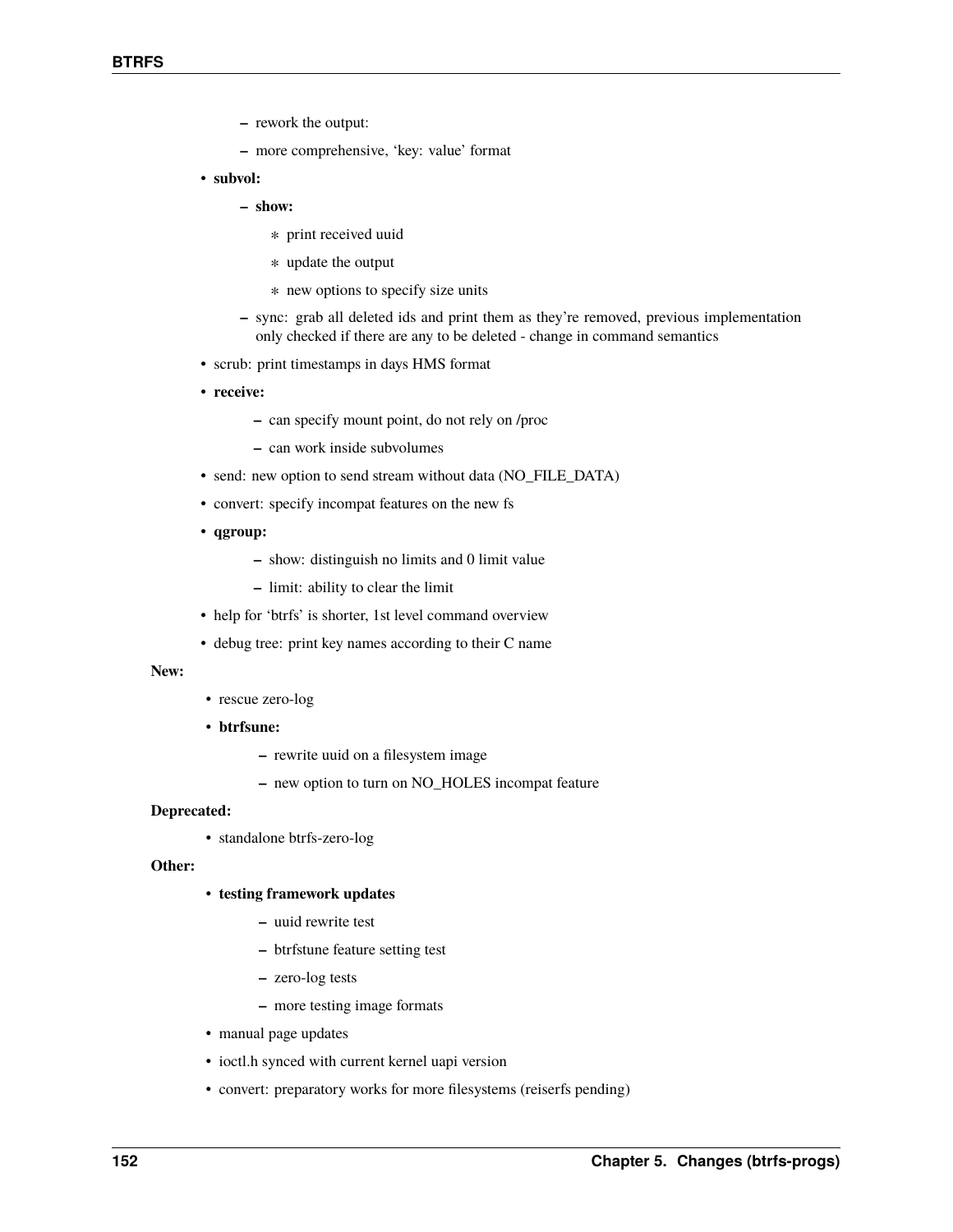- use static buffers for path handling where possible
- add new helpers for send uilts that check memory allocations, switch all users, deprecate old helpers
- Makefile: fix build dependency generation
- map-logical: make it work again

# **btrfs-progs-4.1.1 (2015-07-10) -- Do not use this version!**

# **Bugfixes:**

- defrag: threshold overflow fix
- **fsck:**
- **–** check if items fit into the leaf space
- **–** fix wrong nbytes
- **mkfs:**
	- **–** create only desired block groups for single device
	- **–** preparatory work for fix on multiple devices

# **Enhancements:**

• new alias for 'device delete': 'device remove'

# **Other:**

- fix compilation on old gcc  $(4.3)$
- documentation updates
- debug-tree: print nbytes
- test: image for corrupted nbytes
- corrupt-block: let it kill nbytes

# **btrfs-progs-4.1.2 (2015-07-14)**

• urgent bugfix: mkfs creates invalid filesystem, must be recreated

# **5.19.21 btrfs-progs-4.0 (2015-04-29)**

- **resize:**
- **–** don't accept file as an argument (it's confusing)
- **–** print better error message in case of an error
- restore: optionally restore metadata (time, mode, uid/gid)
- receive: optionally enforce chroot
- new rescue subcommand 'zero-log', same as btrfs-zero-log, but now also part of the main utility
- **check:**
- **–** free space checks match kernel, fixes incorrect reports
- convert: fix setting of checksum bit if --no-datasum is used
- fsck.btrfs: don't print messages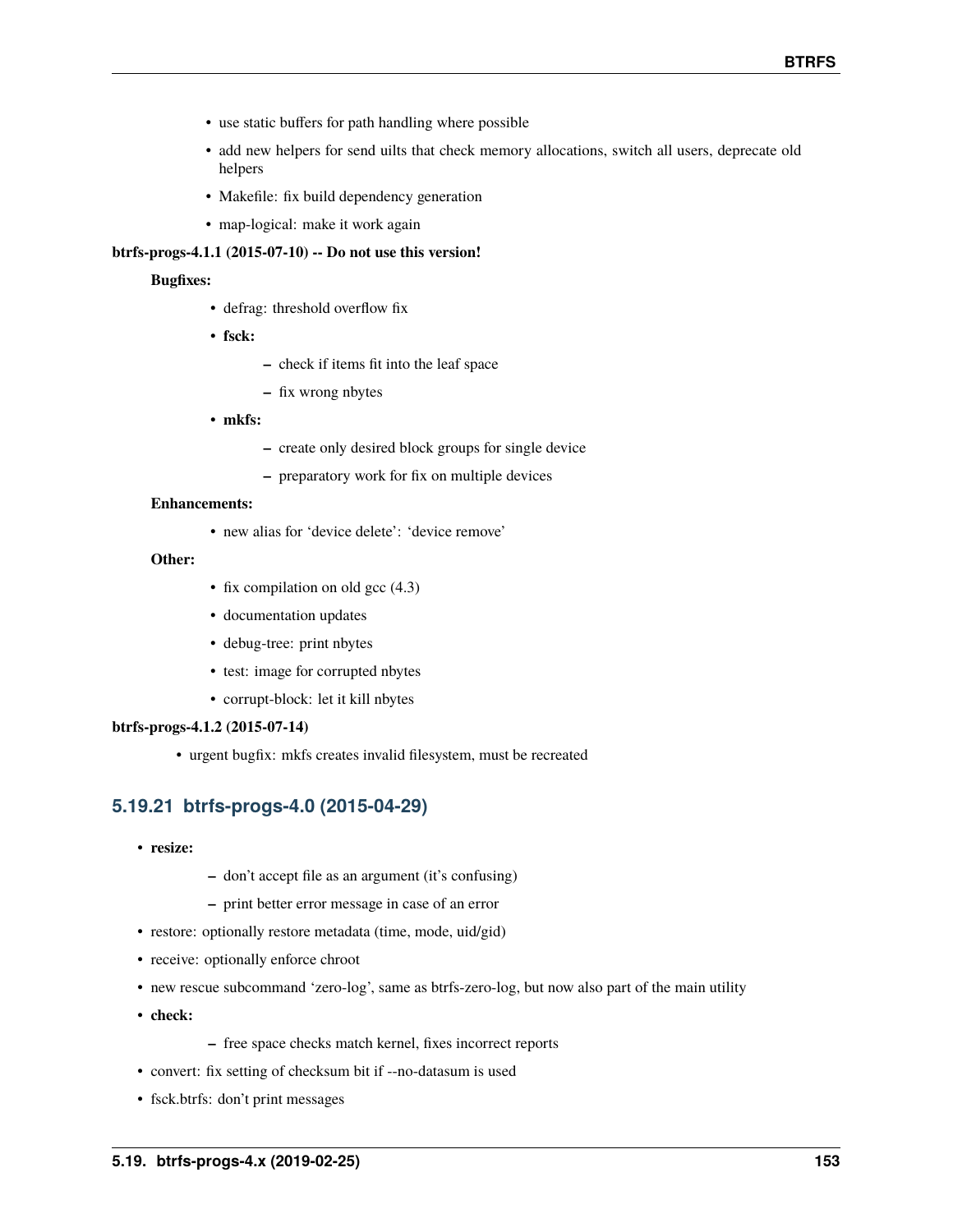- fix quota rescan on PPC64 (mangled ioctl number)
- test updates
- documentation: files renamed to .asciidoc, misc fixups

# **btrfs-progs-4.0.1 (2015-05-20)**

- **restore:**
	- **–** can restore symlinks, new option --symlinks
	- **–** long option variants added
- convert: dropped dependency on acl.h header and libacl is not required for build
- fix for 'check' crash
- device remove error message fix
- preparatory works for fsid change

# **5.20 btrfs-progs-3.x (2015-03-25)**

# **5.20.1 btrfs-progs-3.19 (2015-03-11)**

- build converted to autotools
- **btrfs-image**
	- **–** restore can now run in parallel threads
	- **–** fixed restore of multiple image from multiple devices onto a single dev
	- **–** introduced metadump v2
- check: make --init-csum-tree and --init-extent-tree work together
- find-new: option to search through all metadata even if a root was already found
- convert: show progress by default, can be turned off
- corrupt-block: option to work on a specific root
- bash completion script for all subcommands

# **btrfs-progs-3.19.1 (2015-03-25)**

- **convert:**
	- **–** new option to specify metadata block size
	- **–** --no-progress actually works
- restore: properly handle the page boundary corner case
- **build fixes:**
	- **–** missing macro from public header, BTRFS\_BUILD\_VERSION
	- **–** wrong handling of --enable-convert
- filesystem usage: reports correct space for degraded mounts
- **other:**
- **–** mkfs: help string updates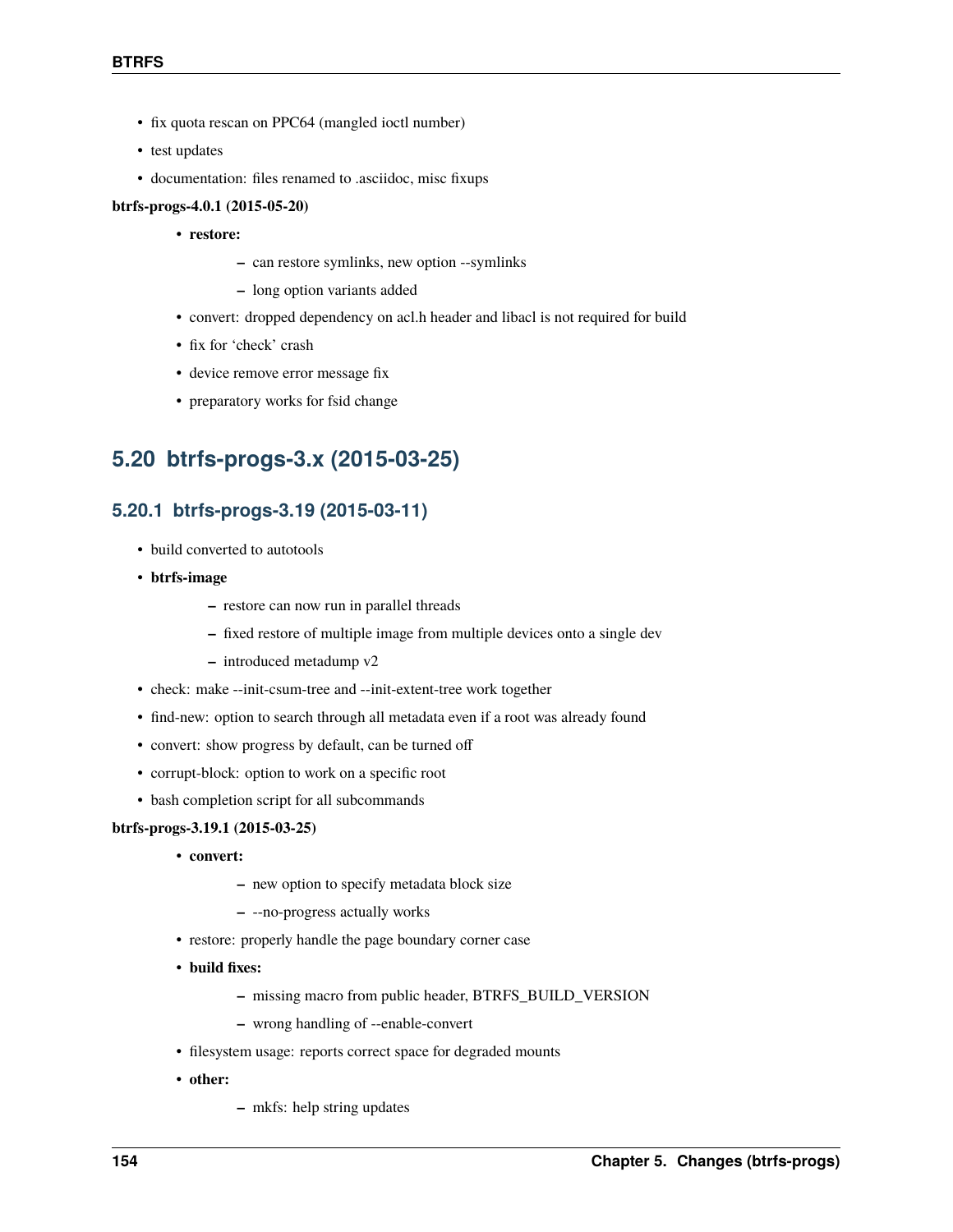- **–** completion: added 'usage' subcommands
- **–** cleanups in qgroup code, preparatory work

# **5.20.2 btrfs-progs-3.18 (2014-12-30)**

- mkfs skinny-metadata feature is now on by default, first introduced in kernel 3.10
- filesystem usage give an overview of fs usage in a way that's more comprehensible than existing 'filesystem df'
- device usage more detailed information about per-device allocations
- **check**
- **–** option to set a different tree root byte number
- **–** ability to link lost files to lost+found, caused by a recent kernel bug
- **–** repair of severely corrupted fs (use with care)
- convert option to show progress
- subvol create print the commit mode inline, print the global mode only if --verbose
- other updates: musl-libc support, coverity bugfixes, new test images, documentation

# **btrfs-progs-3.18.1 (2015-01-09)**

- minor fixes
- documentation updates

# **btrfs-progs-3.18.2 (2015-01-27)**

- qgroup show: print human readable sizes, options to say otherwise
- check: new option to explicitly say no to writes
- mkfs: message about trimming is not printed to stderr
- filesystem show: fixed return value
- tests: new infrastructure
- btrfstune: force flag can be used together with seeding option
- backtrace support is back
- getopt cleanups
- doc and help updates

# **5.20.3 btrfs-progs-3.17 (2014-10-17)**

- check: --init-csum-tree actually does something useful, rebuilds the whole csum tree
- /dev scanning for btrfs devices is gone
- /proc/partitions scanning is gone, blkid is used exclusively
- new subcommand subvolume sync
- filesystem df: new options to set unit format
- convert: allow to copy label from the origin, or specify a new one

# **btrfs-progs-3.17.1 (2014-11-04)**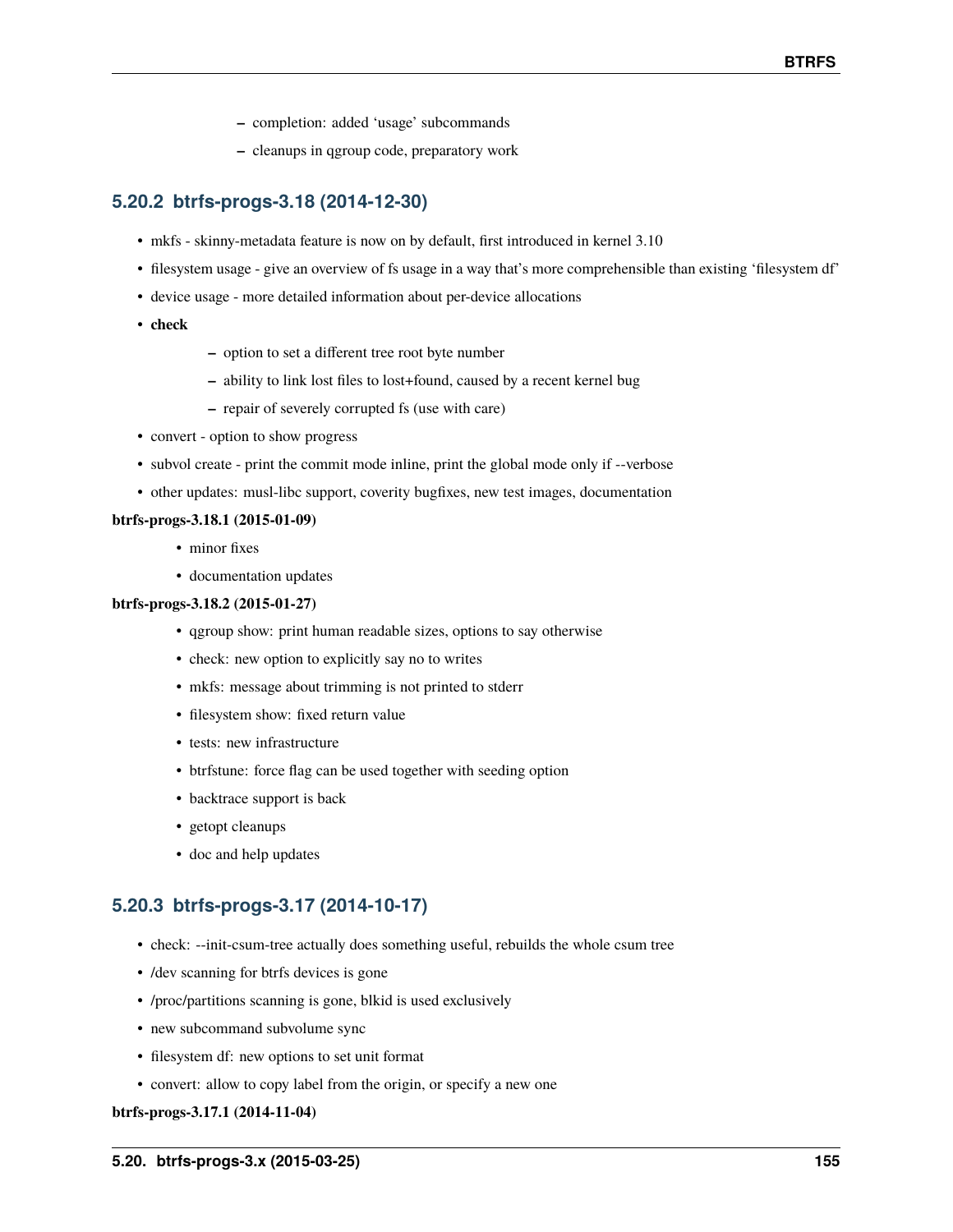- filesystem df: argument handling
- fix linking with libbtrfs
- replace: better error reporting
- filesystem show: fixed stall if run concurrently with balance
- check: fixed argument parsing for --subvol-extents
- filesystem df: SI prefixes corrected

# **btrfs-progs-3.17.2 (2014-11-19)**

- **check improvements**
	- **–** add ability to replace missing dir item/dir indexes
	- **–** fix missing inode items
	- **–** create missing root dirid
- corrupt block: enhancements for testing fsck
- zero-log: able to reset a fs with bogus log tree pointer (bug\_72151)

# **btrfs-progs-3.17.3 (2014-12-04)**

- convert: fix conversion of sparse ext\* filesystems
- show: resolve to the correct path
- fsck: more verbose error for root dir problems

# **5.20.4 btrfs-progs-3.16 (2014-08-26)**

- mkfs: new option to specify UUID, drop experimental notice
- check: new option to verify quotas, reduced memory requirements, new option to print extent sharing
- restore: check length before decompression, more error handling, option to loop during restoring
- balance: new filter 'limit'
- recover: allow to read all sb copies
- btrfstune: new option to force dangerous changes
- receive: new option to limit number of errors
- show-super: skip unrecognized sb, add option to force
- debug-tree: print tree by id
- documentation updates

# **btrfs-progs-3.16.1 (2014-09-15)**

- print GlobalReserve in filesystem df output
- new option -R in subvol list
- library version defines
- static build is fixed
- build without documentation is possible

# **btrfs-progs-3.16.2 (2014-10-01)**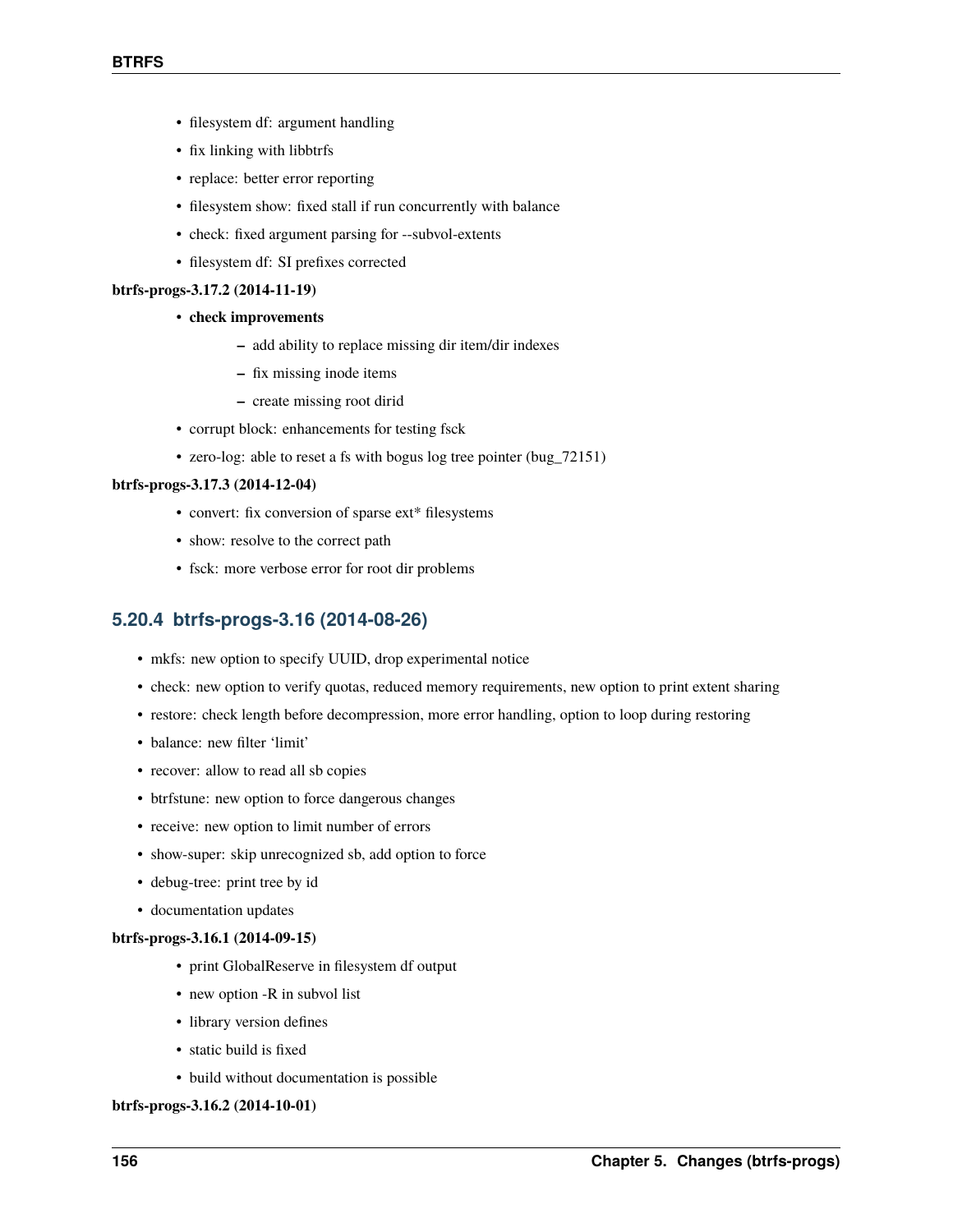• a few fixes in fsck and image tools

# **5.20.5 btrfs-progs-3.15 (skipped)**

# **5.20.6 btrfs-progs-3.14 (2014-04-06)**

- fsck: fixes and enhancements to --init-extent-tree mode
- fsck: chunk-recover updates
- scrub: add force option -f
- send: check if subvolumes are read-only
- subvol delete: add options to affect commit behaviour
- btrfs: add property command group
- restore: add dry-run option
- restore: fix restoring of compressed files
- mkfs: support for no-holes feature
- mkfs: option -r deals with hardlinks and relative paths
- mkfs: discard phase is interruptible
- documentation updates

# **btrfs-progs-3.14.1 (2014-04-18)**

- properties: fix handling of option -t
- restore: fix reading of compressed extents
- minor code and doc updates

# **btrfs-progs-3.14.2 (2014-05-29)**

- documentation is now written in asciidoc and there are manpages for each subcommand
- misc bugfixes

# **5.20.7 btrfs-progs-3.13 (skipped)**

# **5.20.8 btrfs-progs-3.12 (2013-11-25)**

- announcement, tarballs
- first release after 0.19 (2009/06) with a lot of changes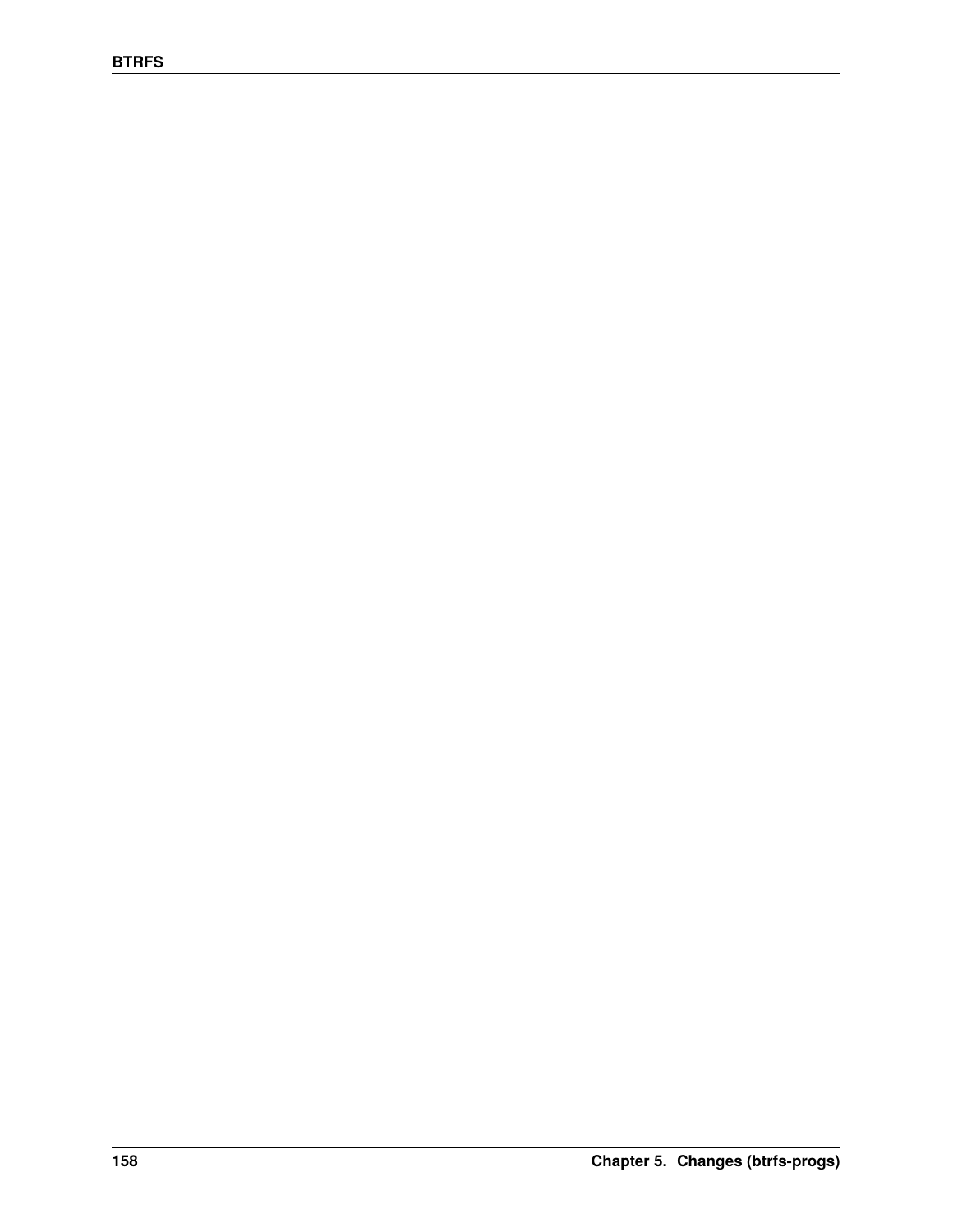# **CHAPTER**

# **CHANGES (FEATURE/VERSION)**

Major features or significant feature enhancements by kernel version. For more information look below.

The version states at which version a feature has been merged into the mainline kernel. It does not tell anything about at which kernel version it is considered mature enough for production use. For an estimation on stability of features see [[Status]] page.

# **6.1 3.x**

# **3.0 - scrub**

Read all data and verify checksums, repair if possible.

# **3.2 - auto raid repair**

Automatic repair of broken data from a good copy

# **3.2 - root backups**

Save a few previous versions of the most imporant tree roots at commit time, used by *-o recovery*

# **3.3 - integrity checker**

Optional infrastructure to verify integrity of written metadata blocks

# **3.3 - backref walking**

Groundwork to allow tracking owner of blocks, used via *inspect-internal*

# **3.3 - restriper**

RAID profiles can be changed on-line, balance filters

# **3.4 - big metadata blocks**

Support for metadata blocks larger than page size

**Note:** Default nodesize is 16k since btrfs-progs 3.12

# **3.4 - error handling**

Generic infrastructure for graceful error handling (EIO)

# **3.5 - device statistics**

Persistent statistics about device errors

# **3.5 - fsync speedup**

Noticeable improvements in fsync() implementation

# **3.6 - qgroups**

Subvolume-aware quotas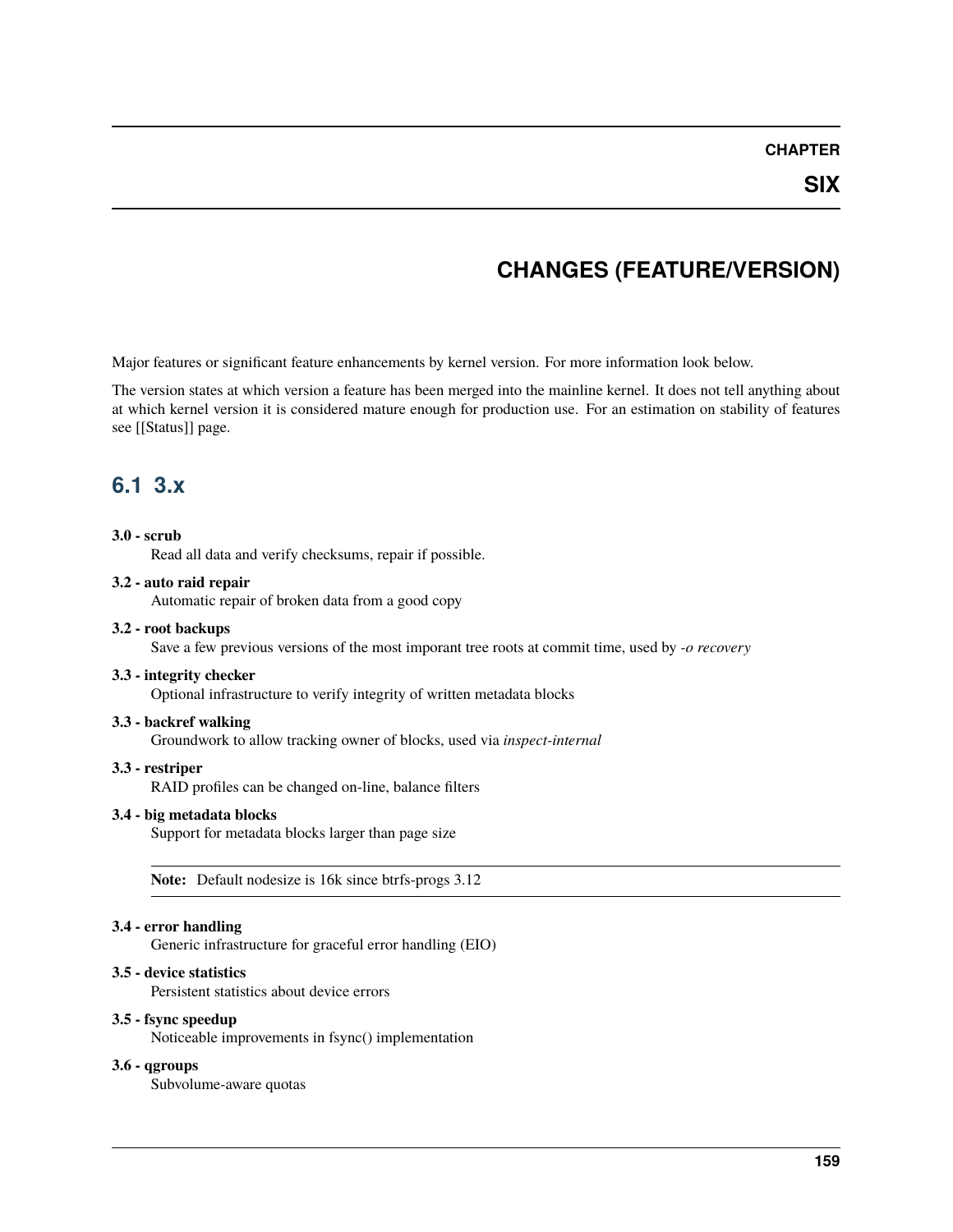# **3.6 - send/receive**

Ability to transfer one filesystem via a data stream (full or incremental) and apply the changes on a remote filesystem.

# **3.7 - extrefs**

Hardlink count limit is lifted to 64k

**Note:** Default since btrfs-progs 3.12

#### **3.7 - hole puching**

Implement the FALLOC\_FL\_PUNCH\_HOLE mode of *fallocate*

# **3.8 - device replace**

Efficient replacement of existing device (add/remove in one go)

### **3.9 - raid 5/6** *(incomplete)*

Basic support for RAD5/6 profiles, no crash resiliency, replace and scrub support

#### **3.9 - snapshot-aware defrag**

Defrag does not break links between shared extents (snapshots, reflinked files)

**Note:** Disabled since 3.14 (and backported to some stable kernel versions) due to problems. Will be enabled in the future.

#### **3.9 - lightweight send**

A mode of *send* that does not add the actual file data to the stream

# **3.9 - on-line label set/get**

Label editable on mounted filesystems

# **3.10 - skinny metadata**

Reduced metadata size (format change) of extents

**Note:** Default since btrfs-progs 3.18

#### **3.10 - qgroup rescan**

Sync qgroups with existing filesystem data

#### **3.12 - uuid tree**

A map of subvolume/UUID that vastly speeds up send/receive

#### **3.12 - out-of-bound dedup**

Support for deduplicating extents on a given set of files.

# **3.14 - no-holes**

No extent representation for file holes (format change), may reduce overall metadata consumption

# **3.14 - feature bits in sysfs**

/sys/fs/btrfs exports various bits about filesystem capabilities and feature support

# **3.16 - O\_TMPFILE**

Mode of open() to safely create a temporary file

# **3.16 - search ioctl v2**

The extended SEARCH\_TREE ioctl able to get more than a 4k data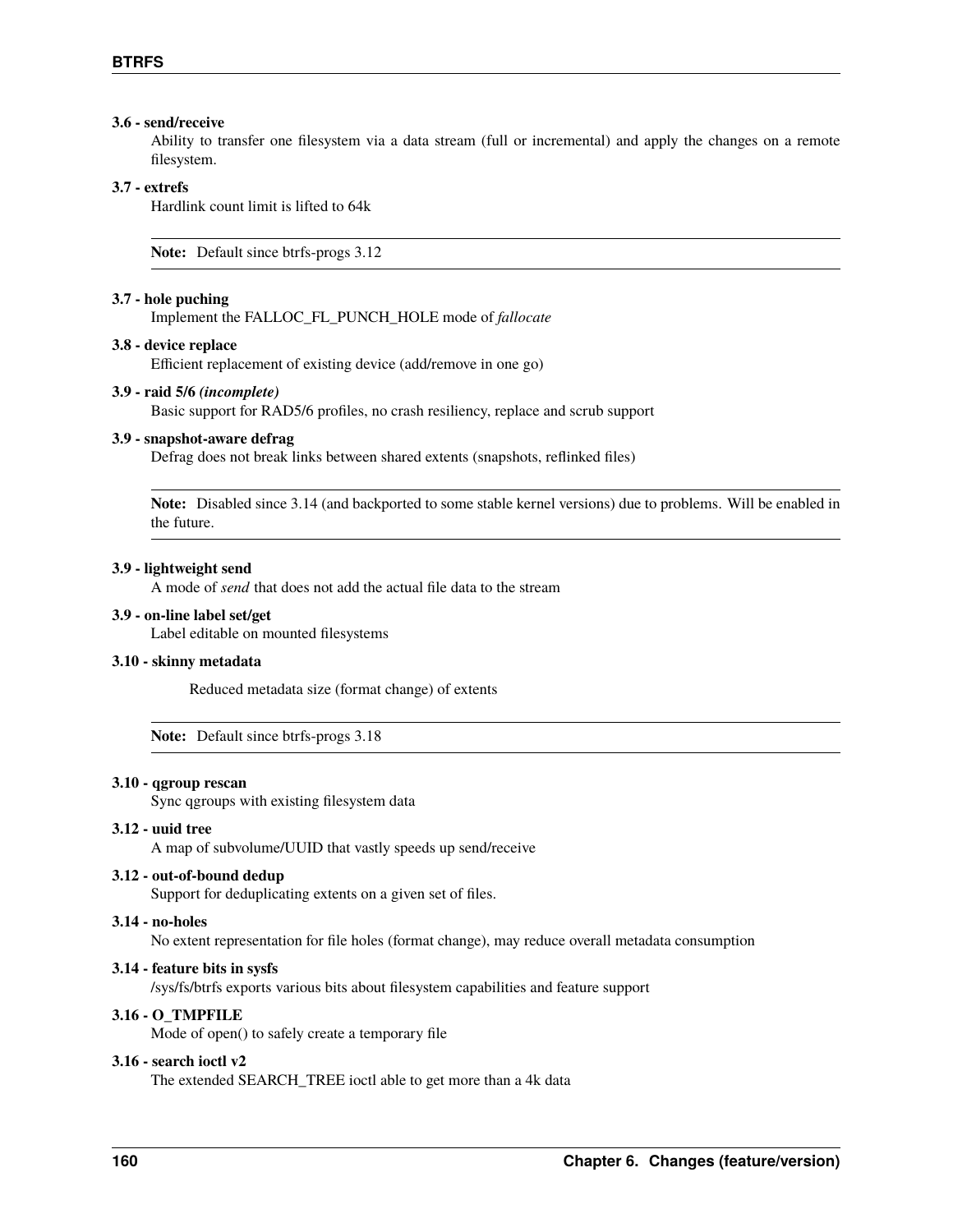# **3.18 - auto blockgroup reclaim**

Automatically remove blockgroups (aka. chunks) that become completely empty.

# **3.19 - raid56: scrub, replace**

Scrub and device replace works on RAID56 filesystems.

# **6.2 4.x**

# **4.0 - store otime**

Save creation time (otime) for all new files and directories. For future use, current tool cannot read it directly.

# **4.2 - rootid ioctl accessible**

The INO\_LOOKUP will return root id (id of the containing subvolume), unrestricted and to all users if the *treeid* is 0.

# **4.2 - dedupe possible on the same inode**

The EXTENT\_SAME ioctl will accept the same inode as source and destination (ranges must not overlap).

# **4.3 - trim all free space**

Trim will be performed also on the space that's not allocated by the chunks, not only free space within the allocated chunks.

# **4.4 - balance filter updates**

Enhanced syntax and new balance filters: \* limit=min..max \* usage=min..max \* stripes=min..max

# **4.5 - free space tree**

Improved implementation of free space cache (aka v2), using b-trees.

**Note:** Default since btrfs-progs 5.15, Kernel 4.9 fixes endianity bugs on big-endian machines, x86\* is ok

# **4.5 - balance filter updates**

Conversion to data/DUP profile possible through balance filters -- on single-device filesytem.

**Note:** mkfs.btrfs allows creating DUP on single device in the non-mixed mode since 4.4

# **4.6 - max\_inline default**

The default value of max\_inline changed to 2048.

# **4.6 - read features from control device**

The existing ioctl GET\_SUPPORTED\_FEATURES can be now used on the control device (/dev/btrfs-control) and returns the supported features without any mounted filesystem.

# **4.7 - delete device by id**

Add new ioctl RM\_DEV\_V2, pass device to be deleted by its ID.

# **4.7 - more renameat2 modes**

Add support for RENAME\_EXCHANGE and RENAME\_WHITEOUT to *renameat2* syscall. This also means that *overlayfs* is now supported on top of btrfs.

# **4.7 - balance filter updates**

Conversion to data/DUP profile possible through balance filters -- on multiple-device filesystems.

**Note:** mkfs.btrfs allows creating DUP on multiple devices since 4.5.1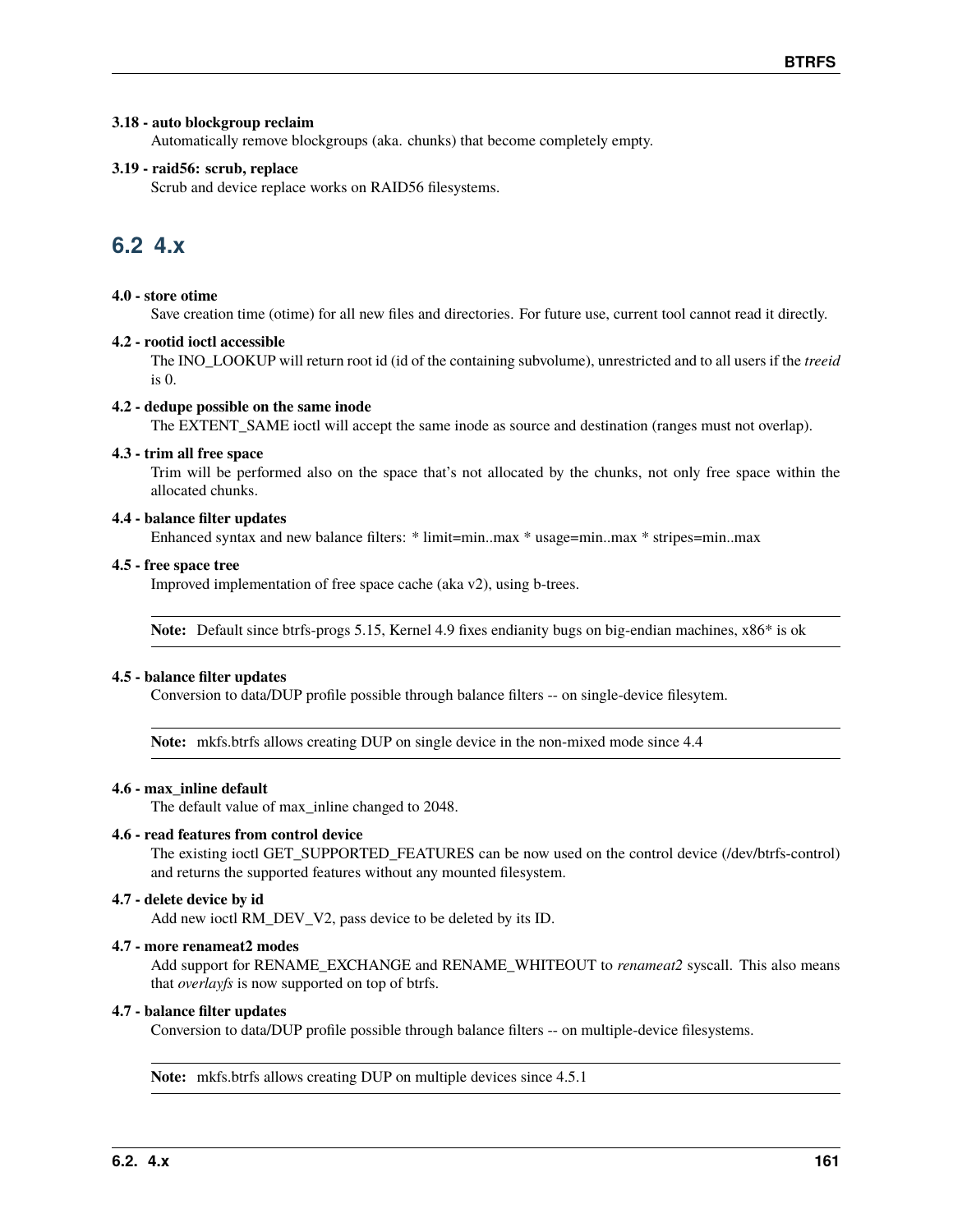# **4.12 - raid56: auto repair**

Scrub will attempt auto-repair (similar to raid1/raid10)

# **4.13 - statx**

Support for the enhanced statx syscall; file creation timestamp

### **4.13 - sysfs qgroups override**

qgroups: new sysfs control file to allow temporary quota override with CAP\_SYS\_RESOURCE

#### **4.13 -** *deprecated mount option alloc\_start*

That was a debugging helper, not used and not supposed to be used nowadays.

#### **4.14 - ZSTD compression**

New compression algorithm ZSTD, supposedly better ratio/speed performance.

#### **4.14 - improved degraded mount**

Allow degraded mount based on the chunk constraints, not device number constraints. Eg. when one device is missing but the remaining one holds all *single* chunks.

# **4.14 -** *deprecated user transaction ioctl*

BTRFS\_IOC\_TRANS\_START and BTRFS\_IOC\_TRANS\_END, no known users, tricky to use; scheduled to be removed in 4.17

# **4.14 - refine SSD optimizations**

The mount option *ssd* does not make any assumptions about block layout or management by the device anymore, leaving only the speedups based on low seek cost active. This could avoid some corner cases leading to excessive fragmentation. <https://git.kernel.org/linus/583b723151794e2ff1691f1510b4e43710293875> The story so far.

# **4.15 - overlayfs**

Overlayfs can now use btrfs as the lower filesystem.

### **4.15 -** *ref-verify*

Debugging functionality to verify extent references. New mount option  $\langle i \rangle$  ref-verify $\langle i \rangle$ , must be built with CONFIG\_BTRFS\_FS\_REF\_VERIFY.

#### **4.15 - zlib level**

Allow to set the zlib compression level via mount option, eg. like *compress=zlib:9*. The levels match the default zlib compression levels. The default is 3.

# **4.15 - v2 of LOGICAL\_INO ioctl**

An enhanced version of ioctl that can translate logical extent offset to inode numbers, "who owns this block". For certain usecases the V1 performs bad and this is addressed by V2. [\[https://git.kernel.org/linus/](https://git.kernel.org/linus/d24a67b2d997c860a42516076f3315c2ad2d2884) [d24a67b2d997c860a42516076f3315c2ad2d2884](https://git.kernel.org/linus/d24a67b2d997c860a42516076f3315c2ad2d2884) Read more.]

### **4.15 - compression heuristics**

Apply a few heuristics to the data before they're compressed to decide if it's likely to gain any space savings. The methods: frequency sampling, repeated pattern detection, Shannon entropy calculation.

#### **4.16 - fallocate: zero range**

Mode of the [\[http://man7.org/linux/man-pages/man2/fallocate.2.html](http://man7.org/linux/man-pages/man2/fallocate.2.html) *fallocate*] syscall to zero file range.

# **4.17 -** *removed user transaction ioctl*

deprecated in 4.14, see above

# **4.17 -** *rmdir* **on subvolumes**

Allow rmdir to delete an empty subvolume.

# **4.18 - XFLAGS ioctl**

Add support for ioctl FS\_IOC\_FSSETXATTR/FS\_IOC\_FSGETXATTR, successor of FS\_IOC\_SETFLAGS/FS\_IOC\_GETFLAGS ioctl. Currently supports: APPEND, IMMUTABLE, NOAT-IME, NODUMP, SYNC. Note that the naming is very confusing, though it's named *xattr*, it does not mean the extended attributes. It should be referenced as extended inode flags or *xflags*.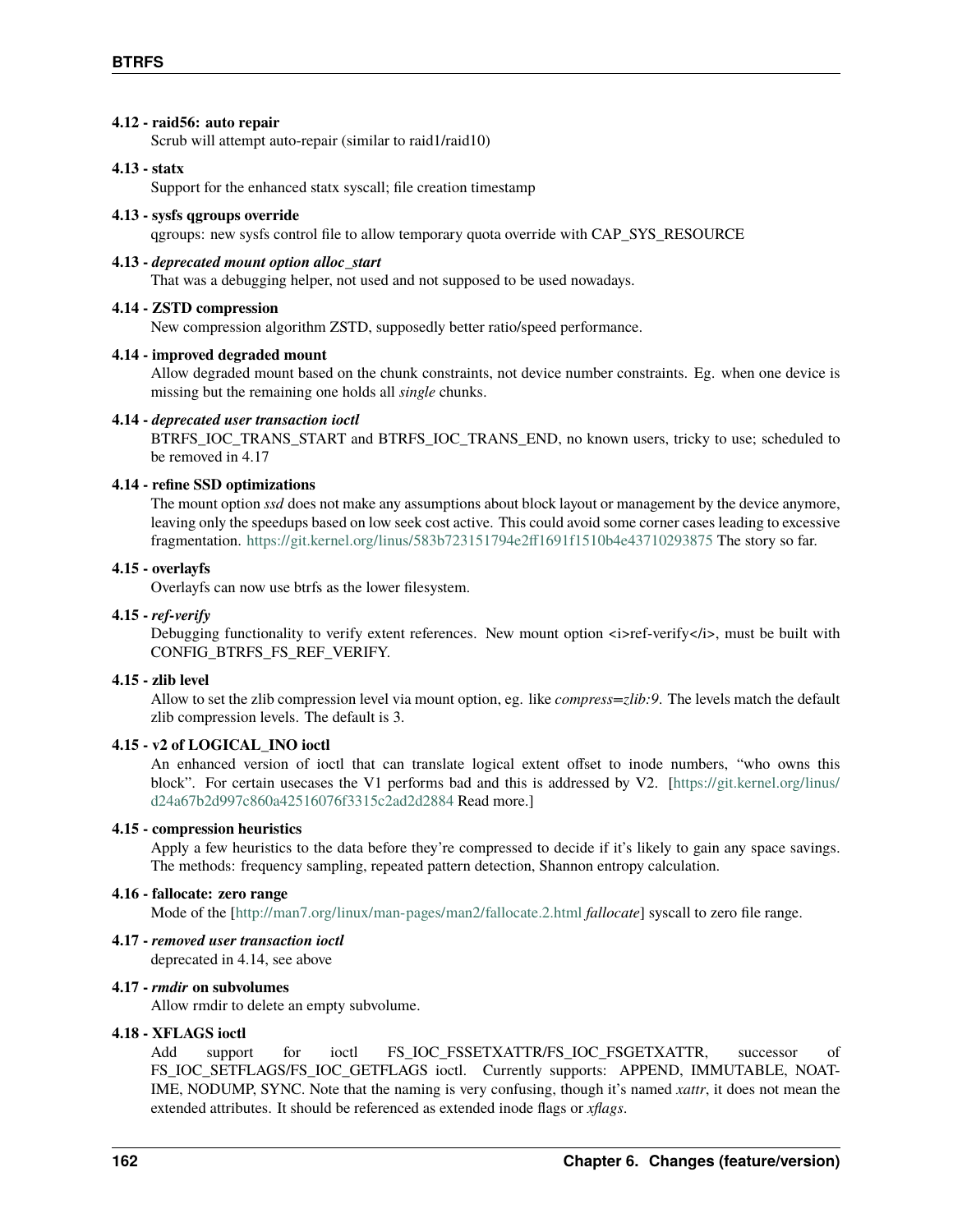# **4.18 - EXTENT\_SAME ioctl / 16MiB chunks**

The range for out-of-band deduplication implemented by the EXTENT\_SAME ioctl will split the range into 16MiB chunks. Up to now this was the overall limit and effectively only the first 16MiB was deduplicated.

# **4.18 - GET\_SUBVOL\_INFO ioctl**

New ioctl to read subvolume information (id, directory name, generation, flags, UUIDs, time). This does not require root permissions, only the regular access to to the subvolume.

# **4.18 - GET\_SUBVOL\_ROOTREF ioctl**

New ioctl to enumerate subvolume references of a given subvolume. This does not require root permissions, only the regular access to to the subvolume.

# **4.18 - INO\_LOOKUP\_USER ioctl**

New ioctl to lookup path by inode number. This does not require root permissions, only the regular access to to the subvolume, unlike the INO\_LOOKUP ioctl.

# **4.19 - defrag ro/rw**

Allow to run defrag on files that are normally accesible for read-write, but are currently opened in read-only mode.

# **6.3 5.x**

# **5.0 - swapfile**

With some limitations where COW design does not work well with the swap implementation (nodatacow file, no compression, cannot be snapshotted, not possible on multiple devices, . . . ), as this is the most restricted but working setup, we'll try to improve that in the future

# **5.0 - metadata uuid**

An optional incompat feature to assign a new filesystem UUID without overwriting all metadata blocks, stored only in superblock, unlike what btrfstune -u

# **5.1 - FORGET\_DEV ioctl**

Unregister devices previously added by the scan ioctl, same effect as if the kernel module is reloaded.

# **5.1 - zstd level**

Allow to set the zstd compression level via mount option, eg. like *compress=zstd:9*. The levels match the default zstd compression levels. The default is 3, maximum is 15.

# **5.2 - pre-write checks**

Verify metadata blocks before submitting them to the devices. This can catch consistency problems or bitflips.

# **5.5 - more checksums**

New checksum algorithms: xxhash (64b), SHA256 (256b), BLAKE2b (256b).

# **5.5 - RAID1C34**

RAID1 with 3- and 4- copies (over all devices).

# **5.6 - async discard**

Mode of discard (*mount -o discard=async*) that merges freed extents to larger chunks and submits them for discard in a less intrusive way

# **5.6 - device info in sysfs**

More information about device state can be found in per-filesystem sysfs directory.

# **5.7 - reflink/clone works on inline files**

Inline files can be reflinked to the tail extent of other files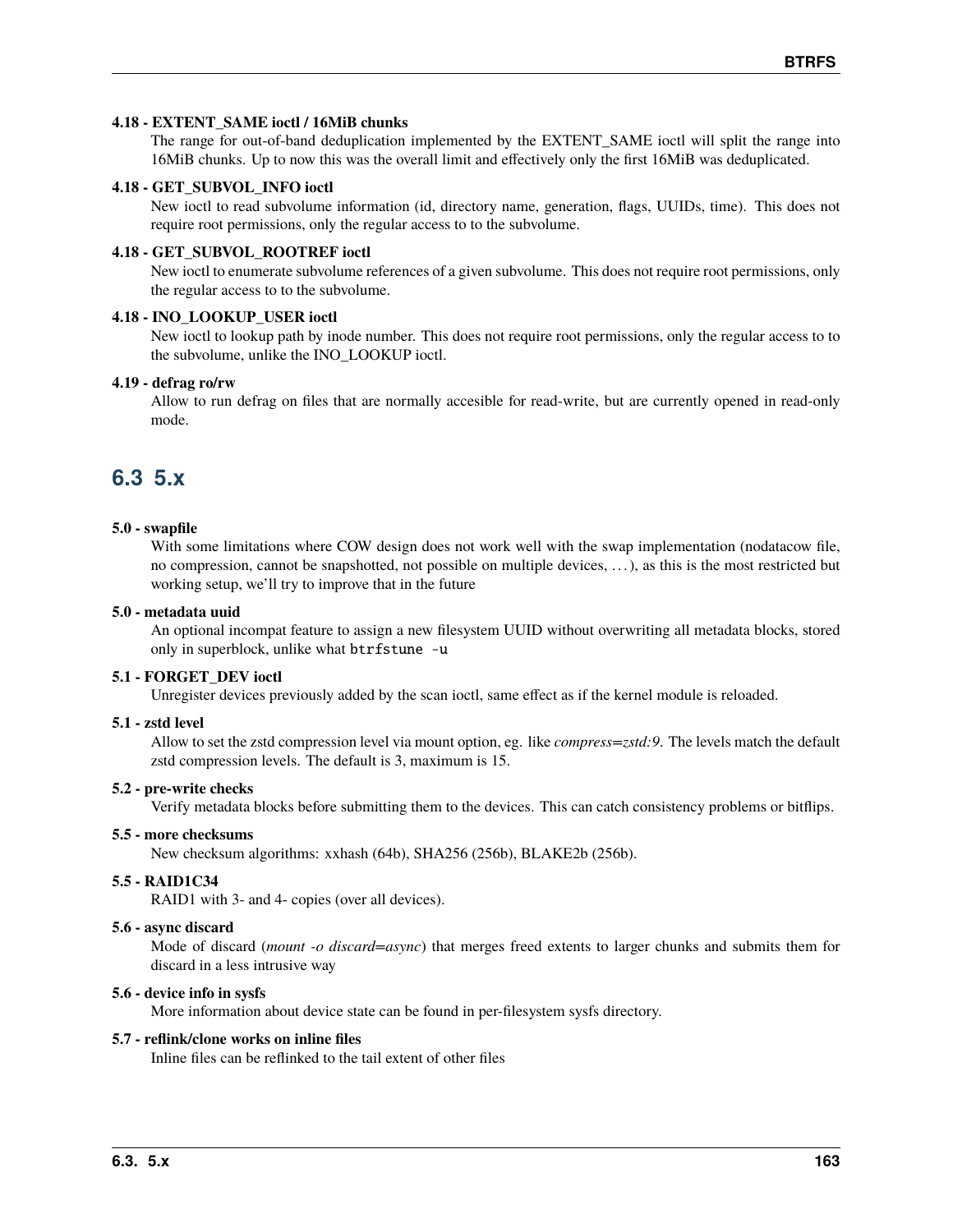# **5.7 - faster balance cancel**

More cancellation points in balance that will shorten the time to stop processing once <tt>btrfs balance cancel</tt> is called.

# **5.7 -** *removed flag BTRFS\_SUBVOL\_CREATE\_ASYNC*

Remove support of flag BTRFS\_SUBVOL\_CREATE\_ASYNC from subvolume creation ioctl.

# **5.7 - v2 of snapshot deletion ioctl**

New ioctl BTRFS\_IOC\_SNAP\_DESTROY\_V2, deletion by subvolume id is now possible.

# **5.9 - mount option** *rescue*

Unified mount option for actions that may help to access a damaged filesystem. Now supports: nologreplay, usebackuproot

### **5.9 - qgroups in sysfs**

The information about qgroup status and relations is exported in */sys/fs/UUID/qgroups*

#### **5.9 - FS\_INFO ioctl**

Export more information: checksum type, checksum size, generation, metadata\_uuid

#### **5.10 - exclusive ops in sysfs**

Export which filesystem exclusive operation is running (balance, resize, device add/delete/relpace, ...)

#### **5.11 - remove** *inode\_cache*

Remove inode number caching feature (mount -o inode\_cache)

# **5.11 - more rescue=**

Additional modes for mount option *rescue=*: ignorebadroots/ibadroots, ignoredatacsums/idatacsums. All are exported in sysfs.

#### **5.12 - zoned mode**

Support for zoned devices with special allocation/write mode to fixed-size zones. See [[Zoned]].

# **5.13 - supported\_sectorsizes in sysfs**

List supported sector sizes in sysfs file /sys/fs/btrfs/features/supported\_sectorsizes

#### **5.14 - sysfs scrub bw limit**

Tunable bandwidth limit (/sys/fs/btrfs/FSID/devinfo/DEVID/scrub\_speed\_max) for scrub (and device replace) for a given device.

# **5.14 - sysfs device stats**

The device stats can be also found in /sys/fs/btrfs/FSID/devinfo/DEVID/error\_stats.

#### **5.14 - cancellable resize, device delete**

The filesystem resize and device delete operations can be cancelled by specifying *cancel* as the device name.

### **5.14 - property value reset**

Change how empty value is interpreted. New behaviour will delete the value and reset it to default. This affects *btrfs.compression* where value *no* sets NOCOMPRESS bit while empty value resets all compression settings (either compression or NOCOMPRESS bit).

# **5.15 - fsverity**

The fs-verity is a support layer that filesystems can hook into to support transparent integrity and authenticity protection of read-only files. <https://www.kernel.org/doc/html/latest/filesystems/fsverity.html>

#### **5.15 - idmapped mount**

Support mount with uid/gid mapped according to another namespace. <https://lwn.net/Articles/837566/>

#### **5.16 - ZNS in zoned**

Zoned namespaces. <https://zonedstorage.io/docs/introduction/zns> , <https://lwn.net/Articles/865988/>

#### **5.17 - send and relocation**

Send and relocation (balance, device remove, shrink, block group reclaim) can now work in parallel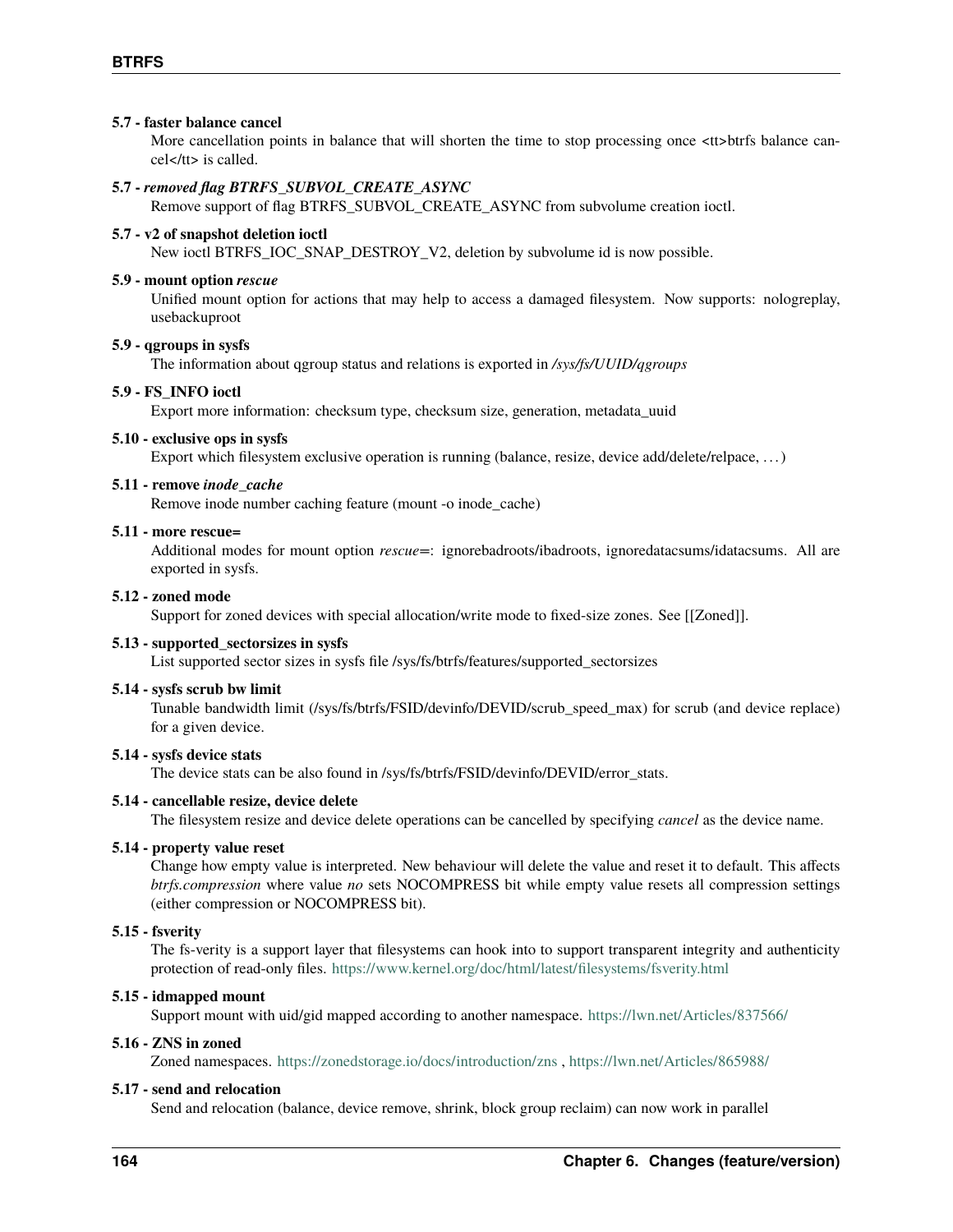# **5.17 - device add vs balance**

It is possible to add a device with paused balance

**Note:** Since kernel 5.17.7 and btrfs-progs 5.17.1

# **5.17 -** *no warning with flushoncommit*

Mounting with *-o flushoncommit* does not triggher the (harmless) warning at each transaction commit

**Note:** Also backported to 5.15.27 and 5.16.13

# **5.18 - zoned and DUP metadata**

DUP metadata works with zoned mode

# **5.18 - encoded data ioctl**

New ioctls to read and write pre-encoded data (ie. no transformation and directly written as extents), now works for compressed data

# **5.18 -** *removed balance ioctl v1*

The support for ioctl BTRFS\_IOC\_BALANCE has been removed, superseded by BTRFS\_IOC\_BALANCE\_V2m long time ago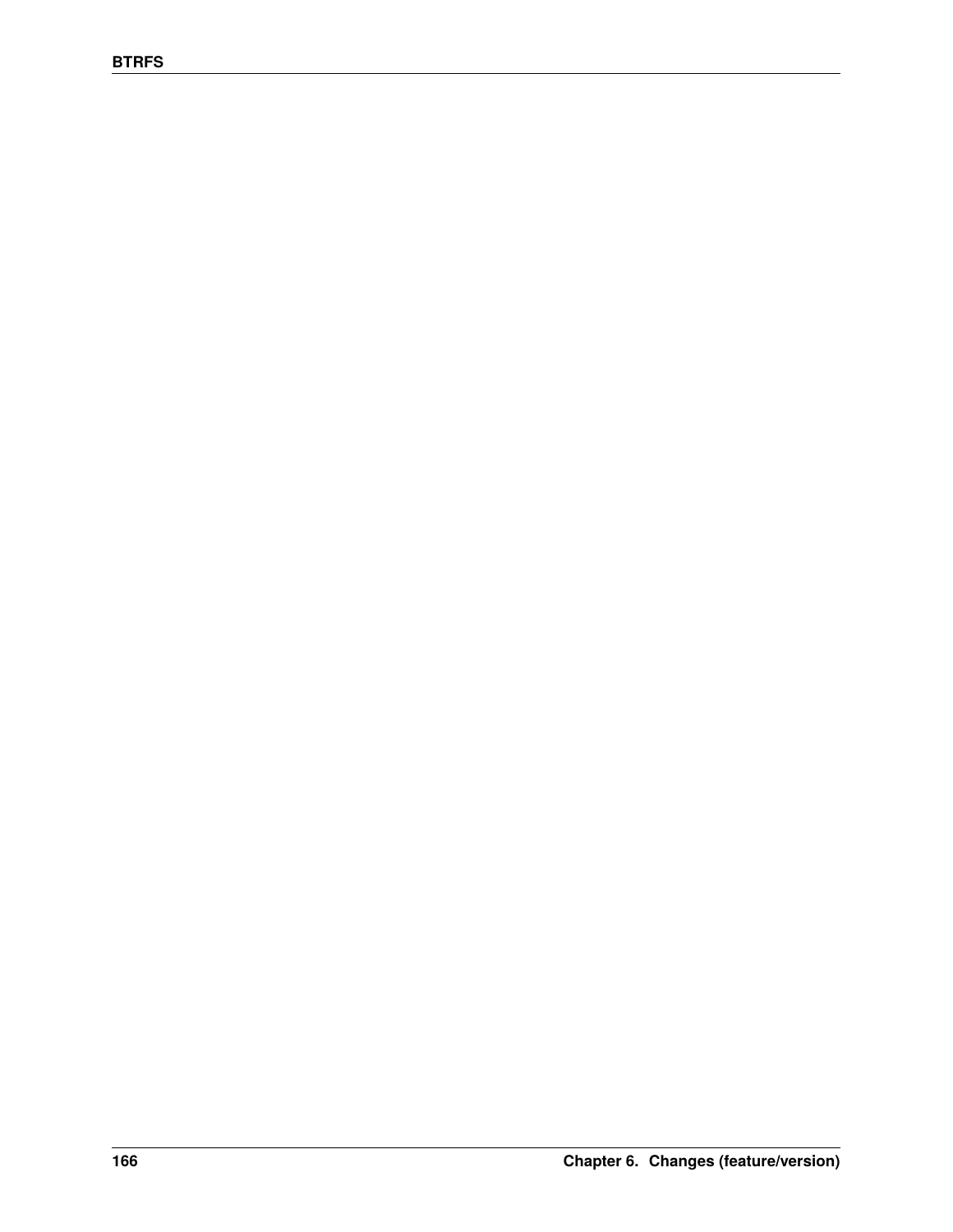# **CHAPTER**

# **SEVEN**

# **GLOSSARY**

Terms in *italics* also appear in this glossary.

#### **allocator**

Usually *allocator* means the *block* allocator, ie. the logic inside filesystem which decides where to place newly allocated blocks in order to maintain several constraints (like data locality, low fragmentation).

In btrfs, allocator may also refer to *chunk* allocator, ie. the logic behind placing chunks on devices.

# **balance**

An operation that can be done to a btrfs filesystem, for example through btrfs fi balance /path. A balance passes all data in the filesystem through the *allocator* again. It is primarily intended to rebalance the data in the filesystem across the *devices* when a device is added or removed. A balance will regenerate missing copies for the redundant *RAID* levels, if a device has failed. As of linux kernel 3.3, a balance operation can be made selective about which parts of the filesystem are rewritten.

### **barrier**

An instruction to the disk hardware to ensure that everything before the barrier is physically written to permanent storage before anything after it. Used in btrfs's *copy on write* approach to ensure filesystem consistency.

# **block**

A single physically and logically contiguous piece of storage on a device, of size eg. 4K.

# **block group**

The unit of allocation of space in btrfs. A block group is laid out on the disk by the btrfs *allocator*, and will consist of one or more *chunks*, each stored on a different *device*. The number of chunks used in a block group will depend on its *RAID* level.

# **B-tree**

The fundamental storage data structure used in btrfs. Except for the *superblocks*, all of btrfs *metadata* is stored in one of several B-trees on disk. B-trees store key/item pairs. While the same code is used to implement all of the B-trees, there are a few different categories of B-tree. The name *btrfs* refers to its use of B-trees.

# **btrfsck**

Tool in *btrfs-progs* that checks a filesystem *offline* (ie. unmounted), and reports on any errors in the filesystem structures it finds. By default the tool runs in read-only mode as fixing errors is potentially dangerous. See also *scrub*.

# **btrfs-progs**

User mode tools to manage btrfs-specific features. Maintained at <http://github.com/kdave/btrfs-progs.git> . The main frontend to btrfs features is the standalone tool *btrfs*, although other tools such as *mkfs.btrfs* and *btrfstune* are also part of btrfs-progs.

# **chunk**

A part of a *block group*. Chunks are either 1 GiB in size (for data) or 256 MiB (for *metadata*).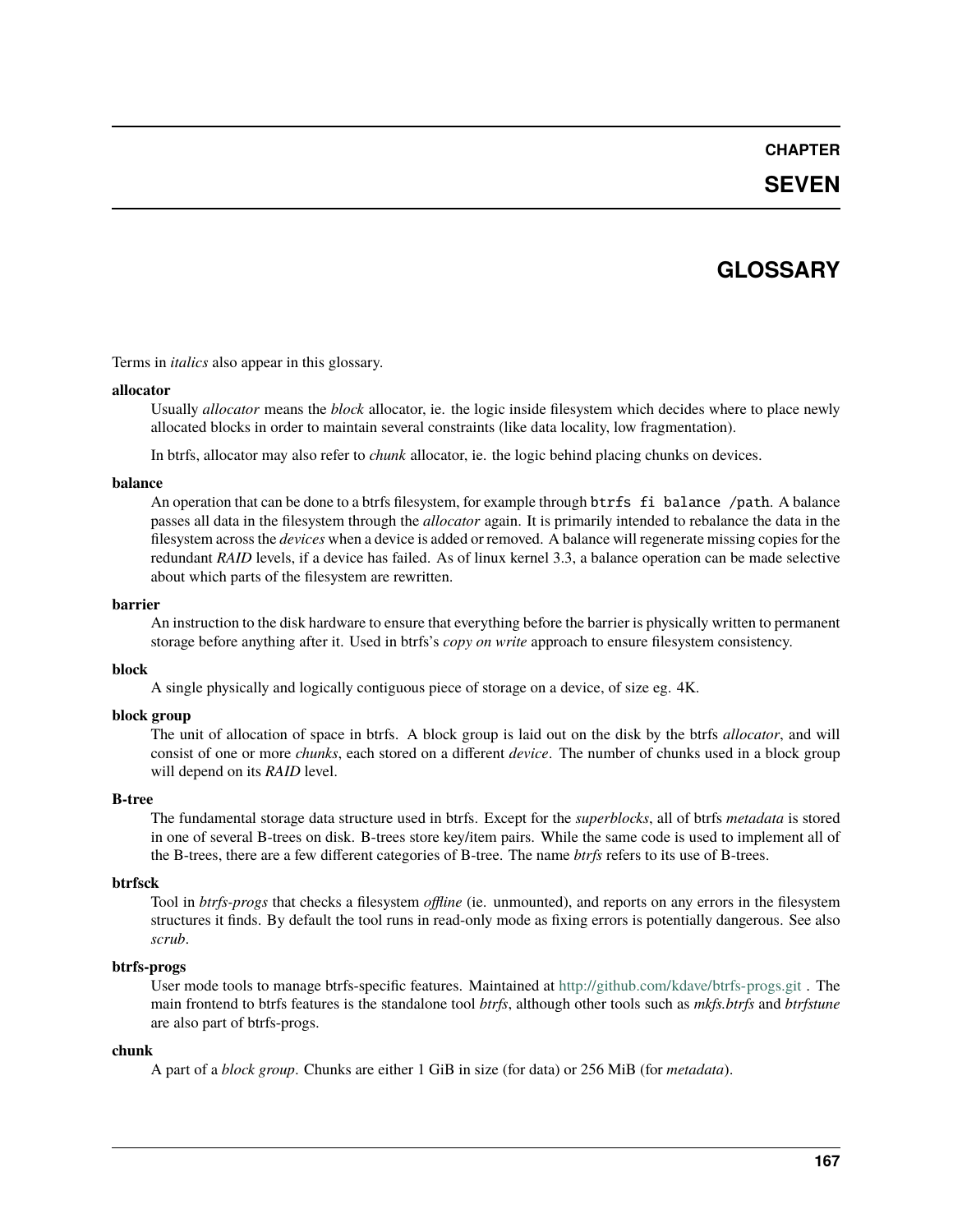# **chunk tree**

A layer that keeps information about mapping between physical and logical block addresses. It's stored within the *system* group.

#### **cleaner**

Usually referred to in context of deleted subvolumes. It's a background process that removes the actual data once a subvolume has been deleted. Cleaning can involve lots of IO and CPU activity depending on the fragmentation and amount of shared data with other subvolumes.

# **copy-on-write**

Also known as *COW*. The method that btrfs uses for modifying data. Instead of directly overwriting data in place, btrfs takes a copy of the data, alters it, and then writes the modified data back to a different (free) location on the disk. It then updates the *metadata* to reflect the new location of the data. In order to update the metadata, the affected metadata blocks are also treated in the same way. In COW filesystems, files tend to fragment as they are modified. Copy-on-write is also used in the implementation of *snapshots* and *reflink copies*. A copy-on-write filesystem is, in theory, 'always' consistent, provided the underlying hardware supports *barriers*.

# **COW**

See *copy-on-write*.

### **default subvolume**

The *subvolume* in a btrfs filesystem which is mounted when mounting the filesystem without using the subvolmount option.

#### **device**

A Linux block device, e.g. a whole disk, partition, LVM logical volume, loopback device, or network block device. A btrfs filesystem can reside on one or more devices.

**df**

A standard Unix tool for reporting the amount of space used and free in a filesystem. The standard tool does not give accurate results, but the *btrfs* command from *btrfsprogs* has an implementation of *df* which shows space available in more detail. See the [[FAQ#Why\_does\_df\_show\_incorrect\_free\_space\_for\_my\_RAID\_volume.3F|FAQ]] for a more detailed explanation of btrfs free space accounting.

#### **DUP**

A form of "*RAID*" which stores two copies of each piece of data on the same *device*. This is similar to *RAID-1*, and protects against *block*-level errors on the device, but does not provide any guarantees if the entire device fails. By default, btrfs uses *DUP* profile for metadata on filesystems with one rotational device, *single* profile on filesystems with one non-rotational device, and *RAID1* profile on filesystems with more than one device.

# **ENOSPC**

Error code returned by the OS to a user program when the filesystem cannot allocate enough data to fulfill the user requested. In most filesystems, it indicates there is no free space available in the filesystem. Due to the additional space requirements from btrfs's *COW* behaviour, btrfs can sometimes return ENOSPC when there is apparently (in terms of *df* ) a large amount of space free. This is effectively a bug in btrfs, and (if it is repeatable), using the mount option enospc\_debug may give a report that will help the btrfs developers. See the [[FAQ#if\_your\_device\_is\_large\_.28.3E16GiB.29|FAQ entry]] on free space.

#### **extent**

Contiguous sequence of bytes on disk that holds file data.

A file stored on disk with 3 extents means that it consists of three fragments of contiguous bytes. See *filefrag*. A file in one extent would mean it is not fragmented.

#### **Extent buffer**

An abstraction to allow access to *B-tree* blocks larger than a page size.

# **fallocate**

Command line tool in util-linux, and a syscall, that reserves space in the filesystem for a file, without actually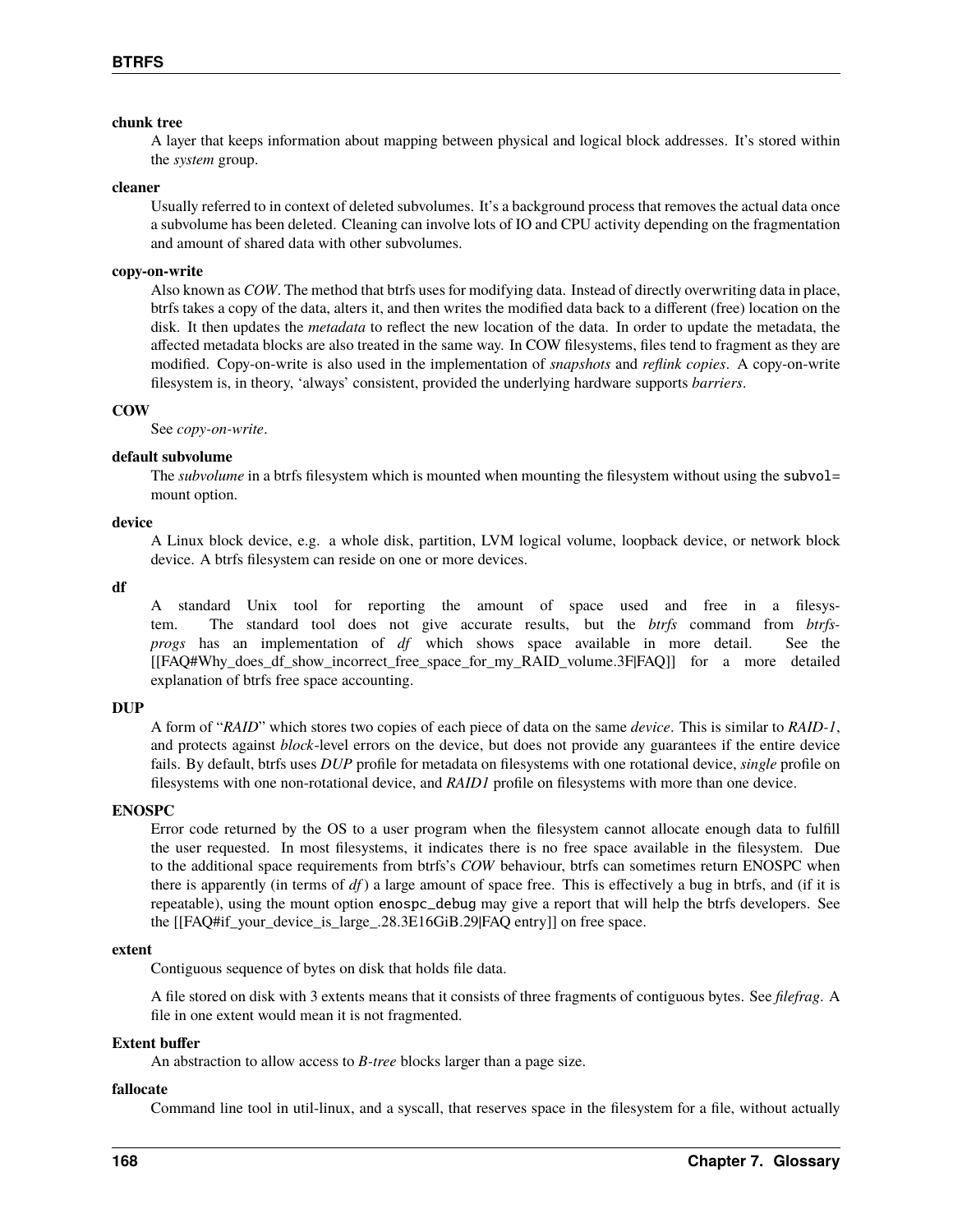writing any file data to the filesystem. First data write will turn the preallocated extents into regular ones. See  $<$ code>man 1 fallocate $<$ /code> and  $<$ code>man 2 fallocate $<$ /code> for more details.

#### **filefrag**

A tool to show the number of extents in a file, and hence the amount of fragmentation in the file. It is usually part of the e2fsprogs package on most Linux distributions. While initially developed for the ext2 filesystem, it works on Btrfs as well. It uses the *FIEMAP* ioctl.

# **free space cache**

Btrfs doesn't track free space, it only tracks allocated space. Free space is by definition any holes in the allocated space, but finding these holes is actually fairly I/O intensive. The free space cache stores a condensed representation of what is free. It is updated on every *transaction* commit.

#### **fsync**

On Unix and Unix-like operating systems (of which Linux is the latter), the lfsync() system call causes all buffered file descriptor related data changes to be flushed to the underlying block device. When a file is modified on a modern operating system the changes are generally not written to the disk immediately but rather those changes are buffered in memory for reasons of performance, calling fsync() causes any in-memory changes to be written to disk.

#### **generation**

An internal counter which updates for each *transaction*. When a *metadata* block is written (using *copy on write*), current generation is stored in the block, so that blocks which are too new (and hence possibly inconsistent) can be identified.

#### **key**

A fixed sized tuple used to identify and sort items in a *B-tree*. The key is broken up into 3 parts: *objectid*, *type*, and *offset*. The *type* field indicates how each of the other two fields should be used, and what to expect to find in the item.

#### **item**

A variable sized structure stored in B-tree leaves. Items hold different types of data depending on key type.

#### **log tree**

A b-tree that temporarily tracks ongoing metadata updates until a full transaction commit is done. It's a performance optimization of fsync. The log tracked in the tree are replayed if the filesystem is not unmounted cleanly.

#### **metadata**

Data about data. In btrfs, this includes all of the internal data structures of the filesystem, including directory structures, filenames, file permissions, checksums, and the location of each file's *extents*. All btrfs metadata is stored in *B-trees*.

# **mkfs.btrfs**

The tool (from *btrfs-progs*) to create a btrfs filesystem.

#### **offline**

A filesystem which is not mounted is offline. Some tools (e.g. *btrfsck*) will only work on offline filesystems. Compare *online*.

#### **online**

A filesystem which is mounted is online. Most btrfs tools will only work on online filesystems. Compare *offline*.

#### **orphan**

A file that's still in use (opened by a running process) but all directory entries of that file have been removed.

#### **RAID**

A class of different methods for writing some additional redundant data across multiple *devices* so that if one device fails, the missing data can be reconstructed from the remaining ones. See *RAID-0*, *RAID-1*, *RAID-5*,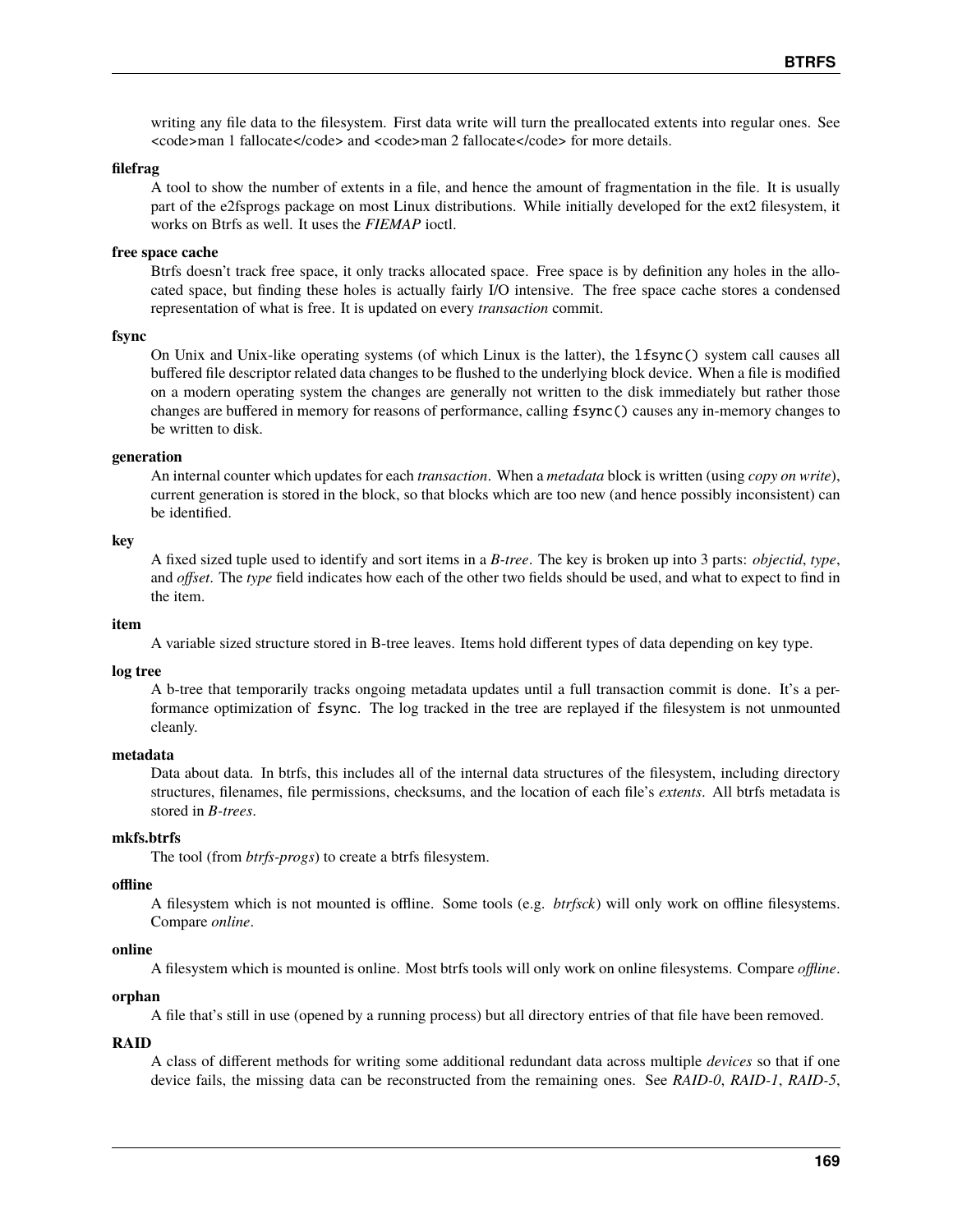*RAID-6*, *RAID-10*, *DUP* and *single*. Traditional RAID methods operate across multiple devices of equal size, whereas btrfs's RAID implementation works inside *block groups*.

#### **RAID-0**

A form of *RAID* which provides no form of error recovery, but stripes a single copy of data across multiple devices for performance purposes. The stripe size is fixed to 64KB for now.

#### **RAID-1**

A form of *RAID* which stores two complete copies of each piece of data. Each copy is stored on a different *device*. btrfs requires a minimum of two devices to use RAID-1. This is the default for btrfs's *metadata* on more than one device.

# **RAID-5**

A form of *RAID* which stripes a single copy of data across multiple *devices*, including one device's worth of additional parity data. Can be used to recover from a single device failure.

#### **RAID-6**

A form of *RAID* which stripes a single copy of data across multiple *devices*, including two device's worth of additional parity data. Can be used to recover from the failure of two devices.

### **RAID-10**

A form of *RAID* which stores two complete copies of each piece of data, and also stripes each copy across multiple devices for performance.

#### **reflink**

Parameter to cp, allowing it to take advantage of the capabilities of *COW*-capable filesystems. Allows for files to be copied and modified, with only the modifications taking up additional storage space. May be considered as *snapshots* on a single file rather than a *subvolume*. Example: cp --reflink file1 file2

# **relocation**

The process of moving block groups within the filesystem while maintaining full filesystem integrity and consistency. This functionality is underlying *balance* and *device* removing features.

# **scrub**

An *online* filesystem checking tool. Reads all the data and metadata on the filesystem, and uses *checksums* and the duplicate copies from *RAID* storage to identify and repair any corrupt data.

### **seed device**

A readonly device can be used as a filesystem seed or template (e.g. a CD-ROM containing an OS image). Read/write devices can be added to store modifications (using *copy on write*), changes to the writable devices are persistent across reboots. The original device remains unchanged and can be removed at any time (after Btrfs has been instructed to copy over all missing blocks). Multiple read/write file systems can be built from the same seed.

#### **single**

A "*RAID*" level in btrfs, storing a single copy of each piece of data. The default for data (as opposed to *metadata*) in btrfs. Single is also default metadata profile for non-rotational (SSD, flash) devices.

# **snapshot**

A *subvolume* which is a *copy on write* copy of another subvolume. The two subvolumes share all of their common (unmodified) data, which means that snapshots can be used to keep the historical state of a filesystem very cheaply. After the snapshot is made, the original subvolume and the snapshot are of equal status: the original does not "own" the snapshot, and either one can be deleted without affecting the other one.

# **subvolume**

A tree of files and directories inside a btrfs that can be mounted as if it were an independent filesystem. A subvolume is created by taking a reference on the root of another subvolume. Each btrfs filesystem has at least one subvolume, the *top-level subvolume*, which contains everything else in the filesystem. Additional subvolumes can be created and deleted with the  $<\ncode>btrfs$  and  $\ncode>botfs$  and  $\ncode>botfs$  and  $\ncode>botfs$  are not defined.in the filesystem. See also *default subvolume*.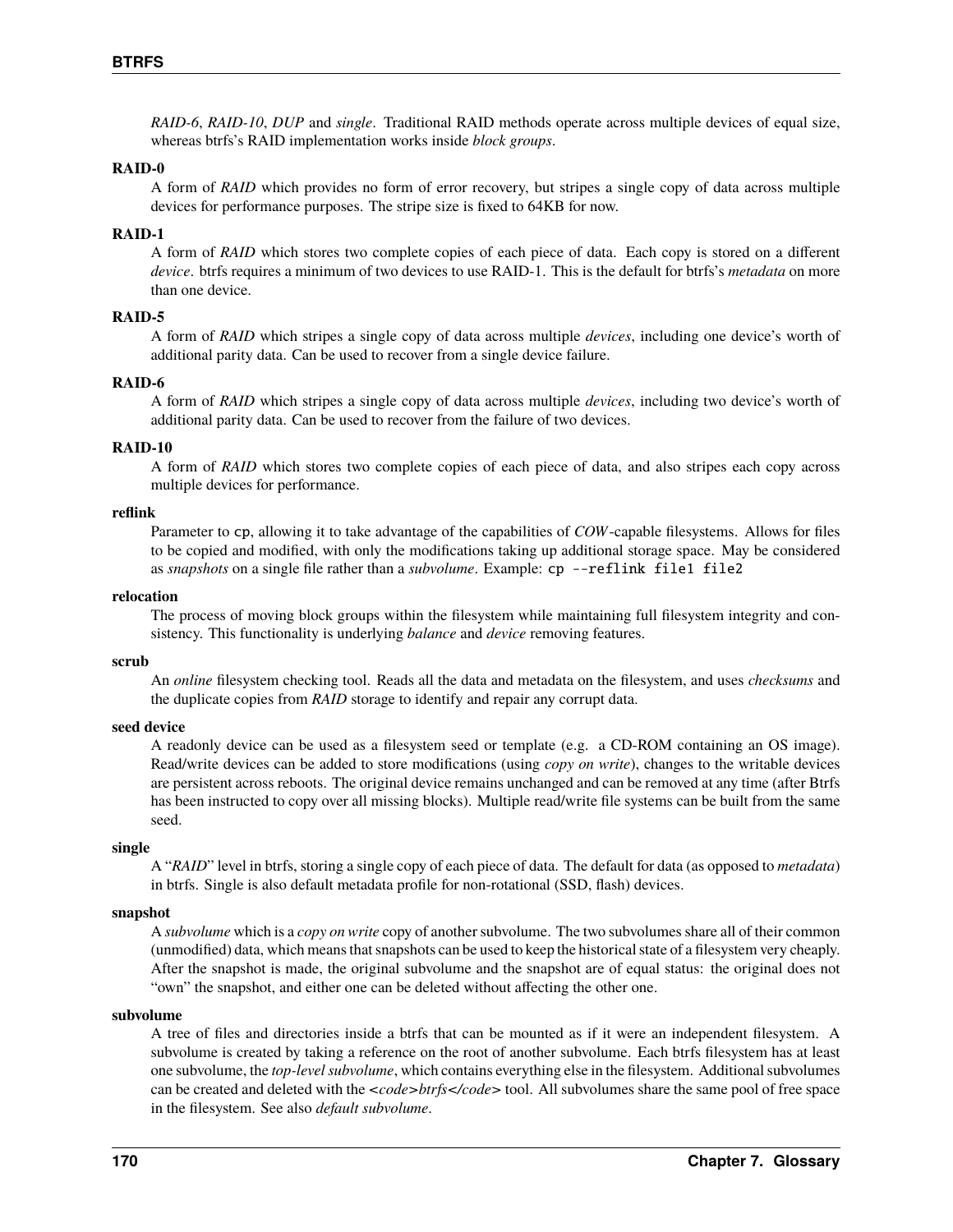# **superblock**

The *block* on the disk, at a fixed known location and of fixed size, which contains pointers to the disk blocks containing all the other filesystem *metadata* structures. btrfs stores multiple copies of the superblock on each *device* in the filesystem at offsets 64 KiB, 64 MiB, 256 GiB, 1 TiB and PiB.

# **system array**

Cryptic name of *superblock* metadata describing how to assemble a filesystem from multiple device. Prior to mount, the command *btrfs dev scan* has to be called, or all the devices have to be specified via mount option *device=/dev/ice*.

# **top-level subvolume**

The *subvolume* at the very top of the filesystem. This is the only subvolume present in a newly-created btrfs filesystem, and internally has ID 5, otherwise could be referenced as 0 (eg. within the *set-default* subcommand of *btrfs*).

# **transaction**

A consistent set of changes. To avoid generating very large amounts of disk activity, btrfs caches changes in RAM for up to 30 seconds (sometimes more often if the filesystem is running short on space or doing a lot of *fsync\*s), and then writes (commits) these changes out to disk in one go (using \*copy on write behaviour). This* period of caching is called a transaction. Only one transaction is active on the filesystem at any one time.

# **transid**

An alternative term for *generation*.

# **writeback**

*Writeback* in the context of the Linux kernel can be defined as the process of writing "dirty" memory from the page cache to the disk, when certain conditions are met (timeout, number of dirty pages over a ratio).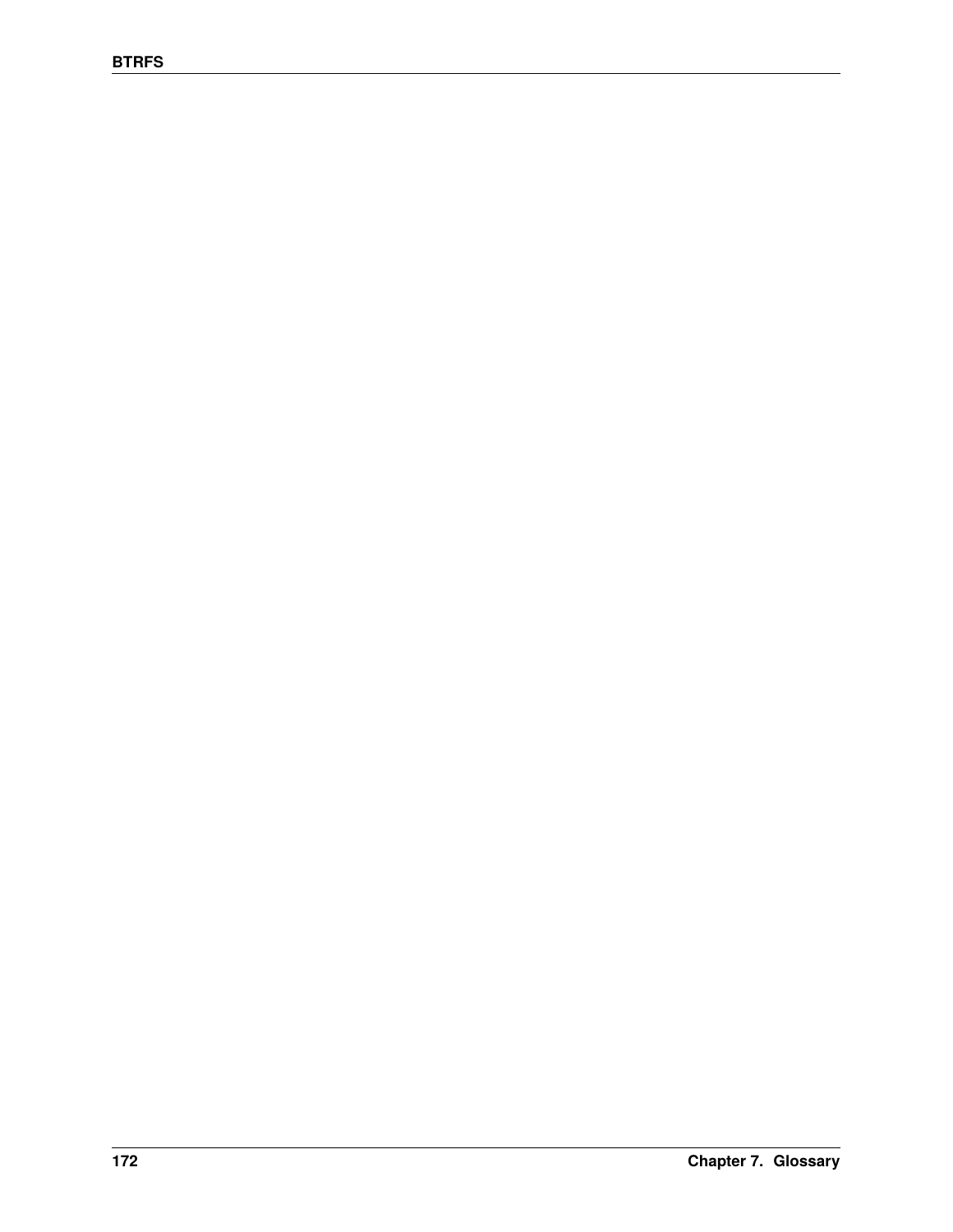# **CHAPTER**

# **EIGHT**

# **INSTALLATION INSTRUCTIONS**

The Btrfs utility programs require the following libraries/tools to build:

- libuuid provided by util-linux, e2fsprogs/e2fslibs or libuuid
- libblkid block device id library
- liblzo2 LZO data compression library
- zlib ZLIB data compression library
- libzstd ZSTD data compression library version >= 1.0.0

For the btrfs-convert utility:

- e2fsprogs ext2/ext3/ext4 file system libraries, or called e2fslibs
- libreiserfscore reiserfs file system library version >= 3.6.27

Optionally, the checksums based on cryptographic hashes can be implemented by external libraries. Builtin implementations are provided in case the library dependencies are not desired.

- libgcrypt
- libsodium
- libkcapi

Optionally, multipath device detection requires libudev and running udev daemon, as it's the only source of the path information. Static build has a fallback and does not need static version of libudev.

• libudev

For zoned device support, the system headers installed in /usr/include/linux must be 5.10 or newer.

Generating documentation:

• sphinx

Please note that the package names may differ according to the distribution. See [https://btrfs.wiki.kernel.org/index.](https://btrfs.wiki.kernel.org/index.php/Btrfs_source_repositories#Dependencies) [php/Btrfs\\_source\\_repositories#Dependencies](https://btrfs.wiki.kernel.org/index.php/Btrfs_source_repositories#Dependencies) .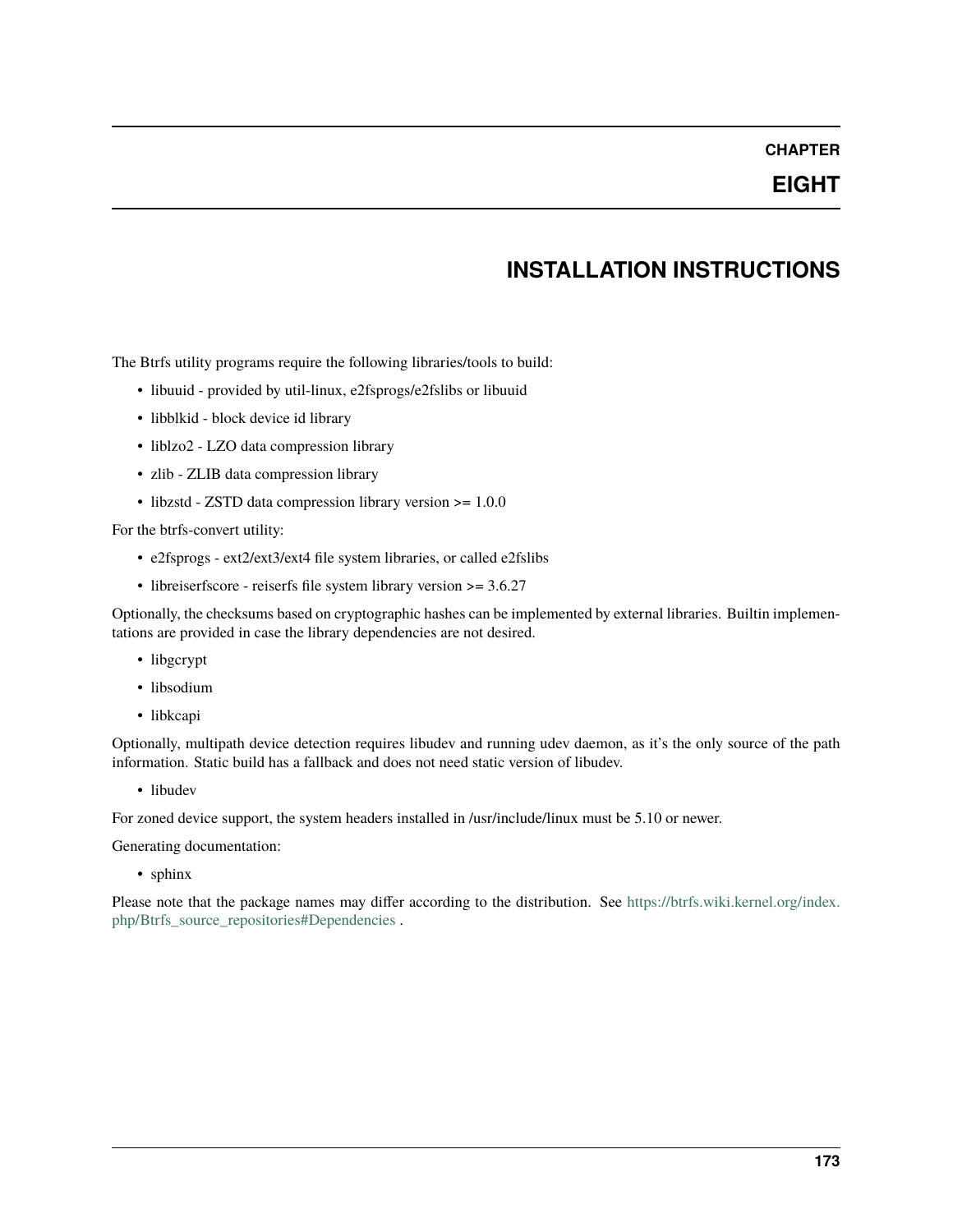# **8.1 Building from sources**

To build from git sources you need to generate the configure script using the autotools:

\$ ./autogen.sh

To build from the released tarballs:

\$ ./configure \$ make \$ make install

To install the libbtrfsutil Python bindings:

\$ make install\_python

You may disable building some parts like documentation, btrfs-convert or backtrace support. See ./configure --help for more.

Specific CFLAGS or LDFLAGS should be set like

\$ CFLAGS=. . . LDFLAGS=. . . ./configure --prefix=/usr

and not as arguments to make. You can specify additional flags to build via variables EXTRA\_CFLAGS and EX-TRA\_LDFLAGS that get appended to the predefined values of the respective variables. There are further build tuning options documented in the Makefile.

\$ make EXTRA\_CFLAGS=-ggdb3

The build utilizes autotools, dependencies for generating the configure scripts are:

- autoconf, autoheader
- automake, aclocal
- pkg-config

# **8.2 Statically built binaries**

The makefiles are ready to let you build static binaries of the utilities. This may be handy in rescue environments. Your system has to provide static version of the libraries.

\$ make static \$ make btrfs.static \$ make btrfs-convert.static

The resulting binaries have the '.static' suffix, the intermediate object files do not conflict with the normal (dynamic) build.

# **8.3 All-in-one binary (busybox style)**

Since version 5.2 it's possible to build a single binary that can act as other standalone tools, based on the file name:

\$ make btrfs.box \$ mv btrfs.box btrfs \$ ln -s btrfs mkfs.btrfs

The list of built-ins can be obtained by

\$ btrfs help --box

The basic set will always contain: mkfs.btrfs, btrfs-image, btrfs-convert.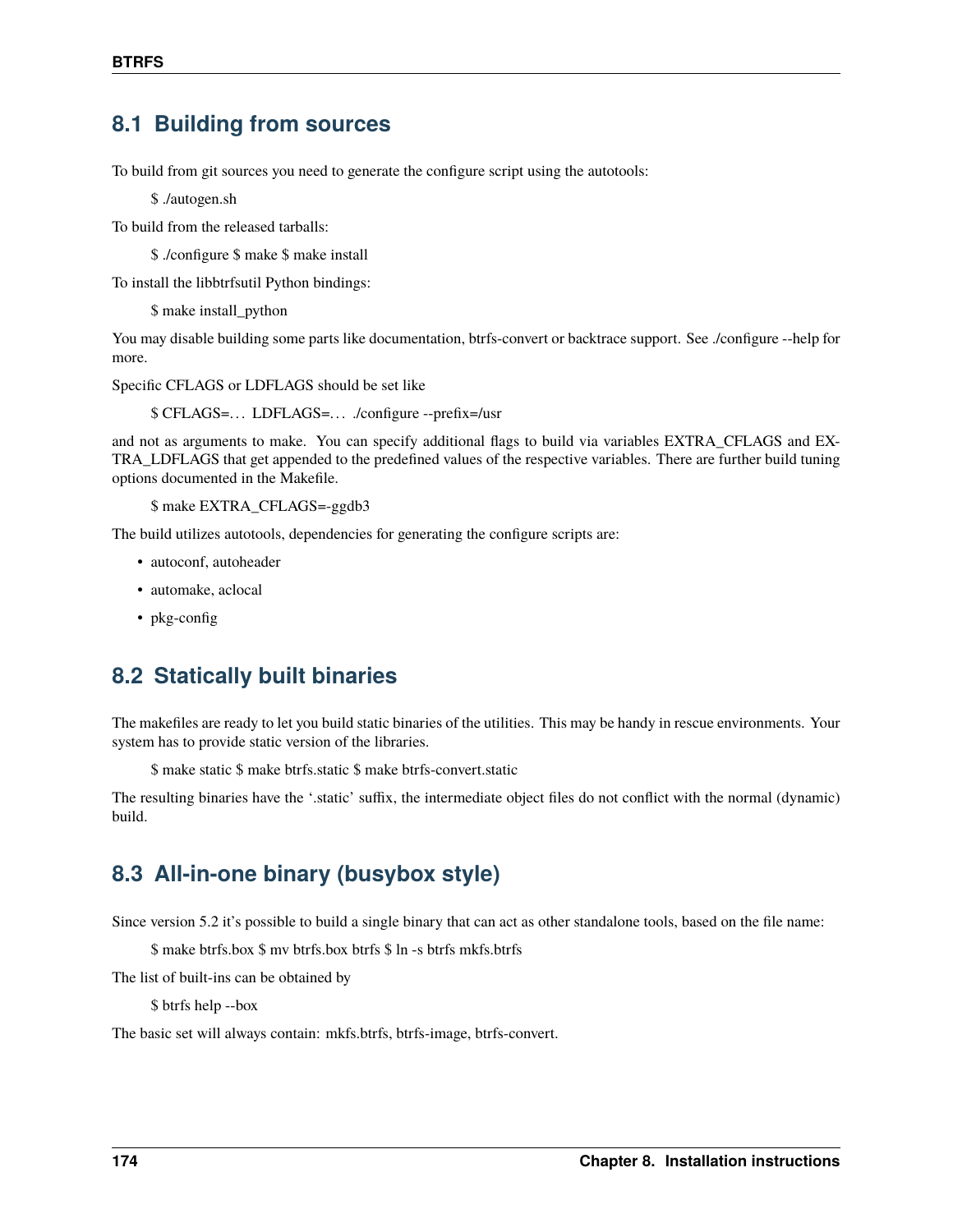# **8.4 32bit build on 64bit host**

The combination of 32bit build on 64bit host could work but depends on the libraries that must provide the 32bit versions, or even 32bit static versions. This is fairly uncommon on contemporary distributions and building 32bit versions on a 32bit host is recommended.

References: \* <https://btrfs.wiki.kernel.org>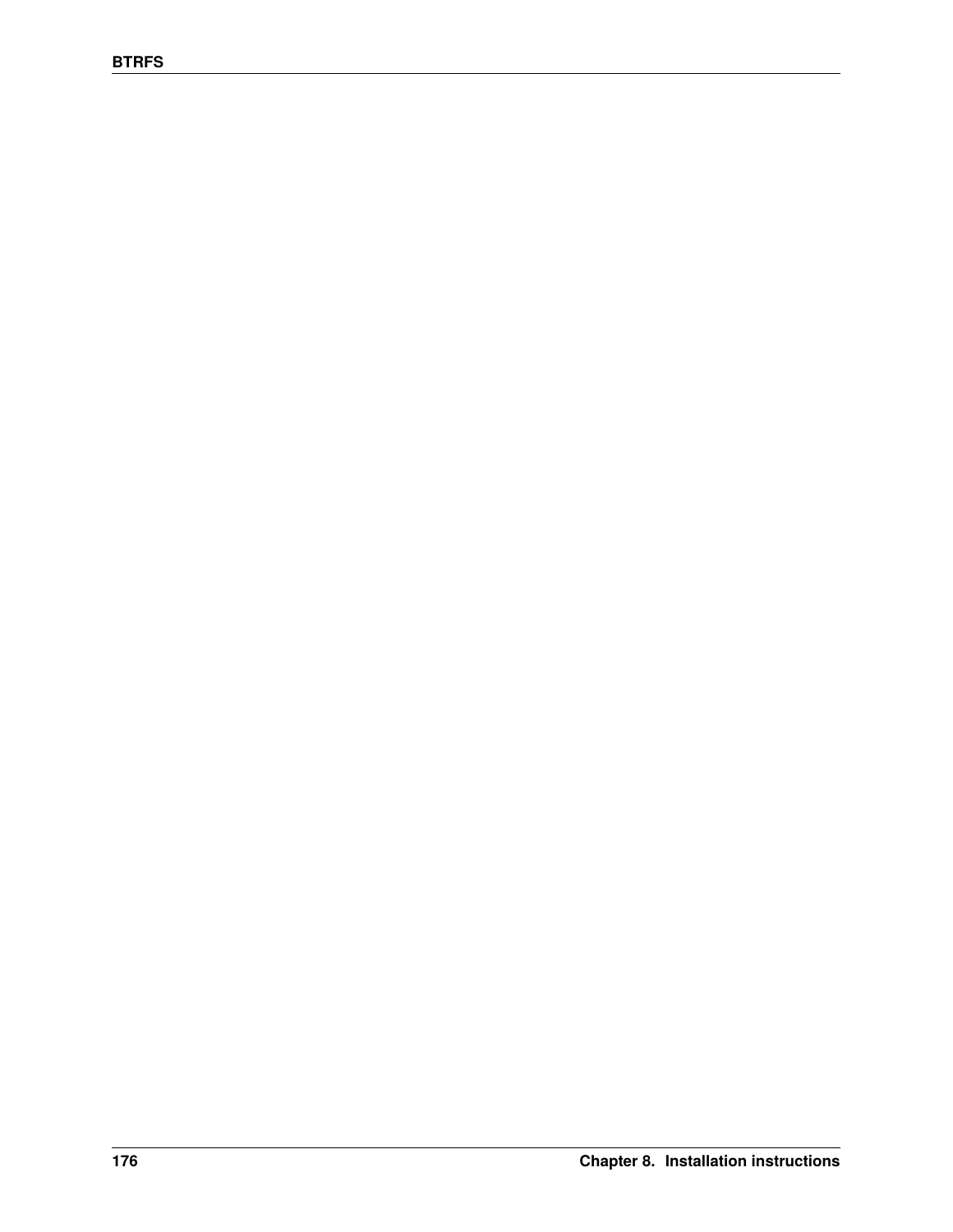### **NINE**

## **COMMON LINUX FEATURES**

The Linux operating system implements a POSIX standard interfaces and API with additional interfaces. Many of them have become common in other filesystems. The ones listed below have been added relatively recently and are considered interesting for users:

#### **birth/origin inode time**

a timestamp associated with an inode of when it was created, cannot be changed and requires the *statx* syscall to be read

#### **statx**

an extended version of the *stat* syscall that provides extensible interface to read more information that are not available in original *stat*

#### **fallocate modes**

the *fallocate* syscall allows to manipulate file extents like punching holes, preallocation or zeroing a range

#### **FIEMAP**

an ioctl that enumerates file extents, related tool is filefrag

#### **filesystem label**

another filesystem identification, could be used for mount or for better recognition, can be set or read by an ioctl or by command btrfs filesystem label

#### **O\_TMPFILE**

mode of open() syscall that creates a file with no associated directory entry, which makes it impossible to be seen by other processes and is thus safe to be used as a temporary file [\(https://lwn.net/Articles/619146/\)](https://lwn.net/Articles/619146/)

#### **xattr, acl**

extended attributes (xattr) is a list of *key=value* pairs associated with a file, usually storing additional metadata related to security, access control list in particular (ACL) or properties (btrfs property)

#### **cross-rename**

mode of *renameat2* syscall that can atomically swap 2 directory entries (files/directories/subvolumes)

## **9.1 File attributes, XFLAGS**

The btrfs filesystem supports setting file attributes or flags. Note there are old and new interfaces, with confusing names. The following list should clarify that:

- *attributes*: chattr(1) or lsattr(1) utilities (the ioctls are FS\_IOC\_GETFLAGS and FS\_IOC\_SETFLAGS), due to the ioctl names the attributes are also called flags
- *xflags*: to distinguish from the previous, it's extended flags, with tunable bits similar to the attributes but extensible and new bits will be added in the future (the ioctls are FS\_IOC\_FSGETXATTR and FS\_IOC\_FSSETXATTR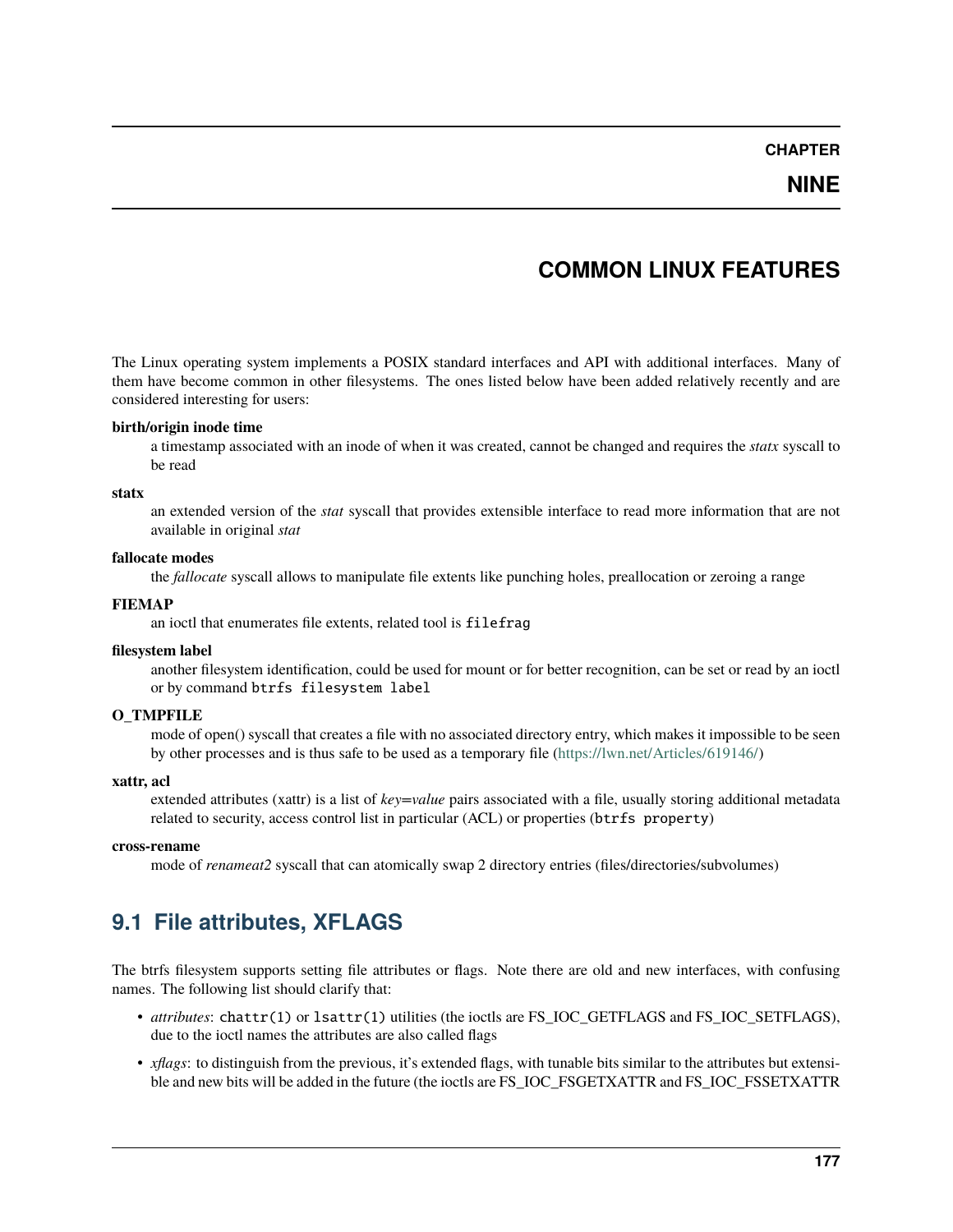but they are not related to extended attributes that are also called xattrs), there's no standard tool to change the bits, there's support in xfs\_io(8) as command **xfs\_io -c chattr**

### **9.1.1 Attributes**

#### **a**

*append only*, new writes are always written at the end of the file

#### **A**

*no atime updates*

**c**

*compress data*, all data written after this attribute is set will be compressed. Please note that compression is also affected by the mount options or the parent directory attributes.

When set on a directory, all newly created files will inherit this attribute. This attribute cannot be set with 'm' at the same time.

#### **C**

*no copy-on-write*, file data modifications are done in-place

When set on a directory, all newly created files will inherit this attribute.

**Note:** Due to implementation limitations, this flag can be set/unset only on empty files.

#### **d**

*no dump*, makes sense with 3rd party tools like dump(8), on BTRFS the attribute can be set/unset but no other special handling is done

#### **D**

*synchronous directory updates*, for more details search open(2) for *O\_SYNC* and *O\_DSYNC*

#### **i**

*immutable*, no file data and metadata changes allowed even to the root user as long as this attribute is set (obviously the exception is unsetting the attribute)

#### **m**

*no compression*, permanently turn off compression on the given file. Any compression mount options will not affect this file. (chattr support added in 1.46.2)

When set on a directory, all newly created files will inherit this attribute. This attribute cannot be set with  $c$  at the same time.

**S**

*synchronous updates*, for more details search open(2) for *O\_SYNC* and *O\_DSYNC*

No other attributes are supported. For the complete list please refer to the chattr(1) manual page.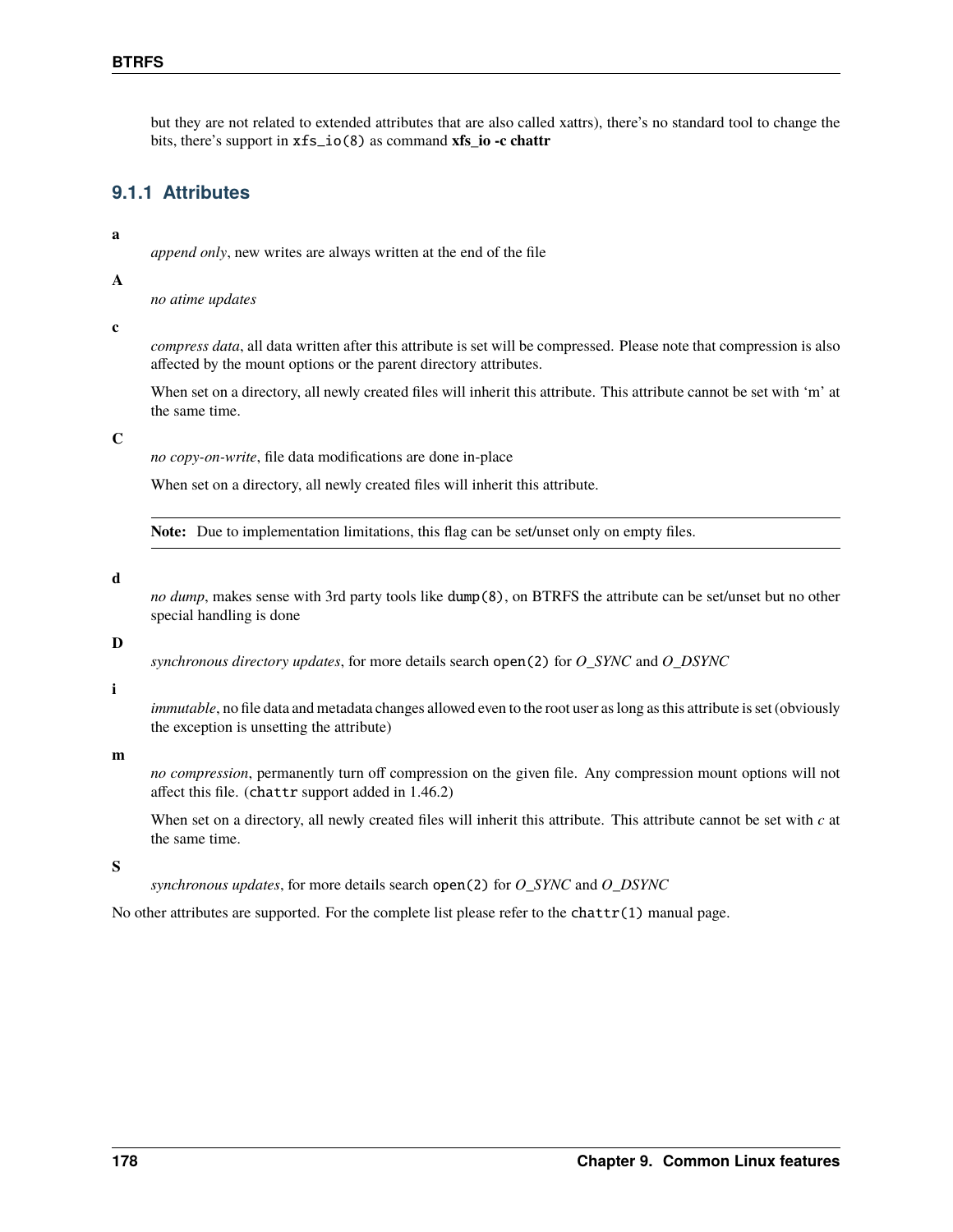### **9.1.2 XFLAGS**

There's overlap of letters assigned to the bits with the attributes, this list refers to what xfs\_io(8) provides:

**i**

*immutable*, same as the attribute

**a**

*append only*, same as the attribute

**s**

*synchronous updates*, same as the attribute *S*

**A**

*no atime updates*, same as the attribute

**d**

*no dump*, same as the attribute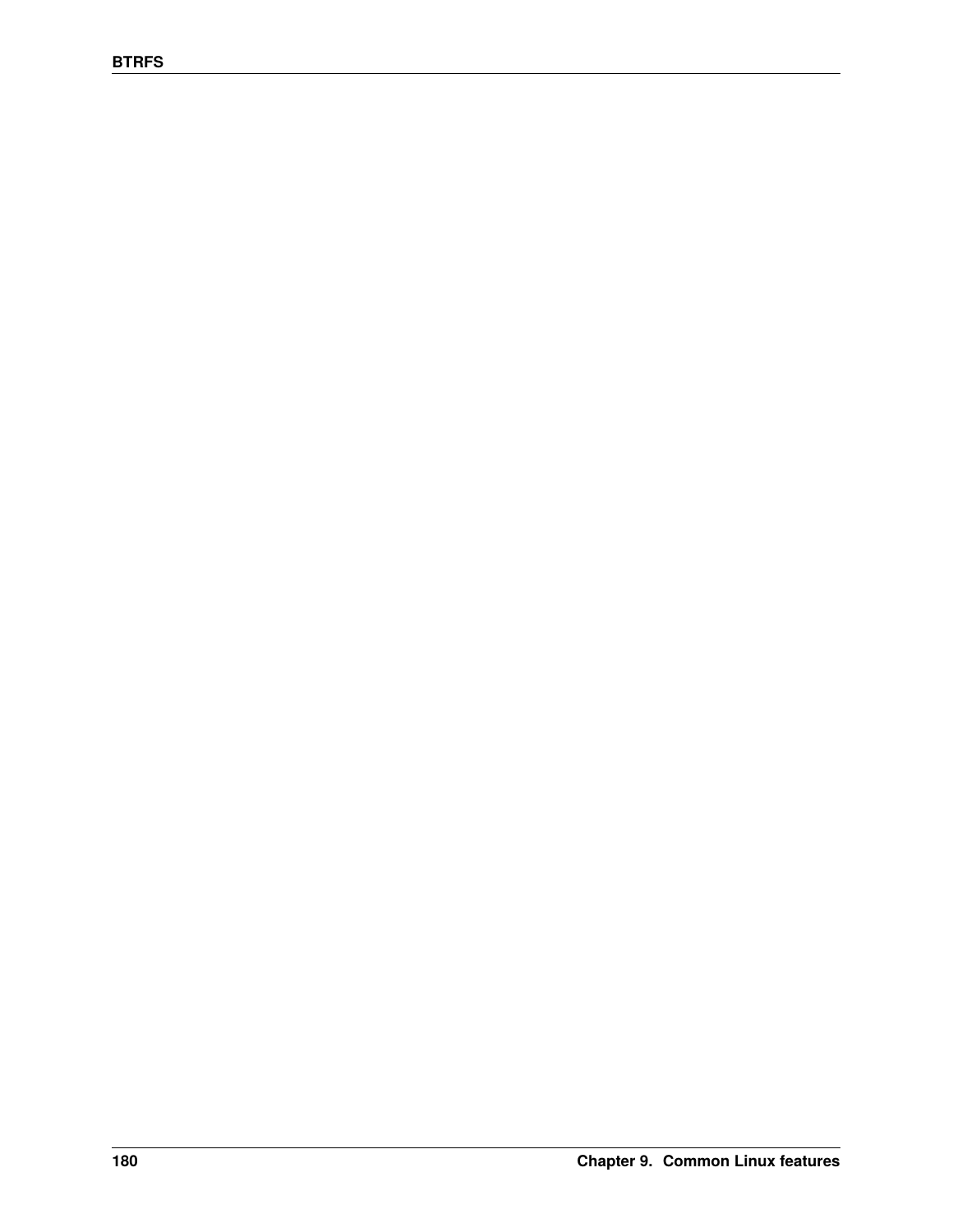# **CUSTOM IOCTLS**

Filesystems are usually extended by custom ioctls beyond the standard system call interface to let user applications access the advanced features. They're low level and the following list gives only an overview of the capabilities or a command if available:

- reverse lookup, from file offset to inode, btrfs inspect-internal logical-resolve
- resolve inode number to list of name, btrfs inspect-internal inode-resolve
- tree search, given a key range and tree id, lookup and return all b-tree items found in that range, basically all metadata at your hand but you need to know what to do with them
- informative, about devices, space allocation or the whole filesystem, many of which is also exported in /sys/ fs/btrfs
- query/set a subset of features on a mounted filesystem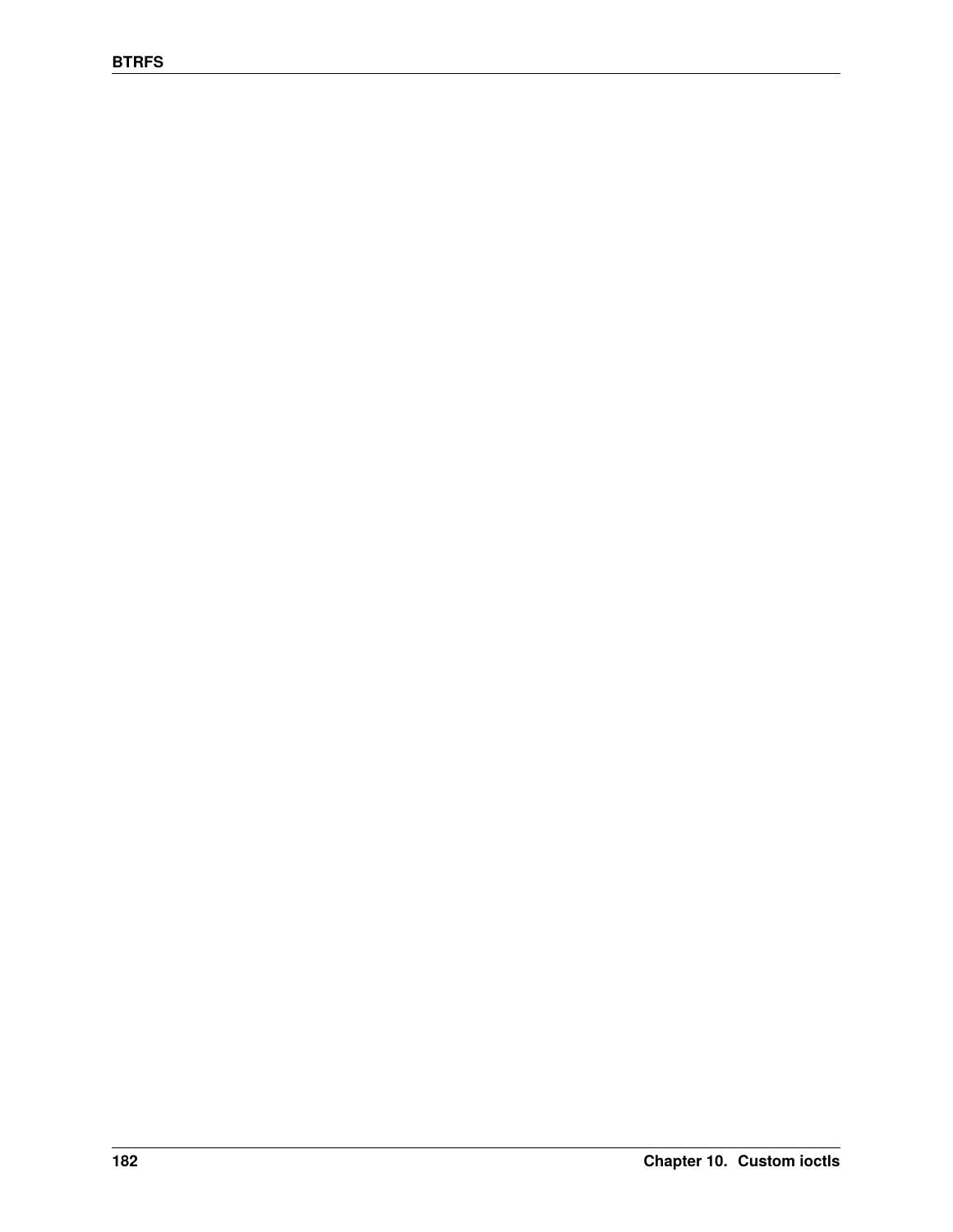## **ELEVEN**

# **AUTO-REPAIR ON READ**

Data or metadata that are found to be damaged (eg. because the checksum does not match) at the time they're read from the device can be salvaged in case the filesystem has another valid copy when using block group profile with redundancy (DUP, RAID1, RAID5/6). The correct data are returned to the user application and the damaged copy is replaced by it.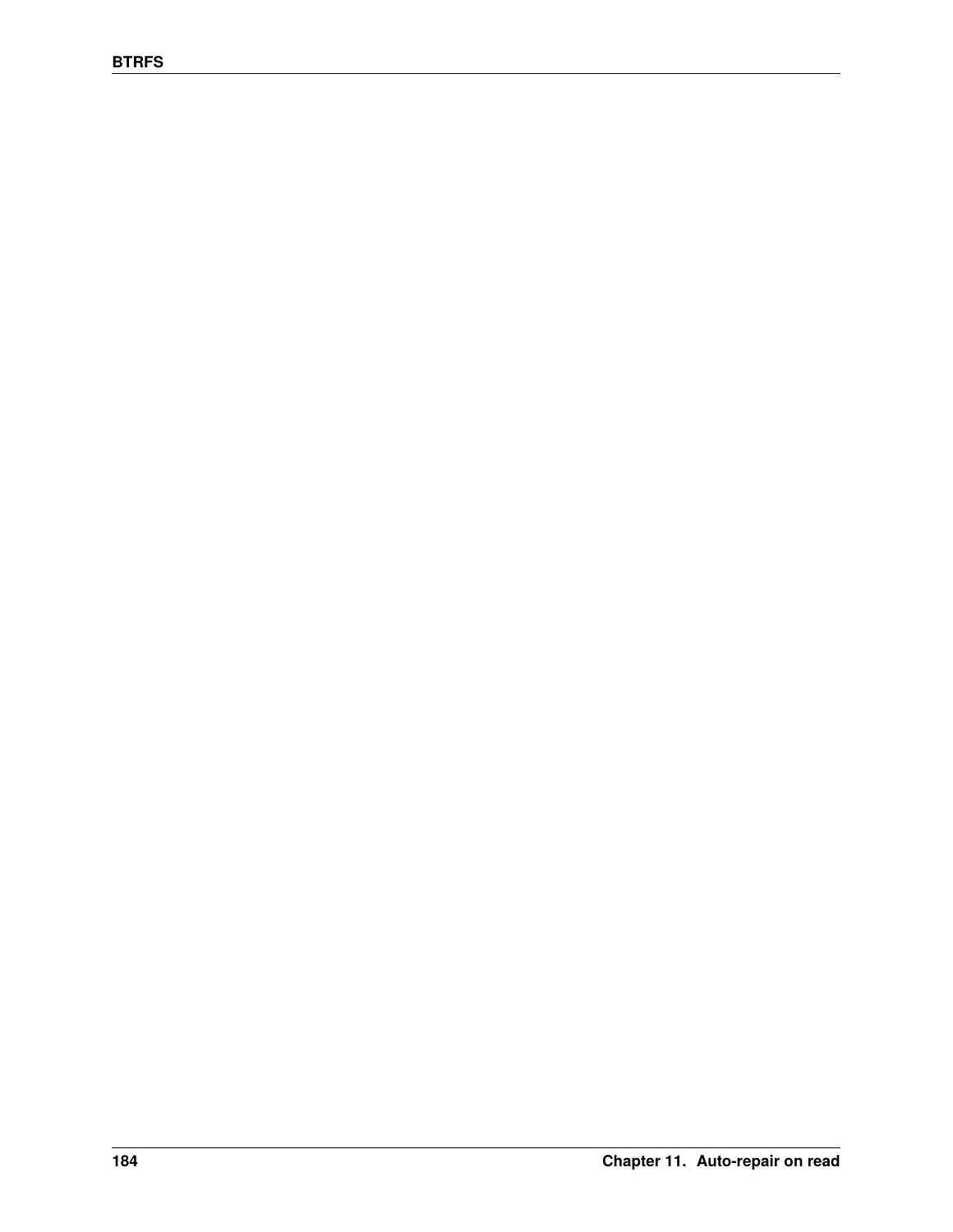### **TWELVE**

# **BALANCE**

The primary purpose of the balance feature is to spread block groups across all devices so they match constraints defined by the respective profiles. See mkfs.btrfs(8) section *PROFILES* for more details. The scope of the balancing process can be further tuned by use of filters that can select the block groups to process. Balance works only on a mounted filesystem. Extent sharing is preserved and reflinks are not broken. Files are not defragmented nor recompressed, file extents are preserved but the physical location on devices will change.

The balance operation is cancellable by the user. The on-disk state of the filesystem is always consistent so an unexpected interruption (eg. system crash, reboot) does not corrupt the filesystem. The progress of the balance operation is temporarily stored as an internal state and will be resumed upon mount, unless the mount option *skip\_balance* is specified.

**Warning:** Running balance without filters will take a lot of time as it basically move data/metadata from the whole filesystem and needs to update all block pointers.

The filters can be used to perform following actions:

- convert block group profiles (filter *convert*)
- make block group usage more compact (filter *usage*)
- perform actions only on a given device (filters *devid*, *drange*)

The filters can be applied to a combination of block group types (data, metadata, system). Note that changing only the *system* type needs the force option. Otherwise *system* gets automatically converted whenever *metadata* profile is converted.

When metadata redundancy is reduced (eg. from RAID1 to single) the force option is also required and it is noted in system log.

**Note:** The balance operation needs enough work space, ie. space that is completely unused in the filesystem, otherwise this may lead to ENOSPC reports. See the section *ENOSPC* for more details.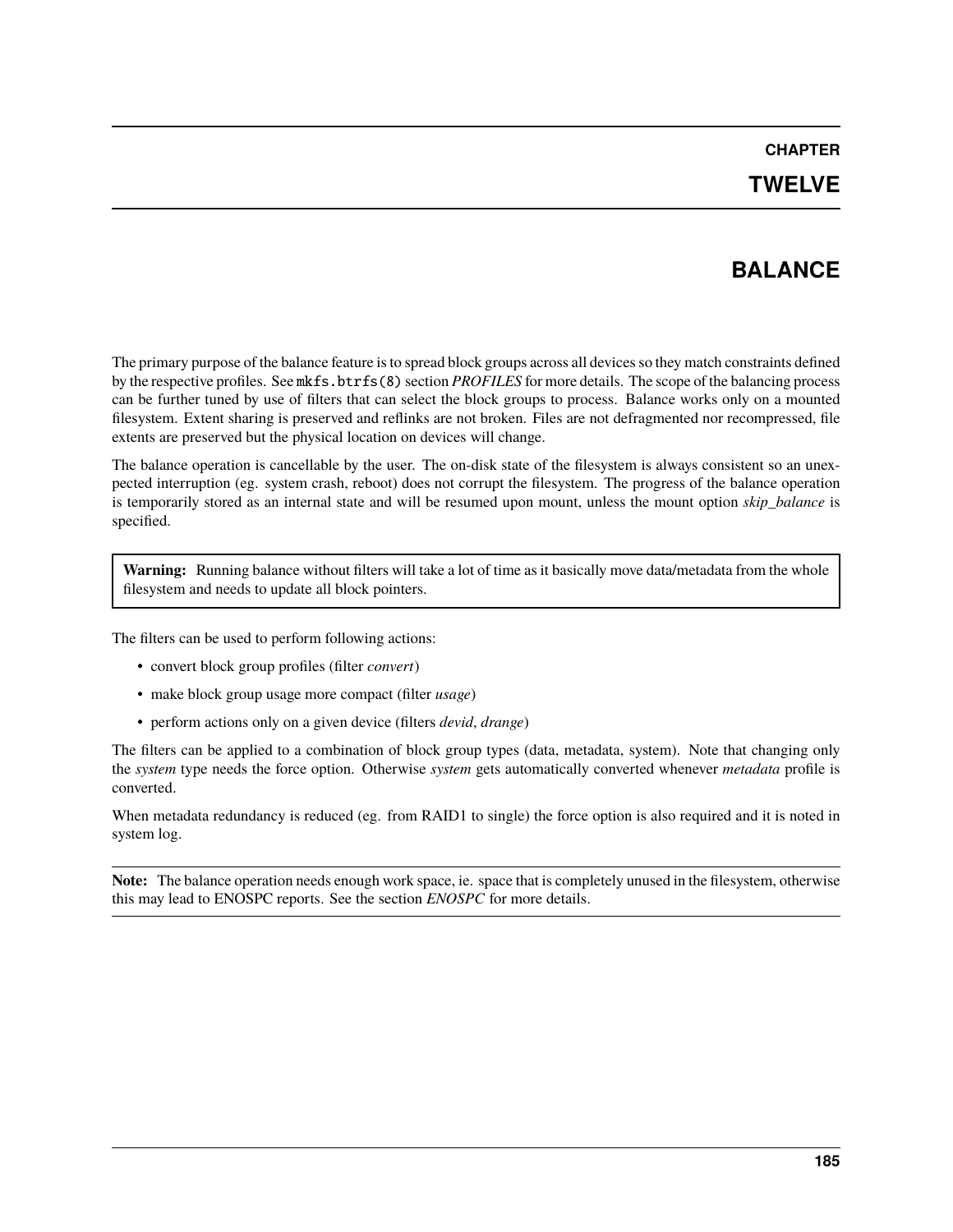## **12.1 Compatibility**

**Note:** The balance subcommand also exists under the **btrfs filesystem** namespace. This still works for backward compatibility but is deprecated and should not be used any more.

**Note:** A short syntax **btrfs balance <path>** works due to backward compatibility but is deprecated and should not be used any more. Use **btrfs balance start** command instead.

## **12.2 Performance implications**

Balancing operations are very IO intensive and can also be quite CPU intensive, impacting other ongoing filesystem operations. Typically large amounts of data are copied from one location to another, with corresponding metadata updates.

Depending upon the block group layout, it can also be seek heavy. Performance on rotational devices is noticeably worse compared to SSDs or fast arrays.

## **12.3 Filters**

From kernel 3.3 onwards, btrfs balance can limit its action to a subset of the whole filesystem, and can be used to change the replication configuration (e.g. moving data from single to RAID1). This functionality is accessed through the *-d*, *-m* or *-s* options to btrfs balance start, which filter on data, metadata and system blocks respectively.

A filter has the following structure: *type[=params][,type=. . . ]*

The available types are:

#### **profiles=<profiles>**

Balances only block groups with the given profiles. Parameters are a list of profile names separated by "*|*" (pipe).

#### **usage=<percent>, usage=<range>**

Balances only block groups with usage under the given percentage. The value of 0 is allowed and will clean up completely unused block groups, this should not require any new work space allocated. You may want to use *usage=0* in case balance is returning ENOSPC and your filesystem is not too full.

The argument may be a single value or a range. The single value *N* means *at most N percent used*, equivalent to *..N* range syntax. Kernels prior to 4.4 accept only the single value format. The minimum range boundary is inclusive, maximum is exclusive.

#### **devid=<id>**

Balances only block groups which have at least one chunk on the given device. To list devices with ids use **btrfs filesystem show**.

#### **drange=<range>**

Balance only block groups which overlap with the given byte range on any device. Use in conjunction with *devid* to filter on a specific device. The parameter is a range specified as *start..end*.

#### **vrange=<range>**

Balance only block groups which overlap with the given byte range in the filesystem's internal virtual address space. This is the address space that most reports from btrfs in the kernel log use. The parameter is a range specified as *start..end*.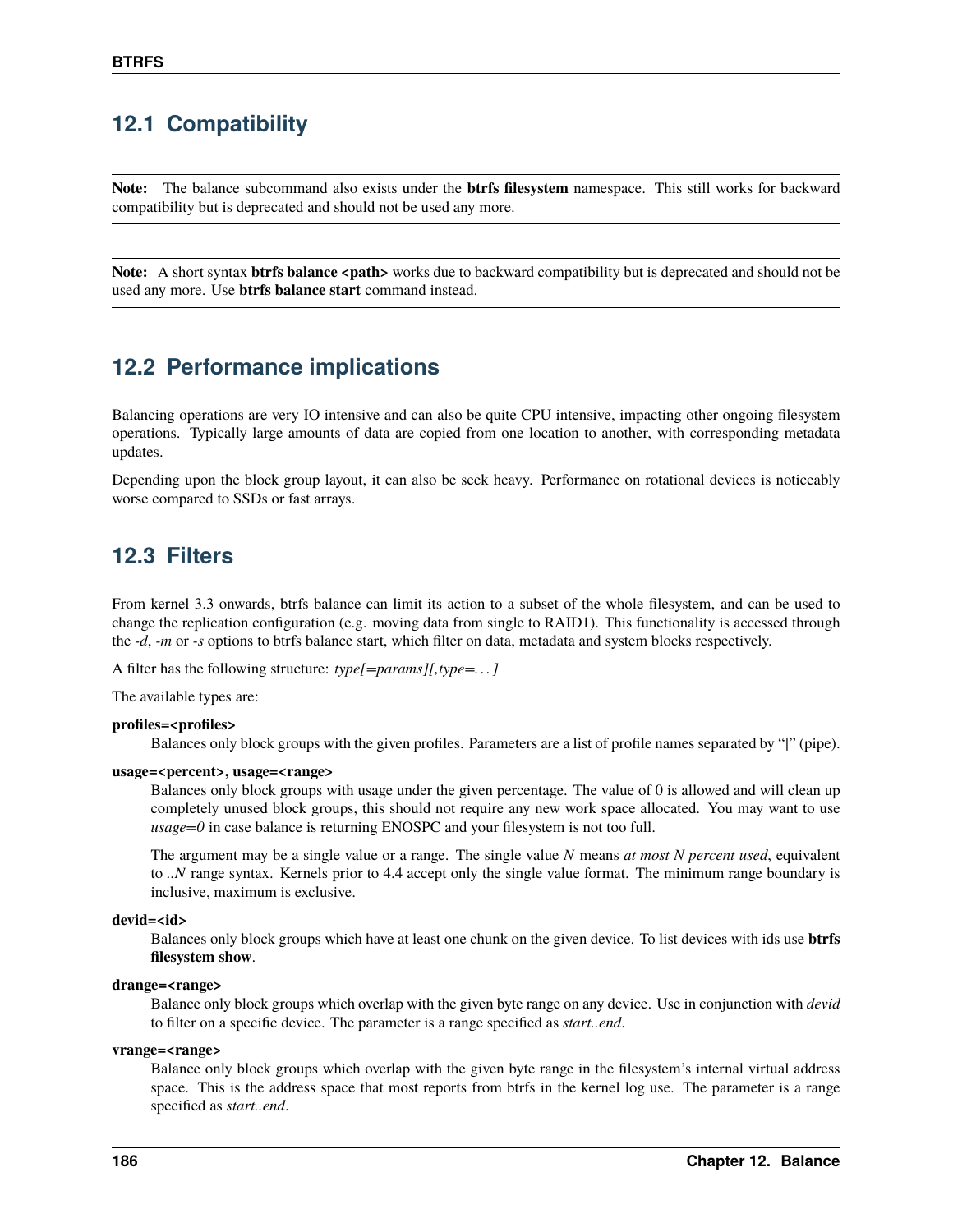#### **convert=<profile>**

Convert each selected block group to the given profile name identified by parameters.

**Note:** Starting with kernel 4.5, the *data* chunks can be converted to/from the *DUP* profile on a single device.

**Note:** Starting with kernel 4.6, all profiles can be converted to/from *DUP* on multi-device filesystems.

#### **limit=<number>, limit=<range>**

Process only given number of chunks, after all filters are applied. This can be used to specifically target a chunk in connection with other filters (*drange*, *vrange*) or just simply limit the amount of work done by a single balance run.

The argument may be a single value or a range. The single value *N* means *at most N chunks*, equivalent to *..N* range syntax. Kernels prior to 4.4 accept only the single value format. The range minimum and maximum are inclusive.

#### **stripes=<range>**

Balance only block groups which have the given number of stripes. The parameter is a range specified as *start..end*. Makes sense for block group profiles that utilize striping, ie. RAID0/10/5/6. The range minimum and maximum are inclusive.

**soft**

Takes no parameters. Only has meaning when converting between profiles. When doing convert from one profile to another and soft mode is on, chunks that already have the target profile are left untouched. This is useful e.g. when half of the filesystem was converted earlier but got cancelled.

The soft mode switch is (like every other filter) per-type. For example, this means that we can convert metadata chunks the "hard" way while converting data chunks selectively with soft switch.

Profile names, used in *profiles* and *convert* are one of: *raid0*, *raid1*, *raid1c3*, *raid1c4*, *raid10*, *raid5*, *raid6*, *dup*, *single*. The mixed data/metadata profiles can be converted in the same way, but it's conversion between mixed and non-mixed is not implemented. For the constraints of the profiles please refer to mkfs.btrfs(8), section *PROFILES*.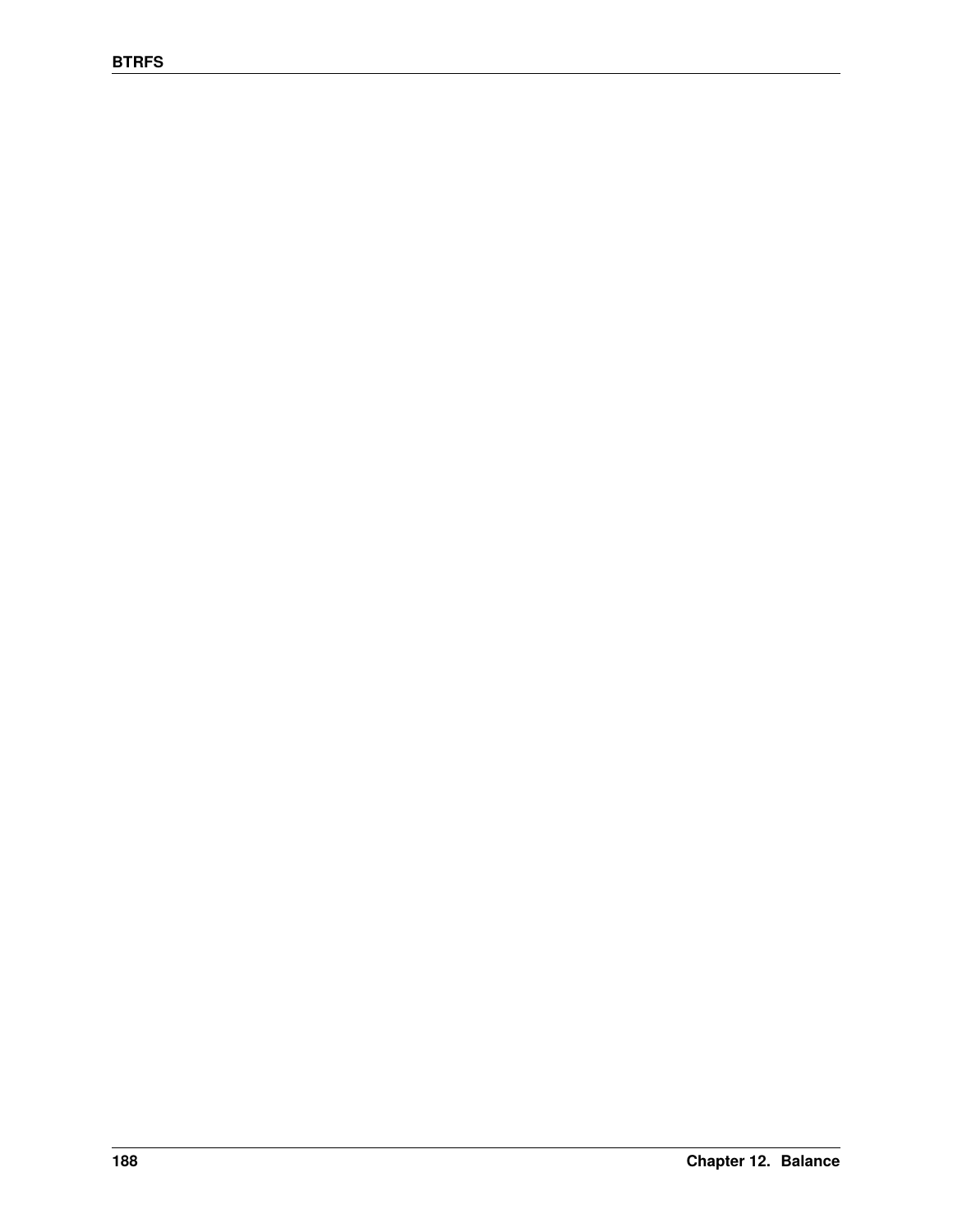## **THIRTEEN**

## **COMPRESSION**

Btrfs supports transparent file compression. There are three algorithms available: ZLIB, LZO and ZSTD (since v4.14), with various levels. The compression happens on the level of file extents and the algorithm is selected by file property, mount option or by a defrag command. You can have a single btrfs mount point that has some files that are uncompressed, some that are compressed with LZO, some with ZLIB, for instance (though you may not want it that way, it is supported).

Once the compression is set, all newly written data will be compressed, ie. existing data are untouched. Data are split into smaller chunks (128KiB) before compression to make random rewrites possible without a high performance hit. Due to the increased number of extents the metadata consumption is higher. The chunks are compressed in parallel.

The algorithms can be characterized as follows regarding the speed/ratio trade-offs:

#### **ZLIB**

- slower, higher compression ratio
- levels: 1 to 9, mapped directly, default level is 3
- good backward compatibility

#### **LZO**

- faster compression and decompression than zlib, worse compression ratio, designed to be fast
- no levels
- good backward compatibility

#### **ZSTD**

- compression comparable to zlib with higher compression/decompression speeds and different ratio
- levels: 1 to 15, mapped directly (higher levels are not available)
- since 4.14, levels since 5.1

The differences depend on the actual data set and cannot be expressed by a single number or recommendation. Higher levels consume more CPU time and may not bring a significant improvement, lower levels are close to real time.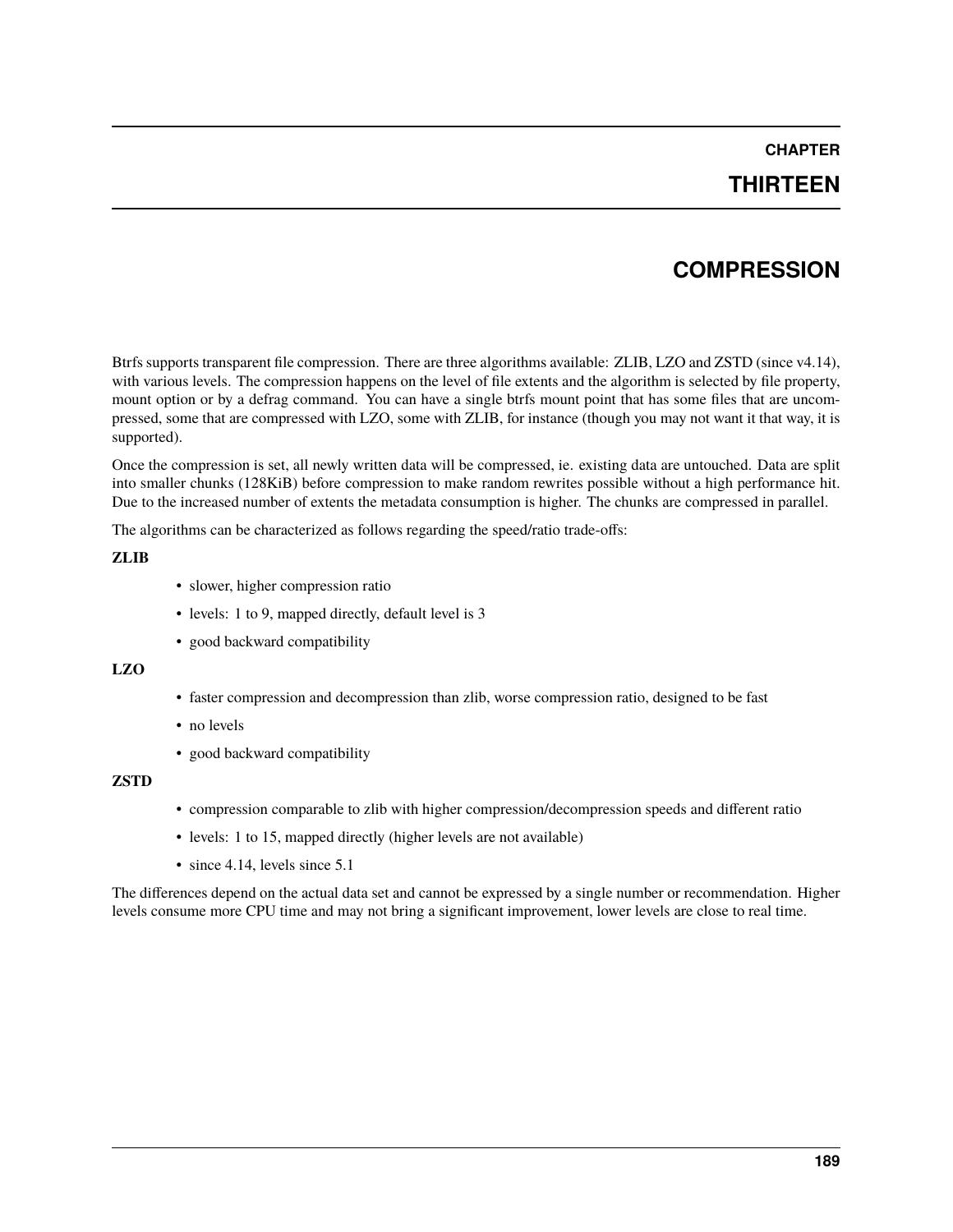## **13.1 How to enable compression**

Typically the compression can be enabled on the whole filesystem, specified for the mount point. Note that the compression mount options are shared among all mounts of the same filesystem, either bind mounts or subvolume mounts. Please refer to section *MOUNT OPTIONS*.

\$ mount -o compress=zstd /dev/sdx /mnt

This will enable the zstd algorithm on the default level (which is 3). The level can be specified manually too like zstd:3. Higher levels compress better at the cost of time. This in turn may cause increased write latency, low levels are suitable for real-time compression and on reasonably fast CPU don't cause noticeable performance drops.

```
$ btrfs filesystem defrag -czstd file
```
The command above will start defragmentation of the whole *file* and apply the compression, regardless of the mount option. (Note: specifying level is not yet implemented). The compression algorithm is not persistent and applies only to the defragmentation command, for any other writes other compression settings apply.

Persistent settings on a per-file basis can be set in two ways:

```
$ chattr +c file
$ btrfs property set file compression zstd
```
The first command is using legacy interface of file attributes inherited from ext2 filesystem and is not flexible, so by default the *zlib* compression is set. The other command sets a property on the file with the given algorithm. (Note: setting level that way is not yet implemented.)

## **13.2 Compression levels**

The level support of ZLIB has been added in v4.14, LZO does not support levels (the kernel implementation provides only one), ZSTD level support has been added in v5.1.

There are 9 levels of ZLIB supported (1 to 9), mapping 1:1 from the mount option to the algorithm defined level. The default is level 3, which provides the reasonably good compression ratio and is still reasonably fast. The difference in compression gain of levels 7, 8 and 9 is comparable but the higher levels take longer.

The ZSTD support includes levels 1 to 15, a subset of full range of what ZSTD provides. Levels 1-3 are real-time, 4-8 slower with improved compression and 9-15 try even harder though the resulting size may not be significantly improved.

Level 0 always maps to the default. The compression level does not affect compatibility.

## **13.3 Incompressible data**

Files with already compressed data or with data that won't compress well with the CPU and memory constraints of the kernel implementations are using a simple decision logic. If the first portion of data being compressed is not smaller than the original, the compression of the file is disabled -- unless the filesystem is mounted with *compress-force*. In that case compression will always be attempted on the file only to be later discarded. This is not optimal and subject to optimizations and further development.

If a file is identified as incompressible, a flag is set (*NOCOMPRESS*) and it's sticky. On that file compression won't be performed unless forced. The flag can be also set by **chattr +m** (since e2fsprogs 1.46.2) or by properties with value *no* or *none*. Empty value will reset it to the default that's currently applicable on the mounted filesystem.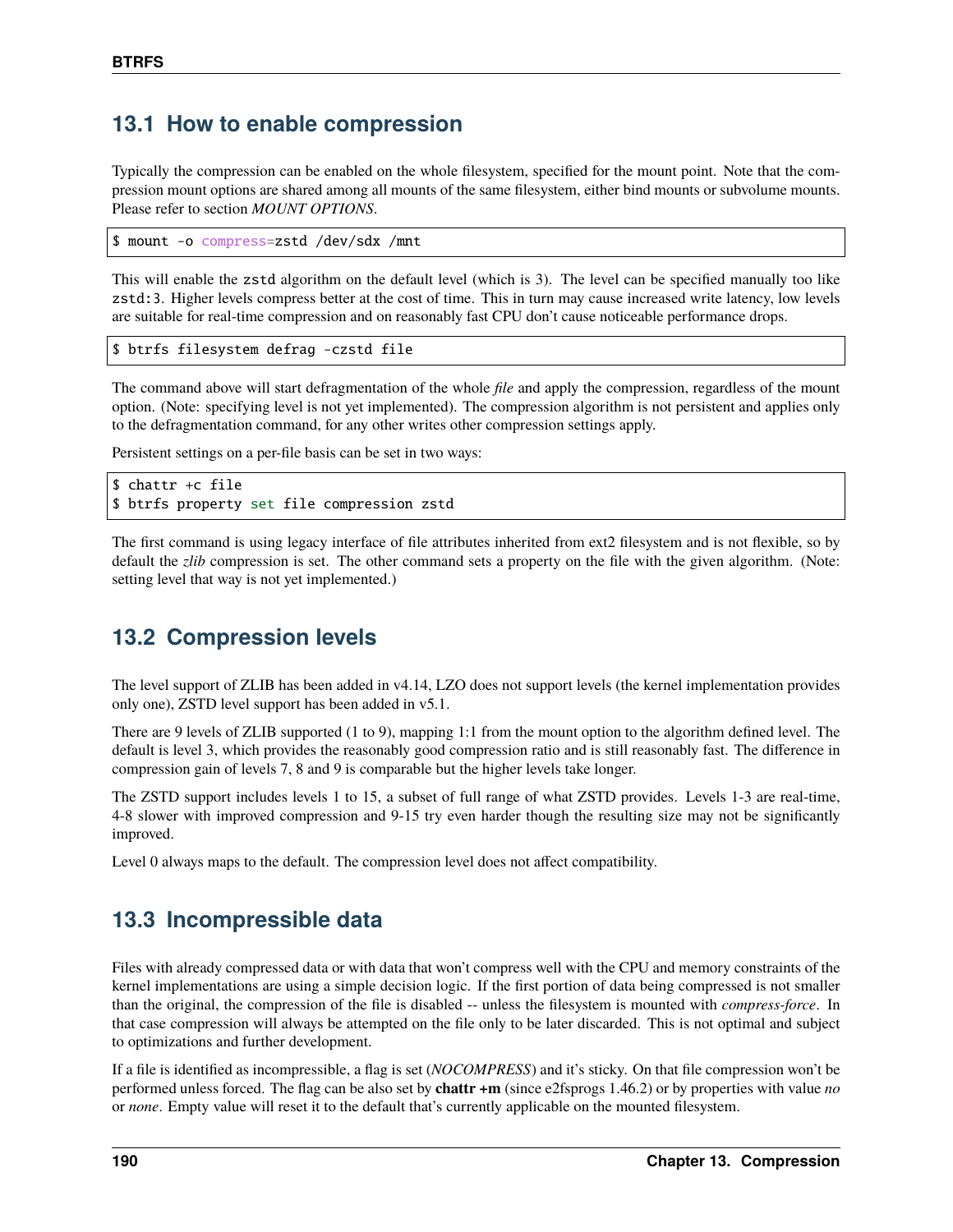There are two ways to detect incompressible data:

- actual compression attempt data are compressed, if the result is not smaller, it's discarded, so this depends on the algorithm and level
- pre-compression heuristics a quick statistical evaluation on the data is performed and based on the result either compression is performed or skipped, the NOCOMPRESS bit is not set just by the heuristic, only if the compression algorithm does not make an improvement

\$ lsattr file ---------------------m file

Using the forcing compression is not recommended, the heuristics are supposed to decide that and compression algorithms internally detect incompressible data too.

# **13.4 Pre-compression heuristics**

The heuristics aim to do a few quick statistical tests on the compressed data in order to avoid probably costly compression that would turn out to be inefficient. Compression algorithms could have internal detection of incompressible data too but this leads to more overhead as the compression is done in another thread and has to write the data anyway. The heuristic is read-only and can utilize cached memory.

The tests performed based on the following: data sampling, long repeated pattern detection, byte frequency, Shannon entropy.

# **13.5 Compatibility**

Compression is done using the COW mechanism so it's incompatible with *nodatacow*. Direct IO works on compressed files but will fall back to buffered writes and leads to recompression. Currently *nodatasum* and compression don't work together.

The compression algorithms have been added over time so the version compatibility should be also considered, together with other tools that may access the compressed data like bootloaders.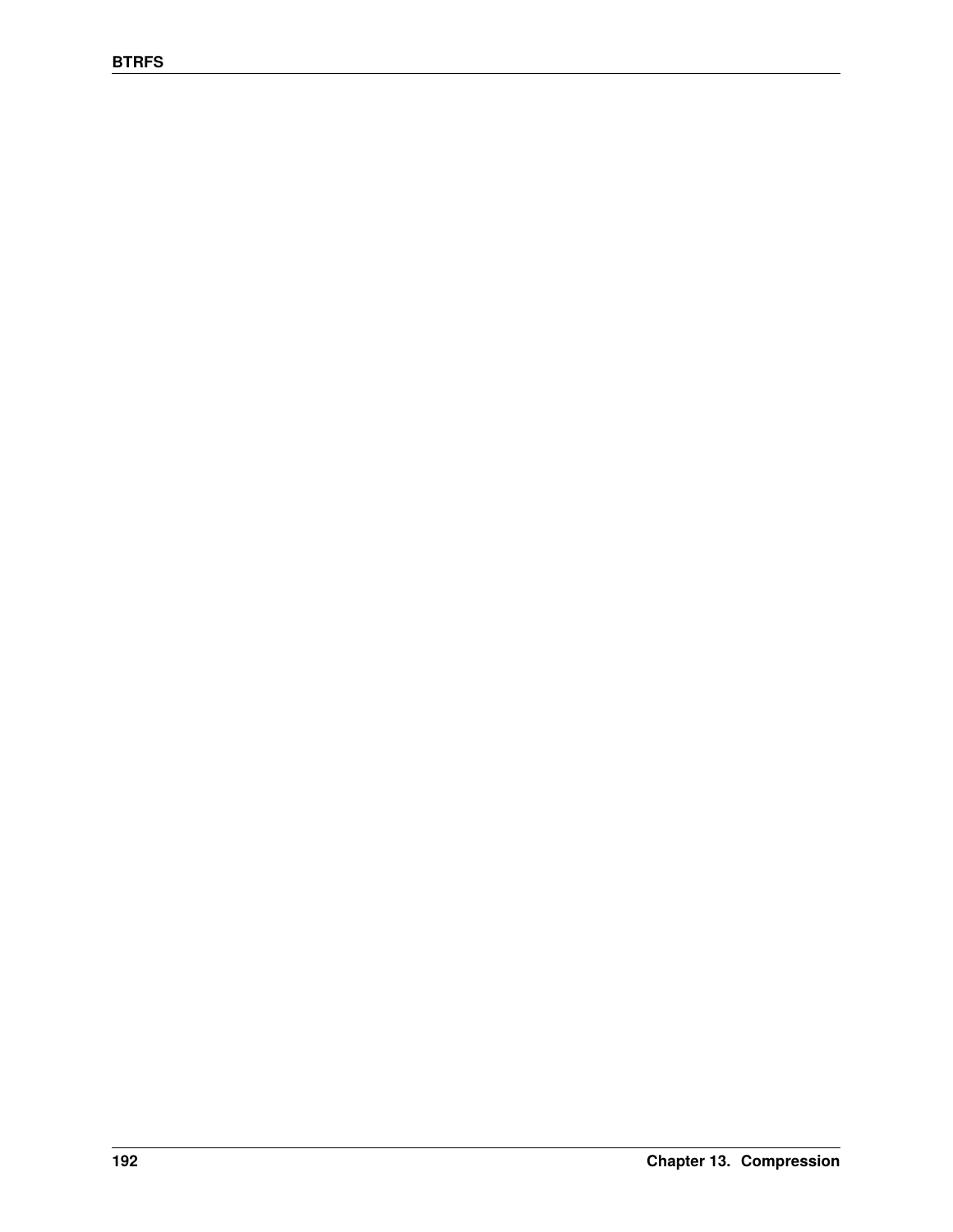## **FOURTEEN**

## **CHECKSUMMING**

Data and metadata are checksummed by default, the checksum is calculated before write and verifed after reading the blocks from devices. The whole metadata block has a checksum stored inline in the b-tree node header, each data block has a detached checksum stored in the checksum tree.

There are several checksum algorithms supported. The default and backward compatible is *crc32c*. Since kernel 5.5 there are three more with different characteristics and trade-offs regarding speed and strength. The following list may help you to decide which one to select.

#### **CRC32C (32bit digest)**

default, best backward compatibility, very fast, modern CPUs have instruction-level support, not collisionresistant but still good error detection capabilities

#### **XXHASH (64bit digest)**

can be used as CRC32C successor, very fast, optimized for modern CPUs utilizing instruction pipelining, good collision resistance and error detection

#### **SHA256 (256bit digest)::**

a cryptographic-strength hash, relatively slow but with possible CPU instruction acceleration or specialized hardware cards, FIPS certified and in wide use

#### **BLAKE2b (256bit digest)**

a cryptographic-strength hash, relatively fast with possible CPU acceleration using SIMD extensions, not standardized but based on BLAKE which was a SHA3 finalist, in wide use, the algorithm used is BLAKE2b-256 that's optimized for 64bit platforms

The *digest size* affects overall size of data block checksums stored in the filesystem. The metadata blocks have a fixed area up to 256 bits (32 bytes), so there's no increase. Each data block has a separate checksum stored, with additional overhead of the b-tree leaves.

Approximate relative performance of the algorithms, measured against CRC32C using reference software implementations on a 3.5GHz intel CPU:

| <b>Digest</b>  | Cycles/4KiB | Ratio | <b>Implementation</b>  |
|----------------|-------------|-------|------------------------|
| CRC32C         | 1700        | 1.00  | <b>CPU</b> instruction |
| <b>XXHASH</b>  | 2500        | 1.44  | reference impl.        |
| <b>SHA256</b>  | 105000      | 61    | reference impl.        |
| <b>SHA256</b>  | 36000       | 21    | libgcrypt/AVX2         |
| SHA256         | 63000       | 37    | libsodium/AVX2         |
| <b>BLAKE2b</b> | 22000       | 13    | reference impl.        |
| <b>BLAKE2b</b> | 19000       | 11    | libgcrypt/AVX2         |
| <b>BLAKE2b</b> | 19000       | 11    | libsodium/AVX2         |

Many kernels are configured with SHA256 as built-in and not as a module. The accelerated versions are however provided by the modules and must be loaded explicitly (**modprobe sha256**) before mounting the filesystem to make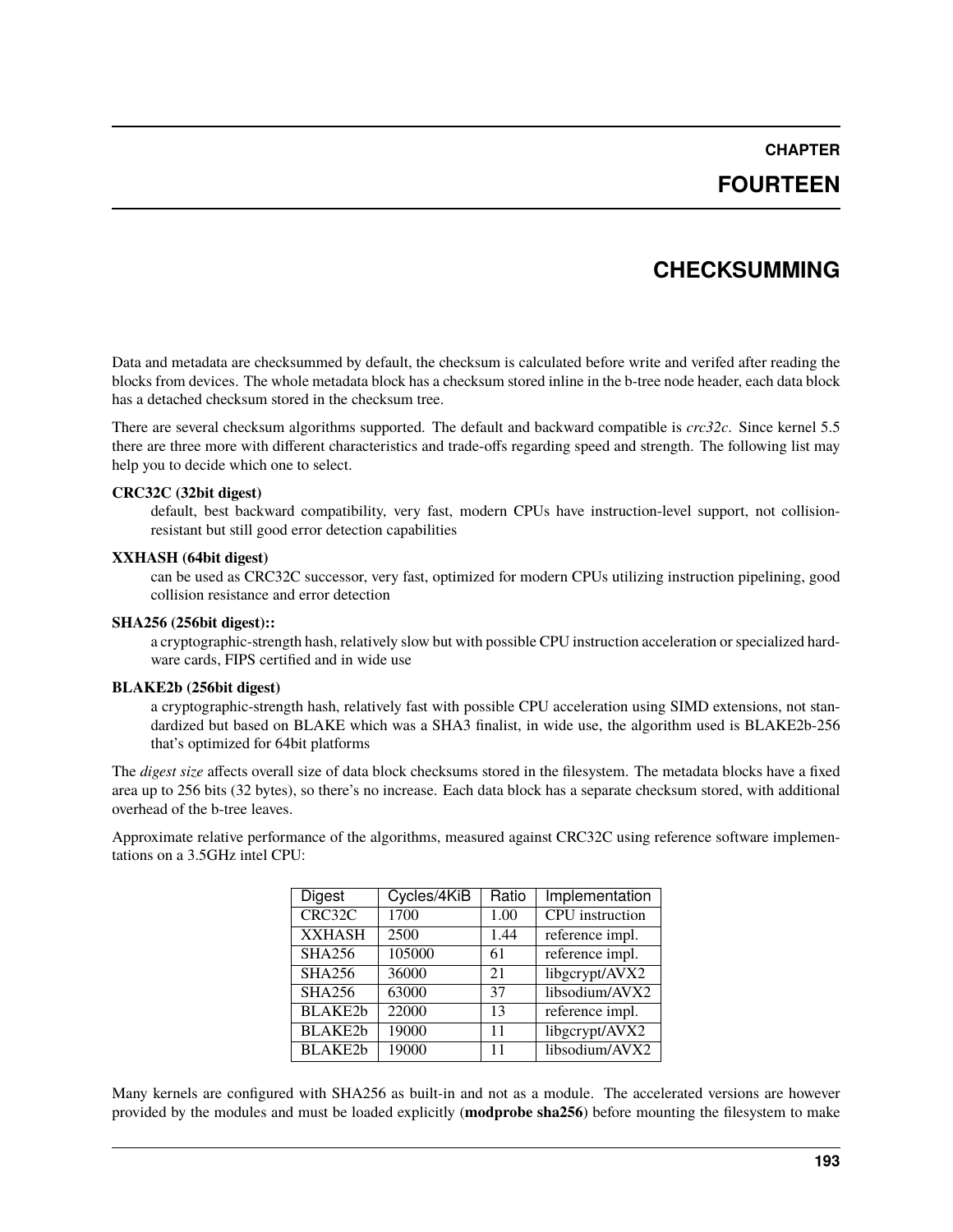use of them. You can check in */sys/fs/btrfs/FSID/checksum* which one is used. If you see *sha256-generic*, then you may want to unmount and mount the filesystem again, changing that on a mounted filesystem is not possible. Check the file */proc/crypto*, when the implementation is built-in, you'd find

| name     | : sha256         |
|----------|------------------|
| driver   | : sha256-generic |
| module   | : kernel         |
| priority | : 100            |
|          |                  |

while accelerated implementation is e.g.

| Iname    | : sha256            |  |
|----------|---------------------|--|
| driver   | $: sha256$ -avx $2$ |  |
| Imodule  | : sha256 ssse3      |  |
| priority | : 170               |  |
|          |                     |  |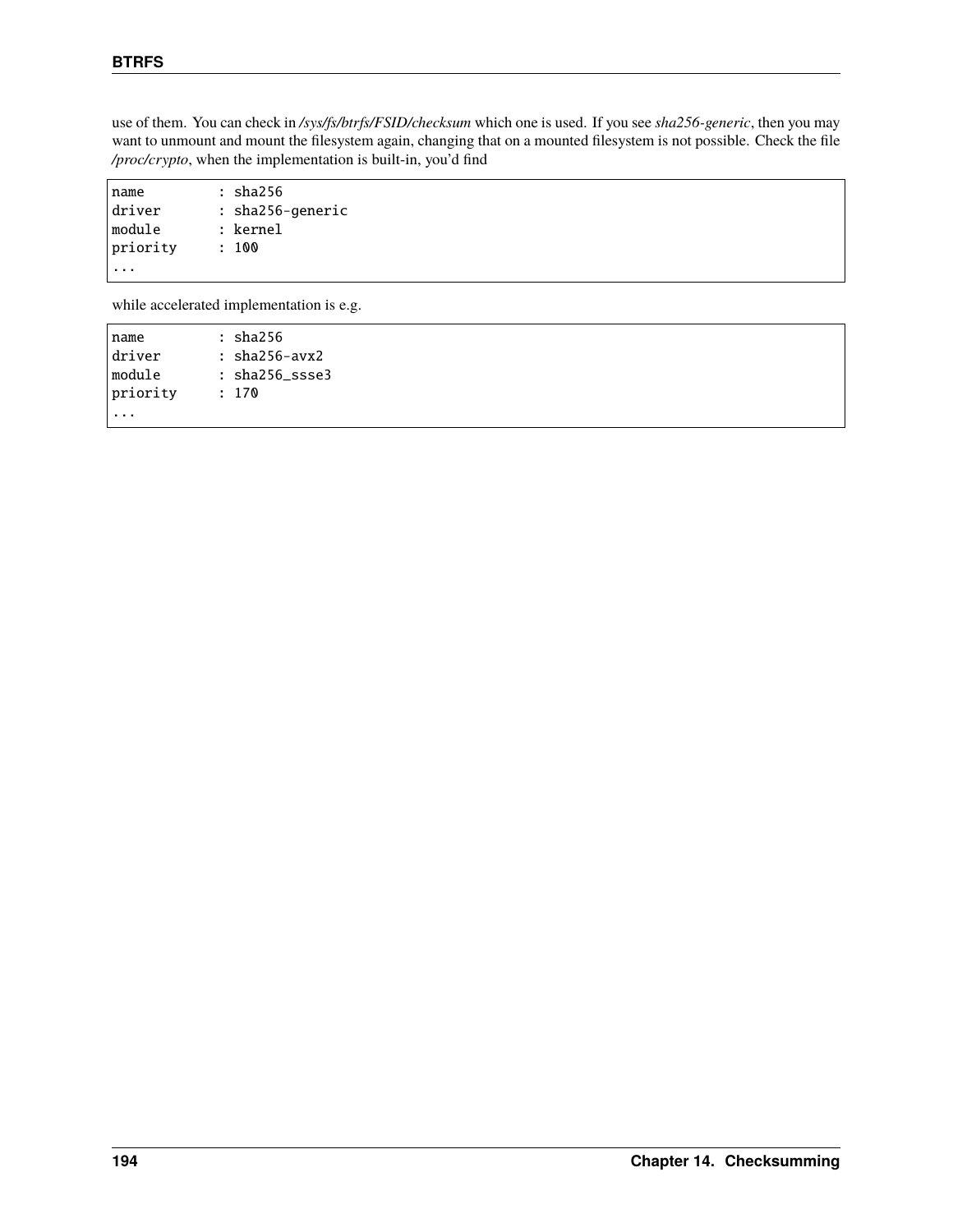### **FIFTEEN**

## **CONVERT**

The **btrfs-convert** tool can be used to convert existing source filesystem image to a btrfs filesystem in-place. The original filesystem image is accessible in subvolume named like *ext2\_saved* as file *image*.

Supported filesystems:

- ext2, ext3, ext4 -- original feature, always built in
- reiserfs -- since version 4.13, optionally built, requires libreiserfscore 3.6.27
- ntfs -- external tool <https://github.com/maharmstone/ntfs2btrfs>

The list of supported source filesystem by a given binary is listed at the end of help (option *--help*).

**Warning:** If you are going to perform rollback to the original filesystem, you should not execute **btrfs balance** command on the converted filesystem. This will change the extent layout and make **btrfs-convert** unable to rollback.

The conversion utilizes free space of the original filesystem. The exact estimate of the required space cannot be foretold. The final btrfs metadata might occupy several gigabytes on a hundreds-gigabyte filesystem.

If the ability to rollback is no longer important, the it is recommended to perform a few more steps to transition the btrfs filesystem to a more compact layout. This is because the conversion inherits the original data blocks' fragmentation, and also because the metadata blocks are bound to the original free space layout.

Due to different constraints, it is only possible to convert filesystems that have a supported data block size (ie. the same that would be valid for **mkfs.btrfs**). This is typically the system page size (4KiB on x86\_64 machines).

#### **BEFORE YOU START**

The source filesystem must be clean, eg. no journal to replay or no repairs needed. The respective **fsck** utility must be run on the source filessytem prior to conversion. Please refer to the manual pages in case you encounter problems.

For ext2/3/4:

# e2fsck -fvy /dev/sdx

For reiserfs:

# reiserfsck -fy /dev/sdx

Skipping that step could lead to incorrect results on the target filesystem, but it may work.

#### **REMOVE THE ORIGINAL FILESYSTEM METADATA**

By removing the subvolume named like *ext2\_saved* or *reiserfs\_saved*, all metadata of the original filesystem will be removed: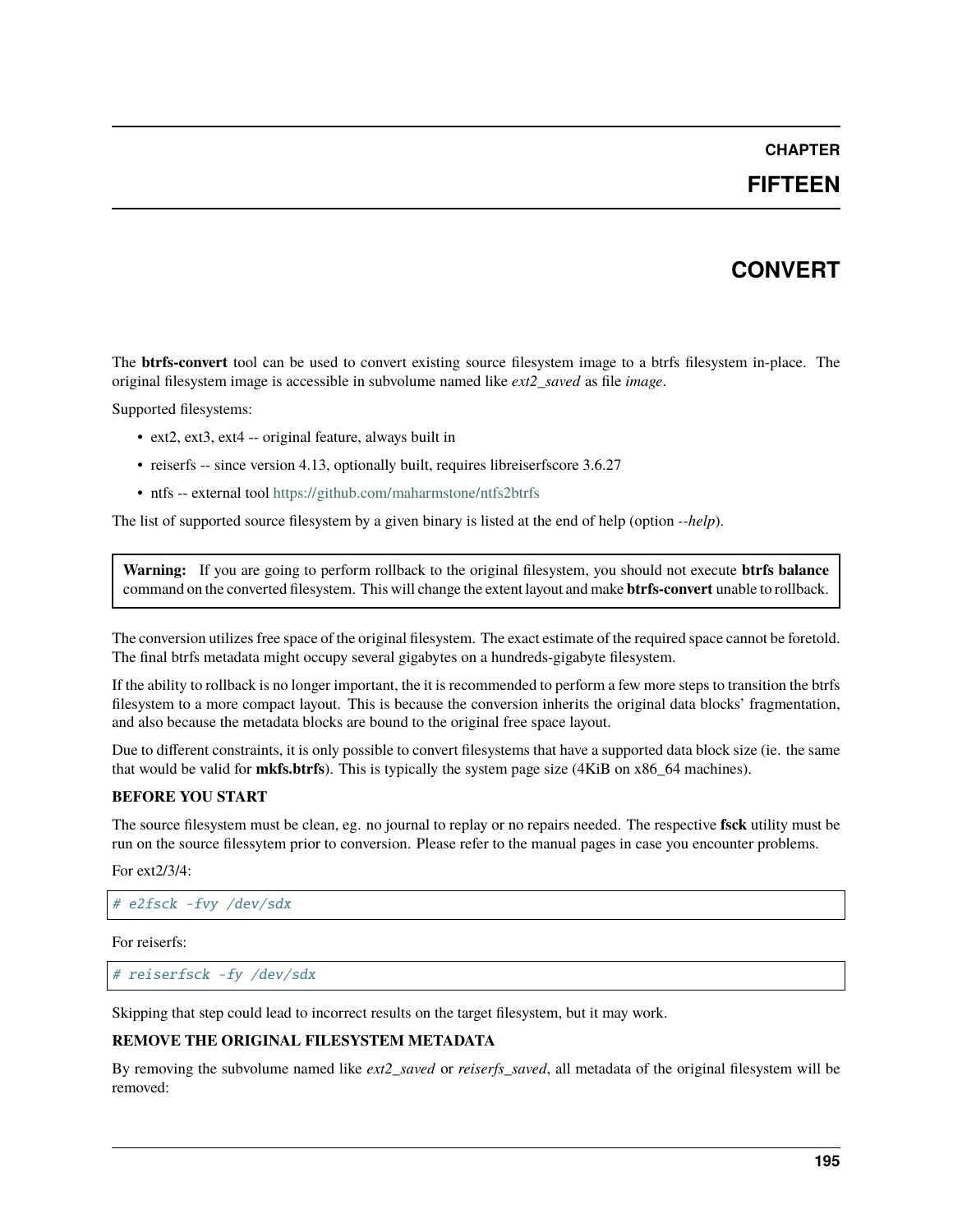#### # btrfs subvolume delete /mnt/ext2\_saved

At this point it is not possible to do a rollback. The filesystem is usable but may be impacted by the fragmentation inherited from the original filesystem.

#### **MAKE FILE DATA MORE CONTIGUOUS**

An optional but recommended step is to run defragmentation on the entire filesystem. This will attempt to make file extents more contiguous.

# btrfs filesystem defrag -v -r -f -t 32M /mnt/btrfs

Verbose recursive defragmentation (*-v*, *-r*), flush data per-file (*-f* ) with target extent size 32MiB (*-t*).

#### **ATTEMPT TO MAKE BTRFS METADATA MORE COMPACT**

Optional but recommended step.

The metadata block groups after conversion may be smaller than the default size (256MiB or 1GiB). Running a balance will attempt to merge the block groups. This depends on the free space layout (and fragmentation) and may fail due to lack of enough work space. This is a soft error leaving the filesystem usable but the block group layout may remain unchanged.

Note that balance operation takes a lot of time, please see also btrfs-balance(8).

# btrfs balance start -m /mnt/btrfs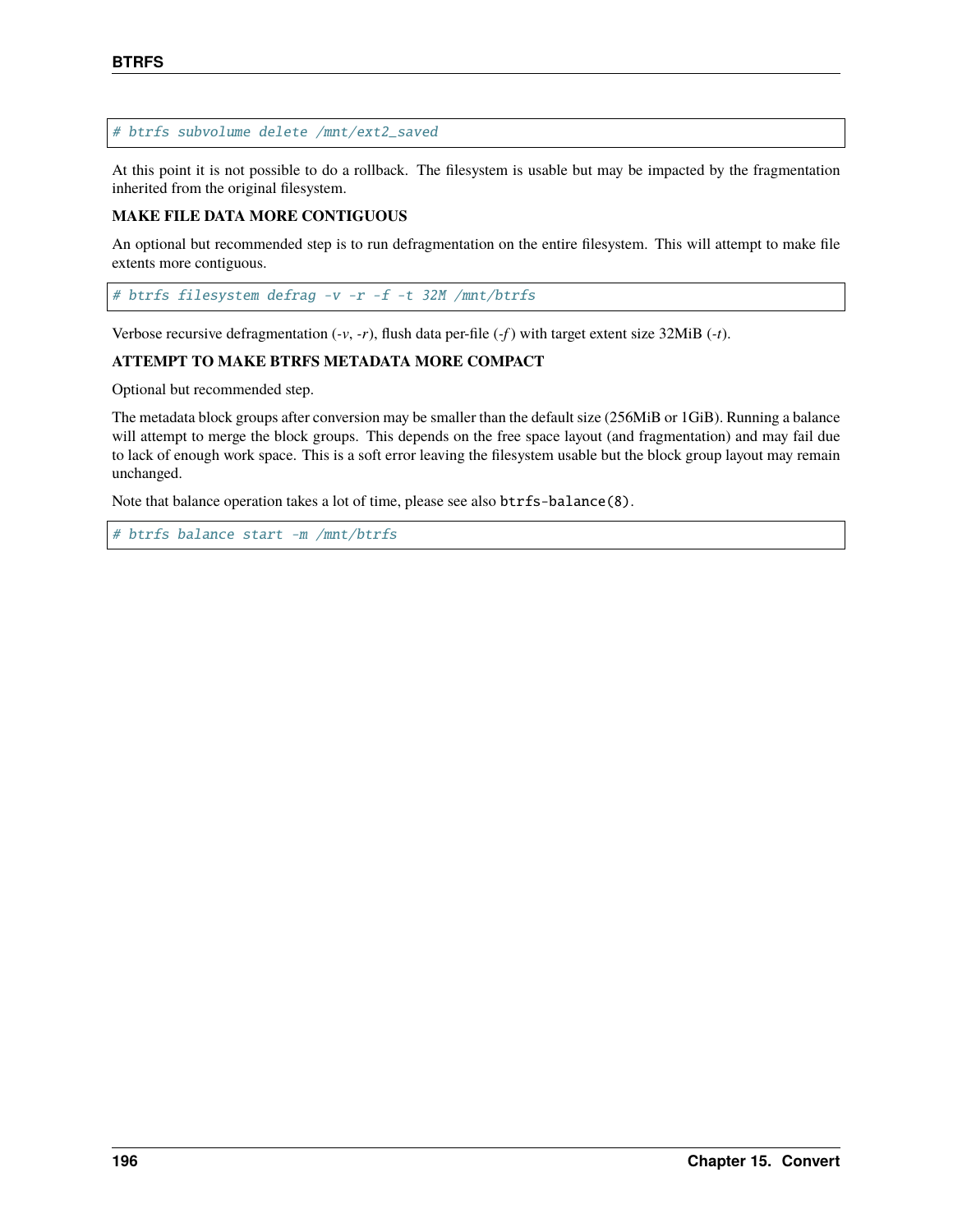## **SIXTEEN**

# **DEDUPLICATION**

Going by the definition in the context of filesystems, it's a process of looking up identical data blocks tracked separately and creating a shared logical link while removing one of the copies of the data blocks. This leads to data space savings while it increases metadata consumption.

There are two main deduplication types:

- **in-band** *(sometimes also called on-line)* -- all newly written data are considered for deduplication before writing
- **out-of-band** *(sometimes also called offline)* -- data for deduplication have to be actively looked for and deduplicated by the user application

Both have their pros and cons. BTRFS implements **only out-of-band** type.

BTRFS provides the basic building blocks for deduplication allowing other tools to choose the strategy and scope of the deduplication. There are multiple tools that take different approaches to deduplication, offer additional features or make trade-offs. The following table lists tools that are known to be up-to-date, maintained and widely used.

| Name        |      | File based   Block based   Incremental |     |
|-------------|------|----------------------------------------|-----|
| <b>BEES</b> | Nο   | Yes                                    | Yes |
| duperemove  | Yes. | Nο                                     | Yes |

# **16.1 File based deduplication**

The tool takes a list of files and tries to find duplicates among data only from that files. This is suitable eg. for files that originated from the same base image, source of a reflinked file. Optionally the tools could track a database of hashes and allow to deduplicate blocks from more files, or use that for repeated runs and update the database incrementally.

# **16.2 Block based deduplication**

The tool typically scans the filesystem and builds a database of file block hashes, then finds candidate files and deduplicates the ranges. The hash database is kept as an ordinary file and can be scaled according to the needs.

As the file changes, the hash database may get out of sync and the scan has to be done repeatedly.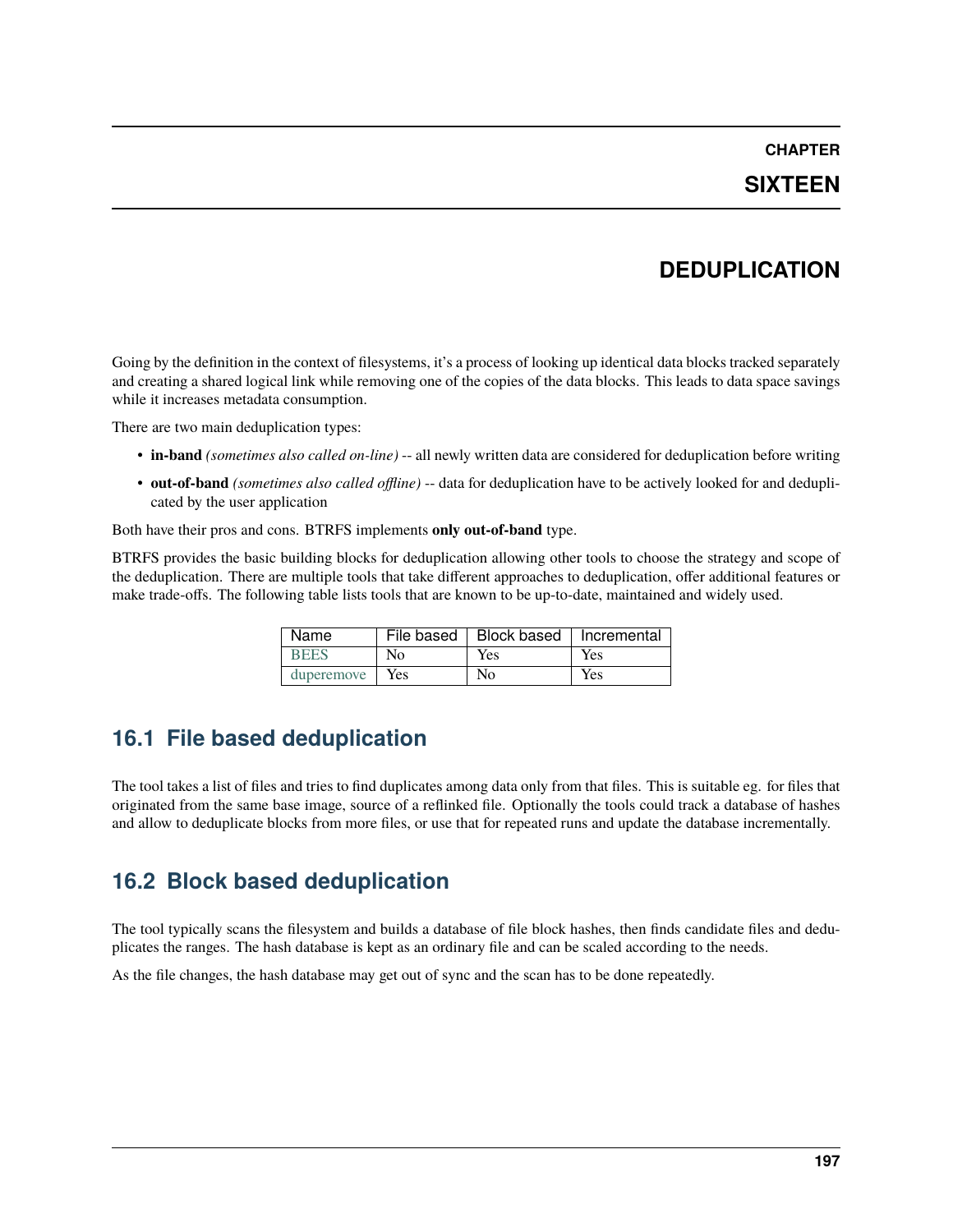# **16.3 Safety of block comparison**

The deduplication inside the filesystem is implemented as an ioctl that takes a source file, destination file and the range. The blocks from both files are compared for exact match before merging to the same range (ie. there's no hash based comparison). Pages representing the extents in memory are locked prior to deduplication and prevent concurrent modification by buffered writes or mmaped writes.

# **16.4 Limitations, compatibility**

Files that are subject do deduplication must have the same status regarding COW, ie. both regular COW files with checksums, or both NOCOW, or files that are COW but don't have checksums (NODATASUM attribute is set).

If the deduplication is in progress on any file in the filesystem, the *send* operation cannot be started as it relies on the extent layout being unchanged.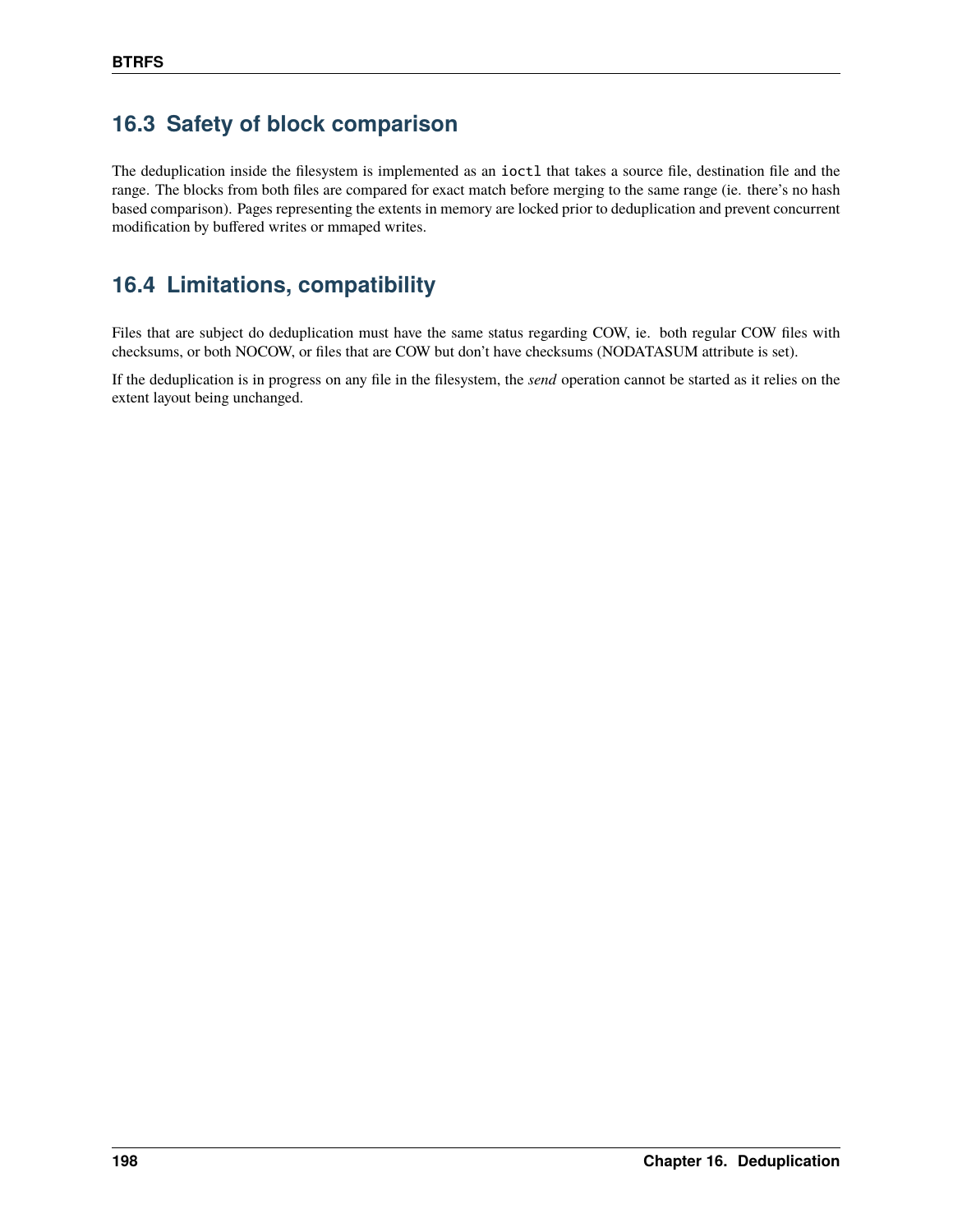# **CHAPTER SEVENTEEN**

## **DEFRAGMENTATION**

Defragmentation of files is supposed to make the layout of the file extents to be more linear or at least coalesce the file extents into larger ones that can be stored on the device more efficiently. The reason there's a need for defragmentation stems from the COW design that BTRFS is built on and is inherent. The fragmentation is caused by rewrites of the same file data in-place, that has to be handled by creating a new copy that may lie on a distant location on the physical device. Fragmentation is the worst problem on rotational hard disks due to the delay caused by moving the drive heads to the distant location. With the modern seek-less devices it's not a problem though it may still make sense because of reduced size of the metadata that's needed to track the scattered extents.

File data that are in use can be safely defragmented because the whole process happens inside the page cache, that is the central point caching the file data and takes care of synchronization. Once a filesystem sync or flush is started (either manually or automatically) all the dirty data get written to the devices. This however reduces the chances to find optimal layout as the writes happen together with other data and the result depends on the remaining free space layout and fragmentation.

**Warning:** Defragmentation does not preserve extent sharing, eg. files created by **cp --reflink** or existing on multiple snapshots. Due to that the data space consumption may increase.

Defragmentation can be started together with compression on the given range, and takes precedence over per-file compression property or mount options.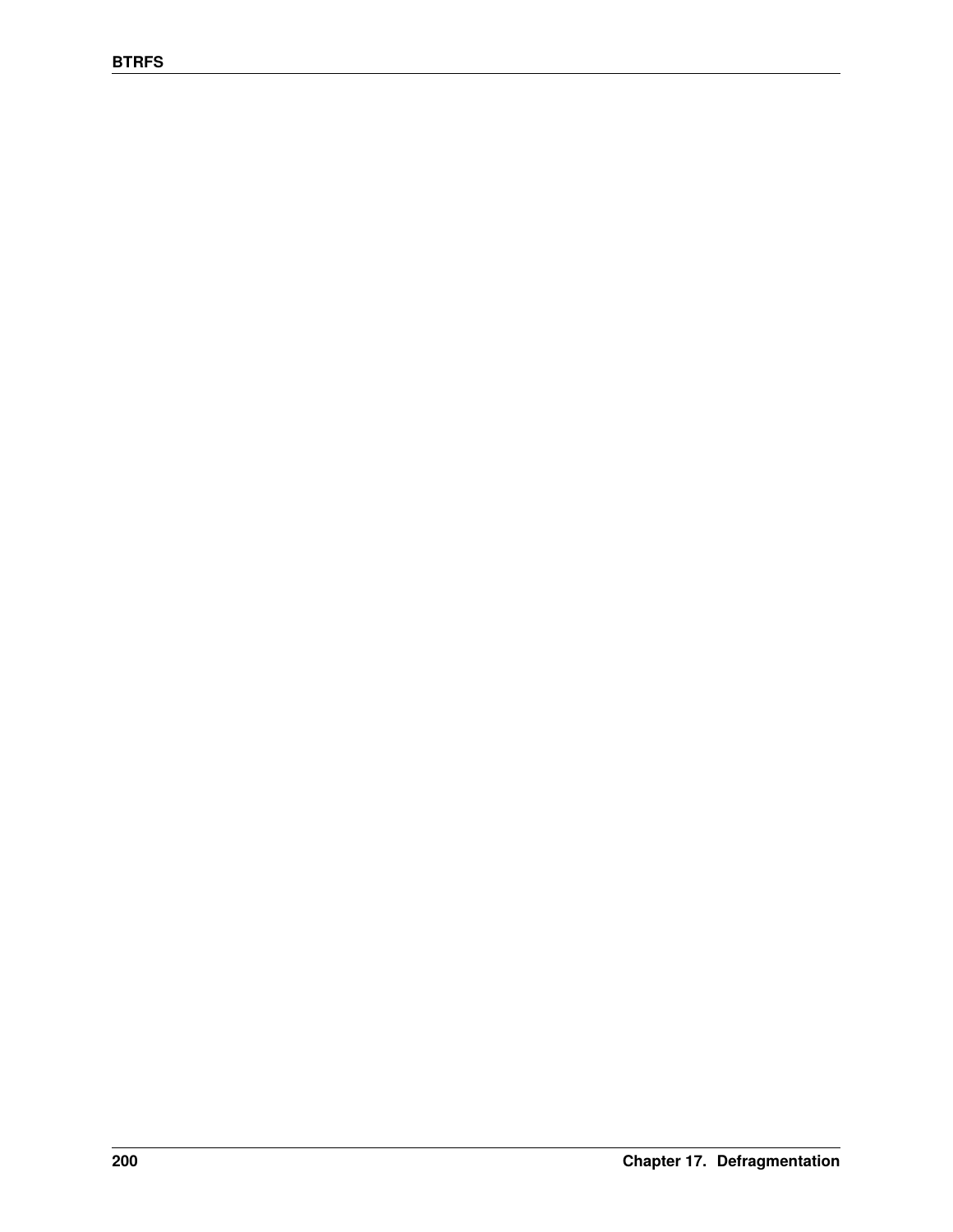## **EIGHTEEN**

## **INLINE FILES**

Files up to some size can be stored in the metadata section ("inline" in the b-tree nodes), ie. no separate blocks for the extents. The default limit is 2048 bytes and can be configured by mount option max\_inline. The data of inlined files can be also compressed as long as they fit into the b-tree nodes.

If the filesystem has been created with different data and metadata profiles, namely with different level of integrity, this also affects the inlined files. It can be completely disabled by mounting with max\_inline=0. The upper limit is either the size of b-tree node or the page size of the host.

An inline file can be identified by enumerating the extents, eg. by the tool filefrag:

```
$ filefrag -v inlinefile
Filesystem type is: 9123683e
File size of inlinefile is 463 (1 block of 4096 bytes)
ext: logical_offset: physical_offset: length: expected: flags:
  0: 0. 4095: 0. 4095: 4096: last,not_aligned,
˓→inline,eof
```
In the above example, the file is not compressed, otherwise it would have the *encoded* flag. The inline files have no limitations and behave like regular files with respect to copying, renaming, reflink, truncate etc.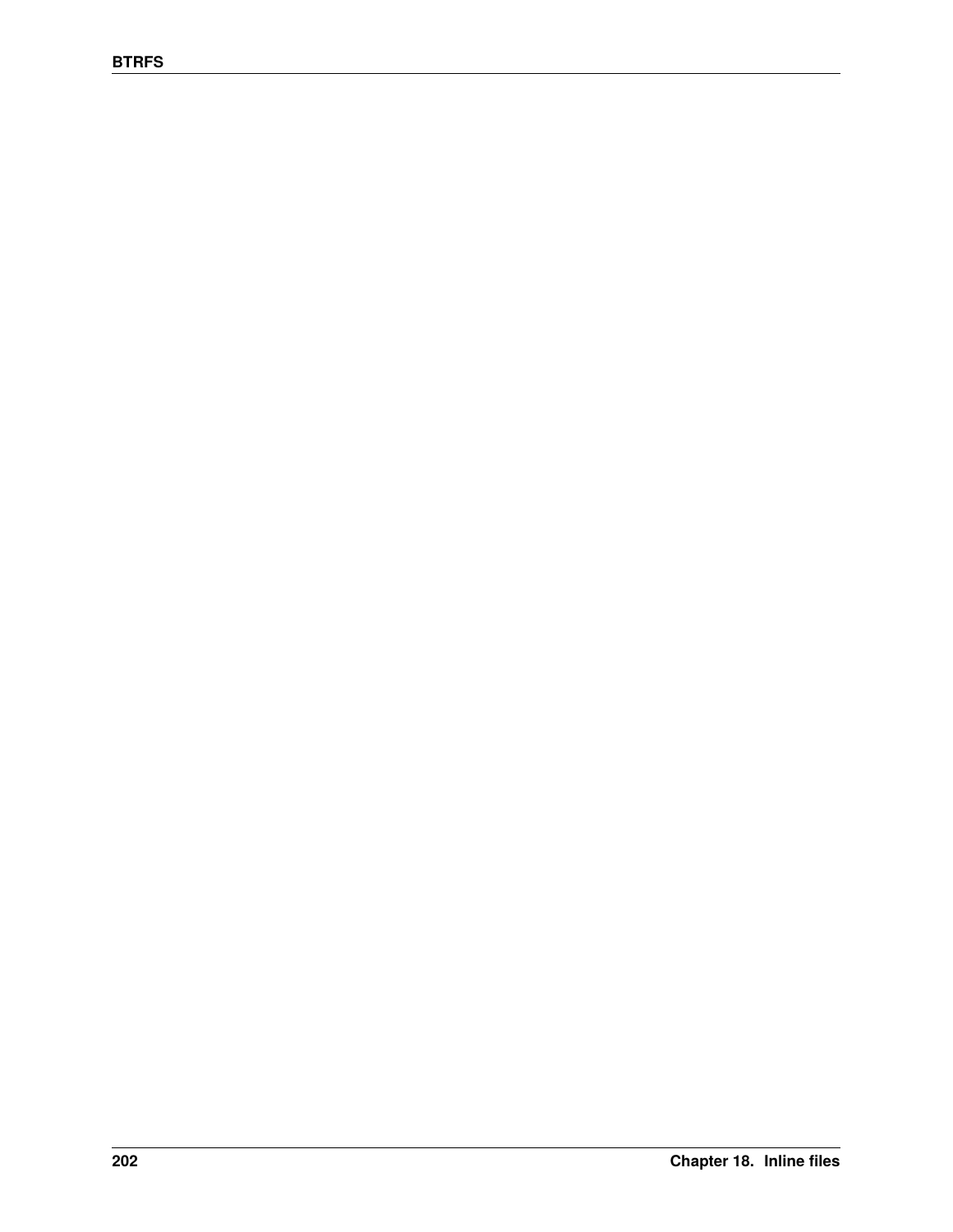### **NINETEEN**

## **QUOTA GROUPS**

The concept of quota has a long-standing tradition in the Unix world. Ever since computers allow multiple users to work simultaneously in one filesystem, there is the need to prevent one user from using up the entire space. Every user should get his fair share of the available resources.

In case of files, the solution is quite straightforward. Each file has an *owner* recorded along with it, and it has a size. Traditional quota just restricts the total size of all files that are owned by a user. The concept is quite flexible: if a user hits his quota limit, the administrator can raise it on the fly.

On the other hand, the traditional approach has only a poor solution to restrict directories. At installation time, the harddisk can be partitioned so that every directory (eg. /usr, /var/, ...) that needs a limit gets its own partition. The obvious problem is that those limits cannot be changed without a reinstallation. The btrfs subvolume feature builds a bridge. Subvolumes correspond in many ways to partitions, as every subvolume looks like its own filesystem. With subvolume quota, it is now possible to restrict each subvolume like a partition, but keep the flexibility of quota. The space for each subvolume can be expanded or restricted on the fly.

As subvolumes are the basis for snapshots, interesting questions arise as to how to account used space in the presence of snapshots. If you have a file shared between a subvolume and a snapshot, whom to account the file to? The creator? Both? What if the file gets modified in the snapshot, should only these changes be accounted to it? But wait, both the snapshot and the subvolume belong to the same user home. I just want to limit the total space used by both! But somebody else might not want to charge the snapshots to the users.

Btrfs subvolume quota solves these problems by introducing groups of subvolumes and let the user put limits on them. It is even possible to have groups of groups. In the following, we refer to them as *qgroups*.

Each qgroup primarily tracks two numbers, the amount of total referenced space and the amount of exclusively referenced space.

#### **referenced**

space is the amount of data that can be reached from any of the subvolumes contained in the qgroup, while

#### **exclusive**

is the amount of data where all references to this data can be reached from within this qgroup.

## **19.1 Subvolume quota groups**

The basic notion of the Subvolume Quota feature is the quota group, short qgroup. Qgroups are notated as *level/id*, eg. the qgroup 3/2 is a qgroup of level 3. For level 0, the leading '0/' can be omitted. Qgroups of level 0 get created automatically when a subvolume/snapshot gets created. The ID of the qgroup corresponds to the ID of the subvolume, so 0/5 is the qgroup for the root subvolume. For the btrfs qgroup command, the path to the subvolume can also be used instead of *0/ID*. For all higher levels, the ID can be chosen freely.

Each qgroup can contain a set of lower level qgroups, thus creating a hierarchy of qgroups. Figure 1 shows an example qgroup tree.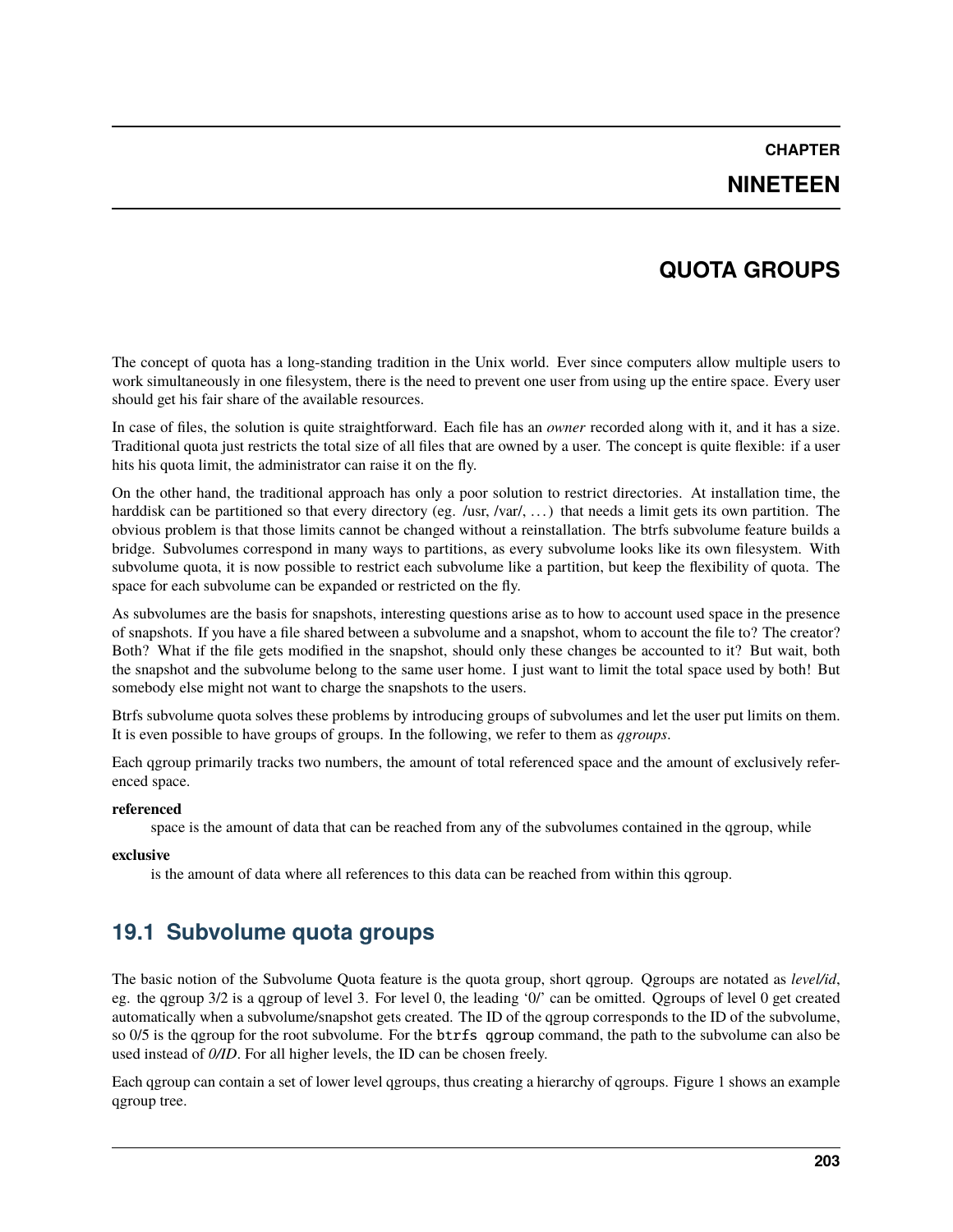

At the bottom, some extents are depicted showing which qgroups reference which extents. It is important to understand the notion of*referenced* vs *exclusive*. In the example, qgroup 0/2 references extents 2 and 3, while 1/2 references extents 2-4, 2/1 references all extents.

On the other hand, extent 1 is exclusive to 0/1, extent 2 is exclusive to 0/2, while extent 3 is neither exclusive to 0/2 nor to 0/3. But because both references can be reached from 1/2, extent 3 is exclusive to 1/2. All extents are exclusive to 2/1.

So exclusive does not mean there is no other way to reach the extent, but it does mean that if you delete all subvolumes contained in a qgroup, the extent will get deleted.

Exclusive of a qgroup conveys the useful information how much space will be freed in case all subvolumes of the qgroup get deleted.

All data extents are accounted this way. Metadata that belongs to a specific subvolume (i.e. its filesystem tree) is also accounted. Checksums and extent allocation information are not accounted.

In turn, the referenced count of a qgroup can be limited. All writes beyond this limit will lead to a 'Quota Exceeded' error.

## **19.2 Inheritance**

Things get a bit more complicated when new subvolumes or snapshots are created. The case of (empty) subvolumes is still quite easy. If a subvolume should be part of a qgroup, it has to be added to the qgroup at creation time. To add it at a later time, it would be necessary to at least rescan the full subvolume for a proper accounting.

Creation of a snapshot is the hard case. Obviously, the snapshot will reference the exact amount of space as its source, and both source and destination now have an exclusive count of 0 (the filesystem nodesize to be precise, as the roots of the trees are not shared). But what about qgroups of higher levels? If the qgroup contains both the source and the destination, nothing changes. If the qgroup contains only the source, it might lose some exclusive.

But how much? The tempting answer is, subtract all exclusive of the source from the qgroup, but that is wrong, or at least not enough. There could have been an extent that is referenced from the source and another subvolume from that qgroup. This extent would have been exclusive to the qgroup, but not to the source subvolume. With the creation of the snapshot, the qgroup would also lose this extent from its exclusive set.

So how can this problem be solved? In the instant the snapshot gets created, we already have to know the correct exclusive count. We need to have a second qgroup that contains all the subvolumes as the first qgroup, except the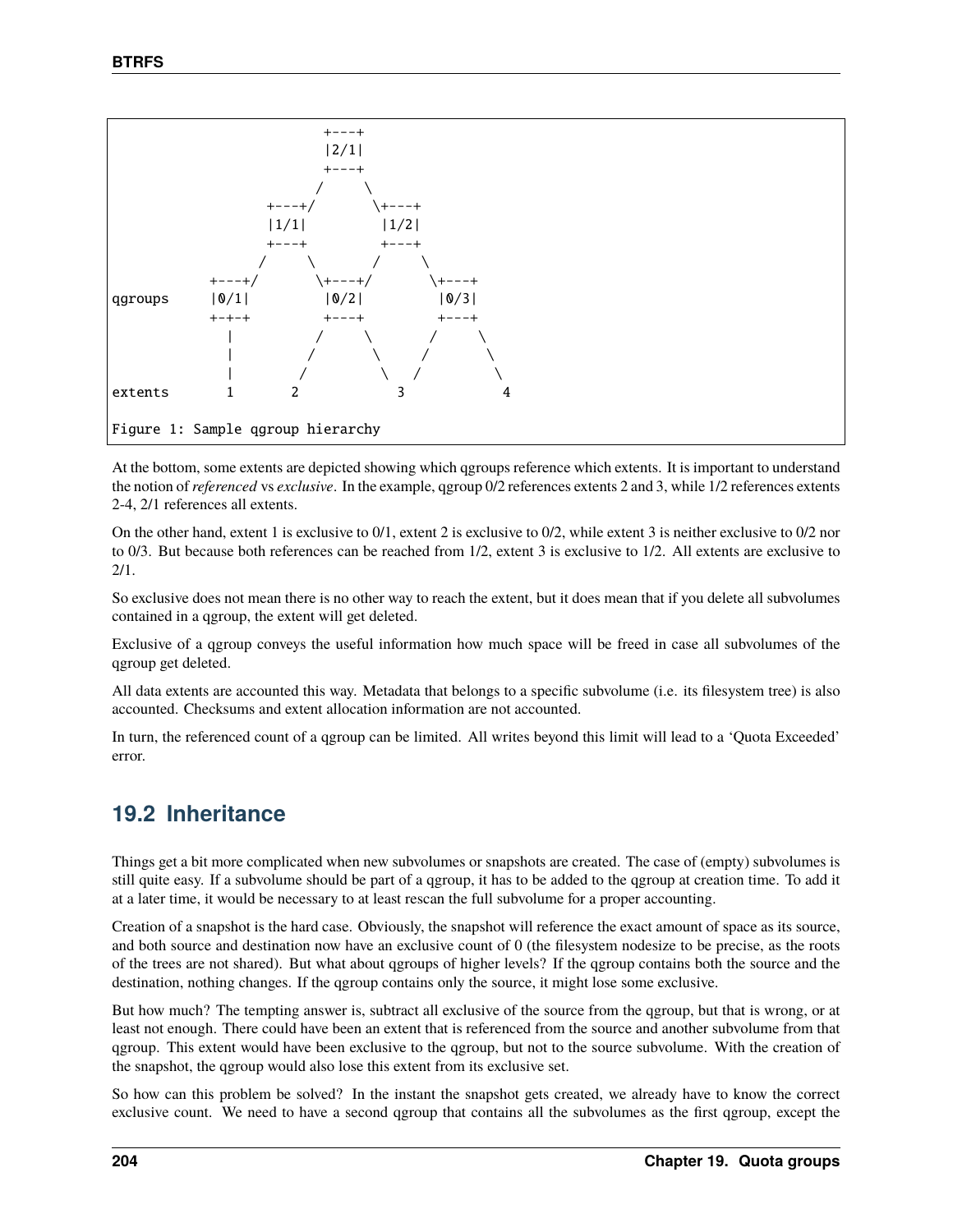subvolume we want to snapshot. The moment we create the snapshot, the exclusive count from the second qgroup needs to be copied to the first qgroup, as it represents the correct value. The second qgroup is called a tracking qgroup. It is only there in case a snapshot is needed.

## **19.3 Use cases**

Below are some use cases that do not mean to be extensive. You can find your own way how to integrate qgroups.

### **19.3.1 Single-user machine**

#### Replacement for partitions

The simplest use case is to use qgroups as simple replacement for partitions. Btrfs takes the disk as a whole, and /, /usr, /var, etc. are created as subvolumes. As each subvolume gets it own qgroup automatically, they can simply be restricted. No hierarchy is needed for that.

#### Track usage of snapshots

When a snapshot is taken, a qgroup for it will automatically be created with the correct values. 'Referenced' will show how much is in it, possibly shared with other subvolumes. 'Exclusive' will be the amount of space that gets freed when the subvolume is deleted.

### **19.3.2 Multi-user machine**

#### Restricting homes

When you have several users on a machine, with home directories probably under /home, you might want to restrict /home as a whole, while restricting every user to an individual limit as well. This is easily accomplished by creating a qgroup for /home , eg. 1/1, and assigning all user subvolumes to it. Restricting this qgroup will limit /home, while every user subvolume can get its own (lower) limit.

#### Accounting snapshots to the user

Let's say the user is allowed to create snapshots via some mechanism. It would only be fair to account space used by the snapshots to the user. This does not mean the user doubles his usage as soon as he takes a snapshot. Of course, files that are present in his home and the snapshot should only be accounted once. This can be accomplished by creating a qgroup for each user, say '1/UID'. The user home and all snapshots are assigned to this qgroup. Limiting it will extend the limit to all snapshots, counting files only once. To limit /home as a whole, a higher level group 2/1 replacing 1/1 from the previous example is needed, with all user qgroups assigned to it.

#### Do not account snapshots

On the other hand, when the snapshots get created automatically, the user has no chance to control them, so the space used by them should not be accounted to him. This is already the case when creating snapshots in the example from the previous section.

#### Snapshots for backup purposes

This scenario is a mixture of the previous two. The user can create snapshots, but some snapshots for backup purposes are being created by the system. The user's snapshots should be accounted to the user, not the system. The solution is similar to the one from section 'Accounting snapshots to the user', but do not assign system snapshots to user's qgroup.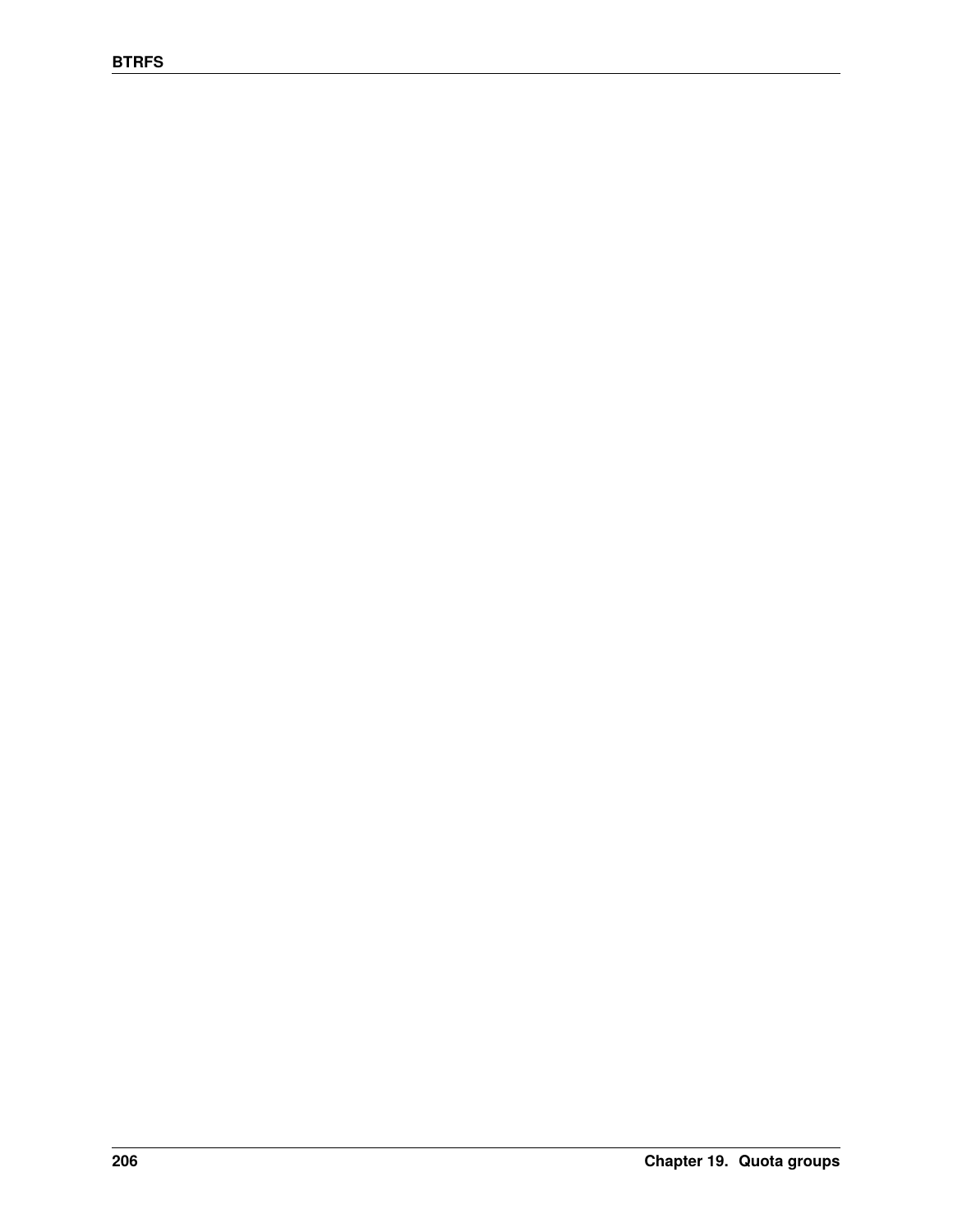## **TWENTY**

# **REFLINK**

Reflink is a type of shallow copy of file data that shares the blocks but otherwise the files are independent and any change to the file will not affect the other. This builds on the underlying COW mechanism. A reflink will effectively create only a separate metadata pointing to the shared blocks which is typically much faster than a deep copy of all blocks.

The reflink is typically meant for whole files but a partial file range can be also copied, though there are no ready-made tools for that.

#### cp --reflink=always source target

There are some constraints:

- cross-filesystem reflink is not possible, there's nothing in common between so the block sharing can't work
- reflink crossing two mount points of the same filesystem does not work due to an artificial limitation in VFS (this may change in the future)
- reflink requires source and target file that have the same status regarding NOCOW and checksums, for example if the source file is NOCOW (once created with the chattr +C attribute) then the above command won't work unless the target file is pre-created with the +C attribute as well, or the NOCOW attribute is inherited from the parent directory (chattr +C on the directory) or if the whole filesystem is mounted with *-o nodatacow* that would create the NOCOW files by default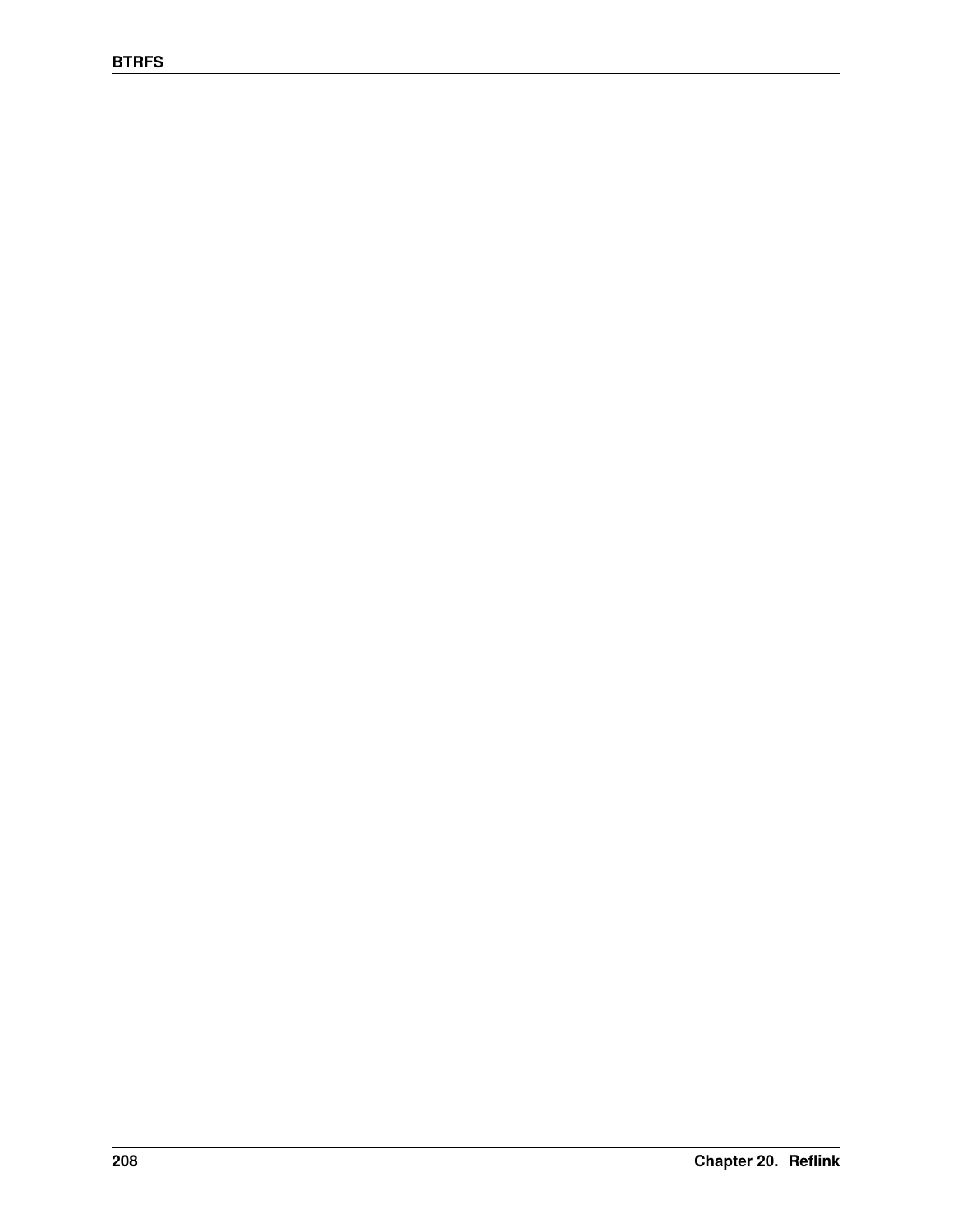# **CHAPTER TWENTYONE**

## **RESIZE**

A BTRFS mounted filesystem can be resized after creation, grown or shrunk. On a multi device filesystem the space occupied on each device can be resized independently. Data that reside in the area that would be out of the new size are relocated to the remaining space below the limit, so this constrains the minimum size to which a filesystem can be shrunk.

Growing a filesystem is quick as it only needs to take note of the available space, while shrinking a filesystem needs to relocate potentially lots of data and this is IO intense. It is possible to shrink a filesystem in smaller steps.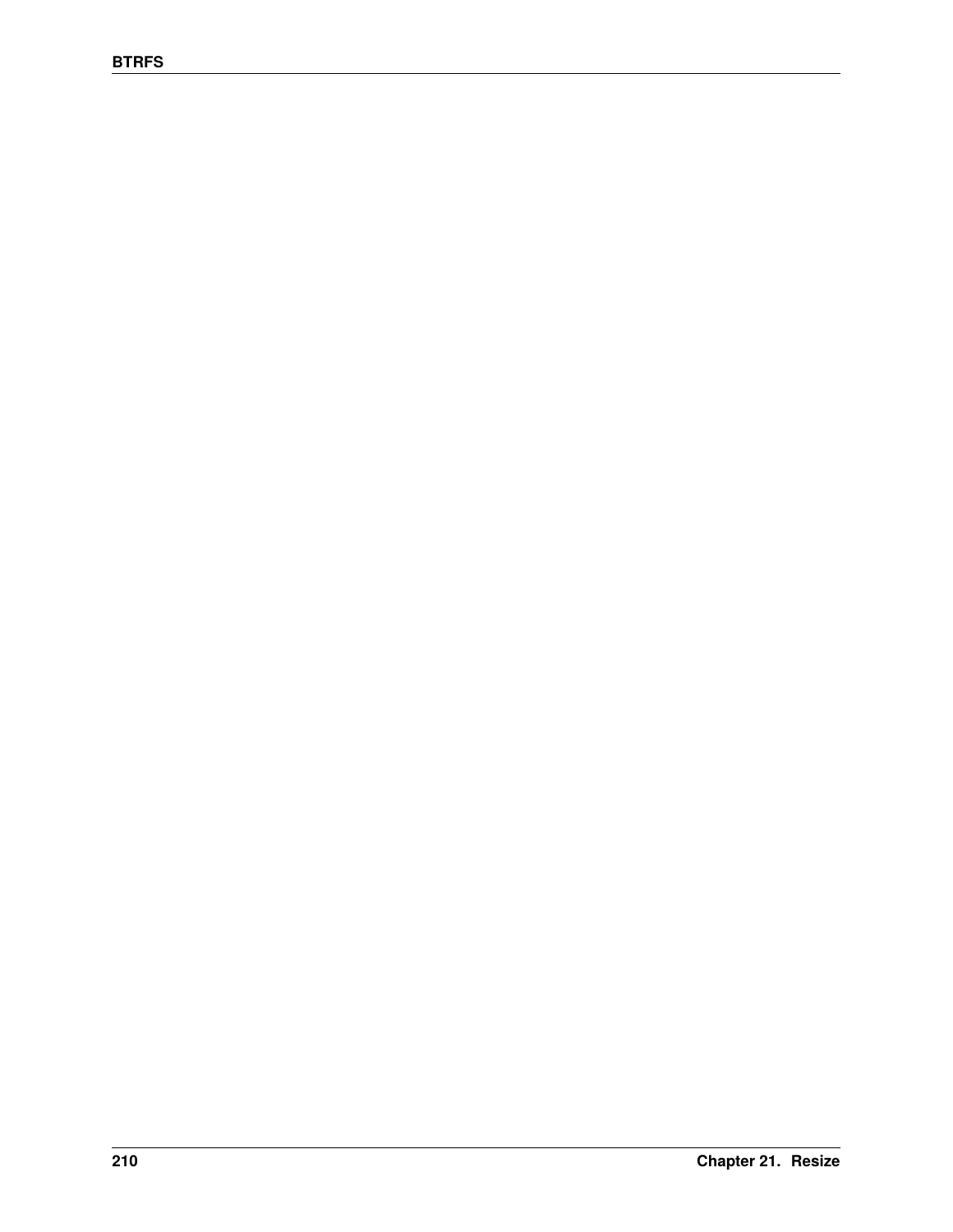# **CHAPTER TWENTYTWO**

# **SCRUB**

Scrub is a pass over all filesystem data and metadata and verifying the checksums. If a valid copy is available (replicated block group profiles) then the damaged one is repaired. All copies of the replicated profiles are validated.

**Note:** Scrub is not a filesystem checker (fsck) and does not verify nor repair structural damage in the filesystem. It really only checks checksums of data and tree blocks, it doesn't ensure the content of tree blocks is valid and consistent. There's some validation performed when metadata blocks are read from disk but it's not extensive and cannot substitute full *btrfs check* run.

The user is supposed to run it manually or via a periodic system service. The recommended period is a month but could be less. The estimated device bandwidth utilization is about 80% on an idle filesystem. The IO priority class is by default *idle* so background scrub should not significantly interfere with normal filesystem operation. The IO scheduler set for the device(s) might not support the priority classes though.

The scrubbing status is recorded in */var/lib/btrfs/* in textual files named *scrub.status.UUID* for a filesystem identified by the given UUID. (Progress state is communicated through a named pipe in file *scrub.progress.UUID* in the same directory.) The status file is updated every 5 seconds. A resumed scrub will continue from the last saved position.

Scrub can be started only on a mounted filesystem, though it's possible to scrub only a selected device. See **btrfs scrub start** for more.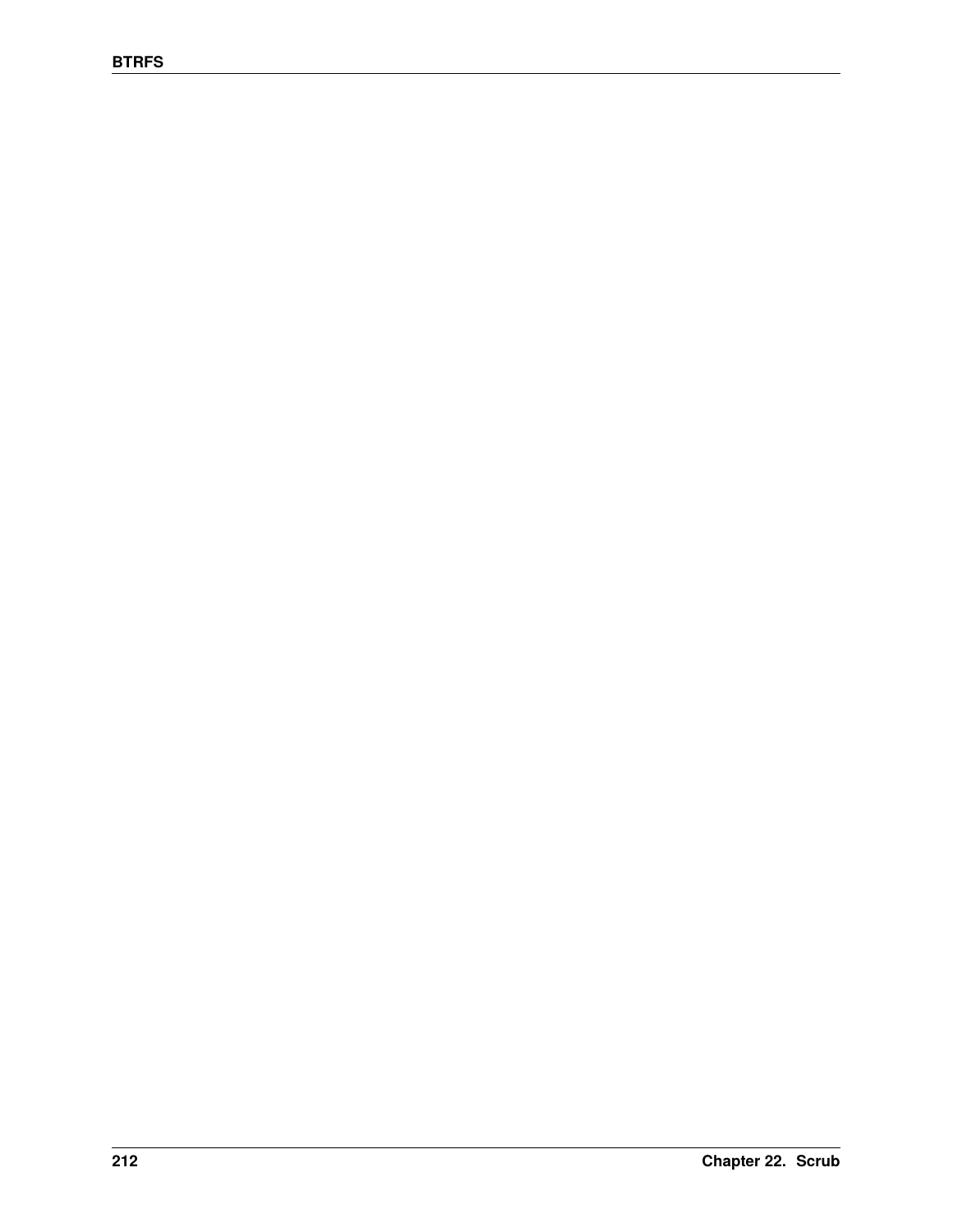**CHAPTER TWENTYTHREE**

### **SEEDING DEVICE**

The COW mechanism and multiple devices under one hood enable an interesting concept, called a seeding device: extending a read-only filesystem on a device with another device that captures all writes. For example imagine an immutable golden image of an operating system enhanced with another device that allows to use the data from the golden image and normal operation. This idea originated on CD-ROMs with base OS and allowing to use them for live systems, but this became obsolete. There are technologies providing similar functionality, like *unionmount*, *overlayfs* or *qcow2* image snapshot.

The seeding device starts as a normal filesystem, once the contents is ready, **btrfstune -S 1** is used to flag it as a seeding device. Mounting such device will not allow any writes, except adding a new device by **btrfs device add**. Then the filesystem can be remounted as read-write.

Given that the filesystem on the seeding device is always recognized as read-only, it can be used to seed multiple filesystems from one device at the same time. The UUID that is normally attached to a device is automatically changed to a random UUID on each mount.

Once the seeding device is mounted, it needs the writable device. After adding it, something like **remount -o remount,rw /path** makes the filesystem at */path* ready for use. The simplest use case is to throw away all changes by unmounting the filesystem when convenient.

Alternatively, deleting the seeding device from the filesystem can turn it into a normal filesystem, provided that the writable device can also contain all the data from the seeding device.

The seeding device flag can be cleared again by **btrfstune -f -S 0**, eg. allowing to update with newer data but please note that this will invalidate all existing filesystems that use this particular seeding device. This works for some use cases, not for others, and the forcing flag to the command is mandatory to avoid accidental mistakes.

Example how to create and use one seeding device:

```
# mkfs.btrfs /dev/sda
# mount /dev/sda /mnt/mnt1
... fill mnt1 with data
# umount /mnt/mnt1
# btrfstune -S 1 /dev/sda
# mount /dev/sda /mnt/mnt1
# btrfs device add /dev/sdb /mnt/mnt1
# mount -o remount,rw /mnt/mnt1
... /mnt/mnt1 is now writable
```
Now */mnt/mnt1* can be used normally. The device */dev/sda* can be mounted again with a another writable device:

```
# mount /dev/sda /mnt/mnt2
# btrfs device add /dev/sdc /mnt/mnt2
```
(continues on next page)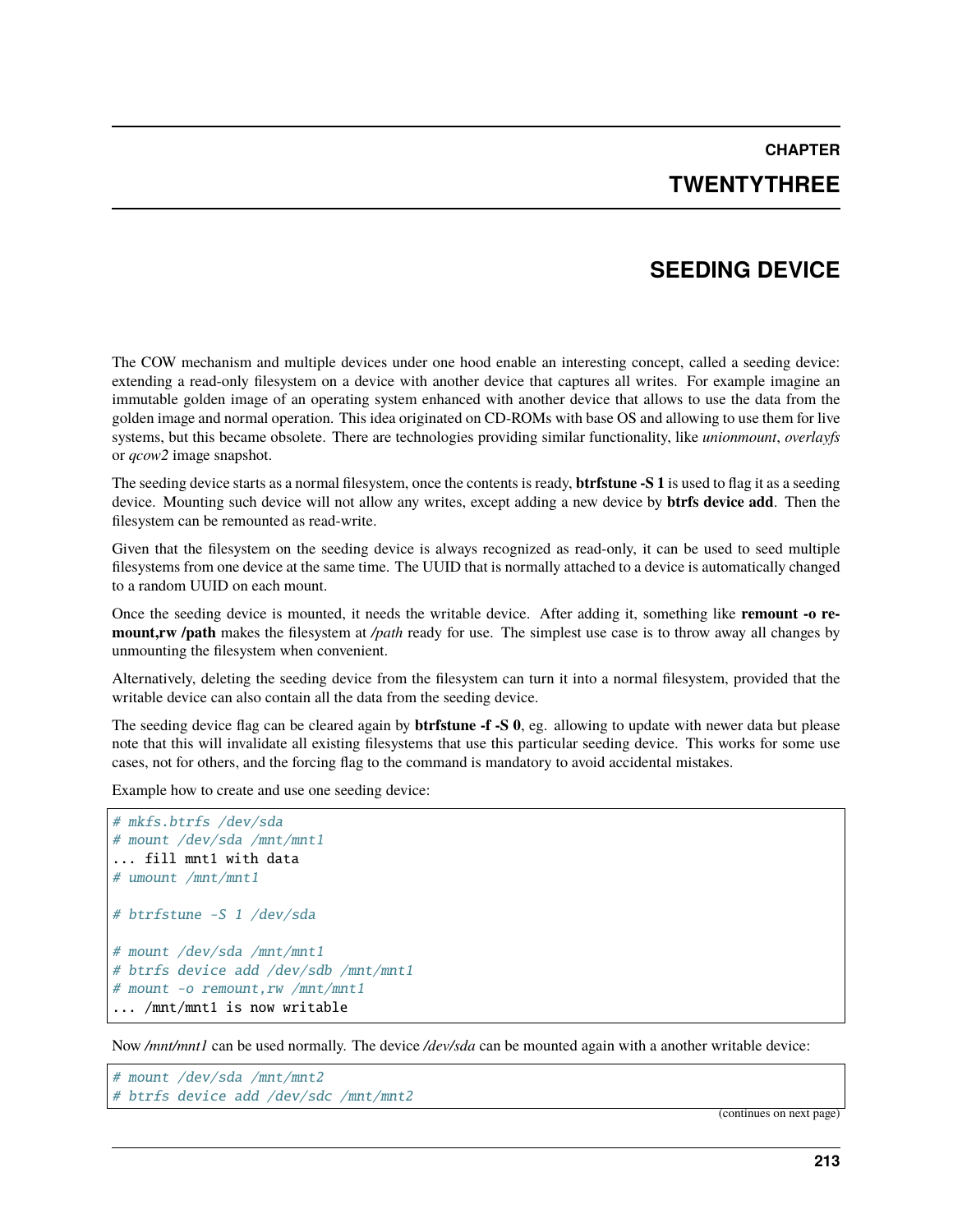```
# mount -o remount,rw /mnt/mnt2
... /mnt/mnt2 is now writable
```
The writable device (*/dev/sdb*) can be decoupled from the seeding device and used independently:

```
# btrfs device delete /dev/sda /mnt/mnt1
```
As the contents originated in the seeding device, it's possible to turn */dev/sdb* to a seeding device again and repeat the whole process.

A few things to note:

- it's recommended to use only single device for the seeding device, it works for multiple devices but the *single* profile must be used in order to make the seeding device deletion work
- block group profiles *single* and *dup* support the use cases above
- the label is copied from the seeding device and can be changed by **btrfs filesystem label**
- each new mount of the seeding device gets a new random UUID

#### **23.1 Chained seeding devices**

Though it's not recommended and is rather an obscure and untested use case, chaining seeding devices is possible. In the first example, the writable device */dev/sdb* can be turned onto another seeding device again, depending on the unchanged seeding device */dev/sda*. Then using */dev/sdb* as the primary seeding device it can be extended with another writable device, say */dev/sdd*, and it continues as before as a simple tree structure on devices.

```
# mkfs.btrfs /dev/sda
# mount /dev/sda /mnt/mnt1
... fill mnt1 with data
# umount /mnt/mnt1
# btrfstune -S 1 /dev/sda
# mount /dev/sda /mnt/mnt1
# btrfs device add /dev/sdb /mnt/mnt1
# mount -o remount,rw /mnt/mnt1
... /mnt/mnt1 is now writable
# umount /mnt/mnt1
# btrfstune -S 1 /dev/sdb
# mount /dev/sdb /mnt/mnt1
# btrfs device add /dev/sdc /mnt
# mount -o remount,rw /mnt/mnt1
... /mnt/mnt1 is now writable
# umount /mnt/mnt1
```
As a result we have:

- *sda* is a single seeding device, with its initial contents
- *sdb* is a seeding device but requires *sda*, the contents are from the time when *sdb* is made seeding, ie. contents of *sda* with any later changes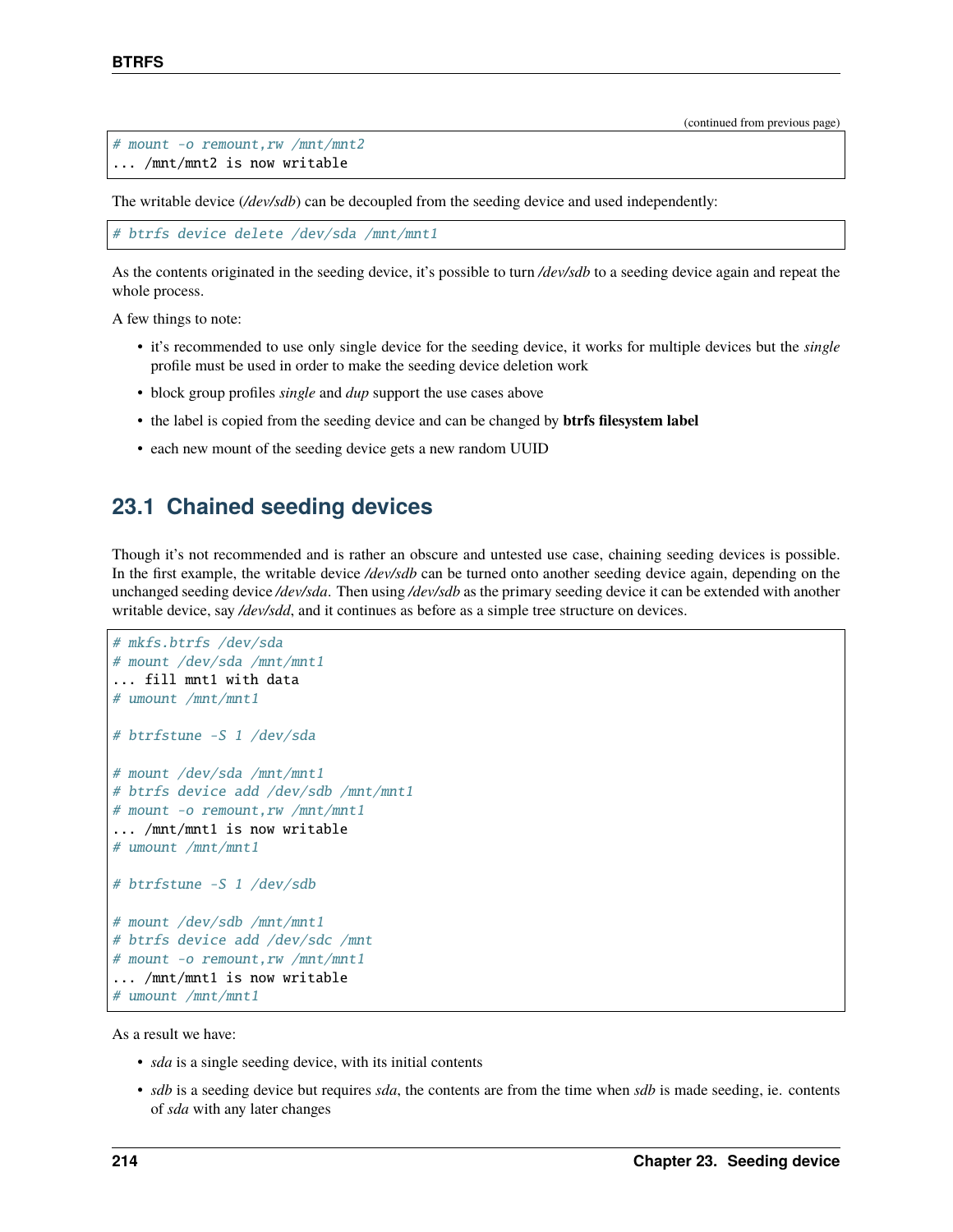• *sdc* last writable, can be made a seeding one the same way as was *sdb*, preserving its contents and depending on *sda* and *sdb*

As long as the seeding devices are unmodified and available, they can be used to start another branch.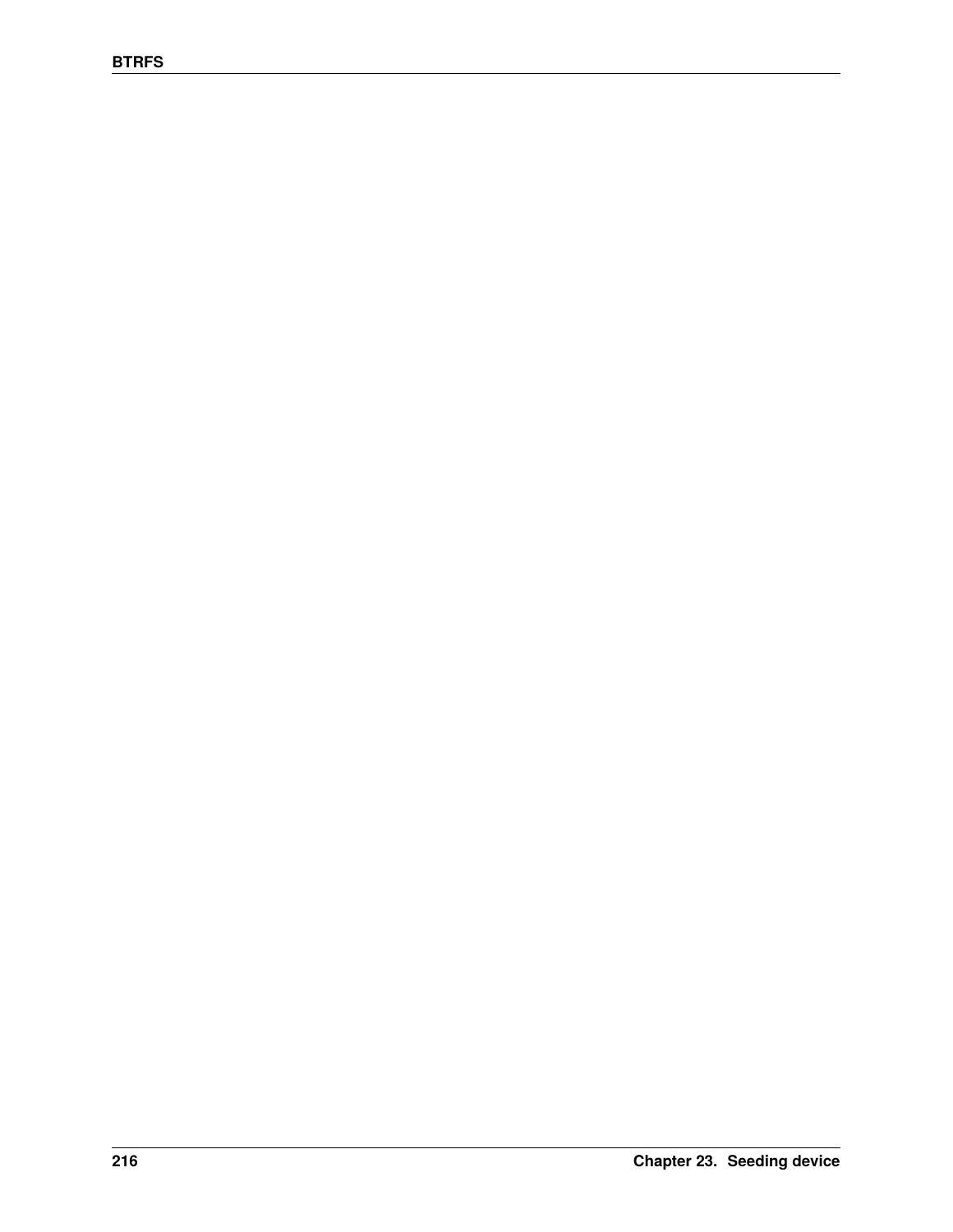# **CHAPTER TWENTYFOUR**

## **SEND/RECEIVE**

Send and receive are complementary features that allow to transfer data from one filesystem to another in a streamable format. The send part traverses a given read-only subvolume and either creates a full stream representation of its data and metadata (*full mode*), or given a set of subvolumes for reference it generates a difference relative to that set (*incremental mode*).

Receive on the other hand takes the stream and reconstructs a subvolume with files and directories equivalent to the filesystem that was used to produce the stream. The result is not exactly 1:1, eg. inode numbers can be different and other unique identifiers can be different (like the subvolume UUIDs). The full mode starts with an empty subvolume, creates all the files and then turns the subvolume to read-only. At this point it could be used as a starting point for a future incremental send stream, provided it would be generated from the same source subvolume on the other filesystem.

The stream is a sequence of encoded commands that change eg. file metadata (owner, permissions, extended attributes), data extents (create, clone, truncate), whole file operations (rename, delete). The stream can be sent over network, piped directly to the receive command or saved to a file. Each command in the stream is protected by a CRC32C checksum.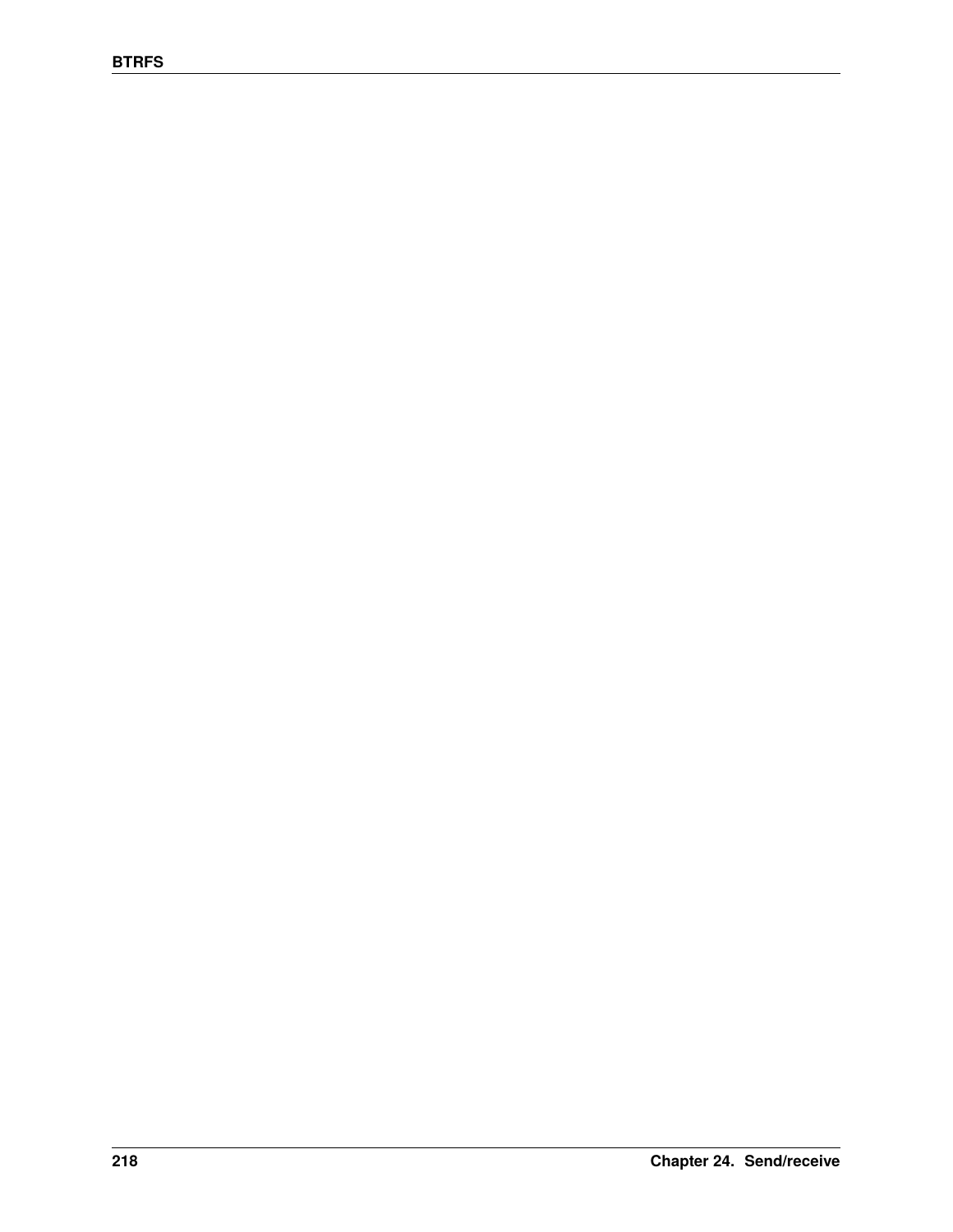**CHAPTER TWENTYFIVE**

### **SUBPAGE SUPPORT**

Subpage block size support, or just *subpage* for short, is a feature to allow using a filesystem that has different size of data block size (*sectorsize*) and the host CPU page size. For easier implementation the support was limited to the exactly same size of the block and page. On x86\_64 this is typically 4KiB, but there are other architectures commonly used that make use of larger pages, like 64KiB on 64bit ARM or PowerPC. This means filesystems created with 64KiB sector size cannot be mounted on a system with 4KiB page size.

While with subpage support, systems with 64KiB page size can create (still needs "-s 4k" option for mkfs.btrfs) and mount filesystems with 4KiB sectorsize, allowing us to push 4KiB sectorsize as default sectorsize for all platforms in the near future.

### **25.1 Requirements, limitations**

The initial subpage support has been added in v5.15, although it's still considered as experimental at the time of writing (v5.18), most features are already working without problems.

End users can mount filesystems with 4KiB sectorsize and do their usual workload, while should not notice any obvious change, as long as the initial mount succeeded (there are cases a mount will be rejected though).

The following features has some limitations for subpage:

- RAID56 support This support is already queued for v5.19 cycle. Any fs with RAID56 chunks will be rejected at mount time for now.
- Support for page size other than 64KiB The support for other page sizes (16KiB, 32KiB and more) are already queued for v5.19 cycle. Initially the subpage support is only for 64KiB support, but the design makes it pretty easy to enable support for other page sizes.
- No inline extent creation This is an artificial limit, to prevent mixed inline and regular extents.

It's possible to create mixed inline and regular extents even with non-subpage mount for certain corner cases, it's way easier to create such mixed extents for subpage.

Thus max\_inline mount option will be sliently ignored for subpage mounts, and it always acts as "max\_inline=0".

- Compression write is limited to page aligned ranges Compression write for subpage is introduced in v5.16, with the limitation that only page aligned range can be compressed. This limitation is due to how btrfs handles delayed allocation.
- No support for v1 space cache V1 space cache is considered deprecated, and we're defaulting to v2 cache in btrfs-progs already. The old v1 cache has quite some hard coded page size usage, and consider it is already deprecated, we force v2 cache for subpage.
- Slightly higher memory usage for scrub This is due to how we allocate pages for scrub, and will be fixed in the coming releases soon.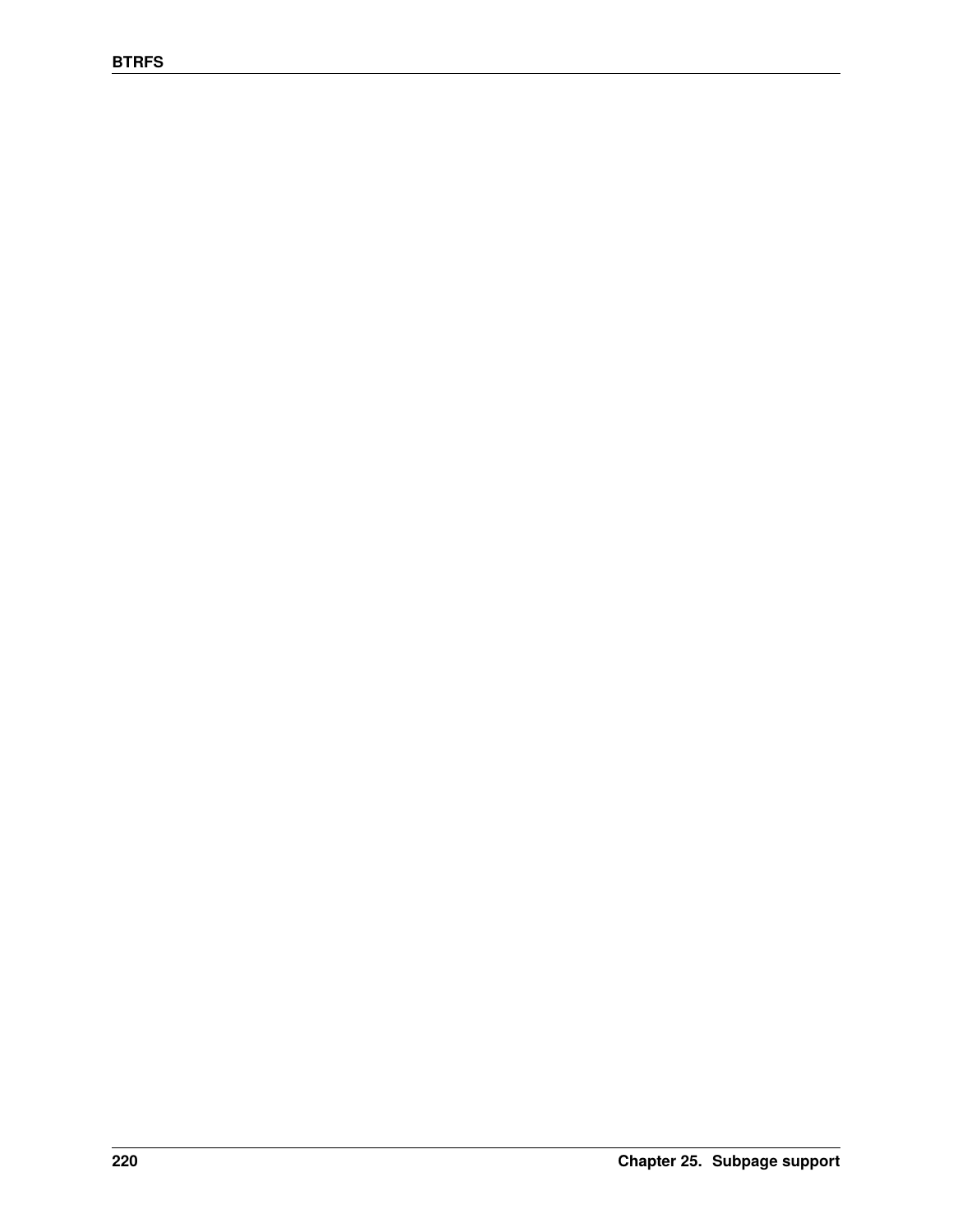#### **TWENTYSIX**

## **SUBVOLUMES**

A BTRFS subvolume is a part of filesystem with its own independent file/directory hierarchy and inode number namespace. Subvolumes can share file extents. A snapshot is also subvolume, but with a given initial content of the original subvolume. A subvolume has always inode number 256.

**Note:** A subvolume in BTRFS is not like an LVM logical volume, which is block-level snapshot while BTRFS subvolumes are file extent-based.

A subvolume looks like a normal directory, with some additional operations described below. Subvolumes can be renamed or moved, nesting subvolumes is not restricted but has some implications regarding snapshotting. The numeric id (called *subvolid* or *rootid*) of the subvolume is persistent and cannot be changed.

A subvolume in BTRFS can be accessed in two ways:

- like any other directory that is accessible to the user
- like a separately mounted filesystem (options *subvol* or *subvolid*)

In the latter case the parent directory is not visible and accessible. This is similar to a bind mount, and in fact the subvolume mount does exactly that.

A freshly created filesystem is also a subvolume, called *top-level*, internally has an id 5. This subvolume cannot be removed or replaced by another subvolume. This is also the subvolume that will be mounted by default, unless the default subvolume has been changed (see btrfs subvolume set-default).

A snapshot is a subvolume like any other, with given initial content. By default, snapshots are created read-write. File modifications in a snapshot do not affect the files in the original subvolume.

Subvolumes can be given capacity limits, through the qgroups/quota facility, but otherwise share the single storage pool of the whole btrfs filesystem. They may even share data between themselves (through deduplication or snapshotting).

**Note:** A snapshot is not a backup: snapshots work by use of BTRFS' copy-on-write behaviour. A snapshot and the original it was taken from initially share all of the same data blocks. If that data is damaged in some way (cosmic rays, bad disk sector, accident with dd to the disk), then the snapshot and the original will both be damaged. Snapshots are useful to have local online "copies" of the filesystem that can be referred back to, or to implement a form of deduplication, or to fix the state of a filesystem for making a full backup without anything changing underneath it. They do not in themselves make your data any safer.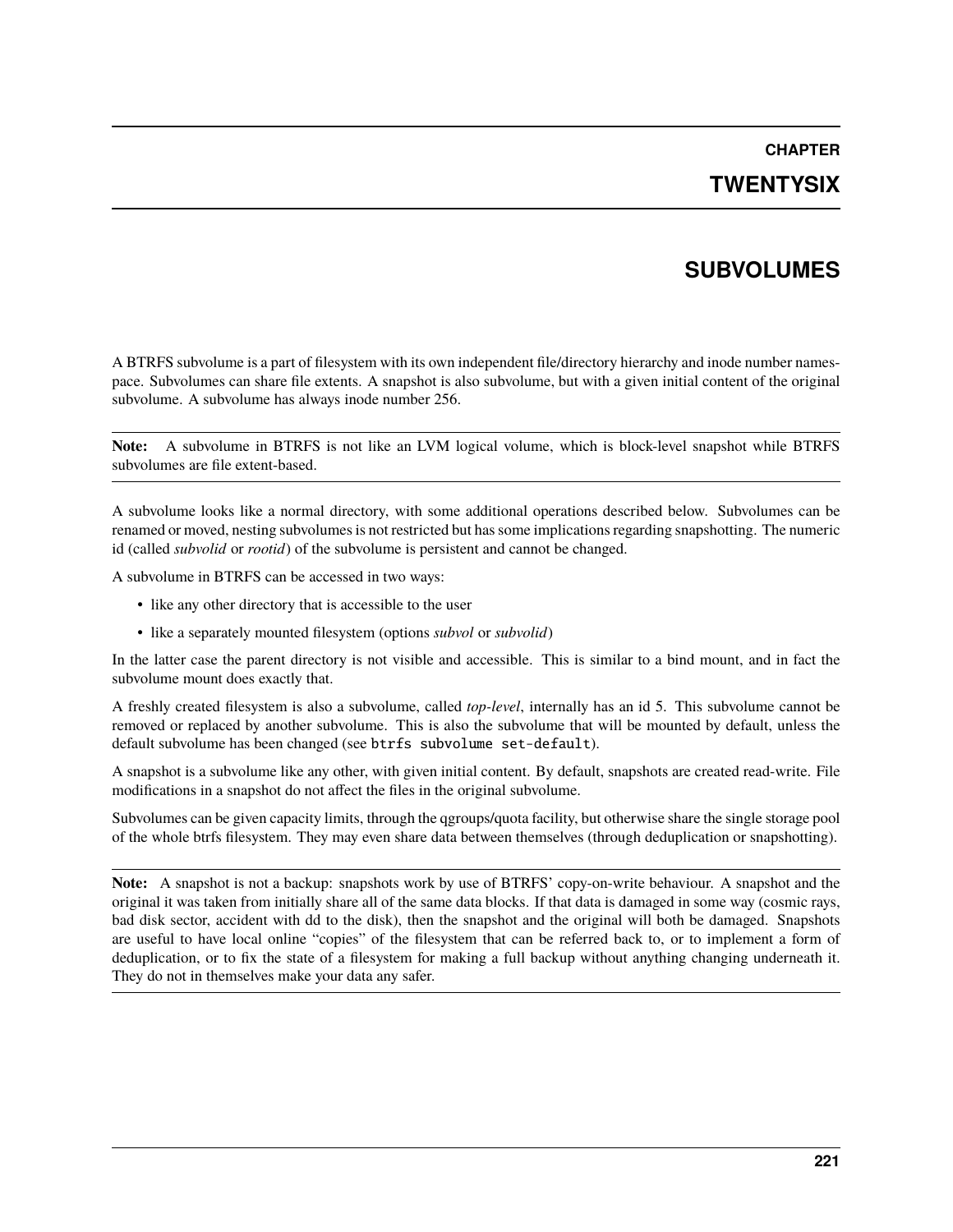## **26.1 Subvolume flags**

The subvolume flag currently implemented is the *ro* property (read-only status). Read-write subvolumes have that set to *false*, snapshots as *true*. In addition to that, a plain snapshot will also have last change generation and creation generation equal.

Read-only snapshots are building blocks of incremental send (see btrfs-send(8)) and the whole use case relies on unmodified snapshots where the relative changes are generated from. Thus, changing the subvolume flags from read-only to read-write will break the assumptions and may lead to unexpected changes in the resulting incremental stream.

A snapshot that was created by send/receive will be read-only, with different last change generation, read-only and with set *received\_uuid* which identifies the subvolume on the filesystem that produced the stream. The use case relies on matching data on both sides. Changing the subvolume to read-write after it has been received requires to reset the *received\_uuid*. As this is a notable change and could potentially break the incremental send use case, performing it by **btrfs property set** requires force if that is really desired by user.

**Note:** The safety checks have been implemented in 5.14.2, any subvolumes previously received (with a valid *received\_uuid*) and read-write status may exist and could still lead to problems with send/receive. You can use **btrfs subvolume show** to identify them. Flipping the flags to read-only and back to read-write will reset the *received\_uuid* manually. There may exist a convenience tool in the future.

### **26.2 Nested subvolumes**

There are no restrictions for subvolume creation, so it's up to the user how to organize them, whether to have a flat layout (all subvolumes are direct descendants of the toplevel one), or nested.

What should be mentioned early is that a snapshotting is not recursive, so a subvolume or a snapshot is effectively a barrier and no files in the nested appear in the snapshot. Instead there's a stub subvolume (also sometimes **empty subvolume** with the same name as original subvolume, with inode number 2). This can be used intentionally but could be confusing in case of nested layouts.

#### **26.2.1 Case study: system root layouts**

There are two ways how the system root directory and subvolume layout could be organized. The interesting usecase for root is to allow rollbacks to previous version, as one atomic step. If the entire filesystem hierarchy starting in "/" is in one subvolume, taking snapshot will encompass all files. This is easy for the snapshotting part but has undesirable consequences for rollback. For example, log files would get rolled back too, or any data that are stored on the root filesystem but are not meant to be rolled back either (database files, VM images, . . . ).

Here we could utilize the snapshotting barrier mentioned above, each directory that stores data to be preserved accross rollbacks is it's own subvolume. This could be eg. /var. Further more-fine grained partitioning could be done, eg. adding separate subvolumes for /var/log, /var/cache etc.

That there are separate subvolumes requrires separate actions to take the snapshots (here it gets disconnected from the system root snapshots). This needs to be taken care of by system tools, installers together with selection of which directories are highly recommended to be separate subvolumes.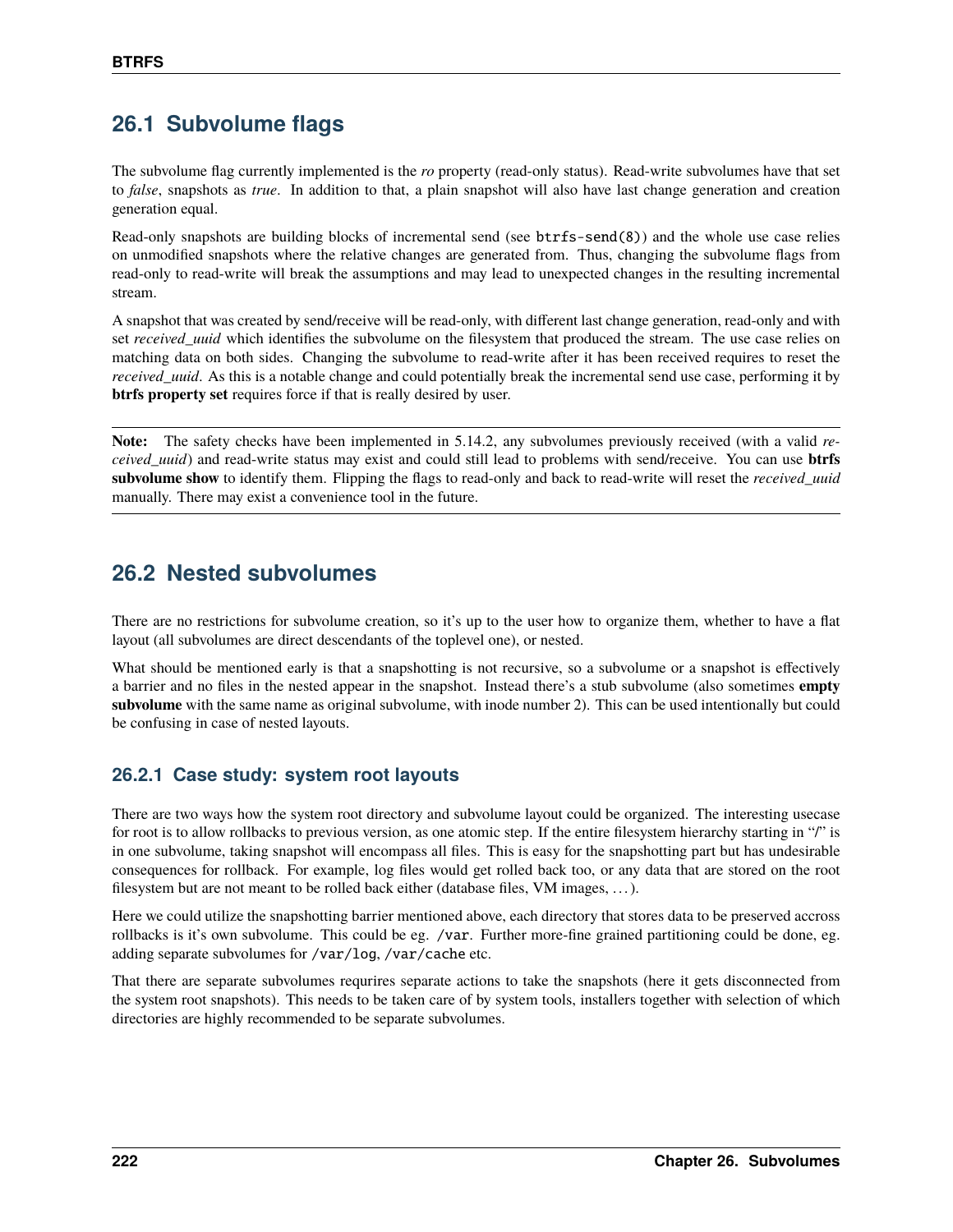### **26.3 Mount options**

Mount options are of two kinds, generic (that are handled by VFS layer) and specific, handled by the filesystem. The following list shows which are applicable to individual subvolume mounts, while there are more options that always affect the whole filesystem:

- generic: noatime/relatime/..., nodev, nosuid, ro, rw, dirsync
- fs-specific: compress, autodefrag, nodatacow, nodatasum

An example of whole filesystem options is eg. *space\_cache*, *rescue*, *device*, *skip\_balance*, etc. The exceptional options are *subvol* and *subvolid* that are actually used for mounting a given subvolume and can be specified only once for the mount.

Subvolumes belong to a single filesystem and as implemented now all share the same specific mount options, changes done by remount have immediate effect. This may change in the future.

Mounting a read-write snapshot as read-only is possible and will not chnange the *ro* property and flag of the subvolume.

The name of the mounted subvolume is stored in file /proc/self/mounts in the 4th column:

```
27 21 0:19 /subv1 /mnt rw,relatime - btrfs /dev/sda rw,space_cache
               \land\land\land\land\land\land\land
```
### **26.4 Inode numbers**

A proper subvolume has always inode number 256. If a subvolume is nested and then a snapshot is taken, then the cloned directory entry representing the subvolume becomes empty and the inode has number 2. All other files and directories in the target snapshot preserve their original inode numbers.

**Note:** Inode number is not a filesystem-wide unique identifier, some applications assume that. Please user pair *subvolumeid:inodenumber* for that purpose.

### **26.5 Performance**

Subvolume creation needs to flush dirty data that belong to the subvolume, this step may take some time, otherwise once there's nothing else to do, the snapshot is instant and in the metadata it only creates a new tree root copy.

Snapshot deletion has two phases: first its directory is deleted and the subvolume is added to a list, then the list is processed one by one and the data related to the subvolume get deleted. This is usually called *cleaning* and can take some time depending on the amount of shared blocks (can be a lot of metadata updates), and the number of currently queued deleted subvolumes.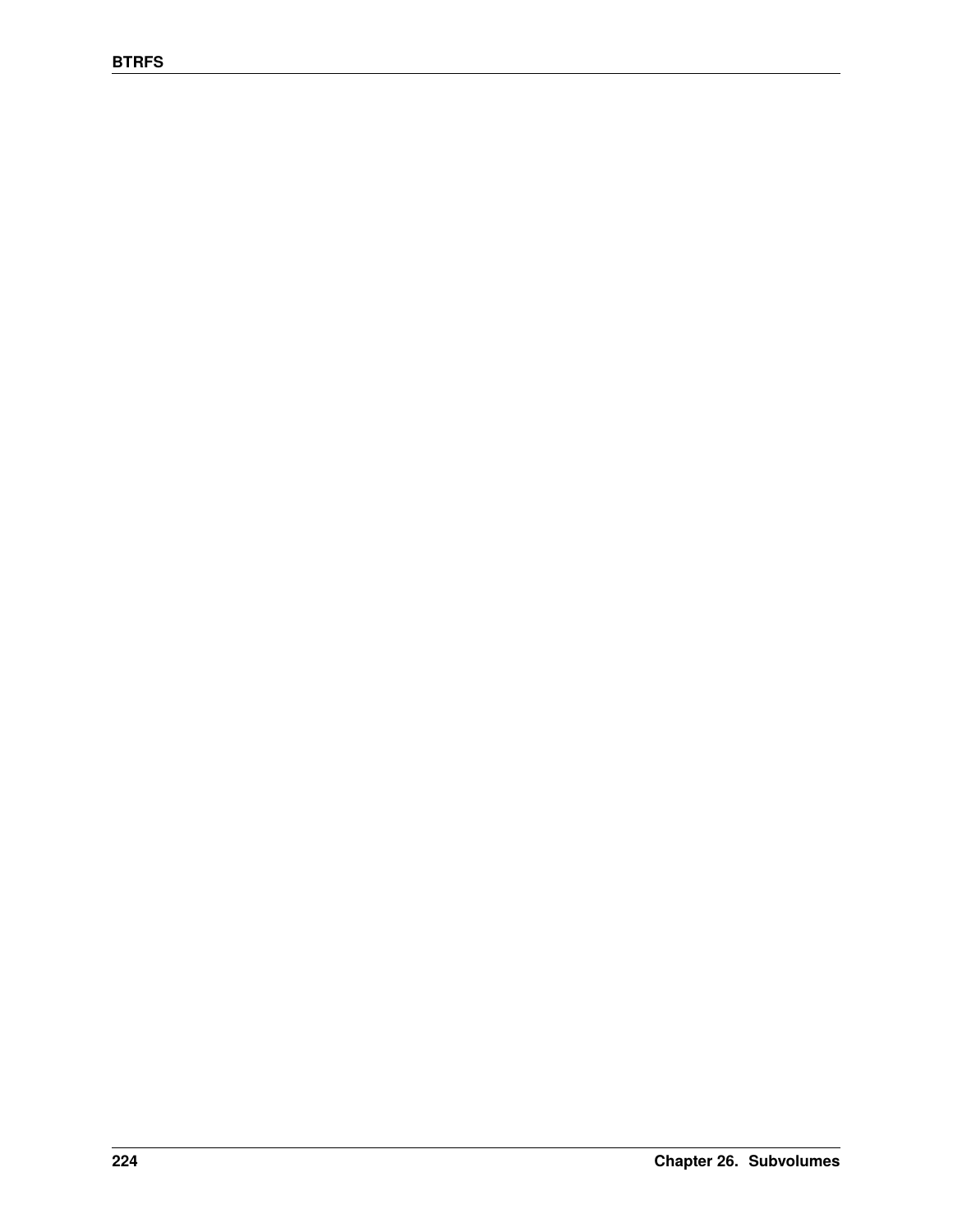## **CHAPTER TWENTYSEVEN**

### **SWAPFILE**

A swapfile is file-backed memory that the system uses to temporarily offload the RAM. It is supported since kernel 5.0. Use swapon(8) to activate the swapfile. There are some limitations of the implementation in BTRFS and linux swap subsystem:

- filesystem must be only single device
- filesystem must have only *single* data profile
- swapfile the containing subvolume cannot be snapshotted
- swapfile must be preallocated
- swapfile must be nodatacow (ie. also nodatasum)
- swapfile must not be compressed

The limitations come namely from the COW-based design and mapping layer of blocks that allows the advanced features like relocation and multi-device filesystems. However, the swap subsystem expects simpler mapping and no background changes of the file blocks once they've been attached to swap.

With active swapfiles, the following whole-filesystem operations will skip swapfile extents or may fail:

- balance block groups with swapfile extents are skipped and reported, the rest will be processed normally
- resize grow unaffected
- resize shrink works as long as the extents are outside of the shrunk range
- device add a new device does not interfere with existing swapfile and this operation will work, though no new swapfile can be activated afterwards
- device delete if the device has been added as above, it can be also deleted
- device replace ditto

When there are no active swapfiles and a whole-filesystem exclusive operation is running (eg. balance, device delete, shrink), the swapfiles cannot be temporarily activated. The operation must finish first.

To create and activate a swapfile run the following commands:

```
# truncate -s 0 swapfile
# chattr +C swapfile
# fallocate -l 2G swapfile
# chmod 0600 swapfile
# mkswap swapfile
# swapon swapfile
```
Please note that the UUID returned by the *mkswap* utility identifies the swap "filesystem" and because it's stored in a file, it's not generally visible and usable as an identifier unlike if it was on a block device.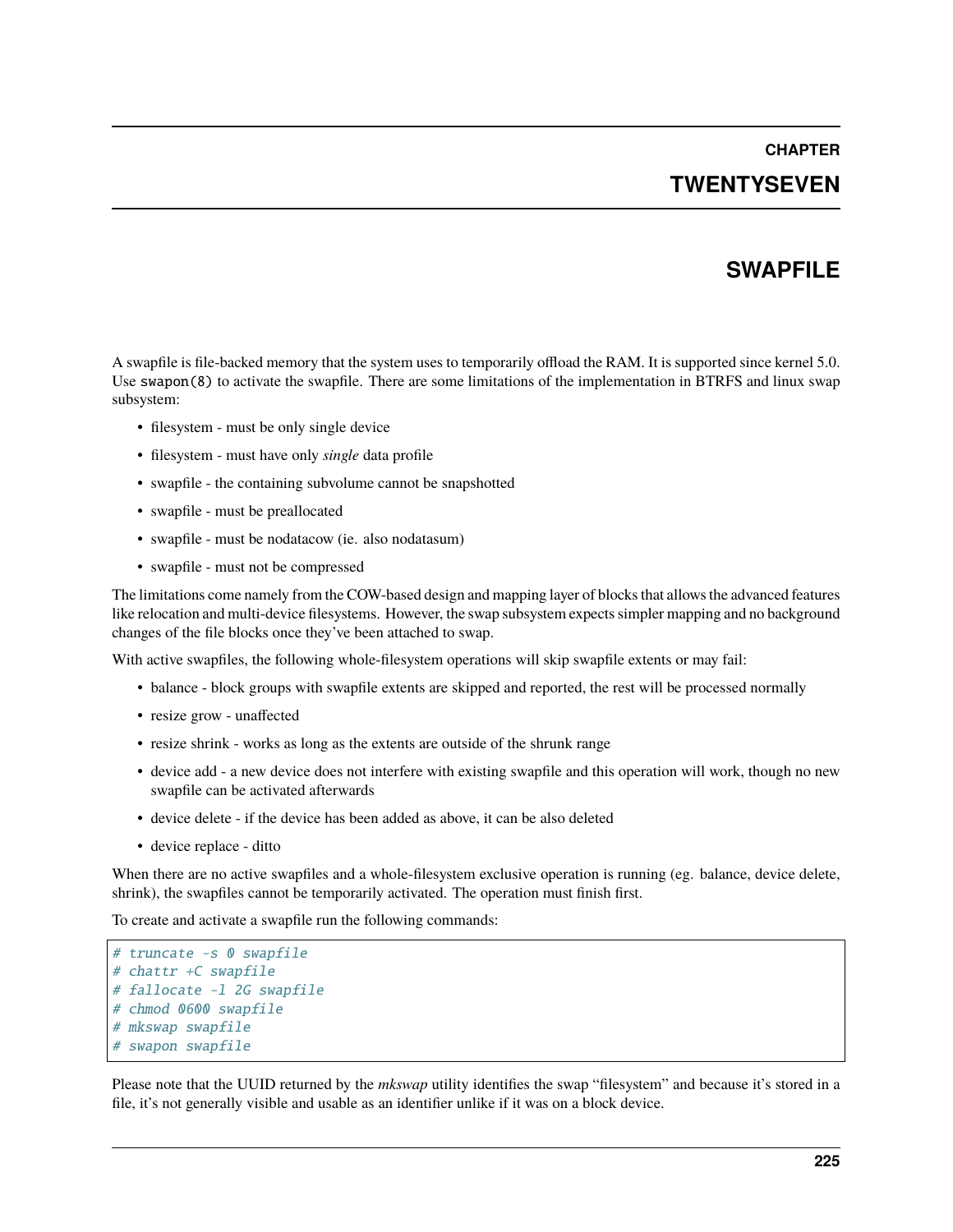The file will appear in */proc/swaps*:

| # cat /proc/swaps |      |         |      |          |  |  |  |
|-------------------|------|---------|------|----------|--|--|--|
| Filename          | Type | Size    | Used | Priority |  |  |  |
| /path/swapfile    | file | 2097152 | ⋒    | -2       |  |  |  |
|                   |      |         |      |          |  |  |  |

The swapfile can be created as one-time operation or, once properly created, activated on each boot by the **swapon -a** command (usually started by the service manager). Add the following entry to */etc/fstab*, assuming the filesystem that provides the */path* has been already mounted at this point. Additional mount options relevant for the swapfile can be set too (like priority, not the BTRFS mount options).

| /path/swapfile | none | swap | defaults | ⋒<br>Q |  |
|----------------|------|------|----------|--------|--|
|----------------|------|------|----------|--------|--|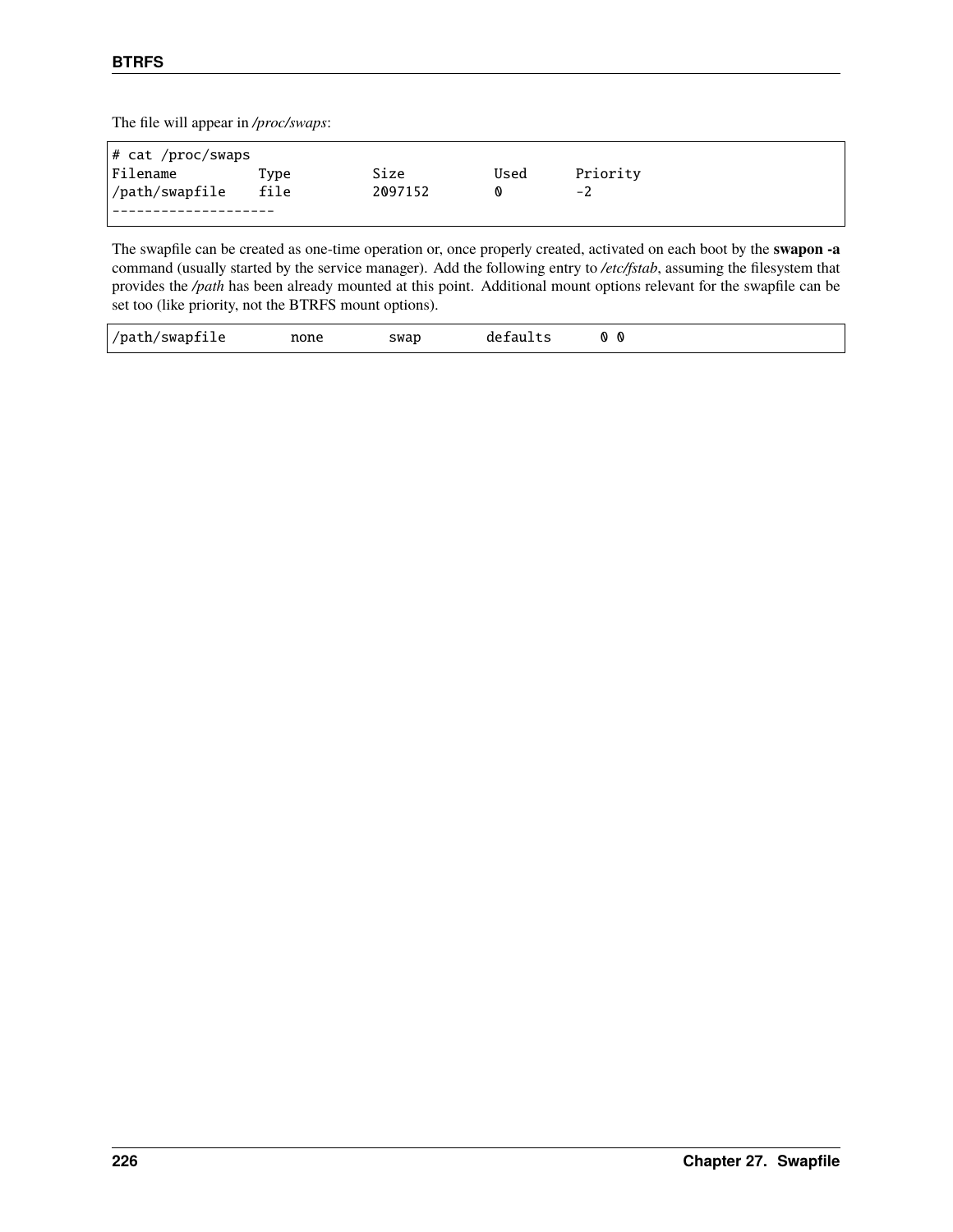**CHAPTER TWENTYEIGHT**

## **TREE CHECKER**

Tree checker is a feature that verifies metadata blocks before write or after read from the devices. The b-tree nodes contain several items describing the filesystem structures and to some degree can be verified for consistency or validity. This is an additional check to the checksums that only verify the overall block status while the tree checker tries to validate and cross reference the logical structure. This takes a slight performance hit but is comparable to calculating the checksum and has no noticeable impact while it does catch all sorts of errors.

There are two occasions when the checks are done:

#### **28.1 Pre-write checks**

When metadata blocks are in memory and about to be written to the permanent storage, the checks are performed, before the checksums are calculated. This can catch random corruptions of the blocks (or pages) either caused by bugs or by other parts of the system or hardware errors (namely faulty RAM).

Once a block does not pass the checks, the filesystem refuses to write more data and turns itself to read-only mode to prevent further damage. At this point some the recent metadata updates are held *only* in memory so it's best to not panic and try to remember what files could be affected and copy them elsewhere. Once the filesystem gets unmounted, the most recent changes are unfortunately lost. The filesystem that is stored on the device is still consistent and should mount fine.

A message may look like:

```
[ 1716.823895] BTRFS critical (device vdb): corrupt leaf: root=18446744073709551607␣
˓→block=38092800 slot=0, invalid key objectid: has 1 expect 6 or [256,␣
˓→18446744073709551360] or 18446744073709551604
[ 1716.829499] BTRFS info (device vdb): leaf 38092800 gen 19 total ptrs 4 free space␣
˓→15851 owner 18446744073709551607
[ 1716.832891] BTRFS info (device vdb): refs 3 lock (w:0 r:0 bw:0 br:0 sw:0 sr:0) lock_
˓→owner 0 current 1506
[ 1716.836054] item 0 key (1 1 0) itemoff 16123 itemsize 160
[ 1716.837993] inode generation 1 size 0 mode 100600
[ 1716.839760] item 1 key (256 1 0) itemoff 15963 itemsize 160
[ 1716.841742] inode generation 4 size 0 mode 40755
[ 1716.843393] item 2 key (256 12 256) itemoff 15951 itemsize 12
[ 1716.845320] item 3 key (18446744073709551611 48 1) itemoff 15951 itemsize 0
[ 1716.847505] BTRFS error (device vdb): block=38092800 write time tree block corruption␣
˓→detected
```
The line(s) before the *write time tree block corruption detected* message is specific to the found error.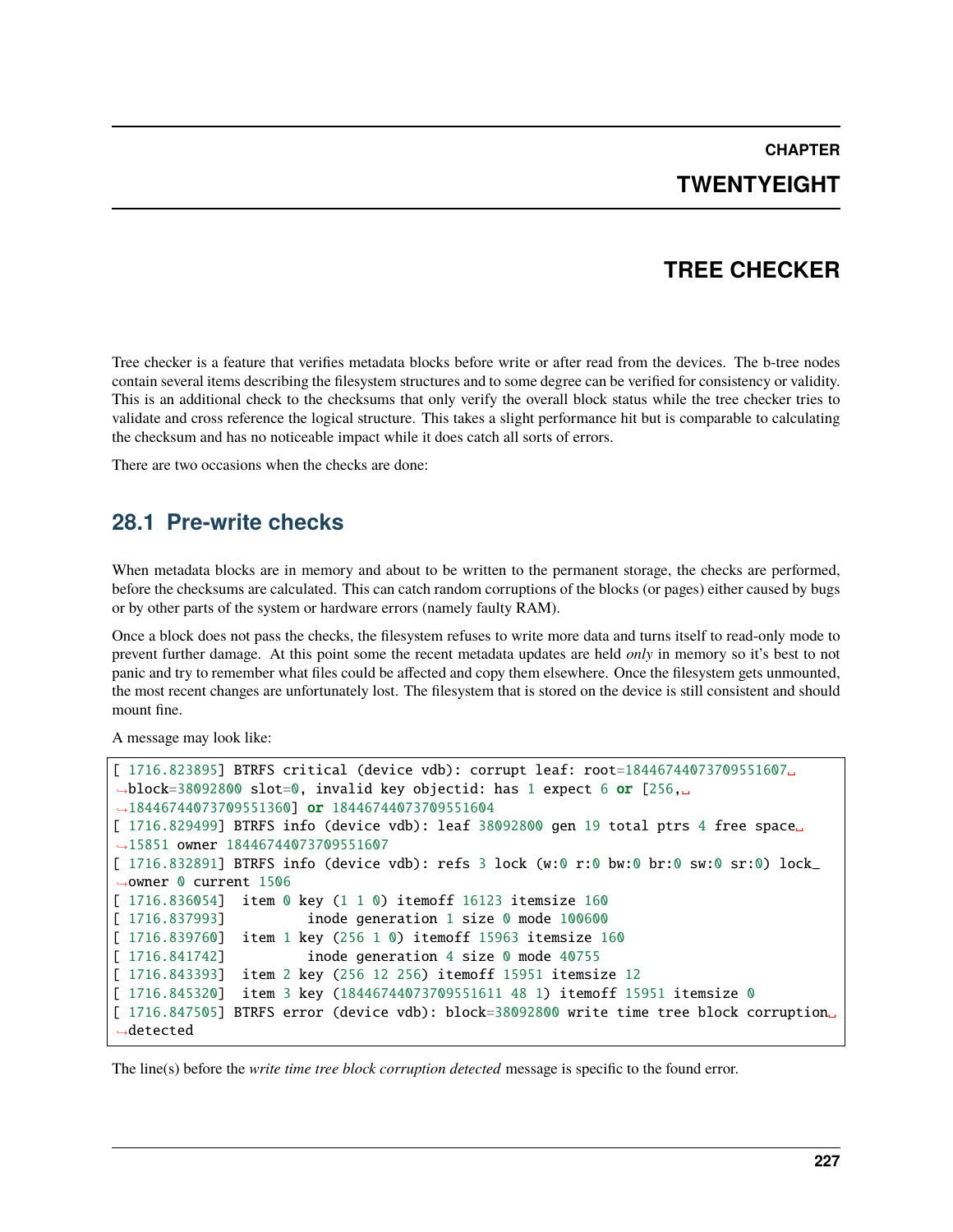### **28.2 Post-read checks**

Metadata blocks get verified right after they're read from devices and the checksum is found to be valid. This protects against changes to the metadata that could possibly also update the checksum, less likely to happen accidentally but rather due to intentional corruption or fuzzing.

```
[ 4823.612832] BTRFS critical (device vdb): corrupt leaf: root=7 block=30474240 slot=0,␣
→invalid nritems, have 0 should not be 0 for non-root leaf
[ 4823.616798] BTRFS error (device vdb): block=30474240 read time tree block corruption
˓→detected
```
## **28.3 The checks**

As implemented right now, the metadata consistency is limited to one b-tree node and what items are stored there, ie. there's no extensive or broad check done eg. against other data structures in other b-tree nodes. This still provides enough opportunities to verify consistency of individual items, besides verifying general validity of the items like the length or offset. The b-tree items are also coupled with a key so proper key ordering is also part of the check and can reveal random bitflips in the sequence (this has been the most successful detector of faulty RAM).

The capabilities of tree checker have been improved over time and it's possible that a filesystem created on an older kernel may trigger warnings or fail some checks on a new one.

# **28.4 Reporting problems**

In many cases the bug is caused by hardware and cannot be automatically fixed by *btrfs check --repair*, so do not try that without being adviced to. Even if the error is unfixable it's useful to report it, either to validate the cause but also to give more ideas how to improve the tree checker. Please consider reporting it to the mailing list *linux-btrfs@vger.kernel.org*.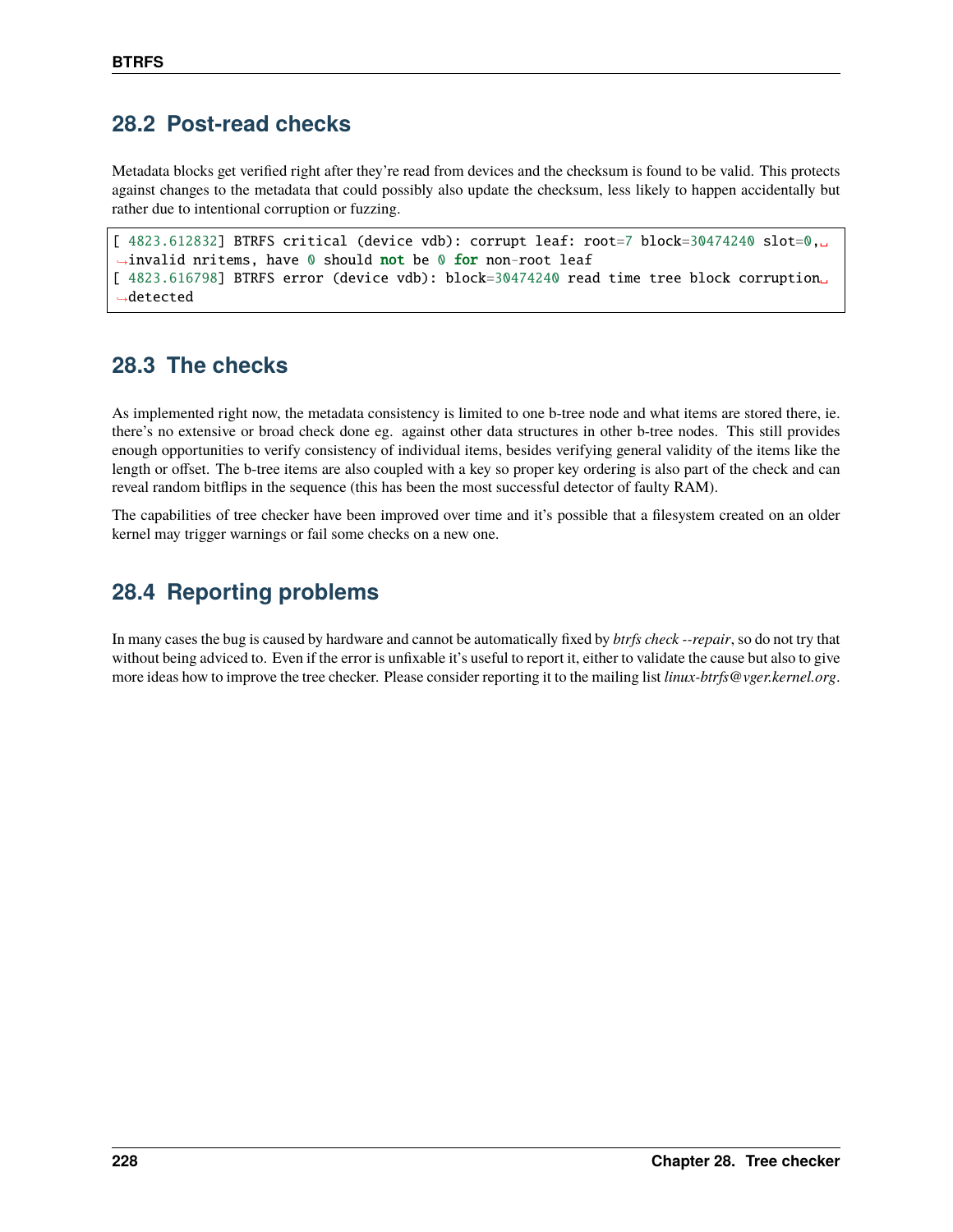### **CHAPTER TWENTYNINE**

## **TRIM/DISCARD**

Trim or discard is an operation on a storage device based on flash technology (SSD, NVMe or similar), a thinprovisioned device or could be emulated on top of other block device types. On real hardware, there's a different lifetime span of the memory cells and the driver firmware usually tries to optimize for that. The trim operation issued by user provides hints about what data are unused and allow to reclaim the memory cells. On thin-provisioned or emulated this is could simply free the space.

There are three main uses of trim that BTRFS supports:

#### **synchronous**

enabled by mounting filesystem with -o discard or -o discard=sync, the trim is done right after the file extents get freed, this however could have severe performance hit and is not recommended as the ranges to be trimmed could be too fragmented

#### **asynchronous**

enabled by mounting filesystem with -o discard=async, which is an improved version of the synchronous trim where the freed file extents are first tracked in memory and after a period or enough ranges accumulate the trim is started, expecting the ranges to be much larger and allowing to throttle the number of IO requests which does not interfere with the rest of the filesystem activity

#### **manually by fstrim**

the tool fstrim starts a trim operation on the whole filesystem, no mount options need to be specified, so it's up to the filesystem to traverse the free space and start the trim, this is suitable for running it as periodic service

The trim is considered only a hint to the device, it could ignore it completely, start it only on ranges meeting some criteria, or decide not to do it because of other factors affecting the memory cells. The device itself could internally relocate the data, however this leads to unexpected performance drop. Running trim periodically could prevent that too.

When a filesystem is created by  $mkfs.btrfs$  and is capable of trim, then it's by default performed on all devices.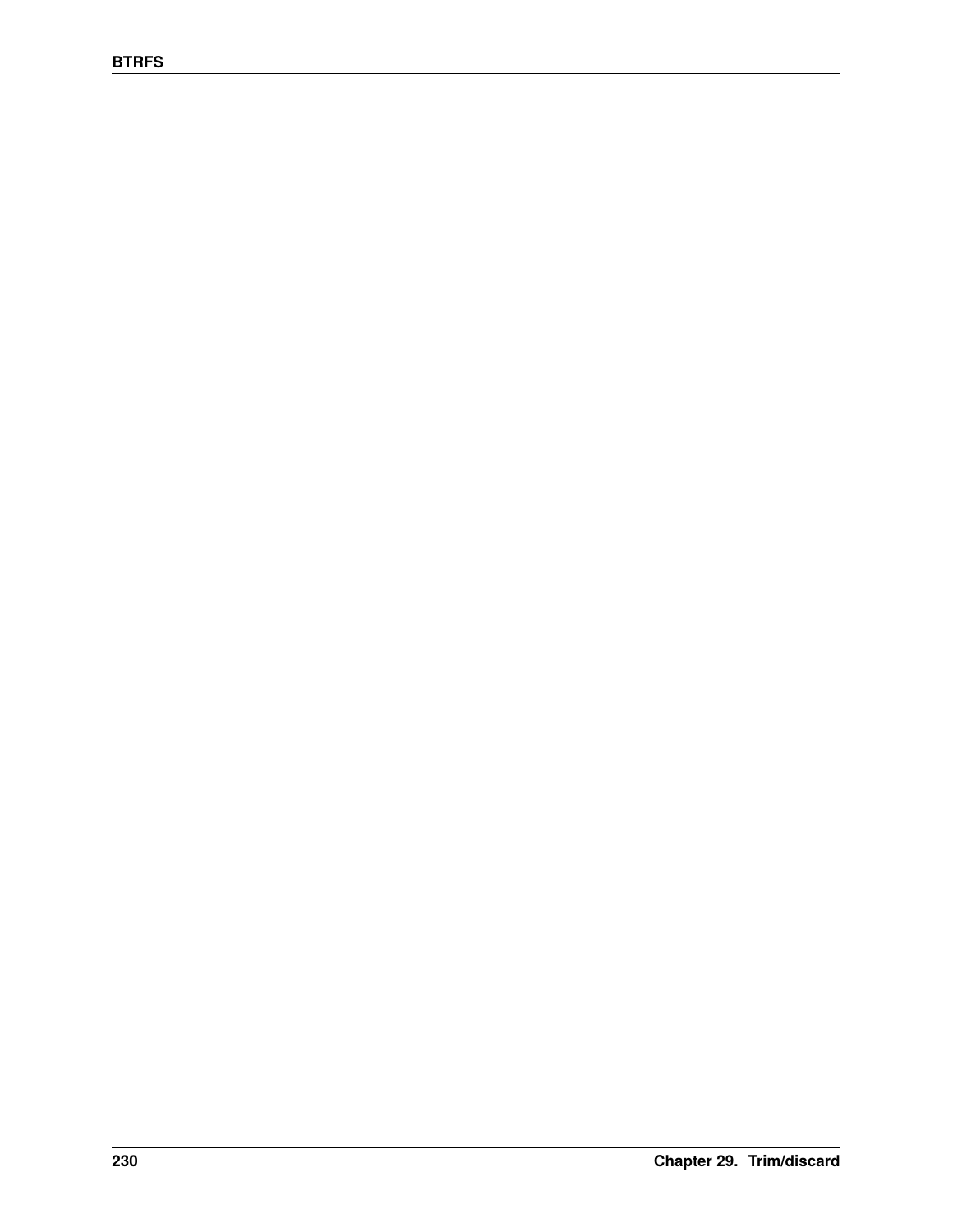#### **THIRTY**

### **VOLUME MANAGEMENT**

BTRFS filesystem can be created on top of single or multiple block devices. Devices can be then added, removed or replaced on demand. Data and metadata are organized in allocation profiles with various redundancy policies. There's some similarity with traditional RAID levels, but this could be confusing to users familiar with the traditional meaning. Due to the similarity, the RAID terminology is widely used in the documentation. See mkfs.btrfs(8) for more details and the exact profile capabilities and constraints.

The device management works on a mounted filesystem. Devices can be added, removed or replaced, by commands provided by btrfs device and btrfs replace.

The profiles can be also changed, provided there's enough workspace to do the conversion, using the btrfs balance command and namely the filter *convert*.

#### **Type**

The block group profile type is the main distinction of the information stored on the block device. User data are called *Data*, the internal data structures managed by filesystem are *Metadata* and *System*.

#### **Profile**

A profile describes an allocation policy based on the redundancy/replication constraints in connection with the number of devices. The profile applies to data and metadata block groups separately. Eg. *single*, *RAID1*.

#### **RAID level**

Where applicable, the level refers to a profile that matches constraints of the standard RAID levels. At the moment the supported ones are: RAID0, RAID1, RAID10, RAID5 and RAID6.

#### **30.1 Typical use cases**

#### **30.1.1 Starting with a single-device filesystem**

Assume we've created a filesystem on a block device */dev/sda* with profile *single/single* (data/metadata), the device size is 50GiB and we've used the whole device for the filesystem. The mount point is */mnt*.

The amount of data stored is 16GiB, metadata have allocated 2GiB.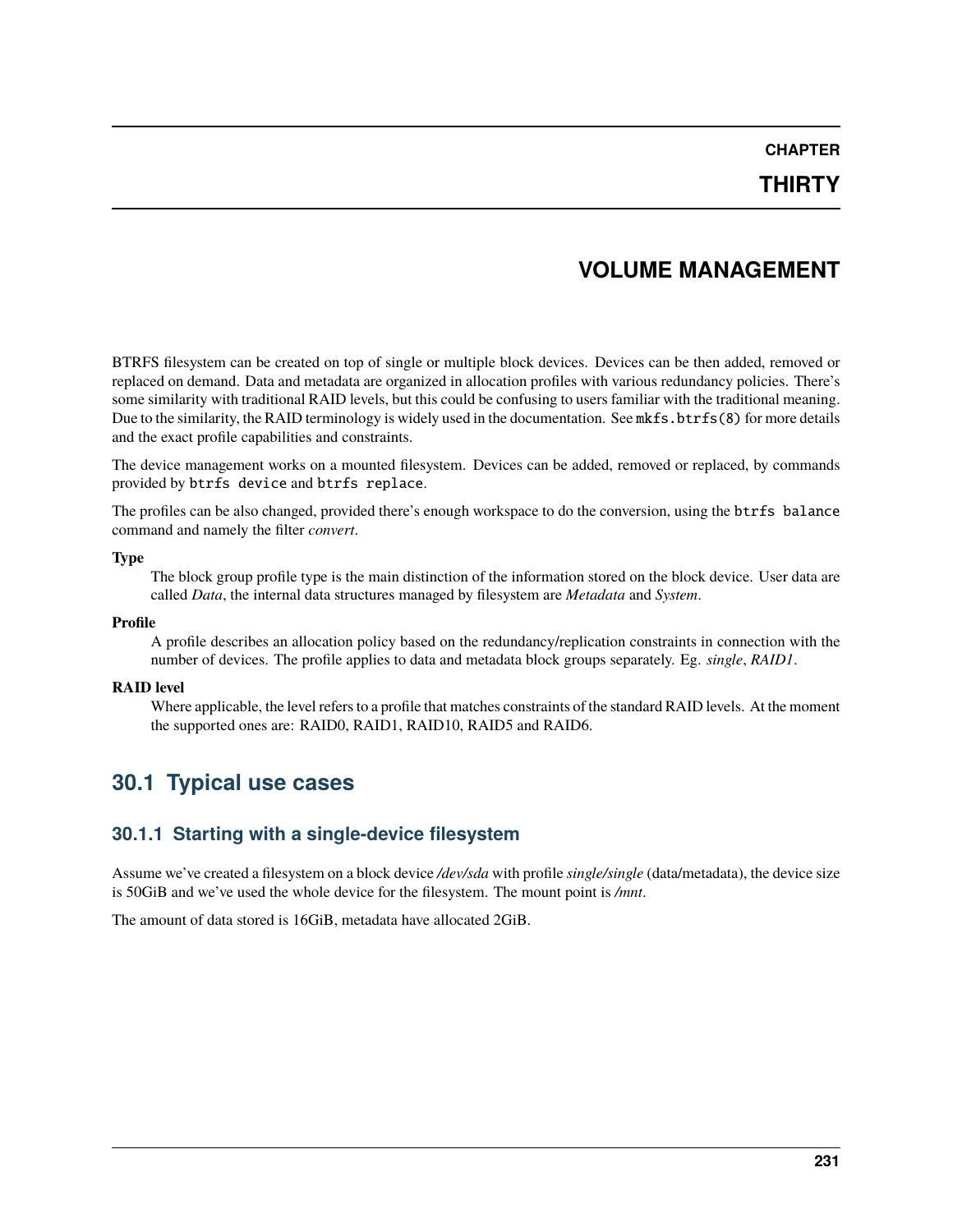#### **Add new device**

We want to increase the total size of the filesystem and keep the profiles. The size of the new device */dev/sdb* is 100GiB.

```
$ btrfs device add /dev/sdb /mnt
```
The amount of free data space increases by less than 100GiB, some space is allocated for metadata.

#### **Convert to RAID1**

Now we want to increase the redundancy level of both data and metadata, but we'll do that in steps. Note, that the device sizes are not equal and we'll use that to show the capabilities of split data/metadata and independent profiles.

The constraint for RAID1 gives us at most 50GiB of usable space and exactly 2 copies will be stored on the devices.

First we'll convert the metadata. As the metadata occupy less than 50GiB and there's enough workspace for the conversion process, we can do:

\$ btrfs balance start -mconvert=raid1 /mnt

This operation can take a while, because all metadata have to be moved and all block pointers updated. Depending on the physical locations of the old and new blocks, the disk seeking is the key factor affecting performance.

You'll note that the system block group has been also converted to RAID1, this normally happens as the system block group also holds metadata (the physical to logical mappings).

What changed:

- available data space decreased by 3GiB, usable roughly  $(50 3) + (100 3) = 144$  GiB
- metadata redundancy increased

IOW, the unequal device sizes allow for combined space for data yet improved redundancy for metadata. If we decide to increase redundancy of data as well, we're going to lose 50GiB of the second device for obvious reasons.

\$ btrfs balance start -dconvert=raid1 /mnt

The balance process needs some workspace (ie. a free device space without any data or metadata block groups) so the command could fail if there's too much data or the block groups occupy the whole first device.

The device size of */dev/sdb* as seen by the filesystem remains unchanged, but the logical space from 50-100GiB will be unused.

#### **Remove device**

Device removal must satisfy the profile constraints, otherwise the command fails. For example:

```
$ btrfs device remove /dev/sda /mnt
ERROR: error removing device '/dev/sda': unable to go below two devices on raid1
```
In order to remove a device, you need to convert the profile in this case:

```
$ btrfs balance start -mconvert=dup -dconvert=single /mnt
$ btrfs device remove /dev/sda /mnt
```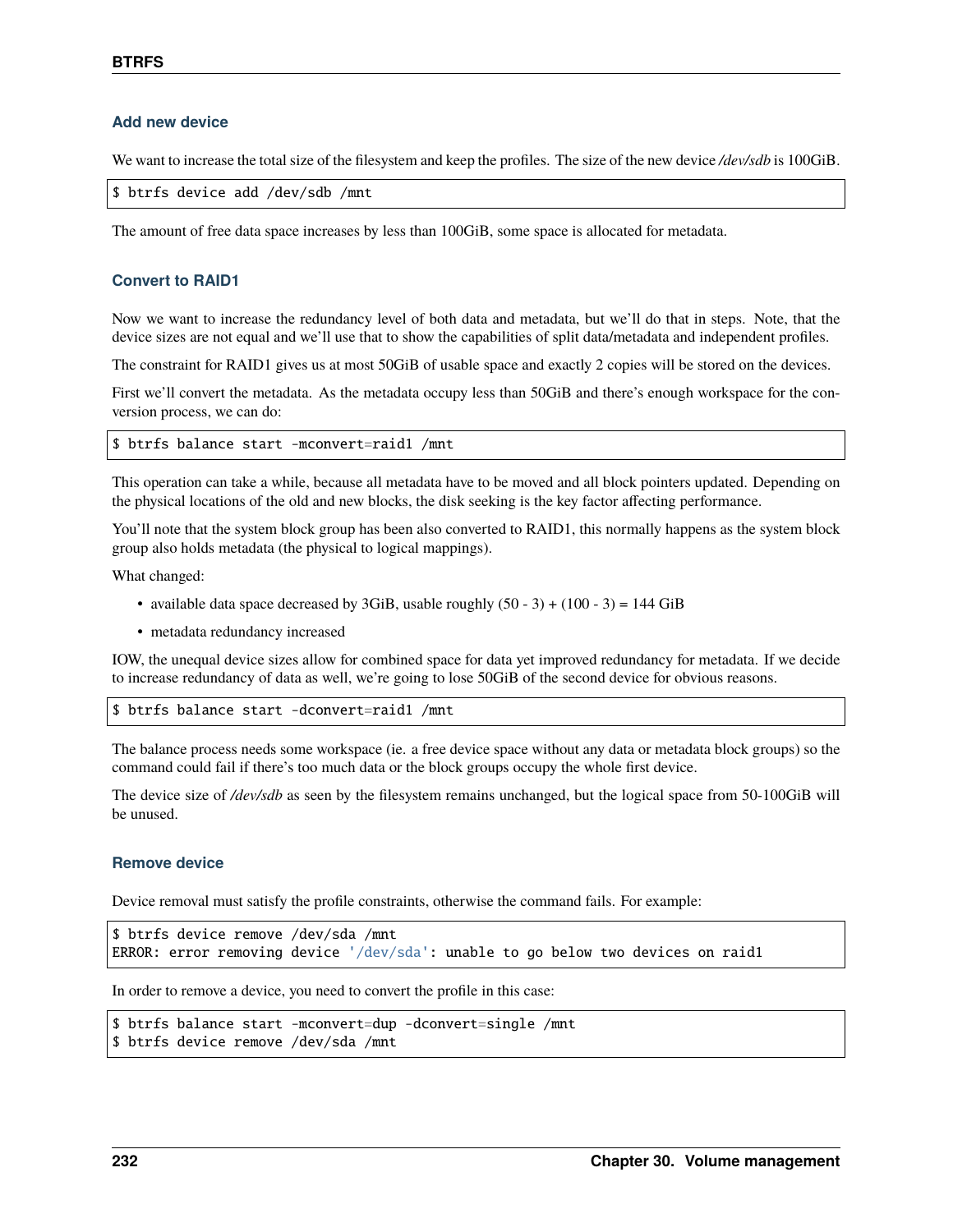#### **THIRTYONE**

#### **ZONED MODE**

Since version 5.12 btrfs supports so called *zoned mode*. This is a special on-disk format and allocation/write strategy that's friendly to zoned devices. In short, a device is partitioned into fixed-size zones and each zone can be updated by append-only manner, or reset. As btrfs has no fixed data structures, except the super blocks, the zoned mode only requires block placement that follows the device constraints. You can learn about the whole architecture at [https:](https://zonedstorage.io) [//zonedstorage.io](https://zonedstorage.io) .

The devices are also called SMR/ZBC/ZNS, in *host-managed* mode. Note that there are devices that appear as nonzoned but actually are, this is *drive-managed* and using zoned mode won't help.

The zone size depends on the device, typical sizes are 256MiB or 1GiB. In general it must be a power of two. Emulated zoned devices like *null\_blk* allow to set various zone sizes.

### **31.1 Requirements, limitations**

- all devices must have the same zone size
- maximum zone size is 8GiB
- minimum zone size is 4MiB
- mixing zoned and non-zoned devices is possible, the zone writes are emulated, but this is namely for testing
- **the super block is handled in a special way and is at different locations than on a non-zoned filesystem:**
	- **–** primary: 0B (and the next two zones)
	- **–** secondary: 512GiB (and the next two zones)
	- **–** tertiary: 4TiB (4096GiB, and the next two zones)

#### **31.2 Incompatible features**

The main constraint of the zoned devices is lack of in-place update of the data. This is inherently incompatibile with some features:

- nodatacow overwrite in-place, cannot create such files
- fallocate preallocating space for in-place first write
- mixed-bg unordered writes to data and metadata, fixing that means using separate data and metadata block groups
- booting the zone at offset 0 contains superblock, resetting the zone would destroy the bootloader data

Initial support lacks some features but they're planned: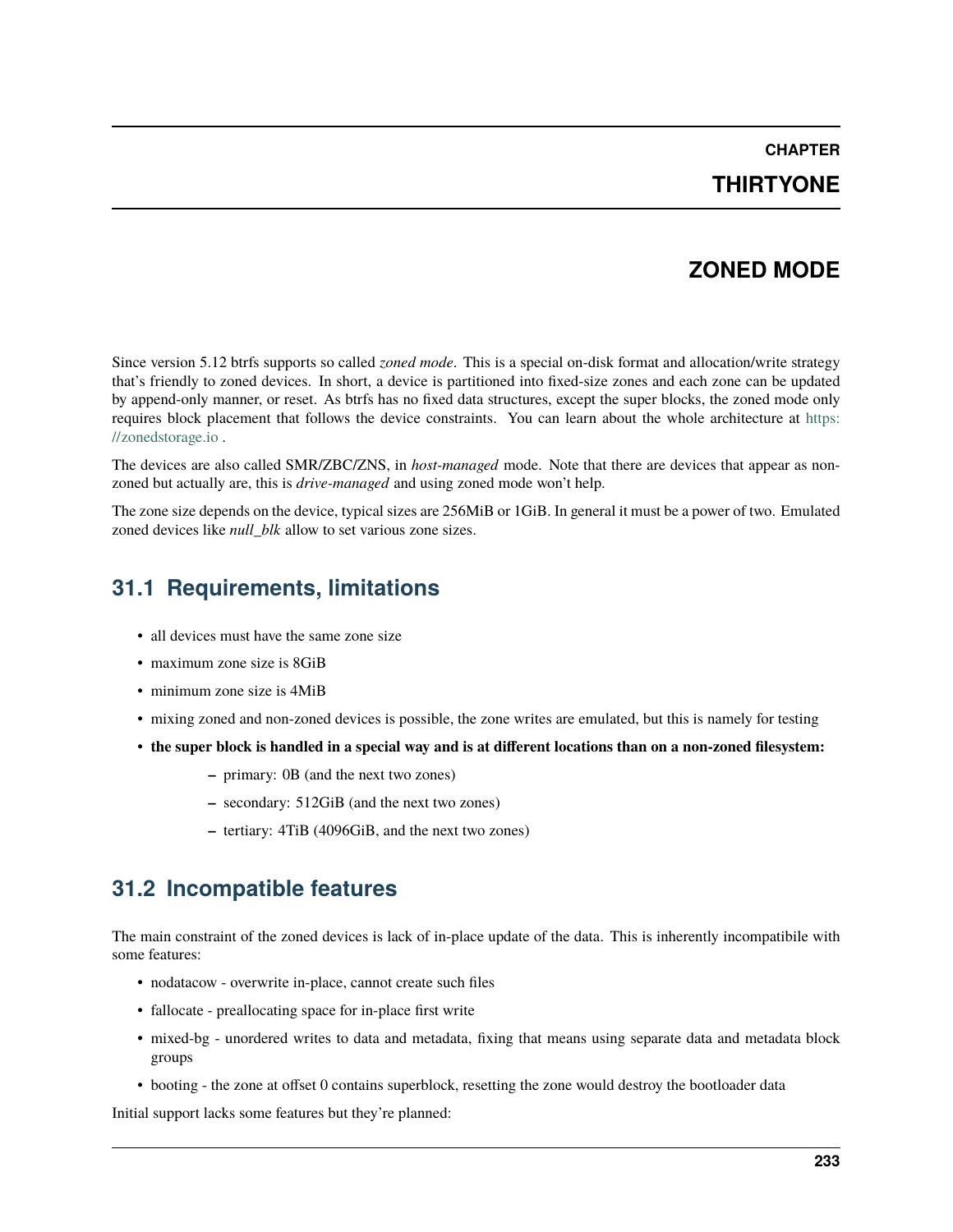- only single profile is supported
- fstrim due to dependency on free space cache v1

## **31.3 Super block**

As said above, super block is handled in a special way. In order to be crash safe, at least one zone in a known location must contain a valid superblock. This is implemented as a ring buffer in two consecutive zones, starting from known offsets 0B, 512GiB and 4TiB.

The values are different than on non-zoned devices. Each new super block is appended to the end of the zone, once it's filled, the zone is reset and writes continue to the next one. Looking up the latest super block needs to read offsets of both zones and determine the last written version.

The amount of space reserved for super block depends on the zone size. The secondary and tertiary copies are at distant offsets as the capacity of the devices is expected to be large, tens of terabytes. Maximum zone size supported is 8GiB, which would mean that eg. offset 0-16GiB would be reserved just for the super block on a hypothetical device of that zone size. This is wasteful but required to guarantee crash safety.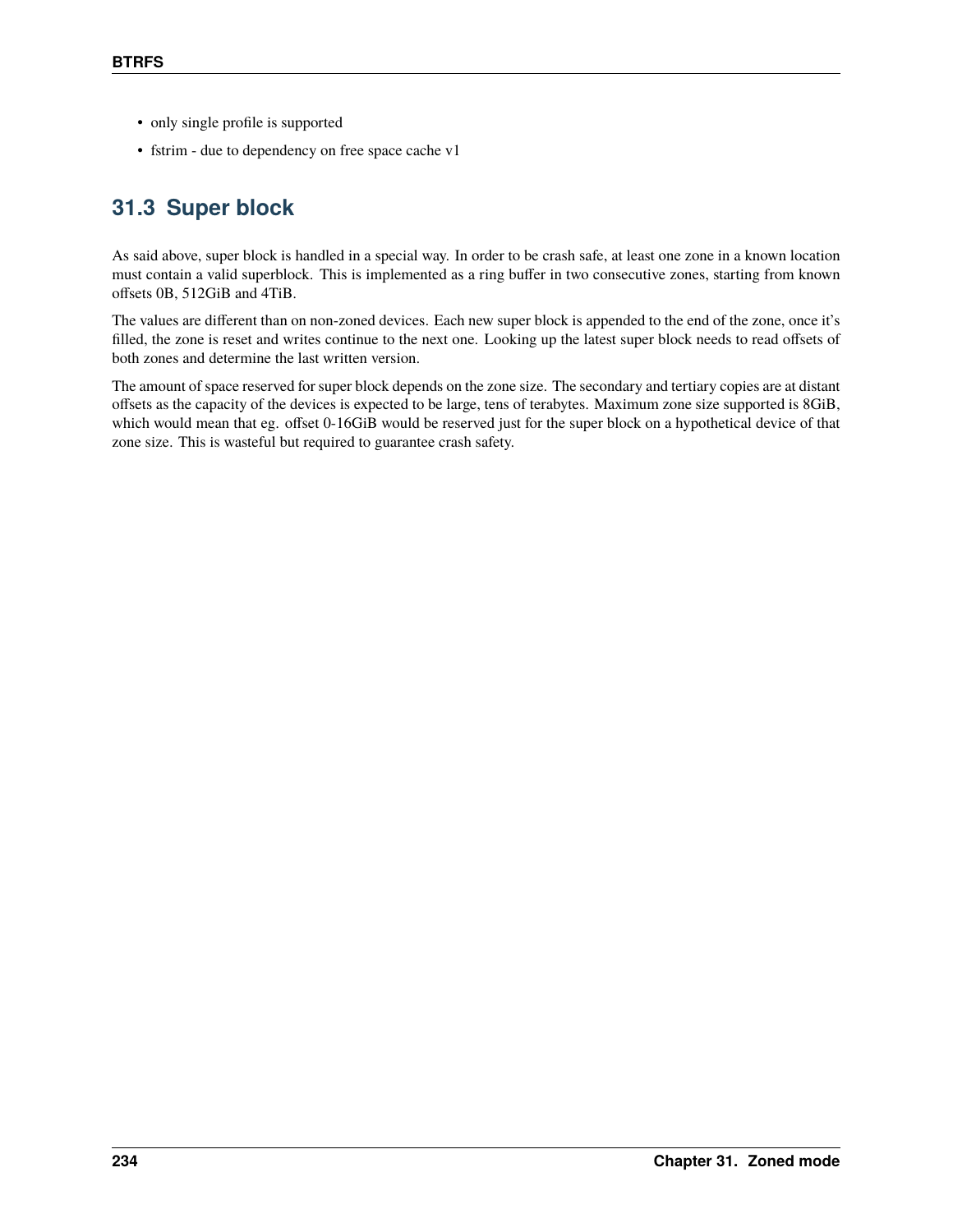# **CHAPTER THIRTYTWO**

## **SOURCE REPOSITORIES**

Since 2.6.29-rc1, Btrfs has been included in the mainline kernel.

### **32.1 Kernel module**

The kernel.org git repository is not used for development, only for pull requests that go to Linus and for linux-next integration:

• <https://git.kernel.org/pub/scm/linux/kernel/git/kdave/linux.git> -- pull requests, branch *for-next* gets pulled to the linux-next tree

The following git repositories are used for development and are updated with patches from the mailinglist:

- <https://github.com/kdave/btrfs-devel>
- <https://gitlab.com/kdave/btrfs-devel>

Branches are usually pushed to both repositories, either can be used.

There are:

- main queue with patches for next development cycle (branch name *misc-next*)
- queue with patches for current release cycle (the name has the version, eg *for-4.15* or *misc-4.15*).
- topic branches, eg. from a patchset picked from mailinglist
- snapshots of *for-next*, that contain all of the above (eg. for-next-20200512)

Note that the branches get rebased. The base point for patches depend on the development phase. See [[Developer%27s\_FAQ#Development\_schedule]]. Independent changes can be based on the *linus/master* branch, changes that could depend on patches that have been added to one of the queues should use that as a base.

#### **32.2 btrfs-progs git repository**

#### **32.2.1 Official repositories**

The sources of the userspace utilities can be obtained from these repositories:

• git://git.kernel.org/pub/scm/linux/kernel/git/kdave/btrfs-progs.git ( http://git.kernel.org/?p=linux/kernel/git/kdave/btrfsprogs.git;a=summary) -- release repository, not for development

The **master** branch contains the latest released version and is never rebased.

Development git repositories: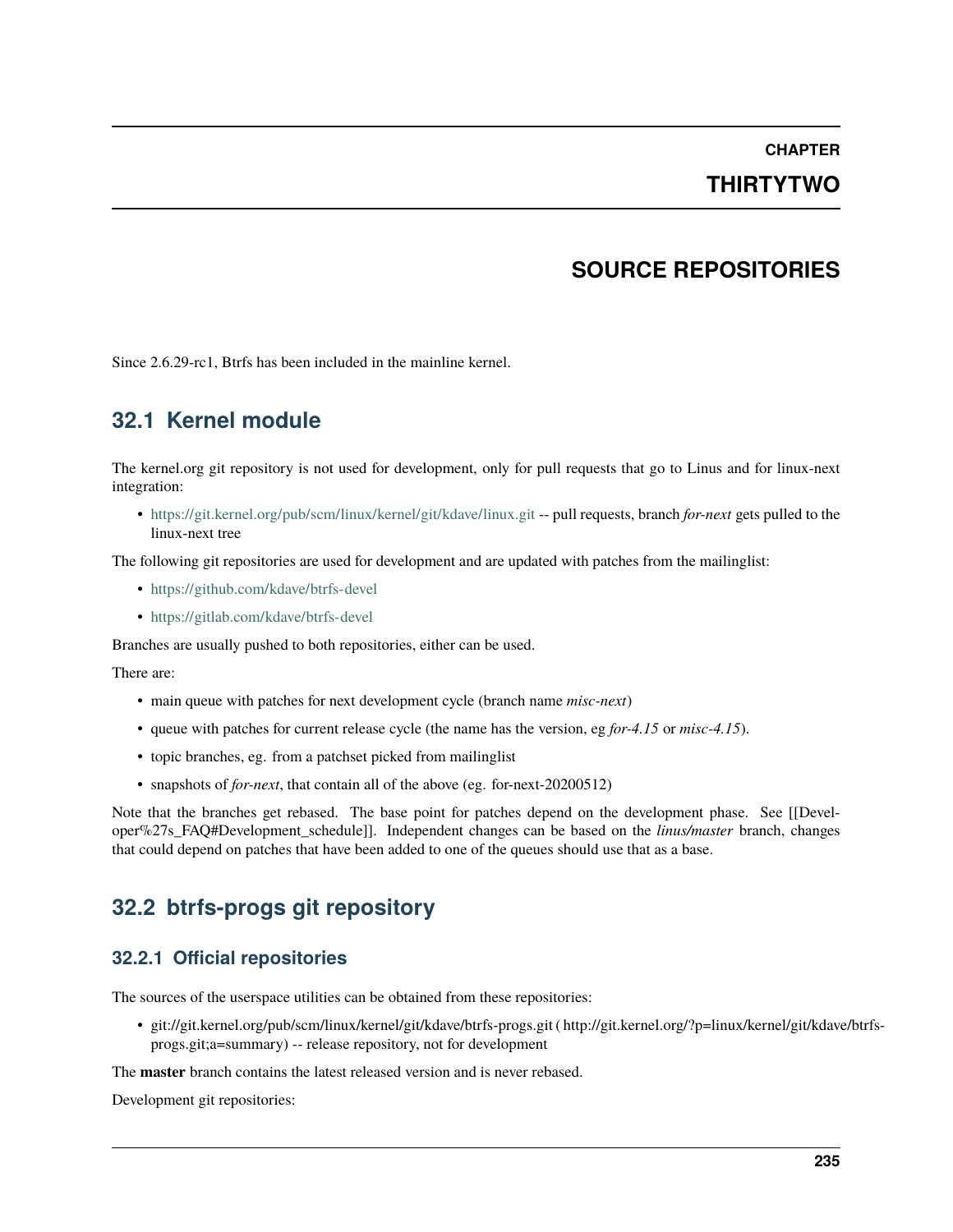- git://github.com/kdave/btrfs-progs.git (https://github.com/kdave/btrfs-progs)
- git://gitlab.com/kdave/btrfs-progs.git (https://gitlab.com/kdave/btrfs-progs)

For build dependencies and installation instructions please see [https://github.com/kdave/btrfs-progs/blob/master/](https://github.com/kdave/btrfs-progs/blob/master/INSTALL) [INSTALL](https://github.com/kdave/btrfs-progs/blob/master/INSTALL)

#### **32.2.2 Development branches**

The latest **development branch** is called **devel**. Contains patches that are reviewed or tested and on the way to the next release. When a patch is added to the branch, a mail notification is sent as a reply to the patch.

The git repositories on *kernel.org* are not used for development or integration branches.

#### **32.2.3 Note to GitHub users**

The pull requests will not be accepted directly, the preferred way is to send patches to the mailinglist instead. You can link to a branch in any git repository if the mails do not make it to the mailinglist or for convenience.

The development model of btrfs-progs shares a lot with the kernel model. The github way is different in some ways. We, the upstream community, expect that the patches meet some criteria (often lacking in github contributions):

- proper **subject line**: eg. prefix with *btrfs-progs: subpart, . . .* , descriptive yet not too long
- proper **changelog**: the changelogs are often missing or lacking explanation *why* the change was made, or *how* is something broken, *what* are user-visible effects of the bug or the fix, *how* does an improvement help or the intended *usecase*
- the **Signed-off-by** line: this document who authored the change, you can read more about the *The Developer's Certificate of Origin* [here \(chapter 11\)\]](https://www.kernel.org/doc/Documentation/SubmittingPatches)
- **one logical change** per patch: eg. not mixing bugfixes, cleanups, features etc., sometimes it's not clear and will be usually pointed out during reviews

#### **32.3 Administration and support tools**

There is a separate repository of useful scripts for common administrative tasks on btrfs. This is at:

<https://github.com/kdave/btrfsmaintenance/>

#### **32.4 Patches sent to mailinglist**

A convenient interface to get an overview of patches and the related mail discussions can be found at [https://patchwork.](https://patchwork.kernel.org/project/linux-btrfs/list/) [kernel.org/project/linux-btrfs/list/](https://patchwork.kernel.org/project/linux-btrfs/list/) .

It is possible to directly apply a patch by pasting the *mbox* link from the patch page to the command:

```
$ wget -O - '<nowiki>https://patchwork.kernel.org/patch/123456/mbox</nowiki>' | git am -
```
You may want to add *--reject*, or decide otherwise what to do with the patch.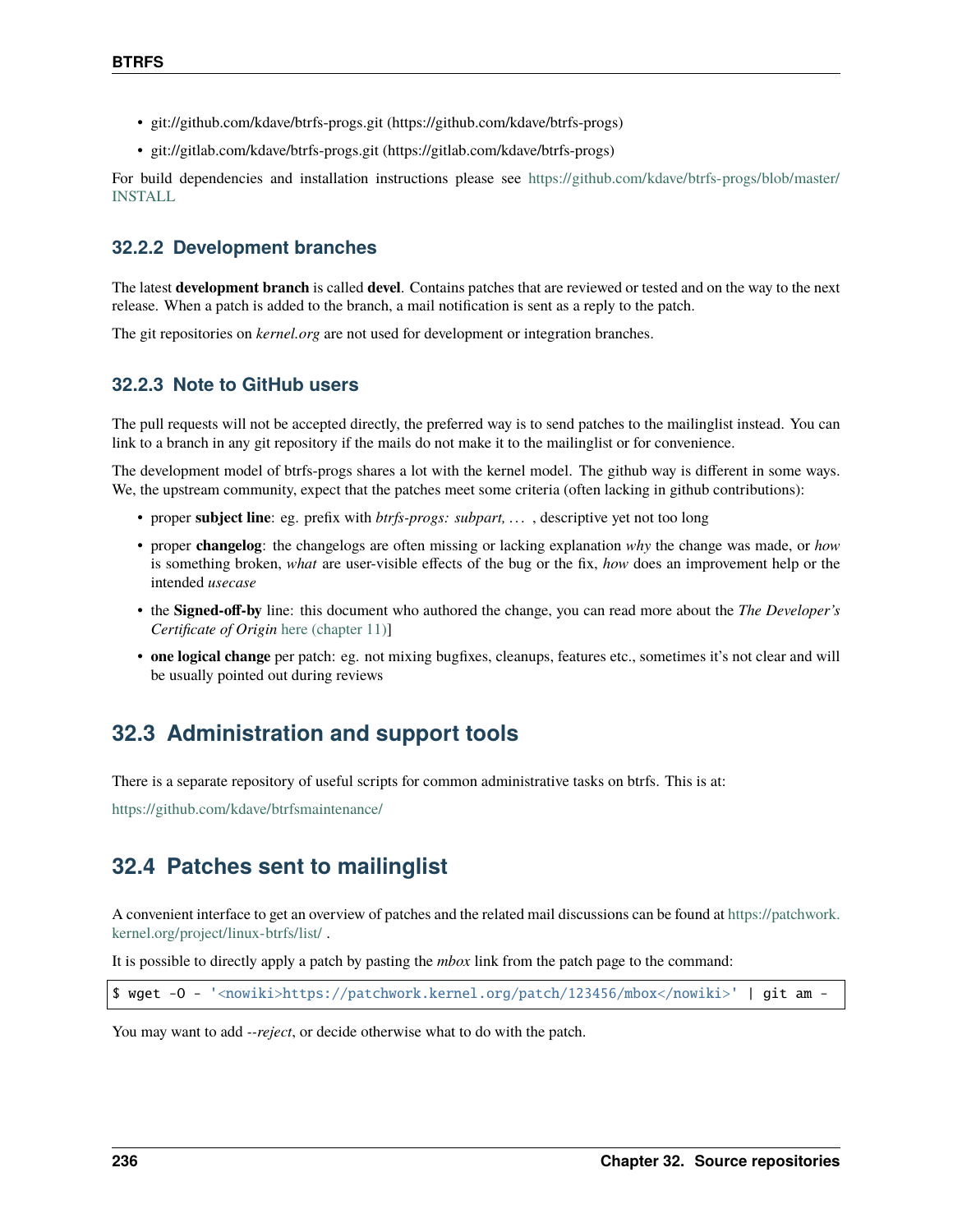## **THIRTYTHREE**

## **CONTRIBUTORS**

The following companies contribute to Btrfs code, not counting the treewide and other subsystem changes. Infrequent contributions are not reflected in this list, please have a look to the git history for complete list.

Sorted by amount of contributions:

- SUSE
- Facebook
- Western Digital
- Oracle

The following contributed in the past (sorted alphabetically):

- Fujitsu
- Fusion-IO
- Intel
- Linux Foundation
- Red Hat
- STRATO AG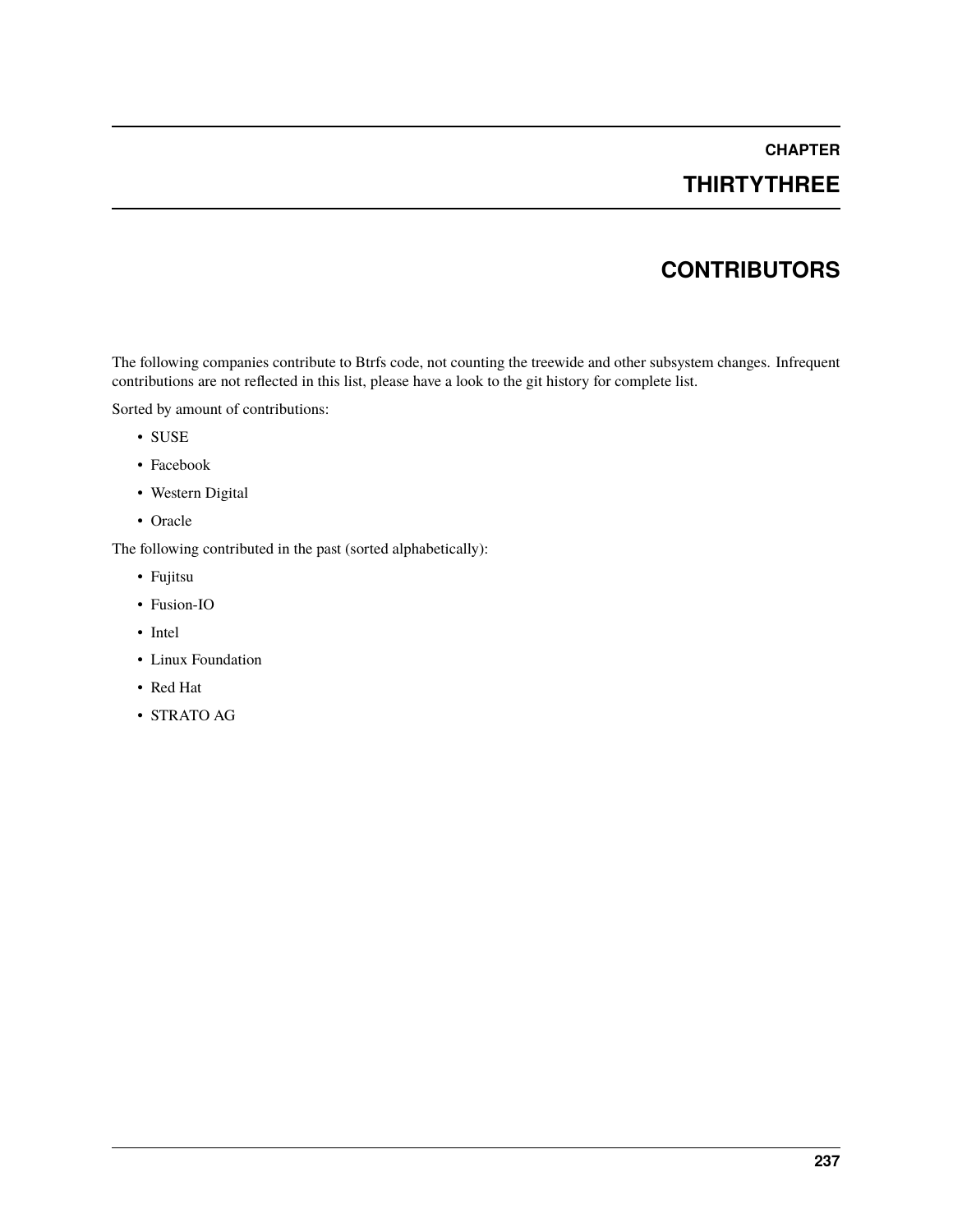| Version | <b>Contributors</b> | <b>SLOC</b> | Raw lines | <b>Patches</b> | Diffstat         |
|---------|---------------------|-------------|-----------|----------------|------------------|
| 5.0     | 15                  | 98298       | 134159    | 144            | $+3173 - 2297$   |
| 5.1     | 18                  | 98992       | 135308    | 116            | $+2208 - 1059$   |
| 5.2     | 22                  | 99888       | 136521    | 255            | $+3524 - 2311$   |
| 5.3     | 20                  | 100254      | 137224    | 124            | $+4106 - 3400$   |
| 5.4     | 18                  | 100660      | 137889    | 166            | $+10752 - 10087$ |
| 5.5     | 17                  | 100638      | 138212    | 168            | +3055 -2729      |
| 5.6     | 18                  | 101482      | 139742    | 114            | $+3370 - 1840$   |
| 5.7     | 22                  | 101661      | 140694    | 221            | +4484 -3532      |
| 5.8     | 21                  | 101562      | 140930    | 158            | $+3176 - 2940$   |
| 5.9     | 18                  | 101973      | 141748    | 188            | $+2218 - 1400$   |
| 5.10    | 22                  | 102378      | 142760    | 187            | $+3148 - 2135$   |
| 5.11    | 15                  | 102418      | 143124    | 229            | +4872 -4507      |
| 5.12    | 20                  | 105026      | 147099    | 195            | $+5310 - 1316$   |
| 5.13    | 19                  | 105820      | 148503    | 145            | +3334 -1930      |
| 5.14    | 19                  | 106324      | 149550    | 121            | $+2823 - 1774$   |
| 5.15    | 17                  | 106895      | 151006    | 133            | +2879 -1422      |
| 5.16    | 24                  | 107854      | 152760    | 173            | $+4770 - 3016$   |
| 5.17    | 17                  | 107910      | 153407    | 154            | $+4024 - 3378$   |
| 5.18    | 30                  | 109159      | 155372    | 143            | +3489 -1523      |

## **33.1 Statistics for 5.x series**

Legend:

- *Files:* fs/btrfs/\*.[ch], fs/btrfs/tests/\*.[ch], include/uapi/linux/btrfs.h, include/uapi/linux/btrfs\_tree.h, include/linux/btrfs.h, include/trace/events/btrfs.h
- *Version:* mainline version
- *Contributors:* number of people that sent patches that modified ''Files", direct btrfs development or originating from other tree-wide changes
- *SLOC:* lines of code, <http://dwheeler.com/sloccount/> (generated by version 2.26)
- *Raw lines:* counted by "wc -l" over "Files"
- *Patches:* number of patches from ''Contributors", merge commits excluded
- *Diffstat:* lines added and deleted in ''Files"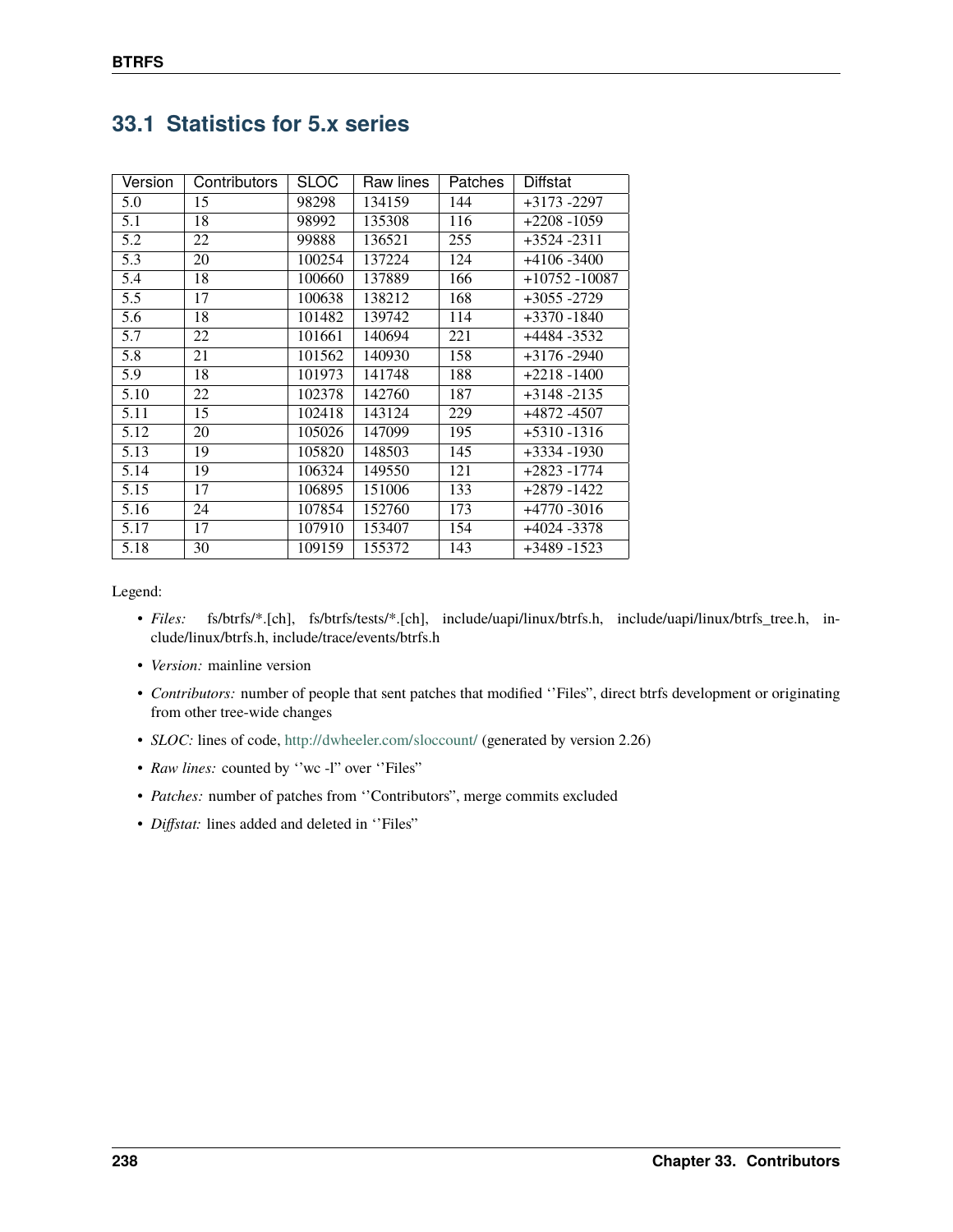# **33.2 Statistics for 4.x series**

| Version | Contributors | <b>SLOC</b> | Raw lines | <b>Patches</b> | Diffstat       |
|---------|--------------|-------------|-----------|----------------|----------------|
| 4.0     | 22           | 85849       | 115716    | 97             | $+1622 - 937$  |
| 4.1     | 25           | 87596       | 118253    | 120            | $+2415 - 1062$ |
| 4.2     | 19           | 87935       | 118790    | 119            | $+2392 - 1855$ |
| 4.3     | 23           | 88384       | 119576    | 74             | $+1516 - 730$  |
| 4.4     | 26           | 89543       | 121456    | 138            | +3184 -1304    |
| 4.5     | 26           | 91708       | 124363    | 127            | $+4370 - 1462$ |
| 4.6     | 29           | 92134       | 125045    | 100            | $+1890 - 1208$ |
| 4.7     | 33           | 92922       | 126264    | 161            | +3721 -2502    |
| 4.8     | 22           | 93769       | 127392    | 114            | $+2732 - 1604$ |
| 4.9     | 25           | 94237       | 128040    | 64             | +1959 -1311    |
| 4.10    | 24           | 94303       | 128156    | 105            | +4874 -4758    |
| 4.11    | 24           | 94365       | 128340    | 210            | $+2084 - 1900$ |
| 4.12    | 21           | 94931       | 129230    | 85             | $+1803 -913$   |
| 4.13    | 29           | 93892       | 127970    | 135            | $+2017 - 1607$ |
| 4.14    | 28           | 94296       | 124346    | 132            | $+2114 - 1520$ |
| 4.15    | 30           | 97091       | 132221    | 128            | $+3761 - 1795$ |
| 4.16    | 25           | 97637       | 133305    | 188            | $+2562 - 1481$ |
| 4.17    | 21           | 98027       | 133003    | 194            | +2723 -3024    |
| 4.18    | 26           | 98387       | 133667    | 200            | +3643 -2979    |
| 4.19    | 25           | 97547       | 132655    | 193            | $+2058 - 3070$ |
| 4.20    | 22           | 97830       | 133283    | 128            | +1560 -932     |

# **33.3 Statistics for 3.x series**

| Version | Contributors | <b>SLOC</b> | Raw lines | <b>Patches</b> | Diffstat       |
|---------|--------------|-------------|-----------|----------------|----------------|
| 3.0     | 25           | 48665       | 65192     | 126            | $+7508 - 5175$ |
| 3.1     | 24           | 48647       | 65248     | 106            | $+1762 - 1586$ |
| 3.2     | 30           | 51574       | 69552     | 184            | $+6344 - 2040$ |
| 3.3     | 27           | 56216       | 75485     | 129            | $+7151 - 1218$ |
| 3.4     | 25           | 57865       | 77671     | 118            | +4597 -2411    |
| 3.5     | 21           | 59683       | 79983     | 108            | $+3570 - 1258$ |
| 3.6     | 25           | 65894       | 88123     | 104            | $+9145 - 1005$ |
| 3.7     | 30           | 67348       | 90171     | 151            | +3802 -1754    |
| 3.8     | 25           | 70289       | 93916     | 161            | +5599 -1854    |
| 3.9     | 29           | 73414       | 98602     | 160            | $+6430 - 1242$ |
| 3.10    | 24           | 74449       | 99980     | 133            | $+3529 - 2151$ |
| 3.11    | 21           | 74875       | 100657    | 100            | +2538 -1857    |
| 3.12    | 32           | 76265       | 102497    | 158            | +4373 -2533    |
| 3.13    | 24           | 77532       | 104108    | 123            | $+2741 - 1123$ |
| 3.14    | 28           | 79879       | 107069    | 171            | $+5290 - 2329$ |
| 3.15    | 27           | 80308       | 107544    | 152            | +2389 -1914    |
| 3.16    | 29           | 82292       | 110331    | 137            | $+4361 - 1574$ |
| 3.17    | 19           | 82625       | 110841    | 44             | $+1060 - 550$  |
| 3.18    | 25           | 83910       | 112906    | 149            | $+3696 - 1631$ |
| 3.19    | 18           | 85420       | 115031    | 82             | $+2802 - 677$  |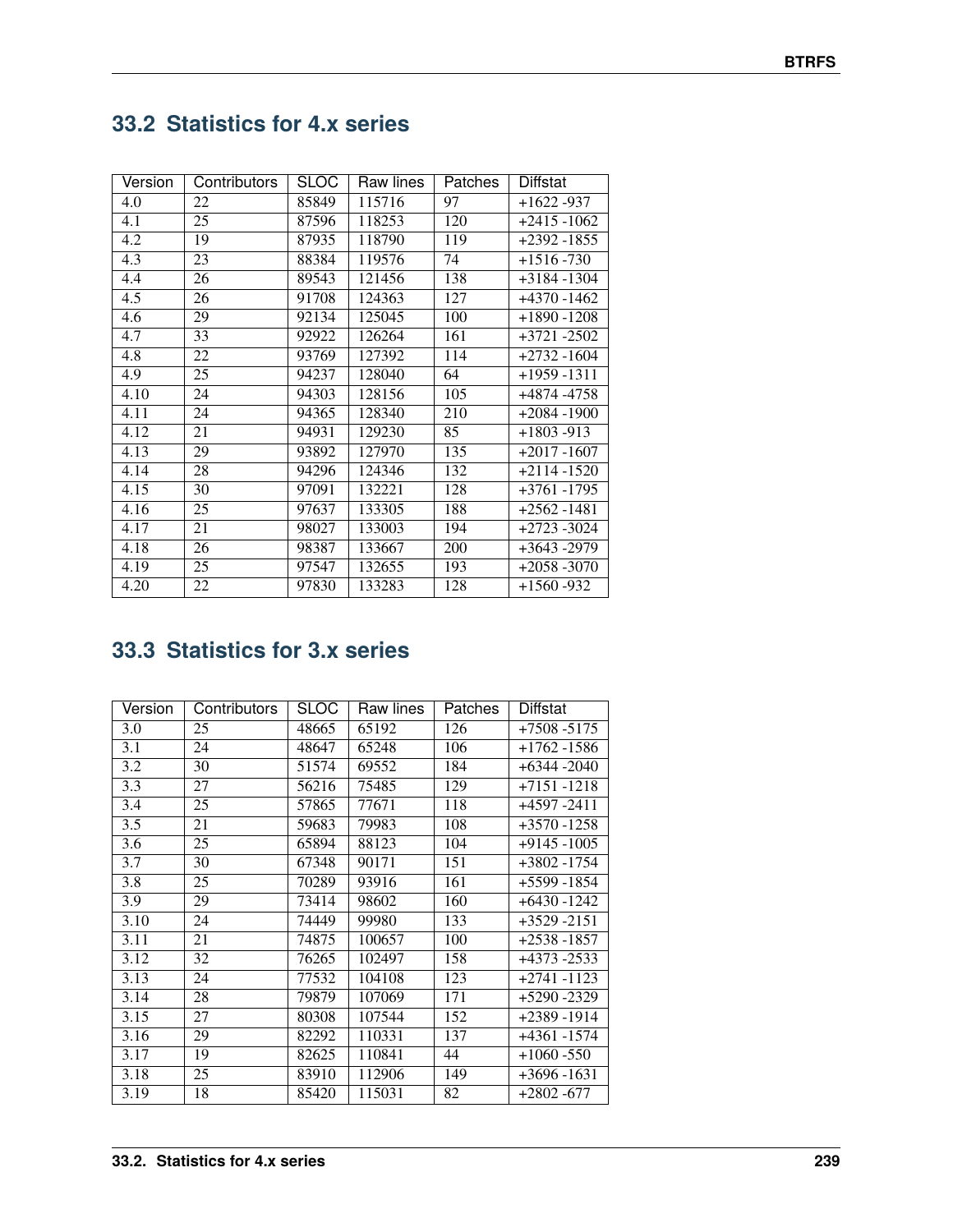| Version | Contributors | <b>SLOC</b> | Raw lines | Patches | Diffstat       |
|---------|--------------|-------------|-----------|---------|----------------|
| 2.6.30  | 22           | 33838       | 45377     | 70      | $+4403 - 2632$ |
| 2.6.31  | 19           | 38825       | 51693     | 68      | $+9207 - 2862$ |
| 2.6.32  | 15           | 40211       | 53515     | 95      | +4291 -2469    |
| 2.6.33  | 17           | 40408       | 53806     | 43      | $+1332 - 1041$ |
| 2.6.34  | 18           | 41100       | 54715     | 54      | $+1374 - 465$  |
| 2.6.35  | 14           | 43014       | 57082     | 50      | $+5230 - 2863$ |
| 2.6.36  | 4            | 43016       | 57088     | 6       | $+39 - 33$     |
| 2.6.37  | 17           | 44781       | 59491     | 83      | $+3104 - 701$  |
| 2.6.38  | 23           | 46573       | 61980     | 90      | $+3472 - 983$  |
| 2.6.39  | 28           | 47206       | 62859     | 102     | $+2115 - 1236$ |

# **33.4 Statistics for 2.6.x series**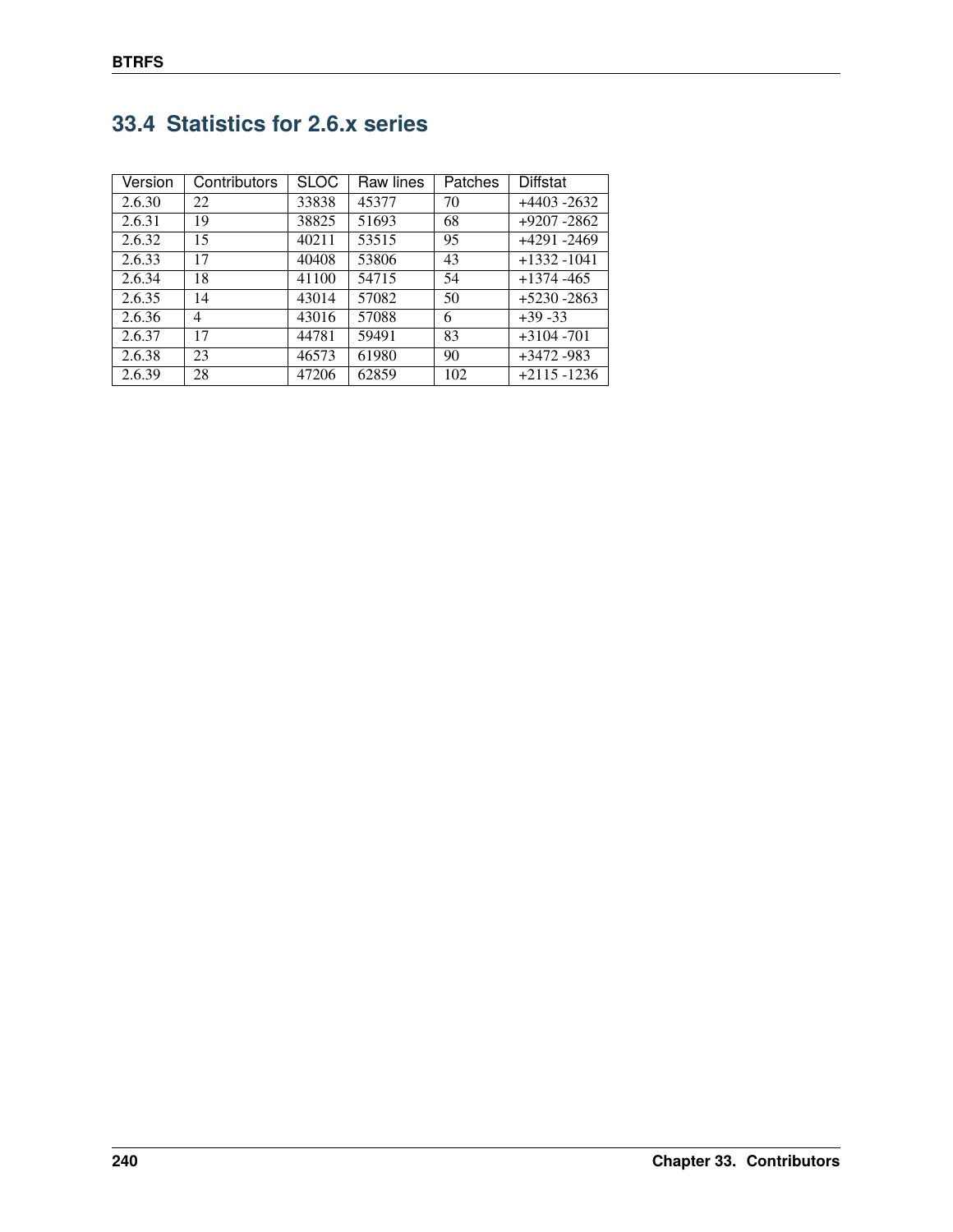## **THIRTYFOUR**

## **QUICK START**

. . .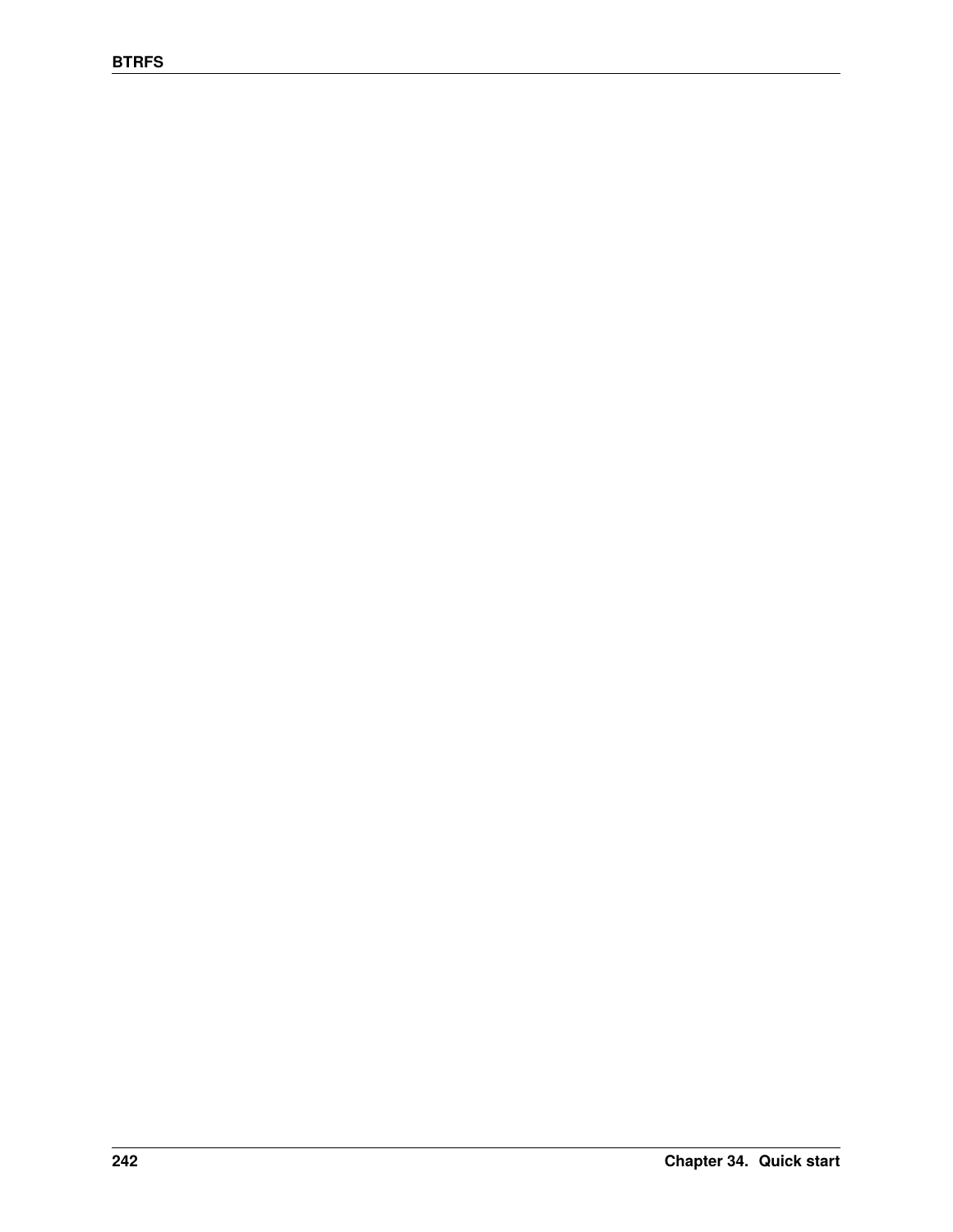## **THIRTYFIVE**

## **INTEROPERABILITY**

- **35.1 NFS**
- **35.2 Samba**
- **35.3 cgroups**
- **35.4 fsverity**
- **35.5 idmapped mounts**
- **35.6 Device mapper**
- **35.7 overlayfs**
- **35.8 SELinux**
- **35.9 io\_uring**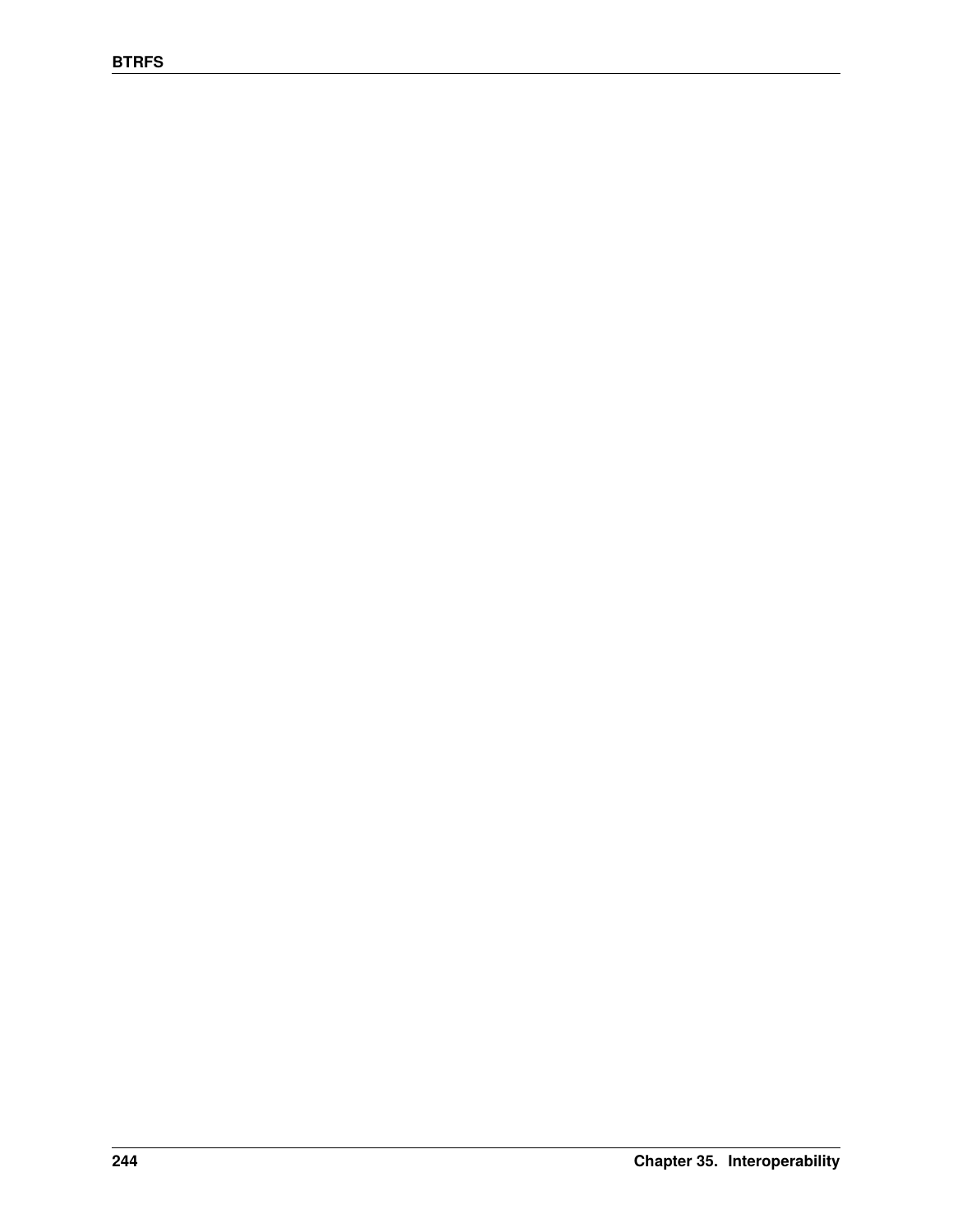## **THIRTYSIX**

### **TROUBLESHOOTING PAGES**

System messages printed to the log (dmesg, syslog, journal) have limited space for description and may need further explanation what needs to be done.

## **36.1 Error: parent transid verify error**

Reason: result of a failed internal consistency check of the filesystem's metadata. Type: permanent

[ 4007.489730] BTRFS error (device vdb): parent transid verify failed on 30736384 wanted␣  $\rightarrow$ 10 found 8

The b-tree nodes are linked together, a block pointer in the parent node contains target block offset and generation that last changed this block. The block it points to then upon read verifies that the block address and the generation matches. This check is done on all tree levels.

The number in **faled on 30736384** is the logical block number, **wanted 10** is the expected generation number in the parent node, **found 8** is the one found in the target block. The number difference between the generation can give a hint when the problem could have happened, in terms of transaction commits.

Once the mismatched generations are stored on the device, it's permanent and cannot be easily recovered, because of information loss. The recovery tool btrfs restore is able to ignore the errors and attempt to restore the data but due to the inconsistency in the metadata the data need to be verified by the user.

The root cause of the error cannot be easily determined, possible reasons are:

- logical bug: filesystem structures haven't been properly updated and stored
- misdirected write: the underlying storage does not store the data to the exact address as expected and overwrites some other block
- storage device (hardware or emulated) does not properly flush and persist data between transactions so they get mixed up
- lost write without proper error handling: writing the block worked as viewed on the filesystem layer, but there was a problem on the lower layers not propagated upwards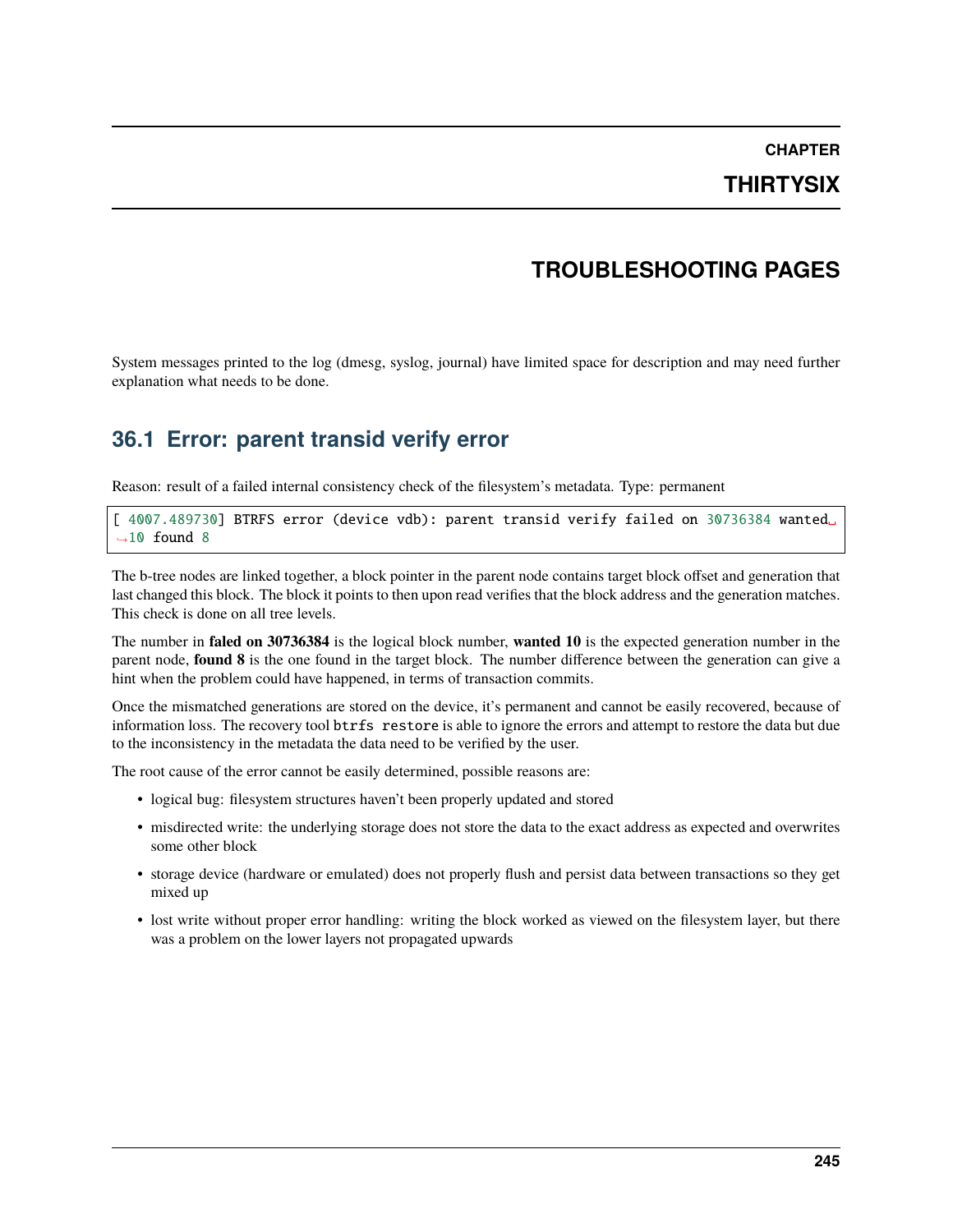## **36.2 Error: No space left on device (ENOSPC)**

Type: transient

Space handling on a COW filesystem is tricky, namely when it's in combination with delayed allocation, dynamic chunk allocation and parallel data updates. There are several reasons why the ENOSPC might get reported and there's not just a single cause and solution. The space reservation algorithms try to fairly assign the space, fall back to heuristics or block writes until enough data are persisted and possibly making old copies available.

The most obvious way how to exhaust space is to create a file until the data chunks are full:

```
$ df -h .
Filesystem Size Used Avail Use% Mounted on
/dev/sda 4.0G 3.6M 2.0G 1% /mnt/
$ cat /dev/zero > file
cat: write error: No space left on device
$ df - h .Filesystem Size Used Avail Use% Mounted on
/dev/sdc 4.0G 2.0G 0 100% /mnt/data250
$ btrfs fi df .
Data, single: total=1.98GiB, used=1.98GiB
System, DUP: total=8.00MiB, used=16.00KiB
Metadata, DUP: total=1.00GiB, used=2.22MiB
GlobalReserve, single: total=3.25MiB, used=0.00B
```
The data chunks have been exhausted, so there's really no space left where to write. The metadata chunks have space but that can't be used for that purpose.

#### **36.2.1 Metadata space got exhausted**

Cannot track new data extents, no inline files, no reflinks, no xattrs. Deletion still works.

#### **36.2.2 Balance does not have enough workspace**

Relocation of block groups requires a temporary work space, ie. area on the device that's available for the filesystem but without any other existing block groups. Before balance starts a check is performed to verify the requested action is possible. If not, ENOSPC is returned.

### **36.3 Error: unable to start balance with target metadata profile**

unable to start balance with target metadata profile 32

This means that a conversion has been attempted from profile *RAID1* to *dup* with btrfs-progs earlier than version 4.7. Update and you'll be able to do the conversion.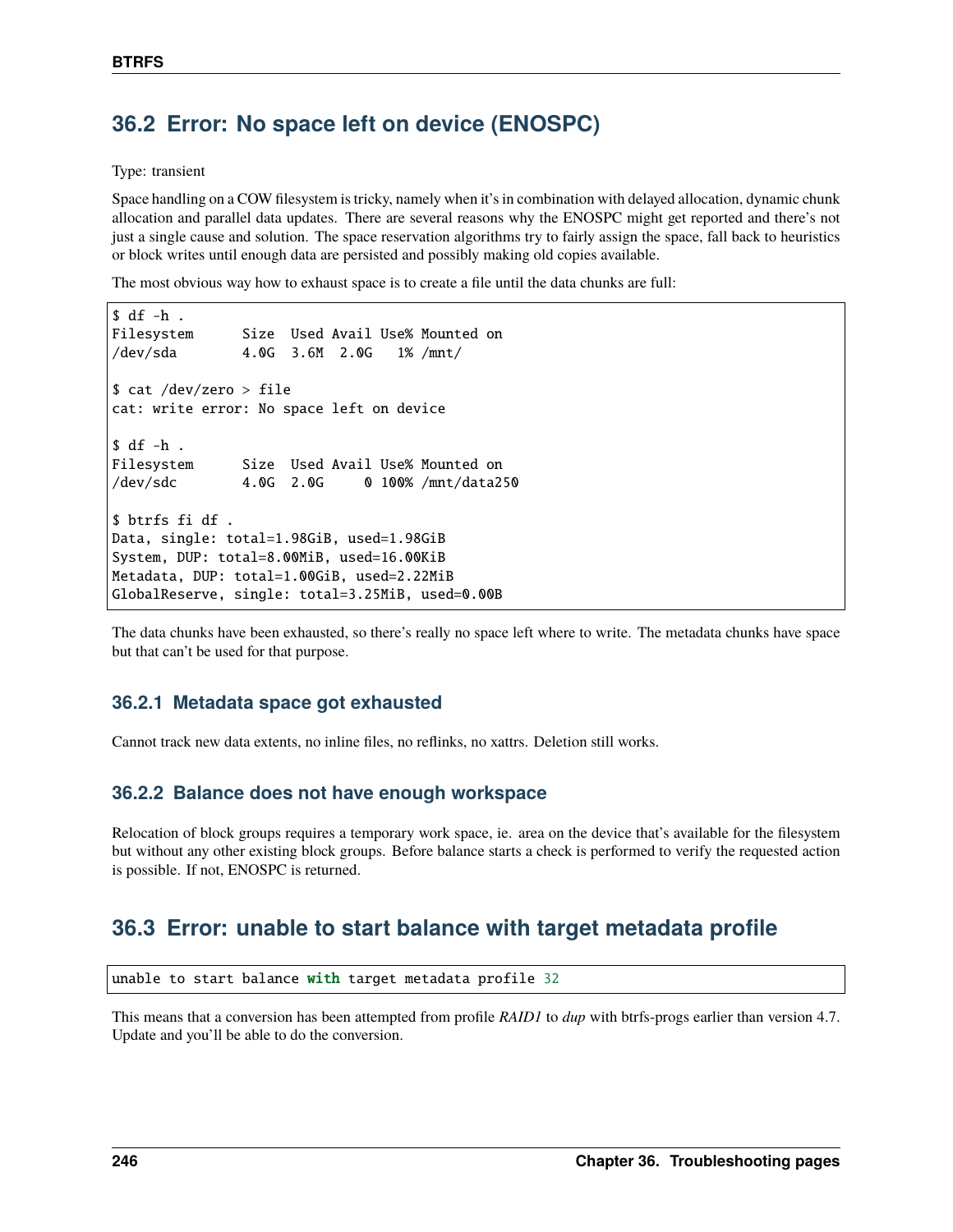### **36.4 Error: balance will reduce metadata integrity**

The full message in system log

```
balance will reduce metadata integrity, use force if you want this
```
This means that conversion will remove a degree of metadata redundancy, for example when going from profile *RAID1* or *dup* to *single*. The force parameter to btrfs balance start -f is needed.

#### **36.5 How to clean old super block**

The preferred way is to use the wipefs utility that is part of the *util-linux* package. Running the command with the device will not destroy the data, just list the detected filesystems:

```
# wipefs /dev/sda
offset type
----------------------------------------------------------------
0x10040 btrfs [filesystem]
                  UUID: 7760469b-1704-487e-9b96-7d7a57d218a5
```
Remove the filesystem signature at a given offset or wipe all recognized signatures on the device:

```
# wipefs -o 0x10040 /dev/sda
8 bytes [5f 42 48 52 66 53 5f 4d] erased at offset 0x10040 (btrfs)
# wipefs -a /dev/sda
8 bytes [5f 42 48 52 66 53 5f 4d] erased at offset 0x10040 (btrfs)
```
**Note:** The process is reversible, if the 8 bytes are written back, the device is recognized again. See below.

**Note:** *wipefs* clears only the first super block. If available, the second and third copies can be used to resurrect the filesystem.

#### **36.5.1 Stale signature on device**

Related problem regarding partitioned and unpartitioned device: *Long time ago I created btrfs on /dev/sda. After some changes btrfs moved to /dev/sda1.*

Use wipefs -o 0x10040 (ie. with the offset of the btrfs signature), it won't touch the parition table.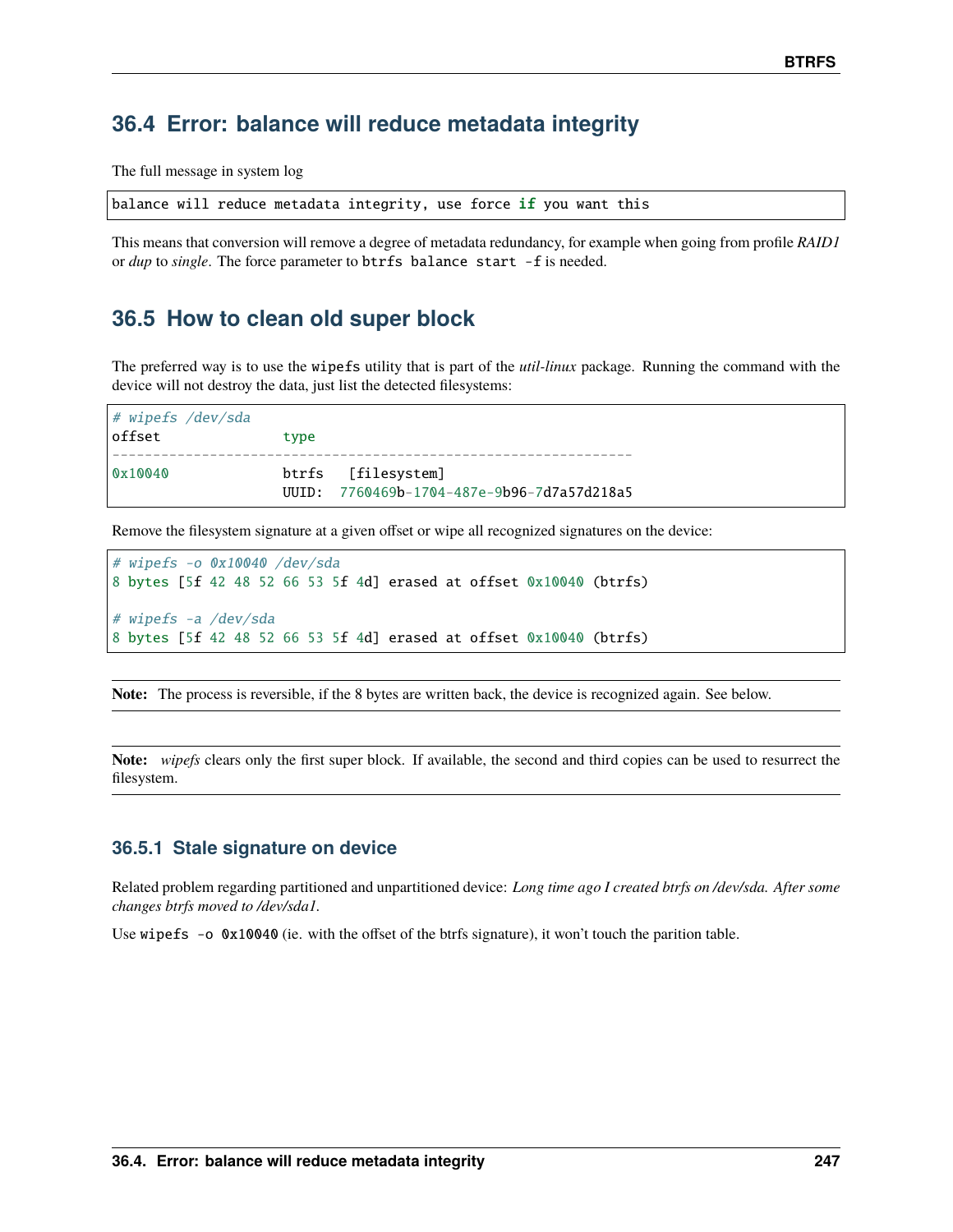#### **36.5.2 Manual deletion of super block signature**

There are three superblocks: the first one is located at 64KiB, the second one at 64MiB, the third one at 256GiB. The following lines reset the signature on all the three copies:

```
# dd if=/dev/zero bs=1 count=8 of=/dev/sda seek=$((64*1024+64))
# dd if=/dev/zero bs=1 count=8 of=/dev/sda seek=$((64*1024*1024+64))
# dd if=/dev/zero bs=1 count=8 of=/dev/sda seek=$((256*1024*1024*1024+64))
```
If you want to restore the super block signatures:

```
# echo "_BHRfS_M" | dd bs=1 count=8 of=/dev/sda seek=$((64*1024+64))
# echo "_BHRfS_M" | dd bs=1 count=8 of=/dev/sda seek=$((64*1024*1024+64))
# echo "_BHRfS_M" | dd bs=1 count=8 of=/dev/sda seek=$((256*1024*1024*1024+64))
```
### **36.6 Generic errors, errno**

Note there's a established text message for the errors, though they are used in a broader sense (eg. error mentions a file but it can be relevant for another structure). The title of each section uses the nonstandard meaning that is perhaps more suitable for a filesystem.

#### **36.6.1 ENOENT (No such entry)**

Common error "no such entry", in general it may mean that some structure hasn't been found, eg. an entry in some in-memory tree. This becomes a critical problem when the entry is expected to exist because of consistency of the structures.

#### **36.6.2 ENOMEM (Not enough memory)**

Memory allocation error. In many cases the error is recoverable and the operation restartable after it's reported to userspace. In critical contexts, like when a transaction needs to be committed, the error is not recoverable and leads to flipping the filesystem to read-only. Such cases are rare under normal conditions. Memory can be artificially limited eg. by cgroups, which may trigger the condition, which is useful for testing but any real workload should have resources scaled accordingly.

#### **36.6.3 EINVAL (Invalid argument)**

This is typically returned from ioctl when a parameter is invalid, ie. unexpected range, a bit flag not recognized, or a combination of input parameters that does not make sense. Errors are typically recoverable.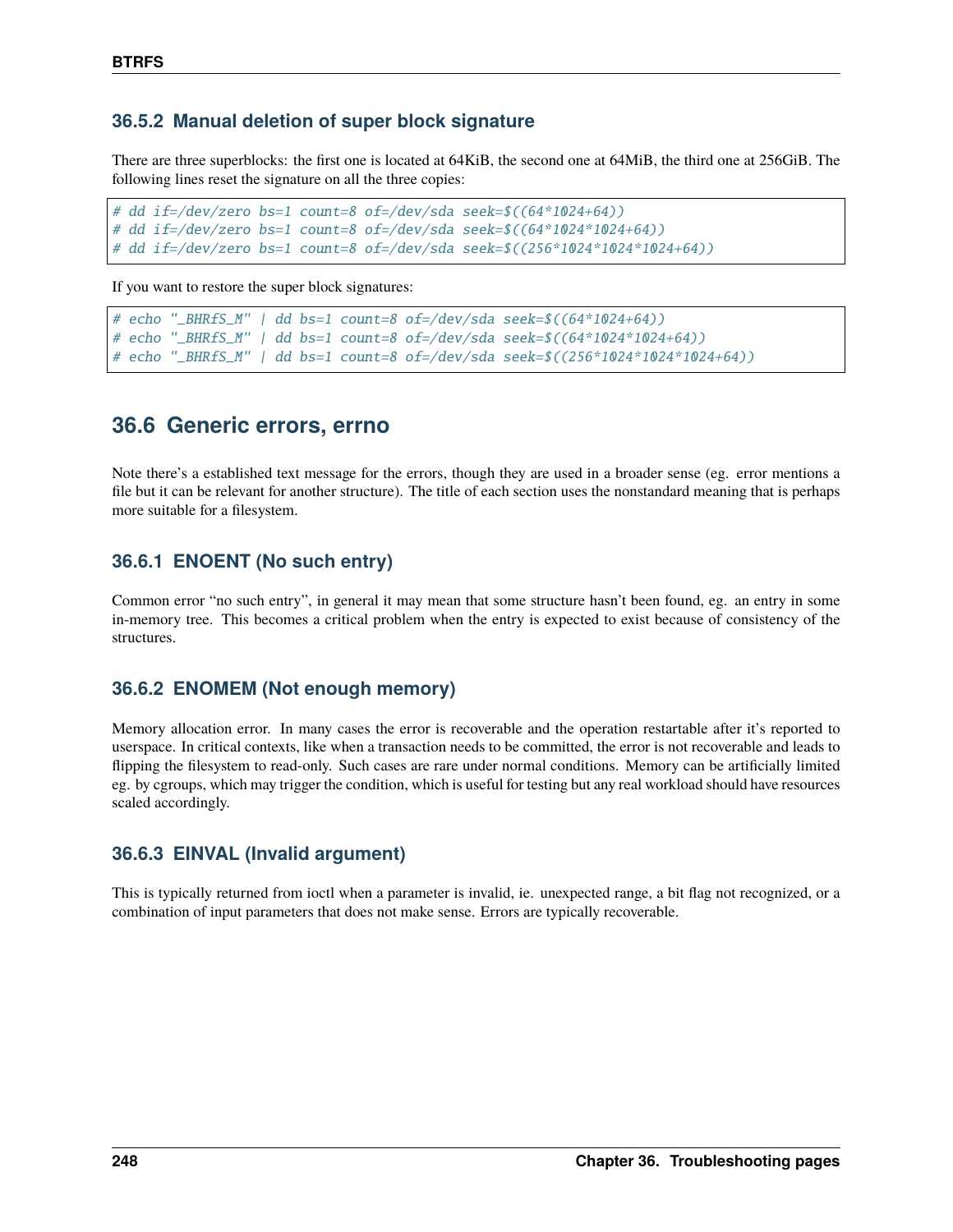## **36.6.4 EUCLEAN (Filesystem corrupted)**

The text of the message is confusing "Structure needs cleaning", in reality this is used to describe a severe corruption condition. The reason of the corruption is unknown at this point, but some constraint or condition has been violated and the filesystem driver can't do much. In practice such errors can be observed on fuzzed images, faulty hardware or misinteraction with other parts of the operating system.

## **36.6.5 EIO (Input/output error)**

"Input output error", typically returned as an error from a device that was unable to read data, or finish a write. Checksum errors also lead to EIO, there isn't an established error for checksum validation errors, although some filesystems use EBADMSG for that.

### **36.6.6 EEXIST (Object already exists)**

### **36.6.7 ENOSPC (No space left)**

### **36.6.8 EOPNOTSUPP (Operation not supported)**

# **36.7 TODO**

Transient

- enospc
- operation cannot be done

#### Possibly both

- checksum errors from changes on the medium under hands
- transient because of direct io
- stored from faulty data in memory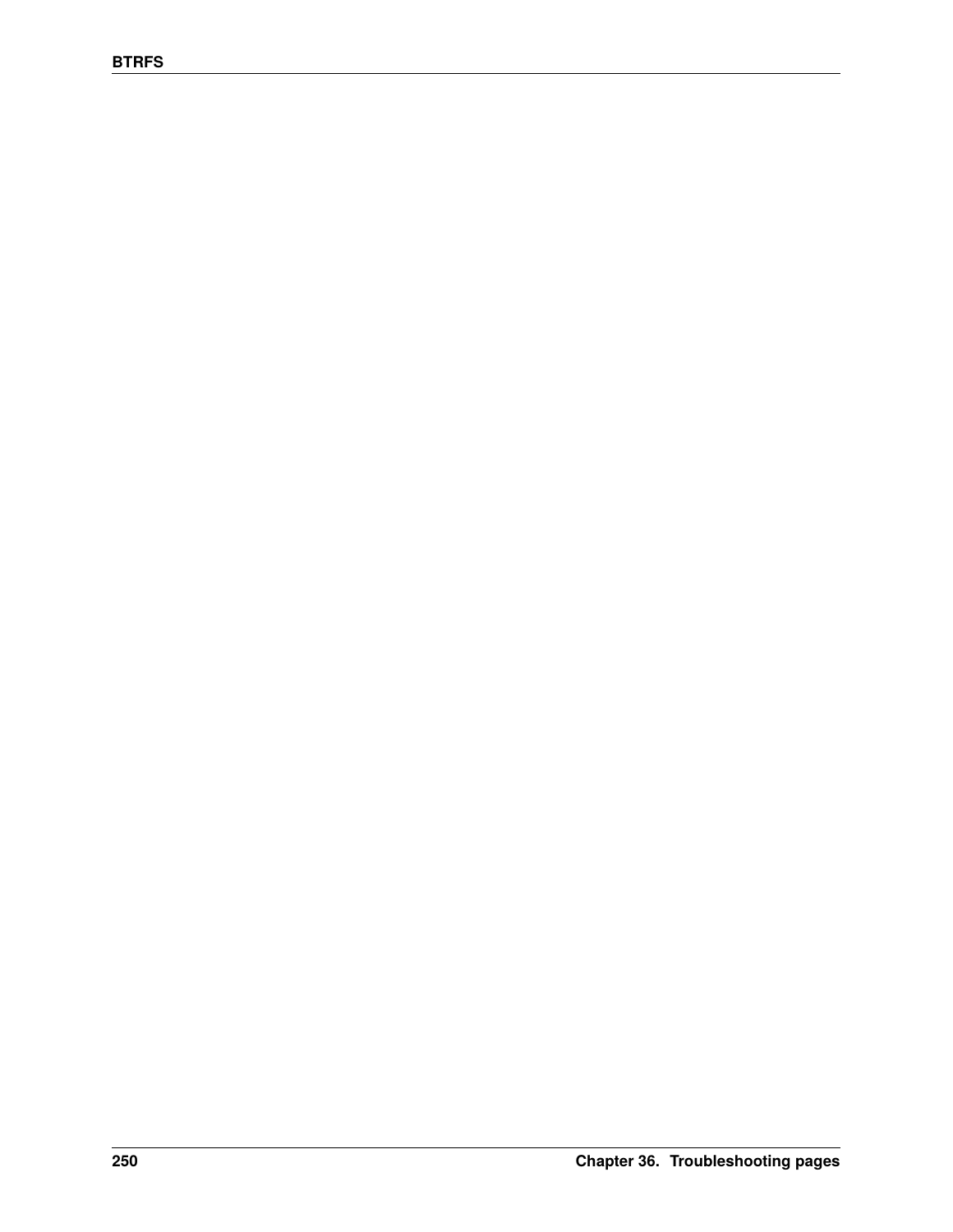**CHAPTER**

## **THIRTYSEVEN**

## **EXPERIMENTAL FEATURES**

Experimental or unstable features may be enabled by

./configure --enable-experimental

but as it says, the interface, command names, output formatting should be considered unstable and not for production use. However testing is welcome and feedback or bugs filed as issues.

In the code use it like:

```
if (EXPERIMENTAL) {
    ...
}
```
in case it does not interfere with other code or does not depend on an *#if* where it would break default build.

Or:

```
#if EXPERIMENTAL
...
#endif
```
for larger code blocks.

**Note:** Do not use *#ifdef* as the macro is always defined so this would not work as expected.

Each feature should be tracked in an issue with label **experimental** (list of active issues [https://github.com/kdave/](https://github.com/kdave/btrfs-progs/labels/experimental) [btrfs-progs/labels/experimental\)](https://github.com/kdave/btrfs-progs/labels/experimental), with a description and a todo list items. Individual tasks can be tracked in other issues if needed.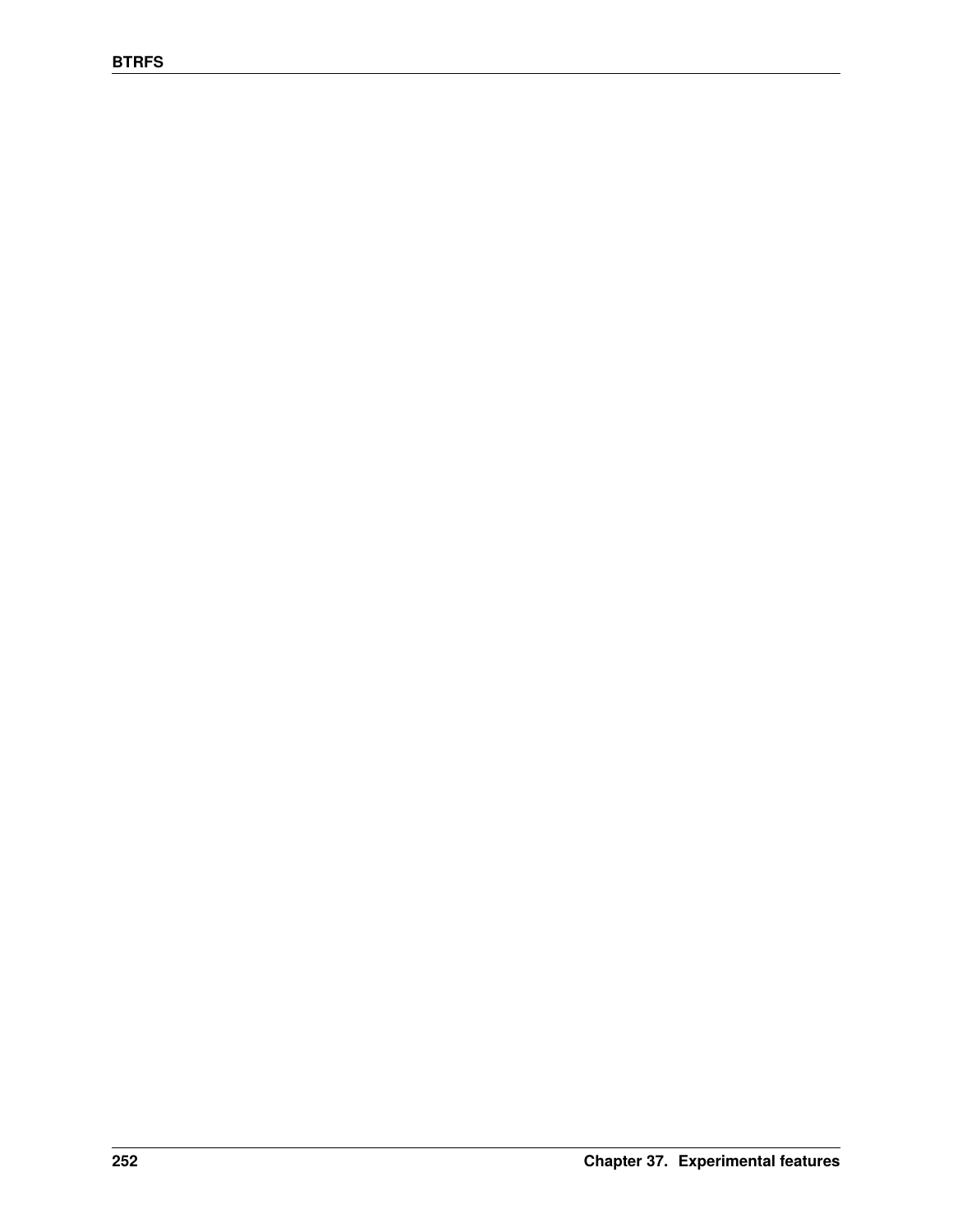# **CHAPTER**

## **THIRTYEIGHT**

# **BTRFS-IOCTL(3)**

### **38.1 NAME**

btrfs-ioctl - documentation for the ioctl interface to btrfs

## **38.2 DESCRIPTION**

The ioctl() system call is a way how to request custom actions performed on a filesystem beyond the standard interfaces (like syscalls). An ioctl is specified by a number and an associated data structure that implement a feature, usually not available in other filesystems. The number of ioctls grows over time and in some cases get promoted to a VFS-level ioctl once other filesystems adopt the functionality. Backward compatibility is maintained and a formerly private ioctl number could become available on the VFS level.

# **38.3 DATA STRUCTURES AND DEFINITIONS**

```
struct btrfs_ioctl_vol_args {
        __s64 fd;
        char name[BTRFS_PATH_NAME_MAX + 1];
};
struct btrfs_ioctl_vol_args_v2 {
        -s64 fd;
        __u64 transid;
        __u64 flags;
        union {
                struct {
                         __u64 size;
                        struct btrfs_qgroup_inherit __user *qgroup_inherit;
                };
                _l unused[4];
        };
        char name[BTRFS_SUBVOL_NAME_MAX + 1];
};
```
BTRFS\_SUBVOL\_NAME\_MAX = 4039 BTRFS\_PATH\_NAME\_MAX = 4087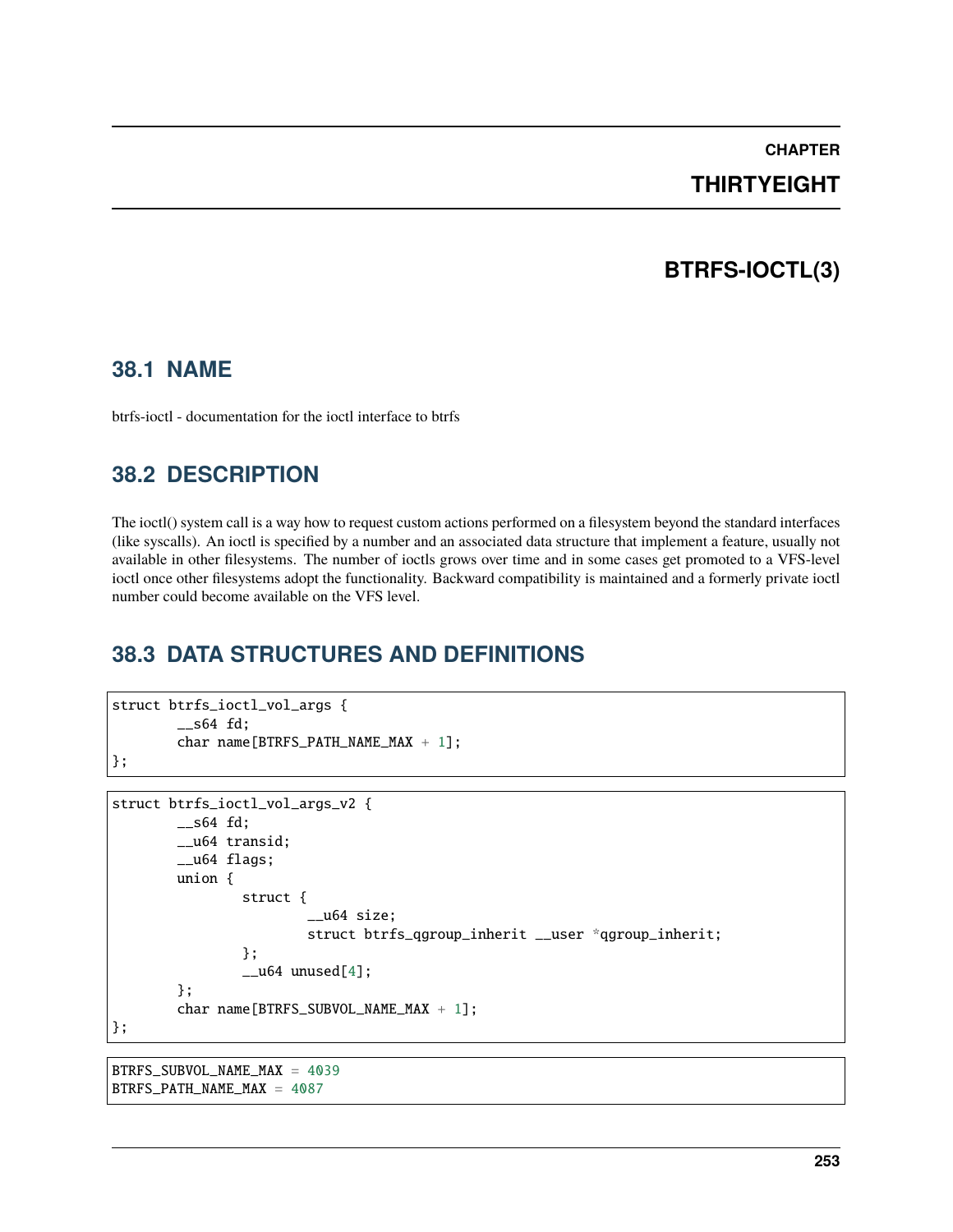## **38.4 OVERVIEW**

The ioctls are defined by a number and associated with a data structure that contains further information. All ioctls use file descriptor (fd) as a reference point, it could be the filesystem or a directory inside the filesystem.

An ioctl can be used in the following schematic way:

```
struct btrfs_ioctl_args args;
memset(&args, 0, sizeof(args));
args.key = value;
ret = ioctl(fd, BTRFS_IOC_NUMBER, &args);
```
The 'fd' is the entry point to the filesystem and for most ioctls it does not matter which file or directory is that. Where it matters it's explicitly mentioned. The 'args' is the associated data structure for the request. It's strongly recommended to initialize the whole structure to zeros as this is future-proof when the ioctl gets further extensions. Not doing that could lead to mismatch of old userspace and new kernel versions, or vice versa. The 'BTRFS\_IOC\_NUMBER' is says which operation should be done on the given arguments. Some joctls take a specific data structure, some of them share a common one, no argument structure ioctls exist too.

The library 'libbtrfsutil' wraps a few ioctls for convenience. Using raw ioctls is not discouraged but may be cumbersome though it does not need additional library dependency. Backward compatibility is guaranteed and incompatible changes usually lead to a new version of the ioctl. Enhancements of existing ioctls can happen and depend on additional flags to be set. Zeroed unused space is commonly understood as a mechanism to communicate the compatibility between kernel and userspace and thus zeroing is really important. In exceptional cases this is not enough and further flags need to be passed to distinguish between zero as implicit unused initialization and a valid zero value. Such cases are documented.

# **38.5 LIST OF IOCTLS**

- BTRFS\_IOC\_SUBVOL\_CREATE -- (obsolete) create a subvolume
- BTRFS\_IOC\_SNAP\_CREATE
- BTRFS\_IOC\_DEFRAG
- BTRFS\_IOC\_RESIZE
- BTRFS\_IOC\_SCAN\_DEV
- BTRFS\_IOC\_SYNC
- BTRFS\_IOC\_CLONE
- BTRFS\_IOC\_ADD\_DEV
- BTRFS\_IOC\_RM\_DEV
- BTRFS\_IOC\_BALANCE
- BTRFS\_IOC\_CLONE\_RANGE
- BTRFS\_IOC\_SUBVOL\_CREATE
- BTRFS\_IOC\_SNAP\_DESTROY
- BTRFS\_IOC\_DEFRAG\_RANGE
- BTRFS IOC TREE SEARCH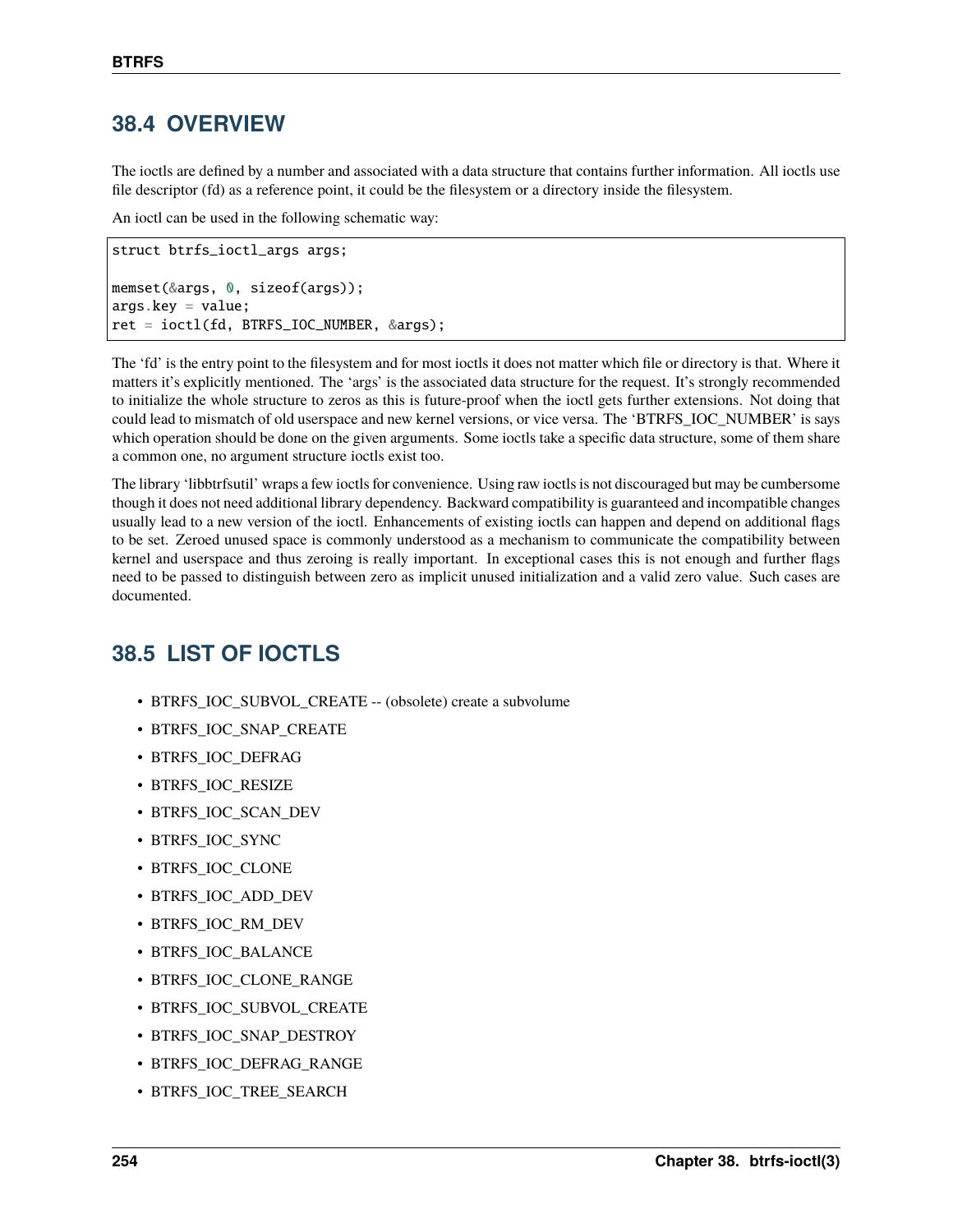- BTRFS\_IOC\_TREE\_SEARCH\_V2
- BTRFS\_IOC\_INO\_LOOKUP
- BTRFS\_IOC\_DEFAULT\_SUBVOL
- BTRFS\_IOC\_SPACE\_INFO
- BTRFS\_IOC\_START\_SYNC
- BTRFS\_IOC\_WAIT\_SYNC
- BTRFS\_IOC\_SNAP\_CREATE\_V2
- BTRFS\_IOC\_SUBVOL\_CREATE\_V2 -- create a subvolume
- BTRFS\_IOC\_SUBVOL\_GETFLAGS
- BTRFS\_IOC\_SUBVOL\_SETFLAGS
- BTRFS\_IOC\_SCRUB
- BTRFS\_IOC\_SCRUB\_CANCEL
- BTRFS\_IOC\_SCRUB\_PROGRESS
- BTRFS\_IOC\_DEV\_INFO
- BTRFS\_IOC\_FS\_INFO
- BTRFS\_IOC\_BALANCE\_V2
- BTRFS\_IOC\_BALANCE\_CTL
- BTRFS\_IOC\_BALANCE\_PROGRESS
- BTRFS\_IOC\_INO\_PATHS
- BTRFS\_IOC\_LOGICAL\_INO
- BTRFS\_IOC\_SET\_RECEIVED\_SUBVOL
- BTRFS\_IOC\_SEND
- BTRFS\_IOC\_DEVICES\_READY
- BTRFS\_IOC\_QUOTA\_CTL
- BTRFS\_IOC\_QGROUP\_ASSIGN
- BTRFS\_IOC\_QGROUP\_CREATE
- BTRFS\_IOC\_QGROUP\_LIMIT
- BTRFS\_IOC\_QUOTA\_RESCAN
- BTRFS\_IOC\_QUOTA\_RESCAN\_STATUS
- BTRFS\_IOC\_QUOTA\_RESCAN\_WAIT
- BTRFS\_IOC\_GET\_FSLABEL
- BTRFS\_IOC\_SET\_FSLABEL
- BTRFS\_IOC\_GET\_DEV\_STATS
- BTRFS\_IOC\_DEV\_REPLACE
- BTRFS\_IOC\_FILE\_EXTENT\_SAME
- BTRFS\_IOC\_GET\_FEATURES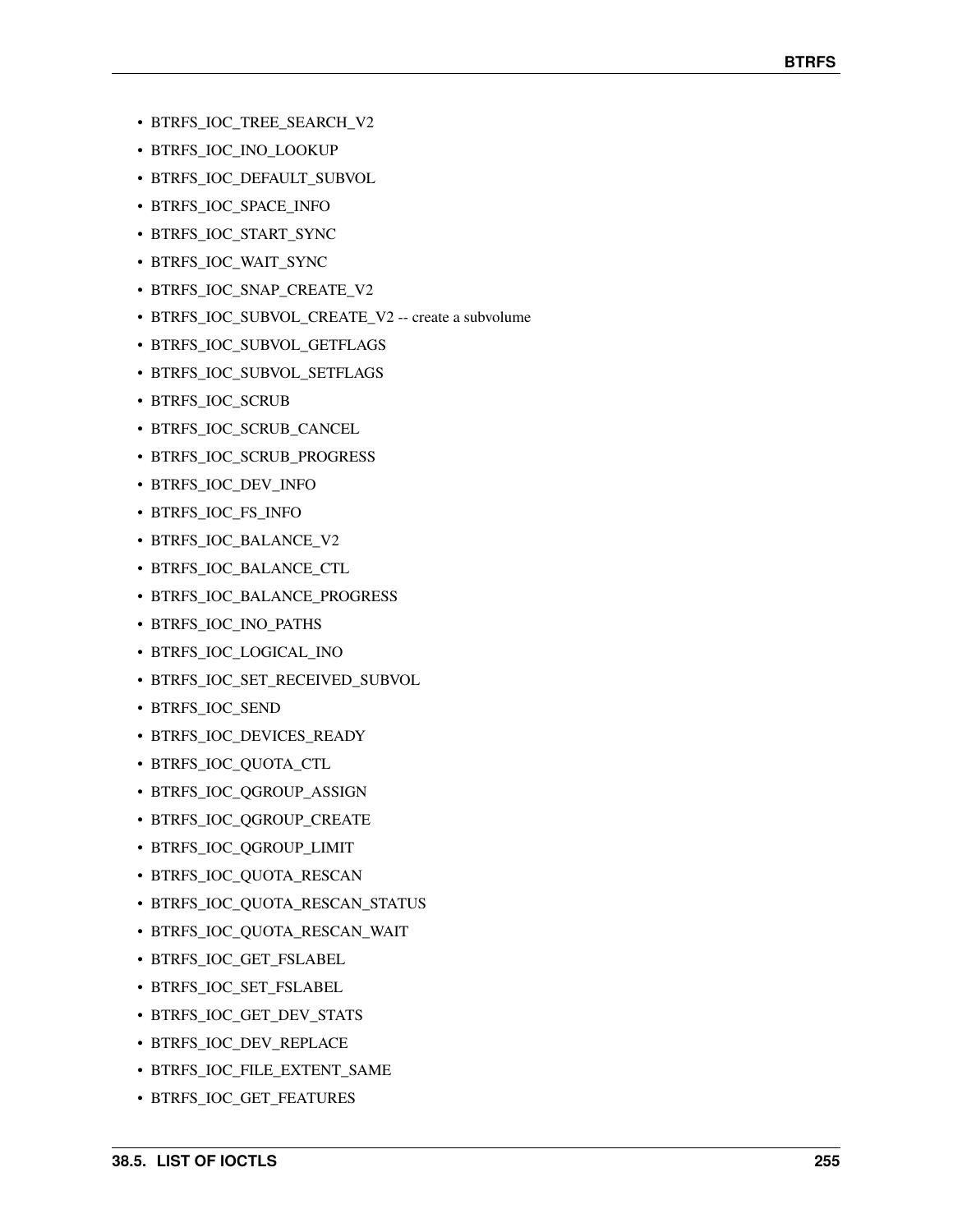- BTRFS\_IOC\_SET\_FEATURES
- BTRFS\_IOC\_GET\_SUPPORTED\_FEATURES

## **38.6 DETAILED DESCRIPTION**

### **38.6.1 BTRFS\_IOC\_SUBVOL\_CREATE**

#### **Note:** obsoleted by BTRFS\_IOC\_SUBVOL\_CREATE\_V2

*(since: 3.0, obsoleted: 4.0)* Create a subvolume.

#### **ioctl fd**

file descriptor of the parent directory of the new subvolume

#### **argument type**

struct btrfs\_ioctl\_vol\_args

#### **fd**

ignored

#### **name**

name of the subvolume, although the buffer can be almost 4k, the file size is limited by linux VFS to 255 characters and must not contain a slash ('/')

### **38.6.2 BTRFS\_IOC\_SUBVOL\_CREATE\_V2**

**Note:** obsoletes BTRFS\_IOC\_SUBVOL\_CREATE

*(since: 3.6)* Create a subvolume, qgroup inheritance can be specified.

#### **ioctl fd**

file descriptor of the parent directory of the new subvolume

#### **argument type**

struct btrfs\_ioctl\_vol\_args\_v2

#### **fd**

ignored

#### **transid**

ignored

#### **flags**

ignored

#### **size**

. . .

#### **qgroup\_inherit**

. . .

#### **name**

name of the subvolume, although the buffer can be almost 4k, the file size is limited by linux VFS to 255 characters and must not contain a slash ('/')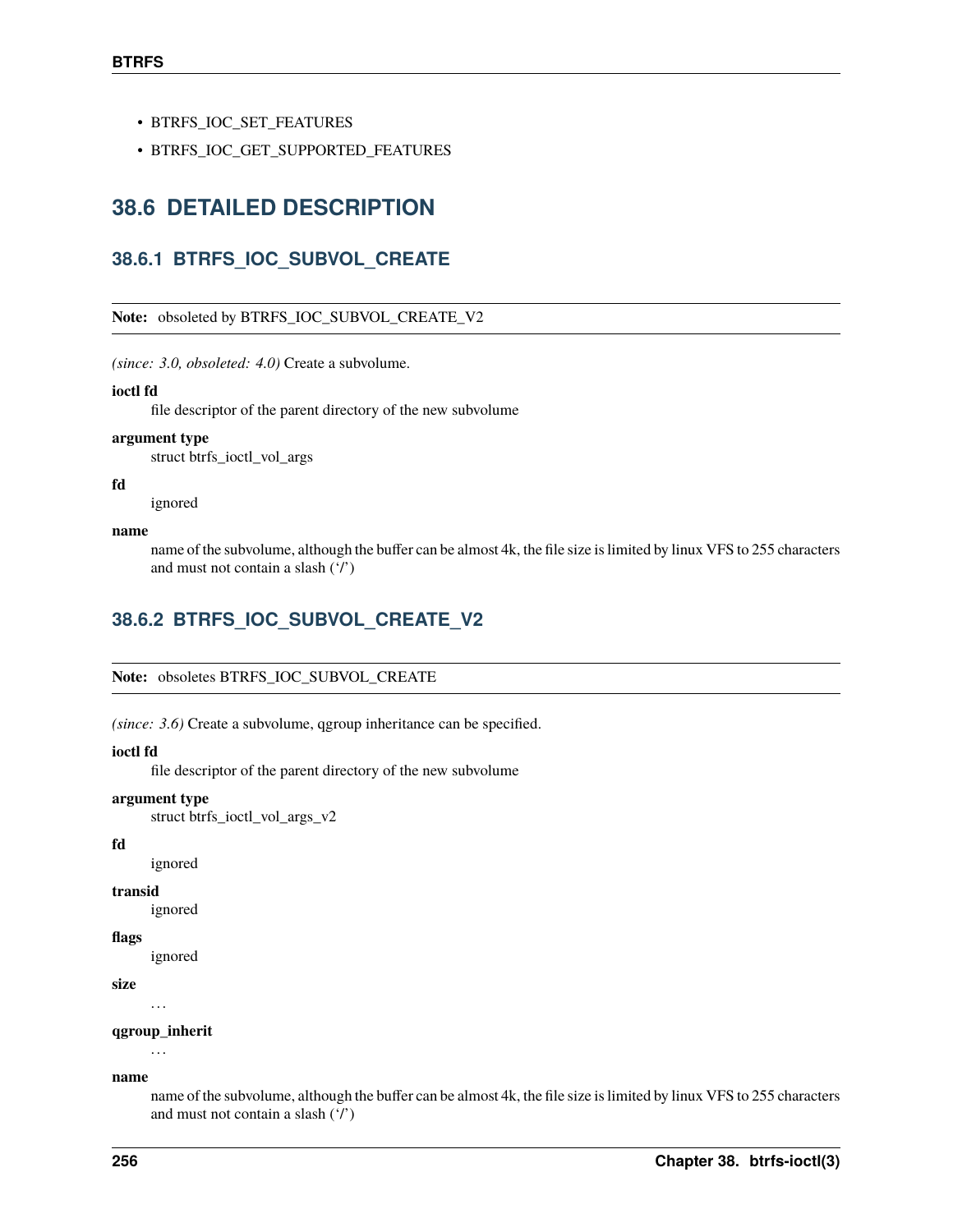**devid**

. . .

# **38.7 AVAILABILITY**

*btrfs* is part of btrfs-progs. Please refer to the btrfs wiki <http://btrfs.wiki.kernel.org> for further details.

# **38.8 SEE ALSO**

ioctl(2)